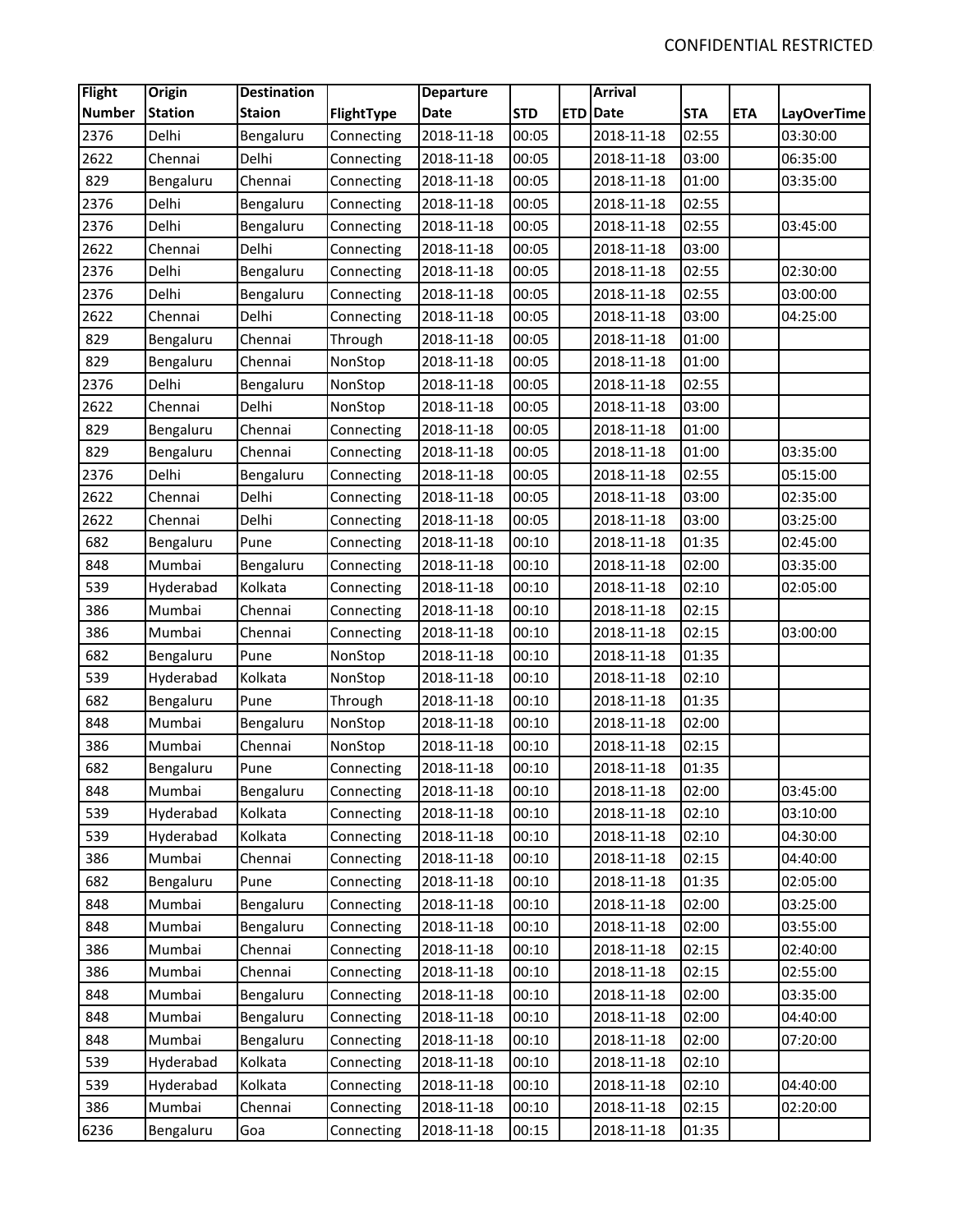| 6236 | Bengaluru | Goa       | NonStop    | 2018-11-18 | 00:15 | 2018-11-18 | 01:35 |          |
|------|-----------|-----------|------------|------------|-------|------------|-------|----------|
| 263  | Hyderabad | Mumbai    | NonStop    | 2018-11-18 | 00:20 | 2018-11-18 | 01:55 |          |
| 553  | Pune      | Kolkata   | NonStop    | 2018-11-18 | 00:20 | 2018-11-18 | 02:45 |          |
| 6489 | Mumbai    | Delhi     | Connecting | 2018-11-18 | 00:20 | 2018-11-18 | 02:40 | 04:55:00 |
| 553  | Pune      | Kolkata   | Connecting | 2018-11-18 | 00:20 | 2018-11-18 | 02:45 | 03:05:00 |
| 6489 | Mumbai    | Delhi     | NonStop    | 2018-11-18 | 00:20 | 2018-11-18 | 02:40 |          |
| 263  | Hyderabad | Mumbai    | Through    | 2018-11-18 | 00:20 | 2018-11-18 | 01:55 |          |
| 6489 | Mumbai    | Delhi     | Connecting | 2018-11-18 | 00:20 | 2018-11-18 | 02:40 | 02:15:00 |
| 553  | Pune      | Kolkata   | Connecting | 2018-11-18 | 00:20 | 2018-11-18 | 02:45 |          |
| 553  | Pune      | Kolkata   | Connecting | 2018-11-18 | 00:20 | 2018-11-18 | 02:45 | 01:30:00 |
| 553  | Pune      | Kolkata   | Connecting | 2018-11-18 | 00:20 | 2018-11-18 | 02:45 | 03:55:00 |
| 553  | Pune      | Kolkata   | Connecting | 2018-11-18 | 00:20 | 2018-11-18 | 02:45 | 02:00:00 |
| 553  | Pune      | Kolkata   | Connecting | 2018-11-18 | 00:20 | 2018-11-18 | 02:45 | 02:35:00 |
| 553  | Pune      | Kolkata   | Connecting | 2018-11-18 | 00:20 | 2018-11-18 | 02:45 | 04:05:00 |
| 263  | Hyderabad | Mumbai    | Connecting | 2018-11-18 | 00:20 | 2018-11-18 | 01:55 |          |
| 6489 | Mumbai    | Delhi     | Connecting | 2018-11-18 | 00:20 | 2018-11-18 | 02:40 |          |
| 6489 | Mumbai    | Delhi     | Connecting | 2018-11-18 | 00:20 | 2018-11-18 | 02:40 | 02:35:00 |
| 6489 | Mumbai    | Delhi     | Connecting | 2018-11-18 | 00:20 | 2018-11-18 | 02:40 | 04:45:00 |
| 337  | Kochi     | Pune      | Connecting | 2018-11-18 | 00:25 | 2018-11-18 | 02:10 |          |
| 337  | Kochi     | Pune      | Connecting | 2018-11-18 | 00:25 | 2018-11-18 | 02:10 | 01:30:00 |
| 116  | Pune      | Goa       | NonStop    | 2018-11-18 | 00:25 | 2018-11-18 | 01:35 |          |
| 337  | Kochi     | Pune      | Connecting | 2018-11-18 | 00:25 | 2018-11-18 | 02:10 | 04:15:00 |
| 337  | Kochi     | Pune      | NonStop    | 2018-11-18 | 00:25 | 2018-11-18 | 02:10 |          |
| 1732 | Kozhikode | Abu Dhabi | NonStop    | 2018-11-18 | 00:30 | 2018-11-18 | 03:30 |          |
| 1707 | Chennai   | Doha      | NonStop    | 2018-11-18 | 00:30 | 2018-11-18 | 03:00 |          |
| 1707 | Chennai   | Doha      | Connecting | 2018-11-18 | 00:30 | 2018-11-18 | 03:00 |          |
| 6406 | Pune      | Chennai   | Connecting | 2018-11-18 | 00:40 | 2018-11-18 | 02:25 | 02:10:00 |
| 6406 | Pune      | Chennai   | Connecting | 2018-11-18 | 00:40 | 2018-11-18 | 02:25 | 02:10:00 |
| 6406 | Pune      | Chennai   | Connecting | 2018-11-18 | 00:40 | 2018-11-18 | 02:25 | 03:55:00 |
| 6406 | Pune      | Chennai   | Connecting | 2018-11-18 | 00:40 | 2018-11-18 | 02:25 | 06:00:00 |
| 1405 | Hyderabad | Sharjah   | Connecting | 2018-11-18 | 00:40 | 2018-11-18 | 02:45 |          |
| 6406 | Pune      | Chennai   | Connecting | 2018-11-18 | 00:40 | 2018-11-18 | 02:25 | 03:45:00 |
| 6406 | Pune      | Chennai   | Connecting | 2018-11-18 | 00:40 | 2018-11-18 | 02:25 | 04:20:00 |
| 2625 | Bengaluru | Delhi     | Connecting | 2018-11-18 | 00:40 | 2018-11-18 | 03:25 |          |
| 2625 | Bengaluru | Delhi     | Connecting | 2018-11-18 | 00:40 | 2018-11-18 | 03:25 | 03:00:00 |
| 6406 | Pune      | Chennai   | Connecting | 2018-11-18 | 00:40 | 2018-11-18 | 02:25 | 02:50:00 |
| 6406 | Pune      | Chennai   | Connecting | 2018-11-18 | 00:40 | 2018-11-18 | 02:25 | 04:30:00 |
| 2625 | Bengaluru | Delhi     | Connecting | 2018-11-18 | 00:40 | 2018-11-18 | 03:25 | 04:00:00 |
| 2625 | Bengaluru | Delhi     | NonStop    | 2018-11-18 | 00:40 | 2018-11-18 | 03:25 |          |
| 1751 | Chennai   | Kuwait    | NonStop    | 2018-11-18 | 00:40 | 2018-11-18 | 04:10 |          |
| 6406 | Pune      | Chennai   | NonStop    | 2018-11-18 | 00:40 | 2018-11-18 | 02:25 |          |
| 1405 | Hyderabad | Sharjah   | NonStop    | 2018-11-18 | 00:40 | 2018-11-18 | 02:45 |          |
| 6406 | Pune      | Chennai   | Connecting | 2018-11-18 | 00:40 | 2018-11-18 | 02:25 | 02:30:00 |
| 6406 | Pune      | Chennai   | Connecting | 2018-11-18 | 00:40 | 2018-11-18 | 02:25 | 02:45:00 |
| 6406 | Pune      | Chennai   | Connecting | 2018-11-18 | 00:40 | 2018-11-18 | 02:25 | 04:25:00 |
| 2625 | Bengaluru | Delhi     | Connecting | 2018-11-18 | 00:40 | 2018-11-18 | 03:25 | 01:50:00 |
| 1751 | Chennai   | Kuwait    | Connecting | 2018-11-18 | 00:40 | 2018-11-18 | 04:10 |          |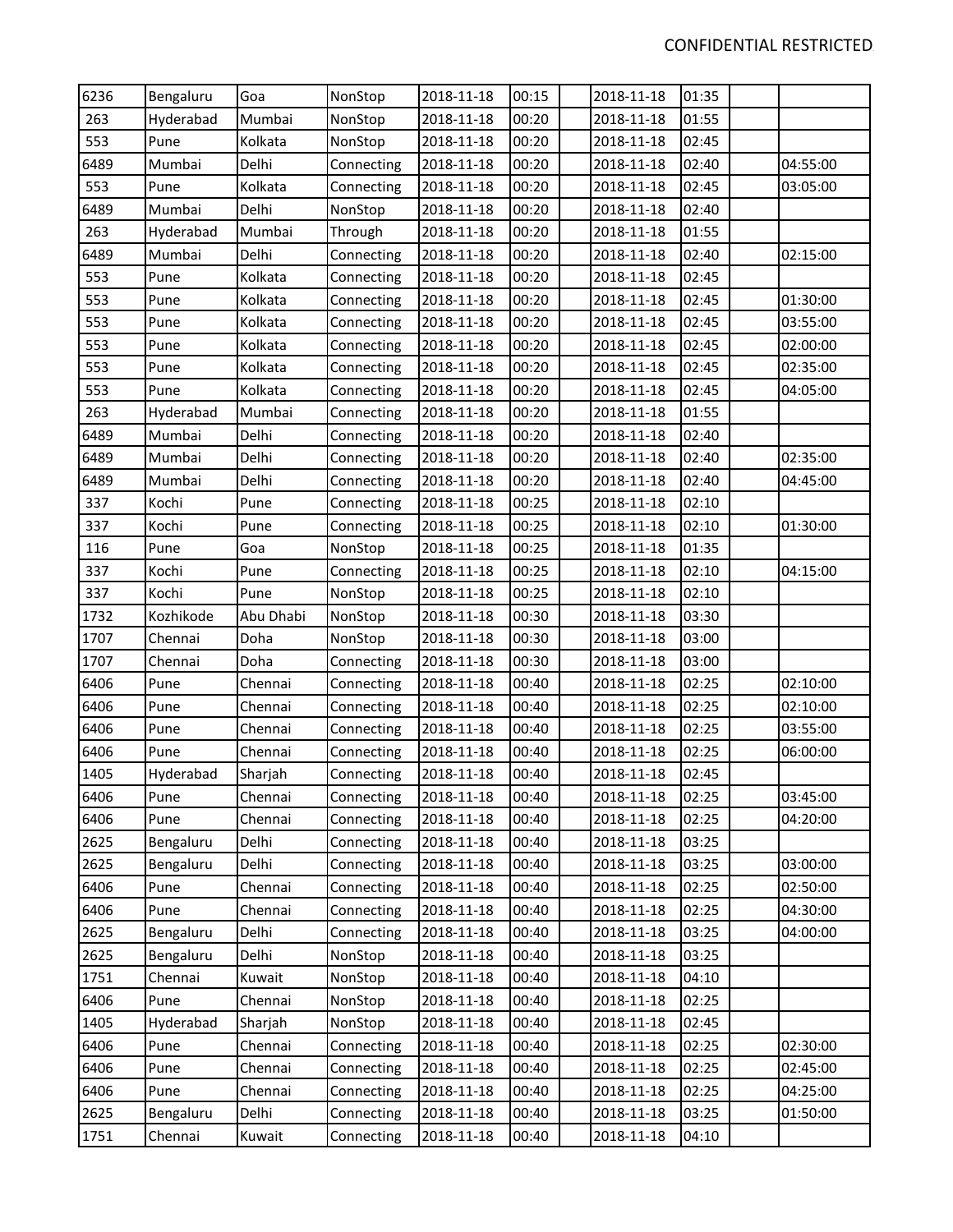| 681  | Pune              | Bengaluru | Connecting | 2018-11-18 | 00:45 | 2018-11-18 | 02:15 | 03:10:00 |
|------|-------------------|-----------|------------|------------|-------|------------|-------|----------|
| 681  | Pune              | Bengaluru | Connecting | 2018-11-18 | 00:45 | 2018-11-18 | 02:15 | 03:10:00 |
| 681  | Pune              | Bengaluru | Connecting | 2018-11-18 | 00:45 | 2018-11-18 | 02:15 | 04:25:00 |
| 681  | Pune              | Bengaluru | NonStop    | 2018-11-18 | 00:45 | 2018-11-18 | 02:15 |          |
| 681  | Pune              | Bengaluru | Connecting | 2018-11-18 | 00:45 | 2018-11-18 | 02:15 | 03:20:00 |
| 681  | Pune              | Bengaluru | Connecting | 2018-11-18 | 00:45 | 2018-11-18 | 02:15 | 08:10:00 |
| 681  | Pune              | Bengaluru | Connecting | 2018-11-18 | 00:45 | 2018-11-18 | 02:15 | 03:00:00 |
| 681  | Pune              | Bengaluru | Connecting | 2018-11-18 | 00:45 | 2018-11-18 | 02:15 | 03:20:00 |
| 681  | Pune              | Bengaluru | Connecting | 2018-11-18 | 00:45 | 2018-11-18 | 02:15 | 07:05:00 |
| 681  | Pune              | Bengaluru | Connecting | 2018-11-18 | 00:45 | 2018-11-18 | 02:15 | 03:00:00 |
| 681  | Pune              | Bengaluru | Connecting | 2018-11-18 | 00:45 | 2018-11-18 | 02:15 | 03:40:00 |
| 681  | Pune              | Bengaluru | Connecting | 2018-11-18 | 00:45 | 2018-11-18 | 02:15 | 03:50:00 |
| 681  | Pune              | Bengaluru | Connecting | 2018-11-18 | 00:45 | 2018-11-18 | 02:15 | 04:40:00 |
| 681  | Pune              | Bengaluru | Connecting | 2018-11-18 | 00:45 | 2018-11-18 | 02:15 | 05:05:00 |
| 681  | Pune              | Bengaluru | Connecting | 2018-11-18 | 00:45 | 2018-11-18 | 02:15 | 05:45:00 |
| 5532 | Goa               | Delhi     | Connecting | 2018-11-18 | 00:50 | 2018-11-18 | 03:30 | 03:55:00 |
| 5532 | Goa               | Delhi     | Connecting | 2018-11-18 | 00:50 | 2018-11-18 | 03:30 |          |
| 5532 | Goa               | Delhi     | Connecting | 2018-11-18 | 00:50 | 2018-11-18 | 03:30 | 02:15:00 |
| 5532 | Goa               | Delhi     | Connecting | 2018-11-18 | 00:50 | 2018-11-18 | 03:30 | 03:00:00 |
| 5532 | Goa               | Delhi     | Connecting | 2018-11-18 | 00:50 | 2018-11-18 | 03:30 | 03:25:00 |
| 5532 | Goa               | Delhi     | Connecting | 2018-11-18 | 00:50 | 2018-11-18 | 03:30 | 02:05:00 |
| 79   | Ahmedabad         | Dubai     | NonStop    | 2018-11-18 | 00:50 | 2018-11-18 | 02:45 |          |
| 5532 | Goa               | Delhi     | NonStop    | 2018-11-18 | 00:50 | 2018-11-18 | 03:30 |          |
| 363  | Ahmedabad         | Kolkata   | NonStop    | 2018-11-18 | 01:05 | 2018-11-18 | 03:35 |          |
| 363  | Ahmedabad         | Kolkata   | Connecting | 2018-11-18 | 01:05 | 2018-11-18 | 03:35 | 01:10:00 |
| 363  | Ahmedabad         | Kolkata   | Connecting | 2018-11-18 | 01:05 | 2018-11-18 | 03:35 | 01:45:00 |
| 363  | Ahmedabad         | Kolkata   | Connecting | 2018-11-18 | 01:05 | 2018-11-18 | 03:35 | 03:15:00 |
| 363  | Ahmedabad         | Kolkata   | Connecting | 2018-11-18 | 01:05 | 2018-11-18 | 03:35 | 03:35:00 |
| 363  | Ahmedabad         | Kolkata   | Connecting | 2018-11-18 | 01:05 | 2018-11-18 | 03:35 | 05:10:00 |
| 363  | Ahmedabad         | Kolkata   | Connecting | 2018-11-18 | 01:05 | 2018-11-18 | 03:35 | 03:05:00 |
| 363  | Ahmedabad         | Kolkata   | Connecting | 2018-11-18 | 01:05 | 2018-11-18 | 03:35 |          |
| 363  | Ahmedabad         | Kolkata   | Connecting | 2018-11-18 | 01:05 | 2018-11-18 | 03:35 | 02:15:00 |
| 363  | Ahmedabad         | Kolkata   | Connecting | 2018-11-18 | 01:05 | 2018-11-18 | 03:35 | 05:45:00 |
| 363  | Ahmedabad         | Kolkata   | Connecting | 2018-11-18 | 01:05 | 2018-11-18 | 03:35 | 04:30:00 |
| 948  | Goa               | Ahmedabad | Connecting | 2018-11-18 | 01:15 | 2018-11-18 | 02:55 | 06:00:00 |
| 948  | Goa               | Ahmedabad | Connecting | 2018-11-18 | 01:15 | 2018-11-18 | 02:55 | 02:05:00 |
| 948  | Goa               | Ahmedabad | NonStop    | 2018-11-18 | 01:15 | 2018-11-18 | 02:55 |          |
| 1701 | Delhi             | Doha      | NonStop    | 2018-11-18 | 01:30 | 2018-11-18 | 03:25 |          |
| 851  | Chennai           | Bengaluru | Connecting | 2018-11-18 | 01:30 | 2018-11-18 | 02:30 | 02:25:00 |
| 851  | Chennai           | Bengaluru | Connecting | 2018-11-18 | 01:30 | 2018-11-18 | 02:30 | 02:35:00 |
| 851  | Chennai           | Bengaluru | Connecting | 2018-11-18 | 01:30 | 2018-11-18 | 02:30 | 02:45:00 |
| 851  | Chennai           | Bengaluru | Connecting | 2018-11-18 | 01:30 | 2018-11-18 | 02:30 | 03:05:00 |
| 851  | Chennai           | Bengaluru | Connecting | 2018-11-18 | 01:30 | 2018-11-18 | 02:30 | 04:50:00 |
| 1701 | Delhi             | Doha      | Connecting | 2018-11-18 | 01:30 | 2018-11-18 | 03:25 |          |
| 2127 | Bhubaneswar Delhi |           | Connecting | 2018-11-18 | 01:30 | 2018-11-18 | 04:05 |          |
| 2127 | Bhubaneswar Delhi |           | Connecting | 2018-11-18 | 01:30 | 2018-11-18 | 04:05 | 01:10:00 |
| 2127 | Bhubaneswar Delhi |           | Connecting | 2018-11-18 | 01:30 | 2018-11-18 | 04:05 | 02:40:00 |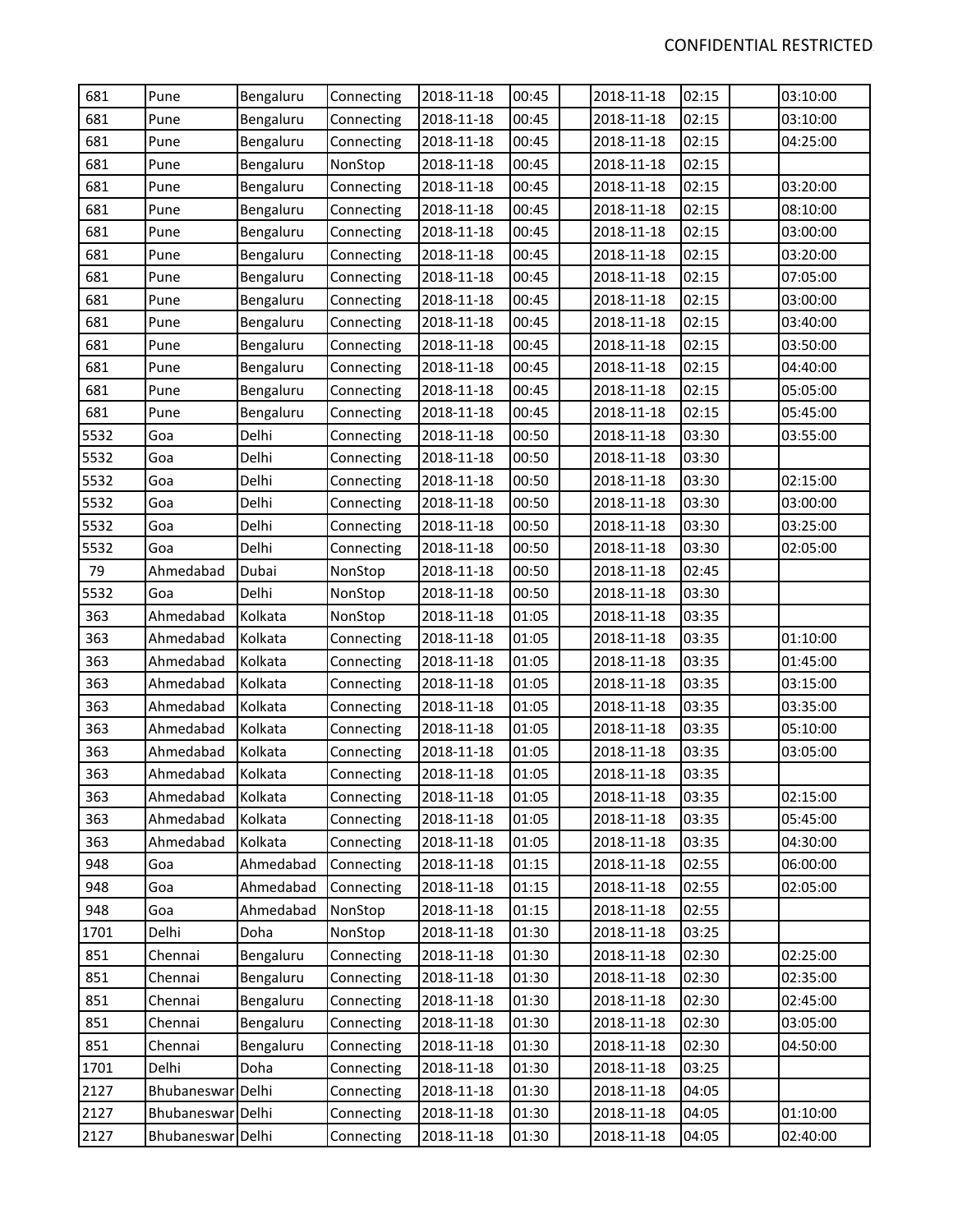| 2127 | Bhubaneswar Delhi |                          | Connecting | 2018-11-18 | 01:30 | 2018-11-18 | 04:05 | 03:20:00 |
|------|-------------------|--------------------------|------------|------------|-------|------------|-------|----------|
| 2135 | Bengaluru         | Delhi                    | Connecting | 2018-11-18 | 01:30 | 2018-11-18 | 04:15 | 05:20:00 |
| 851  | Chennai           | Bengaluru                | NonStop    | 2018-11-18 | 01:30 | 2018-11-18 | 02:30 |          |
| 2127 | Bhubaneswar Delhi |                          | NonStop    | 2018-11-18 | 01:30 | 2018-11-18 | 04:05 |          |
| 2135 | Bengaluru         | Delhi                    | NonStop    | 2018-11-18 | 01:30 | 2018-11-18 | 04:15 |          |
| 851  | Chennai           | Bengaluru                | Connecting | 2018-11-18 | 01:30 | 2018-11-18 | 02:30 |          |
| 851  | Chennai           | Bengaluru                | Connecting | 2018-11-18 | 01:30 | 2018-11-18 | 02:30 | 02:30:00 |
| 851  | Chennai           | Bengaluru                | Connecting | 2018-11-18 | 01:30 | 2018-11-18 | 02:30 | 03:35:00 |
| 851  | Chennai           | Bengaluru                | Connecting | 2018-11-18 | 01:30 | 2018-11-18 | 02:30 | 07:55:00 |
| 2127 | Bhubaneswar       | Delhi                    | Connecting | 2018-11-18 | 01:30 | 2018-11-18 | 04:05 | 03:35:00 |
| 851  | Chennai           | Bengaluru                | Connecting | 2018-11-18 | 01:30 | 2018-11-18 | 02:30 | 02:45:00 |
| 851  | Chennai           | Bengaluru                | Connecting | 2018-11-18 | 01:30 | 2018-11-18 | 02:30 | 02:55:00 |
| 851  | Chennai           | Bengaluru                | Connecting | 2018-11-18 | 01:30 | 2018-11-18 | 02:30 | 05:20:00 |
| 2127 | Bhubaneswar Delhi |                          | Connecting | 2018-11-18 | 01:30 | 2018-11-18 | 04:05 | 02:35:00 |
| 2127 | Bhubaneswar Delhi |                          | Connecting | 2018-11-18 | 01:30 | 2018-11-18 | 04:05 | 05:30:00 |
| 2135 | Bengaluru         | Delhi                    | Connecting | 2018-11-18 | 01:30 | 2018-11-18 | 04:15 |          |
| 851  | Chennai           | Bengaluru                | Connecting | 2018-11-18 | 01:30 | 2018-11-18 | 02:30 | 02:45:00 |
| 851  | Chennai           | Bengaluru                | Connecting | 2018-11-18 | 01:30 | 2018-11-18 | 02:30 | 02:55:00 |
| 851  | Chennai           | Bengaluru                | Connecting | 2018-11-18 | 01:30 | 2018-11-18 | 02:30 | 03:05:00 |
| 851  | Chennai           | Bengaluru                | Connecting | 2018-11-18 | 01:30 | 2018-11-18 | 02:30 | 04:25:00 |
| 851  | Chennai           | Bengaluru                | Connecting | 2018-11-18 | 01:30 | 2018-11-18 | 02:30 | 04:40:00 |
| 2127 | Bhubaneswar       | Delhi                    | Connecting | 2018-11-18 | 01:30 | 2018-11-18 | 04:05 | 02:20:00 |
| 2127 | Bhubaneswar Delhi |                          | Connecting | 2018-11-18 | 01:30 | 2018-11-18 | 04:05 | 02:25:00 |
| 2135 | Bengaluru         | Delhi                    | Connecting | 2018-11-18 | 01:30 | 2018-11-18 | 04:15 | 01:00:00 |
| 2135 | Bengaluru         | Delhi                    | Connecting | 2018-11-18 | 01:30 | 2018-11-18 | 04:15 | 03:10:00 |
| 2135 | Bengaluru         | Delhi                    | Connecting | 2018-11-18 | 01:30 | 2018-11-18 | 04:15 | 03:40:00 |
| 1402 | Sharjah           | Thiruvananth: Connecting |            | 2018-11-18 | 01:40 | 2018-11-18 | 07:00 | 05:35:00 |
| 1402 | Sharjah           | Thiruvananth: NonStop    |            | 2018-11-18 | 01:40 | 2018-11-18 | 07:00 |          |
| 88   | Kozhikode         | Dubai                    | NonStop    | 2018-11-18 | 01:50 | 2018-11-18 | 04:25 |          |
| 154  | Mumbai            | Delhi                    | NonStop    | 2018-11-18 | 02:00 | 2018-11-18 | 04:15 |          |
| 1731 | Doha              | Ahmedabad                | NonStop    | 2018-11-18 | 02:00 | 2018-11-18 | 07:55 |          |
| 154  | Mumbai            | Delhi                    | Connecting | 2018-11-18 | 02:00 | 2018-11-18 | 04:15 | 02:30:00 |
| 154  | Mumbai            | Delhi                    | Connecting | 2018-11-18 | 02:00 | 2018-11-18 | 04:15 | 03:10:00 |
| 154  | Mumbai            | Delhi                    | Connecting | 2018-11-18 | 02:00 | 2018-11-18 | 04:15 | 03:25:00 |
| 2624 | Delhi             | Bengaluru                | Connecting | 2018-11-18 | 02:00 | 2018-11-18 | 04:45 | 02:10:00 |
| 2624 | Delhi             | Bengaluru                | Connecting | 2018-11-18 | 02:00 | 2018-11-18 | 04:45 | 03:25:00 |
| 2624 | Delhi             | Bengaluru                | NonStop    | 2018-11-18 | 02:00 | 2018-11-18 | 04:45 |          |
| 154  | Mumbai            | Delhi                    | Connecting | 2018-11-18 | 02:00 | 2018-11-18 | 04:15 | 01:20:00 |
| 2624 | Delhi             | Bengaluru                | Connecting | 2018-11-18 | 02:00 | 2018-11-18 | 04:45 | 01:10:00 |
| 2624 | Delhi             | Bengaluru                | Connecting | 2018-11-18 | 02:00 | 2018-11-18 | 04:45 | 01:55:00 |
| 2624 | Delhi             | Bengaluru                | Connecting | 2018-11-18 | 02:00 | 2018-11-18 | 04:45 | 05:40:00 |
| 154  | Mumbai            | Delhi                    | Connecting | 2018-11-18 | 02:00 | 2018-11-18 | 04:15 | 02:10:00 |
| 154  | Mumbai            | Delhi                    | Connecting | 2018-11-18 | 02:00 | 2018-11-18 | 04:15 | 05:40:00 |
| 1731 | Doha              | Ahmedabad                | Connecting | 2018-11-18 | 02:00 | 2018-11-18 | 07:55 | 08:20:00 |
| 1731 | Doha              | Ahmedabad                | Connecting | 2018-11-18 | 02:00 | 2018-11-18 | 07:55 | 11:05:00 |
| 2624 | Delhi             | Bengaluru                | Connecting | 2018-11-18 | 02:00 | 2018-11-18 | 04:45 |          |
| 2624 | Delhi             | Bengaluru                | Connecting | 2018-11-18 | 02:00 | 2018-11-18 | 04:45 | 01:00:00 |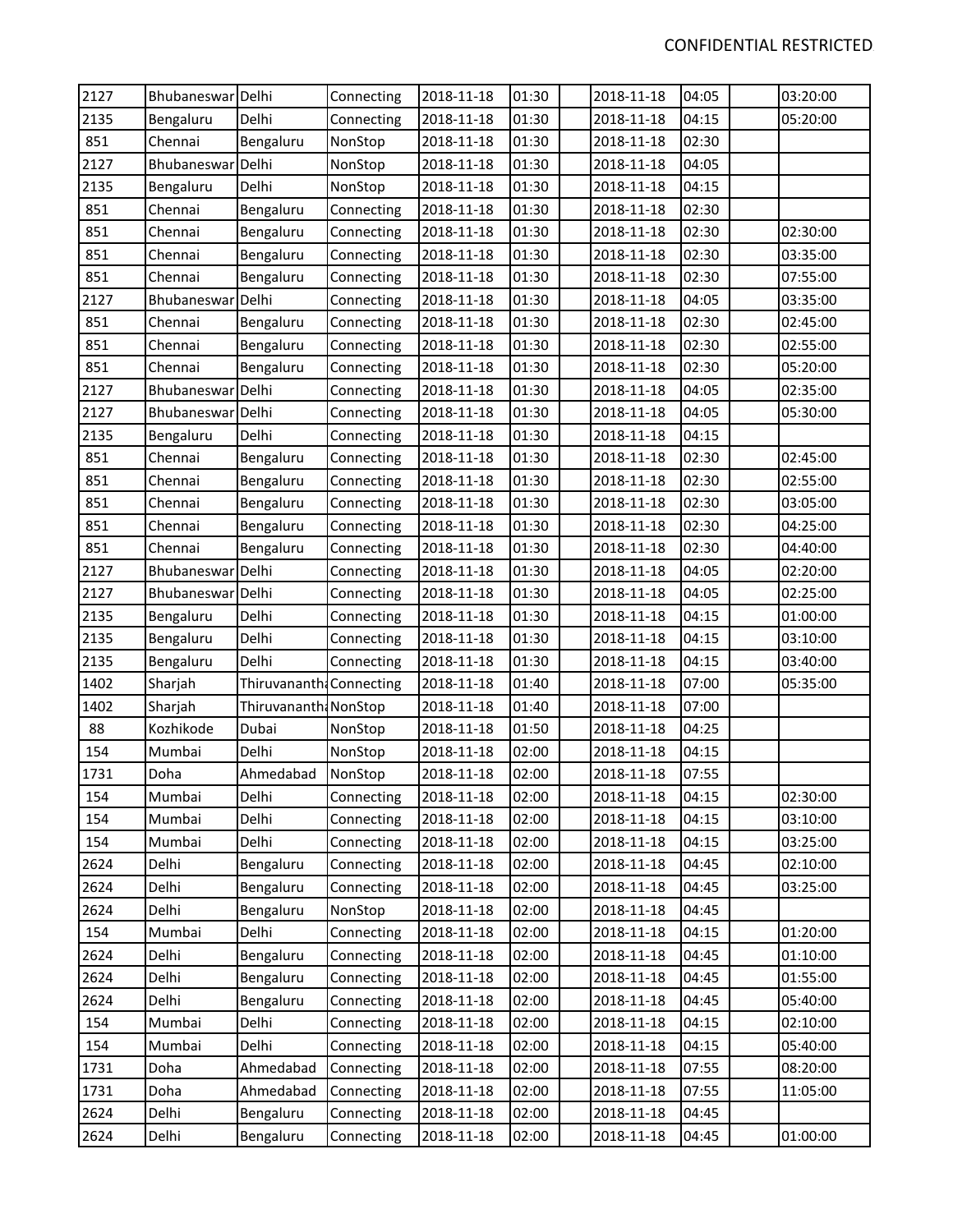| 1731 | Doha    | Ahmedabad | Connecting | 2018-11-18 | 02:00 | 2018-11-18 | 07:55 | 10:00:00 |
|------|---------|-----------|------------|------------|-------|------------|-------|----------|
| 617  | Goa     | Bengaluru | Connecting | 2018-11-18 | 02:05 | 2018-11-18 | 03:20 | 02:05:00 |
| 617  | Goa     | Bengaluru | Connecting | 2018-11-18 | 02:05 | 2018-11-18 | 03:20 | 02:25:00 |
| 617  | Goa     | Bengaluru | Connecting | 2018-11-18 | 02:05 | 2018-11-18 | 03:20 | 03:50:00 |
| 617  | Goa     | Bengaluru | Connecting | 2018-11-18 | 02:05 | 2018-11-18 | 03:20 | 06:00:00 |
| 2128 | Delhi   | Chennai   | Connecting | 2018-11-18 | 02:05 | 2018-11-18 | 04:55 | 02:00:00 |
| 2128 | Delhi   | Chennai   | Connecting | 2018-11-18 | 02:05 | 2018-11-18 | 04:55 | 03:55:00 |
| 78   | Bangkok | Kolkata   | Connecting | 2018-11-18 | 02:05 | 2018-11-18 | 03:20 | 02:00:00 |
| 78   | Bangkok | Kolkata   | Connecting | 2018-11-18 | 02:05 | 2018-11-18 | 03:20 | 02:15:00 |
| 78   | Bangkok | Kolkata   | Connecting | 2018-11-18 | 02:05 | 2018-11-18 | 03:20 | 02:20:00 |
| 78   | Bangkok | Kolkata   | Connecting | 2018-11-18 | 02:05 | 2018-11-18 | 03:20 | 03:50:00 |
| 78   | Bangkok | Kolkata   | Connecting | 2018-11-18 | 02:05 | 2018-11-18 | 03:20 | 04:45:00 |
| 78   | Bangkok | Kolkata   | Connecting | 2018-11-18 | 02:05 | 2018-11-18 | 03:20 | 10:10:00 |
| 617  | Goa     | Bengaluru | Connecting | 2018-11-18 | 02:05 | 2018-11-18 | 03:20 | 01:45:00 |
| 617  | Goa     | Bengaluru | Connecting | 2018-11-18 | 02:05 | 2018-11-18 | 03:20 | 01:55:00 |
| 617  | Goa     | Bengaluru | Connecting | 2018-11-18 | 02:05 | 2018-11-18 | 03:20 | 02:40:00 |
| 617  | Goa     | Bengaluru | Connecting | 2018-11-18 | 02:05 | 2018-11-18 | 03:20 | 02:45:00 |
| 617  | Goa     | Bengaluru | Connecting | 2018-11-18 | 02:05 | 2018-11-18 | 03:20 | 02:45:00 |
| 617  | Goa     | Bengaluru | Connecting | 2018-11-18 | 02:05 | 2018-11-18 | 03:20 | 03:05:00 |
| 617  | Goa     | Bengaluru | Connecting | 2018-11-18 | 02:05 | 2018-11-18 | 03:20 | 04:00:00 |
| 617  | Goa     | Bengaluru | Connecting | 2018-11-18 | 02:05 | 2018-11-18 | 03:20 | 04:35:00 |
| 617  | Goa     | Bengaluru | Connecting | 2018-11-18 | 02:05 | 2018-11-18 | 03:20 | 04:40:00 |
| 617  | Goa     | Bengaluru | Connecting | 2018-11-18 | 02:05 | 2018-11-18 | 03:20 | 05:25:00 |
| 2128 | Delhi   | Chennai   | Connecting | 2018-11-18 | 02:05 | 2018-11-18 | 04:55 |          |
| 2128 | Delhi   | Chennai   | Connecting | 2018-11-18 | 02:05 | 2018-11-18 | 04:55 | 04:45:00 |
| 2128 | Delhi   | Chennai   | Connecting | 2018-11-18 | 02:05 | 2018-11-18 | 04:55 | 05:05:00 |
| 78   | Bangkok | Kolkata   | Connecting | 2018-11-18 | 02:05 | 2018-11-18 | 03:20 | 02:45:00 |
| 78   | Bangkok | Kolkata   | Connecting | 2018-11-18 | 02:05 | 2018-11-18 | 03:20 | 08:35:00 |
| 617  | Goa     | Bengaluru | Connecting | 2018-11-18 | 02:05 | 2018-11-18 | 03:20 | 02:15:00 |
| 617  | Goa     | Bengaluru | Connecting | 2018-11-18 | 02:05 | 2018-11-18 | 03:20 | 02:55:00 |
| 617  | Goa     | Bengaluru | Connecting | 2018-11-18 | 02:05 | 2018-11-18 | 03:20 | 03:20:00 |
| 617  | Goa     | Bengaluru | Connecting | 2018-11-18 | 02:05 | 2018-11-18 | 03:20 | 04:30:00 |
| 2128 | Delhi   | Chennai   | Connecting | 2018-11-18 | 02:05 | 2018-11-18 | 04:55 | 01:15:00 |
| 2128 | Delhi   | Chennai   | Connecting | 2018-11-18 | 02:05 | 2018-11-18 | 04:55 | 01:25:00 |
| 78   | Bangkok | Kolkata   | NonStop    | 2018-11-18 | 02:05 | 2018-11-18 | 03:20 |          |
| 117  | Goa     | Pune      | Connecting | 2018-11-18 | 02:05 | 2018-11-18 | 03:10 |          |
| 78   | Bangkok | Kolkata   | Connecting | 2018-11-18 | 02:05 | 2018-11-18 | 03:20 | 02:15:00 |
| 78   | Bangkok | Kolkata   | Connecting | 2018-11-18 | 02:05 | 2018-11-18 | 03:20 | 03:35:00 |
| 78   | Bangkok | Kolkata   | Connecting | 2018-11-18 | 02:05 | 2018-11-18 | 03:20 | 06:00:00 |
| 2128 | Delhi   | Chennai   | Connecting | 2018-11-18 | 02:05 | 2018-11-18 | 04:55 | 03:30:00 |
| 2128 | Delhi   | Chennai   | Connecting | 2018-11-18 | 02:05 | 2018-11-18 | 04:55 | 05:50:00 |
| 117  | Goa     | Pune      | NonStop    | 2018-11-18 | 02:05 | 2018-11-18 | 03:10 |          |
| 617  | Goa     | Bengaluru | NonStop    | 2018-11-18 | 02:05 | 2018-11-18 | 03:20 |          |
| 2128 | Delhi   | Chennai   | NonStop    | 2018-11-18 | 02:05 | 2018-11-18 | 04:55 |          |
| 117  | Goa     | Pune      | Through    | 2018-11-18 | 02:05 | 2018-11-18 | 03:10 | 00:30:00 |
| 6698 | Pune    | Delhi     | NonStop    | 2018-11-18 | 02:10 | 2018-11-18 | 04:25 |          |
| 6698 | Pune    | Delhi     | Connecting | 2018-11-18 | 02:10 | 2018-11-18 | 04:25 | 05:10:00 |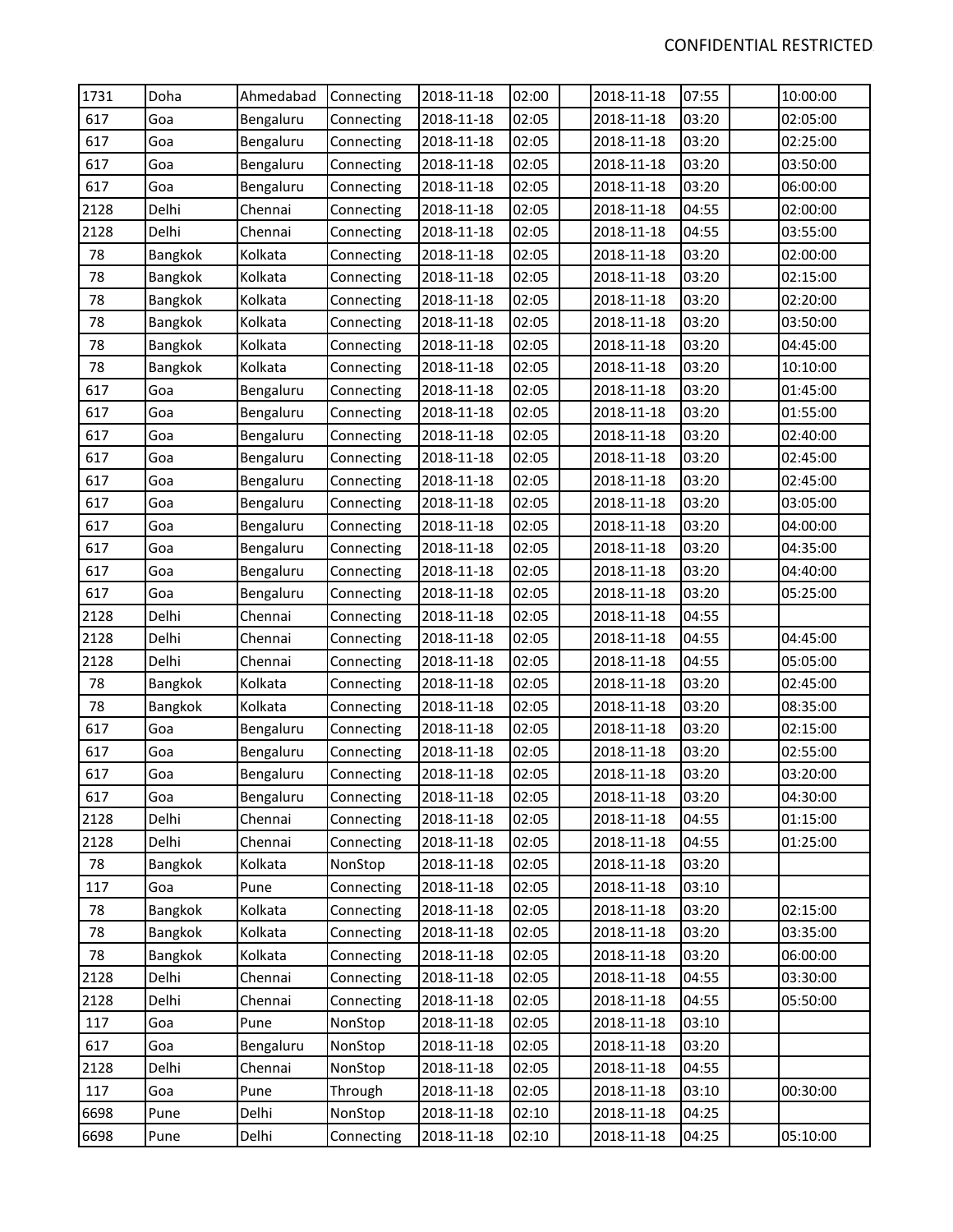| 6698 | Pune      | Delhi                  | Connecting | 2018-11-18 | 02:10 | 2018-11-18 | 04:25 | 05:10:00 |
|------|-----------|------------------------|------------|------------|-------|------------|-------|----------|
| 6698 | Pune      | Delhi                  | Connecting | 2018-11-18 | 02:10 | 2018-11-18 | 04:25 | 05:30:00 |
| 6698 | Pune      | Delhi                  | Connecting | 2018-11-18 | 02:10 | 2018-11-18 | 04:25 | 01:05:00 |
| 6698 | Pune      | Delhi                  | Connecting | 2018-11-18 | 02:10 | 2018-11-18 | 04:25 | 01:10:00 |
| 6698 | Pune      | Delhi                  | Connecting | 2018-11-18 | 02:10 | 2018-11-18 | 04:25 | 02:05:00 |
| 6698 | Pune      | Delhi                  | Connecting | 2018-11-18 | 02:10 | 2018-11-18 | 04:25 | 03:00:00 |
| 6698 | Pune      | Delhi                  | Connecting | 2018-11-18 | 02:10 | 2018-11-18 | 04:25 | 03:15:00 |
| 6698 | Pune      | Delhi                  | Connecting | 2018-11-18 | 02:10 | 2018-11-18 | 04:25 | 07:15:00 |
| 6698 | Pune      | Delhi                  | Connecting | 2018-11-18 | 02:10 | 2018-11-18 | 04:25 | 03:20:00 |
| 6698 | Pune      | Delhi                  | Connecting | 2018-11-18 | 02:10 | 2018-11-18 | 04:25 | 04:20:00 |
| 6698 | Pune      | Delhi                  | Connecting | 2018-11-18 | 02:10 | 2018-11-18 | 04:25 | 01:20:00 |
| 6698 | Pune      | Delhi                  | Connecting | 2018-11-18 | 02:10 | 2018-11-18 | 04:25 | 02:00:00 |
| 6698 | Pune      | Delhi                  | Connecting | 2018-11-18 | 02:10 | 2018-11-18 | 04:25 | 02:20:00 |
| 84   | Muscat    | Kochi                  | Connecting | 2018-11-18 | 02:15 | 2018-11-18 | 07:30 | 07:25:00 |
| 84   | Muscat    | Kochi                  | Connecting | 2018-11-18 | 02:15 | 2018-11-18 | 07:30 | 05:15:00 |
| 84   | Muscat    | Kochi                  | Connecting | 2018-11-18 | 02:15 | 2018-11-18 | 07:30 | 06:50:00 |
| 84   | Muscat    | Kochi                  | Connecting | 2018-11-18 | 02:15 | 2018-11-18 | 07:30 | 03:05:00 |
| 84   | Muscat    | Kochi                  | Connecting | 2018-11-18 | 02:15 | 2018-11-18 | 07:30 | 03:20:00 |
| 84   | Muscat    | Kochi                  | NonStop    | 2018-11-18 | 02:15 | 2018-11-18 | 07:30 |          |
| 184  | Kochi     | Mumbai                 | NonStop    | 2018-11-18 | 02:25 | 2018-11-18 | 04:30 |          |
| 184  | Kochi     | Mumbai                 | Connecting | 2018-11-18 | 02:25 | 2018-11-18 | 04:30 |          |
| 184  | Kochi     | Mumbai                 | Connecting | 2018-11-18 | 02:25 | 2018-11-18 | 04:30 | 01:55:00 |
| 272  | Mumbai    | Hyderabad              | Connecting | 2018-11-18 | 02:30 | 2018-11-18 | 04:00 | 01:25:00 |
| 272  | Mumbai    | Hyderabad              | Connecting | 2018-11-18 | 02:30 | 2018-11-18 | 04:00 | 02:15:00 |
| 272  | Mumbai    | Hyderabad              | Connecting | 2018-11-18 | 02:30 | 2018-11-18 | 04:00 | 02:20:00 |
| 272  | Mumbai    | Hyderabad              | Connecting | 2018-11-18 | 02:30 | 2018-11-18 | 04:00 | 02:25:00 |
| 272  | Mumbai    | Hyderabad              | Connecting | 2018-11-18 | 02:30 | 2018-11-18 | 04:00 | 02:35:00 |
| 272  | Mumbai    | Hyderabad              | Connecting | 2018-11-18 | 02:30 | 2018-11-18 | 04:00 | 05:20:00 |
| 272  | Mumbai    | Hyderabad              | Connecting | 2018-11-18 | 02:30 | 2018-11-18 | 04:00 | 00:55:00 |
| 272  | Mumbai    | Hyderabad              | Connecting | 2018-11-18 | 02:30 | 2018-11-18 | 04:00 | 01:50:00 |
| 272  | Mumbai    | Hyderabad              | Connecting | 2018-11-18 | 02:30 | 2018-11-18 | 04:00 | 03:00:00 |
| 241  | Hyderabad | Pune                   | Connecting | 2018-11-18 | 02:30 | 2018-11-18 | 03:40 |          |
| 272  | Mumbai    | Hyderabad              | Connecting | 2018-11-18 | 02:30 | 2018-11-18 | 04:00 | 01:20:00 |
| 272  | Mumbai    | Hyderabad              | Connecting | 2018-11-18 | 02:30 | 2018-11-18 | 04:00 | 03:00:00 |
| 272  | Mumbai    | Hyderabad              | Connecting | 2018-11-18 | 02:30 | 2018-11-18 | 04:00 | 04:25:00 |
| 272  | Mumbai    | Hyderabad              | Connecting | 2018-11-18 | 02:30 | 2018-11-18 | 04:00 | 02:10:00 |
| 272  | Mumbai    | Hyderabad              | Connecting | 2018-11-18 | 02:30 | 2018-11-18 | 04:00 | 03:05:00 |
| 272  | Mumbai    | Hyderabad              | Connecting | 2018-11-18 | 02:30 | 2018-11-18 | 04:00 | 03:55:00 |
| 272  | Mumbai    | Hyderabad              | Connecting | 2018-11-18 | 02:30 | 2018-11-18 | 04:00 | 04:50:00 |
| 241  | Hyderabad | Pune                   | NonStop    | 2018-11-18 | 02:30 | 2018-11-18 | 03:40 |          |
| 272  | Mumbai    | Hyderabad              | NonStop    | 2018-11-18 | 02:30 | 2018-11-18 | 04:00 |          |
| 2214 | Delhi     | Bhubaneswar Connecting |            | 2018-11-18 | 02:35 | 2018-11-18 | 04:45 |          |
| 169  | Ahmedabad | Bengaluru              | Connecting | 2018-11-18 | 02:35 | 2018-11-18 | 04:55 | 01:00:00 |
| 169  | Ahmedabad | Bengaluru              | Connecting | 2018-11-18 | 02:35 | 2018-11-18 | 04:55 | 01:10:00 |
| 169  | Ahmedabad | Bengaluru              | NonStop    | 2018-11-18 | 02:35 | 2018-11-18 | 04:55 |          |
| 2214 | Delhi     | Bhubaneswar NonStop    |            | 2018-11-18 | 02:35 | 2018-11-18 | 04:45 |          |
| 169  | Ahmedabad | Bengaluru              | Connecting | 2018-11-18 | 02:35 | 2018-11-18 | 04:55 | 01:30:00 |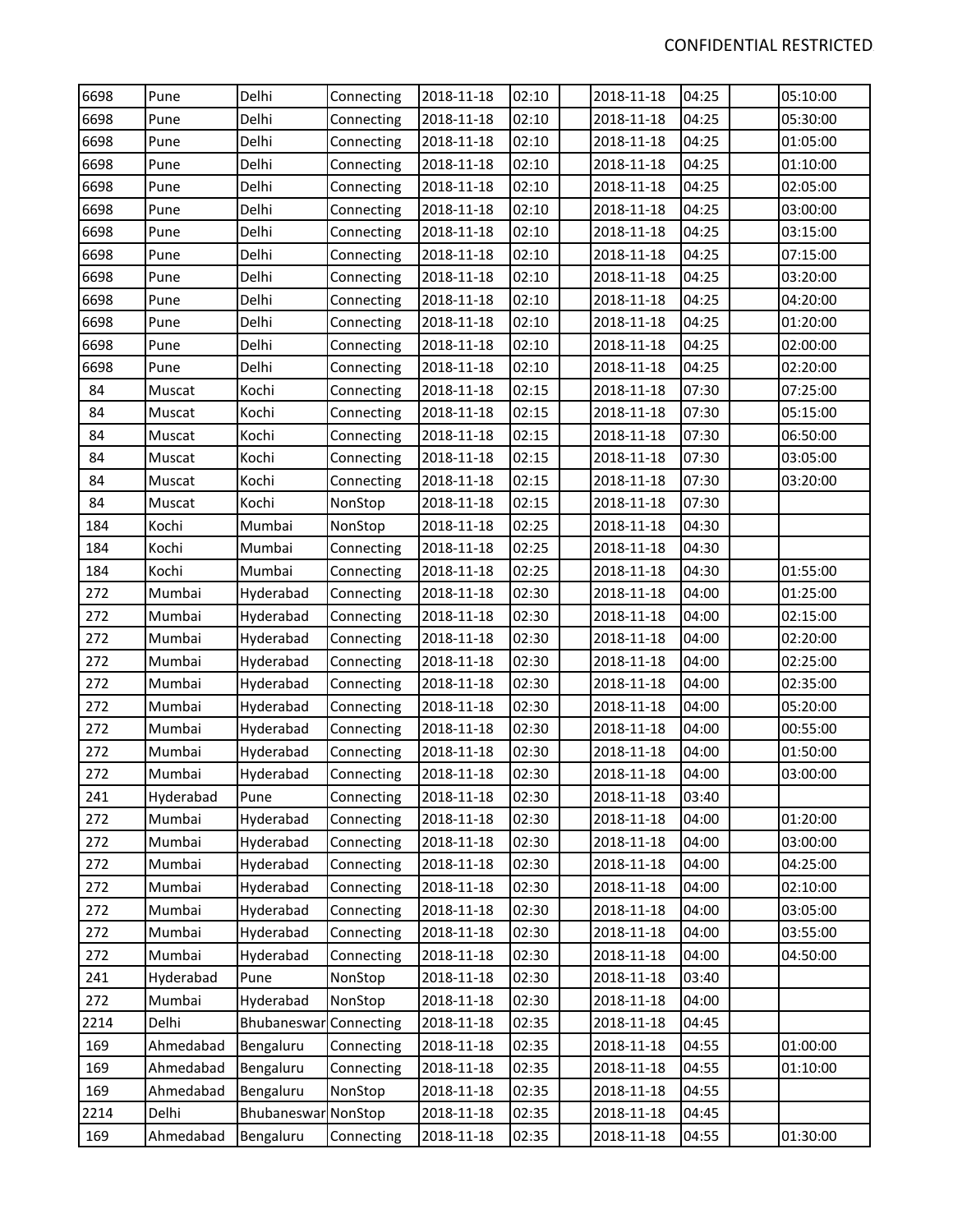| 169  | Ahmedabad | Bengaluru            | Connecting | 2018-11-18 | 02:35 | 2018-11-18 | 04:55 | 01:45:00 |
|------|-----------|----------------------|------------|------------|-------|------------|-------|----------|
| 169  | Ahmedabad | Bengaluru            | Connecting | 2018-11-18 | 02:35 | 2018-11-18 | 04:55 | 03:15:00 |
| 169  | Ahmedabad | Bengaluru            | Connecting | 2018-11-18 | 02:35 | 2018-11-18 | 04:55 | 01:20:00 |
| 169  | Ahmedabad | Bengaluru            | Connecting | 2018-11-18 | 02:35 | 2018-11-18 | 04:55 | 04:25:00 |
| 169  | Ahmedabad | Bengaluru            | Connecting | 2018-11-18 | 02:35 | 2018-11-18 | 04:55 | 05:05:00 |
| 6779 | Bengaluru | Ahmedabad            | Connecting | 2018-11-18 | 02:40 | 2018-11-18 | 04:50 | 04:05:00 |
| 6779 | Bengaluru | Ahmedabad            | Connecting | 2018-11-18 | 02:40 | 2018-11-18 | 04:50 |          |
| 6779 | Bengaluru | Ahmedabad            | NonStop    | 2018-11-18 | 02:40 | 2018-11-18 | 04:50 |          |
| 42   | Singapore | Kolkata              | NonStop    | 2018-11-18 | 02:45 | 2018-11-18 | 04:30 |          |
| 42   | Singapore | Kolkata              | Connecting | 2018-11-18 | 02:45 | 2018-11-18 | 04:30 | 02:10:00 |
| 42   | Singapore | Kolkata              | Connecting | 2018-11-18 | 02:45 | 2018-11-18 | 04:30 | 02:20:00 |
| 42   | Singapore | Kolkata              | Connecting | 2018-11-18 | 02:45 | 2018-11-18 | 04:30 | 02:30:00 |
| 42   | Singapore | Kolkata              | Connecting | 2018-11-18 | 02:45 | 2018-11-18 | 04:30 | 03:45:00 |
| 42   | Singapore | Kolkata              | Connecting | 2018-11-18 | 02:45 | 2018-11-18 | 04:30 | 04:20:00 |
| 42   | Singapore | Kolkata              | Connecting | 2018-11-18 | 02:45 | 2018-11-18 | 04:30 | 07:25:00 |
| 42   | Singapore | Kolkata              | Connecting | 2018-11-18 | 02:45 | 2018-11-18 | 04:30 | 07:30:00 |
| 338  | Pune      | Kochi                | NonStop    | 2018-11-18 | 02:45 | 2018-11-18 | 04:35 |          |
| 42   | Singapore | Kolkata              | Connecting | 2018-11-18 | 02:45 | 2018-11-18 | 04:30 | 02:25:00 |
| 42   | Singapore | Kolkata              | Connecting | 2018-11-18 | 02:45 | 2018-11-18 | 04:30 | 02:50:00 |
| 42   | Singapore | Kolkata              | Connecting | 2018-11-18 | 02:45 | 2018-11-18 | 04:30 | 09:00:00 |
| 42   | Singapore | Kolkata              | Connecting | 2018-11-18 | 02:45 | 2018-11-18 | 04:30 | 09:20:00 |
| 42   | Singapore | Kolkata              | Connecting | 2018-11-18 | 02:45 | 2018-11-18 | 04:30 | 10:50:00 |
| 338  | Pune      | Kochi                | Connecting | 2018-11-18 | 02:45 | 2018-11-18 | 04:35 |          |
| 42   | Singapore | Kolkata              | Connecting | 2018-11-18 | 02:45 | 2018-11-18 | 04:30 | 02:40:00 |
| 42   | Singapore | Kolkata              | Connecting | 2018-11-18 | 02:45 | 2018-11-18 | 04:30 | 06:05:00 |
| 42   | Singapore | Kolkata              | Connecting | 2018-11-18 | 02:45 | 2018-11-18 | 04:30 | 08:00:00 |
| 338  | Pune      | Kochi                | Connecting | 2018-11-18 | 02:45 | 2018-11-18 | 04:35 | 04:45:00 |
| 42   | Singapore | Kolkata              | Connecting | 2018-11-18 | 02:45 | 2018-11-18 | 04:30 | 04:35:00 |
| 42   | Singapore | Kolkata              | Connecting | 2018-11-18 | 02:45 | 2018-11-18 | 04:30 | 06:15:00 |
| 42   | Singapore | Kolkata              | Connecting | 2018-11-18 | 02:45 | 2018-11-18 | 04:30 | 09:55:00 |
| 142  | Pune      | Kolkata              | Connecting | 2018-11-18 | 02:50 | 2018-11-18 | 05:10 | 02:00:00 |
| 142  | Pune      | Kolkata              | Connecting | 2018-11-18 | 02:50 | 2018-11-18 | 05:10 | 02:10:00 |
| 142  | Pune      | Kolkata              | Connecting | 2018-11-18 | 02:50 | 2018-11-18 | 05:10 | 03:55:00 |
| 142  | Pune      | Kolkata              | Connecting | 2018-11-18 | 02:50 | 2018-11-18 | 05:10 | 04:35:00 |
| 142  | Pune      | Kolkata              | Connecting | 2018-11-18 | 02:50 | 2018-11-18 | 05:10 | 05:30:00 |
| 142  | Pune      | Kolkata              | Connecting | 2018-11-18 | 02:50 | 2018-11-18 | 05:10 | 05:35:00 |
| 142  | Pune      | Kolkata              | Connecting | 2018-11-18 | 02:50 | 2018-11-18 | 05:10 | 01:30:00 |
| 142  | Pune      | Kolkata              | Connecting | 2018-11-18 | 02:50 | 2018-11-18 | 05:10 | 02:25:00 |
| 142  | Pune      | Kolkata              | Connecting | 2018-11-18 | 02:50 | 2018-11-18 | 05:10 | 03:35:00 |
| 47   | Amritsar  | Dubai                | NonStop    | 2018-11-18 | 02:50 | 2018-11-18 | 04:45 |          |
| 142  | Pune      | Kolkata              | NonStop    | 2018-11-18 | 02:50 | 2018-11-18 | 05:10 |          |
| 47   | Amritsar  | Dubai                | Connecting | 2018-11-18 | 02:50 | 2018-11-18 | 04:45 |          |
| 142  | Pune      | Kolkata              | Connecting | 2018-11-18 | 02:50 | 2018-11-18 | 05:10 | 01:40:00 |
| 142  | Pune      | Kolkata              | Connecting | 2018-11-18 | 02:50 | 2018-11-18 | 05:10 | 02:55:00 |
| 92   | Bangkok   | Chennai              | Connecting | 2018-11-18 | 02:55 | 2018-11-18 | 04:45 | 02:20:00 |
| 92   | Bangkok   | Chennai              | NonStop    | 2018-11-18 | 02:55 | 2018-11-18 | 04:45 |          |
| 1821 | Delhi     | Kuala Lumpur NonStop |            | 2018-11-18 | 02:55 | 2018-11-18 | 10:40 |          |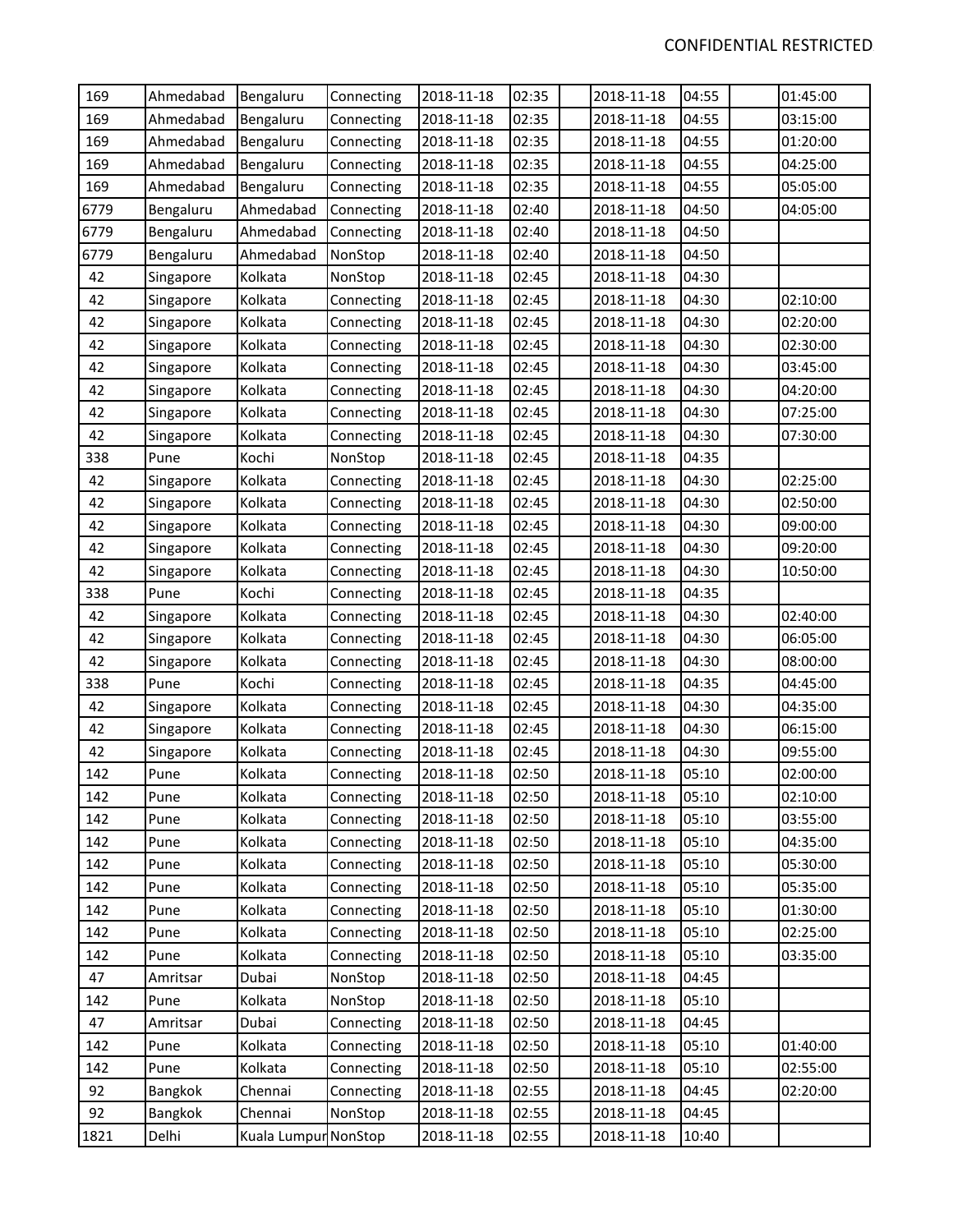| 1758 | Kuwait    | Kochi                   | NonStop    | 2018-11-18 | 02:55 | 2018-11-18 | 10:25 |          |
|------|-----------|-------------------------|------------|------------|-------|------------|-------|----------|
| 92   | Bangkok   | Chennai                 | Connecting | 2018-11-18 | 02:55 | 2018-11-18 | 04:45 | 04:05:00 |
| 92   | Bangkok   | Chennai                 | Connecting | 2018-11-18 | 02:55 | 2018-11-18 | 04:45 | 04:15:00 |
| 92   | Bangkok   | Chennai                 | Connecting | 2018-11-18 | 02:55 | 2018-11-18 | 04:45 | 04:55:00 |
| 92   | Bangkok   | Chennai                 | Connecting | 2018-11-18 | 02:55 | 2018-11-18 | 04:45 | 06:10:00 |
| 92   | Bangkok   | Chennai                 | Connecting | 2018-11-18 | 02:55 | 2018-11-18 | 04:45 | 06:50:00 |
| 1758 | Kuwait    | Kochi                   | Connecting | 2018-11-18 | 02:55 | 2018-11-18 | 10:25 | 02:10:00 |
| 1758 | Kuwait    | Kochi                   | Connecting | 2018-11-18 | 02:55 | 2018-11-18 | 10:25 | 02:20:00 |
| 1758 | Kuwait    | Kochi                   | Connecting | 2018-11-18 | 02:55 | 2018-11-18 | 10:25 | 04:35:00 |
| 92   | Bangkok   | Chennai                 | Connecting | 2018-11-18 | 02:55 | 2018-11-18 | 04:45 | 02:00:00 |
| 92   | Bangkok   | Chennai                 | Connecting | 2018-11-18 | 02:55 | 2018-11-18 | 04:45 | 02:05:00 |
| 92   | Bangkok   | Chennai                 | Connecting | 2018-11-18 | 02:55 | 2018-11-18 | 04:45 | 05:05:00 |
| 1821 | Delhi     | Kuala Lumpur Connecting |            | 2018-11-18 | 02:55 | 2018-11-18 | 10:40 |          |
| 92   | Bangkok   | Chennai                 | Connecting | 2018-11-18 | 02:55 | 2018-11-18 | 04:45 | 02:00:00 |
| 92   | Bangkok   | Chennai                 | Connecting | 2018-11-18 | 02:55 | 2018-11-18 | 04:45 | 04:05:00 |
| 92   | Bangkok   | Chennai                 | Connecting | 2018-11-18 | 02:55 | 2018-11-18 | 04:45 | 06:15:00 |
| 92   | Bangkok   | Chennai                 | Connecting | 2018-11-18 | 02:55 | 2018-11-18 | 04:45 | 08:55:00 |
| 2134 | Delhi     | Bengaluru               | Connecting | 2018-11-18 | 03:05 | 2018-11-18 | 05:55 | 02:15:00 |
| 2134 | Delhi     | Bengaluru               | Connecting | 2018-11-18 | 03:05 | 2018-11-18 | 05:55 | 04:05:00 |
| 2134 | Delhi     | Bengaluru               | Connecting | 2018-11-18 | 03:05 | 2018-11-18 | 05:55 |          |
| 2134 | Delhi     | Bengaluru               | NonStop    | 2018-11-18 | 03:05 | 2018-11-18 | 05:55 |          |
| 699  | Bengaluru | Pune                    | NonStop    | 2018-11-18 | 03:05 | 2018-11-18 | 04:30 |          |
| 699  | Bengaluru | Pune                    | Connecting | 2018-11-18 | 03:05 | 2018-11-18 | 04:30 |          |
| 2134 | Delhi     | Bengaluru               | Connecting | 2018-11-18 | 03:05 | 2018-11-18 | 05:55 | 03:25:00 |
| 689  | Patna     | Kolkata                 | Connecting | 2018-11-18 | 03:10 | 2018-11-18 | 04:15 | 02:00:00 |
| 689  | Patna     | Kolkata                 | Connecting | 2018-11-18 | 03:10 | 2018-11-18 | 04:15 | 02:55:00 |
| 689  | Patna     | Kolkata                 | Connecting | 2018-11-18 | 03:10 | 2018-11-18 | 04:15 | 04:40:00 |
| 689  | Patna     | Kolkata                 | Connecting | 2018-11-18 | 03:10 | 2018-11-18 | 04:15 | 05:25:00 |
| 689  | Patna     | Kolkata                 | NonStop    | 2018-11-18 | 03:10 | 2018-11-18 | 04:15 |          |
| 689  | Patna     | Kolkata                 | Connecting | 2018-11-18 | 03:10 | 2018-11-18 | 04:15 | 01:20:00 |
| 689  | Patna     | Kolkata                 | Connecting | 2018-11-18 | 03:10 | 2018-11-18 | 04:15 | 02:25:00 |
| 689  | Patna     | Kolkata                 | Connecting | 2018-11-18 | 03:10 | 2018-11-18 | 04:15 | 03:05:00 |
| 689  | Patna     | Kolkata                 | Connecting | 2018-11-18 | 03:10 | 2018-11-18 | 04:15 | 01:25:00 |
| 689  | Patna     | Kolkata                 | Connecting | 2018-11-18 | 03:10 | 2018-11-18 | 04:15 | 02:35:00 |
| 689  | Patna     | Kolkata                 | Connecting | 2018-11-18 | 03:10 | 2018-11-18 | 04:15 | 01:15:00 |
| 689  | Patna     | Kolkata                 | Connecting | 2018-11-18 | 03:10 | 2018-11-18 | 04:15 | 01:20:00 |
| 689  | Patna     | Kolkata                 | Connecting | 2018-11-18 | 03:10 | 2018-11-18 | 04:15 | 04:50:00 |
| 689  | Patna     | Kolkata                 | Connecting | 2018-11-18 | 03:10 | 2018-11-18 | 04:15 | 05:20:00 |
| 6644 | Kochi     | Hyderabad               | Connecting | 2018-11-18 | 03:15 | 2018-11-18 | 04:50 | 02:40:00 |
| 6644 | Kochi     | Hyderabad               | Connecting | 2018-11-18 | 03:15 | 2018-11-18 | 04:50 | 03:35:00 |
| 6644 | Kochi     | Hyderabad               | Connecting | 2018-11-18 | 03:15 | 2018-11-18 | 04:50 | 01:00:00 |
| 6644 | Kochi     | Hyderabad               | Connecting | 2018-11-18 | 03:15 | 2018-11-18 | 04:50 | 01:45:00 |
| 6644 | Kochi     | Hyderabad               | Connecting | 2018-11-18 | 03:15 | 2018-11-18 | 04:50 | 01:25:00 |
| 6644 | Kochi     | Hyderabad               | Connecting | 2018-11-18 | 03:15 | 2018-11-18 | 04:50 | 01:30:00 |
| 6644 | Kochi     | Hyderabad               | Connecting | 2018-11-18 | 03:15 | 2018-11-18 | 04:50 | 01:35:00 |
| 6644 | Kochi     | Hyderabad               | Connecting | 2018-11-18 | 03:15 | 2018-11-18 | 04:50 | 02:10:00 |
| 6644 | Kochi     | Hyderabad               | Connecting | 2018-11-18 | 03:15 | 2018-11-18 | 04:50 | 01:20:00 |
|      |           |                         |            |            |       |            |       |          |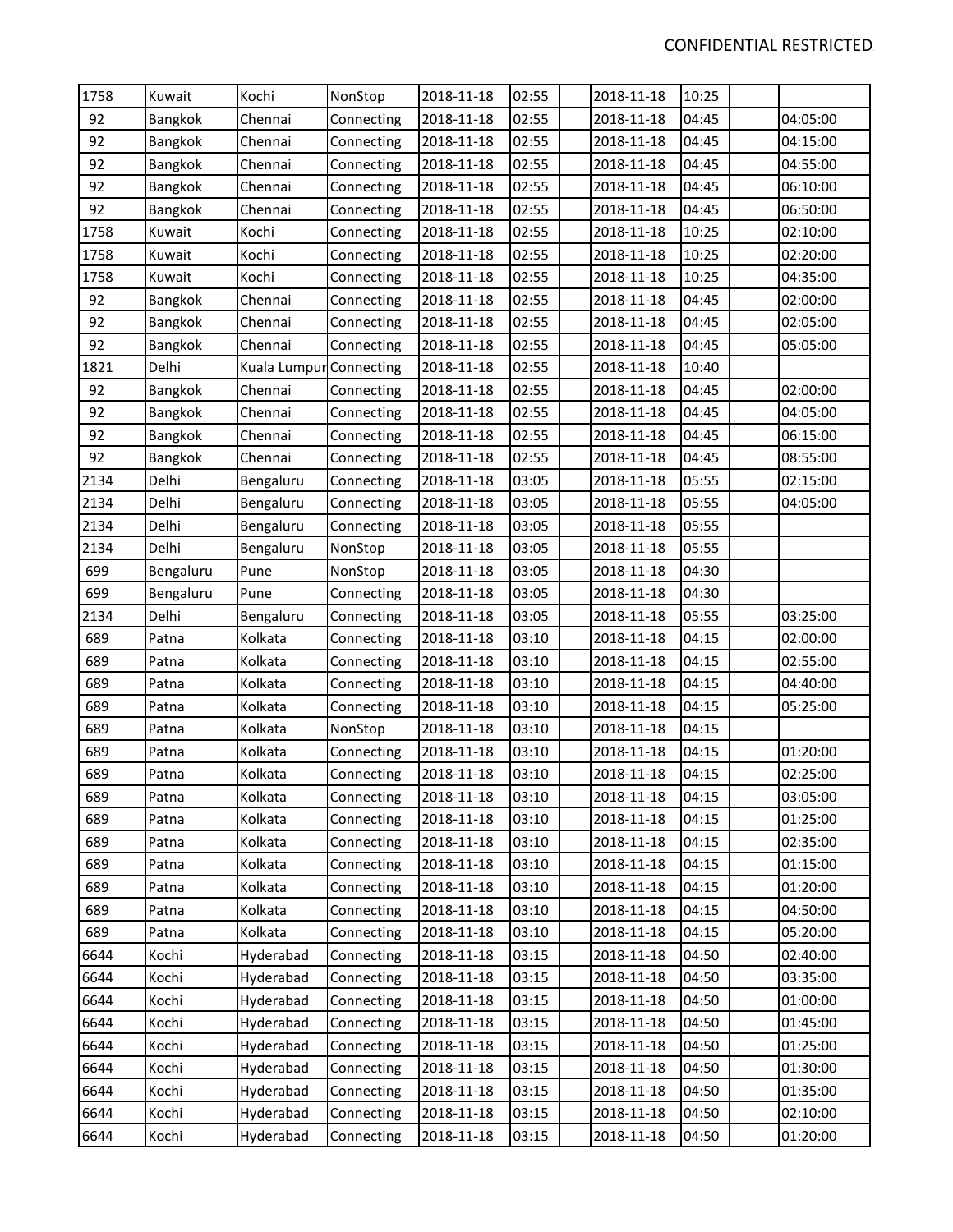| 6644 | Kochi                 | Hyderabad | Connecting | 2018-11-18 | 03:15 | 2018-11-18 | 04:50 | 01:55:00 |
|------|-----------------------|-----------|------------|------------|-------|------------|-------|----------|
| 6644 | Kochi                 | Hyderabad | Connecting | 2018-11-18 | 03:15 | 2018-11-18 | 04:50 | 02:30:00 |
| 6644 | Kochi                 | Hyderabad | Connecting | 2018-11-18 | 03:15 | 2018-11-18 | 04:50 | 04:10:00 |
| 6644 | Kochi                 | Hyderabad | Through    | 2018-11-18 | 03:15 | 2018-11-18 | 04:50 | 00:30:00 |
| 6644 | Kochi                 | Hyderabad | NonStop    | 2018-11-18 | 03:15 | 2018-11-18 | 04:50 |          |
| 401  | Chennai               | Pune      | NonStop    | 2018-11-18 | 03:30 | 2018-11-18 | 05:10 |          |
| 401  | Chennai               | Pune      | Connecting | 2018-11-18 | 03:30 | 2018-11-18 | 05:10 |          |
| 401  | Chennai               | Pune      | Connecting | 2018-11-18 | 03:30 | 2018-11-18 | 05:10 | 01:15:00 |
| 117  | Pune                  | Jaipur    | Through    | 2018-11-18 | 03:40 | 2018-11-18 | 05:25 |          |
| 117  | Pune                  | Jaipur    | Connecting | 2018-11-18 | 03:40 | 2018-11-18 | 05:25 |          |
| 117  | Pune                  | Jaipur    | NonStop    | 2018-11-18 | 03:40 | 2018-11-18 | 05:25 |          |
| 1412 | Sharjah               | Lucknow   | NonStop    | 2018-11-18 | 03:45 | 2018-11-18 | 08:45 |          |
| 1412 | Sharjah               | Lucknow   | Connecting | 2018-11-18 | 03:45 | 2018-11-18 | 08:45 | 04:05:00 |
| 1412 | Sharjah               | Lucknow   | Connecting | 2018-11-18 | 03:45 | 2018-11-18 | 08:45 | 03:35:00 |
| 2403 | Delhi                 | Chennai   | Connecting | 2018-11-18 | 03:55 | 2018-11-18 | 06:35 | 01:50:00 |
| 2403 | Delhi                 | Chennai   | Connecting | 2018-11-18 | 03:55 | 2018-11-18 | 06:35 | 04:10:00 |
| 2403 | Delhi                 | Chennai   | Connecting | 2018-11-18 | 03:55 | 2018-11-18 | 06:35 | 02:15:00 |
| 2403 | Delhi                 | Chennai   | Connecting | 2018-11-18 | 03:55 | 2018-11-18 | 06:35 | 05:15:00 |
| 2403 | Delhi                 | Chennai   | Connecting | 2018-11-18 | 03:55 | 2018-11-18 | 06:35 | 03:05:00 |
| 2403 | Delhi                 | Chennai   | NonStop    | 2018-11-18 | 03:55 | 2018-11-18 | 06:35 |          |
| 2403 | Delhi                 | Chennai   | Connecting | 2018-11-18 | 03:55 | 2018-11-18 | 06:35 |          |
| 2403 | Delhi                 | Chennai   | Connecting | 2018-11-18 | 03:55 | 2018-11-18 | 06:35 | 03:25:00 |
| 2403 | Delhi                 | Chennai   | Connecting | 2018-11-18 | 03:55 | 2018-11-18 | 06:35 | 05:00:00 |
| 936  | Bhubaneswar Ahmedabad |           | Connecting | 2018-11-18 | 04:00 | 2018-11-18 | 06:20 | 01:20:00 |
| 2475 | Bengaluru             | Delhi     | Connecting | 2018-11-18 | 04:00 | 2018-11-18 | 06:50 | 02:45:00 |
| 936  | Bhubaneswar Ahmedabad |           | NonStop    | 2018-11-18 | 04:00 | 2018-11-18 | 06:20 |          |
| 2475 | Bengaluru             | Delhi     | NonStop    | 2018-11-18 | 04:00 | 2018-11-18 | 06:50 |          |
| 428  | Hyderabad             | Mumbai    | NonStop    | 2018-11-18 | 04:00 | 2018-11-18 | 05:30 |          |
| 428  | Hyderabad             | Mumbai    | Connecting | 2018-11-18 | 04:00 | 2018-11-18 | 05:30 |          |
| 2475 | Bengaluru             | Delhi     | Connecting | 2018-11-18 | 04:00 | 2018-11-18 | 06:50 | 03:45:00 |
| 428  | Hyderabad             | Mumbai    | Connecting | 2018-11-18 | 04:00 | 2018-11-18 | 05:30 | 03:00:00 |
| 936  | Bhubaneswar Ahmedabad |           | Connecting | 2018-11-18 | 04:00 | 2018-11-18 | 06:20 |          |
| 936  | Bhubaneswar Ahmedabad |           | Connecting | 2018-11-18 | 04:00 | 2018-11-18 | 06:20 | 03:20:00 |
| 2475 | Bengaluru             | Delhi     | Connecting | 2018-11-18 | 04:00 | 2018-11-18 | 06:50 |          |
| 663  | Kolkata               | Nagpur    | Connecting | 2018-11-18 | 04:05 | 2018-11-18 | 06:05 | 01:45:00 |
| 663  | Kolkata               | Nagpur    | Connecting | 2018-11-18 | 04:05 | 2018-11-18 | 06:05 | 04:25:00 |
| 663  | Kolkata               | Nagpur    | Connecting | 2018-11-18 | 04:05 | 2018-11-18 | 06:05 |          |
| 663  | Kolkata               | Nagpur    | Connecting | 2018-11-18 | 04:05 | 2018-11-18 | 06:05 | 02:10:00 |
| 663  | Kolkata               | Nagpur    | NonStop    | 2018-11-18 | 04:05 | 2018-11-18 | 06:05 |          |
| 239  | Patna                 | Bengaluru | NonStop    | 2018-11-18 | 04:10 | 2018-11-18 | 06:40 |          |
| 239  | Patna                 | Bengaluru | Connecting | 2018-11-18 | 04:10 | 2018-11-18 | 06:40 | 01:30:00 |
| 239  | Patna                 | Bengaluru | Connecting | 2018-11-18 | 04:10 | 2018-11-18 | 06:40 | 02:20:00 |
| 239  | Patna                 | Bengaluru | Connecting | 2018-11-18 | 04:10 | 2018-11-18 | 06:40 | 03:00:00 |
| 239  | Patna                 | Bengaluru | Connecting | 2018-11-18 | 04:10 | 2018-11-18 | 06:40 | 04:30:00 |
| 239  | Patna                 | Bengaluru | Connecting | 2018-11-18 | 04:10 | 2018-11-18 | 06:40 | 02:30:00 |
| 239  | Patna                 | Bengaluru | Connecting | 2018-11-18 | 04:10 | 2018-11-18 | 06:40 | 02:50:00 |
| 239  | Patna                 | Bengaluru | Connecting | 2018-11-18 | 04:10 | 2018-11-18 | 06:40 | 04:10:00 |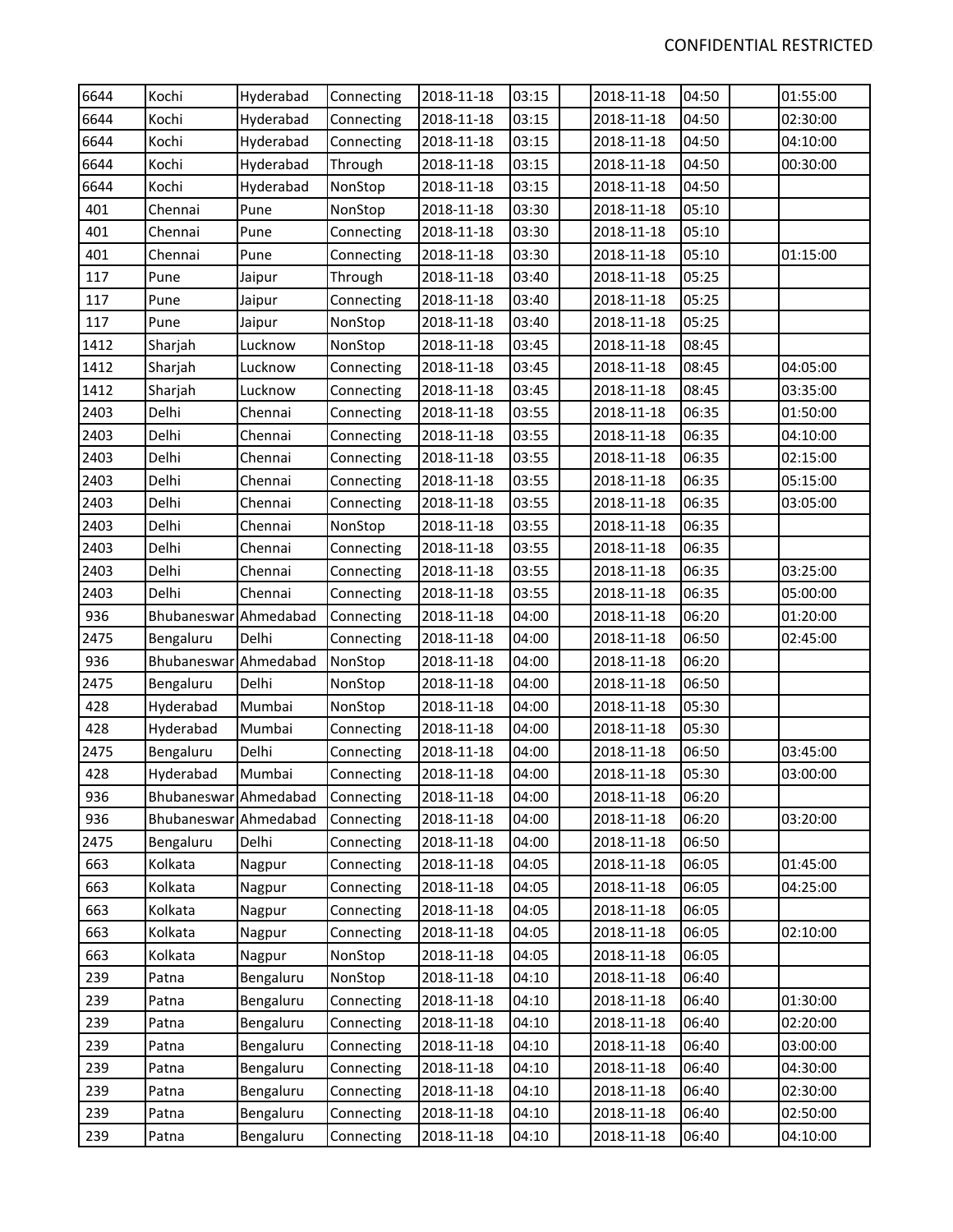| 239  | Patna     | Bengaluru | Connecting | 2018-11-18 | 04:10 | 2018-11-18      | 06:40 |       | 02:40:00 |
|------|-----------|-----------|------------|------------|-------|-----------------|-------|-------|----------|
| 372  | Kolkata   | Hyderabad | Connecting | 2018-11-18 | 04:15 | 2018-11-18      | 06:30 |       | 01:55:00 |
| 372  | Kolkata   | Hyderabad | Connecting | 2018-11-18 | 04:15 | 2018-11-18      | 06:30 |       | 02:55:00 |
| 372  | Kolkata   | Hyderabad | Connecting | 2018-11-18 | 04:15 | 2018-11-18      | 06:30 |       | 04:40:00 |
| 372  | Kolkata   | Hyderabad | Connecting | 2018-11-18 | 04:15 | 2018-11-18      | 06:30 |       | 03:20:00 |
| 372  | Kolkata   | Hyderabad | Connecting | 2018-11-18 | 04:15 | 2018-11-18      | 06:30 |       | 04:00:00 |
| 844  | Kolkata   | Lucknow   | Connecting | 2018-11-18 | 04:15 | 04:3 2018-11-18 | 06:20 | 06:20 |          |
| 844  | Kolkata   | Lucknow   | NonStop    | 2018-11-18 | 04:15 | 04:3 2018-11-18 | 06:20 | 06:20 |          |
| 372  | Kolkata   | Hyderabad | NonStop    | 2018-11-18 | 04:15 | 2018-11-18      | 06:30 |       |          |
| 242  | Pune      | Hyderabad | NonStop    | 2018-11-18 | 04:20 | 2018-11-18      | 05:35 |       |          |
| 242  | Pune      | Hyderabad | Connecting | 2018-11-18 | 04:20 | 2018-11-18      | 05:35 |       | 01:30:00 |
| 242  | Pune      | Hyderabad | Connecting | 2018-11-18 | 04:20 | 2018-11-18      | 05:35 |       | 02:20:00 |
| 242  | Pune      | Hyderabad | Connecting | 2018-11-18 | 04:20 | 2018-11-18      | 05:35 |       | 02:20:00 |
| 242  | Pune      | Hyderabad | Connecting | 2018-11-18 | 04:20 | 2018-11-18      | 05:35 |       | 03:05:00 |
| 242  | Pune      | Hyderabad | Connecting | 2018-11-18 | 04:20 | 2018-11-18      | 05:35 |       | 04:05:00 |
| 242  | Pune      | Hyderabad | Connecting | 2018-11-18 | 04:20 | 2018-11-18      | 05:35 |       | 05:35:00 |
| 242  | Pune      | Hyderabad | Connecting | 2018-11-18 | 04:20 | 2018-11-18      | 05:35 |       |          |
| 242  | Pune      | Hyderabad | Connecting | 2018-11-18 | 04:20 | 2018-11-18      | 05:35 |       | 01:25:00 |
| 242  | Pune      | Hyderabad | Connecting | 2018-11-18 | 04:20 | 2018-11-18      | 05:35 |       | 03:45:00 |
| 242  | Pune      | Hyderabad | Connecting | 2018-11-18 | 04:20 | 2018-11-18      | 05:35 |       | 02:45:00 |
| 242  | Pune      | Hyderabad | Connecting | 2018-11-18 | 04:20 | 2018-11-18      | 05:35 |       | 03:50:00 |
| 261  | Hyderabad | Kochi     | Connecting | 2018-11-18 | 04:25 | 2018-11-18      | 06:00 |       |          |
| 128  | Chennai   | Goa       | Connecting | 2018-11-18 | 04:25 | 2018-11-18      | 06:20 |       | 03:30:00 |
| 1708 | Doha      | Mumbai    | Connecting | 2018-11-18 | 04:25 | 2018-11-18      | 10:20 |       | 04:00:00 |
| 261  | Hyderabad | Kochi     | Connecting | 2018-11-18 | 04:25 | 2018-11-18      | 06:00 |       | 03:20:00 |
| 128  | Chennai   | Goa       | Connecting | 2018-11-18 | 04:25 | 2018-11-18      | 06:20 |       | 01:55:00 |
| 128  | Chennai   | Goa       | Connecting | 2018-11-18 | 04:25 | 2018-11-18      | 06:20 |       |          |
| 1708 | Doha      | Mumbai    | Connecting | 2018-11-18 | 04:25 | 2018-11-18      | 10:20 |       | 03:40:00 |
| 1708 | Doha      | Mumbai    | Connecting | 2018-11-18 | 04:25 | 2018-11-18      | 10:20 |       | 03:55:00 |
| 261  | Hyderabad | Kochi     | NonStop    | 2018-11-18 | 04:25 | 2018-11-18      | 06:00 |       |          |
| 1708 | Doha      | Mumbai    | NonStop    | 2018-11-18 | 04:25 | 2018-11-18      | 10:20 |       |          |
| 128  | Chennai   | Goa       | NonStop    | 2018-11-18 | 04:25 | 2018-11-18      | 06:20 |       |          |
| 7127 | Chennai   | Kozhikode | NonStop    | 2018-11-18 | 04:30 | 05:12018-11-18  | 06:30 | 06:55 |          |
| 1735 | Abu Dhabi | Kochi     | NonStop    | 2018-11-18 | 04:30 | 2018-11-18      | 10:30 |       |          |
| 1712 | Doha      | Kozhikode | NonStop    | 2018-11-18 | 04:30 | 2018-11-18      | 11:15 |       |          |
| 1735 | Abu Dhabi | Kochi     | Connecting | 2018-11-18 | 04:30 | 2018-11-18      | 10:30 |       | 02:15:00 |
| 1735 | Abu Dhabi | Kochi     | Connecting | 2018-11-18 | 04:30 | 2018-11-18      | 10:30 |       | 03:50:00 |
| 1735 | Abu Dhabi | Kochi     | Connecting | 2018-11-18 | 04:30 | 2018-11-18      | 10:30 |       | 04:30:00 |
| 7127 | Chennai   | Kozhikode | Connecting | 2018-11-18 | 04:30 | 05:12018-11-18  | 06:30 | 06:55 | 06:05:00 |
| 1735 | Abu Dhabi | Kochi     | Connecting | 2018-11-18 | 04:30 | 2018-11-18      | 10:30 |       | 02:05:00 |
| 1735 | Abu Dhabi | Kochi     | Connecting | 2018-11-18 | 04:30 | 2018-11-18      | 10:30 |       | 02:45:00 |
| 7127 | Chennai   | Kozhikode | Connecting | 2018-11-18 | 04:30 | 05:12018-11-18  | 06:30 | 06:55 |          |
| 308  | Hyderabad | Delhi     | Connecting | 2018-11-18 | 04:35 | 2018-11-18      | 06:55 |       |          |
| 308  | Hyderabad | Delhi     | Connecting | 2018-11-18 | 04:35 | 2018-11-18      | 06:55 |       | 02:40:00 |
| 308  | Hyderabad | Delhi     | Connecting | 2018-11-18 | 04:35 | 2018-11-18      | 06:55 |       | 03:00:00 |
| 308  | Hyderabad | Delhi     | Connecting | 2018-11-18 | 04:35 | 2018-11-18      | 06:55 |       | 04:45:00 |
| 441  | Chennai   | Patna     | Connecting | 2018-11-18 | 04:35 | 2018-11-18      | 07:05 |       |          |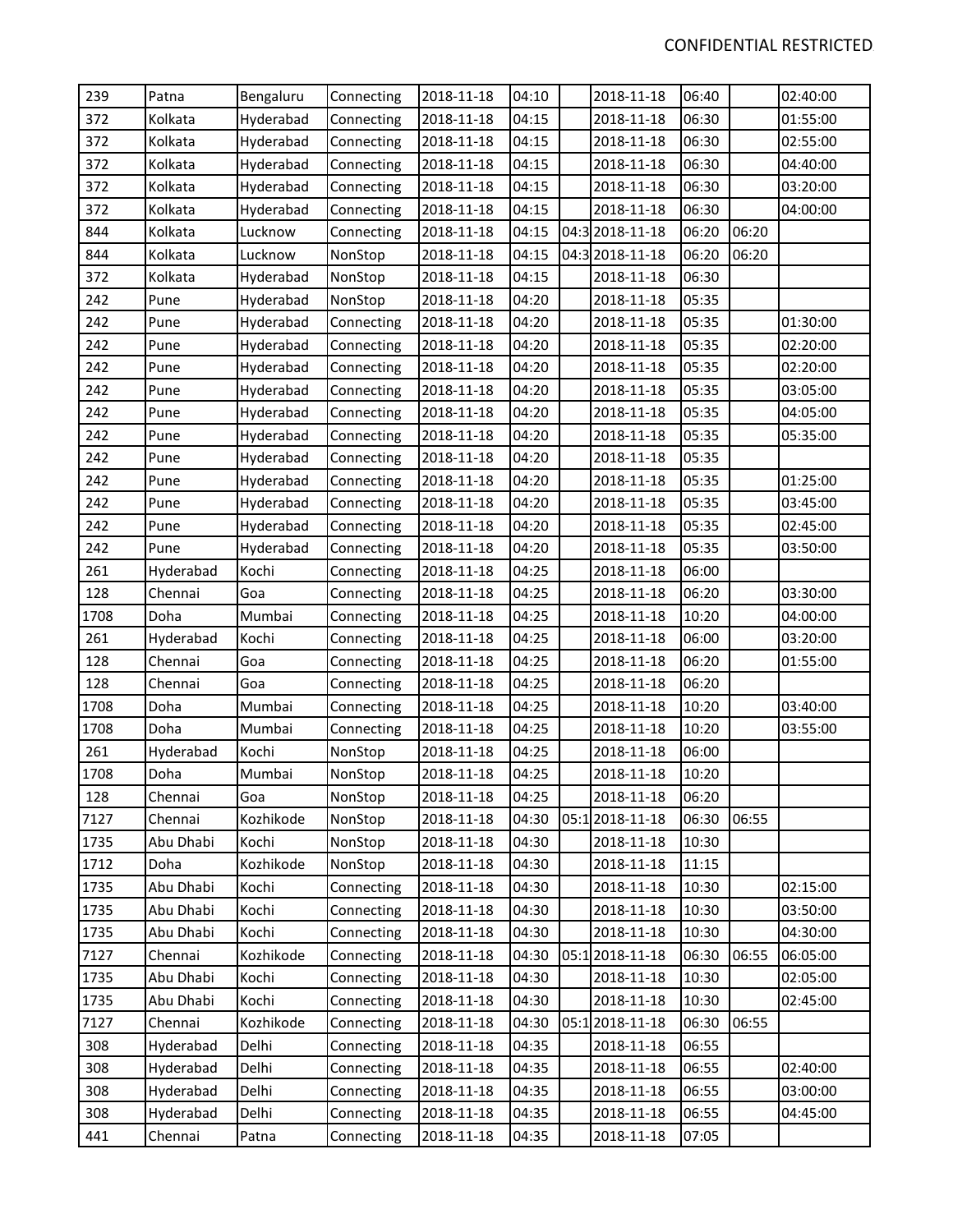| 507 | Chennai   | Thiruvananth Connecting |            | 2018-11-18 | 04:35 | 2018-11-18 | 06:05 |          |
|-----|-----------|-------------------------|------------|------------|-------|------------|-------|----------|
| 308 | Hyderabad | Delhi                   | Connecting | 2018-11-18 | 04:35 | 2018-11-18 | 06:55 | 02:20:00 |
| 441 | Chennai   | Patna                   | NonStop    | 2018-11-18 | 04:35 | 2018-11-18 | 07:05 |          |
| 441 | Chennai   | Patna                   | Through    | 2018-11-18 | 04:35 | 2018-11-18 | 07:05 | 00:35:00 |
| 308 | Hyderabad | Delhi                   | NonStop    | 2018-11-18 | 04:35 | 2018-11-18 | 06:55 |          |
| 507 | Chennai   | Thiruvananth: NonStop   |            | 2018-11-18 | 04:35 | 2018-11-18 | 06:05 |          |
| 989 | Indore    | Bengaluru               | NonStop    | 2018-11-18 | 04:40 | 2018-11-18 | 06:40 |          |
| 351 | Ahmedabad | Pune                    | NonStop    | 2018-11-18 | 04:40 | 2018-11-18 | 05:55 |          |
| 989 | Indore    | Bengaluru               | Connecting | 2018-11-18 | 04:40 | 2018-11-18 | 06:40 | 02:20:00 |
| 989 | Indore    | Bengaluru               | Connecting | 2018-11-18 | 04:40 | 2018-11-18 | 06:40 | 02:15:00 |
| 989 | Indore    | Bengaluru               | Connecting | 2018-11-18 | 04:40 | 2018-11-18 | 06:40 | 03:20:00 |
| 989 | Indore    | Bengaluru               | Connecting | 2018-11-18 | 04:40 | 2018-11-18 | 06:40 | 03:50:00 |
| 351 | Ahmedabad | Pune                    | Connecting | 2018-11-18 | 04:40 | 2018-11-18 | 05:55 |          |
| 989 | Indore    | Bengaluru               | Connecting | 2018-11-18 | 04:40 | 2018-11-18 | 06:40 | 02:35:00 |
| 989 | Indore    | Bengaluru               | Connecting | 2018-11-18 | 04:40 | 2018-11-18 | 06:40 | 02:40:00 |
| 989 | Indore    | Bengaluru               | Connecting | 2018-11-18 | 04:40 | 2018-11-18 | 06:40 | 04:30:00 |
| 989 | Indore    | Bengaluru               | Connecting | 2018-11-18 | 04:40 | 2018-11-18 | 06:40 | 01:30:00 |
| 989 | Indore    | Bengaluru               | Connecting | 2018-11-18 | 04:40 | 2018-11-18 | 06:40 | 02:50:00 |
| 384 | Chennai   | Hyderabad               | Connecting | 2018-11-18 | 04:45 | 2018-11-18 | 06:25 | 03:15:00 |
| 384 | Chennai   | Hyderabad               | Connecting | 2018-11-18 | 04:45 | 2018-11-18 | 06:25 | 05:55:00 |
| 462 | Hyderabad | Guwahati                | Connecting | 2018-11-18 | 04:45 | 2018-11-18 | 07:20 | 03:20:00 |
| 745 | Kolkata   | Bhubaneswar             | Connecting | 2018-11-18 | 04:45 | 2018-11-18 | 05:55 |          |
| 384 | Chennai   | Hyderabad               | Connecting | 2018-11-18 | 04:45 | 2018-11-18 | 06:25 | 01:55:00 |
| 384 | Chennai   | Hyderabad               | Connecting | 2018-11-18 | 04:45 | 2018-11-18 | 06:25 | 03:50:00 |
| 462 | Hyderabad | Guwahati                | Connecting | 2018-11-18 | 04:45 | 2018-11-18 | 07:20 |          |
| 462 | Hyderabad | Guwahati                | Connecting | 2018-11-18 | 04:45 | 2018-11-18 | 07:20 | 03:05:00 |
| 238 | Kolkata   | Jaipur                  | Connecting | 2018-11-18 | 04:45 | 2018-11-18 | 07:25 |          |
| 171 | Delhi     | Mumbai                  | Connecting | 2018-11-18 | 04:45 | 2018-11-18 | 07:10 |          |
| 384 | Chennai   | Hyderabad               | Connecting | 2018-11-18 | 04:45 | 2018-11-18 | 06:25 |          |
| 384 | Chennai   | Hyderabad               | Connecting | 2018-11-18 | 04:45 | 2018-11-18 | 06:25 | 02:35:00 |
| 384 | Chennai   | Hyderabad               | Connecting | 2018-11-18 | 04:45 | 2018-11-18 | 06:25 | 02:55:00 |
| 171 | Delhi     | Mumbai                  | Connecting | 2018-11-18 | 04:45 | 2018-11-18 | 07:10 | 02:35:00 |
| 462 | Hyderabad | Guwahati                | NonStop    | 2018-11-18 | 04:45 | 2018-11-18 | 07:20 |          |
| 238 | Kolkata   | Jaipur                  | NonStop    | 2018-11-18 | 04:45 | 2018-11-18 | 07:25 |          |
| 384 | Chennai   | Hyderabad               | NonStop    | 2018-11-18 | 04:45 | 2018-11-18 | 06:25 |          |
| 745 | Kolkata   | Bhubaneswar             | NonStop    | 2018-11-18 | 04:45 | 2018-11-18 | 05:55 |          |
| 171 | Delhi     | Mumbai                  | NonStop    | 2018-11-18 | 04:45 | 2018-11-18 | 07:10 |          |
| 384 | Chennai   | Hyderabad               | Through    | 2018-11-18 | 04:45 | 2018-11-18 | 06:25 | 01:30:00 |
| 462 | Hyderabad | Guwahati                | Through    | 2018-11-18 | 04:45 | 2018-11-18 | 07:20 | 00:30:00 |
| 238 | Kolkata   | Jaipur                  | Through    | 2018-11-18 | 04:45 | 2018-11-18 | 07:25 | 00:30:00 |
| 643 | Delhi     | Pune                    | NonStop    | 2018-11-18 | 04:50 | 2018-11-18 | 07:00 |          |
| 235 | Hyderabad | Mumbai                  | NonStop    | 2018-11-18 | 04:50 | 2018-11-18 | 06:25 |          |
| 235 | Hyderabad | Mumbai                  | Connecting | 2018-11-18 | 04:50 | 2018-11-18 | 06:25 | 04:20:00 |
| 643 | Delhi     | Pune                    | Connecting | 2018-11-18 | 04:50 | 2018-11-18 | 07:00 |          |
| 235 | Hyderabad | Mumbai                  | Connecting | 2018-11-18 | 04:50 | 2018-11-18 | 06:25 | 02:05:00 |
| 235 | Hyderabad | Mumbai                  | Connecting | 2018-11-18 | 04:50 | 2018-11-18 | 06:25 |          |
| 146 | Hyderabad | Bengaluru               | Connecting | 2018-11-18 | 04:55 | 2018-11-18 | 06:10 | 02:00:00 |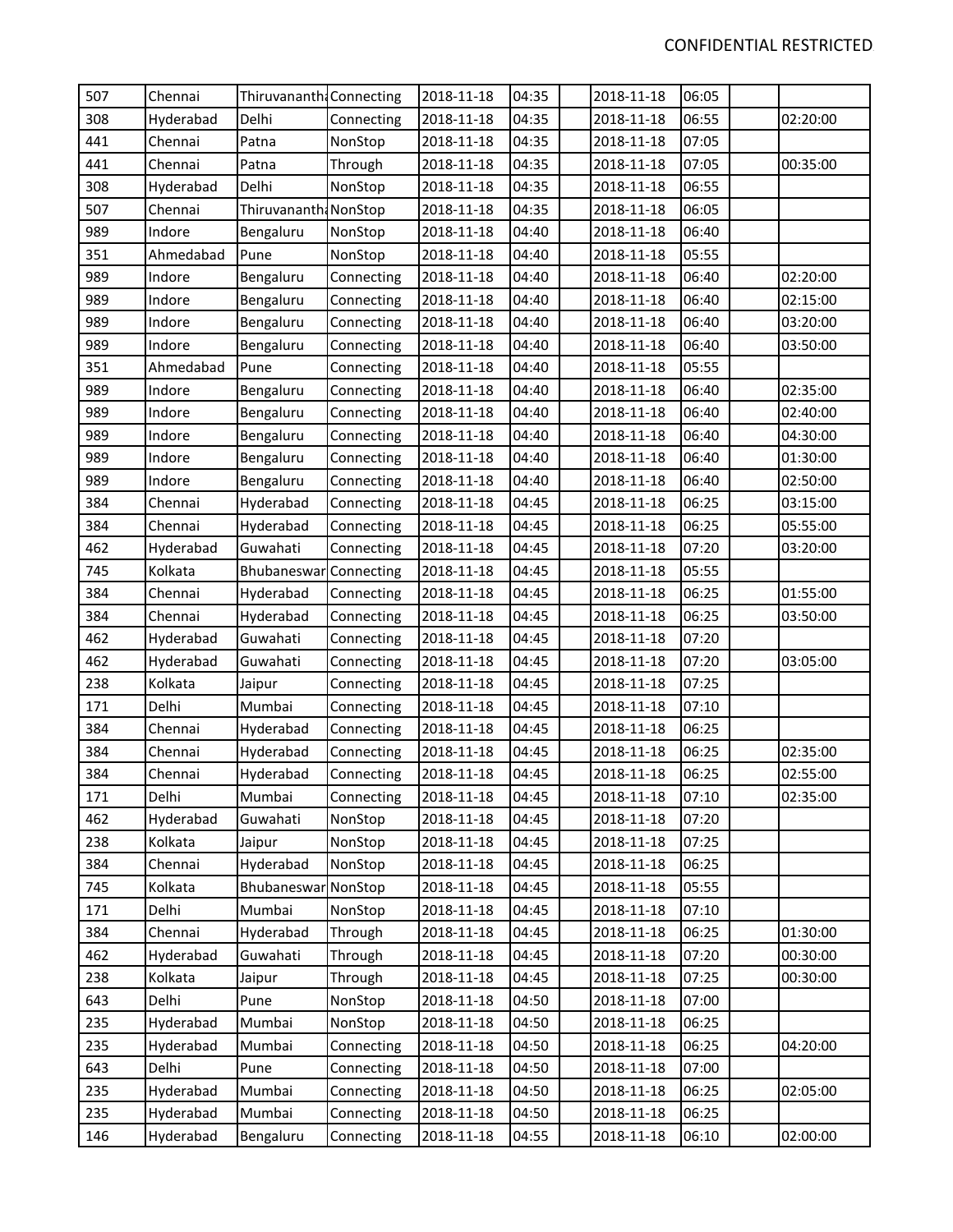| 146  | Hyderabad | Bengaluru                 | Connecting | 2018-11-18 | 04:55 | 2018-11-18      | 06:10 |       | 05:00:00 |
|------|-----------|---------------------------|------------|------------|-------|-----------------|-------|-------|----------|
| 146  | Hyderabad | Bengaluru                 | Connecting | 2018-11-18 | 04:55 | 2018-11-18      | 06:10 |       |          |
| 146  | Hyderabad | Bengaluru                 | Connecting | 2018-11-18 | 04:55 | 2018-11-18      | 06:10 |       | 03:10:00 |
| 416  | Hyderabad | Indore                    | Connecting | 2018-11-18 | 04:55 | 2018-11-18      | 06:20 |       |          |
| 282  | Delhi     | Kolkata                   | Connecting | 2018-11-18 | 04:55 | 2018-11-18      | 07:05 |       |          |
| 282  | Delhi     | Kolkata                   | Connecting | 2018-11-18 | 04:55 | 2018-11-18      | 07:05 |       | 03:35:00 |
| 282  | Delhi     | Kolkata                   | Connecting | 2018-11-18 | 04:55 | 2018-11-18      | 07:05 |       | 09:05:00 |
| 765  | Delhi     | Hyderabad                 | Connecting | 2018-11-18 | 04:55 | 2018-11-18      | 07:05 |       | 01:20:00 |
| 765  | Delhi     | Hyderabad                 | Connecting | 2018-11-18 | 04:55 | 2018-11-18      | 07:05 |       | 02:35:00 |
| 811  | Bengaluru | Indore                    | Connecting | 2018-11-18 | 04:55 | 2018-11-18      | 07:10 |       |          |
| 7143 | Chennai   | Tiruchirappall Connecting |            | 2018-11-18 | 04:55 | 05:5 2018-11-18 | 06:25 | 06:55 |          |
| 282  | Delhi     | Kolkata                   | NonStop    | 2018-11-18 | 04:55 | 2018-11-18      | 07:05 |       |          |
| 146  | Hyderabad | Bengaluru                 | NonStop    | 2018-11-18 | 04:55 | 2018-11-18      | 06:10 |       |          |
| 146  | Hyderabad | Bengaluru                 | Connecting | 2018-11-18 | 04:55 | 2018-11-18      | 06:10 |       | 01:00:00 |
| 146  | Hyderabad | Bengaluru                 | Connecting | 2018-11-18 | 04:55 | 2018-11-18      | 06:10 |       | 02:45:00 |
| 146  | Hyderabad | Bengaluru                 | Connecting | 2018-11-18 | 04:55 | 2018-11-18      | 06:10 |       | 02:50:00 |
| 282  | Delhi     | Kolkata                   | Connecting | 2018-11-18 | 04:55 | 2018-11-18      | 07:05 |       | 04:25:00 |
| 282  | Delhi     | Kolkata                   | Connecting | 2018-11-18 | 04:55 | 2018-11-18      | 07:05 |       | 05:25:00 |
| 282  | Delhi     | Kolkata                   | Connecting | 2018-11-18 | 04:55 | 2018-11-18      | 07:05 |       | 06:20:00 |
| 765  | Delhi     | Hyderabad                 | Connecting | 2018-11-18 | 04:55 | 2018-11-18      | 07:05 |       | 01:35:00 |
| 811  | Bengaluru | Indore                    | Through    | 2018-11-18 | 04:55 | 2018-11-18      | 07:10 |       | 00:30:00 |
| 416  | Hyderabad | Indore                    | NonStop    | 2018-11-18 | 04:55 | 2018-11-18      | 06:20 |       |          |
| 811  | Bengaluru | Indore                    | NonStop    | 2018-11-18 | 04:55 | 2018-11-18      | 07:10 |       |          |
| 7143 | Chennai   | Tiruchirappall NonStop    |            | 2018-11-18 | 04:55 | 05:5 2018-11-18 | 06:25 | 06:55 |          |
| 765  | Delhi     | Hyderabad                 | NonStop    | 2018-11-18 | 04:55 | 2018-11-18      | 07:05 |       |          |
| 282  | Delhi     | Kolkata                   | Through    | 2018-11-18 | 04:55 | 2018-11-18      | 07:05 |       | 00:30:00 |
| 2652 | Chennai   | Delhi                     | NonStop    | 2018-11-18 | 05:00 | 2018-11-18      | 07:50 |       |          |
| 819  | Pune      | Bengaluru                 | Connecting | 2018-11-18 | 05:00 | 2018-11-18      | 06:35 |       | 00:55:00 |
| 819  | Pune      | Bengaluru                 | Connecting | 2018-11-18 | 05:00 | 2018-11-18      | 06:35 |       | 01:35:00 |
| 819  | Pune      | Bengaluru                 | Connecting | 2018-11-18 | 05:00 | 2018-11-18      | 06:35 |       | 02:00:00 |
| 819  | Pune      | Bengaluru                 | Connecting | 2018-11-18 | 05:00 | 2018-11-18      | 06:35 |       | 02:55:00 |
| 819  | Pune      | Bengaluru                 | Connecting | 2018-11-18 | 05:00 | 2018-11-18      | 06:35 |       | 05:00:00 |
| 6683 | Ahmedabad | Delhi                     | Connecting | 2018-11-18 | 05:00 | 2018-11-18      | 06:40 |       |          |
| 2652 | Chennai   | Delhi                     | Connecting | 2018-11-18 | 05:00 | 2018-11-18      | 07:50 |       |          |
| 2652 | Chennai   | Delhi                     | Connecting | 2018-11-18 | 05:00 | 2018-11-18      | 07:50 |       | 02:05:00 |
| 456  | Bengaluru | Mumbai                    | NonStop    | 2018-11-18 | 05:00 | 2018-11-18      | 06:55 |       |          |
| 819  | Pune      | Bengaluru                 | NonStop    | 2018-11-18 | 05:00 | 2018-11-18      | 06:35 |       |          |
| 6683 | Ahmedabad | Delhi                     | NonStop    | 2018-11-18 | 05:00 | 2018-11-18      | 06:40 |       |          |
| 819  | Pune      | Bengaluru                 | Connecting | 2018-11-18 | 05:00 | 2018-11-18      | 06:35 |       | 01:15:00 |
| 819  | Pune      | Bengaluru                 | Connecting | 2018-11-18 | 05:00 | 2018-11-18      | 06:35 |       | 01:55:00 |
| 819  | Pune      | Bengaluru                 | Connecting | 2018-11-18 | 05:00 | 2018-11-18      | 06:35 |       | 01:55:00 |
| 819  | Pune      | Bengaluru                 | Connecting | 2018-11-18 | 05:00 | 2018-11-18      | 06:35 |       | 02:20:00 |
| 819  | Pune      | Bengaluru                 | Connecting | 2018-11-18 | 05:00 | 2018-11-18      | 06:35 |       | 02:45:00 |
| 819  | Pune      | Bengaluru                 | Connecting | 2018-11-18 | 05:00 | 2018-11-18      | 06:35 |       | 03:15:00 |
| 819  | Pune      | Bengaluru                 | Connecting | 2018-11-18 | 05:00 | 2018-11-18      | 06:35 |       | 04:40:00 |
| 6683 | Ahmedabad | Delhi                     | Connecting | 2018-11-18 | 05:00 | 2018-11-18      | 06:40 |       | 03:55:00 |
| 6683 | Ahmedabad | Delhi                     | Connecting | 2018-11-18 | 05:00 | 2018-11-18      | 06:40 |       | 05:45:00 |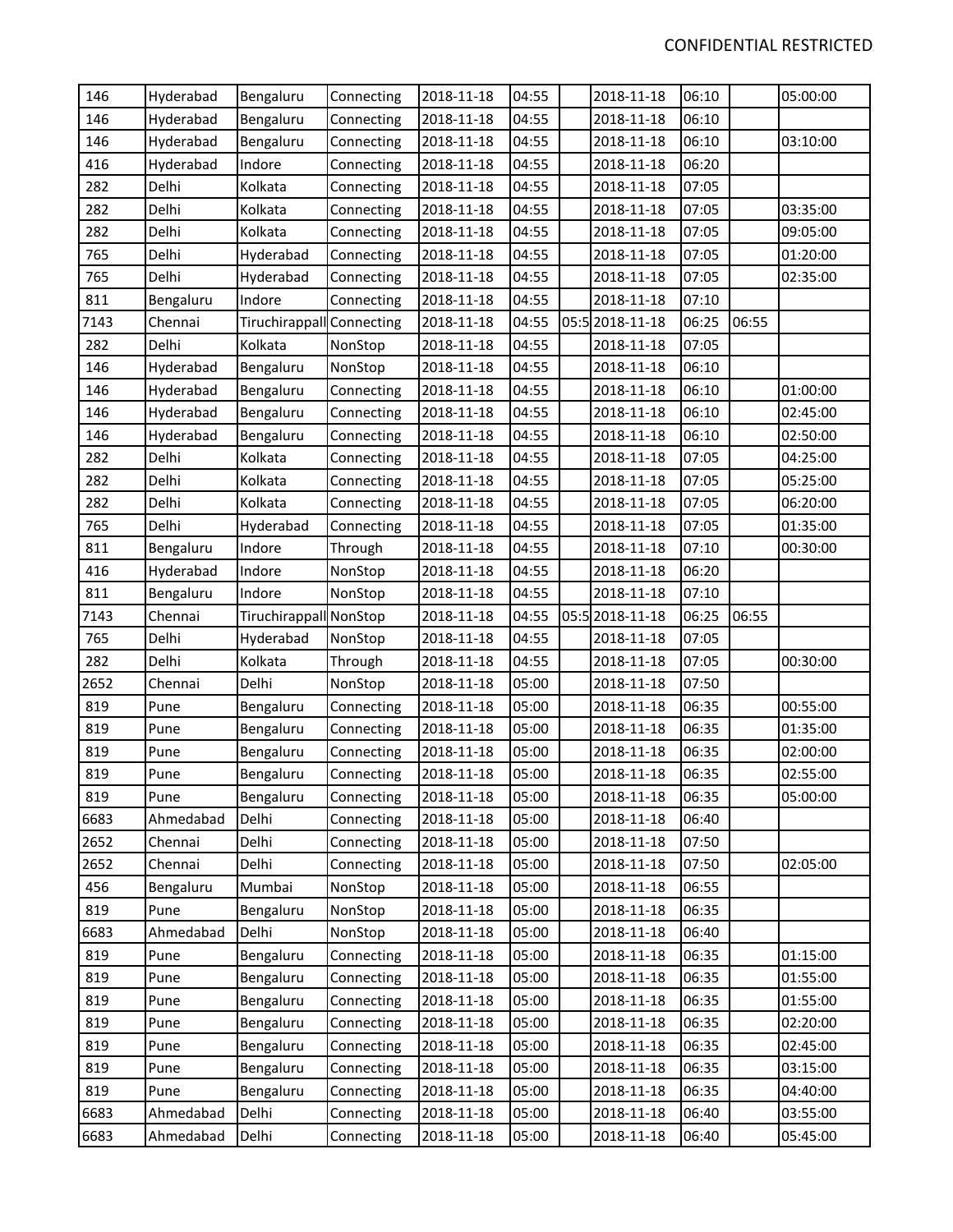| 2652 | Chennai   | Delhi     | Connecting | 2018-11-18 | 05:00 | 2018-11-18 | 07:50 | 02:45:00 |
|------|-----------|-----------|------------|------------|-------|------------|-------|----------|
| 819  | Pune      | Bengaluru | Connecting | 2018-11-18 | 05:00 | 2018-11-18 | 06:35 | 02:10:00 |
| 819  | Pune      | Bengaluru | Connecting | 2018-11-18 | 05:00 | 2018-11-18 | 06:35 | 02:45:00 |
| 819  | Pune      | Bengaluru | Connecting | 2018-11-18 | 05:00 | 2018-11-18 | 06:35 | 05:50:00 |
| 6683 | Ahmedabad | Delhi     | Connecting | 2018-11-18 | 05:00 | 2018-11-18 | 06:40 | 01:15:00 |
| 6683 | Ahmedabad | Delhi     | Connecting | 2018-11-18 | 05:00 | 2018-11-18 | 06:40 | 02:35:00 |
| 6683 | Ahmedabad | Delhi     | Connecting | 2018-11-18 | 05:00 | 2018-11-18 | 06:40 | 02:55:00 |
| 456  | Bengaluru | Mumbai    | Connecting | 2018-11-18 | 05:00 | 2018-11-18 | 06:55 |          |
| 819  | Pune      | Bengaluru | Connecting | 2018-11-18 | 05:00 | 2018-11-18 | 06:35 | 01:25:00 |
| 819  | Pune      | Bengaluru | Connecting | 2018-11-18 | 05:00 | 2018-11-18 | 06:35 | 02:25:00 |
| 819  | Pune      | Bengaluru | Connecting | 2018-11-18 | 05:00 | 2018-11-18 | 06:35 | 03:05:00 |
| 6683 | Ahmedabad | Delhi     | Connecting | 2018-11-18 | 05:00 | 2018-11-18 | 06:40 | 01:00:00 |
| 6683 | Ahmedabad | Delhi     | Connecting | 2018-11-18 | 05:00 | 2018-11-18 | 06:40 | 01:40:00 |
| 6683 | Ahmedabad | Delhi     | Connecting | 2018-11-18 | 05:00 | 2018-11-18 | 06:40 | 01:50:00 |
| 6683 | Ahmedabad | Delhi     | Connecting | 2018-11-18 | 05:00 | 2018-11-18 | 06:40 | 03:15:00 |
| 6683 | Ahmedabad | Delhi     | Connecting | 2018-11-18 | 05:00 | 2018-11-18 | 06:40 | 05:00:00 |
| 2702 | Delhi     | Vadodara  | Connecting | 2018-11-18 | 05:05 | 2018-11-18 | 06:40 | 01:25:00 |
| 218  | Jaipur    | Mumbai    | Connecting | 2018-11-18 | 05:05 | 2018-11-18 | 07:00 | 02:45:00 |
| 218  | Jaipur    | Mumbai    | Connecting | 2018-11-18 | 05:05 | 2018-11-18 | 07:00 | 04:15:00 |
| 218  | Jaipur    | Mumbai    | Connecting | 2018-11-18 | 05:05 | 2018-11-18 | 07:00 | 05:50:00 |
| 713  | Bengaluru | Kolkata   | Connecting | 2018-11-18 | 05:05 | 2018-11-18 | 07:35 | 03:05:00 |
| 2133 | Delhi     | Bengaluru | Connecting | 2018-11-18 | 05:05 | 2018-11-18 | 07:55 | 01:05:00 |
| 2133 | Delhi     | Bengaluru | Connecting | 2018-11-18 | 05:05 | 2018-11-18 | 07:55 | 02:35:00 |
| 218  | Jaipur    | Mumbai    | Connecting | 2018-11-18 | 05:05 | 2018-11-18 | 07:00 | 06:20:00 |
| 713  | Bengaluru | Kolkata   | Connecting | 2018-11-18 | 05:05 | 2018-11-18 | 07:35 | 01:30:00 |
| 2133 | Delhi     | Bengaluru | Connecting | 2018-11-18 | 05:05 | 2018-11-18 | 07:55 | 02:05:00 |
| 2133 | Delhi     | Bengaluru | Connecting | 2018-11-18 | 05:05 | 2018-11-18 | 07:55 | 05:15:00 |
| 995  | Hyderabad | Ahmedabad | Connecting | 2018-11-18 | 05:05 | 2018-11-18 | 07:05 |          |
| 713  | Bengaluru | Kolkata   | Connecting | 2018-11-18 | 05:05 | 2018-11-18 | 07:35 | 01:10:00 |
| 713  | Bengaluru | Kolkata   | Connecting | 2018-11-18 | 05:05 | 2018-11-18 | 07:35 | 02:10:00 |
| 713  | Bengaluru | Kolkata   | Connecting | 2018-11-18 | 05:05 | 2018-11-18 | 07:35 | 03:55:00 |
| 2133 | Delhi     | Bengaluru | Connecting | 2018-11-18 | 05:05 | 2018-11-18 | 07:55 | 01:35:00 |
| 218  | Jaipur    | Mumbai    | NonStop    | 2018-11-18 | 05:05 | 2018-11-18 | 07:00 |          |
| 2133 | Delhi     | Bengaluru | NonStop    | 2018-11-18 | 05:05 | 2018-11-18 | 07:55 |          |
| 2702 | Delhi     | Vadodara  | NonStop    | 2018-11-18 | 05:05 | 2018-11-18 | 06:40 |          |
| 995  | Hyderabad | Ahmedabad | NonStop    | 2018-11-18 | 05:05 | 2018-11-18 | 07:05 |          |
| 2702 | Delhi     | Vadodara  | Connecting | 2018-11-18 | 05:05 | 2018-11-18 | 06:40 |          |
| 713  | Bengaluru | Kolkata   | Connecting | 2018-11-18 | 05:05 | 2018-11-18 | 07:35 |          |
| 713  | Bengaluru | Kolkata   | Connecting | 2018-11-18 | 05:05 | 2018-11-18 | 07:35 | 04:55:00 |
| 713  | Bengaluru | Kolkata   | Connecting | 2018-11-18 | 05:05 | 2018-11-18 | 07:35 | 05:35:00 |
| 2133 | Delhi     | Bengaluru | Connecting | 2018-11-18 | 05:05 | 2018-11-18 | 07:55 | 01:00:00 |
| 713  | Bengaluru | Kolkata   | NonStop    | 2018-11-18 | 05:05 | 2018-11-18 | 07:35 |          |
| 285  | Hyderabad | Vadodara  | NonStop    | 2018-11-18 | 05:10 | 2018-11-18 | 06:50 |          |
| 112  | Chennai   | Guwahati  | NonStop    | 2018-11-18 | 05:10 | 2018-11-18 | 08:00 |          |
| 285  | Hyderabad | Vadodara  | Connecting | 2018-11-18 | 05:10 | 2018-11-18 | 06:50 |          |
| 112  | Chennai   | Guwahati  | Connecting | 2018-11-18 | 05:10 | 2018-11-18 | 08:00 | 04:20:00 |
| 1752 | Kuwait    | Chennai   | Connecting | 2018-11-18 | 05:10 | 2018-11-18 | 12:30 | 02:10:00 |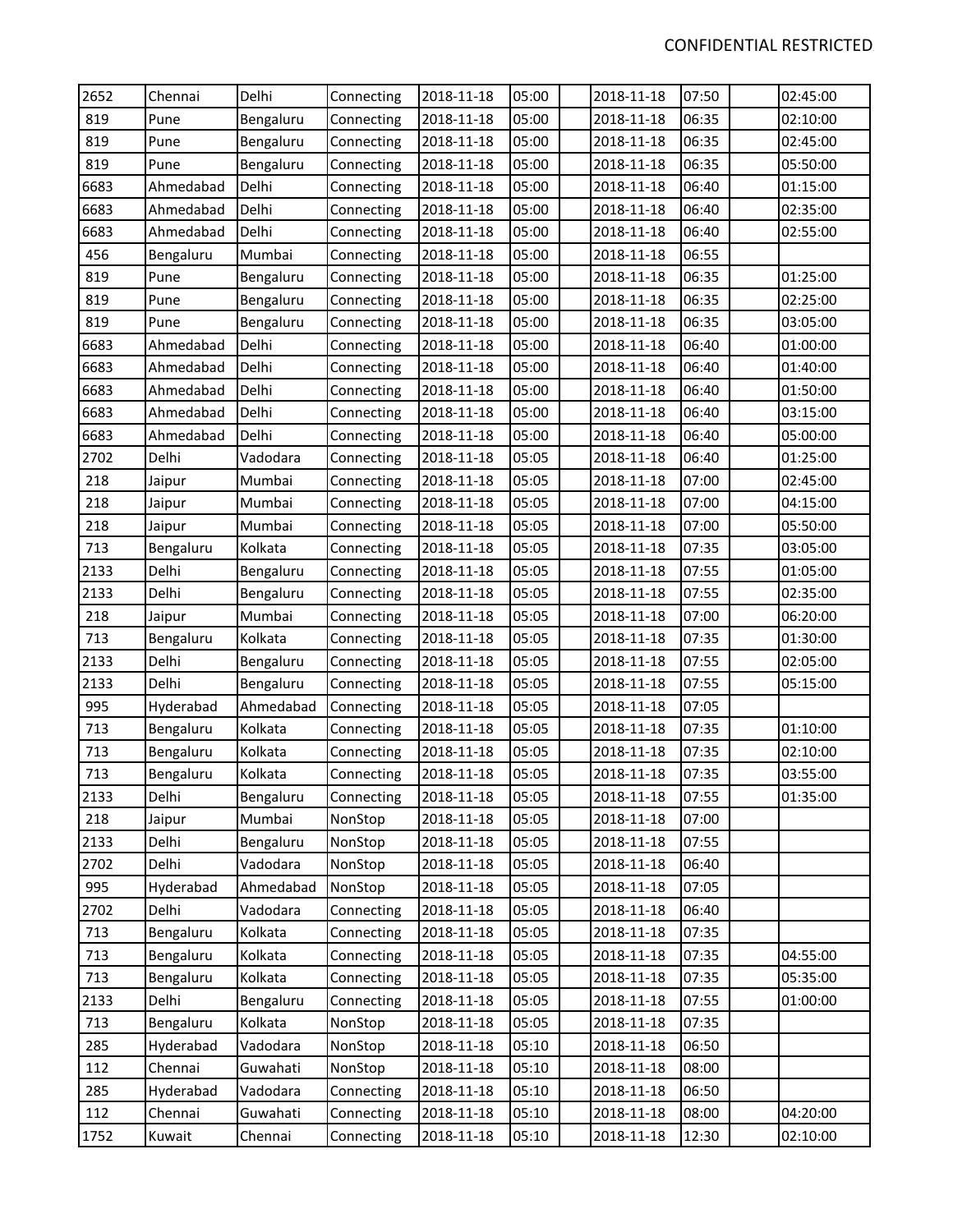| 1752 | Kuwait            | Chennai   | Connecting | 2018-11-18 | 05:10 | 2018-11-18 | 12:30 | 02:15:00 |
|------|-------------------|-----------|------------|------------|-------|------------|-------|----------|
| 1752 | Kuwait            | Chennai   | Connecting | 2018-11-18 | 05:10 | 2018-11-18 | 12:30 | 02:30:00 |
| 1752 | Kuwait            | Chennai   | Connecting | 2018-11-18 | 05:10 | 2018-11-18 | 12:30 | 04:40:00 |
| 1752 | Kuwait            | Chennai   | NonStop    | 2018-11-18 | 05:10 | 2018-11-18 | 12:30 |          |
| 112  | Chennai           | Guwahati  | Connecting | 2018-11-18 | 05:10 | 2018-11-18 | 08:00 |          |
| 112  | Chennai           | Guwahati  | Connecting | 2018-11-18 | 05:10 | 2018-11-18 | 08:00 | 02:25:00 |
| 1752 | Kuwait            | Chennai   | Connecting | 2018-11-18 | 05:10 | 2018-11-18 | 12:30 | 03:15:00 |
| 1752 | Kuwait            | Chennai   | Connecting | 2018-11-18 | 05:10 | 2018-11-18 | 12:30 | 03:20:00 |
| 1752 | Kuwait            | Chennai   | Connecting | 2018-11-18 | 05:10 | 2018-11-18 | 12:30 | 04:45:00 |
| 112  | Chennai           | Guwahati  | Connecting | 2018-11-18 | 05:10 | 2018-11-18 | 08:00 | 02:40:00 |
| 112  | Chennai           | Guwahati  | Connecting | 2018-11-18 | 05:10 | 2018-11-18 | 08:00 | 02:50:00 |
| 1752 | Kuwait            | Chennai   | Connecting | 2018-11-18 | 05:10 | 2018-11-18 | 12:30 | 03:50:00 |
| 1752 | Kuwait            | Chennai   | Connecting | 2018-11-18 | 05:10 | 2018-11-18 | 12:30 | 04:55:00 |
| 1752 | Kuwait            | Chennai   | Connecting | 2018-11-18 | 05:10 | 2018-11-18 | 12:30 | 02:50:00 |
| 1752 | Kuwait            | Chennai   | Connecting | 2018-11-18 | 05:10 | 2018-11-18 | 12:30 | 03:25:00 |
| 557  | Coimbatore        | Chennai   | Connecting | 2018-11-18 | 05:15 | 2018-11-18 | 06:10 | 02:40:00 |
| 557  | Coimbatore        | Chennai   | Connecting | 2018-11-18 | 05:15 | 2018-11-18 | 06:10 | 03:10:00 |
| 557  | Coimbatore        | Chennai   | Connecting | 2018-11-18 | 05:15 | 2018-11-18 | 06:10 | 05:25:00 |
| 602  | Bengaluru         | Hyderabad | Connecting | 2018-11-18 | 05:15 | 2018-11-18 | 06:25 | 01:20:00 |
| 602  | Bengaluru         | Hyderabad | Connecting | 2018-11-18 | 05:15 | 2018-11-18 | 06:25 | 02:55:00 |
| 987  | Chennai           | Kolkata   | Connecting | 2018-11-18 | 05:15 | 2018-11-18 | 07:35 | 03:05:00 |
| 987  | Chennai           | Kolkata   | Connecting | 2018-11-18 | 05:15 | 2018-11-18 | 07:35 | 03:55:00 |
| 987  | Chennai           | Kolkata   | Connecting | 2018-11-18 | 05:15 | 2018-11-18 | 07:35 | 05:50:00 |
| 2489 | Bhubaneswar Delhi |           | Connecting | 2018-11-18 | 05:15 | 2018-11-18 | 07:45 | 03:35:00 |
| 113  | Bengaluru         | Varanasi  | Connecting | 2018-11-18 | 05:15 | 2018-11-18 | 07:50 |          |
| 903  | Bengaluru         | Lucknow   | Connecting | 2018-11-18 | 05:15 | 2018-11-18 | 07:55 |          |
| 51   | Chennai           | Singapore | Connecting | 2018-11-18 | 05:15 | 2018-11-18 | 12:10 |          |
| 557  | Coimbatore        | Chennai   | Connecting | 2018-11-18 | 05:15 | 2018-11-18 | 06:10 | 01:45:00 |
| 602  | Bengaluru         | Hyderabad | Connecting | 2018-11-18 | 05:15 | 2018-11-18 | 06:25 |          |
| 2524 | Delhi             | Amritsar  | Connecting | 2018-11-18 | 05:15 | 2018-11-18 | 06:30 |          |
| 987  | Chennai           | Kolkata   | Connecting | 2018-11-18 | 05:15 | 2018-11-18 | 07:35 |          |
| 987  | Chennai           | Kolkata   | Connecting | 2018-11-18 | 05:15 | 2018-11-18 | 07:35 | 01:45:00 |
| 987  | Chennai           | Kolkata   | Connecting | 2018-11-18 | 05:15 | 2018-11-18 | 07:35 | 02:10:00 |
| 987  | Chennai           | Kolkata   | Connecting | 2018-11-18 | 05:15 | 2018-11-18 | 07:35 | 04:55:00 |
| 987  | Chennai           | Kolkata   | Connecting | 2018-11-18 | 05:15 | 2018-11-18 | 07:35 | 03:55:00 |
| 987  | Chennai           | Kolkata   | NonStop    | 2018-11-18 | 05:15 | 2018-11-18 | 07:35 |          |
| 207  | Mumbai            | Jaipur    | NonStop    | 2018-11-18 | 05:15 | 2018-11-18 | 07:15 |          |
| 2489 | Bhubaneswar       | Delhi     | NonStop    | 2018-11-18 | 05:15 | 2018-11-18 | 07:45 |          |
| 557  | Coimbatore        | Chennai   | Connecting | 2018-11-18 | 05:15 | 2018-11-18 | 06:10 | 00:55:00 |
| 557  | Coimbatore        | Chennai   | Connecting | 2018-11-18 | 05:15 | 2018-11-18 | 06:10 | 02:15:00 |
| 602  | Bengaluru         | Hyderabad | Connecting | 2018-11-18 | 05:15 | 2018-11-18 | 06:25 | 01:30:00 |
| 987  | Chennai           | Kolkata   | Connecting | 2018-11-18 | 05:15 | 2018-11-18 | 07:35 | 01:10:00 |
| 987  | Chennai           | Kolkata   | Connecting | 2018-11-18 | 05:15 | 2018-11-18 | 07:35 | 01:30:00 |
| 987  | Chennai           | Kolkata   | Connecting | 2018-11-18 | 05:15 | 2018-11-18 | 07:35 | 04:35:00 |
| 2489 | Bhubaneswar Delhi |           | Connecting | 2018-11-18 | 05:15 | 2018-11-18 | 07:45 | 00:45:00 |
| 2489 | Bhubaneswar Delhi |           | Connecting | 2018-11-18 | 05:15 | 2018-11-18 | 07:45 | 02:10:00 |
| 2489 | Bhubaneswar Delhi |           | Connecting | 2018-11-18 | 05:15 | 2018-11-18 | 07:45 | 02:50:00 |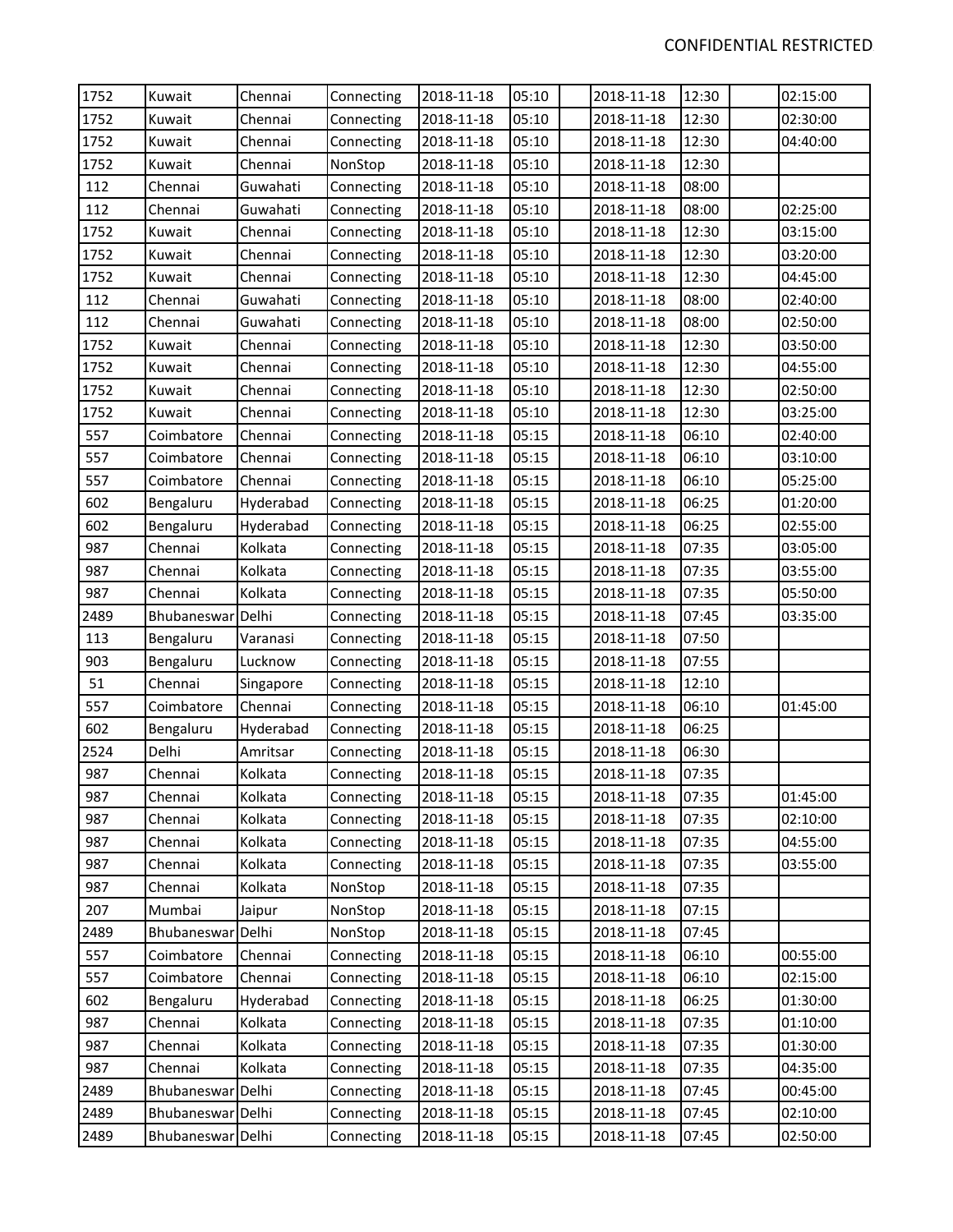| 557  | Coimbatore          | Chennai                 | Through    | 2018-11-18 | 05:15 | 2018-11-18      | 06:10 |       | 00:40:00 |
|------|---------------------|-------------------------|------------|------------|-------|-----------------|-------|-------|----------|
| 557  | Coimbatore          | Chennai                 | NonStop    | 2018-11-18 | 05:15 | 2018-11-18      | 06:10 |       |          |
| 602  | Bengaluru           | Hyderabad               | NonStop    | 2018-11-18 | 05:15 | 2018-11-18      | 06:25 |       |          |
| 113  | Bengaluru           | Varanasi                | NonStop    | 2018-11-18 | 05:15 | 2018-11-18      | 07:50 |       |          |
| 903  | Bengaluru           | Lucknow                 | NonStop    | 2018-11-18 | 05:15 | 2018-11-18      | 07:55 |       |          |
| 51   | Chennai             | Singapore               | NonStop    | 2018-11-18 | 05:15 | 2018-11-18      | 12:10 |       |          |
| 2524 | Delhi               | Amritsar                | NonStop    | 2018-11-18 | 05:15 | 2018-11-18      | 06:30 |       |          |
| 3955 | Kolkata             | Guwahati                | NonStop    | 2018-11-18 | 05:20 | 2018-11-18      | 06:40 | 09:00 |          |
| 774  | Delhi               | Nagpur                  | NonStop    | 2018-11-18 | 05:20 | 2018-11-18      | 07:00 |       |          |
| 6644 | Hyderabad           | Ahmedabad               | NonStop    | 2018-11-18 | 05:20 | 2018-11-18      | 07:15 |       |          |
| 6644 | Hyderabad           | Ahmedabad               | Through    | 2018-11-18 | 05:20 | 2018-11-18      | 07:15 |       |          |
| 3955 | Kolkata             | Guwahati                | Connecting | 2018-11-18 | 05:20 | 2018-11-18      | 06:40 | 09:00 |          |
| 6958 | Ahmedabad           | Mumbai                  | Connecting | 2018-11-18 | 05:20 | 2018-11-18      | 06:45 |       | 03:00:00 |
| 774  | Delhi               | Nagpur                  | Connecting | 2018-11-18 | 05:20 | 2018-11-18      | 07:00 |       |          |
| 6644 | Hyderabad           | Ahmedabad               | Connecting | 2018-11-18 | 05:20 | 2018-11-18      | 07:15 |       |          |
| 2719 | Delhi               | Visakhapatna NonStop    |            | 2018-11-18 | 05:20 | 2018-11-18      | 07:35 |       |          |
| 6958 | Ahmedabad           | Mumbai                  | NonStop    | 2018-11-18 | 05:20 | 2018-11-18      | 06:45 |       |          |
| 654  | Chennai             | Mumbai                  | NonStop    | 2018-11-18 | 05:20 | 2018-11-18      | 07:25 |       |          |
| 7152 | Hyderabad           | Madurai                 | NonStop    | 2018-11-18 | 05:20 | 05:5 2018-11-18 | 07:50 | 08:10 |          |
| 6958 | Ahmedabad           | Mumbai                  | Connecting | 2018-11-18 | 05:20 | 2018-11-18      | 06:45 |       |          |
| 6958 | Ahmedabad           | Mumbai                  | Connecting | 2018-11-18 | 05:20 | 2018-11-18      | 06:45 |       | 01:45:00 |
| 6958 | Ahmedabad           | Mumbai                  | Connecting | 2018-11-18 | 05:20 | 2018-11-18      | 06:45 |       | 05:15:00 |
| 654  | Chennai             | Mumbai                  | Connecting | 2018-11-18 | 05:20 | 2018-11-18      | 07:25 |       | 03:20:00 |
| 654  | Chennai             | Mumbai                  | Connecting | 2018-11-18 | 05:20 | 2018-11-18      | 07:25 |       | 04:40:00 |
| 6958 | Ahmedabad           | Mumbai                  | Connecting | 2018-11-18 | 05:20 | 2018-11-18      | 06:45 |       | 01:45:00 |
| 6958 | Ahmedabad           | Mumbai                  | Connecting | 2018-11-18 | 05:20 | 2018-11-18      | 06:45 |       | 04:00:00 |
| 774  | Delhi               | Nagpur                  | Connecting | 2018-11-18 | 05:20 | 2018-11-18      | 07:00 |       | 03:30:00 |
| 654  | Chennai             | Mumbai                  | Connecting | 2018-11-18 | 05:20 | 2018-11-18      | 07:25 |       |          |
| 7152 | Hyderabad           | Madurai                 | Connecting | 2018-11-18 | 05:20 | 05:5 2018-11-18 | 07:50 | 08:10 |          |
| 6958 | Ahmedabad           | Mumbai                  | Connecting | 2018-11-18 | 05:20 | 2018-11-18      | 06:45 |       | 02:40:00 |
| 2719 | Delhi               | Visakhapatna Connecting |            | 2018-11-18 | 05:20 | 2018-11-18      | 07:35 |       |          |
| 707  | Bhubaneswar Kolkata |                         | Connecting | 2018-11-18 | 05:25 | 2018-11-18      | 06:30 |       | 01:45:00 |
| 707  | Bhubaneswar Kolkata |                         | Connecting | 2018-11-18 | 05:25 | 2018-11-18      | 06:30 |       | 03:15:00 |
| 707  | Bhubaneswar Kolkata |                         | Connecting | 2018-11-18 | 05:25 | 2018-11-18      | 06:30 |       | 04:15:00 |
| 707  | Bhubaneswar Kolkata |                         | Connecting | 2018-11-18 | 05:25 | 2018-11-18      | 06:30 |       | 05:30:00 |
| 707  | Bhubaneswar Kolkata |                         | Connecting | 2018-11-18 | 05:25 | 2018-11-18      | 06:30 |       | 06:00:00 |
| 288  | Bengaluru           | Visakhapatna Connecting |            | 2018-11-18 | 05:25 | 2018-11-18      | 07:00 |       | 01:55:00 |
| 707  | Bhubaneswar Kolkata |                         | Connecting | 2018-11-18 | 05:25 | 2018-11-18      | 06:30 |       | 02:15:00 |
| 707  | <b>Bhubaneswar</b>  | Kolkata                 | Connecting | 2018-11-18 | 05:25 | 2018-11-18      | 06:30 |       | 04:10:00 |
| 656  | Delhi               | Indore                  | Connecting | 2018-11-18 | 05:25 | 2018-11-18      | 06:55 |       |          |
| 288  | Bengaluru           | Visakhapatna Connecting |            | 2018-11-18 | 05:25 | 2018-11-18      | 07:00 |       |          |
| 707  | Bhubaneswar Kolkata |                         | Connecting | 2018-11-18 | 05:25 | 2018-11-18      | 06:30 |       |          |
| 707  | Bhubaneswar Kolkata |                         | Connecting | 2018-11-18 | 05:25 | 2018-11-18      | 06:30 |       | 02:50:00 |
| 707  | Bhubaneswar Kolkata |                         | Connecting | 2018-11-18 | 05:25 | 2018-11-18      | 06:30 |       | 03:10:00 |
| 707  | Bhubaneswar Kolkata |                         | Connecting | 2018-11-18 | 05:25 | 2018-11-18      | 06:30 |       | 04:55:00 |
| 6724 | Bengaluru           | Mangalore               | Connecting | 2018-11-18 | 05:25 | 2018-11-18      | 06:35 |       |          |
| 6738 | Hyderabad           | Coimbatore              | Connecting | 2018-11-18 | 05:25 | 2018-11-18      | 06:55 |       |          |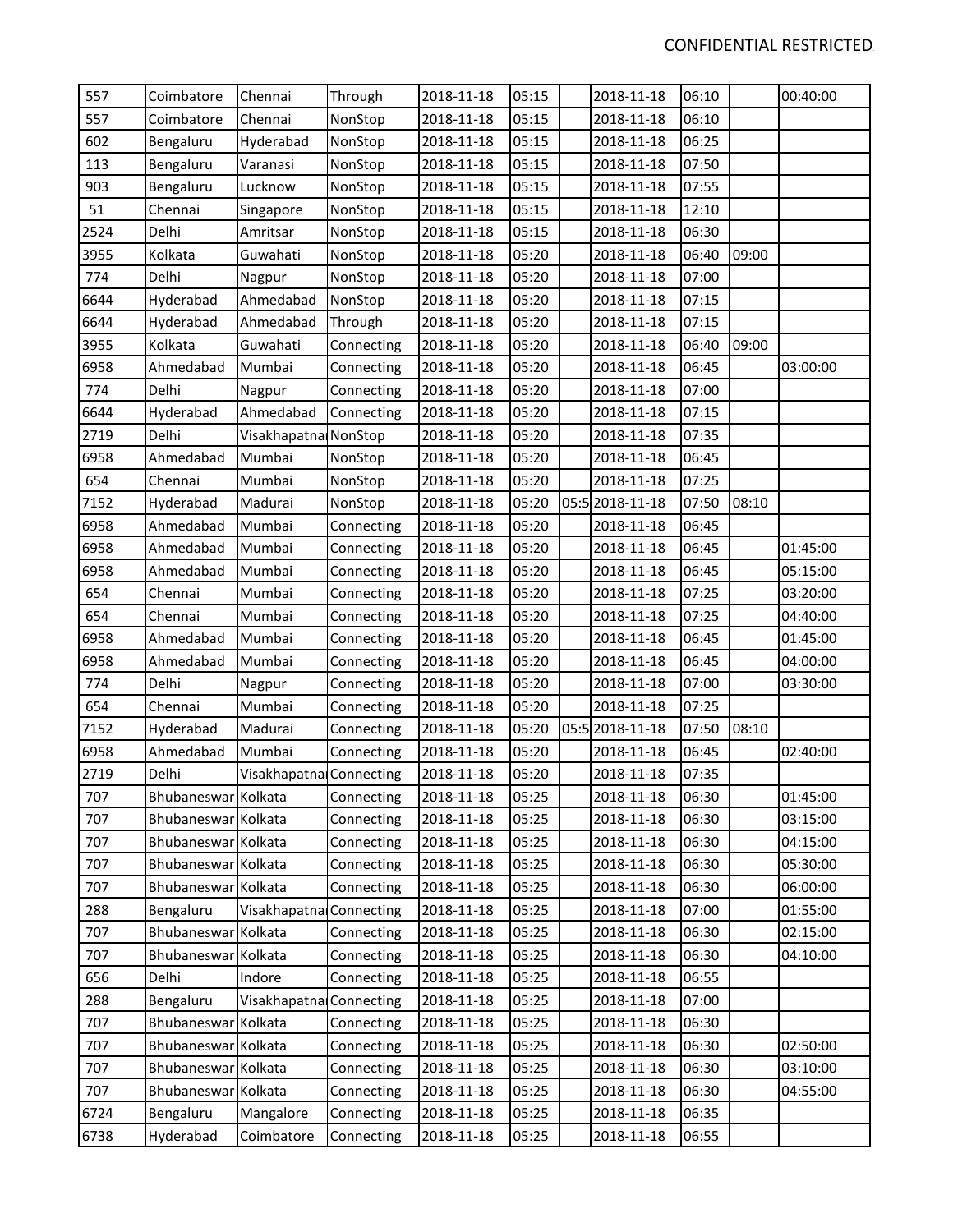| 707  | Bhubaneswar Kolkata |                      | NonStop    | 2018-11-18 | 05:25 | 2018-11-18      | 06:30 |       |          |
|------|---------------------|----------------------|------------|------------|-------|-----------------|-------|-------|----------|
| 656  | Delhi               | Indore               | NonStop    | 2018-11-18 | 05:25 | 2018-11-18      | 06:55 |       |          |
| 288  | Bengaluru           | Visakhapatna NonStop |            | 2018-11-18 | 05:25 | 2018-11-18      | 07:00 |       |          |
| 89   | Dubai               | Kozhikode            | NonStop    | 2018-11-18 | 05:25 | 2018-11-18      | 10:45 |       |          |
| 707  | Bhubaneswar Kolkata |                      | Connecting | 2018-11-18 | 05:25 | 2018-11-18      | 06:30 |       | 01:05:00 |
| 707  | Bhubaneswar Kolkata |                      | Connecting | 2018-11-18 | 05:25 | 2018-11-18      | 06:30 |       | 01:35:00 |
| 707  | Bhubaneswar Kolkata |                      | Connecting | 2018-11-18 | 05:25 | 2018-11-18      | 06:30 |       | 02:20:00 |
| 408  | Bengaluru           | Pune                 | Connecting | 2018-11-18 | 05:25 | 2018-11-18      | 06:50 |       |          |
| 656  | Delhi               | Indore               | Connecting | 2018-11-18 | 05:25 | 2018-11-18      | 06:55 |       | 03:45:00 |
| 7136 | Hyderabad           | Nagpur               | Connecting | 2018-11-18 | 05:25 | 05:5 2018-11-18 | 07:10 | 07:25 |          |
| 408  | Bengaluru           | Pune                 | NonStop    | 2018-11-18 | 05:25 | 2018-11-18      | 06:50 |       |          |
| 7136 | Hyderabad           | Nagpur               | NonStop    | 2018-11-18 | 05:25 | 05:5 2018-11-18 | 07:10 | 07:25 |          |
| 6724 | Bengaluru           | Mangalore            | NonStop    | 2018-11-18 | 05:25 | 2018-11-18      | 06:35 |       |          |
| 6738 | Hyderabad           | Coimbatore           | NonStop    | 2018-11-18 | 05:25 | 2018-11-18      | 06:55 |       |          |
| 58   | Singapore           | Bengaluru            | NonStop    | 2018-11-18 | 05:30 | 2018-11-18      | 07:30 |       |          |
| 379  | Kolkata             | Bengaluru            | NonStop    | 2018-11-18 | 05:30 | 2018-11-18      | 08:20 |       |          |
| 251  | Delhi               | Guwahati             | Through    | 2018-11-18 | 05:30 | 2018-11-18      | 07:50 |       | 00:30:00 |
| 379  | Kolkata             | Bengaluru            | Through    | 2018-11-18 | 05:30 | 2018-11-18      | 08:20 |       | 00:35:00 |
| 521  | Kochi               | Bengaluru            | Connecting | 2018-11-18 | 05:30 | 2018-11-18      | 06:35 |       | 01:25:00 |
| 521  | Kochi               | Bengaluru            | Connecting | 2018-11-18 | 05:30 | 2018-11-18      | 06:35 |       | 02:10:00 |
| 521  | Kochi               | Bengaluru            | Connecting | 2018-11-18 | 05:30 | 2018-11-18      | 06:35 |       | 02:45:00 |
| 521  | Kochi               | Bengaluru            | Connecting | 2018-11-18 | 05:30 | 2018-11-18      | 06:35 |       | 03:25:00 |
| 521  | Kochi               | Bengaluru            | Connecting | 2018-11-18 | 05:30 | 2018-11-18      | 06:35 |       | 05:00:00 |
| 58   | Singapore           | Bengaluru            | Connecting | 2018-11-18 | 05:30 | 2018-11-18      | 07:30 |       | 05:15:00 |
| 58   | Singapore           | Bengaluru            | Connecting | 2018-11-18 | 05:30 | 2018-11-18      | 07:30 |       | 05:20:00 |
| 58   | Singapore           | Bengaluru            | Connecting | 2018-11-18 | 05:30 | 2018-11-18      | 07:30 |       | 06:45:00 |
| 251  | Delhi               | Guwahati             | Connecting | 2018-11-18 | 05:30 | 2018-11-18      | 07:50 |       | 02:35:00 |
| 379  | Kolkata             | Bengaluru            | Connecting | 2018-11-18 | 05:30 | 2018-11-18      | 08:20 |       | 01:10:00 |
| 379  | Kolkata             | Bengaluru            | Connecting | 2018-11-18 | 05:30 | 2018-11-18      | 08:20 |       | 01:40:00 |
| 521  | Kochi               | Bengaluru            | NonStop    | 2018-11-18 | 05:30 | 2018-11-18      | 06:35 |       |          |
| 251  | Delhi               | Guwahati             | NonStop    | 2018-11-18 | 05:30 | 2018-11-18      | 07:50 |       |          |
| 521  | Kochi               | Bengaluru            | Connecting | 2018-11-18 | 05:30 | 2018-11-18      | 06:35 |       | 01:15:00 |
| 521  | Kochi               | Bengaluru            | Connecting | 2018-11-18 | 05:30 | 2018-11-18      | 06:35 |       | 01:55:00 |
| 521  | Kochi               | Bengaluru            | Connecting | 2018-11-18 | 05:30 | 2018-11-18      | 06:35 |       | 02:55:00 |
| 521  | Kochi               | Bengaluru            | Connecting | 2018-11-18 | 05:30 | 2018-11-18      | 06:35 |       | 03:15:00 |
| 521  | Kochi               | Bengaluru            | Connecting | 2018-11-18 | 05:30 | 2018-11-18      | 06:35 |       | 03:30:00 |
| 521  | Kochi               | Bengaluru            | Connecting | 2018-11-18 | 05:30 | 2018-11-18      | 06:35 |       | 04:40:00 |
| 521  | Kochi               | Bengaluru            | Connecting | 2018-11-18 | 05:30 | 2018-11-18      | 06:35 |       | 05:25:00 |
| 521  | Kochi               | Bengaluru            | Connecting | 2018-11-18 | 05:30 | 2018-11-18      | 06:35 |       | 05:50:00 |
| 58   | Singapore           | Bengaluru            | Connecting | 2018-11-18 | 05:30 | 2018-11-18      | 07:30 |       | 02:10:00 |
| 58   | Singapore           | Bengaluru            | Connecting | 2018-11-18 | 05:30 | 2018-11-18      | 07:30 |       | 02:30:00 |
| 58   | Singapore           | Bengaluru            | Connecting | 2018-11-18 | 05:30 | 2018-11-18      | 07:30 |       | 02:35:00 |
| 58   | Singapore           | Bengaluru            | Connecting | 2018-11-18 | 05:30 | 2018-11-18      | 07:30 |       | 04:30:00 |
| 58   | Singapore           | Bengaluru            | Connecting | 2018-11-18 | 05:30 | 2018-11-18      | 07:30 |       | 05:20:00 |
| 251  | Delhi               | Guwahati             | Connecting | 2018-11-18 | 05:30 | 2018-11-18      | 07:50 |       | 02:50:00 |
| 379  | Kolkata             | Bengaluru            | Connecting | 2018-11-18 | 05:30 | 2018-11-18      | 08:20 |       | 01:40:00 |
| 521  | Kochi               | Bengaluru            | Connecting | 2018-11-18 | 05:30 | 2018-11-18      | 06:35 |       |          |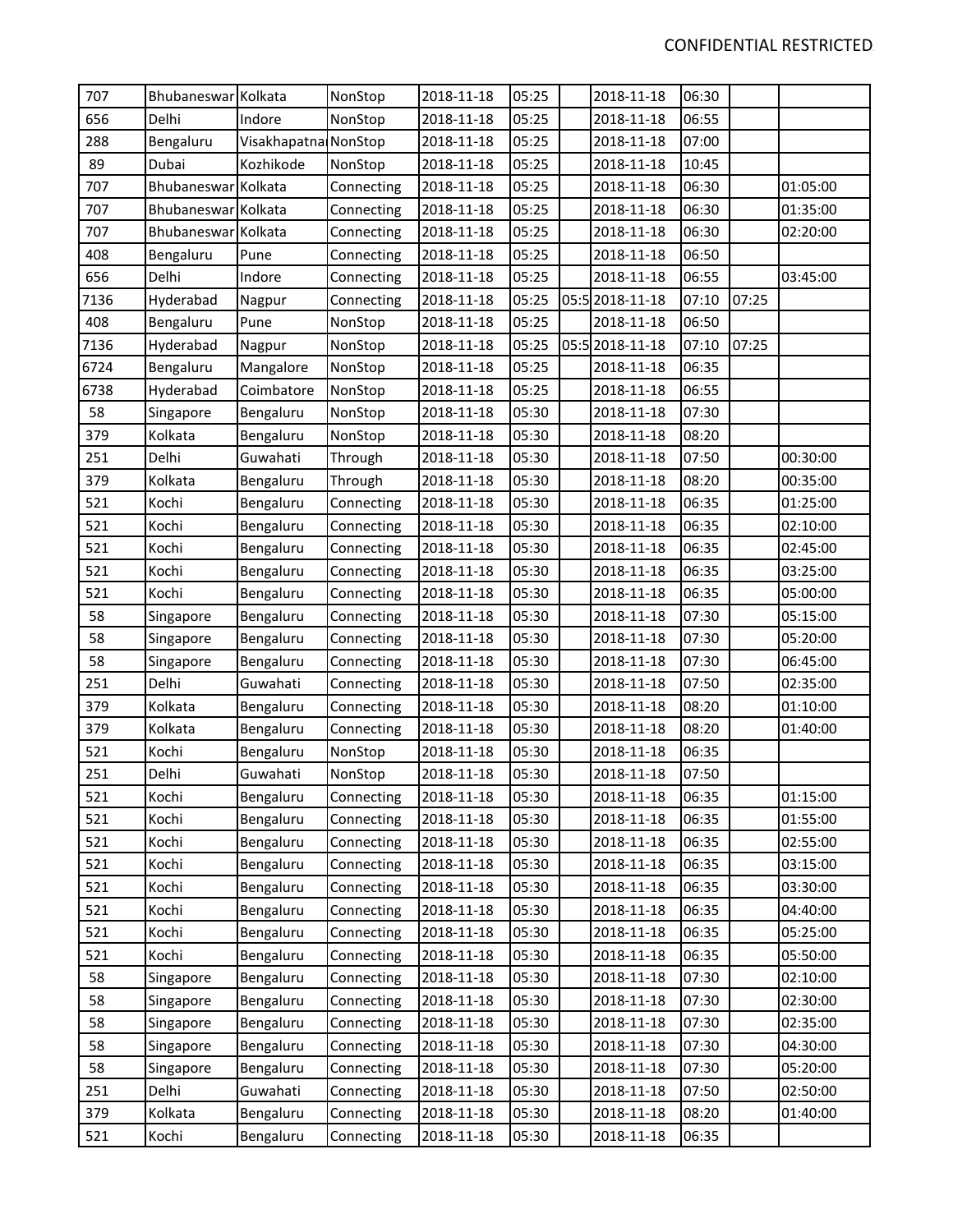| 521  | Kochi     | Bengaluru | Connecting | 2018-11-18 | 05:30 | 2018-11-18 | 06:35 | 00:55:00 |
|------|-----------|-----------|------------|------------|-------|------------|-------|----------|
| 521  | Kochi     | Bengaluru | Connecting | 2018-11-18 | 05:30 | 2018-11-18 | 06:35 | 01:55:00 |
| 521  | Kochi     | Bengaluru | Connecting | 2018-11-18 | 05:30 | 2018-11-18 | 06:35 | 03:05:00 |
| 58   | Singapore | Bengaluru | Connecting | 2018-11-18 | 05:30 | 2018-11-18 | 07:30 | 02:30:00 |
| 58   | Singapore | Bengaluru | Connecting | 2018-11-18 | 05:30 | 2018-11-18 | 07:30 | 02:50:00 |
| 58   | Singapore | Bengaluru | Connecting | 2018-11-18 | 05:30 | 2018-11-18 | 07:30 | 03:25:00 |
| 251  | Delhi     | Guwahati  | Connecting | 2018-11-18 | 05:30 | 2018-11-18 | 07:50 | 03:00:00 |
| 521  | Kochi     | Bengaluru | Connecting | 2018-11-18 | 05:30 | 2018-11-18 | 06:35 | 02:00:00 |
| 521  | Kochi     | Bengaluru | Connecting | 2018-11-18 | 05:30 | 2018-11-18 | 06:35 | 04:45:00 |
| 58   | Singapore | Bengaluru | Connecting | 2018-11-18 | 05:30 | 2018-11-18 | 07:30 | 03:20:00 |
| 58   | Singapore | Bengaluru | Connecting | 2018-11-18 | 05:30 | 2018-11-18 | 07:30 | 06:55:00 |
| 251  | Delhi     | Guwahati  | Connecting | 2018-11-18 | 05:30 | 2018-11-18 | 07:50 |          |
| 251  | Delhi     | Guwahati  | Connecting | 2018-11-18 | 05:30 | 2018-11-18 | 07:50 | 05:35:00 |
| 379  | Kolkata   | Bengaluru | Connecting | 2018-11-18 | 05:30 | 2018-11-18 | 08:20 |          |
| 379  | Kolkata   | Bengaluru | Connecting | 2018-11-18 | 05:30 | 2018-11-18 | 08:20 | 01:30:00 |
| 245  | Kolkata   | Raipur    | Connecting | 2018-11-18 | 05:35 | 2018-11-18 | 07:15 |          |
| 822  | Bengaluru | Ranchi    | Connecting | 2018-11-18 | 05:35 | 2018-11-18 | 08:05 |          |
| 318  | Kolkata   | Mumbai    | Connecting | 2018-11-18 | 05:35 | 2018-11-18 | 08:35 |          |
| 315  | Delhi     | Kochi     | Connecting | 2018-11-18 | 05:35 | 2018-11-18 | 08:50 |          |
| 318  | Kolkata   | Mumbai    | Connecting | 2018-11-18 | 05:35 | 2018-11-18 | 08:35 | 01:10:00 |
| 6612 | Delhi     | Lucknow   | Connecting | 2018-11-18 | 05:35 | 2018-11-18 | 06:45 |          |
| 443  | Bengaluru | Bagdogra  | Connecting | 2018-11-18 | 05:35 | 2018-11-18 | 08:30 |          |
| 318  | Kolkata   | Mumbai    | Connecting | 2018-11-18 | 05:35 | 2018-11-18 | 08:35 | 04:15:00 |
| 245  | Kolkata   | Raipur    | NonStop    | 2018-11-18 | 05:35 | 2018-11-18 | 07:15 |          |
| 822  | Bengaluru | Ranchi    | NonStop    | 2018-11-18 | 05:35 | 2018-11-18 | 08:05 |          |
| 318  | Kolkata   | Mumbai    | NonStop    | 2018-11-18 | 05:35 | 2018-11-18 | 08:35 |          |
| 443  | Bengaluru | Bagdogra  | NonStop    | 2018-11-18 | 05:35 | 2018-11-18 | 08:30 |          |
| 315  | Delhi     | Kochi     | NonStop    | 2018-11-18 | 05:35 | 2018-11-18 | 08:50 |          |
| 743  | Hyderabad | Goa       | Connecting | 2018-11-18 | 05:35 | 2018-11-18 | 07:05 |          |
| 318  | Kolkata   | Mumbai    | Connecting | 2018-11-18 | 05:35 | 2018-11-18 | 08:35 | 02:10:00 |
| 245  | Kolkata   | Raipur    | Through    | 2018-11-18 | 05:35 | 2018-11-18 | 07:15 | 01:15:00 |
| 315  | Delhi     | Kochi     | Through    | 2018-11-18 | 05:35 | 2018-11-18 | 08:50 | 00:30:00 |
| 6612 | Delhi     | Lucknow   | NonStop    | 2018-11-18 | 05:35 | 2018-11-18 | 06:45 |          |
| 743  | Hyderabad | Goa       | NonStop    | 2018-11-18 | 05:35 | 2018-11-18 | 07:05 |          |
| 659  | Kochi     | Guwahati  | NonStop    | 2018-11-18 | 05:40 | 2018-11-18 | 09:00 |          |
| 54   | Singapore | Chennai   | NonStop    | 2018-11-18 | 05:40 | 2018-11-18 | 07:35 |          |
| 54   | Singapore | Chennai   | Connecting | 2018-11-18 | 05:40 | 2018-11-18 | 07:35 | 03:20:00 |
| 54   | Singapore | Chennai   | Connecting | 2018-11-18 | 05:40 | 2018-11-18 | 07:35 | 04:00:00 |
| 54   | Singapore | Chennai   | Connecting | 2018-11-18 | 05:40 | 2018-11-18 | 07:35 | 04:05:00 |
| 54   | Singapore | Chennai   | Connecting | 2018-11-18 | 05:40 | 2018-11-18 | 07:35 | 04:25:00 |
| 788  | Kolkata   | Hyderabad | Connecting | 2018-11-18 | 05:40 | 2018-11-18 | 07:55 |          |
| 788  | Kolkata   | Hyderabad | Connecting | 2018-11-18 | 05:40 | 2018-11-18 | 07:55 | 01:30:00 |
| 659  | Kochi     | Guwahati  | Connecting | 2018-11-18 | 05:40 | 2018-11-18 | 09:00 | 01:25:00 |
| 56   | Dubai     | Delhi     | Connecting | 2018-11-18 | 05:40 | 2018-11-18 | 10:45 | 06:40:00 |
| 56   | Dubai     | Delhi     | NonStop    | 2018-11-18 | 05:40 | 2018-11-18 | 10:45 |          |
| 788  | Kolkata   | Hyderabad | NonStop    | 2018-11-18 | 05:40 | 2018-11-18 | 07:55 |          |
| 54   | Singapore | Chennai   | Connecting | 2018-11-18 | 05:40 | 2018-11-18 | 07:35 | 03:10:00 |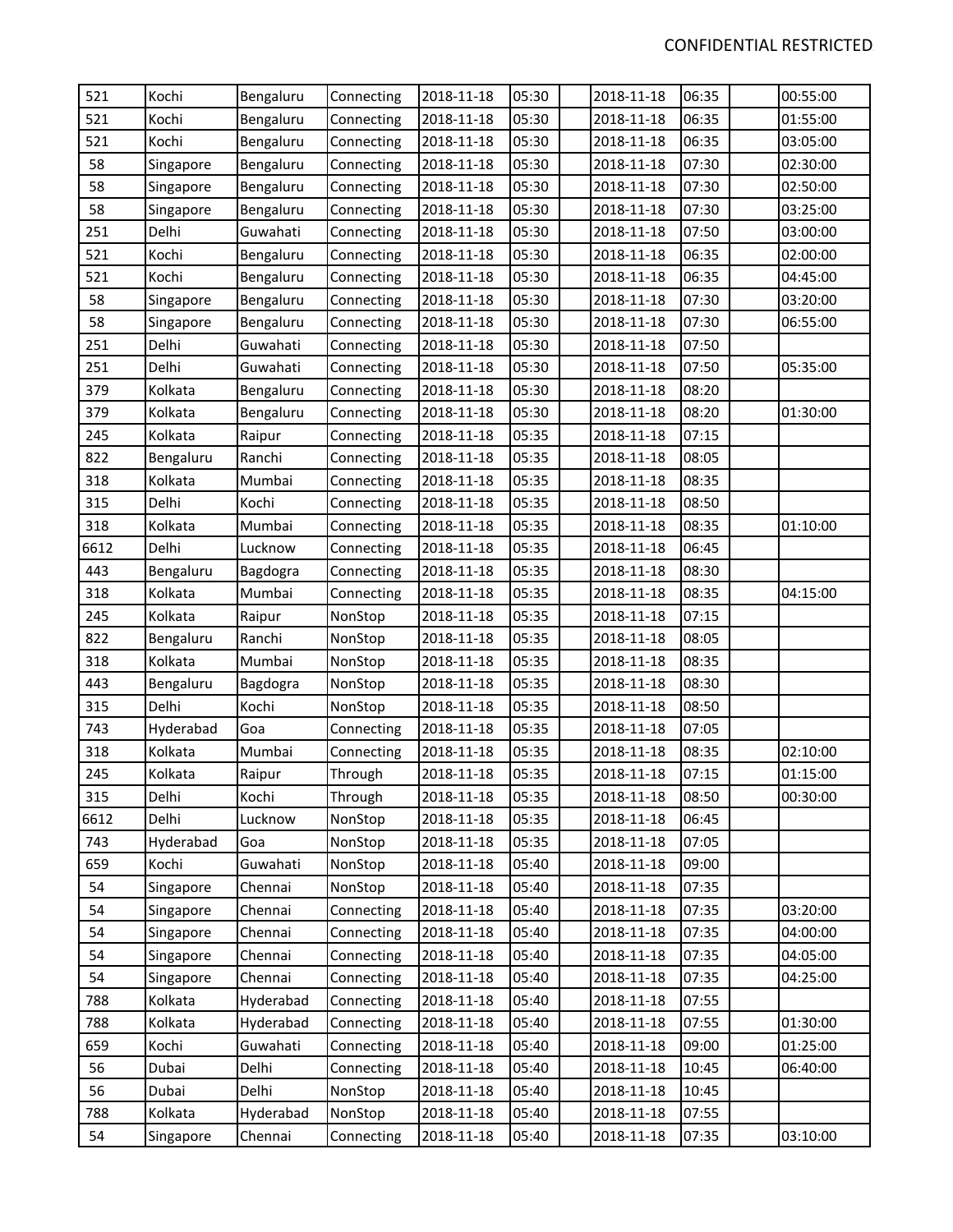| 54   | Singapore | Chennai                  | Connecting | 2018-11-18 | 05:40 | 2018-11-18      | 07:35 |       | 05:00:00 |
|------|-----------|--------------------------|------------|------------|-------|-----------------|-------|-------|----------|
| 54   | Singapore | Chennai                  | Connecting | 2018-11-18 | 05:40 | 2018-11-18      | 07:35 |       | 07:45:00 |
| 788  | Kolkata   | Hyderabad                | Connecting | 2018-11-18 | 05:40 | 2018-11-18      | 07:55 |       | 01:45:00 |
| 788  | Kolkata   | Hyderabad                | Connecting | 2018-11-18 | 05:40 | 2018-11-18      | 07:55 |       | 02:35:00 |
| 788  | Kolkata   | Hyderabad                | Connecting | 2018-11-18 | 05:40 | 2018-11-18      | 07:55 |       | 04:55:00 |
| 659  | Kochi     | Guwahati                 | Connecting | 2018-11-18 | 05:40 | 2018-11-18      | 09:00 |       | 01:40:00 |
| 659  | Kochi     | Guwahati                 | Connecting | 2018-11-18 | 05:40 | 2018-11-18      | 09:00 |       | 01:50:00 |
| 56   | Dubai     | Delhi                    | Connecting | 2018-11-18 | 05:40 | 2018-11-18      | 10:45 |       | 03:10:00 |
| 56   | Dubai     | Delhi                    | Connecting | 2018-11-18 | 05:40 | 2018-11-18      | 10:45 |       | 04:50:00 |
| 56   | Dubai     | Delhi                    | Connecting | 2018-11-18 | 05:40 | 2018-11-18      | 10:45 |       | 04:55:00 |
| 56   | Dubai     | Delhi                    | Connecting | 2018-11-18 | 05:40 | 2018-11-18      | 10:45 |       | 05:15:00 |
| 56   | Dubai     | Delhi                    | Connecting | 2018-11-18 | 05:40 | 2018-11-18      | 10:45 |       | 05:55:00 |
| 56   | Dubai     | Delhi                    | Connecting | 2018-11-18 | 05:40 | 2018-11-18      | 10:45 |       | 06:15:00 |
| 54   | Singapore | Chennai                  | Connecting | 2018-11-18 | 05:40 | 2018-11-18      | 07:35 |       | 03:25:00 |
| 788  | Kolkata   | Hyderabad                | Connecting | 2018-11-18 | 05:40 | 2018-11-18      | 07:55 |       | 01:55:00 |
| 788  | Kolkata   | Hyderabad                | Connecting | 2018-11-18 | 05:40 | 2018-11-18      | 07:55 |       | 03:00:00 |
| 788  | Kolkata   | Hyderabad                | Connecting | 2018-11-18 | 05:40 | 2018-11-18      | 07:55 |       | 06:40:00 |
| 56   | Dubai     | Delhi                    | Connecting | 2018-11-18 | 05:40 | 2018-11-18      | 10:45 |       | 03:20:00 |
| 54   | Singapore | Chennai                  | Connecting | 2018-11-18 | 05:40 | 2018-11-18      | 07:35 |       | 04:45:00 |
| 788  | Kolkata   | Hyderabad                | Connecting | 2018-11-18 | 05:40 | 2018-11-18      | 07:55 |       | 05:25:00 |
| 788  | Kolkata   | Hyderabad                | Connecting | 2018-11-18 | 05:40 | 2018-11-18      | 07:55 |       | 05:25:00 |
| 159  | Pune      | Chennai                  | Connecting | 2018-11-18 | 05:45 | 2018-11-18      | 07:45 |       | 01:05:00 |
| 159  | Pune      | Chennai                  | Connecting | 2018-11-18 | 05:45 | 2018-11-18      | 07:45 |       | 01:55:00 |
| 861  | Delhi     | Kolkata                  | Connecting | 2018-11-18 | 05:45 | 2018-11-18      | 08:00 |       | 08:10:00 |
| 861  | Delhi     | Kolkata                  | Connecting | 2018-11-18 | 05:45 | 2018-11-18      | 08:00 |       | 01:05:00 |
| 861  | Delhi     | Kolkata                  | Connecting | 2018-11-18 | 05:45 | 2018-11-18      | 08:00 |       | 01:45:00 |
| 7214 | Bengaluru | Madurai                  | Connecting | 2018-11-18 | 05:45 | 05:5 2018-11-18 | 07:15 | 07:20 |          |
| 159  | Pune      | Chennai                  | Connecting | 2018-11-18 | 05:45 | 2018-11-18      | 07:45 |       | 01:35:00 |
| 159  | Pune      | Chennai                  | Connecting | 2018-11-18 | 05:45 | 2018-11-18      | 07:45 |       | 04:15:00 |
| 861  | Delhi     | Kolkata                  | Connecting | 2018-11-18 | 05:45 | 2018-11-18      | 08:00 |       |          |
| 861  | Delhi     | Kolkata                  | Connecting | 2018-11-18 | 05:45 | 2018-11-18      | 08:00 |       | 05:10:00 |
| 7214 | Bengaluru | Madurai                  | NonStop    | 2018-11-18 | 05:45 | 05:5 2018-11-18 | 07:15 | 07:20 |          |
| 159  | Pune      | Chennai                  | Connecting | 2018-11-18 | 05:45 | 2018-11-18      | 07:45 |       | 02:05:00 |
| 159  | Pune      | Chennai                  | Connecting | 2018-11-18 | 05:45 | 2018-11-18      | 07:45 |       | 02:15:00 |
| 861  | Delhi     | Kolkata                  | Connecting | 2018-11-18 | 05:45 | 2018-11-18      | 08:00 |       | 02:40:00 |
| 861  | Delhi     | Kolkata                  | Through    | 2018-11-18 | 05:45 | 2018-11-18      | 08:00 |       | 00:45:00 |
| 861  | Delhi     | Kolkata                  | NonStop    | 2018-11-18 | 05:45 | 2018-11-18      | 08:00 |       |          |
| 159  | Pune      | Chennai                  | NonStop    | 2018-11-18 | 05:45 | 2018-11-18      | 07:45 |       |          |
| 48   | Dubai     | Amritsar                 | NonStop    | 2018-11-18 | 05:45 | 2018-11-18      | 10:50 |       |          |
| 41   | Kolkata   | Singapore                | NonStop    | 2018-11-18 | 05:50 | 2018-11-18      | 12:40 |       |          |
| 915  | Hyderabad | Varanasi                 | NonStop    | 2018-11-18 | 05:50 | 2018-11-18      | 08:00 |       |          |
| 41   | Kolkata   | Singapore                | Connecting | 2018-11-18 | 05:50 | 2018-11-18      | 12:40 |       |          |
| 915  | Hyderabad | Varanasi                 | Connecting | 2018-11-18 | 05:50 | 2018-11-18      | 08:00 |       |          |
| 873  | Bengaluru | Thiruvananth: Connecting |            | 2018-11-18 | 05:55 | 06:0 2018-11-18 | 07:10 | 07:20 |          |
| 873  | Bengaluru | Thiruvananth: NonStop    |            | 2018-11-18 | 05:55 | 06:0 2018-11-18 | 07:10 | 07:20 |          |
| 1403 | Kozhikode | Sharjah                  | Connecting | 2018-11-18 | 05:55 | 2018-11-18      | 08:20 |       |          |
| 1403 | Kozhikode | Sharjah                  | NonStop    | 2018-11-18 | 05:55 | 2018-11-18      | 08:20 |       |          |
|      |           |                          |            |            |       |                 |       |       |          |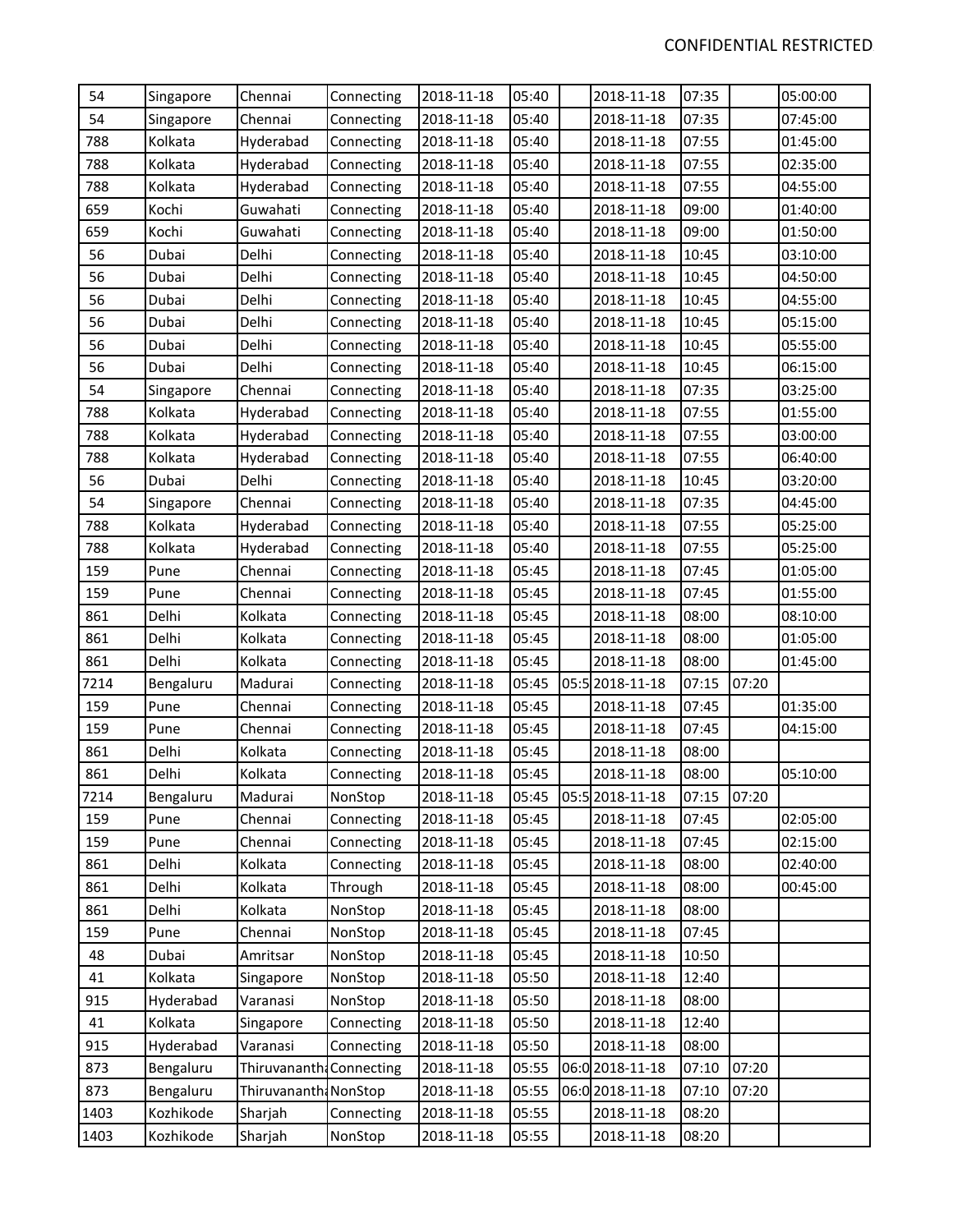| 6606 | Jaipur    | Delhi     | NonStop    | 2018-11-18 | 06:00 | 06:0 2018-11-18 | 06:55 |       |          |
|------|-----------|-----------|------------|------------|-------|-----------------|-------|-------|----------|
| 2132 | Bengaluru | Delhi     | NonStop    | 2018-11-18 | 06:00 | 06:0 2018-11-18 | 08:45 |       |          |
| 516  | Kochi     | Delhi     | NonStop    | 2018-11-18 | 06:00 | 06:0 2018-11-18 | 09:15 | 09:20 |          |
| 6606 | Jaipur    | Delhi     | Connecting | 2018-11-18 | 06:00 | 06:0 2018-11-18 | 06:55 |       | 01:25:00 |
| 6606 | Jaipur    | Delhi     | Connecting | 2018-11-18 | 06:00 | 06:0 2018-11-18 | 06:55 |       | 01:25:00 |
| 6606 | Jaipur    | Delhi     | Connecting | 2018-11-18 | 06:00 | 06:0 2018-11-18 | 06:55 |       | 03:00:00 |
| 6606 | Jaipur    | Delhi     | Connecting | 2018-11-18 | 06:00 | 06:0 2018-11-18 | 06:55 |       | 03:25:00 |
| 516  | Kochi     | Delhi     | Connecting | 2018-11-18 | 06:00 | 06:0 2018-11-18 | 09:15 | 09:20 | 03:50:00 |
| 516  | Kochi     | Delhi     | Connecting | 2018-11-18 | 06:00 | 06:0 2018-11-18 | 09:15 | 09:20 | 05:00:00 |
| 482  | Bengaluru | Mumbai    | NonStop    | 2018-11-18 | 06:00 | 06:0 2018-11-18 | 07:50 | 07:55 |          |
| 2132 | Bengaluru | Delhi     | Through    | 2018-11-18 | 06:00 | 06:0 2018-11-18 | 08:45 |       | 01:10:00 |
| 6606 | Jaipur    | Delhi     | Connecting | 2018-11-18 | 06:00 | 06:0 2018-11-18 | 06:55 |       | 05:10:00 |
| 482  | Bengaluru | Mumbai    | Connecting | 2018-11-18 | 06:00 | 06:0 2018-11-18 | 07:50 | 07:55 | 03:30:00 |
| 2132 | Bengaluru | Delhi     | Connecting | 2018-11-18 | 06:00 | 06:0 2018-11-18 | 08:45 |       | 02:15:00 |
| 6606 | Jaipur    | Delhi     | Connecting | 2018-11-18 | 06:00 | 06:0 2018-11-18 | 06:55 |       | 02:15:00 |
| 6606 | Jaipur    | Delhi     | Connecting | 2018-11-18 | 06:00 | 06:0 2018-11-18 | 06:55 |       | 02:40:00 |
| 516  | Kochi     | Delhi     | Connecting | 2018-11-18 | 06:00 | 06:0 2018-11-18 | 09:15 | 09:20 | 01:20:00 |
| 516  | Kochi     | Delhi     | Connecting | 2018-11-18 | 06:00 | 06:0 2018-11-18 | 09:15 | 09:20 | 04:00:00 |
| 516  | Kochi     | Delhi     | Connecting | 2018-11-18 | 06:00 | 06:0 2018-11-18 | 09:15 | 09:20 | 04:30:00 |
| 6606 | Jaipur    | Delhi     | Connecting | 2018-11-18 | 06:00 | 06:0 2018-11-18 | 06:55 |       | 00:55:00 |
| 6606 | Jaipur    | Delhi     | Connecting | 2018-11-18 | 06:00 | 06:0 2018-11-18 | 06:55 |       | 02:00:00 |
| 6606 | Jaipur    | Delhi     | Connecting | 2018-11-18 | 06:00 | 06:0 2018-11-18 | 06:55 |       | 05:30:00 |
| 2132 | Bengaluru | Delhi     | Connecting | 2018-11-18 | 06:00 | 06:0 2018-11-18 | 08:45 |       |          |
| 2132 | Bengaluru | Delhi     | Connecting | 2018-11-18 | 06:00 | 06:0 2018-11-18 | 08:45 |       | 01:50:00 |
| 516  | Kochi     | Delhi     | Connecting | 2018-11-18 | 06:00 | 06:0 2018-11-18 | 09:15 | 09:20 | 03:30:00 |
| 523  | Pune      | Kolkata   | Connecting | 2018-11-18 | 06:05 | 2018-11-18      | 08:30 |       | 04:55:00 |
| 523  | Pune      | Kolkata   | Connecting | 2018-11-18 | 06:05 | 2018-11-18      | 08:30 |       | 05:20:00 |
| 474  | Kolkata   | Delhi     | Connecting | 2018-11-18 | 06:05 | 2018-11-18      | 08:35 |       | 04:10:00 |
| 199  | Mumbai    | Bengaluru | Connecting | 2018-11-18 | 06:05 | 2018-11-18      | 07:50 |       | 02:40:00 |
| 523  | Pune      | Kolkata   | Connecting | 2018-11-18 | 06:05 | 2018-11-18      | 08:30 |       | 02:10:00 |
| 523  | Pune      | Kolkata   | Connecting | 2018-11-18 | 06:05 | 2018-11-18      | 08:30 |       | 02:15:00 |
| 523  | Pune      | Kolkata   | Connecting | 2018-11-18 | 06:05 | 2018-11-18      | 08:30 |       | 03:00:00 |
| 523  | Pune      | Kolkata   | Connecting | 2018-11-18 | 06:05 | 2018-11-18      | 08:30 |       | 03:05:00 |
| 523  | Pune      | Kolkata   | Connecting | 2018-11-18 | 06:05 | 2018-11-18      | 08:30 |       | 03:15:00 |
| 641  | Bengaluru | Jaipur    | Connecting | 2018-11-18 | 06:05 | 2018-11-18      | 08:30 |       |          |
| 474  | Kolkata   | Delhi     | Connecting | 2018-11-18 | 06:05 | 2018-11-18      | 08:35 |       |          |
| 474  | Kolkata   | Delhi     | Connecting | 2018-11-18 | 06:05 | 2018-11-18      | 08:35 |       | 04:40:00 |
| 541  | Lucknow   | Bengaluru | Connecting | 2018-11-18 | 06:05 | 2018-11-18      | 08:40 |       | 01:40:00 |
| 541  | Lucknow   | Bengaluru | Connecting | 2018-11-18 | 06:05 | 2018-11-18      | 08:40 |       | 02:15:00 |
| 541  | Lucknow   | Bengaluru | Connecting | 2018-11-18 | 06:05 | 2018-11-18      | 08:40 |       | 03:20:00 |
| 199  | Mumbai    | Bengaluru | Connecting | 2018-11-18 | 06:05 | 2018-11-18      | 07:50 |       |          |
| 199  | Mumbai    | Bengaluru | Connecting | 2018-11-18 | 06:05 | 2018-11-18      | 07:50 |       | 01:05:00 |
| 199  | Mumbai    | Bengaluru | Connecting | 2018-11-18 | 06:05 | 2018-11-18      | 07:50 |       | 02:10:00 |
| 3612 | Mumbai    | Delhi     | Connecting | 2018-11-18 | 06:05 | 2018-11-18      | 08:20 |       | 02:15:00 |
| 523  | Pune      | Kolkata   | Connecting | 2018-11-18 | 06:05 | 2018-11-18      | 08:30 |       | 02:10:00 |
| 523  | Pune      | Kolkata   | Connecting | 2018-11-18 | 06:05 | 2018-11-18      | 08:30 |       | 03:40:00 |
| 523  | Pune      | Kolkata   | Connecting | 2018-11-18 | 06:05 | 2018-11-18      | 08:30 |       | 04:00:00 |
|      |           |           |            |            |       |                 |       |       |          |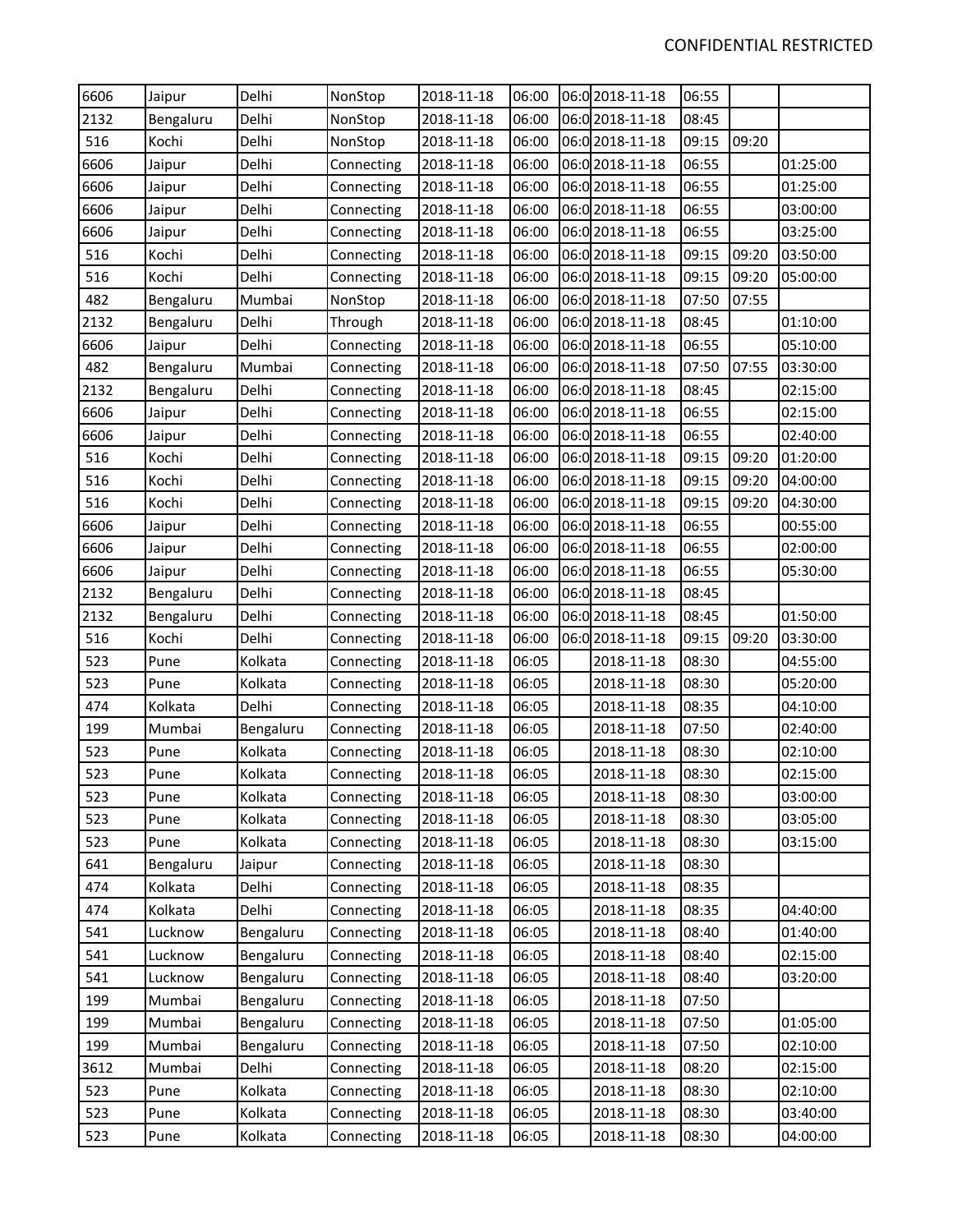| 523  | Pune      | Kolkata   | Connecting | 2018-11-18 | 06:05 | 2018-11-18 | 08:30 | 04:40:00 |
|------|-----------|-----------|------------|------------|-------|------------|-------|----------|
| 523  | Pune      | Kolkata   | Connecting | 2018-11-18 | 06:05 | 2018-11-18 | 08:30 | 05:00:00 |
| 474  | Kolkata   | Delhi     | Connecting | 2018-11-18 | 06:05 | 2018-11-18 | 08:35 | 01:00:00 |
| 541  | Lucknow   | Bengaluru | Connecting | 2018-11-18 | 06:05 | 2018-11-18 | 08:40 | 01:00:00 |
| 541  | Lucknow   | Bengaluru | Connecting | 2018-11-18 | 06:05 | 2018-11-18 | 08:40 | 02:10:00 |
| 541  | Lucknow   | Bengaluru | Connecting | 2018-11-18 | 06:05 | 2018-11-18 | 08:40 | 04:55:00 |
| 3612 | Mumbai    | Delhi     | Through    | 2018-11-18 | 06:05 | 2018-11-18 | 08:20 | 00:45:00 |
| 641  | Bengaluru | Jaipur    | NonStop    | 2018-11-18 | 06:05 | 2018-11-18 | 08:30 |          |
| 509  | Bengaluru | Nagpur    | NonStop    | 2018-11-18 | 06:05 | 2018-11-18 | 07:45 |          |
| 199  | Mumbai    | Bengaluru | NonStop    | 2018-11-18 | 06:05 | 2018-11-18 | 07:50 |          |
| 509  | Bengaluru | Nagpur    | Connecting | 2018-11-18 | 06:05 | 2018-11-18 | 07:45 |          |
| 199  | Mumbai    | Bengaluru | Connecting | 2018-11-18 | 06:05 | 2018-11-18 | 07:50 | 00:55:00 |
| 199  | Mumbai    | Bengaluru | Connecting | 2018-11-18 | 06:05 | 2018-11-18 | 07:50 | 01:10:00 |
| 199  | Mumbai    | Bengaluru | Connecting | 2018-11-18 | 06:05 | 2018-11-18 | 07:50 | 01:40:00 |
| 199  | Mumbai    | Bengaluru | Connecting | 2018-11-18 | 06:05 | 2018-11-18 | 07:50 | 01:50:00 |
| 3612 | Mumbai    | Delhi     | Connecting | 2018-11-18 | 06:05 | 2018-11-18 | 08:20 | 00:55:00 |
| 3612 | Mumbai    | Delhi     | Connecting | 2018-11-18 | 06:05 | 2018-11-18 | 08:20 | 01:15:00 |
| 523  | Pune      | Kolkata   | Connecting | 2018-11-18 | 06:05 | 2018-11-18 | 08:30 | 01:15:00 |
| 523  | Pune      | Kolkata   | Connecting | 2018-11-18 | 06:05 | 2018-11-18 | 08:30 | 03:00:00 |
| 474  | Kolkata   | Delhi     | Connecting | 2018-11-18 | 06:05 | 2018-11-18 | 08:35 | 03:05:00 |
| 541  | Lucknow   | Bengaluru | Connecting | 2018-11-18 | 06:05 | 2018-11-18 | 08:40 | 01:00:00 |
| 541  | Lucknow   | Bengaluru | Connecting | 2018-11-18 | 06:05 | 2018-11-18 | 08:40 | 01:20:00 |
| 541  | Lucknow   | Bengaluru | Connecting | 2018-11-18 | 06:05 | 2018-11-18 | 08:40 | 02:30:00 |
| 541  | Lucknow   | Bengaluru | Connecting | 2018-11-18 | 06:05 | 2018-11-18 | 08:40 | 02:40:00 |
| 541  | Lucknow   | Bengaluru | Connecting | 2018-11-18 | 06:05 | 2018-11-18 | 08:40 | 03:10:00 |
| 523  | Pune      | Kolkata   | NonStop    | 2018-11-18 | 06:05 | 2018-11-18 | 08:30 |          |
| 541  | Lucknow   | Bengaluru | NonStop    | 2018-11-18 | 06:05 | 2018-11-18 | 08:40 |          |
| 3612 | Mumbai    | Delhi     | NonStop    | 2018-11-18 | 06:05 | 2018-11-18 | 08:20 |          |
| 474  | Kolkata   | Delhi     | NonStop    | 2018-11-18 | 06:05 | 2018-11-18 | 08:35 |          |
| 509  | Bengaluru | Nagpur    | Through    | 2018-11-18 | 06:05 | 2018-11-18 | 07:45 | 00:30:00 |
| 541  | Lucknow   | Bengaluru | Through    | 2018-11-18 | 06:05 | 2018-11-18 | 08:40 | 00:35:00 |
| 298  | Chennai   | Kochi     | Through    | 2018-11-18 | 06:10 | 2018-11-18 | 07:25 | 00:30:00 |
| 298  | Chennai   | Kochi     | NonStop    | 2018-11-18 | 06:10 | 2018-11-18 | 07:25 |          |
| 586  | Bengaluru | Ahmedabad | NonStop    | 2018-11-18 | 06:10 | 2018-11-18 | 08:20 |          |
| 769  | Lucknow   | Delhi     | NonStop    | 2018-11-18 | 06:10 | 2018-11-18 | 07:25 |          |
| 6151 | Jaipur    | Hyderabad | NonStop    | 2018-11-18 | 06:10 | 2018-11-18 | 08:10 |          |
| 353  | Hyderabad | Kolkata   | NonStop    | 2018-11-18 | 06:10 | 2018-11-18 | 08:20 |          |
| 339  | Bengaluru | Kolkata   | NonStop    | 2018-11-18 | 06:10 | 2018-11-18 | 08:45 |          |
| 769  | Lucknow   | Delhi     | Connecting | 2018-11-18 | 06:10 | 2018-11-18 | 07:25 | 03:35:00 |
| 158  | Ahmedabad | Delhi     | Connecting | 2018-11-18 | 06:10 | 2018-11-18 | 07:50 | 01:25:00 |
| 158  | Ahmedabad | Delhi     | Connecting | 2018-11-18 | 06:10 | 2018-11-18 | 07:50 | 01:45:00 |
| 229  | Mumbai    | Chennai   | Connecting | 2018-11-18 | 06:10 | 2018-11-18 | 08:10 | 02:35:00 |
| 6151 | Jaipur    | Hyderabad | Connecting | 2018-11-18 | 06:10 | 2018-11-18 | 08:10 | 02:45:00 |
| 6151 | Jaipur    | Hyderabad | Connecting | 2018-11-18 | 06:10 | 2018-11-18 | 08:10 | 03:30:00 |
| 353  | Hyderabad | Kolkata   | Connecting | 2018-11-18 | 06:10 | 2018-11-18 | 08:20 | 02:20:00 |
| 229  | Mumbai    | Chennai   | NonStop    | 2018-11-18 | 06:10 | 2018-11-18 | 08:10 |          |
| 158  | Ahmedabad | Delhi     | NonStop    | 2018-11-18 | 06:10 | 2018-11-18 | 07:50 |          |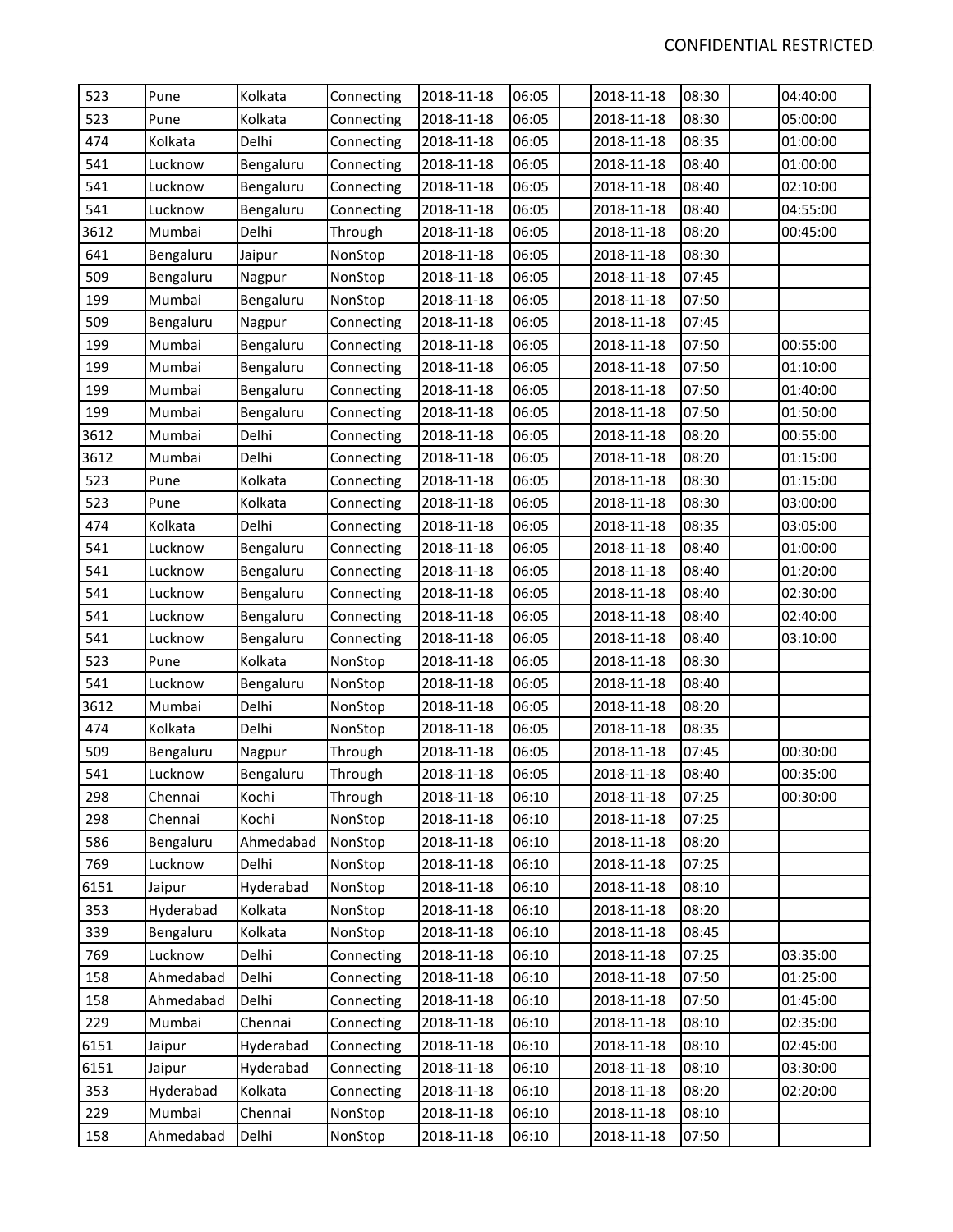| 769  | Lucknow   | Delhi     | Through    | 2018-11-18 | 06:10 | 2018-11-18 | 07:25 | 00:55:00 |
|------|-----------|-----------|------------|------------|-------|------------|-------|----------|
| 339  | Bengaluru | Kolkata   | Through    | 2018-11-18 | 06:10 | 2018-11-18 | 08:45 | 00:35:00 |
| 298  | Chennai   | Kochi     | Connecting | 2018-11-18 | 06:10 | 2018-11-18 | 07:25 |          |
| 769  | Lucknow   | Delhi     | Connecting | 2018-11-18 | 06:10 | 2018-11-18 | 07:25 | 02:30:00 |
| 769  | Lucknow   | Delhi     | Connecting | 2018-11-18 | 06:10 | 2018-11-18 | 07:25 | 03:10:00 |
| 769  | Lucknow   | Delhi     | Connecting | 2018-11-18 | 06:10 | 2018-11-18 | 07:25 | 05:55:00 |
| 158  | Ahmedabad | Delhi     | Connecting | 2018-11-18 | 06:10 | 2018-11-18 | 07:50 | 01:15:00 |
| 158  | Ahmedabad | Delhi     | Connecting | 2018-11-18 | 06:10 | 2018-11-18 | 07:50 | 02:30:00 |
| 158  | Ahmedabad | Delhi     | Connecting | 2018-11-18 | 06:10 | 2018-11-18 | 07:50 | 02:45:00 |
| 229  | Mumbai    | Chennai   | Connecting | 2018-11-18 | 06:10 | 2018-11-18 | 08:10 | 01:50:00 |
| 6151 | Jaipur    | Hyderabad | Connecting | 2018-11-18 | 06:10 | 2018-11-18 | 08:10 | 01:15:00 |
| 6151 | Jaipur    | Hyderabad | Connecting | 2018-11-18 | 06:10 | 2018-11-18 | 08:10 | 04:35:00 |
| 6151 | Jaipur    | Hyderabad | Connecting | 2018-11-18 | 06:10 | 2018-11-18 | 08:10 | 05:40:00 |
| 353  | Hyderabad | Kolkata   | Connecting | 2018-11-18 | 06:10 | 2018-11-18 | 08:20 | 03:10:00 |
| 339  | Bengaluru | Kolkata   | Connecting | 2018-11-18 | 06:10 | 2018-11-18 | 08:45 | 01:00:00 |
| 769  | Lucknow   | Delhi     | Connecting | 2018-11-18 | 06:10 | 2018-11-18 | 07:25 | 01:00:00 |
| 769  | Lucknow   | Delhi     | Connecting | 2018-11-18 | 06:10 | 2018-11-18 | 07:25 | 01:50:00 |
| 158  | Ahmedabad | Delhi     | Connecting | 2018-11-18 | 06:10 | 2018-11-18 | 07:50 | 02:05:00 |
| 158  | Ahmedabad | Delhi     | Connecting | 2018-11-18 | 06:10 | 2018-11-18 | 07:50 | 04:35:00 |
| 229  | Mumbai    | Chennai   | Connecting | 2018-11-18 | 06:10 | 2018-11-18 | 08:10 | 02:15:00 |
| 6151 | Jaipur    | Hyderabad | Connecting | 2018-11-18 | 06:10 | 2018-11-18 | 08:10 | 01:30:00 |
| 6151 | Jaipur    | Hyderabad | Connecting | 2018-11-18 | 06:10 | 2018-11-18 | 08:10 | 02:05:00 |
| 6151 | Jaipur    | Hyderabad | Connecting | 2018-11-18 | 06:10 | 2018-11-18 | 08:10 | 03:05:00 |
| 6151 | Jaipur    | Hyderabad | Connecting | 2018-11-18 | 06:10 | 2018-11-18 | 08:10 | 03:45:00 |
| 6151 | Jaipur    | Hyderabad | Connecting | 2018-11-18 | 06:10 | 2018-11-18 | 08:10 | 04:40:00 |
| 6151 | Jaipur    | Hyderabad | Connecting | 2018-11-18 | 06:10 | 2018-11-18 | 08:10 | 05:10:00 |
| 353  | Hyderabad | Kolkata   | Connecting | 2018-11-18 | 06:10 | 2018-11-18 | 08:20 | 01:25:00 |
| 353  | Hyderabad | Kolkata   | Connecting | 2018-11-18 | 06:10 | 2018-11-18 | 08:20 | 02:25:00 |
| 353  | Hyderabad | Kolkata   | Connecting | 2018-11-18 | 06:10 | 2018-11-18 | 08:20 | 04:10:00 |
| 353  | Hyderabad | Kolkata   | Connecting | 2018-11-18 | 06:10 | 2018-11-18 | 08:20 | 04:50:00 |
| 586  | Bengaluru | Ahmedabad | Connecting | 2018-11-18 | 06:10 | 2018-11-18 | 08:20 |          |
| 769  | Lucknow   | Delhi     | Connecting | 2018-11-18 | 06:10 | 2018-11-18 | 07:25 | 01:10:00 |
| 769  | Lucknow   | Delhi     | Connecting | 2018-11-18 | 06:10 | 2018-11-18 | 07:25 | 02:55:00 |
| 769  | Lucknow   | Delhi     | Connecting | 2018-11-18 | 06:10 | 2018-11-18 | 07:25 | 03:30:00 |
| 769  | Lucknow   | Delhi     | Connecting | 2018-11-18 | 06:10 | 2018-11-18 | 07:25 | 05:40:00 |
| 158  | Ahmedabad | Delhi     | Connecting | 2018-11-18 | 06:10 | 2018-11-18 | 07:50 | 03:50:00 |
| 229  | Mumbai    | Chennai   | Connecting | 2018-11-18 | 06:10 | 2018-11-18 | 08:10 | 03:50:00 |
| 6151 | Jaipur    | Hyderabad | Connecting | 2018-11-18 | 06:10 | 2018-11-18 | 08:10 | 01:55:00 |
| 6151 | Jaipur    | Hyderabad | Connecting | 2018-11-18 | 06:10 | 2018-11-18 | 08:10 | 02:20:00 |
| 6151 | Jaipur    | Hyderabad | Connecting | 2018-11-18 | 06:10 | 2018-11-18 | 08:10 | 02:30:00 |
| 6151 | Jaipur    | Hyderabad | Connecting | 2018-11-18 | 06:10 | 2018-11-18 | 08:10 | 03:20:00 |
| 6151 | Jaipur    | Hyderabad | Connecting | 2018-11-18 | 06:10 | 2018-11-18 | 08:10 | 06:25:00 |
| 353  | Hyderabad | Kolkata   | Connecting | 2018-11-18 | 06:10 | 2018-11-18 | 08:20 |          |
| 339  | Bengaluru | Kolkata   | Connecting | 2018-11-18 | 06:10 | 2018-11-18 | 08:45 |          |
| 339  | Bengaluru | Kolkata   | Connecting | 2018-11-18 | 06:10 | 2018-11-18 | 08:45 | 01:55:00 |
| 339  | Bengaluru | Kolkata   | Connecting | 2018-11-18 | 06:10 | 2018-11-18 | 08:45 | 04:25:00 |
| 266  | Bengaluru | Hyderabad | Connecting | 2018-11-18 | 06:15 | 2018-11-18 | 07:25 |          |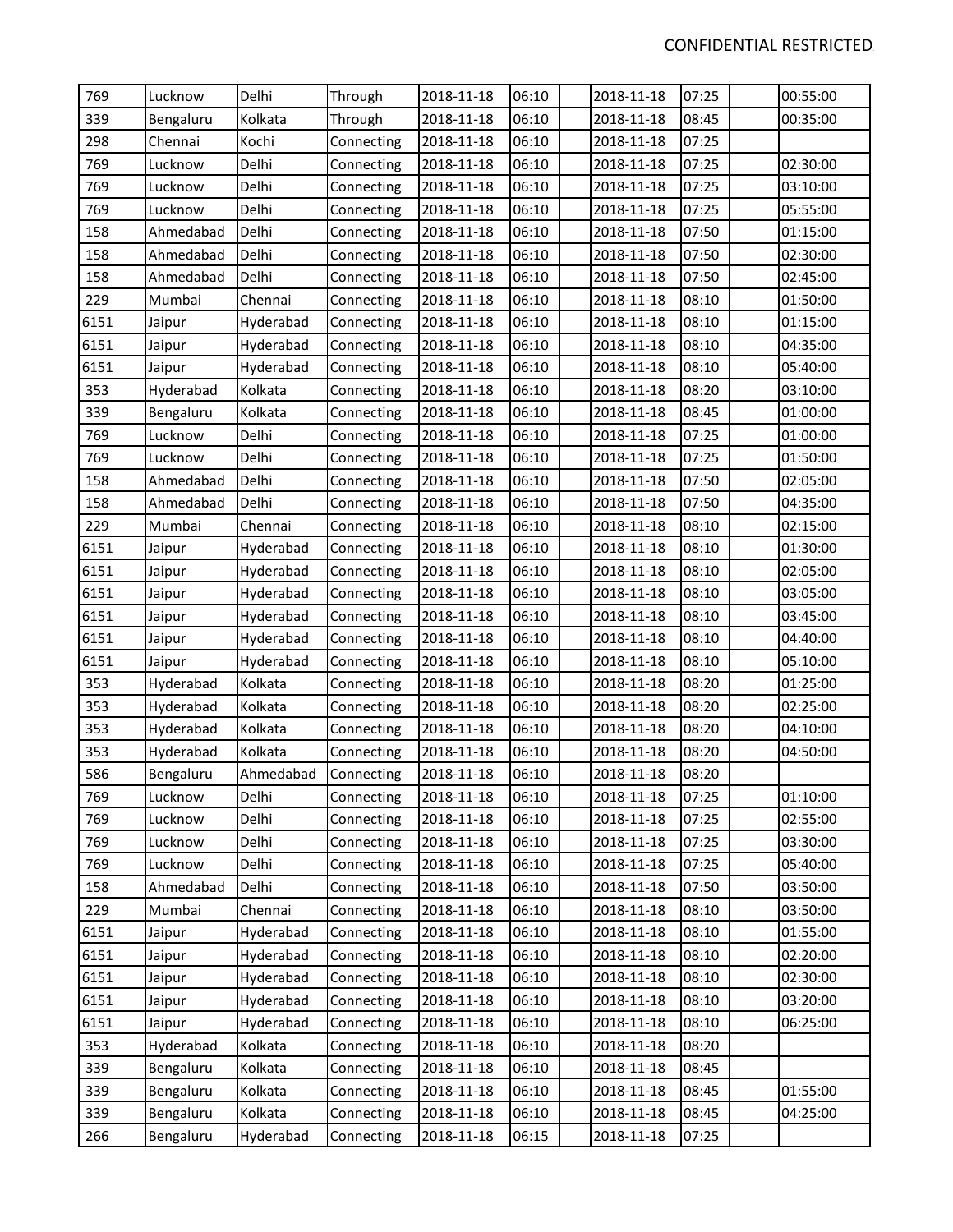| 266  | Bengaluru | Hyderabad  | Connecting | 2018-11-18 | 06:15 | 2018-11-18 | 07:25 | 01:55:00 |
|------|-----------|------------|------------|------------|-------|------------|-------|----------|
| 266  | Bengaluru | Hyderabad  | Connecting | 2018-11-18 | 06:15 | 2018-11-18 | 07:25 | 02:30:00 |
| 701  | Vadodara  | Bengaluru  | Connecting | 2018-11-18 | 06:15 | 2018-11-18 | 08:00 | 03:10:00 |
| 271  | Kolkata   | Chennai    | Connecting | 2018-11-18 | 06:15 | 2018-11-18 | 08:40 | 01:00:00 |
| 271  | Kolkata   | Chennai    | Connecting | 2018-11-18 | 06:15 | 2018-11-18 | 08:40 | 02:55:00 |
| 271  | Kolkata   | Chennai    | Connecting | 2018-11-18 | 06:15 | 2018-11-18 | 08:40 | 03:20:00 |
| 271  | Kolkata   | Chennai    | Connecting | 2018-11-18 | 06:15 | 2018-11-18 | 08:40 | 04:25:00 |
| 266  | Bengaluru | Hyderabad  | Connecting | 2018-11-18 | 06:15 | 2018-11-18 | 07:25 | 01:35:00 |
| 701  | Vadodara  | Bengaluru  | Connecting | 2018-11-18 | 06:15 | 2018-11-18 | 08:00 | 00:55:00 |
| 701  | Vadodara  | Bengaluru  | Connecting | 2018-11-18 | 06:15 | 2018-11-18 | 08:00 | 01:10:00 |
| 701  | Vadodara  | Bengaluru  | Connecting | 2018-11-18 | 06:15 | 2018-11-18 | 08:00 | 01:15:00 |
| 701  | Vadodara  | Bengaluru  | Connecting | 2018-11-18 | 06:15 | 2018-11-18 | 08:00 | 01:50:00 |
| 732  | Hyderabad | Lucknow    | Connecting | 2018-11-18 | 06:15 | 2018-11-18 | 08:15 |          |
| 271  | Kolkata   | Chennai    | Connecting | 2018-11-18 | 06:15 | 2018-11-18 | 08:40 |          |
| 271  | Kolkata   | Chennai    | Connecting | 2018-11-18 | 06:15 | 2018-11-18 | 08:40 | 01:20:00 |
| 271  | Kolkata   | Chennai    | Connecting | 2018-11-18 | 06:15 | 2018-11-18 | 08:40 | 03:10:00 |
| 266  | Bengaluru | Hyderabad  | Through    | 2018-11-18 | 06:15 | 2018-11-18 | 07:25 | 00:30:00 |
| 732  | Hyderabad | Lucknow    | NonStop    | 2018-11-18 | 06:15 | 2018-11-18 | 08:15 |          |
| 266  | Bengaluru | Hyderabad  | Connecting | 2018-11-18 | 06:15 | 2018-11-18 | 07:25 | 05:55:00 |
| 701  | Vadodara  | Bengaluru  | Connecting | 2018-11-18 | 06:15 | 2018-11-18 | 08:00 | 01:40:00 |
| 701  | Vadodara  | Bengaluru  | Connecting | 2018-11-18 | 06:15 | 2018-11-18 | 08:00 | 03:15:00 |
| 701  | Vadodara  | Bengaluru  | Connecting | 2018-11-18 | 06:15 | 2018-11-18 | 08:00 | 05:10:00 |
| 271  | Kolkata   | Chennai    | Connecting | 2018-11-18 | 06:15 | 2018-11-18 | 08:40 | 01:10:00 |
| 271  | Kolkata   | Chennai    | Connecting | 2018-11-18 | 06:15 | 2018-11-18 | 08:40 | 02:05:00 |
| 266  | Bengaluru | Hyderabad  | NonStop    | 2018-11-18 | 06:15 | 2018-11-18 | 07:25 |          |
| 701  | Vadodara  | Bengaluru  | NonStop    | 2018-11-18 | 06:15 | 2018-11-18 | 08:00 |          |
| 271  | Kolkata   | Chennai    | NonStop    | 2018-11-18 | 06:15 | 2018-11-18 | 08:40 |          |
| 1781 | Kochi     | Male       | NonStop    | 2018-11-18 | 06:20 | 2018-11-18 | 07:35 |          |
| 461  | Mumbai    | Hyderabad  | NonStop    | 2018-11-18 | 06:20 | 2018-11-18 | 07:45 |          |
| 461  | Mumbai    | Hyderabad  | Connecting | 2018-11-18 | 06:20 | 2018-11-18 | 07:45 | 03:20:00 |
| 2458 | Delhi     | Bengaluru  | Connecting | 2018-11-18 | 06:20 | 2018-11-18 | 09:10 | 01:20:00 |
| 2458 | Delhi     | Bengaluru  | Connecting | 2018-11-18 | 06:20 | 2018-11-18 | 09:10 | 04:25:00 |
| 101  | Chennai   | Coimbatore | NonStop    | 2018-11-18 | 06:20 | 2018-11-18 | 07:25 |          |
| 7201 | Hyderabad | Vijayawada | NonStop    | 2018-11-18 | 06:20 | 2018-11-18 | 07:30 |          |
| 2458 | Delhi     | Bengaluru  | NonStop    | 2018-11-18 | 06:20 | 2018-11-18 | 09:10 |          |
| 101  | Chennai   | Coimbatore | Connecting | 2018-11-18 | 06:20 | 2018-11-18 | 07:25 |          |
| 7201 | Hyderabad | Vijayawada | Connecting | 2018-11-18 | 06:20 | 2018-11-18 | 07:30 |          |
| 1781 | Kochi     | Male       | Connecting | 2018-11-18 | 06:20 | 2018-11-18 | 07:35 |          |
| 461  | Mumbai    | Hyderabad  | Connecting | 2018-11-18 | 06:20 | 2018-11-18 | 07:45 |          |
| 461  | Mumbai    | Hyderabad  | Connecting | 2018-11-18 | 06:20 | 2018-11-18 | 07:45 | 01:40:00 |
| 2458 | Delhi     | Bengaluru  | Connecting | 2018-11-18 | 06:20 | 2018-11-18 | 09:10 | 01:40:00 |
| 461  | Mumbai    | Hyderabad  | Connecting | 2018-11-18 | 06:20 | 2018-11-18 | 07:45 | 02:55:00 |
| 461  | Mumbai    | Hyderabad  | Connecting | 2018-11-18 | 06:20 | 2018-11-18 | 07:45 | 03:30:00 |
| 461  | Mumbai    | Hyderabad  | Connecting | 2018-11-18 | 06:20 | 2018-11-18 | 07:45 | 01:35:00 |
| 461  | Mumbai    | Hyderabad  | Connecting | 2018-11-18 | 06:20 | 2018-11-18 | 07:45 | 01:55:00 |
| 461  | Mumbai    | Hyderabad  | Connecting | 2018-11-18 | 06:20 | 2018-11-18 | 07:45 | 03:55:00 |
| 2458 | Delhi     | Bengaluru  | Connecting | 2018-11-18 | 06:20 | 2018-11-18 | 09:10 | 04:30:00 |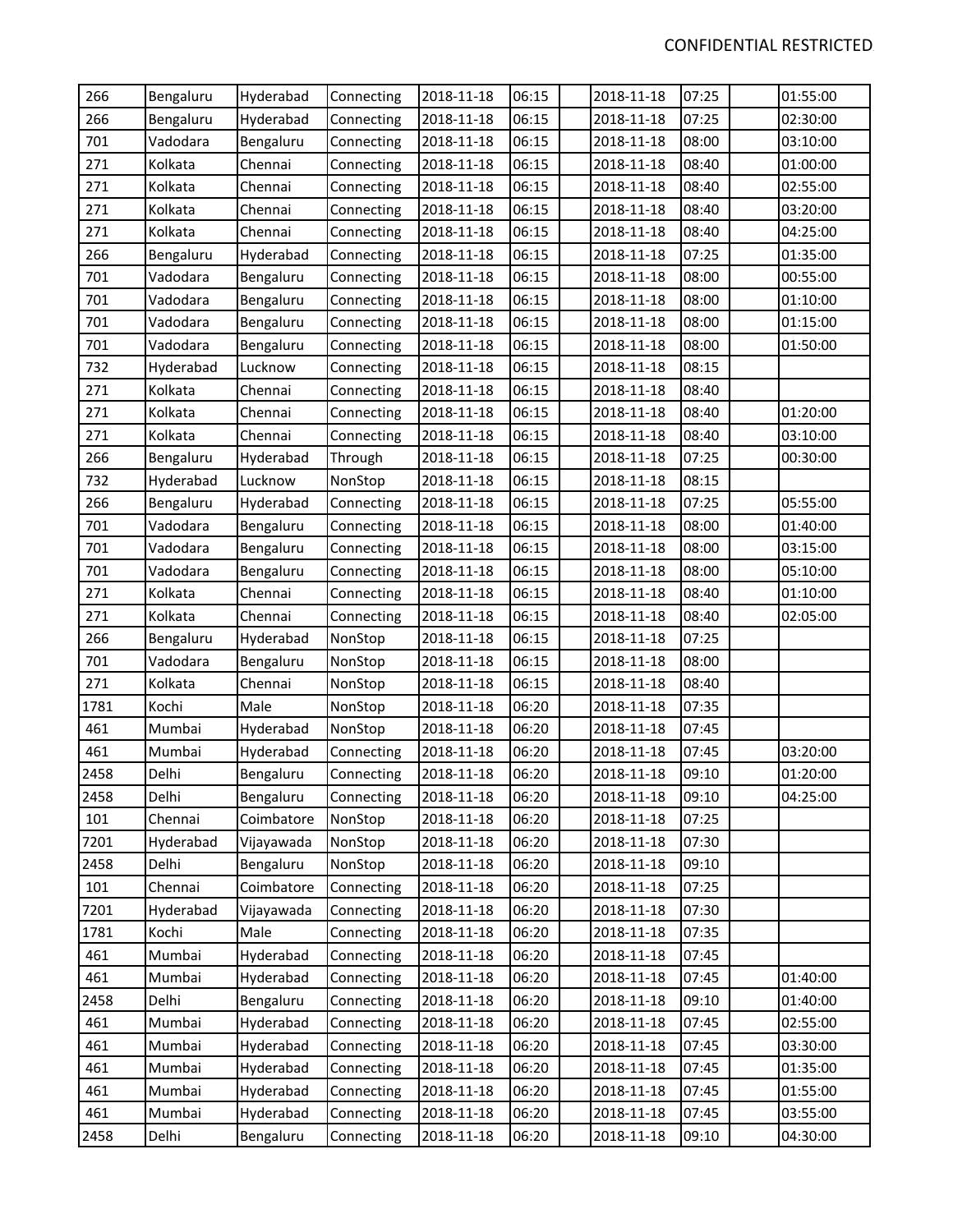| 233  | Bengaluru            | Chennai                   | Connecting | 2018-11-18 | 06:25 | 2018-11-18 | 07:15 | 01:20:00 |
|------|----------------------|---------------------------|------------|------------|-------|------------|-------|----------|
| 233  | Bengaluru            | Chennai                   | Connecting | 2018-11-18 | 06:25 | 2018-11-18 | 07:15 | 04:45:00 |
| 567  | Mumbai               | Vadodara                  | Connecting | 2018-11-18 | 06:25 | 2018-11-18 | 07:35 |          |
| 7163 | Kochi                | Tiruchirappall Connecting |            | 2018-11-18 | 06:25 | 2018-11-18 | 07:40 |          |
| 7105 | Hyderabad            | Tirupati                  | Connecting | 2018-11-18 | 06:25 | 2018-11-18 | 07:50 |          |
| 2985 | Delhi                | Chennai                   | Connecting | 2018-11-18 | 06:25 | 2018-11-18 | 09:15 | 02:00:00 |
| 2985 | Delhi                | Chennai                   | Connecting | 2018-11-18 | 06:25 | 2018-11-18 | 09:15 | 02:20:00 |
| 2985 | Delhi                | Chennai                   | Connecting | 2018-11-18 | 06:25 | 2018-11-18 | 09:15 | 02:45:00 |
| 2985 | Delhi                | Chennai                   | Connecting | 2018-11-18 | 06:25 | 2018-11-18 | 09:15 | 03:35:00 |
| 233  | Bengaluru            | Chennai                   | Connecting | 2018-11-18 | 06:25 | 2018-11-18 | 07:15 |          |
| 233  | Bengaluru            | Chennai                   | Connecting | 2018-11-18 | 06:25 | 2018-11-18 | 07:15 | 02:05:00 |
| 233  | Bengaluru            | Chennai                   | Connecting | 2018-11-18 | 06:25 | 2018-11-18 | 07:15 | 03:10:00 |
| 545  | Delhi                | Dehradun                  | Connecting | 2018-11-18 | 06:25 | 2018-11-18 | 07:30 |          |
| 352  | Pune                 | Ahmedabad                 | Connecting | 2018-11-18 | 06:25 | 2018-11-18 | 07:45 |          |
| 2985 | Delhi                | Chennai                   | Connecting | 2018-11-18 | 06:25 | 2018-11-18 | 09:15 | 02:35:00 |
| 233  | Bengaluru            | Chennai                   | Connecting | 2018-11-18 | 06:25 | 2018-11-18 | 07:15 | 01:10:00 |
| 2985 | Delhi                | Chennai                   | Connecting | 2018-11-18 | 06:25 | 2018-11-18 | 09:15 | 02:40:00 |
| 233  | Bengaluru            | Chennai                   | NonStop    | 2018-11-18 | 06:25 | 2018-11-18 | 07:15 |          |
| 545  | Delhi                | Dehradun                  | NonStop    | 2018-11-18 | 06:25 | 2018-11-18 | 07:30 |          |
| 352  | Pune                 | Ahmedabad                 | NonStop    | 2018-11-18 | 06:25 | 2018-11-18 | 07:45 |          |
| 7163 | Kochi                | Tiruchirappall NonStop    |            | 2018-11-18 | 06:25 | 2018-11-18 | 07:40 |          |
| 352  | Pune                 | Ahmedabad                 | Connecting | 2018-11-18 | 06:25 | 2018-11-18 | 07:45 | 01:50:00 |
| 2985 | Delhi                | Chennai                   | Connecting | 2018-11-18 | 06:25 | 2018-11-18 | 09:15 | 01:30:00 |
| 2985 | Delhi                | Chennai                   | Connecting | 2018-11-18 | 06:25 | 2018-11-18 | 09:15 | 05:30:00 |
| 2985 | Delhi                | Chennai                   | NonStop    | 2018-11-18 | 06:25 | 2018-11-18 | 09:15 |          |
| 567  | Mumbai               | Vadodara                  | NonStop    | 2018-11-18 | 06:25 | 2018-11-18 | 07:35 |          |
| 7105 | Hyderabad            | Tirupati                  | NonStop    | 2018-11-18 | 06:25 | 2018-11-18 | 07:50 |          |
| 6976 | Chennai              | Guwahati                  | NonStop    | 2018-11-18 | 06:30 | 2018-11-18 | 09:05 |          |
| 194  | Bengaluru            | Goa                       | NonStop    | 2018-11-18 | 06:30 | 2018-11-18 | 07:45 |          |
| 2066 | Delhi                | Surat                     | NonStop    | 2018-11-18 | 06:30 | 2018-11-18 | 08:20 |          |
| 634  | Delhi                | Lucknow                   | Connecting | 2018-11-18 | 06:30 | 2018-11-18 | 07:40 |          |
| 6976 | Chennai              | Guwahati                  | Connecting | 2018-11-18 | 06:30 | 2018-11-18 | 09:05 | 01:20:00 |
| 6976 | Chennai              | Guwahati                  | Connecting | 2018-11-18 | 06:30 | 2018-11-18 | 09:05 | 01:35:00 |
| 6976 | Chennai              | Guwahati                  | Connecting | 2018-11-18 | 06:30 | 2018-11-18 | 09:05 | 01:45:00 |
| 6976 | Chennai              | Guwahati                  | Connecting | 2018-11-18 | 06:30 | 2018-11-18 | 09:05 | 03:15:00 |
| 634  | Delhi                | Lucknow                   | NonStop    | 2018-11-18 | 06:30 | 2018-11-18 | 07:40 |          |
| 726  | Bhubaneswar          | Guwahati                  | NonStop    | 2018-11-18 | 06:30 | 2018-11-18 | 08:15 |          |
| 2066 | Delhi                | Surat                     | Connecting | 2018-11-18 | 06:30 | 2018-11-18 | 08:20 |          |
| 726  | Bhubaneswar Guwahati |                           | Connecting | 2018-11-18 | 06:30 | 2018-11-18 | 08:15 |          |
| 726  | Bhubaneswar Guwahati |                           | Connecting | 2018-11-18 | 06:30 | 2018-11-18 | 08:15 | 01:15:00 |
| 726  | Bhubaneswar Guwahati |                           | Connecting | 2018-11-18 | 06:30 | 2018-11-18 | 08:15 | 02:25:00 |
| 726  | Bhubaneswar Guwahati |                           | Connecting | 2018-11-18 | 06:30 | 2018-11-18 | 08:15 | 02:35:00 |
| 726  | Bhubaneswar Guwahati |                           | Connecting | 2018-11-18 | 06:30 | 2018-11-18 | 08:15 | 04:05:00 |
| 188  | Hyderabad            | Chennai                   | Connecting | 2018-11-18 | 06:35 | 2018-11-18 | 07:50 | 01:30:00 |
| 188  | Hyderabad            | Chennai                   | Connecting | 2018-11-18 | 06:35 | 2018-11-18 | 07:50 |          |
| 188  | Hyderabad            | Chennai                   | Connecting | 2018-11-18 | 06:35 | 2018-11-18 | 07:50 | 01:00:00 |
| 188  | Hyderabad            | Chennai                   | Connecting | 2018-11-18 | 06:35 | 2018-11-18 | 07:50 | 02:35:00 |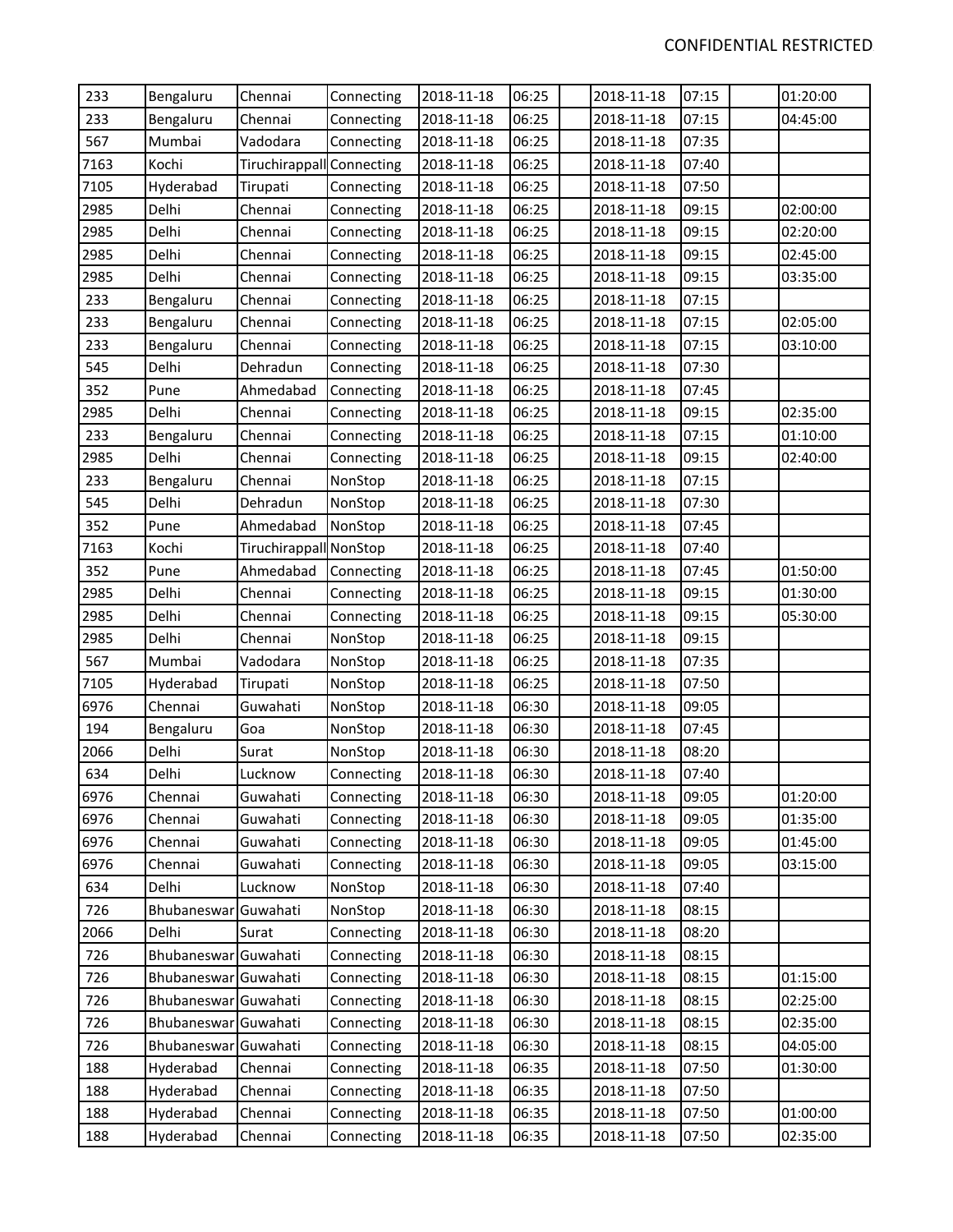| 188 | Hyderabad             | Chennai    | Connecting | 2018-11-18 | 06:35 | 2018-11-18 | 07:50 | 01:50:00 |
|-----|-----------------------|------------|------------|------------|-------|------------|-------|----------|
| 188 | Hyderabad             | Chennai    | Connecting | 2018-11-18 | 06:35 | 2018-11-18 | 07:50 | 02:55:00 |
| 908 | Delhi                 | Coimbatore | Connecting | 2018-11-18 | 06:35 | 2018-11-18 | 09:30 |          |
| 908 | Delhi                 | Coimbatore | NonStop    | 2018-11-18 | 06:35 | 2018-11-18 | 09:30 |          |
| 188 | Hyderabad             | Chennai    | NonStop    | 2018-11-18 | 06:35 | 2018-11-18 | 07:50 |          |
| 188 | Hyderabad             | Chennai    | Through    | 2018-11-18 | 06:35 | 2018-11-18 | 07:50 | 00:35:00 |
| 536 | Bengaluru             | Kochi      | NonStop    | 2018-11-18 | 06:40 | 2018-11-18 | 07:45 |          |
| 993 | Delhi                 | Mumbai     | NonStop    | 2018-11-18 | 06:40 | 2018-11-18 | 08:55 |          |
| 157 | Bhubaneswar Bengaluru |            | NonStop    | 2018-11-18 | 06:40 | 2018-11-18 | 08:45 |          |
| 972 | Kolkata               | Port Blair | NonStop    | 2018-11-18 | 06:40 | 2018-11-18 | 08:45 |          |
| 517 | Delhi                 | Ahmedabad  | NonStop    | 2018-11-18 | 06:40 | 2018-11-18 | 08:15 |          |
| 303 | Delhi                 | Hyderabad  | NonStop    | 2018-11-18 | 06:40 | 2018-11-18 | 08:55 |          |
| 125 | Ahmedabad             | Kolkata    | NonStop    | 2018-11-18 | 06:40 | 2018-11-18 | 09:10 |          |
| 157 | Bhubaneswar Bengaluru |            | Connecting | 2018-11-18 | 06:40 | 2018-11-18 | 08:45 | 00:55:00 |
| 157 | Bhubaneswar Bengaluru |            | Connecting | 2018-11-18 | 06:40 | 2018-11-18 | 08:45 | 02:10:00 |
| 157 | Bhubaneswar Bengaluru |            | Connecting | 2018-11-18 | 06:40 | 2018-11-18 | 08:45 | 02:25:00 |
| 157 | Bhubaneswar Bengaluru |            | Connecting | 2018-11-18 | 06:40 | 2018-11-18 | 08:45 | 04:55:00 |
| 125 | Ahmedabad             | Kolkata    | Connecting | 2018-11-18 | 06:40 | 2018-11-18 | 09:10 |          |
| 125 | Ahmedabad             | Kolkata    | Connecting | 2018-11-18 | 06:40 | 2018-11-18 | 09:10 | 01:35:00 |
| 125 | Ahmedabad             | Kolkata    | Connecting | 2018-11-18 | 06:40 | 2018-11-18 | 09:10 | 02:20:00 |
| 517 | Delhi                 | Ahmedabad  | Connecting | 2018-11-18 | 06:40 | 2018-11-18 | 08:15 |          |
| 157 | Bhubaneswar Bengaluru |            | Connecting | 2018-11-18 | 06:40 | 2018-11-18 | 08:45 | 01:35:00 |
| 972 | Kolkata               | Port Blair | Connecting | 2018-11-18 | 06:40 | 2018-11-18 | 08:45 |          |
| 303 | Delhi                 | Hyderabad  | Connecting | 2018-11-18 | 06:40 | 2018-11-18 | 08:55 | 03:50:00 |
| 157 | Bhubaneswar Bengaluru |            | Connecting | 2018-11-18 | 06:40 | 2018-11-18 | 08:45 | 01:15:00 |
| 157 | Bhubaneswar Bengaluru |            | Connecting | 2018-11-18 | 06:40 | 2018-11-18 | 08:45 | 04:25:00 |
| 303 | Delhi                 | Hyderabad  | Connecting | 2018-11-18 | 06:40 | 2018-11-18 | 08:55 | 01:35:00 |
| 303 | Delhi                 | Hyderabad  | Connecting | 2018-11-18 | 06:40 | 2018-11-18 | 08:55 | 01:45:00 |
| 303 | Delhi                 | Hyderabad  | Connecting | 2018-11-18 | 06:40 | 2018-11-18 | 08:55 | 02:00:00 |
| 303 | Delhi                 | Hyderabad  | Connecting | 2018-11-18 | 06:40 | 2018-11-18 | 08:55 | 02:20:00 |
| 303 | Delhi                 | Hyderabad  | Connecting | 2018-11-18 | 06:40 | 2018-11-18 | 08:55 | 02:35:00 |
| 303 | Delhi                 | Hyderabad  | Connecting | 2018-11-18 | 06:40 | 2018-11-18 | 08:55 | 03:00:00 |
| 125 | Ahmedabad             | Kolkata    | Connecting | 2018-11-18 | 06:40 | 2018-11-18 | 09:10 | 01:30:00 |
| 125 | Ahmedabad             | Kolkata    | Connecting | 2018-11-18 | 06:40 | 2018-11-18 | 09:10 | 03:00:00 |
| 125 | Ahmedabad             | Kolkata    | Connecting | 2018-11-18 | 06:40 | 2018-11-18 | 09:10 | 04:00:00 |
| 536 | Bengaluru             | Kochi      | Connecting | 2018-11-18 | 06:40 | 2018-11-18 | 07:45 |          |
| 536 | Bengaluru             | Kochi      | Connecting | 2018-11-18 | 06:40 | 2018-11-18 | 07:45 | 01:35:00 |
| 517 | Delhi                 | Ahmedabad  | Connecting | 2018-11-18 | 06:40 | 2018-11-18 | 08:15 | 01:25:00 |
| 157 | Bhubaneswar Bengaluru |            | Connecting | 2018-11-18 | 06:40 | 2018-11-18 | 08:45 | 01:05:00 |
| 303 | Delhi                 | Hyderabad  | Connecting | 2018-11-18 | 06:40 | 2018-11-18 | 08:55 | 01:10:00 |
| 993 | Delhi                 | Mumbai     | Connecting | 2018-11-18 | 06:40 | 2018-11-18 | 08:55 |          |
| 993 | Delhi                 | Mumbai     | Connecting | 2018-11-18 | 06:40 | 2018-11-18 | 08:55 | 06:25:00 |
| 125 | Ahmedabad             | Kolkata    | Connecting | 2018-11-18 | 06:40 | 2018-11-18 | 09:10 | 01:30:00 |
| 125 | Ahmedabad             | Kolkata    | Connecting | 2018-11-18 | 06:40 | 2018-11-18 | 09:10 | 02:20:00 |
| 125 | Ahmedabad             | Kolkata    | Connecting | 2018-11-18 | 06:40 | 2018-11-18 | 09:10 | 02:25:00 |
| 125 | Ahmedabad             | Kolkata    | Connecting | 2018-11-18 | 06:40 | 2018-11-18 | 09:10 | 02:35:00 |
| 125 | Ahmedabad             | Kolkata    | Connecting | 2018-11-18 | 06:40 | 2018-11-18 | 09:10 | 03:20:00 |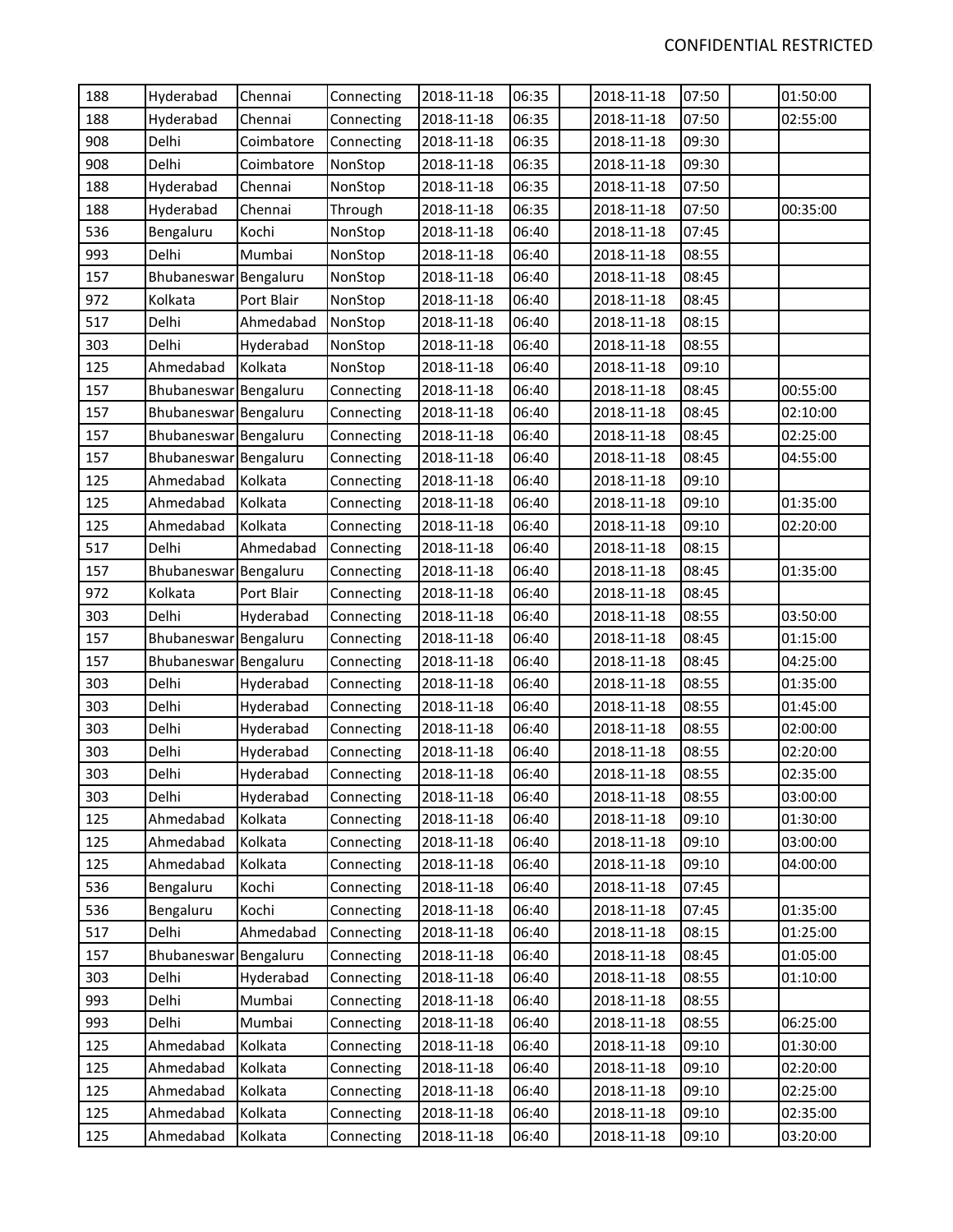| 125  | Ahmedabad | Kolkata                 | Connecting | 2018-11-18 | 06:40 | 2018-11-18 | 09:10 | 04:15:00 |
|------|-----------|-------------------------|------------|------------|-------|------------|-------|----------|
| 125  | Ahmedabad | Kolkata                 | Connecting | 2018-11-18 | 06:40 | 2018-11-18 | 09:10 | 07:00:00 |
| 494  | Delhi     | Patna                   | Connecting | 2018-11-18 | 06:45 | 2018-11-18 | 08:25 |          |
| 495  | Chennai   | Mumbai                  | Connecting | 2018-11-18 | 06:45 | 2018-11-18 | 08:45 |          |
| 23   | Delhi     | Dubai                   | Connecting | 2018-11-18 | 06:45 | 2018-11-18 | 09:25 |          |
| 247  | Hyderabad | Mumbai                  | Connecting | 2018-11-18 | 06:45 | 2018-11-18 | 08:15 |          |
| 247  | Hyderabad | Mumbai                  | Connecting | 2018-11-18 | 06:45 | 2018-11-18 | 08:15 | 02:25:00 |
| 247  | Hyderabad | Mumbai                  | Connecting | 2018-11-18 | 06:45 | 2018-11-18 | 08:15 | 04:00:00 |
| 495  | Chennai   | Mumbai                  | Connecting | 2018-11-18 | 06:45 | 2018-11-18 | 08:45 | 02:00:00 |
| 65   | Chennai   | Dubai                   | Connecting | 2018-11-18 | 06:45 | 2018-11-18 | 09:45 |          |
| 65   | Chennai   | Dubai                   | NonStop    | 2018-11-18 | 06:45 | 2018-11-18 | 09:45 |          |
| 247  | Hyderabad | Mumbai                  | NonStop    | 2018-11-18 | 06:45 | 2018-11-18 | 08:15 |          |
| 494  | Delhi     | Patna                   | NonStop    | 2018-11-18 | 06:45 | 2018-11-18 | 08:25 |          |
| 495  | Chennai   | Mumbai                  | NonStop    | 2018-11-18 | 06:45 | 2018-11-18 | 08:45 |          |
| 23   | Delhi     | Dubai                   | NonStop    | 2018-11-18 | 06:45 | 2018-11-18 | 09:25 |          |
| 623  | Kolkata   | Guwahati                | NonStop    | 2018-11-18 | 06:50 | 2018-11-18 | 08:05 |          |
| 5013 | Indore    | Delhi                   | NonStop    | 2018-11-18 | 06:50 | 2018-11-18 | 08:25 |          |
| 2757 | Delhi     | Raipur                  | NonStop    | 2018-11-18 | 06:50 | 2018-11-18 | 08:35 |          |
| 219  | Delhi     | Kolkata                 | NonStop    | 2018-11-18 | 06:50 | 2018-11-18 | 09:05 |          |
| 557  | Chennai   | Visakhapatna NonStop    |            | 2018-11-18 | 06:50 | 2018-11-18 | 07:55 |          |
| 137  | Goa       | Chennai                 | Through    | 2018-11-18 | 06:50 | 2018-11-18 | 08:30 | 00:40:00 |
| 137  | Goa       | Chennai                 | NonStop    | 2018-11-18 | 06:50 | 2018-11-18 | 08:30 |          |
| 844  | Lucknow   | Hyderabad               | NonStop    | 2018-11-18 | 06:50 | 2018-11-18 | 08:30 |          |
| 664  | Nagpur    | Kolkata                 | NonStop    | 2018-11-18 | 06:50 | 2018-11-18 | 08:40 |          |
| 557  | Chennai   | Visakhapatna Connecting |            | 2018-11-18 | 06:50 | 2018-11-18 | 07:55 |          |
| 5013 | Indore    | Delhi                   | Connecting | 2018-11-18 | 06:50 | 2018-11-18 | 08:25 | 07:25:00 |
| 137  | Goa       | Chennai                 | Connecting | 2018-11-18 | 06:50 | 2018-11-18 | 08:30 | 01:10:00 |
| 137  | Goa       | Chennai                 | Connecting | 2018-11-18 | 06:50 | 2018-11-18 | 08:30 | 01:30:00 |
| 137  | Goa       | Chennai                 | Connecting | 2018-11-18 | 06:50 | 2018-11-18 | 08:30 | 03:30:00 |
| 844  | Lucknow   | Hyderabad               | Connecting | 2018-11-18 | 06:50 | 2018-11-18 | 08:30 | 02:00:00 |
| 844  | Lucknow   | Hyderabad               | Connecting | 2018-11-18 | 06:50 | 2018-11-18 | 08:30 | 02:10:00 |
| 844  | Lucknow   | Hyderabad               | Connecting | 2018-11-18 | 06:50 | 2018-11-18 | 08:30 | 03:35:00 |
| 844  | Lucknow   | Hyderabad               | Connecting | 2018-11-18 | 06:50 | 2018-11-18 | 08:30 | 06:05:00 |
| 664  | Nagpur    | Kolkata                 | Connecting | 2018-11-18 | 06:50 | 2018-11-18 | 08:40 | 05:10:00 |
| 219  | Delhi     | Kolkata                 | Connecting | 2018-11-18 | 06:50 | 2018-11-18 | 09:05 | 01:35:00 |
| 219  | Delhi     | Kolkata                 | Connecting | 2018-11-18 | 06:50 | 2018-11-18 | 09:05 | 07:05:00 |
| 557  | Chennai   | Visakhapatna Through    |            | 2018-11-18 | 06:50 | 2018-11-18 | 07:55 |          |
| 557  | Chennai   | Visakhapatna Through    |            | 2018-11-18 | 06:50 | 2018-11-18 | 07:55 | 00:30:00 |
| 5013 | Indore    | Delhi                   | Through    | 2018-11-18 | 06:50 | 2018-11-18 | 08:25 | 01:10:00 |
| 557  | Chennai   | Visakhapatna Connecting |            | 2018-11-18 | 06:50 | 2018-11-18 | 07:55 | 01:30:00 |
| 5013 | Indore    | Delhi                   | Connecting | 2018-11-18 | 06:50 | 2018-11-18 | 08:25 | 02:55:00 |
| 5013 | Indore    | Delhi                   | Connecting | 2018-11-18 | 06:50 | 2018-11-18 | 08:25 | 04:00:00 |
| 5013 | Indore    | Delhi                   | Connecting | 2018-11-18 | 06:50 | 2018-11-18 | 08:25 | 04:35:00 |
| 5013 | Indore    | Delhi                   | Connecting | 2018-11-18 | 06:50 | 2018-11-18 | 08:25 | 04:45:00 |
| 5013 | Indore    | Delhi                   | Connecting | 2018-11-18 | 06:50 | 2018-11-18 | 08:25 | 05:20:00 |
| 137  | Goa       | Chennai                 | Connecting | 2018-11-18 | 06:50 | 2018-11-18 | 08:30 | 02:25:00 |
| 844  | Lucknow   | Hyderabad               | Connecting | 2018-11-18 | 06:50 | 2018-11-18 | 08:30 | 00:55:00 |
|      |           |                         |            |            |       |            |       |          |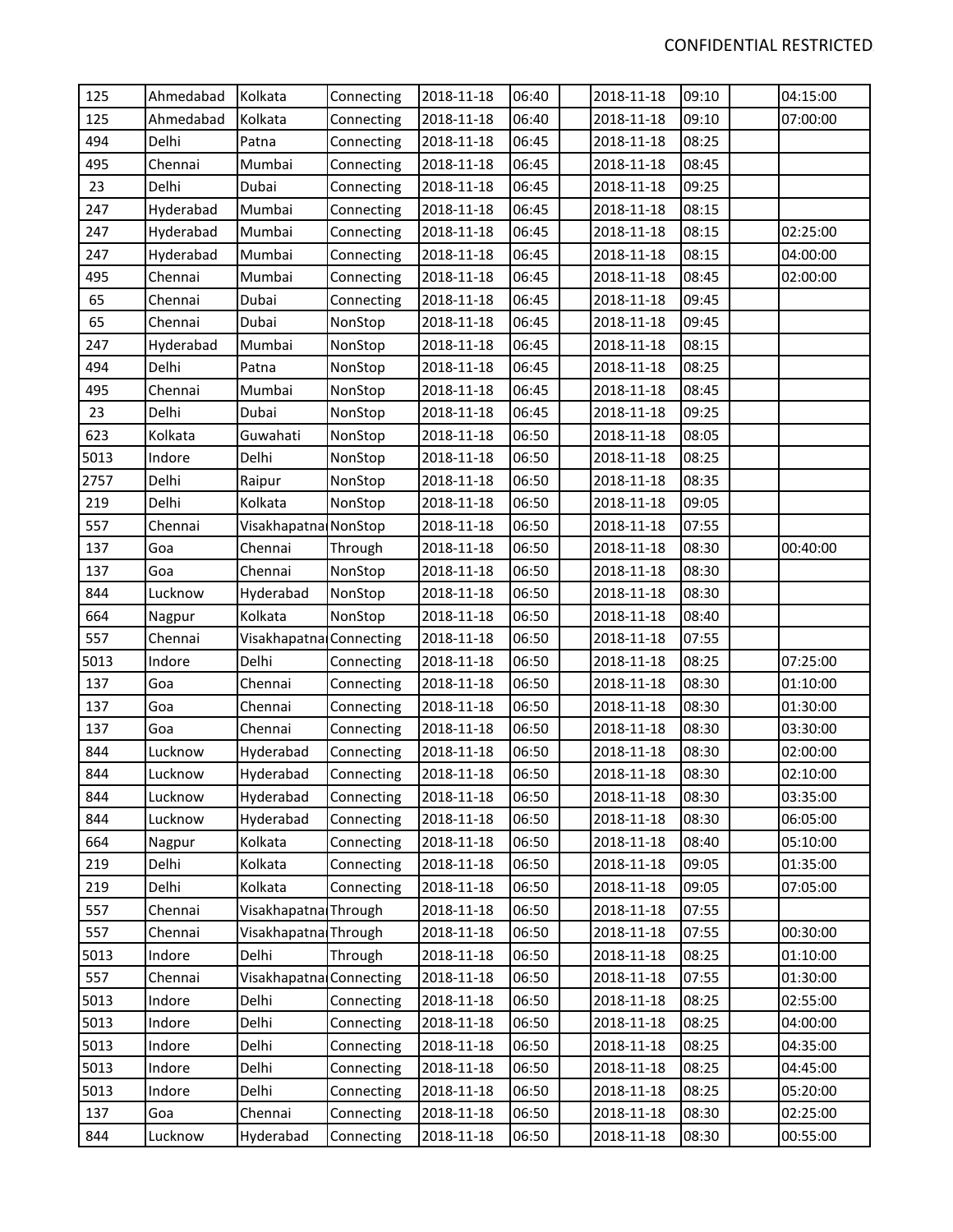| 844  | Lucknow   | Hyderabad              | Connecting | 2018-11-18 | 06:50 | 2018-11-18 | 08:30 | 01:10:00 |
|------|-----------|------------------------|------------|------------|-------|------------|-------|----------|
| 844  | Lucknow   | Hyderabad              | Connecting | 2018-11-18 | 06:50 | 2018-11-18 | 08:30 | 02:25:00 |
| 844  | Lucknow   | Hyderabad              | Connecting | 2018-11-18 | 06:50 | 2018-11-18 | 08:30 | 03:10:00 |
| 844  | Lucknow   | Hyderabad              | Connecting | 2018-11-18 | 06:50 | 2018-11-18 | 08:30 | 05:20:00 |
| 664  | Nagpur    | Kolkata                | Connecting | 2018-11-18 | 06:50 | 2018-11-18 | 08:40 | 01:05:00 |
| 664  | Nagpur    | Kolkata                | Connecting | 2018-11-18 | 06:50 | 2018-11-18 | 08:40 | 02:00:00 |
| 664  | Nagpur    | Kolkata                | Connecting | 2018-11-18 | 06:50 | 2018-11-18 | 08:40 | 03:15:00 |
| 664  | Nagpur    | Kolkata                | Connecting | 2018-11-18 | 06:50 | 2018-11-18 | 08:40 | 04:50:00 |
| 664  | Nagpur    | Kolkata                | Connecting | 2018-11-18 | 06:50 | 2018-11-18 | 08:40 | 05:50:00 |
| 219  | Delhi     | Kolkata                | Connecting | 2018-11-18 | 06:50 | 2018-11-18 | 09:05 | 02:25:00 |
| 623  | Kolkata   | Guwahati               | Connecting | 2018-11-18 | 06:50 | 2018-11-18 | 08:05 |          |
| 5013 | Indore    | Delhi                  | Connecting | 2018-11-18 | 06:50 | 2018-11-18 | 08:25 | 02:10:00 |
| 5013 | Indore    | Delhi                  | Connecting | 2018-11-18 | 06:50 | 2018-11-18 | 08:25 | 05:50:00 |
| 137  | Goa       | Chennai                | Connecting | 2018-11-18 | 06:50 | 2018-11-18 | 08:30 | 05:10:00 |
| 844  | Lucknow   | Hyderabad              | Connecting | 2018-11-18 | 06:50 | 2018-11-18 | 08:30 | 01:35:00 |
| 844  | Lucknow   | Hyderabad              | Connecting | 2018-11-18 | 06:50 | 2018-11-18 | 08:30 | 03:00:00 |
| 844  | Lucknow   | Hyderabad              | Connecting | 2018-11-18 | 06:50 | 2018-11-18 | 08:30 | 04:15:00 |
| 2757 | Delhi     | Raipur                 | Connecting | 2018-11-18 | 06:50 | 2018-11-18 | 08:35 | 01:45:00 |
| 664  | Nagpur    | Kolkata                | Connecting | 2018-11-18 | 06:50 | 2018-11-18 | 08:40 | 02:00:00 |
| 664  | Nagpur    | Kolkata                | Connecting | 2018-11-18 | 06:50 | 2018-11-18 | 08:40 | 02:05:00 |
| 664  | Nagpur    | Kolkata                | Connecting | 2018-11-18 | 06:50 | 2018-11-18 | 08:40 | 02:50:00 |
| 219  | Delhi     | Kolkata                | Connecting | 2018-11-18 | 06:50 | 2018-11-18 | 09:05 | 04:05:00 |
| 5013 | Indore    | Delhi                  | Connecting | 2018-11-18 | 06:50 | 2018-11-18 | 08:25 | 03:15:00 |
| 5013 | Indore    | Delhi                  | Connecting | 2018-11-18 | 06:50 | 2018-11-18 | 08:25 | 04:00:00 |
| 5013 | Indore    | Delhi                  | Connecting | 2018-11-18 | 06:50 | 2018-11-18 | 08:25 | 04:40:00 |
| 137  | Goa       | Chennai                | Connecting | 2018-11-18 | 06:50 | 2018-11-18 | 08:30 | 01:55:00 |
| 137  | Goa       | Chennai                | Connecting | 2018-11-18 | 06:50 | 2018-11-18 | 08:30 | 02:15:00 |
| 137  | Goa       | Chennai                | Connecting | 2018-11-18 | 06:50 | 2018-11-18 | 08:30 | 02:20:00 |
| 137  | Goa       | Chennai                | Connecting | 2018-11-18 | 06:50 | 2018-11-18 | 08:30 | 04:20:00 |
| 844  | Lucknow   | Hyderabad              | Connecting | 2018-11-18 | 06:50 | 2018-11-18 | 08:30 | 01:45:00 |
| 844  | Lucknow   | Hyderabad              | Connecting | 2018-11-18 | 06:50 | 2018-11-18 | 08:30 | 02:35:00 |
| 844  | Lucknow   | Hyderabad              | Connecting | 2018-11-18 | 06:50 | 2018-11-18 | 08:30 | 03:25:00 |
| 844  | Lucknow   | Hyderabad              | Connecting | 2018-11-18 | 06:50 | 2018-11-18 | 08:30 | 04:20:00 |
| 844  | Lucknow   | Hyderabad              | Connecting | 2018-11-18 | 06:50 | 2018-11-18 | 08:30 | 04:45:00 |
| 844  | Lucknow   | Hyderabad              | Connecting | 2018-11-18 | 06:50 | 2018-11-18 | 08:30 | 04:55:00 |
| 844  | Lucknow   | Hyderabad              | Connecting | 2018-11-18 | 06:50 | 2018-11-18 | 08:30 | 05:45:00 |
| 664  | Nagpur    | Kolkata                | Connecting | 2018-11-18 | 06:50 | 2018-11-18 | 08:40 | 02:50:00 |
| 664  | Nagpur    | Kolkata                | Connecting | 2018-11-18 | 06:50 | 2018-11-18 | 08:40 | 02:55:00 |
| 664  | Nagpur    | Kolkata                | Connecting | 2018-11-18 | 06:50 | 2018-11-18 | 08:40 | 03:05:00 |
| 664  | Nagpur    | Kolkata                | Connecting | 2018-11-18 | 06:50 | 2018-11-18 | 08:40 | 03:30:00 |
| 664  | Nagpur    | Kolkata                | Connecting | 2018-11-18 | 06:50 | 2018-11-18 | 08:40 | 03:50:00 |
| 219  | Delhi     | Kolkata                | Connecting | 2018-11-18 | 06:50 | 2018-11-18 | 09:05 | 04:20:00 |
| 424  | Bengaluru | Mumbai                 | Connecting | 2018-11-18 | 06:55 | 2018-11-18 | 08:50 |          |
| 424  | Bengaluru | Mumbai                 | Connecting | 2018-11-18 | 06:55 | 2018-11-18 | 08:50 | 01:55:00 |
| 962  | Ahmedabad | Delhi                  | Connecting | 2018-11-18 | 06:55 | 2018-11-18 | 08:35 | 04:10:00 |
| 962  | Ahmedabad | Delhi                  | Connecting | 2018-11-18 | 06:55 | 2018-11-18 | 08:35 | 05:40:00 |
| 2701 | Delhi     | Bhubaneswar Connecting |            | 2018-11-18 | 06:55 | 2018-11-18 | 09:00 |          |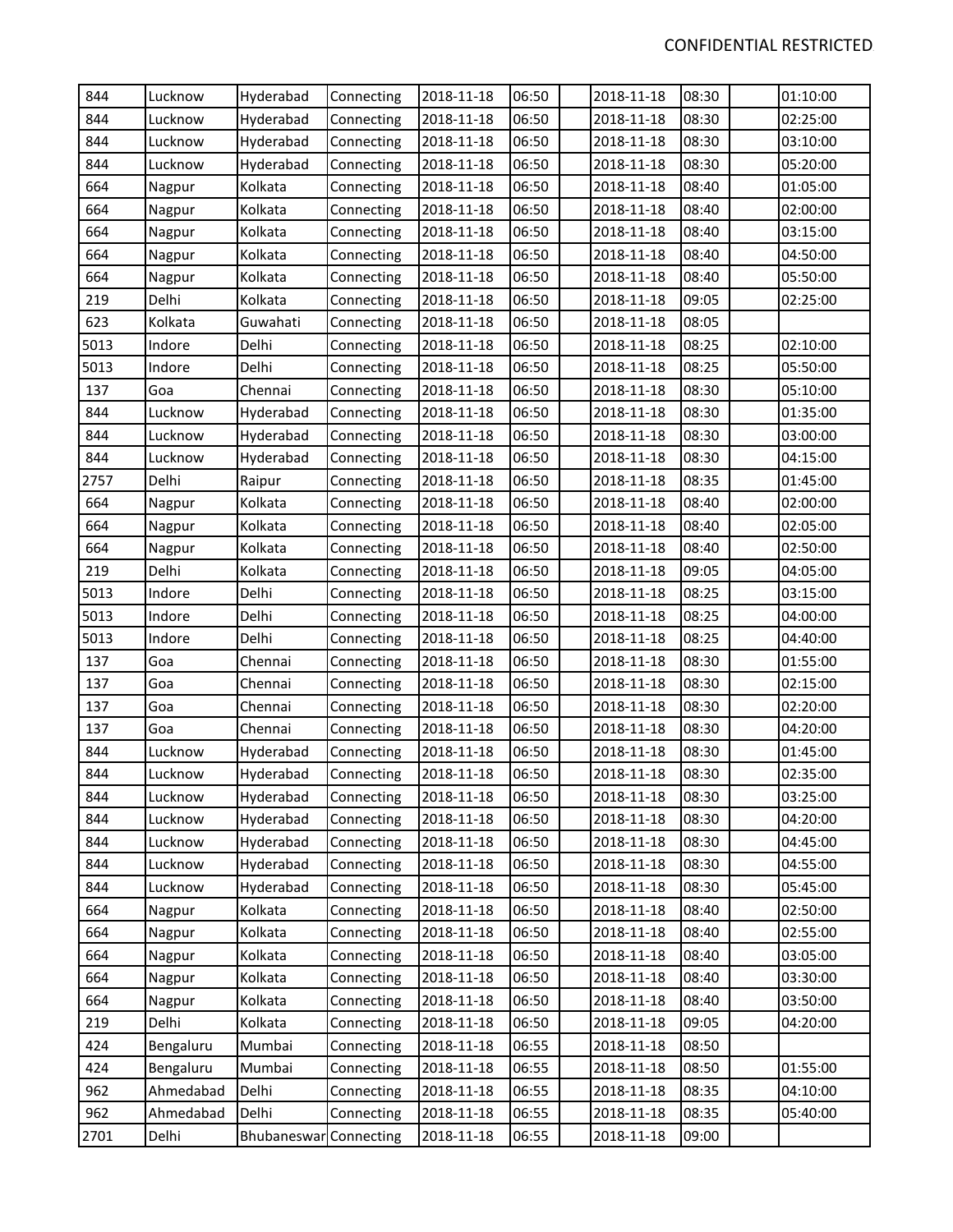| 457  | Bengaluru | Guwahati            | Connecting | 2018-11-18 | 06:55 | 2018-11-18      | 09:55 |       |          |
|------|-----------|---------------------|------------|------------|-------|-----------------|-------|-------|----------|
| 496  | Kolkata   | Mumbai              | Connecting | 2018-11-18 | 06:55 | 2018-11-18      | 09:55 |       | 05:35:00 |
| 962  | Ahmedabad | Delhi               | Connecting | 2018-11-18 | 06:55 | 2018-11-18      | 08:35 |       | 01:00:00 |
| 962  | Ahmedabad | Delhi               | Connecting | 2018-11-18 | 06:55 | 2018-11-18      | 08:35 |       | 01:45:00 |
| 962  | Ahmedabad | Delhi               | Connecting | 2018-11-18 | 06:55 | 2018-11-18      | 08:35 |       | 02:45:00 |
| 962  | Ahmedabad | Delhi               | Connecting | 2018-11-18 | 06:55 | 2018-11-18      | 08:35 |       | 03:05:00 |
| 2701 | Delhi     | Bhubaneswar         | Connecting | 2018-11-18 | 06:55 | 2018-11-18      | 09:00 |       | 01:20:00 |
| 1201 | Chennai   | Colombo             | Connecting | 2018-11-18 | 06:55 | 2018-11-18      | 08:15 |       |          |
| 457  | Bengaluru | Guwahati            | Connecting | 2018-11-18 | 06:55 | 2018-11-18      | 09:55 |       | 02:25:00 |
| 496  | Kolkata   | Mumbai              | Connecting | 2018-11-18 | 06:55 | 2018-11-18      | 09:55 |       |          |
| 962  | Ahmedabad | Delhi               | NonStop    | 2018-11-18 | 06:55 | 2018-11-18      | 08:35 |       |          |
| 2701 | Delhi     | Bhubaneswar NonStop |            | 2018-11-18 | 06:55 | 2018-11-18      | 09:00 |       |          |
| 496  | Kolkata   | Mumbai              | NonStop    | 2018-11-18 | 06:55 | 2018-11-18      | 09:55 |       |          |
| 496  | Kolkata   | Mumbai              | Through    | 2018-11-18 | 06:55 | 2018-11-18      | 09:55 |       | 00:40:00 |
| 457  | Bengaluru | Guwahati            | Through    | 2018-11-18 | 06:55 | 2018-11-18      | 09:55 |       | 00:30:00 |
| 1201 | Chennai   | Colombo             | NonStop    | 2018-11-18 | 06:55 | 2018-11-18      | 08:15 |       |          |
| 457  | Bengaluru | Guwahati            | NonStop    | 2018-11-18 | 06:55 | 2018-11-18      | 09:55 |       |          |
| 424  | Bengaluru | Mumbai              | NonStop    | 2018-11-18 | 06:55 | 2018-11-18      | 08:50 |       |          |
| 2525 | Amritsar  | Delhi               | NonStop    | 2018-11-18 | 07:00 | 2018-11-18      | 08:15 |       |          |
| 576  | Lucknow   | Jammu               | NonStop    | 2018-11-18 | 07:00 | 2018-11-18      | 08:45 |       |          |
| 576  | Lucknow   | Jammu               | Through    | 2018-11-18 | 07:00 | 2018-11-18      | 08:45 |       | 00:30:00 |
| 434  | Hyderabad | Imphal              | NonStop    | 2018-11-18 | 07:00 | 2018-11-18      | 09:40 |       |          |
| 7118 | Hyderabad | Rajahmundry NonStop |            | 2018-11-18 | 07:00 | 2018-11-18      | 08:20 |       |          |
| 5324 | Kolkata   | Delhi               | NonStop    | 2018-11-18 | 07:00 | 2018-11-18      | 09:30 |       |          |
| 7128 | Kozhikode | Bengaluru           | NonStop    | 2018-11-18 | 07:00 | 07:3 2018-11-18 | 08:10 | 08:45 |          |
| 2525 | Amritsar  | Delhi               | Connecting | 2018-11-18 | 07:00 | 2018-11-18      | 08:15 |       | 02:45:00 |
| 7118 | Hyderabad | Rajahmundry         | Connecting | 2018-11-18 | 07:00 | 2018-11-18      | 08:20 |       |          |
| 5324 | Kolkata   | Delhi               | Connecting | 2018-11-18 | 07:00 | 2018-11-18      | 09:30 |       | 01:50:00 |
| 5324 | Kolkata   | Delhi               | Connecting | 2018-11-18 | 07:00 | 2018-11-18      | 09:30 |       | 03:30:00 |
| 7128 | Kozhikode | Bengaluru           | Connecting | 2018-11-18 | 07:00 | 07:3 2018-11-18 | 08:10 | 08:45 | 01:40:00 |
| 7128 | Kozhikode | Bengaluru           | Connecting | 2018-11-18 | 07:00 | 07:3 2018-11-18 | 08:10 | 08:45 | 03:05:00 |
| 7128 | Kozhikode | Bengaluru           | Connecting | 2018-11-18 | 07:00 | 07:3 2018-11-18 | 08:10 | 08:45 | 03:40:00 |
| 7128 | Kozhikode | Bengaluru           | Connecting | 2018-11-18 | 07:00 | 07:3 2018-11-18 | 08:10 | 08:45 | 05:30:00 |
| 2525 | Amritsar  | Delhi               | Connecting | 2018-11-18 | 07:00 | 2018-11-18      | 08:15 |       | 00:40:00 |
| 2525 | Amritsar  | Delhi               | Connecting | 2018-11-18 | 07:00 | 2018-11-18      | 08:15 |       | 02:40:00 |
| 2525 | Amritsar  | Delhi               | Connecting | 2018-11-18 | 07:00 | 2018-11-18      | 08:15 |       | 03:15:00 |
| 5324 | Kolkata   | Delhi               | Connecting | 2018-11-18 | 07:00 | 2018-11-18      | 09:30 |       |          |
| 5324 | Kolkata   | Delhi               | Connecting | 2018-11-18 | 07:00 | 2018-11-18      | 09:30 |       | 03:15:00 |
| 5324 | Kolkata   | Delhi               | Connecting | 2018-11-18 | 07:00 | 2018-11-18      | 09:30 |       | 05:40:00 |
| 434  | Hyderabad | Imphal              | Connecting | 2018-11-18 | 07:00 | 2018-11-18      | 09:40 |       | 03:45:00 |
| 7128 | Kozhikode | Bengaluru           | Connecting | 2018-11-18 | 07:00 | 07:3 2018-11-18 | 08:10 | 08:45 | 01:55:00 |
| 7128 | Kozhikode | Bengaluru           | Connecting | 2018-11-18 | 07:00 | 07:3 2018-11-18 | 08:10 | 08:45 | 02:40:00 |
| 7128 | Kozhikode | Bengaluru           | Connecting | 2018-11-18 | 07:00 | 07:3 2018-11-18 | 08:10 | 08:45 | 03:50:00 |
| 7128 | Kozhikode | Bengaluru           | Connecting | 2018-11-18 | 07:00 | 07:3 2018-11-18 | 08:10 | 08:45 | 04:40:00 |
| 7128 | Kozhikode | Bengaluru           | Connecting | 2018-11-18 | 07:00 | 07:3 2018-11-18 | 08:10 | 08:45 | 04:50:00 |
| 2525 | Amritsar  | Delhi               | Connecting | 2018-11-18 | 07:00 | 2018-11-18      | 08:15 |       | 04:00:00 |
| 2525 | Amritsar  | Delhi               | Connecting | 2018-11-18 | 07:00 | 2018-11-18      | 08:15 |       | 04:10:00 |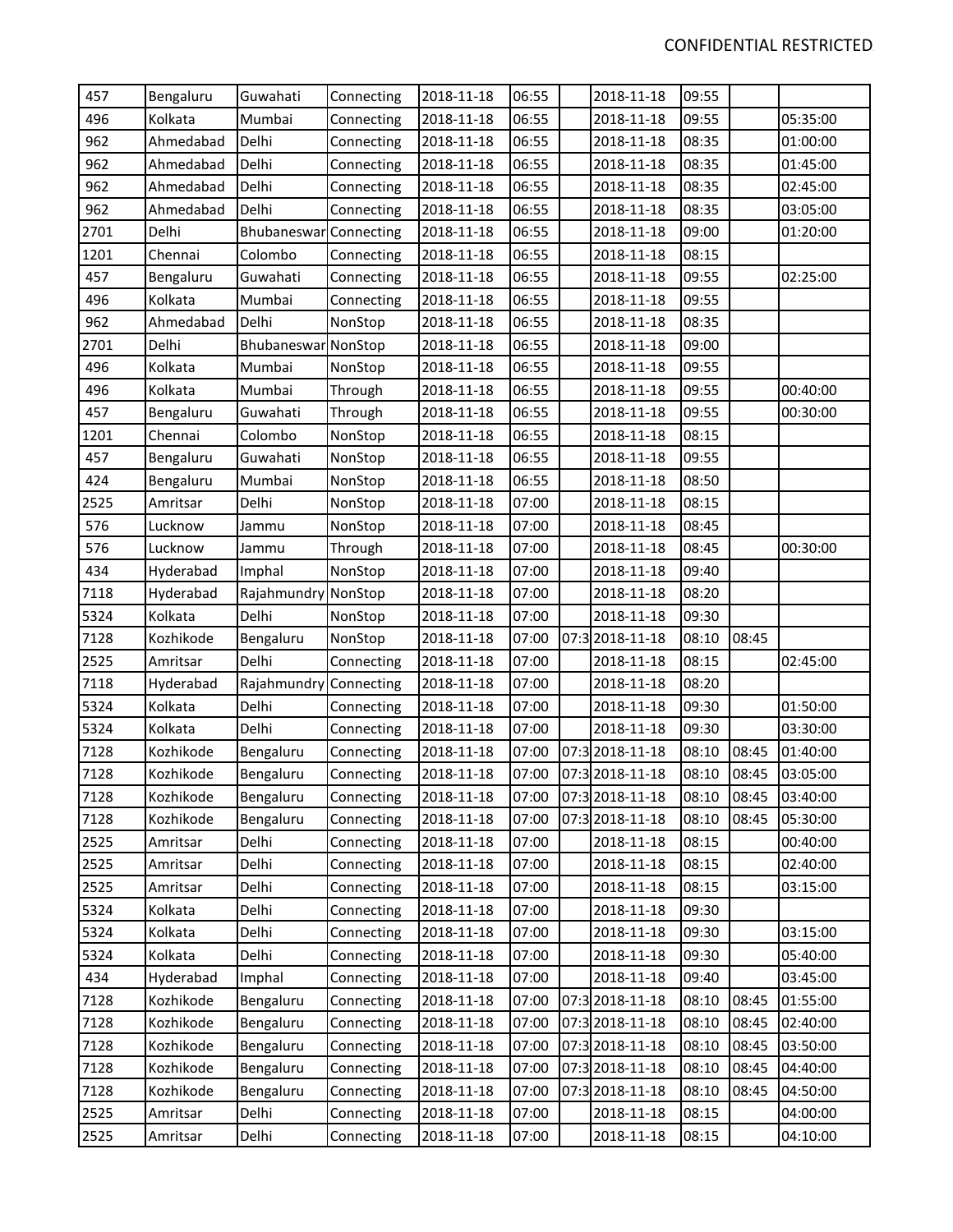| 2525 | Amritsar              | Delhi     | Connecting | 2018-11-18 | 07:00 | 2018-11-18      | 08:15 |       | 04:55:00 |
|------|-----------------------|-----------|------------|------------|-------|-----------------|-------|-------|----------|
| 576  | Lucknow               | Jammu     | Connecting | 2018-11-18 | 07:00 | 2018-11-18      | 08:45 |       | 00:50:00 |
| 5324 | Kolkata               | Delhi     | Connecting | 2018-11-18 | 07:00 | 2018-11-18      | 09:30 |       | 03:45:00 |
| 5324 | Kolkata               | Delhi     | Connecting | 2018-11-18 | 07:00 | 2018-11-18      | 09:30 |       | 04:25:00 |
| 434  | Hyderabad             | Imphal    | Connecting | 2018-11-18 | 07:00 | 2018-11-18      | 09:40 |       |          |
| 7128 | Kozhikode             | Bengaluru | Connecting | 2018-11-18 | 07:00 | 07:3 2018-11-18 | 08:10 | 08:45 | 01:00:00 |
| 7128 | Kozhikode             | Bengaluru | Connecting | 2018-11-18 | 07:00 | 07:3 2018-11-18 | 08:10 | 08:45 | 02:40:00 |
| 7128 | Kozhikode             | Bengaluru | Connecting | 2018-11-18 | 07:00 | 07:3 2018-11-18 | 08:10 | 08:45 | 05:40:00 |
| 2525 | Amritsar              | Delhi     | Connecting | 2018-11-18 | 07:00 | 2018-11-18      | 08:15 |       | 02:05:00 |
| 2525 | Amritsar              | Delhi     | Connecting | 2018-11-18 | 07:00 | 2018-11-18      | 08:15 |       | 05:00:00 |
| 2525 | Amritsar              | Delhi     | Connecting | 2018-11-18 | 07:00 | 2018-11-18      | 08:15 |       | 05:15:00 |
| 2525 | Amritsar              | Delhi     | Connecting | 2018-11-18 | 07:00 | 2018-11-18      | 08:15 |       | 05:25:00 |
| 7128 | Kozhikode             | Bengaluru | Connecting | 2018-11-18 | 07:00 | 07:3 2018-11-18 | 08:10 | 08:45 | 01:10:00 |
| 7128 | Kozhikode             | Bengaluru | Connecting | 2018-11-18 | 07:00 | 07:3 2018-11-18 | 08:10 | 08:45 | 01:40:00 |
| 7128 | Kozhikode             | Bengaluru | Connecting | 2018-11-18 | 07:00 | 07:3 2018-11-18 | 08:10 | 08:45 | 01:55:00 |
| 7128 | Kozhikode             | Bengaluru | Connecting | 2018-11-18 | 07:00 | 07:3 2018-11-18 | 08:10 | 08:45 | 02:45:00 |
| 7128 | Kozhikode             | Bengaluru | Connecting | 2018-11-18 | 07:00 | 07:3 2018-11-18 | 08:10 | 08:45 | 03:10:00 |
| 7128 | Kozhikode             | Bengaluru | Connecting | 2018-11-18 | 07:00 | 07:3 2018-11-18 | 08:10 | 08:45 | 03:50:00 |
| 897  | Mangalore             | Bengaluru | Connecting | 2018-11-18 | 07:05 | 2018-11-18      | 08:05 |       | 01:25:00 |
| 897  | Mangalore             | Bengaluru | Connecting | 2018-11-18 | 07:05 | 2018-11-18      | 08:05 |       | 01:35:00 |
| 897  | Mangalore             | Bengaluru | Connecting | 2018-11-18 | 07:05 | 2018-11-18      | 08:05 |       | 01:45:00 |
| 897  | Mangalore             | Bengaluru | Connecting | 2018-11-18 | 07:05 | 2018-11-18      | 08:05 |       | 01:45:00 |
| 897  | Mangalore             | Bengaluru | Connecting | 2018-11-18 | 07:05 | 2018-11-18      | 08:05 |       | 02:00:00 |
| 897  | Mangalore             | Bengaluru | Connecting | 2018-11-18 | 07:05 | 2018-11-18      | 08:05 |       | 02:00:00 |
| 897  | Mangalore             | Bengaluru | Connecting | 2018-11-18 | 07:05 | 2018-11-18      | 08:05 |       | 02:45:00 |
| 897  | Mangalore             | Bengaluru | Connecting | 2018-11-18 | 07:05 | 2018-11-18      | 08:05 |       | 02:50:00 |
| 897  | Mangalore             | Bengaluru | Connecting | 2018-11-18 | 07:05 | 2018-11-18      | 08:05 |       | 03:10:00 |
| 897  | Mangalore             | Bengaluru | Connecting | 2018-11-18 | 07:05 | 2018-11-18      | 08:05 |       | 03:55:00 |
| 897  | Mangalore             | Bengaluru | Connecting | 2018-11-18 | 07:05 | 2018-11-18      | 08:05 |       | 04:45:00 |
| 513  | Thiruvanantha Chennai |           | Connecting | 2018-11-18 | 07:05 | 2018-11-18      | 08:40 |       | 01:00:00 |
| 513  | Thiruvanantha Chennai |           | Connecting | 2018-11-18 | 07:05 | 2018-11-18      | 08:40 |       | 02:10:00 |
| 513  | Thiruvanantha Chennai |           | Connecting | 2018-11-18 | 07:05 | 2018-11-18      | 08:40 |       | 02:15:00 |
| 513  | Thiruvanantha Chennai |           | Connecting | 2018-11-18 | 07:05 | 2018-11-18      | 08:40 |       | 03:55:00 |
| 513  | Thiruvanantha Chennai |           | Connecting | 2018-11-18 | 07:05 | 2018-11-18      | 08:40 |       | 04:30:00 |
| 897  | Mangalore             | Bengaluru | Connecting | 2018-11-18 | 07:05 | 2018-11-18      | 08:05 |       | 01:15:00 |
| 897  | Mangalore             | Bengaluru | Connecting | 2018-11-18 | 07:05 | 2018-11-18      | 08:05 |       | 03:55:00 |
| 897  | Mangalore             | Bengaluru | Connecting | 2018-11-18 | 07:05 | 2018-11-18      | 08:05 |       | 04:40:00 |
| 897  | Mangalore             | Bengaluru | Connecting | 2018-11-18 | 07:05 | 2018-11-18      | 08:05 |       | 05:25:00 |
| 897  | Mangalore             | Bengaluru | Connecting | 2018-11-18 | 07:05 | 2018-11-18      | 08:05 |       | 06:35:00 |
| 513  | Thiruvanantha Chennai |           | Connecting | 2018-11-18 | 07:05 | 2018-11-18      | 08:40 |       | 01:30:00 |
| 513  | Thiruvanantha Chennai |           | Connecting | 2018-11-18 | 07:05 | 2018-11-18      | 08:40 |       | 03:00:00 |
| 513  | Thiruvanantha Chennai |           | Connecting | 2018-11-18 | 07:05 | 2018-11-18      | 08:40 |       | 03:10:00 |
| 513  | Thiruvanantha Chennai |           | Connecting | 2018-11-18 | 07:05 | 2018-11-18      | 08:40 |       | 03:20:00 |
| 513  | Thiruvanantha Chennai |           | Connecting | 2018-11-18 | 07:05 | 2018-11-18      | 08:40 |       | 04:55:00 |
| 513  | Thiruvanantha Chennai |           | Connecting | 2018-11-18 | 07:05 | 2018-11-18      | 08:40 |       | 07:00:00 |
| 897  | Mangalore             | Bengaluru | Connecting | 2018-11-18 | 07:05 | 2018-11-18      | 08:05 |       | 02:45:00 |
| 897  | Mangalore             | Bengaluru | Connecting | 2018-11-18 | 07:05 | 2018-11-18      | 08:05 |       | 03:45:00 |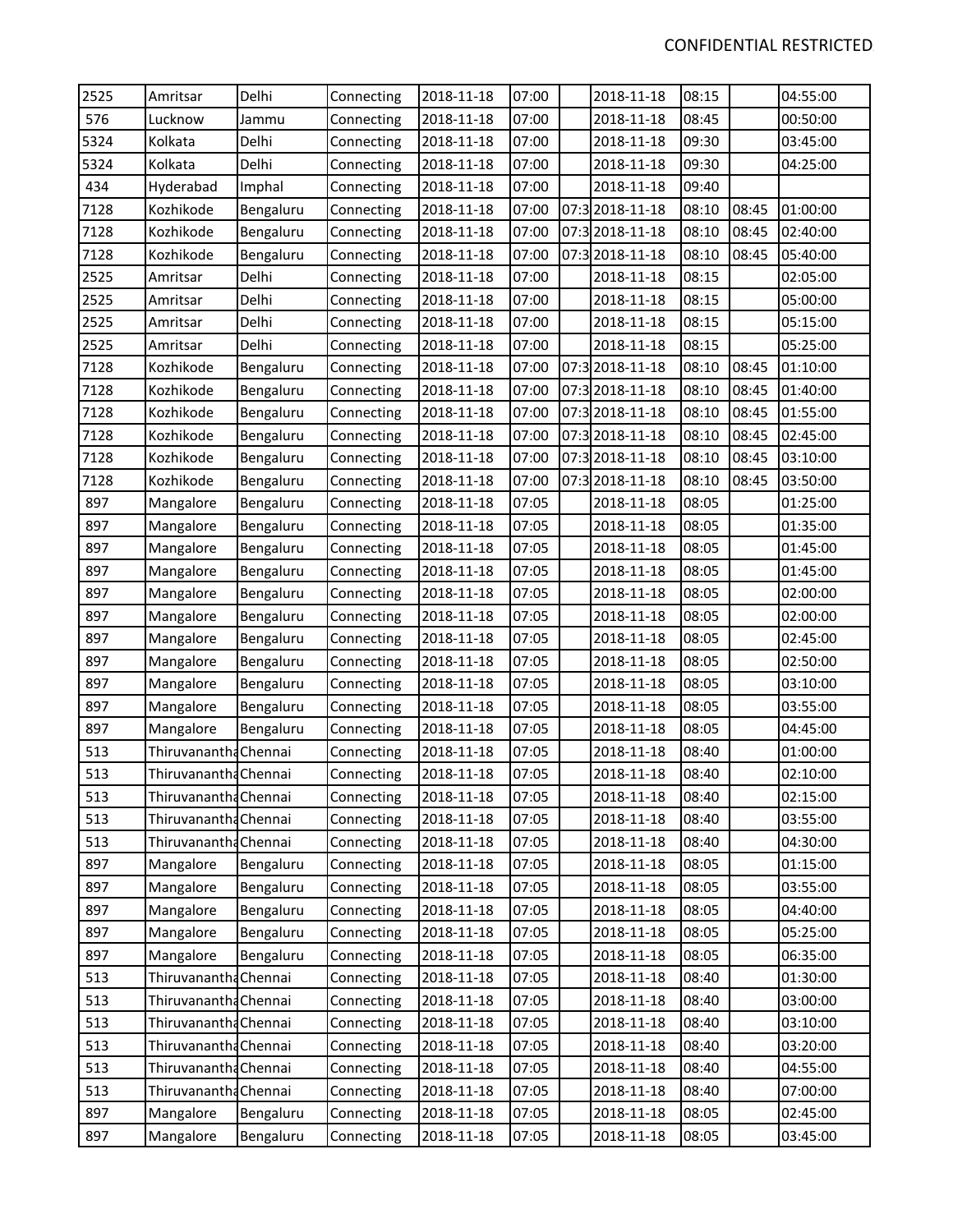| 897  | Mangalore             | Bengaluru               | Connecting | 2018-11-18 | 07:05 | 2018-11-18 | 08:05 | 04:55:00 |
|------|-----------------------|-------------------------|------------|------------|-------|------------|-------|----------|
| 513  | Thiruvanantha Chennai |                         | Connecting | 2018-11-18 | 07:05 | 2018-11-18 | 08:40 | 05:15:00 |
| 244  | Chennai               | Ahmedabad               | Connecting | 2018-11-18 | 07:05 | 2018-11-18 | 09:05 |          |
| 897  | Mangalore             | Bengaluru               | Connecting | 2018-11-18 | 07:05 | 2018-11-18 | 08:05 | 00:55:00 |
| 897  | Mangalore             | Bengaluru               | Connecting | 2018-11-18 | 07:05 | 2018-11-18 | 08:05 | 01:05:00 |
| 897  | Mangalore             | Bengaluru               | Connecting | 2018-11-18 | 07:05 | 2018-11-18 | 08:05 | 01:55:00 |
| 6211 | Hyderabad             | Visakhapatna Connecting |            | 2018-11-18 | 07:05 | 2018-11-18 | 08:25 |          |
| 897  | Mangalore             | Bengaluru               | NonStop    | 2018-11-18 | 07:05 | 2018-11-18 | 08:05 |          |
| 244  | Chennai               | Ahmedabad               | NonStop    | 2018-11-18 | 07:05 | 2018-11-18 | 09:05 |          |
| 244  | Chennai               | Ahmedabad               | Through    | 2018-11-18 | 07:05 | 2018-11-18 | 09:05 | 00:30:00 |
| 513  | Thiruvananth: Chennai |                         | Through    | 2018-11-18 | 07:05 | 2018-11-18 | 08:40 | 00:40:00 |
| 897  | Mangalore             | Bengaluru               | Through    | 2018-11-18 | 07:05 | 2018-11-18 | 08:05 | 00:40:00 |
| 513  | Thiruvanantha Chennai |                         | NonStop    | 2018-11-18 | 07:05 | 2018-11-18 | 08:40 |          |
| 6211 | Hyderabad             | Visakhapatna NonStop    |            | 2018-11-18 | 07:05 | 2018-11-18 | 08:25 |          |
| 375  | Kolkata               | Bhubaneswar NonStop     |            | 2018-11-18 | 07:10 | 2018-11-18 | 08:20 |          |
| 6918 | Guwahati              | Kolkata                 | NonStop    | 2018-11-18 | 07:10 | 2018-11-18 | 08:35 |          |
| 2591 | Vadodara              | Delhi                   | NonStop    | 2018-11-18 | 07:10 | 2018-11-18 | 08:40 |          |
| 6228 | Bengaluru             | Nagpur                  | NonStop    | 2018-11-18 | 07:10 | 2018-11-18 | 09:00 |          |
| 958  | Mumbai                | Guwahati                | Through    | 2018-11-18 | 07:10 | 2018-11-18 | 10:10 | 00:30:00 |
| 3512 | Bengaluru             | Dehradun                | NonStop    | 2018-11-18 | 07:10 | 2018-11-18 | 10:05 |          |
| 958  | Mumbai                | Guwahati                | NonStop    | 2018-11-18 | 07:10 | 2018-11-18 | 10:10 |          |
| 375  | Kolkata               | Bhubaneswar Connecting  |            | 2018-11-18 | 07:10 | 2018-11-18 | 08:20 |          |
| 6918 | Guwahati              | Kolkata                 | Connecting | 2018-11-18 | 07:10 | 2018-11-18 | 08:35 | 03:00:00 |
| 6918 | Guwahati              | Kolkata                 | Connecting | 2018-11-18 | 07:10 | 2018-11-18 | 08:35 | 03:25:00 |
| 2591 | Vadodara              | Delhi                   | Connecting | 2018-11-18 | 07:10 | 2018-11-18 | 08:40 | 01:55:00 |
| 2591 | Vadodara              | Delhi                   | Connecting | 2018-11-18 | 07:10 | 2018-11-18 | 08:40 | 04:20:00 |
| 2591 | Vadodara              | Delhi                   | Connecting | 2018-11-18 | 07:10 | 2018-11-18 | 08:40 | 05:05:00 |
| 6228 | Bengaluru             | Nagpur                  | Connecting | 2018-11-18 | 07:10 | 2018-11-18 | 09:00 |          |
| 375  | Kolkata               | Bhubaneswar             | Connecting | 2018-11-18 | 07:10 | 2018-11-18 | 08:20 | 01:40:00 |
| 6918 | Guwahati              | Kolkata                 | Connecting | 2018-11-18 | 07:10 | 2018-11-18 | 08:35 | 03:20:00 |
| 2591 | Vadodara              | Delhi                   | Connecting | 2018-11-18 | 07:10 | 2018-11-18 | 08:40 | 03:45:00 |
| 2591 | Vadodara              | Delhi                   | Connecting | 2018-11-18 | 07:10 | 2018-11-18 | 08:40 | 03:45:00 |
| 2591 | Vadodara              | Delhi                   | Connecting | 2018-11-18 | 07:10 | 2018-11-18 | 08:40 | 04:25:00 |
| 2591 | Vadodara              | Delhi                   | Connecting | 2018-11-18 | 07:10 | 2018-11-18 | 08:40 | 04:50:00 |
| 2591 | Vadodara              | Delhi                   | Connecting | 2018-11-18 | 07:10 | 2018-11-18 | 08:40 | 05:35:00 |
| 3512 | Bengaluru             | Dehradun                | Connecting | 2018-11-18 | 07:10 | 2018-11-18 | 10:05 |          |
| 375  | Kolkata               | Bhubaneswar Connecting  |            | 2018-11-18 | 07:10 | 2018-11-18 | 08:20 | 01:15:00 |
| 375  | Kolkata               | Bhubaneswar Connecting  |            | 2018-11-18 | 07:10 | 2018-11-18 | 08:20 | 02:10:00 |
| 6918 | Guwahati              | Kolkata                 | Connecting | 2018-11-18 | 07:10 | 2018-11-18 | 08:35 | 05:50:00 |
| 958  | Mumbai                | Guwahati                | Connecting | 2018-11-18 | 07:10 | 2018-11-18 | 10:10 | 02:10:00 |
| 375  | Kolkata               | Bhubaneswar             | Connecting | 2018-11-18 | 07:10 | 2018-11-18 | 08:20 | 03:20:00 |
| 6918 | Guwahati              | Kolkata                 | Connecting | 2018-11-18 | 07:10 | 2018-11-18 | 08:35 | 01:05:00 |
| 6918 | Guwahati              | Kolkata                 | Connecting | 2018-11-18 | 07:10 | 2018-11-18 | 08:35 | 02:50:00 |
| 6918 | Guwahati              | Kolkata                 | Connecting | 2018-11-18 | 07:10 | 2018-11-18 | 08:35 | 03:10:00 |
| 6918 | Guwahati              | Kolkata                 | Connecting | 2018-11-18 | 07:10 | 2018-11-18 | 08:35 | 04:55:00 |
| 2591 | Vadodara              | Delhi                   | Connecting | 2018-11-18 | 07:10 | 2018-11-18 | 08:40 | 02:40:00 |
| 413  | Hyderabad             | Bengaluru               | Connecting | 2018-11-18 | 07:15 | 2018-11-18 | 08:30 | 02:40:00 |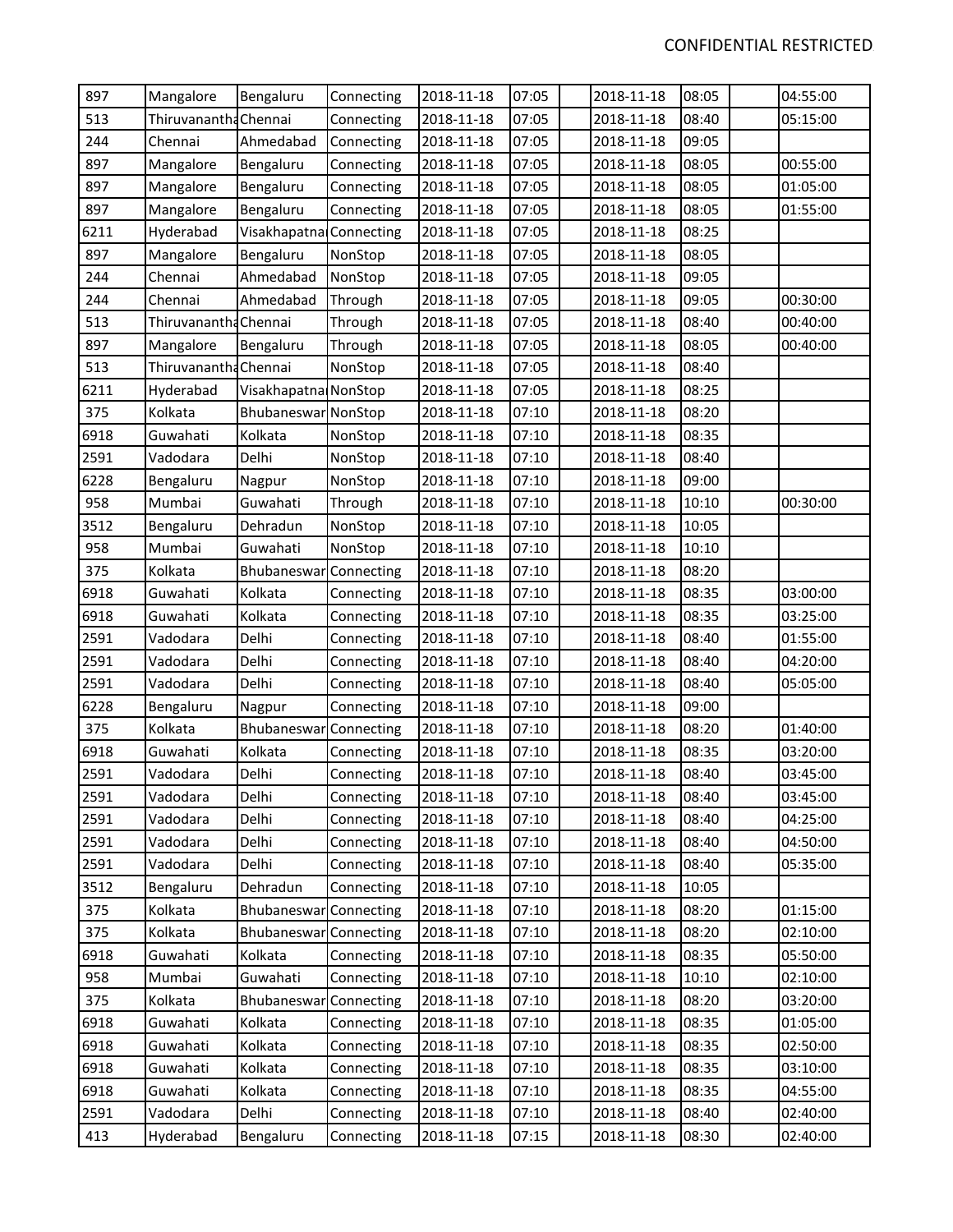| 413  | Hyderabad              | Bengaluru            | Connecting | 2018-11-18 | 07:15 | 2018-11-18      | 08:30 |       | 02:45:00 |
|------|------------------------|----------------------|------------|------------|-------|-----------------|-------|-------|----------|
| 413  | Hyderabad              | Bengaluru            | Connecting | 2018-11-18 | 07:15 | 2018-11-18      | 08:30 |       | 04:55:00 |
| 413  | Hyderabad              | Bengaluru            | Connecting | 2018-11-18 | 07:15 | 2018-11-18      | 08:30 |       |          |
| 413  | Hyderabad              | Bengaluru            | Connecting | 2018-11-18 | 07:15 | 2018-11-18      | 08:30 |       | 01:30:00 |
| 413  | Hyderabad              | Bengaluru            | Connecting | 2018-11-18 | 07:15 | 2018-11-18      | 08:30 |       | 05:00:00 |
| 413  | Hyderabad              | Bengaluru            | Connecting | 2018-11-18 | 07:15 | 2018-11-18      | 08:30 |       | 01:20:00 |
| 413  | Hyderabad              | Bengaluru            | Connecting | 2018-11-18 | 07:15 | 2018-11-18      | 08:30 |       | 02:00:00 |
| 413  | Hyderabad              | Bengaluru            | NonStop    | 2018-11-18 | 07:15 | 2018-11-18      | 08:30 |       |          |
| 413  | Hyderabad              | Bengaluru            | Through    | 2018-11-18 | 07:15 | 2018-11-18      | 08:30 |       | 00:30:00 |
| 391  | Pune                   | Bengaluru            | NonStop    | 2018-11-18 | 07:20 | 2018-11-18      | 08:50 |       |          |
| 7101 | Hyderabad              | Mangalore            | NonStop    | 2018-11-18 | 07:20 | 2018-11-18      | 09:15 |       |          |
| 139  | Kolkata                | Visakhapatna NonStop |            | 2018-11-18 | 07:20 | 2018-11-18      | 08:55 |       |          |
| 95   | Bengaluru              | Dubai                | NonStop    | 2018-11-18 | 07:20 | 2018-11-18      | 09:55 |       |          |
| 905  | Guwahati               | Chennai              | NonStop    | 2018-11-18 | 07:20 | 2018-11-18      | 10:30 |       |          |
| 7144 | Tiruchirappall Chennai |                      | NonStop    | 2018-11-18 | 07:20 | 07:42018-11-18  | 08:50 | 09:10 |          |
| 289  | Vadodara               | Hyderabad            | NonStop    | 2018-11-18 | 07:20 | 2018-11-18      | 08:45 |       |          |
| 421  | Delhi                  | Ranchi               | NonStop    | 2018-11-18 | 07:20 | 2018-11-18      | 09:05 |       |          |
| 2606 | Delhi                  | Chennai              | NonStop    | 2018-11-18 | 07:20 | 2018-11-18      | 10:05 |       |          |
| 289  | Vadodara               | Hyderabad            | Connecting | 2018-11-18 | 07:20 | 2018-11-18      | 08:45 |       | 01:30:00 |
| 289  | Vadodara               | Hyderabad            | Connecting | 2018-11-18 | 07:20 | 2018-11-18      | 08:45 |       | 02:10:00 |
| 289  | Vadodara               | Hyderabad            | Connecting | 2018-11-18 | 07:20 | 2018-11-18      | 08:45 |       | 04:10:00 |
| 391  | Pune                   | Bengaluru            | Connecting | 2018-11-18 | 07:20 | 2018-11-18      | 08:50 |       | 03:55:00 |
| 391  | Pune                   | Bengaluru            | Connecting | 2018-11-18 | 07:20 | 2018-11-18      | 08:50 |       | 04:45:00 |
| 421  | Delhi                  | Ranchi               | Connecting | 2018-11-18 | 07:20 | 2018-11-18      | 09:05 |       |          |
| 2606 | Delhi                  | Chennai              | Connecting | 2018-11-18 | 07:20 | 2018-11-18      | 10:05 |       | 01:30:00 |
| 2606 | Delhi                  | Chennai              | Connecting | 2018-11-18 | 07:20 | 2018-11-18      | 10:05 |       | 01:45:00 |
| 2606 | Delhi                  | Chennai              | Connecting | 2018-11-18 | 07:20 | 2018-11-18      | 10:05 |       | 02:45:00 |
| 905  | Guwahati               | Chennai              | Connecting | 2018-11-18 | 07:20 | 2018-11-18      | 10:30 |       | 01:10:00 |
| 905  | Guwahati               | Chennai              | Connecting | 2018-11-18 | 07:20 | 2018-11-18      | 10:30 |       | 02:05:00 |
| 905  | Guwahati               | Chennai              | Connecting | 2018-11-18 | 07:20 | 2018-11-18      | 10:30 |       | 02:55:00 |
| 289  | Vadodara               | Hyderabad            | Connecting | 2018-11-18 | 07:20 | 2018-11-18      | 08:45 |       | 02:20:00 |
| 289  | Vadodara               | Hyderabad            | Connecting | 2018-11-18 | 07:20 | 2018-11-18      | 08:45 |       | 02:55:00 |
| 289  | Vadodara               | Hyderabad            | Connecting | 2018-11-18 | 07:20 | 2018-11-18      | 08:45 |       | 04:35:00 |
| 391  | Pune                   | Bengaluru            | Connecting | 2018-11-18 | 07:20 | 2018-11-18      | 08:50 |       | 01:10:00 |
| 391  | Pune                   | Bengaluru            | Connecting | 2018-11-18 | 07:20 | 2018-11-18      | 08:50 |       | 02:00:00 |
| 391  | Pune                   | Bengaluru            | Connecting | 2018-11-18 | 07:20 | 2018-11-18      | 08:50 |       | 04:20:00 |
| 7101 | Hyderabad              | Mangalore            | Connecting | 2018-11-18 | 07:20 | 2018-11-18      | 09:15 |       |          |
| 2606 | Delhi                  | Chennai              | Connecting | 2018-11-18 | 07:20 | 2018-11-18      | 10:05 |       | 05:50:00 |
| 905  | Guwahati               | Chennai              | Connecting | 2018-11-18 | 07:20 | 2018-11-18      | 10:30 |       | 01:25:00 |
| 905  | Guwahati               | Chennai              | Connecting | 2018-11-18 | 07:20 | 2018-11-18      | 10:30 |       | 02:35:00 |
| 905  | Guwahati               | Chennai              | Connecting | 2018-11-18 | 07:20 | 2018-11-18      | 10:30 |       | 02:50:00 |
| 905  | Guwahati               | Chennai              | Connecting | 2018-11-18 | 07:20 | 2018-11-18      | 10:30 |       | 04:50:00 |
| 7144 | Tiruchirappall Chennai |                      | Connecting | 2018-11-18 | 07:20 | 07:4 2018-11-18 | 08:50 | 09:10 | 02:00:00 |
| 7144 | Tiruchirappall Chennai |                      | Connecting | 2018-11-18 | 07:20 | 07:4 2018-11-18 | 08:50 | 09:10 | 04:20:00 |
| 289  | Vadodara               | Hyderabad            | Connecting | 2018-11-18 | 07:20 | 2018-11-18      | 08:45 |       | 01:45:00 |
| 289  | Vadodara               | Hyderabad            | Connecting | 2018-11-18 | 07:20 | 2018-11-18      | 08:45 |       | 01:55:00 |
| 289  | Vadodara               | Hyderabad            | Connecting | 2018-11-18 | 07:20 | 2018-11-18      | 08:45 |       | 03:05:00 |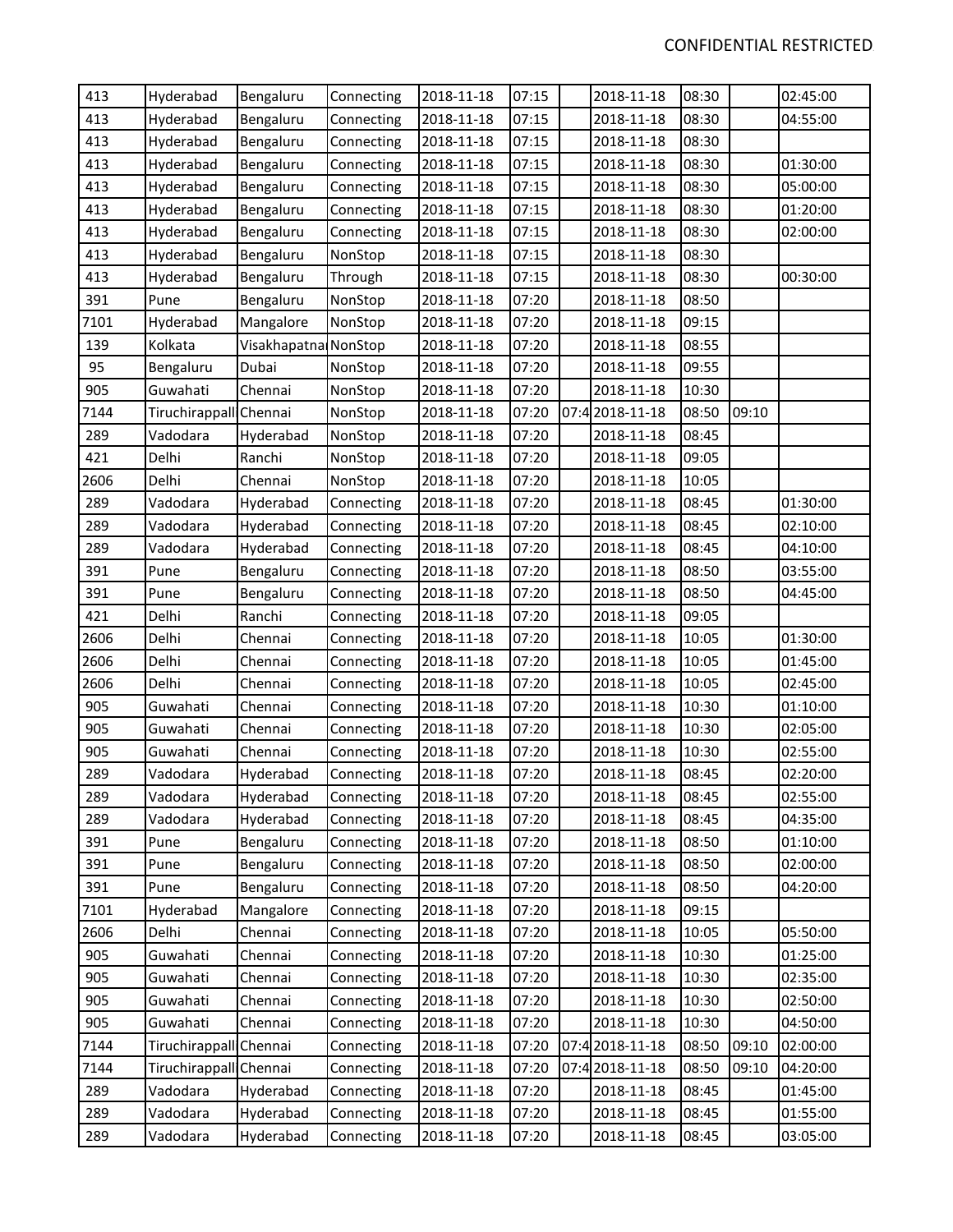| 289  | Vadodara               | Hyderabad               | Connecting | 2018-11-18 | 07:20 | 2018-11-18      | 08:45 |       | 03:10:00 |
|------|------------------------|-------------------------|------------|------------|-------|-----------------|-------|-------|----------|
| 289  | Vadodara               | Hyderabad               | Connecting | 2018-11-18 | 07:20 | 2018-11-18      | 08:45 |       | 05:30:00 |
| 391  | Pune                   | Bengaluru               | Connecting | 2018-11-18 | 07:20 | 2018-11-18      | 08:50 |       | 01:00:00 |
| 391  | Pune                   | Bengaluru               | Connecting | 2018-11-18 | 07:20 | 2018-11-18      | 08:50 |       | 01:40:00 |
| 391  | Pune                   | Bengaluru               | Connecting | 2018-11-18 | 07:20 | 2018-11-18      | 08:50 |       | 02:20:00 |
| 391  | Pune                   | Bengaluru               | Connecting | 2018-11-18 | 07:20 | 2018-11-18      | 08:50 |       | 02:25:00 |
| 391  | Pune                   | Bengaluru               | Connecting | 2018-11-18 | 07:20 | 2018-11-18      | 08:50 |       | 03:00:00 |
| 391  | Pune                   | Bengaluru               | Connecting | 2018-11-18 | 07:20 | 2018-11-18      | 08:50 |       | 03:10:00 |
| 391  | Pune                   | Bengaluru               | Connecting | 2018-11-18 | 07:20 | 2018-11-18      | 08:50 |       | 04:00:00 |
| 2606 | Delhi                  | Chennai                 | Connecting | 2018-11-18 | 07:20 | 2018-11-18      | 10:05 |       | 01:10:00 |
| 2606 | Delhi                  | Chennai                 | Connecting | 2018-11-18 | 07:20 | 2018-11-18      | 10:05 |       | 01:50:00 |
| 2606 | Delhi                  | Chennai                 | Connecting | 2018-11-18 | 07:20 | 2018-11-18      | 10:05 |       | 04:40:00 |
| 905  | Guwahati               | Chennai                 | Connecting | 2018-11-18 | 07:20 | 2018-11-18      | 10:30 |       | 03:10:00 |
| 905  | Guwahati               | Chennai                 | Connecting | 2018-11-18 | 07:20 | 2018-11-18      | 10:30 |       | 07:50:00 |
| 7144 | Tiruchirappall Chennai |                         | Connecting | 2018-11-18 | 07:20 | 07:4 2018-11-18 | 08:50 | 09:10 | 01:20:00 |
| 7144 | Tiruchirappall Chennai |                         | Connecting | 2018-11-18 | 07:20 | 07:4 2018-11-18 | 08:50 | 09:10 | 03:10:00 |
| 7144 | Tiruchirappall Chennai |                         | Connecting | 2018-11-18 | 07:20 | 07:4 2018-11-18 | 08:50 | 09:10 | 03:30:00 |
| 289  | Vadodara               | Hyderabad               | Connecting | 2018-11-18 | 07:20 | 2018-11-18      | 08:45 |       | 01:20:00 |
| 391  | Pune                   | Bengaluru               | Connecting | 2018-11-18 | 07:20 | 2018-11-18      | 08:50 |       | 04:40:00 |
| 391  | Pune                   | Bengaluru               | Connecting | 2018-11-18 | 07:20 | 2018-11-18      | 08:50 |       | 04:50:00 |
| 391  | Pune                   | Bengaluru               | Connecting | 2018-11-18 | 07:20 | 2018-11-18      | 08:50 |       | 06:05:00 |
| 139  | Kolkata                | Visakhapatna Connecting |            | 2018-11-18 | 07:20 | 2018-11-18      | 08:55 |       |          |
| 139  | Kolkata                | Visakhapatna Connecting |            | 2018-11-18 | 07:20 | 2018-11-18      | 08:55 |       | 03:15:00 |
| 139  | Kolkata                | Visakhapatna Connecting |            | 2018-11-18 | 07:20 | 2018-11-18      | 08:55 |       | 04:00:00 |
| 95   | Bengaluru              | Dubai                   | Connecting | 2018-11-18 | 07:20 | 2018-11-18      | 09:55 |       |          |
| 905  | Guwahati               | Chennai                 | Connecting | 2018-11-18 | 07:20 | 2018-11-18      | 10:30 |       | 01:20:00 |
| 905  | Guwahati               | Chennai                 | Connecting | 2018-11-18 | 07:20 | 2018-11-18      | 10:30 |       | 02:20:00 |
| 905  | Guwahati               | Chennai                 | Connecting | 2018-11-18 | 07:20 | 2018-11-18      | 10:30 |       | 03:50:00 |
| 905  | Guwahati               | Chennai                 | Connecting | 2018-11-18 | 07:20 | 2018-11-18      | 10:30 |       | 05:55:00 |
| 7144 | Tiruchirappall Chennai |                         | Connecting | 2018-11-18 | 07:20 | 07:4 2018-11-18 | 08:50 | 09:10 | 01:55:00 |
| 7144 | Tiruchirappall Chennai |                         | Connecting | 2018-11-18 | 07:20 | 07:4 2018-11-18 | 08:50 | 09:10 | 02:10:00 |
| 7144 | Tiruchirappall Chennai |                         | Connecting | 2018-11-18 | 07:20 | 07:4 2018-11-18 | 08:50 | 09:10 | 02:50:00 |
| 7144 | Tiruchirappall Chennai |                         | Connecting | 2018-11-18 | 07:20 | 07:42018-11-18  | 08:50 | 09:10 | 03:45:00 |
| 655  | Indore                 | Mumbai                  | Connecting | 2018-11-18 | 07:25 | 2018-11-18      | 08:50 |       | 01:35:00 |
| 655  | Indore                 | Mumbai                  | Connecting | 2018-11-18 | 07:25 | 2018-11-18      | 08:50 |       | 01:50:00 |
| 655  | Indore                 | Mumbai                  | Connecting | 2018-11-18 | 07:25 | 2018-11-18      | 08:50 |       | 01:55:00 |
| 655  | Indore                 | Mumbai                  | Connecting | 2018-11-18 | 07:25 | 2018-11-18      | 08:50 |       | 03:40:00 |
| 554  | Delhi                  | Jammu                   | Connecting | 2018-11-18 | 07:25 | 2018-11-18      | 08:55 |       |          |
| 6373 | Delhi                  | Ahmedabad               | Connecting | 2018-11-18 | 07:25 | 2018-11-18      | 09:10 |       |          |
| 655  | Indore                 | Mumbai                  | Connecting | 2018-11-18 | 07:25 | 2018-11-18      | 08:50 |       | 02:30:00 |
| 655  | Indore                 | Mumbai                  | Connecting | 2018-11-18 | 07:25 | 2018-11-18      | 08:50 |       | 03:25:00 |
| 655  | Indore                 | Mumbai                  | Connecting | 2018-11-18 | 07:25 | 2018-11-18      | 08:50 |       | 03:10:00 |
| 554  | Delhi                  | Jammu                   | Through    | 2018-11-18 | 07:25 | 2018-11-18      | 08:55 |       | 00:40:00 |
| 655  | Indore                 | Mumbai                  | NonStop    | 2018-11-18 | 07:25 | 2018-11-18      | 08:50 |       |          |
| 554  | Delhi                  | Jammu                   | NonStop    | 2018-11-18 | 07:25 | 2018-11-18      | 08:55 |       |          |
| 6373 | Delhi                  | Ahmedabad               | NonStop    | 2018-11-18 | 07:25 | 2018-11-18      | 09:10 |       |          |
| 213  | Mumbai                 | Ahmedabad               | NonStop    | 2018-11-18 | 07:25 | 2018-11-18      | 08:50 |       |          |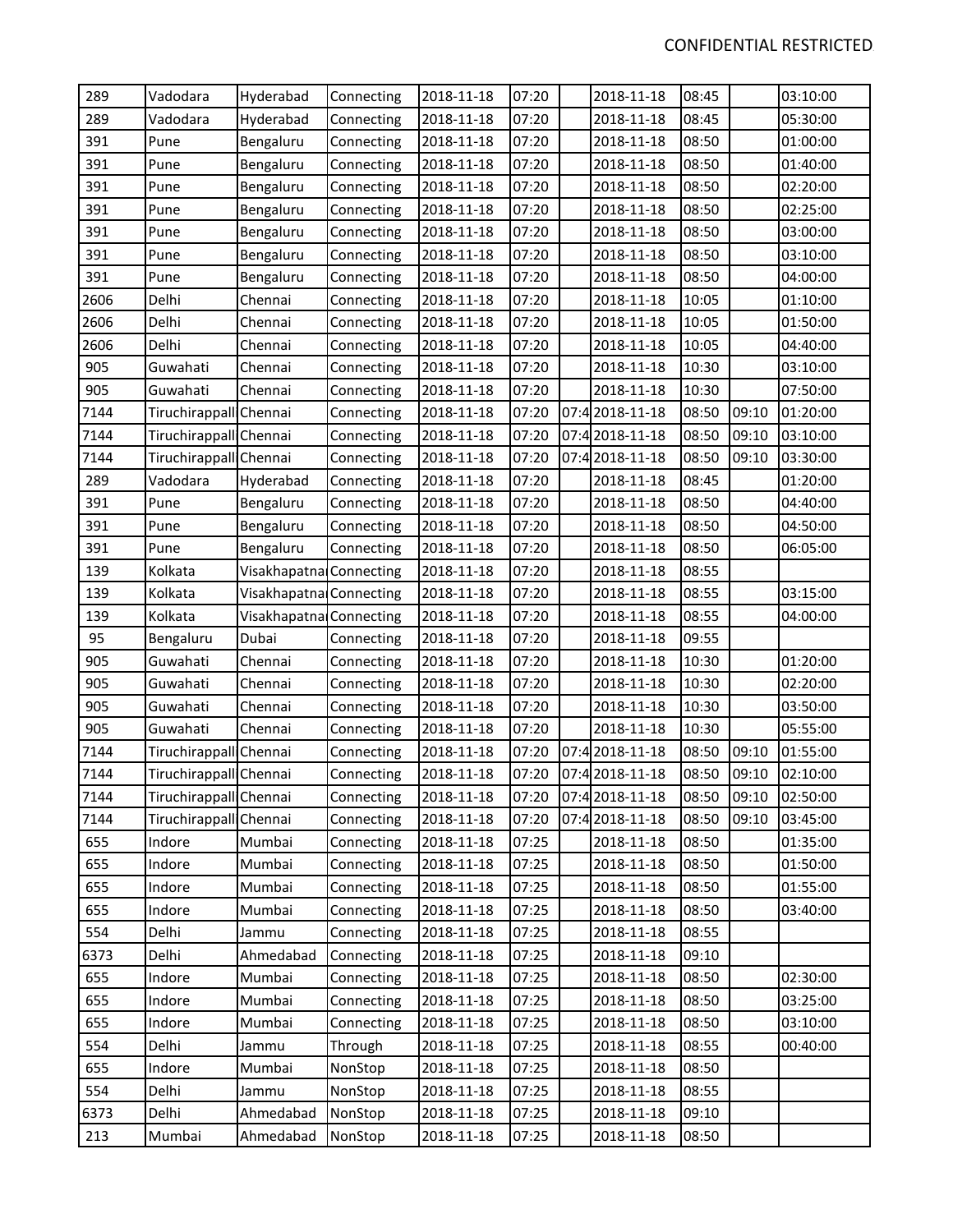| 167  | Delhi     | Mumbai    | NonStop    | 2018-11-18 | 07:30 | 2018-11-18      | 09:50 |       |          |
|------|-----------|-----------|------------|------------|-------|-----------------|-------|-------|----------|
| 1713 | Hyderabad | Doha      | NonStop    | 2018-11-18 | 07:30 | 2018-11-18      | 09:55 |       |          |
| 186  | Bengaluru | Hyderabad | NonStop    | 2018-11-18 | 07:30 | 2018-11-18      | 08:35 |       |          |
| 3571 | Pune      | Delhi     | NonStop    | 2018-11-18 | 07:30 | 2018-11-18      | 09:45 |       |          |
| 7137 | Nagpur    | Hyderabad | NonStop    | 2018-11-18 | 07:30 | 07:5 2018-11-18 | 09:05 | 09:30 |          |
| 186  | Bengaluru | Hyderabad | Through    | 2018-11-18 | 07:30 | 2018-11-18      | 08:35 |       | 00:45:00 |
| 186  | Bengaluru | Hyderabad | Connecting | 2018-11-18 | 07:30 | 2018-11-18      | 08:35 |       | 01:40:00 |
| 3571 | Pune      | Delhi     | Connecting | 2018-11-18 | 07:30 | 2018-11-18      | 09:45 |       | 01:35:00 |
| 3571 | Pune      | Delhi     | Connecting | 2018-11-18 | 07:30 | 2018-11-18      | 09:45 |       | 02:40:00 |
| 3571 | Pune      | Delhi     | Connecting | 2018-11-18 | 07:30 | 2018-11-18      | 09:45 |       | 03:00:00 |
| 3571 | Pune      | Delhi     | Connecting | 2018-11-18 | 07:30 | 2018-11-18      | 09:45 |       | 03:25:00 |
| 1713 | Hyderabad | Doha      | Connecting | 2018-11-18 | 07:30 | 2018-11-18      | 09:55 |       |          |
| 7137 | Nagpur    | Hyderabad | Connecting | 2018-11-18 | 07:30 | 07:5 2018-11-18 | 09:05 | 09:30 | 01:00:00 |
| 7137 | Nagpur    | Hyderabad | Connecting | 2018-11-18 | 07:30 | 07:5 2018-11-18 | 09:05 | 09:30 | 05:35:00 |
| 7137 | Nagpur    | Hyderabad | Connecting | 2018-11-18 | 07:30 | 07:5 2018-11-18 | 09:05 | 09:30 | 07:20:00 |
| 186  | Bengaluru | Hyderabad | Connecting | 2018-11-18 | 07:30 | 2018-11-18      | 08:35 |       |          |
| 3571 | Pune      | Delhi     | Connecting | 2018-11-18 | 07:30 | 2018-11-18      | 09:45 |       | 00:50:00 |
| 3571 | Pune      | Delhi     | Connecting | 2018-11-18 | 07:30 | 2018-11-18      | 09:45 |       | 03:30:00 |
| 7137 | Nagpur    | Hyderabad | Connecting | 2018-11-18 | 07:30 | 07:5 2018-11-18 | 09:05 | 09:30 | 04:55:00 |
| 3571 | Pune      | Delhi     | Connecting | 2018-11-18 | 07:30 | 2018-11-18      | 09:45 |       | 03:20:00 |
| 3571 | Pune      | Delhi     | Connecting | 2018-11-18 | 07:30 | 2018-11-18      | 09:45 |       | 04:00:00 |
| 3571 | Pune      | Delhi     | Connecting | 2018-11-18 | 07:30 | 2018-11-18      | 09:45 |       | 04:20:00 |
| 7137 | Nagpur    | Hyderabad | Connecting | 2018-11-18 | 07:30 | 07:5 2018-11-18 | 09:05 | 09:30 | 02:00:00 |
| 7137 | Nagpur    | Hyderabad | Connecting | 2018-11-18 | 07:30 | 07:5 2018-11-18 | 09:05 | 09:30 | 03:40:00 |
| 7137 | Nagpur    | Hyderabad | Connecting | 2018-11-18 | 07:30 | 07:5 2018-11-18 | 09:05 | 09:30 | 03:45:00 |
| 7137 | Nagpur    | Hyderabad | Connecting | 2018-11-18 | 07:30 | 07:5 2018-11-18 | 09:05 | 09:30 | 05:30:00 |
| 186  | Bengaluru | Hyderabad | Connecting | 2018-11-18 | 07:30 | 2018-11-18      | 08:35 |       | 01:20:00 |
| 3571 | Pune      | Delhi     | Connecting | 2018-11-18 | 07:30 | 2018-11-18      | 09:45 |       | 02:40:00 |
| 3571 | Pune      | Delhi     | Connecting | 2018-11-18 | 07:30 | 2018-11-18      | 09:45 |       | 03:15:00 |
| 7137 | Nagpur    | Hyderabad | Connecting | 2018-11-18 | 07:30 | 07:5 2018-11-18 | 09:05 | 09:30 | 04:20:00 |
| 744  | Goa       | Hyderabad | Connecting | 2018-11-18 | 07:35 | 2018-11-18      | 08:50 |       | 04:30:00 |
| 715  | Mumbai    | Bengaluru | Connecting | 2018-11-18 | 07:35 | 2018-11-18      | 09:30 |       | 02:20:00 |
| 6749 | Mumbai    | Kolkata   | Connecting | 2018-11-18 | 07:35 | 2018-11-18      | 10:20 |       |          |
| 6749 | Mumbai    | Kolkata   | Connecting | 2018-11-18 | 07:35 | 2018-11-18      | 10:20 |       | 02:50:00 |
| 744  | Goa       | Hyderabad | Connecting | 2018-11-18 | 07:35 | 2018-11-18      | 08:50 |       | 01:25:00 |
| 744  | Goa       | Hyderabad | Connecting | 2018-11-18 | 07:35 | 2018-11-18      | 08:50 |       | 01:40:00 |
| 744  | Goa       | Hyderabad | Connecting | 2018-11-18 | 07:35 | 2018-11-18      | 08:50 |       | 01:50:00 |
| 744  | Goa       | Hyderabad | Connecting | 2018-11-18 | 07:35 | 2018-11-18      | 08:50 |       | 02:50:00 |
| 715  | Mumbai    | Bengaluru | Connecting | 2018-11-18 | 07:35 | 2018-11-18      | 09:30 |       | 01:00:00 |
| 6749 | Mumbai    | Kolkata   | Connecting | 2018-11-18 | 07:35 | 2018-11-18      | 10:20 |       | 01:10:00 |
| 6749 | Mumbai    | Kolkata   | Connecting | 2018-11-18 | 07:35 | 2018-11-18      | 10:20 |       | 02:10:00 |
| 744  | Goa       | Hyderabad | Connecting | 2018-11-18 | 07:35 | 2018-11-18      | 08:50 |       | 02:15:00 |
| 744  | Goa       | Hyderabad | Connecting | 2018-11-18 | 07:35 | 2018-11-18      | 08:50 |       | 03:10:00 |
| 744  | Goa       | Hyderabad | Connecting | 2018-11-18 | 07:35 | 2018-11-18      | 08:50 |       | 04:45:00 |
| 744  | Goa       | Hyderabad | Connecting | 2018-11-18 | 07:35 | 2018-11-18      | 08:50 |       | 05:10:00 |
| 744  | Goa       | Hyderabad | Connecting | 2018-11-18 | 07:35 | 2018-11-18      | 08:50 |       | 05:45:00 |
| 715  | Mumbai    | Bengaluru | Connecting | 2018-11-18 | 07:35 | 2018-11-18      | 09:30 |       |          |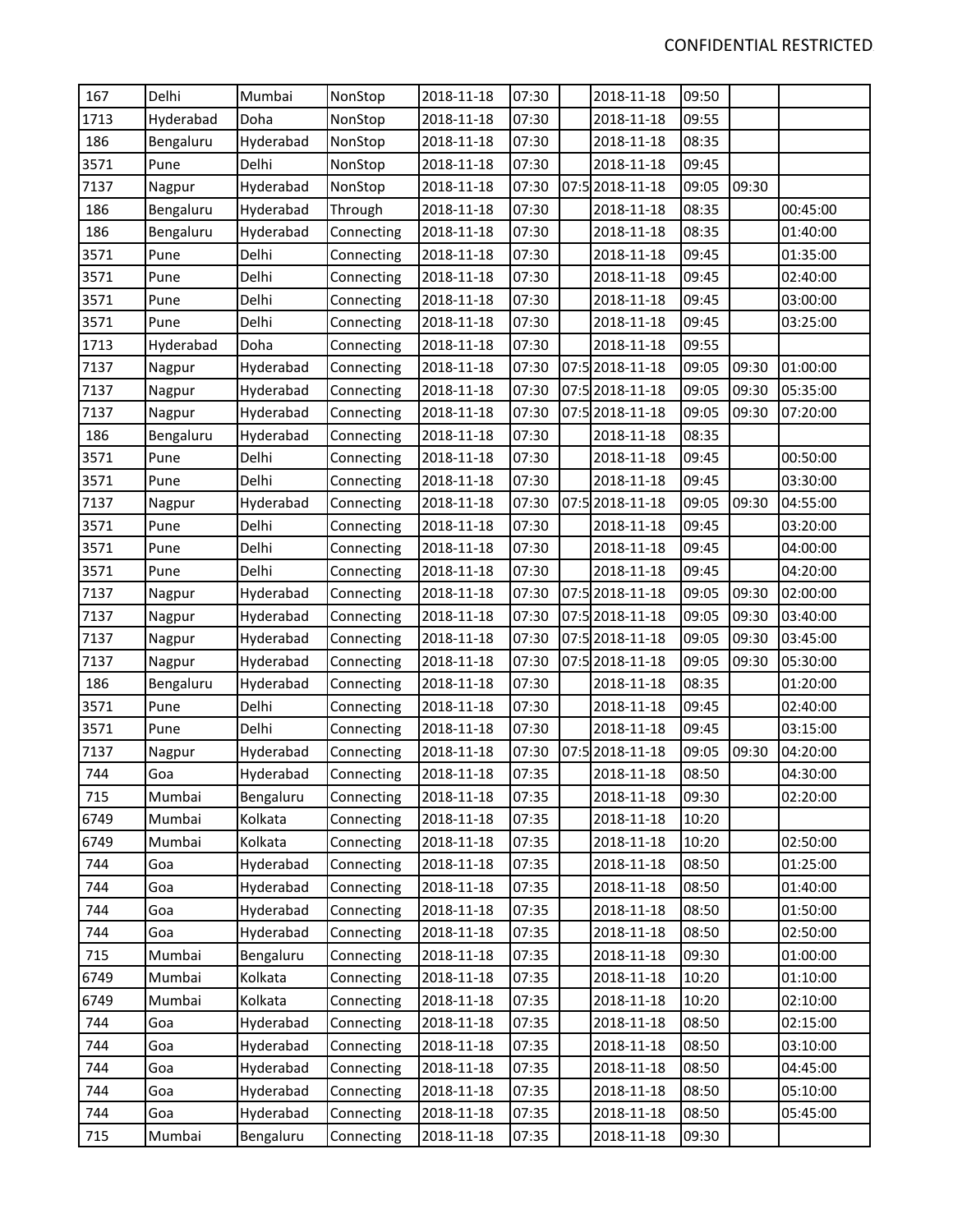| 6749 | Mumbai                  | Kolkata    | Connecting | 2018-11-18 | 07:35 | 2018-11-18 | 10:20 | 01:15:00 |
|------|-------------------------|------------|------------|------------|-------|------------|-------|----------|
| 744  | Goa                     | Hyderabad  | Connecting | 2018-11-18 | 07:35 | 2018-11-18 | 08:50 | 01:05:00 |
| 744  | Goa                     | Hyderabad  | Connecting | 2018-11-18 | 07:35 | 2018-11-18 | 08:50 | 02:20:00 |
| 744  | Goa                     | Hyderabad  | Connecting | 2018-11-18 | 07:35 | 2018-11-18 | 08:50 | 03:00:00 |
| 744  | Goa                     | Hyderabad  | Connecting | 2018-11-18 | 07:35 | 2018-11-18 | 08:50 | 05:25:00 |
| 715  | Mumbai                  | Bengaluru  | Connecting | 2018-11-18 | 07:35 | 2018-11-18 | 09:30 | 01:20:00 |
| 715  | Mumbai                  | Bengaluru  | Connecting | 2018-11-18 | 07:35 | 2018-11-18 | 09:30 | 03:15:00 |
| 715  | Mumbai                  | Bengaluru  | Connecting | 2018-11-18 | 07:35 | 2018-11-18 | 09:30 | 03:20:00 |
| 282  | Kolkata                 | Port Blair | Connecting | 2018-11-18 | 07:35 | 2018-11-18 | 09:50 |          |
| 6749 | Mumbai                  | Kolkata    | Connecting | 2018-11-18 | 07:35 | 2018-11-18 | 10:20 | 01:10:00 |
| 715  | Mumbai                  | Bengaluru  | NonStop    | 2018-11-18 | 07:35 | 2018-11-18 | 09:30 |          |
| 282  | Kolkata                 | Port Blair | NonStop    | 2018-11-18 | 07:35 | 2018-11-18 | 09:50 |          |
| 6749 | Mumbai                  | Kolkata    | NonStop    | 2018-11-18 | 07:35 | 2018-11-18 | 10:20 |          |
| 744  | Goa                     | Hyderabad  | NonStop    | 2018-11-18 | 07:35 | 2018-11-18 | 08:50 |          |
| 744  | Goa                     | Hyderabad  | Through    | 2018-11-18 | 07:35 | 2018-11-18 | 08:50 | 00:35:00 |
| 282  | Kolkata                 | Port Blair | Through    | 2018-11-18 | 07:35 | 2018-11-18 | 09:50 |          |
| 441  | Patna                   | Varanasi   | Through    | 2018-11-18 | 07:40 | 2018-11-18 | 08:45 | 00:40:00 |
| 811  | Indore                  | Raipur     | Through    | 2018-11-18 | 07:40 | 2018-11-18 | 09:00 |          |
| 3834 | Ahmedabad               | Mumbai     | Through    | 2018-11-18 | 07:40 | 2018-11-18 | 09:05 | 00:35:00 |
| 811  | Indore                  | Raipur     | NonStop    | 2018-11-18 | 07:40 | 2018-11-18 | 09:00 |          |
| 3834 | Ahmedabad               | Mumbai     | NonStop    | 2018-11-18 | 07:40 | 2018-11-18 | 09:05 |          |
| 5098 | Delhi                   | Jaipur     | NonStop    | 2018-11-18 | 07:40 | 2018-11-18 | 08:40 |          |
| 441  | Patna                   | Varanasi   | NonStop    | 2018-11-18 | 07:40 | 2018-11-18 | 08:45 |          |
| 441  | Patna                   | Varanasi   | Connecting | 2018-11-18 | 07:40 | 2018-11-18 | 08:45 | 01:35:00 |
| 811  | Indore                  | Raipur     | Connecting | 2018-11-18 | 07:40 | 2018-11-18 | 09:00 | 03:10:00 |
| 811  | Indore                  | Raipur     | Connecting | 2018-11-18 | 07:40 | 2018-11-18 | 09:00 | 04:30:00 |
| 811  | Indore                  | Raipur     | Connecting | 2018-11-18 | 07:40 | 2018-11-18 | 09:00 | 05:30:00 |
| 3834 | Ahmedabad               | Mumbai     | Connecting | 2018-11-18 | 07:40 | 2018-11-18 | 09:05 | 01:40:00 |
| 811  | Indore                  | Raipur     | Through    | 2018-11-18 | 07:40 | 2018-11-18 | 09:00 | 00:30:00 |
| 441  | Patna                   | Varanasi   | Through    | 2018-11-18 | 07:40 | 2018-11-18 | 08:45 |          |
| 811  | Indore                  | Raipur     | Connecting | 2018-11-18 | 07:40 | 2018-11-18 | 09:00 | 04:50:00 |
| 3834 | Ahmedabad               | Mumbai     | Connecting | 2018-11-18 | 07:40 | 2018-11-18 | 09:05 |          |
| 3834 | Ahmedabad               | Mumbai     | Connecting | 2018-11-18 | 07:40 | 2018-11-18 | 09:05 | 01:20:00 |
| 441  | Patna                   | Varanasi   | Connecting | 2018-11-18 | 07:40 | 2018-11-18 | 08:45 | 01:30:00 |
| 441  | Patna                   | Varanasi   | Connecting | 2018-11-18 | 07:40 | 2018-11-18 | 08:45 | 07:20:00 |
| 441  | Patna                   | Varanasi   | Connecting | 2018-11-18 | 07:40 | 2018-11-18 | 08:45 | 07:40:00 |
| 811  | Indore                  | Raipur     | Connecting | 2018-11-18 | 07:40 | 2018-11-18 | 09:00 | 03:30:00 |
| 811  | Indore                  | Raipur     | Connecting | 2018-11-18 | 07:40 | 2018-11-18 | 09:00 | 06:00:00 |
| 3834 | Ahmedabad               | Mumbai     | Connecting | 2018-11-18 | 07:40 | 2018-11-18 | 09:05 | 01:30:00 |
| 3834 | Ahmedabad               | Mumbai     | Connecting | 2018-11-18 | 07:40 | 2018-11-18 | 09:05 | 01:35:00 |
| 5098 | Delhi                   | Jaipur     | Connecting | 2018-11-18 | 07:40 | 2018-11-18 | 08:40 |          |
| 441  | Patna                   | Varanasi   | Connecting | 2018-11-18 | 07:40 | 2018-11-18 | 08:45 | 03:00:00 |
| 441  | Patna                   | Varanasi   | Connecting | 2018-11-18 | 07:40 | 2018-11-18 | 08:45 | 05:10:00 |
| 441  | Patna                   | Varanasi   | Connecting | 2018-11-18 | 07:40 | 2018-11-18 | 08:45 | 07:25:00 |
| 441  | Patna                   | Varanasi   | Connecting | 2018-11-18 | 07:40 | 2018-11-18 | 08:45 | 08:25:00 |
| 3834 | Ahmedabad               | Mumbai     | Connecting | 2018-11-18 | 07:40 | 2018-11-18 | 09:05 | 02:10:00 |
| 287  | Visakhapatnar Bengaluru |            | Connecting | 2018-11-18 | 07:45 | 2018-11-18 | 09:25 | 01:45:00 |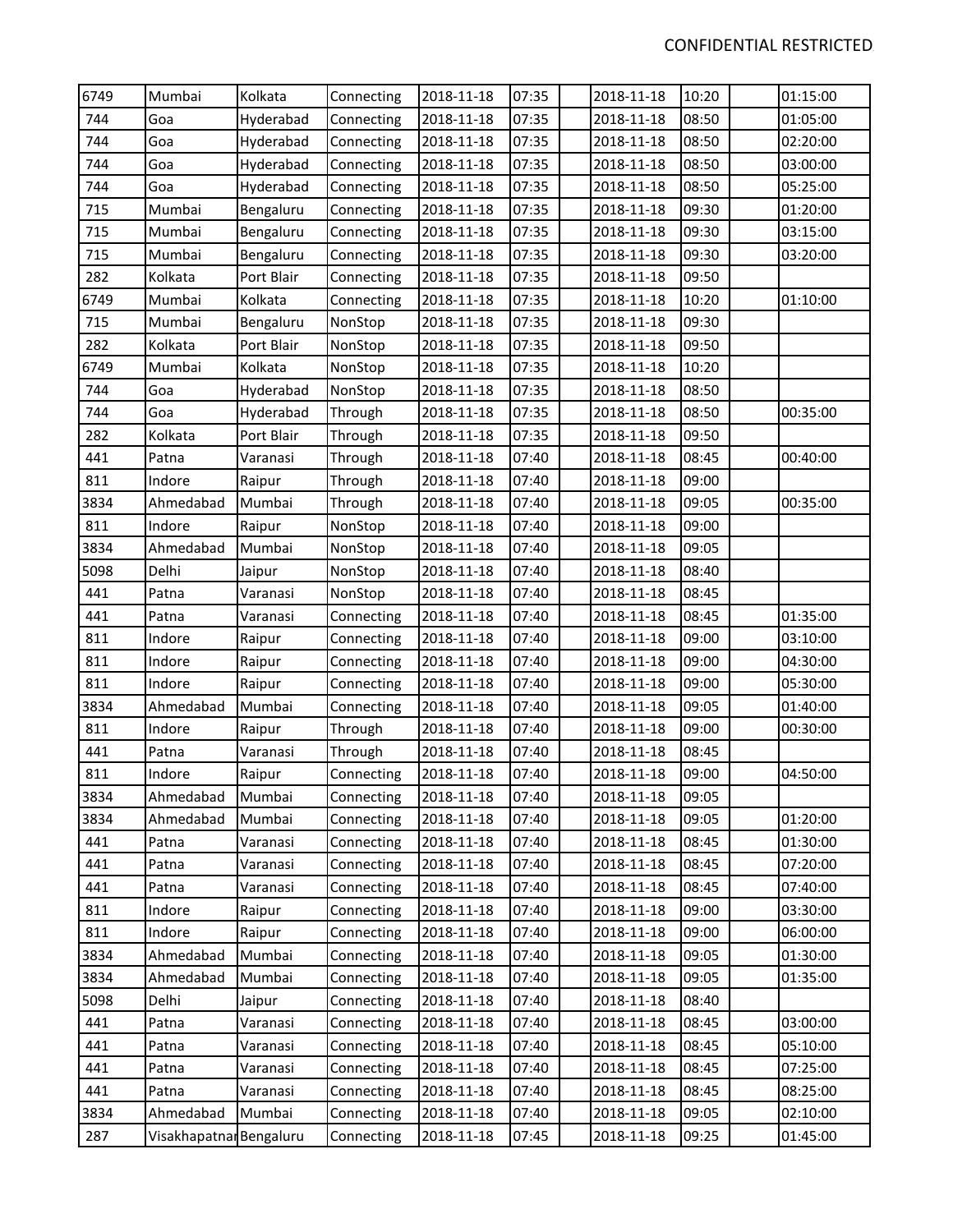| 287  | Visakhapatnar Bengaluru |         | Connecting | 2018-11-18 | 07:45 | 2018-11-18 | 09:25 | 04:50:00 |
|------|-------------------------|---------|------------|------------|-------|------------|-------|----------|
| 287  | Visakhapatnar Bengaluru |         | Connecting | 2018-11-18 | 07:45 | 2018-11-18 | 09:25 | 05:00:00 |
| 846  | Hyderabad               | Delhi   | Connecting | 2018-11-18 | 07:45 | 2018-11-18 | 10:00 | 04:15:00 |
| 207  | Jaipur                  | Kolkata | Connecting | 2018-11-18 | 07:45 | 2018-11-18 | 10:05 | 01:25:00 |
| 207  | Jaipur                  | Kolkata | Connecting | 2018-11-18 | 07:45 | 2018-11-18 | 10:05 | 01:40:00 |
| 207  | Jaipur                  | Kolkata | Connecting | 2018-11-18 | 07:45 | 2018-11-18 | 10:05 | 03:20:00 |
| 964  | Mumbai                  | Delhi   | Connecting | 2018-11-18 | 07:45 | 2018-11-18 | 10:05 | 04:00:00 |
| 685  | Lucknow                 | Mumbai  | Connecting | 2018-11-18 | 07:45 | 2018-11-18 | 10:10 | 01:55:00 |
| 685  | Lucknow                 | Mumbai  | Connecting | 2018-11-18 | 07:45 | 2018-11-18 | 10:10 | 02:05:00 |
| 685  | Lucknow                 | Mumbai  | Connecting | 2018-11-18 | 07:45 | 2018-11-18 | 10:10 | 04:10:00 |
| 685  | Lucknow                 | Mumbai  | Connecting | 2018-11-18 | 07:45 | 2018-11-18 | 10:10 | 05:20:00 |
| 685  | Lucknow                 | Mumbai  | Connecting | 2018-11-18 | 07:45 | 2018-11-18 | 10:10 | 06:25:00 |
| 287  | Visakhapatnar Bengaluru |         | Connecting | 2018-11-18 | 07:45 | 2018-11-18 | 09:25 | 03:45:00 |
| 846  | Hyderabad               | Delhi   | Connecting | 2018-11-18 | 07:45 | 2018-11-18 | 10:00 | 02:45:00 |
| 846  | Hyderabad               | Delhi   | Connecting | 2018-11-18 | 07:45 | 2018-11-18 | 10:00 | 03:00:00 |
| 846  | Hyderabad               | Delhi   | Connecting | 2018-11-18 | 07:45 | 2018-11-18 | 10:00 | 03:30:00 |
| 207  | Jaipur                  | Kolkata | Connecting | 2018-11-18 | 07:45 | 2018-11-18 | 10:05 | 03:05:00 |
| 207  | Jaipur                  | Kolkata | Connecting | 2018-11-18 | 07:45 | 2018-11-18 | 10:05 | 04:55:00 |
| 2746 | Delhi                   | Udaipur | Connecting | 2018-11-18 | 07:45 | 2018-11-18 | 09:10 |          |
| 287  | Visakhapatnar Bengaluru |         | Connecting | 2018-11-18 | 07:45 | 2018-11-18 | 09:25 | 00:55:00 |
| 287  | Visakhapatnar Bengaluru |         | Connecting | 2018-11-18 | 07:45 | 2018-11-18 | 09:25 | 04:15:00 |
| 846  | Hyderabad               | Delhi   | Connecting | 2018-11-18 | 07:45 | 2018-11-18 | 10:00 | 02:25:00 |
| 207  | Jaipur                  | Kolkata | Connecting | 2018-11-18 | 07:45 | 2018-11-18 | 10:05 | 01:20:00 |
| 207  | Jaipur                  | Kolkata | Connecting | 2018-11-18 | 07:45 | 2018-11-18 | 10:05 | 02:25:00 |
| 207  | Jaipur                  | Kolkata | Connecting | 2018-11-18 | 07:45 | 2018-11-18 | 10:05 | 03:45:00 |
| 207  | Jaipur                  | Kolkata | Connecting | 2018-11-18 | 07:45 | 2018-11-18 | 10:05 | 06:05:00 |
| 964  | Mumbai                  | Delhi   | Through    | 2018-11-18 | 07:45 | 2018-11-18 | 10:05 | 01:15:00 |
| 287  | Visakhapatnar Bengaluru |         | Connecting | 2018-11-18 | 07:45 | 2018-11-18 | 09:25 | 01:05:00 |
| 287  | Visakhapatnar Bengaluru |         | Connecting | 2018-11-18 | 07:45 | 2018-11-18 | 09:25 | 01:50:00 |
| 287  | Visakhapatnar Bengaluru |         | Connecting | 2018-11-18 | 07:45 | 2018-11-18 | 09:25 | 03:25:00 |
| 287  | Visakhapatnar Bengaluru |         | Connecting | 2018-11-18 | 07:45 | 2018-11-18 | 09:25 | 05:45:00 |
| 846  | Hyderabad               | Delhi   | Connecting | 2018-11-18 | 07:45 | 2018-11-18 | 10:00 |          |
| 207  | Jaipur                  | Kolkata | Connecting | 2018-11-18 | 07:45 | 2018-11-18 | 10:05 | 01:30:00 |
| 207  | Jaipur                  | Kolkata | Connecting | 2018-11-18 | 07:45 | 2018-11-18 | 10:05 | 01:50:00 |
| 207  | Jaipur                  | Kolkata | Connecting | 2018-11-18 | 07:45 | 2018-11-18 | 10:05 | 04:25:00 |
| 685  | Lucknow                 | Mumbai  | Connecting | 2018-11-18 | 07:45 | 2018-11-18 | 10:10 | 01:05:00 |
| 685  | Lucknow                 | Mumbai  | Connecting | 2018-11-18 | 07:45 | 2018-11-18 | 10:10 | 04:15:00 |
| 685  | Lucknow                 | Mumbai  | Connecting | 2018-11-18 | 07:45 | 2018-11-18 | 10:10 | 05:10:00 |
| 2746 | Delhi                   | Udaipur | NonStop    | 2018-11-18 | 07:45 | 2018-11-18 | 09:10 |          |
| 207  | Jaipur                  | Kolkata | NonStop    | 2018-11-18 | 07:45 | 2018-11-18 | 10:05 |          |
| 964  | Mumbai                  | Delhi   | NonStop    | 2018-11-18 | 07:45 | 2018-11-18 | 10:05 |          |
| 685  | Lucknow                 | Mumbai  | NonStop    | 2018-11-18 | 07:45 | 2018-11-18 | 10:10 |          |
| 287  | Visakhapatnar Bengaluru |         | NonStop    | 2018-11-18 | 07:45 | 2018-11-18 | 09:25 |          |
| 846  | Hyderabad               | Delhi   | NonStop    | 2018-11-18 | 07:45 | 2018-11-18 | 10:00 |          |
| 287  | Visakhapatnar Bengaluru |         | Through    | 2018-11-18 | 07:45 | 2018-11-18 | 09:25 | 01:30:00 |
| 207  | Jaipur                  | Kolkata | Through    | 2018-11-18 | 07:45 | 2018-11-18 | 10:05 | 00:35:00 |
| 874  | Thiruvanantha Bengaluru |         | Through    | 2018-11-18 | 07:50 | 2018-11-18 | 09:20 | 00:30:00 |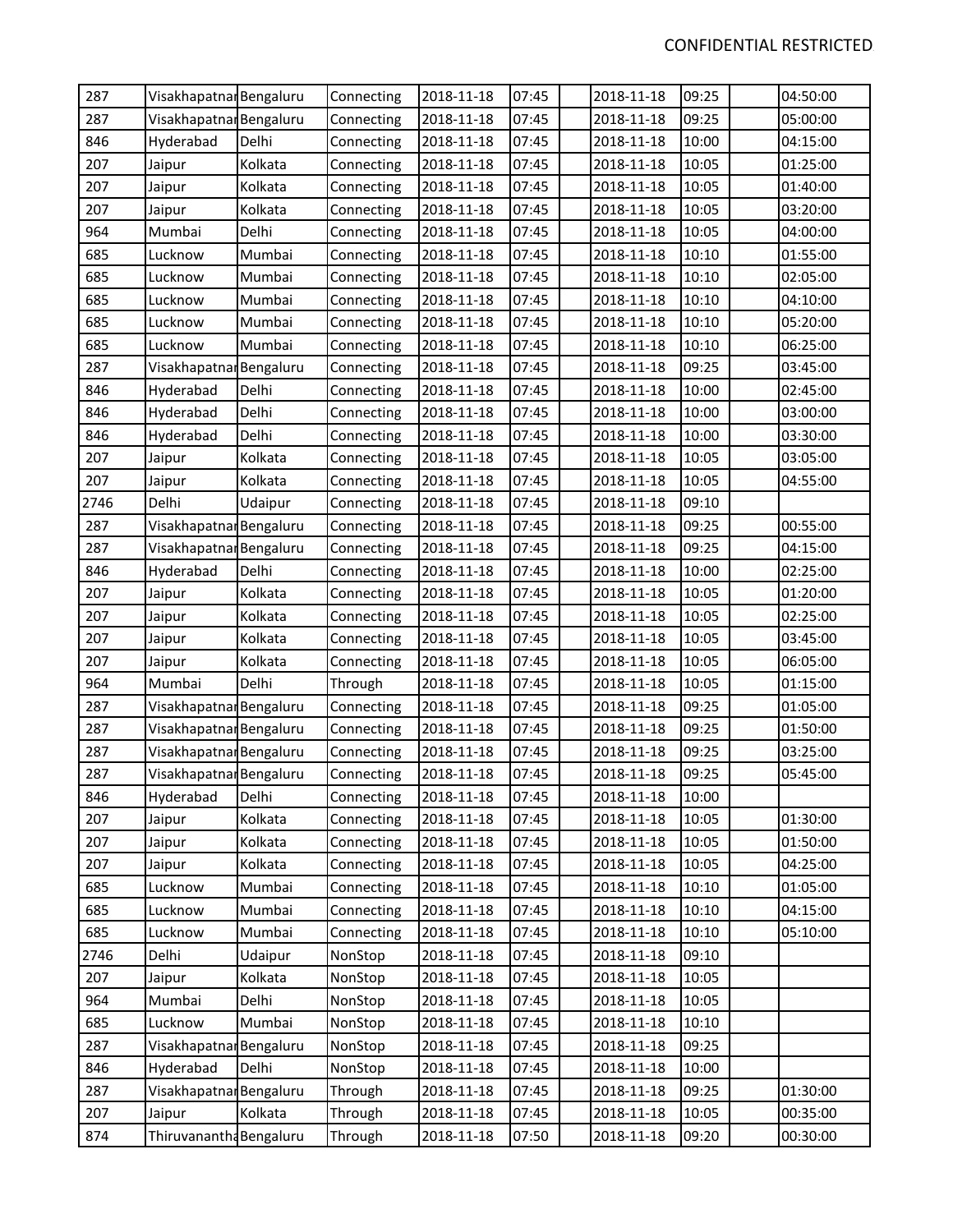| 377  | Delhi                   | Kolkata   | Through    | 2018-11-18 | 07:50 | 2018-11-18 | 10:05 | 00:35:00 |
|------|-------------------------|-----------|------------|------------|-------|------------|-------|----------|
| 377  | Delhi                   | Kolkata   | NonStop    | 2018-11-18 | 07:50 | 2018-11-18 | 10:05 |          |
| 7203 | Vijayawada              | Bengaluru | NonStop    | 2018-11-18 | 07:50 | 2018-11-18 | 09:40 |          |
| 405  | Bengaluru               | Raipur    | NonStop    | 2018-11-18 | 07:50 | 2018-11-18 | 09:50 |          |
| 462  | Guwahati                | Agartala  | NonStop    | 2018-11-18 | 07:50 | 2018-11-18 | 08:45 |          |
| 874  | Thiruvanantha Bengaluru |           | NonStop    | 2018-11-18 | 07:50 | 2018-11-18 | 09:20 |          |
| 636  | Nagpur                  | Delhi     | NonStop    | 2018-11-18 | 07:50 | 2018-11-18 | 09:35 |          |
| 874  | Thiruvanantha Bengaluru |           | Connecting | 2018-11-18 | 07:50 | 2018-11-18 | 09:20 | 01:00:00 |
| 874  | Thiruvanantha Bengaluru |           | Connecting | 2018-11-18 | 07:50 | 2018-11-18 | 09:20 | 01:30:00 |
| 874  | Thiruvanantha Bengaluru |           | Connecting | 2018-11-18 | 07:50 | 2018-11-18 | 09:20 | 02:40:00 |
| 874  | Thiruvanantha Bengaluru |           | Connecting | 2018-11-18 | 07:50 | 2018-11-18 | 09:20 | 02:40:00 |
| 874  | Thiruvanantha Bengaluru |           | Connecting | 2018-11-18 | 07:50 | 2018-11-18 | 09:20 | 05:00:00 |
| 874  | Thiruvanantha Bengaluru |           | Connecting | 2018-11-18 | 07:50 | 2018-11-18 | 09:20 | 05:40:00 |
| 874  | Thiruvanantha Bengaluru |           | Connecting | 2018-11-18 | 07:50 | 2018-11-18 | 09:20 | 05:45:00 |
| 636  | Nagpur                  | Delhi     | Connecting | 2018-11-18 | 07:50 | 2018-11-18 | 09:35 | 03:25:00 |
| 7203 | Vijayawada              | Bengaluru | Connecting | 2018-11-18 | 07:50 | 2018-11-18 | 09:40 | 01:15:00 |
| 7203 | Vijayawada              | Bengaluru | Connecting | 2018-11-18 | 07:50 | 2018-11-18 | 09:40 | 03:30:00 |
| 377  | Delhi                   | Kolkata   | Connecting | 2018-11-18 | 07:50 | 2018-11-18 | 10:05 | 01:25:00 |
| 377  | Delhi                   | Kolkata   | Connecting | 2018-11-18 | 07:50 | 2018-11-18 | 10:05 | 03:05:00 |
| 462  | Guwahati                | Agartala  | Through    | 2018-11-18 | 07:50 | 2018-11-18 | 08:45 |          |
| 462  | Guwahati                | Agartala  | Connecting | 2018-11-18 | 07:50 | 2018-11-18 | 08:45 |          |
| 874  | Thiruvanantha Bengaluru |           | Connecting | 2018-11-18 | 07:50 | 2018-11-18 | 09:20 | 01:35:00 |
| 874  | Thiruvanantha Bengaluru |           | Connecting | 2018-11-18 | 07:50 | 2018-11-18 | 09:20 | 03:30:00 |
| 874  | Thiruvanantha Bengaluru |           | Connecting | 2018-11-18 | 07:50 | 2018-11-18 | 09:20 | 04:10:00 |
| 874  | Thiruvanantha Bengaluru |           | Connecting | 2018-11-18 | 07:50 | 2018-11-18 | 09:20 | 04:10:00 |
| 636  | Nagpur                  | Delhi     | Connecting | 2018-11-18 | 07:50 | 2018-11-18 | 09:35 | 01:00:00 |
| 7203 | Vijayawada              | Bengaluru | Connecting | 2018-11-18 | 07:50 | 2018-11-18 | 09:40 | 01:30:00 |
| 7203 | Vijayawada              | Bengaluru | Connecting | 2018-11-18 | 07:50 | 2018-11-18 | 09:40 | 03:05:00 |
| 377  | Delhi                   | Kolkata   | Connecting | 2018-11-18 | 07:50 | 2018-11-18 | 10:05 |          |
| 377  | Delhi                   | Kolkata   | Connecting | 2018-11-18 | 07:50 | 2018-11-18 | 10:05 | 04:25:00 |
| 377  | Delhi                   | Kolkata   | Connecting | 2018-11-18 | 07:50 | 2018-11-18 | 10:05 | 06:05:00 |
| 874  | Thiruvanantha Bengaluru |           | Connecting | 2018-11-18 | 07:50 | 2018-11-18 | 09:20 | 05:05:00 |
| 636  | Nagpur                  | Delhi     | Connecting | 2018-11-18 | 07:50 | 2018-11-18 | 09:35 | 01:45:00 |
| 636  | Nagpur                  | Delhi     | Connecting | 2018-11-18 | 07:50 | 2018-11-18 | 09:35 | 03:10:00 |
| 636  | Nagpur                  | Delhi     | Connecting | 2018-11-18 | 07:50 | 2018-11-18 | 09:35 | 03:40:00 |
| 636  | Nagpur                  | Delhi     | Connecting | 2018-11-18 | 07:50 | 2018-11-18 | 09:35 | 03:55:00 |
| 636  | Nagpur                  | Delhi     | Connecting | 2018-11-18 | 07:50 | 2018-11-18 | 09:35 | 05:35:00 |
| 7203 | Vijayawada              | Bengaluru | Connecting | 2018-11-18 | 07:50 | 2018-11-18 | 09:40 | 02:40:00 |
| 7203 | Vijayawada              | Bengaluru | Connecting | 2018-11-18 | 07:50 | 2018-11-18 | 09:40 | 03:10:00 |
| 405  | Bengaluru               | Raipur    | Connecting | 2018-11-18 | 07:50 | 2018-11-18 | 09:50 |          |
| 377  | Delhi                   | Kolkata   | Connecting | 2018-11-18 | 07:50 | 2018-11-18 | 10:05 | 02:25:00 |
| 377  | Delhi                   | Kolkata   | Connecting | 2018-11-18 | 07:50 | 2018-11-18 | 10:05 | 03:20:00 |
| 874  | Thiruvanantha Bengaluru |           | Connecting | 2018-11-18 | 07:50 | 2018-11-18 | 09:20 | 01:55:00 |
| 874  | Thiruvanantha Bengaluru |           | Connecting | 2018-11-18 | 07:50 | 2018-11-18 | 09:20 | 04:55:00 |
| 636  | Nagpur                  | Delhi     | Connecting | 2018-11-18 | 07:50 | 2018-11-18 | 09:35 |          |
| 636  | Nagpur                  | Delhi     | Connecting | 2018-11-18 | 07:50 | 2018-11-18 | 09:35 | 02:50:00 |
| 636  | Nagpur                  | Delhi     | Connecting | 2018-11-18 | 07:50 | 2018-11-18 | 09:35 | 03:45:00 |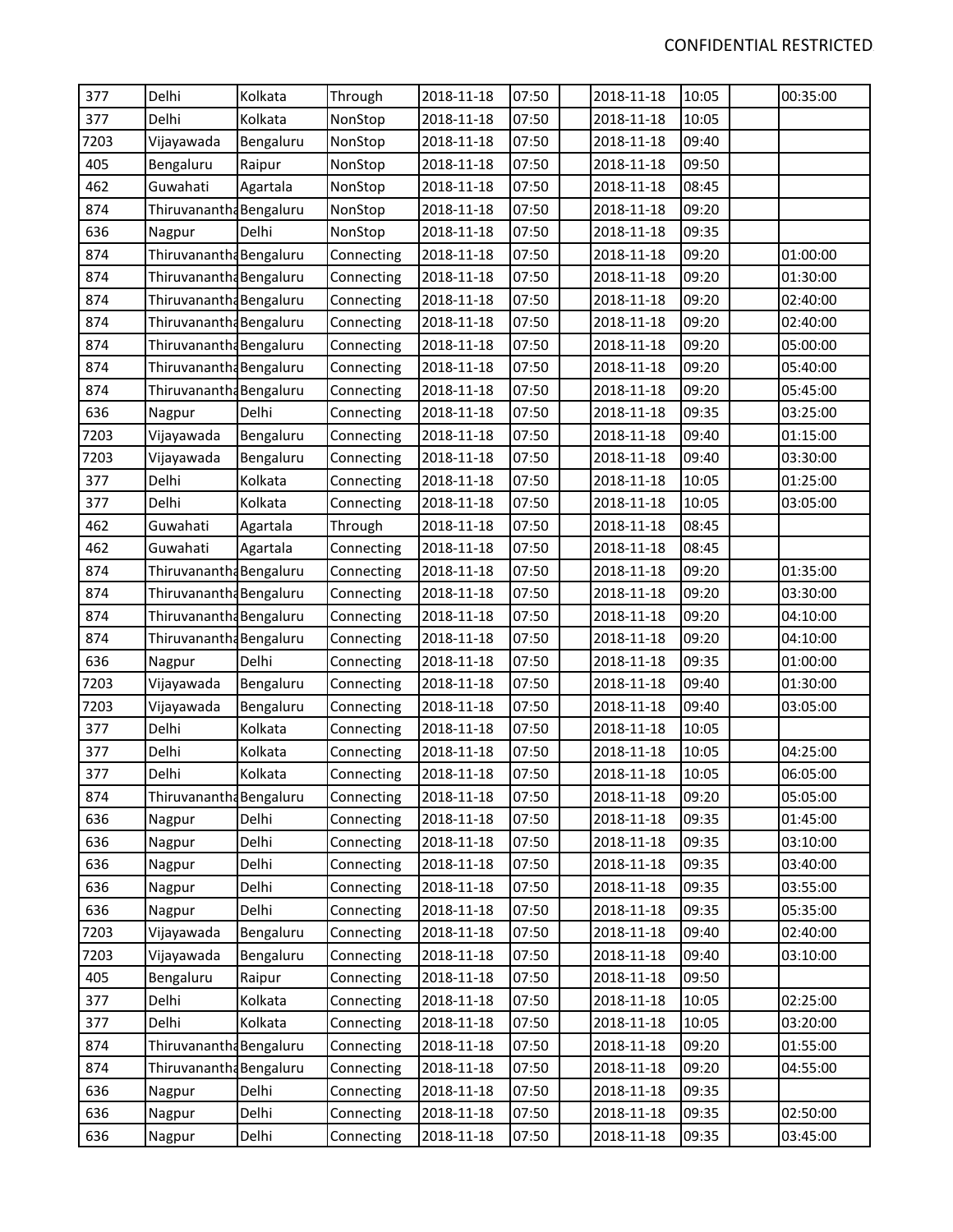| 636  | Nagpur     | Delhi                  | Connecting | 2018-11-18 | 07:50 | 2018-11-18 | 09:35 | 04:40:00 |
|------|------------|------------------------|------------|------------|-------|------------|-------|----------|
| 7203 | Vijayawada | Bengaluru              | Connecting | 2018-11-18 | 07:50 | 2018-11-18 | 09:40 | 01:10:00 |
| 7203 | Vijayawada | Bengaluru              | Connecting | 2018-11-18 | 07:50 | 2018-11-18 | 09:40 | 01:35:00 |
| 7203 | Vijayawada | Bengaluru              | Connecting | 2018-11-18 | 07:50 | 2018-11-18 | 09:40 | 02:20:00 |
| 7203 | Vijayawada | Bengaluru              | Connecting | 2018-11-18 | 07:50 | 2018-11-18 | 09:40 | 03:10:00 |
| 7215 | Madurai    | Chennai                | Connecting | 2018-11-18 | 07:55 | 2018-11-18 | 09:30 | 02:05:00 |
| 7215 | Madurai    | Chennai                | Connecting | 2018-11-18 | 07:55 | 2018-11-18 | 09:30 | 02:25:00 |
| 453  | Coimbatore | Mumbai                 | Connecting | 2018-11-18 | 07:55 | 2018-11-18 | 09:50 | 01:25:00 |
| 298  | Kochi      | Mumbai                 | Connecting | 2018-11-18 | 07:55 | 2018-11-18 | 10:05 | 01:10:00 |
| 797  | Chennai    | Kolkata                | Connecting | 2018-11-18 | 07:55 | 2018-11-18 | 10:15 |          |
| 797  | Chennai    | Kolkata                | Connecting | 2018-11-18 | 07:55 | 2018-11-18 | 10:15 | 01:15:00 |
| 797  | Chennai    | Kolkata                | Connecting | 2018-11-18 | 07:55 | 2018-11-18 | 10:15 | 01:20:00 |
| 797  | Chennai    | Kolkata                | Connecting | 2018-11-18 | 07:55 | 2018-11-18 | 10:15 | 02:15:00 |
| 797  | Chennai    | Kolkata                | Connecting | 2018-11-18 | 07:55 | 2018-11-18 | 10:15 | 03:10:00 |
| 797  | Chennai    | Kolkata                | Connecting | 2018-11-18 | 07:55 | 2018-11-18 | 10:15 | 03:15:00 |
| 939  | Delhi      | Guwahati               | Connecting | 2018-11-18 | 07:55 | 2018-11-18 | 10:20 |          |
| 384  | Hyderabad  | Raipur                 | Connecting | 2018-11-18 | 07:55 | 2018-11-18 | 09:10 |          |
| 238  | Jaipur     | Ahmedabad              | Connecting | 2018-11-18 | 07:55 | 2018-11-18 | 09:20 | 05:25:00 |
| 7215 | Madurai    | Chennai                | Connecting | 2018-11-18 | 07:55 | 2018-11-18 | 09:30 | 01:25:00 |
| 7215 | Madurai    | Chennai                | Connecting | 2018-11-18 | 07:55 | 2018-11-18 | 09:30 | 02:10:00 |
| 7215 | Madurai    | Chennai                | Connecting | 2018-11-18 | 07:55 | 2018-11-18 | 09:30 | 03:05:00 |
| 7215 | Madurai    | Chennai                | Connecting | 2018-11-18 | 07:55 | 2018-11-18 | 09:30 | 04:10:00 |
| 453  | Coimbatore | Mumbai                 | Connecting | 2018-11-18 | 07:55 | 2018-11-18 | 09:50 | 02:15:00 |
| 298  | Kochi      | Mumbai                 | Connecting | 2018-11-18 | 07:55 | 2018-11-18 | 10:05 |          |
| 797  | Chennai    | Kolkata                | Connecting | 2018-11-18 | 07:55 | 2018-11-18 | 10:15 | 01:15:00 |
| 797  | Chennai    | Kolkata                | Connecting | 2018-11-18 | 07:55 | 2018-11-18 | 10:15 | 03:35:00 |
| 2929 | Delhi      | Bengaluru              | Connecting | 2018-11-18 | 07:55 | 2018-11-18 | 10:45 | 02:25:00 |
| 238  | Jaipur     | Ahmedabad              | Connecting | 2018-11-18 | 07:55 | 2018-11-18 | 09:20 | 05:20:00 |
| 266  | Hyderabad  | Bhubaneswar Connecting |            | 2018-11-18 | 07:55 | 2018-11-18 | 09:30 |          |
| 7215 | Madurai    | Chennai                | Connecting | 2018-11-18 | 07:55 | 2018-11-18 | 09:30 | 01:15:00 |
| 7215 | Madurai    | Chennai                | Connecting | 2018-11-18 | 07:55 | 2018-11-18 | 09:30 | 03:50:00 |
| 7215 | Madurai    | Chennai                | Connecting | 2018-11-18 | 07:55 | 2018-11-18 | 09:30 | 05:50:00 |
| 298  | Kochi      | Mumbai                 | Connecting | 2018-11-18 | 07:55 | 2018-11-18 | 10:05 | 02:10:00 |
| 797  | Chennai    | Kolkata                | Connecting | 2018-11-18 | 07:55 | 2018-11-18 | 10:15 | 04:45:00 |
| 939  | Delhi      | Guwahati               | Connecting | 2018-11-18 | 07:55 | 2018-11-18 | 10:20 | 02:00:00 |
| 939  | Delhi      | Guwahati               | Connecting | 2018-11-18 | 07:55 | 2018-11-18 | 10:20 | 03:05:00 |
| 2929 | Delhi      | Bengaluru              | Connecting | 2018-11-18 | 07:55 | 2018-11-18 | 10:45 | 02:50:00 |
| 384  | Hyderabad  | Raipur                 | Through    | 2018-11-18 | 07:55 | 2018-11-18 | 09:10 |          |
| 298  | Kochi      | Mumbai                 | Through    | 2018-11-18 | 07:55 | 2018-11-18 | 10:05 |          |
| 298  | Kochi      | Mumbai                 | Through    | 2018-11-18 | 07:55 | 2018-11-18 | 10:05 | 00:45:00 |
| 453  | Coimbatore | Mumbai                 | Through    | 2018-11-18 | 07:55 | 2018-11-18 | 09:50 | 00:50:00 |
| 797  | Chennai    | Kolkata                | Through    | 2018-11-18 | 07:55 | 2018-11-18 | 10:15 | 00:30:00 |
| 939  | Delhi      | Guwahati               | Through    | 2018-11-18 | 07:55 | 2018-11-18 | 10:20 | 00:30:00 |
| 7215 | Madurai    | Chennai                | Connecting | 2018-11-18 | 07:55 | 2018-11-18 | 09:30 | 01:20:00 |
| 453  | Coimbatore | Mumbai                 | Connecting | 2018-11-18 | 07:55 | 2018-11-18 | 09:50 | 05:30:00 |
| 266  | Hyderabad  | Bhubaneswar NonStop    |            | 2018-11-18 | 07:55 | 2018-11-18 | 09:30 |          |
| 384  | Hyderabad  | Raipur                 | NonStop    | 2018-11-18 | 07:55 | 2018-11-18 | 09:10 |          |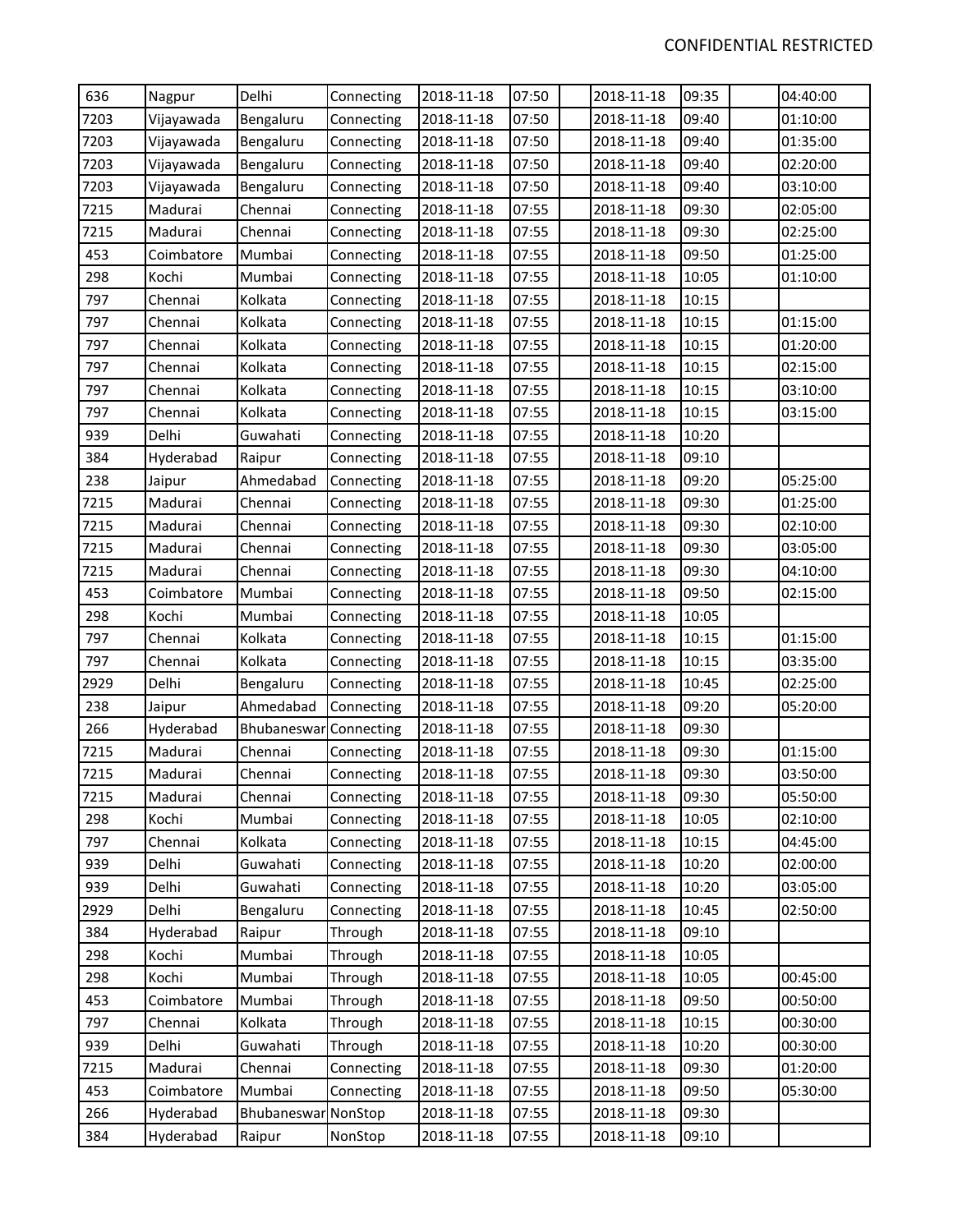| 238  | Jaipur                   | Ahmedabad           | NonStop    | 2018-11-18 | 07:55 | 2018-11-18 | 09:20 |          |
|------|--------------------------|---------------------|------------|------------|-------|------------|-------|----------|
| 7215 | Madurai                  | Chennai             | NonStop    | 2018-11-18 | 07:55 | 2018-11-18 | 09:30 |          |
| 453  | Coimbatore               | Mumbai              | NonStop    | 2018-11-18 | 07:55 | 2018-11-18 | 09:50 |          |
| 667  | Ahmedabad                | Kochi               | NonStop    | 2018-11-18 | 07:55 | 2018-11-18 | 10:25 |          |
| 2929 | Delhi                    | Bengaluru           | NonStop    | 2018-11-18 | 07:55 | 2018-11-18 | 10:45 |          |
| 298  | Kochi                    | Mumbai              | NonStop    | 2018-11-18 | 07:55 | 2018-11-18 | 10:05 |          |
| 797  | Chennai                  | Kolkata             | NonStop    | 2018-11-18 | 07:55 | 2018-11-18 | 10:15 |          |
| 939  | Delhi                    | Guwahati            | NonStop    | 2018-11-18 | 07:55 | 2018-11-18 | 10:20 |          |
| 238  | Jaipur                   | Ahmedabad           | Through    | 2018-11-18 | 07:55 | 2018-11-18 | 09:20 |          |
| 266  | Hyderabad                | Bhubaneswar Through |            | 2018-11-18 | 07:55 | 2018-11-18 | 09:30 |          |
| 238  | Jaipur                   | Ahmedabad           | Through    | 2018-11-18 | 07:55 | 2018-11-18 | 09:20 | 00:30:00 |
| 7161 | Tiruchirappall Bengaluru |                     | NonStop    | 2018-11-18 | 08:00 | 2018-11-18 | 09:05 |          |
| 885  | Guwahati                 | Delhi               | NonStop    | 2018-11-18 | 08:00 | 2018-11-18 | 11:00 |          |
| 312  | Bengaluru                | Bhubaneswar NonStop |            | 2018-11-18 | 08:00 | 2018-11-18 | 10:00 |          |
| 7161 | Tiruchirappall Bengaluru |                     | Connecting | 2018-11-18 | 08:00 | 2018-11-18 | 09:05 | 00:55:00 |
| 885  | Guwahati                 | Delhi               | Connecting | 2018-11-18 | 08:00 | 2018-11-18 | 11:00 | 02:55:00 |
| 7161 | Tiruchirappall Bengaluru |                     | Connecting | 2018-11-18 | 08:00 | 2018-11-18 | 09:05 | 01:45:00 |
| 7161 | Tiruchirappall Bengaluru |                     | Connecting | 2018-11-18 | 08:00 | 2018-11-18 | 09:05 | 01:50:00 |
| 7161 | Tiruchirappall Bengaluru |                     | Connecting | 2018-11-18 | 08:00 | 2018-11-18 | 09:05 | 02:45:00 |
| 7161 | Tiruchirappall Bengaluru |                     | Connecting | 2018-11-18 | 08:00 | 2018-11-18 | 09:05 | 02:55:00 |
| 885  | Guwahati                 | Delhi               | Connecting | 2018-11-18 | 08:00 | 2018-11-18 | 11:00 | 02:30:00 |
| 885  | Guwahati                 | Delhi               | Connecting | 2018-11-18 | 08:00 | 2018-11-18 | 11:00 | 04:10:00 |
| 7161 | Tiruchirappall Bengaluru |                     | Connecting | 2018-11-18 | 08:00 | 2018-11-18 | 09:05 | 01:00:00 |
| 7161 | Tiruchirappall Bengaluru |                     | Connecting | 2018-11-18 | 08:00 | 2018-11-18 | 09:05 | 01:45:00 |
| 7161 | Tiruchirappall Bengaluru |                     | Connecting | 2018-11-18 | 08:00 | 2018-11-18 | 09:05 | 03:45:00 |
| 312  | Bengaluru                | Bhubaneswar         | Connecting | 2018-11-18 | 08:00 | 2018-11-18 | 10:00 |          |
| 885  | Guwahati                 | Delhi               | Connecting | 2018-11-18 | 08:00 | 2018-11-18 | 11:00 | 03:45:00 |
| 7161 | Tiruchirappall Bengaluru |                     | Connecting | 2018-11-18 | 08:00 | 2018-11-18 | 09:05 | 01:15:00 |
| 7161 | Tiruchirappall Bengaluru |                     | Connecting | 2018-11-18 | 08:00 | 2018-11-18 | 09:05 | 02:55:00 |
| 7161 | Tiruchirappall Bengaluru |                     | Connecting | 2018-11-18 | 08:00 | 2018-11-18 | 09:05 | 03:40:00 |
| 7161 | Tiruchirappall Bengaluru |                     | Connecting | 2018-11-18 | 08:00 | 2018-11-18 | 09:05 | 04:25:00 |
| 885  | Guwahati                 | Delhi               | Connecting | 2018-11-18 | 08:00 | 2018-11-18 | 11:00 | 01:10:00 |
| 885  | Guwahati                 | Delhi               | Connecting | 2018-11-18 | 08:00 | 2018-11-18 | 11:00 | 02:00:00 |
| 885  | Guwahati                 | Delhi               | Connecting | 2018-11-18 | 08:00 | 2018-11-18 | 11:00 | 03:15:00 |
| 885  | Guwahati                 | Delhi               | Connecting | 2018-11-18 | 08:00 | 2018-11-18 | 11:00 | 04:50:00 |
| 455  | Dehradun                 | Delhi               | Connecting | 2018-11-18 | 08:05 | 2018-11-18 | 09:00 | 01:20:00 |
| 455  | Dehradun                 | Delhi               | Connecting | 2018-11-18 | 08:05 | 2018-11-18 | 09:00 | 03:25:00 |
| 455  | Dehradun                 | Delhi               | Connecting | 2018-11-18 | 08:05 | 2018-11-18 | 09:00 | 04:15:00 |
| 455  | Dehradun                 | Delhi               | Connecting | 2018-11-18 | 08:05 | 2018-11-18 | 09:00 | 04:20:00 |
| 455  | Dehradun                 | Delhi               | Connecting | 2018-11-18 | 08:05 | 2018-11-18 | 09:00 | 05:05:00 |
| 568  | Vadodara                 | Mumbai              | Connecting | 2018-11-18 | 08:05 | 2018-11-18 | 09:10 | 01:15:00 |
| 568  | Vadodara                 | Mumbai              | Connecting | 2018-11-18 | 08:05 | 2018-11-18 | 09:10 | 01:35:00 |
| 568  | Vadodara                 | Mumbai              | Connecting | 2018-11-18 | 08:05 | 2018-11-18 | 09:10 | 06:05:00 |
| 608  | Visakhapatnar Hyderabad  |                     | Connecting | 2018-11-18 | 08:05 | 2018-11-18 | 09:15 | 01:15:00 |
| 608  | Visakhapatnar Hyderabad  |                     | Connecting | 2018-11-18 | 08:05 | 2018-11-18 | 09:15 | 02:25:00 |
| 608  | Visakhapatnar Hyderabad  |                     | Connecting | 2018-11-18 | 08:05 | 2018-11-18 | 09:15 | 04:05:00 |
| 334  | Kochi                    | Hyderabad           | Connecting | 2018-11-18 | 08:05 | 2018-11-18 | 09:40 |          |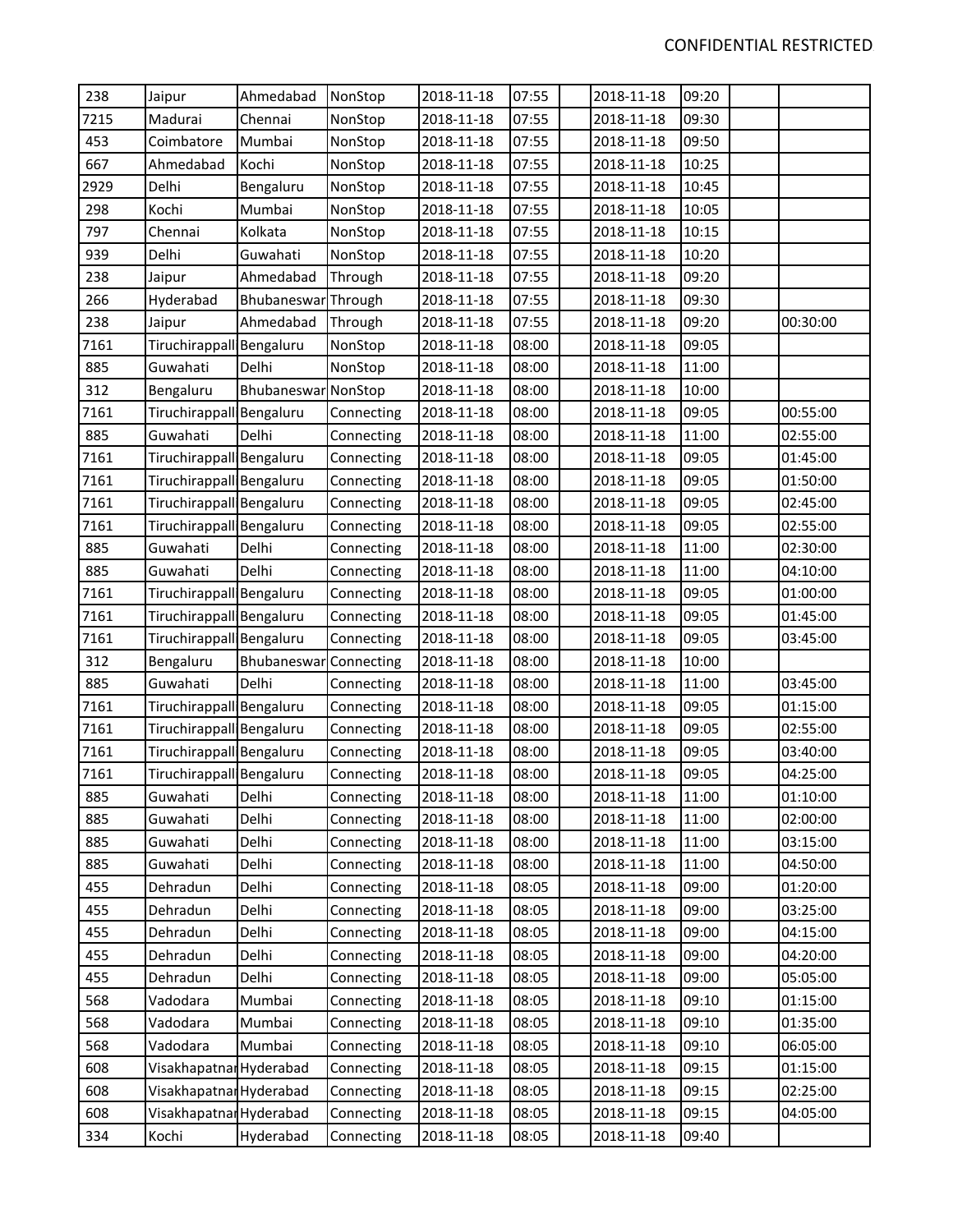| 334 | Kochi                   | Hyderabad | Connecting | 2018-11-18 | 08:05 | 2018-11-18 | 09:40 | 03:35:00 |
|-----|-------------------------|-----------|------------|------------|-------|------------|-------|----------|
| 455 | Dehradun                | Delhi     | Connecting | 2018-11-18 | 08:05 | 2018-11-18 | 09:00 | 02:30:00 |
| 455 | Dehradun                | Delhi     | Connecting | 2018-11-18 | 08:05 | 2018-11-18 | 09:00 | 04:10:00 |
| 568 | Vadodara                | Mumbai    | Connecting | 2018-11-18 | 08:05 | 2018-11-18 | 09:10 | 02:05:00 |
| 568 | Vadodara                | Mumbai    | Connecting | 2018-11-18 | 08:05 | 2018-11-18 | 09:10 | 02:10:00 |
| 568 | Vadodara                | Mumbai    | Connecting | 2018-11-18 | 08:05 | 2018-11-18 | 09:10 | 02:35:00 |
| 568 | Vadodara                | Mumbai    | Connecting | 2018-11-18 | 08:05 | 2018-11-18 | 09:10 | 02:50:00 |
| 568 | Vadodara                | Mumbai    | Connecting | 2018-11-18 | 08:05 | 2018-11-18 | 09:10 | 02:55:00 |
| 568 | Vadodara                | Mumbai    | Connecting | 2018-11-18 | 08:05 | 2018-11-18 | 09:10 | 03:40:00 |
| 568 | Vadodara                | Mumbai    | Connecting | 2018-11-18 | 08:05 | 2018-11-18 | 09:10 | 04:50:00 |
| 608 | Visakhapatnar Hyderabad |           | Connecting | 2018-11-18 | 08:05 | 2018-11-18 | 09:15 | 03:30:00 |
| 608 | Visakhapatnal Hyderabad |           | Connecting | 2018-11-18 | 08:05 | 2018-11-18 | 09:15 | 04:00:00 |
| 608 | Visakhapatnar Hyderabad |           | Connecting | 2018-11-18 | 08:05 | 2018-11-18 | 09:15 | 05:20:00 |
| 713 | Kolkata                 | Varanasi  | Connecting | 2018-11-18 | 08:05 | 2018-11-18 | 09:25 |          |
| 334 | Kochi                   | Hyderabad | Connecting | 2018-11-18 | 08:05 | 2018-11-18 | 09:40 | 02:10:00 |
| 334 | Kochi                   | Hyderabad | Connecting | 2018-11-18 | 08:05 | 2018-11-18 | 09:40 | 05:55:00 |
| 455 | Dehradun                | Delhi     | Connecting | 2018-11-18 | 08:05 | 2018-11-18 | 09:00 | 01:35:00 |
| 455 | Dehradun                | Delhi     | Connecting | 2018-11-18 | 08:05 | 2018-11-18 | 09:00 | 04:00:00 |
| 568 | Vadodara                | Mumbai    | Connecting | 2018-11-18 | 08:05 | 2018-11-18 | 09:10 |          |
| 568 | Vadodara                | Mumbai    | Connecting | 2018-11-18 | 08:05 | 2018-11-18 | 09:10 | 01:30:00 |
| 568 | Vadodara                | Mumbai    | Connecting | 2018-11-18 | 08:05 | 2018-11-18 | 09:10 | 03:20:00 |
| 608 | Visakhapatnar Hyderabad |           | Connecting | 2018-11-18 | 08:05 | 2018-11-18 | 09:15 | 02:15:00 |
| 608 | Visakhapatnar Hyderabad |           | Connecting | 2018-11-18 | 08:05 | 2018-11-18 | 09:15 | 04:20:00 |
| 334 | Kochi                   | Hyderabad | Connecting | 2018-11-18 | 08:05 | 2018-11-18 | 09:40 | 03:45:00 |
| 455 | Dehradun                | Delhi     | Connecting | 2018-11-18 | 08:05 | 2018-11-18 | 09:00 | 02:00:00 |
| 455 | Dehradun                | Delhi     | Connecting | 2018-11-18 | 08:05 | 2018-11-18 | 09:00 | 02:55:00 |
| 455 | Dehradun                | Delhi     | Connecting | 2018-11-18 | 08:05 | 2018-11-18 | 09:00 | 03:15:00 |
| 455 | Dehradun                | Delhi     | Connecting | 2018-11-18 | 08:05 | 2018-11-18 | 09:00 | 03:25:00 |
| 455 | Dehradun                | Delhi     | Connecting | 2018-11-18 | 08:05 | 2018-11-18 | 09:00 | 04:05:00 |
| 455 | Dehradun                | Delhi     | Connecting | 2018-11-18 | 08:05 | 2018-11-18 | 09:00 | 06:00:00 |
| 568 | Vadodara                | Mumbai    | Connecting | 2018-11-18 | 08:05 | 2018-11-18 | 09:10 | 04:25:00 |
| 568 | Vadodara                | Mumbai    | Connecting | 2018-11-18 | 08:05 | 2018-11-18 | 09:10 | 05:05:00 |
| 568 | Vadodara                | Mumbai    | Connecting | 2018-11-18 | 08:05 | 2018-11-18 | 09:10 | 05:15:00 |
| 608 | Visakhapatnar Hyderabad |           | Connecting | 2018-11-18 | 08:05 | 2018-11-18 | 09:15 | 01:00:00 |
| 608 | Visakhapatnar Hyderabad |           | Connecting | 2018-11-18 | 08:05 | 2018-11-18 | 09:15 | 01:55:00 |
| 608 | Visakhapatnar Hyderabad |           | Connecting | 2018-11-18 | 08:05 | 2018-11-18 | 09:15 | 03:35:00 |
| 608 | Visakhapatnar Hyderabad |           | Connecting | 2018-11-18 | 08:05 | 2018-11-18 | 09:15 | 04:10:00 |
| 608 | Visakhapatnar Hyderabad |           | Connecting | 2018-11-18 | 08:05 | 2018-11-18 | 09:15 | 05:50:00 |
| 334 | Kochi                   | Hyderabad | Connecting | 2018-11-18 | 08:05 | 2018-11-18 | 09:40 | 02:20:00 |
| 713 | Kolkata                 | Varanasi  | NonStop    | 2018-11-18 | 08:05 | 2018-11-18 | 09:25 |          |
| 568 | Vadodara                | Mumbai    | NonStop    | 2018-11-18 | 08:05 | 2018-11-18 | 09:10 |          |
| 455 | Dehradun                | Delhi     | Through    | 2018-11-18 | 08:05 | 2018-11-18 | 09:00 | 00:45:00 |
| 568 | Vadodara                | Mumbai    | Through    | 2018-11-18 | 08:05 | 2018-11-18 | 09:10 | 00:35:00 |
| 608 | Visakhapatnar Hyderabad |           | Through    | 2018-11-18 | 08:05 | 2018-11-18 | 09:15 | 00:35:00 |
| 455 | Dehradun                | Delhi     | NonStop    | 2018-11-18 | 08:05 | 2018-11-18 | 09:00 |          |
| 608 | Visakhapatnar Hyderabad |           | NonStop    | 2018-11-18 | 08:05 | 2018-11-18 | 09:15 |          |
| 334 | Kochi                   | Hyderabad | NonStop    | 2018-11-18 | 08:05 | 2018-11-18 | 09:40 |          |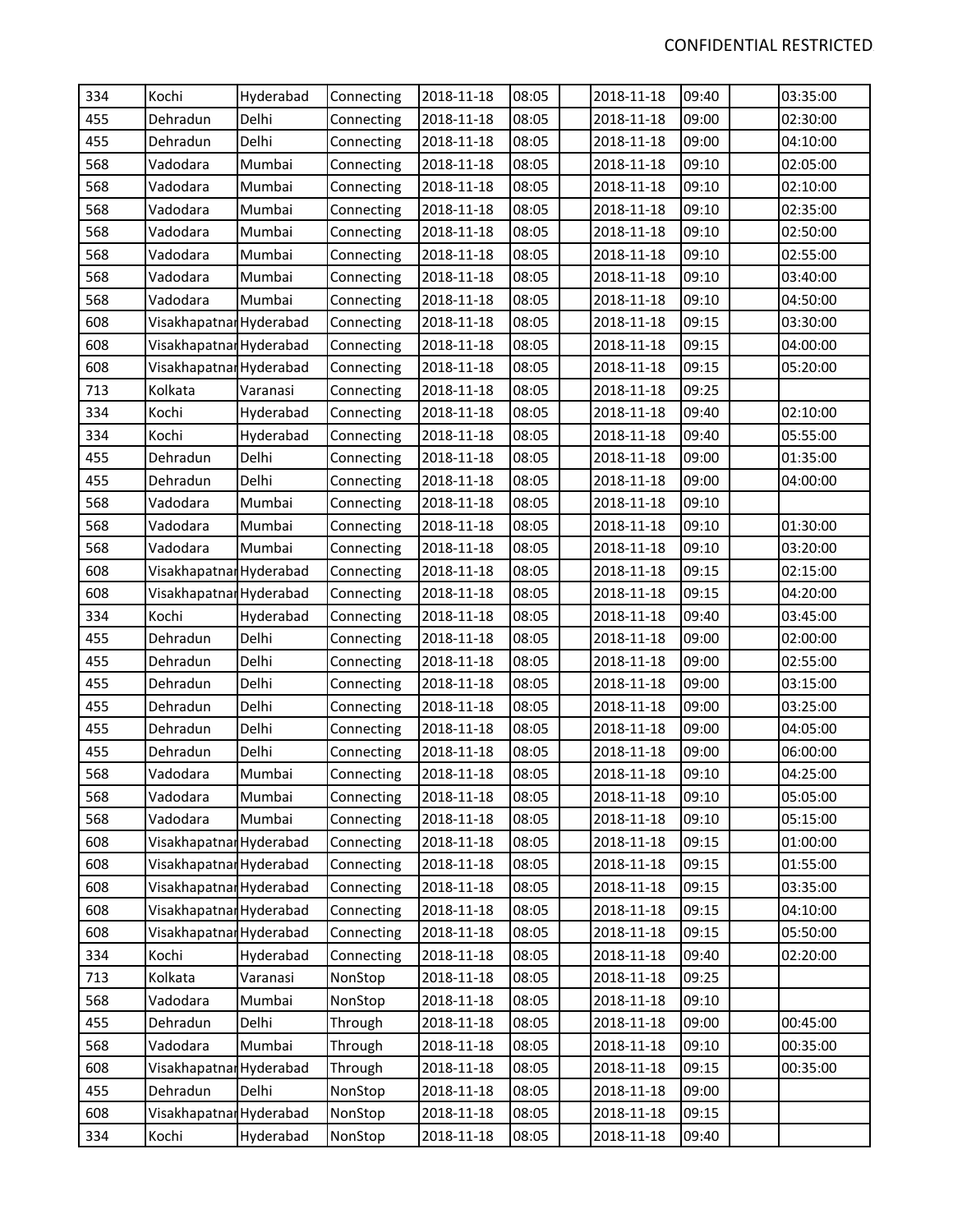| 334  | Kochi     | Hyderabad | Through    | 2018-11-18 | 08:05 | 2018-11-18      | 09:40 |       | 00:35:00 |
|------|-----------|-----------|------------|------------|-------|-----------------|-------|-------|----------|
| 7106 | Tirupati  | Bengaluru | NonStop    | 2018-11-18 | 08:10 | 2018-11-18      | 09:10 |       |          |
| 7153 | Madurai   | Hyderabad | NonStop    | 2018-11-18 | 08:10 | 08:4 2018-11-18 | 10:45 | 11:15 |          |
| 634  | Lucknow   | Patna     | NonStop    | 2018-11-18 | 08:10 | 2018-11-18      | 09:15 |       |          |
| 634  | Lucknow   | Patna     | Through    | 2018-11-18 | 08:10 | 2018-11-18      | 09:15 |       | 00:30:00 |
| 661  | Bengaluru | Hubli     | NonStop    | 2018-11-18 | 08:10 | 2018-11-18      | 09:15 |       |          |
| 634  | Lucknow   | Patna     | Connecting | 2018-11-18 | 08:10 | 2018-11-18      | 09:15 |       | 04:20:00 |
| 7153 | Madurai   | Hyderabad | Connecting | 2018-11-18 | 08:10 | 08:4 2018-11-18 | 10:45 | 11:15 | 01:05:00 |
| 7153 | Madurai   | Hyderabad | Connecting | 2018-11-18 | 08:10 | 08:42018-11-18  | 10:45 | 11:15 | 04:00:00 |
| 7106 | Tirupati  | Bengaluru | Connecting | 2018-11-18 | 08:10 | 2018-11-18      | 09:10 |       | 01:10:00 |
| 7106 | Tirupati  | Bengaluru | Connecting | 2018-11-18 | 08:10 | 2018-11-18      | 09:10 |       | 02:00:00 |
| 7106 | Tirupati  | Bengaluru | Connecting | 2018-11-18 | 08:10 | 2018-11-18      | 09:10 |       | 04:30:00 |
| 634  | Lucknow   | Patna     | Connecting | 2018-11-18 | 08:10 | 2018-11-18      | 09:15 |       |          |
| 661  | Bengaluru | Hubli     | Connecting | 2018-11-18 | 08:10 | 2018-11-18      | 09:15 |       |          |
| 661  | Bengaluru | Hubli     | Connecting | 2018-11-18 | 08:10 | 2018-11-18      | 09:15 |       | 04:20:00 |
| 7153 | Madurai   | Hyderabad | Connecting | 2018-11-18 | 08:10 | 08:4 2018-11-18 | 10:45 | 11:15 | 00:55:00 |
| 7153 | Madurai   | Hyderabad | Connecting | 2018-11-18 | 08:10 | 08:4 2018-11-18 | 10:45 | 11:15 | 01:15:00 |
| 7153 | Madurai   | Hyderabad | Connecting | 2018-11-18 | 08:10 | 08:4 2018-11-18 | 10:45 | 11:15 | 01:20:00 |
| 7153 | Madurai   | Hyderabad | Connecting | 2018-11-18 | 08:10 | 08:4 2018-11-18 | 10:45 | 11:15 | 02:30:00 |
| 7153 | Madurai   | Hyderabad | Connecting | 2018-11-18 | 08:10 | 08:4 2018-11-18 | 10:45 | 11:15 | 02:35:00 |
| 7153 | Madurai   | Hyderabad | Connecting | 2018-11-18 | 08:10 | 08:4 2018-11-18 | 10:45 | 11:15 | 04:50:00 |
| 7153 | Madurai   | Hyderabad | Connecting | 2018-11-18 | 08:10 | 08:4 2018-11-18 | 10:45 | 11:15 | 04:55:00 |
| 7106 | Tirupati  | Bengaluru | Connecting | 2018-11-18 | 08:10 | 2018-11-18      | 09:10 |       | 03:40:00 |
| 634  | Lucknow   | Patna     | Connecting | 2018-11-18 | 08:10 | 2018-11-18      | 09:15 |       | 02:40:00 |
| 634  | Lucknow   | Patna     | Connecting | 2018-11-18 | 08:10 | 2018-11-18      | 09:15 |       | 04:15:00 |
| 634  | Lucknow   | Patna     | Connecting | 2018-11-18 | 08:10 | 2018-11-18      | 09:15 |       | 05:40:00 |
| 7153 | Madurai   | Hyderabad | Connecting | 2018-11-18 | 08:10 | 08:4 2018-11-18 | 10:45 | 11:15 | 02:40:00 |
| 7106 | Tirupati  | Bengaluru | Connecting | 2018-11-18 | 08:10 | 2018-11-18      | 09:10 |       | 00:55:00 |
| 7106 | Tirupati  | Bengaluru | Connecting | 2018-11-18 | 08:10 | 2018-11-18      | 09:10 |       | 01:45:00 |
| 7106 | Tirupati  | Bengaluru | Connecting | 2018-11-18 | 08:10 | 2018-11-18      | 09:10 |       | 02:50:00 |
| 7106 | Tirupati  | Bengaluru | Connecting | 2018-11-18 | 08:10 | 2018-11-18      | 09:10 |       | 04:25:00 |
| 7153 | Madurai   | Hyderabad | Connecting | 2018-11-18 | 08:10 | 08:4 2018-11-18 | 10:45 | 11:15 | 01:05:00 |
| 509  | Nagpur    | Indore    | Connecting | 2018-11-18 | 08:15 | 2018-11-18      | 09:10 |       | 01:30:00 |
| 509  | Nagpur    | Indore    | Connecting | 2018-11-18 | 08:15 | 2018-11-18      | 09:10 |       | 01:45:00 |
| 477  | Goa       | Bengaluru | Connecting | 2018-11-18 | 08:15 | 2018-11-18      | 09:20 |       | 02:30:00 |
| 477  | Goa       | Bengaluru | Connecting | 2018-11-18 | 08:15 | 2018-11-18      | 09:20 |       | 03:10:00 |
| 269  | Kochi     | Chennai   | Connecting | 2018-11-18 | 08:15 | 2018-11-18      | 09:35 |       | 02:15:00 |
| 269  | Kochi     | Chennai   | Connecting | 2018-11-18 | 08:15 | 2018-11-18      | 09:35 |       | 02:25:00 |
| 879  | Ahmedabad | Hyderabad | Connecting | 2018-11-18 | 08:15 | 2018-11-18      | 10:00 |       | 01:30:00 |
| 879  | Ahmedabad | Hyderabad | Connecting | 2018-11-18 | 08:15 | 2018-11-18      | 10:00 |       | 03:20:00 |
| 879  | Ahmedabad | Hyderabad | Connecting | 2018-11-18 | 08:15 | 2018-11-18      | 10:00 |       | 04:15:00 |
| 879  | Ahmedabad | Hyderabad | Connecting | 2018-11-18 | 08:15 | 2018-11-18      | 10:00 |       | 04:35:00 |
| 563  | Kolkata   | Chennai   | Connecting | 2018-11-18 | 08:15 | 2018-11-18      | 10:40 |       | 01:15:00 |
| 563  | Kolkata   | Chennai   | Connecting | 2018-11-18 | 08:15 | 2018-11-18      | 10:40 |       | 02:55:00 |
| 477  | Goa       | Bengaluru | Connecting | 2018-11-18 | 08:15 | 2018-11-18      | 09:20 |       | 01:30:00 |
| 477  | Goa       | Bengaluru | Connecting | 2018-11-18 | 08:15 | 2018-11-18      | 09:20 |       | 04:30:00 |
| 269  | Kochi     | Chennai   | Connecting | 2018-11-18 | 08:15 | 2018-11-18      | 09:35 |       |          |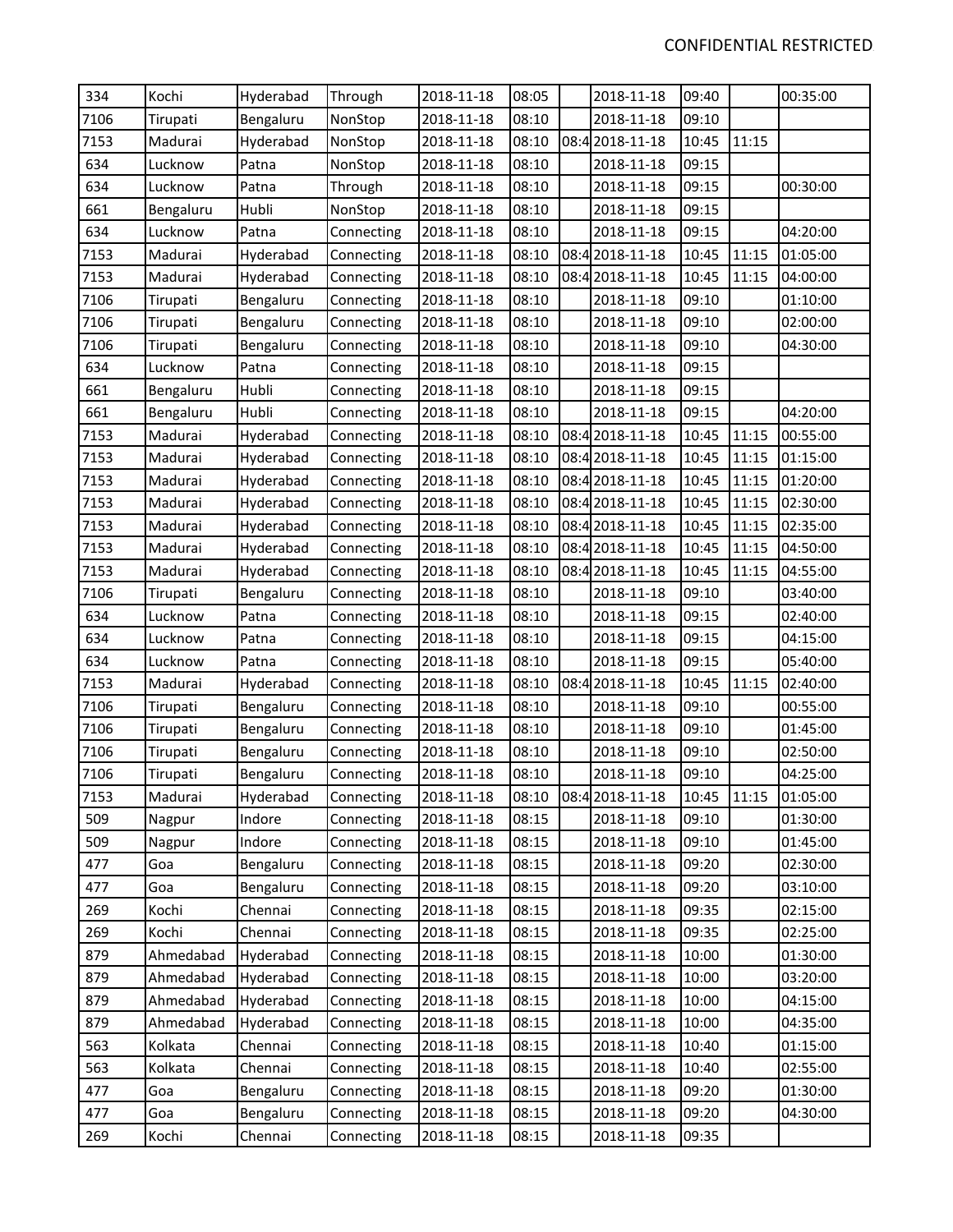| 269 | Kochi     | Chennai   | Connecting | 2018-11-18 | 08:15 | 2018-11-18 | 09:35 | 01:25:00 |
|-----|-----------|-----------|------------|------------|-------|------------|-------|----------|
| 906 | Delhi     | Varanasi  | Connecting | 2018-11-18 | 08:15 | 2018-11-18 | 09:40 |          |
| 879 | Ahmedabad | Hyderabad | Connecting | 2018-11-18 | 08:15 | 2018-11-18 | 10:00 | 01:05:00 |
| 879 | Ahmedabad | Hyderabad | Connecting | 2018-11-18 | 08:15 | 2018-11-18 | 10:00 | 02:00:00 |
| 509 | Nagpur    | Indore    | Connecting | 2018-11-18 | 08:15 | 2018-11-18 | 09:10 |          |
| 477 | Goa       | Bengaluru | Connecting | 2018-11-18 | 08:15 | 2018-11-18 | 09:20 | 01:30:00 |
| 477 | Goa       | Bengaluru | Connecting | 2018-11-18 | 08:15 | 2018-11-18 | 09:20 | 01:50:00 |
| 477 | Goa       | Bengaluru | Connecting | 2018-11-18 | 08:15 | 2018-11-18 | 09:20 | 02:00:00 |
| 477 | Goa       | Bengaluru | Connecting | 2018-11-18 | 08:15 | 2018-11-18 | 09:20 | 03:50:00 |
| 269 | Kochi     | Chennai   | Connecting | 2018-11-18 | 08:15 | 2018-11-18 | 09:35 | 01:20:00 |
| 563 | Kolkata   | Chennai   | Connecting | 2018-11-18 | 08:15 | 2018-11-18 | 10:40 |          |
| 563 | Kolkata   | Chennai   | Connecting | 2018-11-18 | 08:15 | 2018-11-18 | 10:40 | 00:55:00 |
| 563 | Kolkata   | Chennai   | Connecting | 2018-11-18 | 08:15 | 2018-11-18 | 10:40 | 01:00:00 |
| 563 | Kolkata   | Chennai   | Connecting | 2018-11-18 | 08:15 | 2018-11-18 | 10:40 | 01:10:00 |
| 563 | Kolkata   | Chennai   | Connecting | 2018-11-18 | 08:15 | 2018-11-18 | 10:40 | 02:25:00 |
| 563 | Kolkata   | Chennai   | Connecting | 2018-11-18 | 08:15 | 2018-11-18 | 10:40 | 04:05:00 |
| 563 | Kolkata   | Chennai   | Connecting | 2018-11-18 | 08:15 | 2018-11-18 | 10:40 | 05:30:00 |
| 509 | Nagpur    | Indore    | Connecting | 2018-11-18 | 08:15 | 2018-11-18 | 09:10 | 03:55:00 |
| 477 | Goa       | Bengaluru | Connecting | 2018-11-18 | 08:15 | 2018-11-18 | 09:20 |          |
| 477 | Goa       | Bengaluru | Connecting | 2018-11-18 | 08:15 | 2018-11-18 | 09:20 | 01:10:00 |
| 477 | Goa       | Bengaluru | Connecting | 2018-11-18 | 08:15 | 2018-11-18 | 09:20 | 01:35:00 |
| 477 | Goa       | Bengaluru | Connecting | 2018-11-18 | 08:15 | 2018-11-18 | 09:20 | 03:25:00 |
| 477 | Goa       | Bengaluru | Connecting | 2018-11-18 | 08:15 | 2018-11-18 | 09:20 | 05:20:00 |
| 269 | Kochi     | Chennai   | Connecting | 2018-11-18 | 08:15 | 2018-11-18 | 09:35 | 02:05:00 |
| 269 | Kochi     | Chennai   | Connecting | 2018-11-18 | 08:15 | 2018-11-18 | 09:35 | 03:45:00 |
| 879 | Ahmedabad | Hyderabad | Connecting | 2018-11-18 | 08:15 | 2018-11-18 | 10:00 | 00:55:00 |
| 879 | Ahmedabad | Hyderabad | Connecting | 2018-11-18 | 08:15 | 2018-11-18 | 10:00 | 01:15:00 |
| 879 | Ahmedabad | Hyderabad | Connecting | 2018-11-18 | 08:15 | 2018-11-18 | 10:00 | 01:40:00 |
| 879 | Ahmedabad | Hyderabad | Connecting | 2018-11-18 | 08:15 | 2018-11-18 | 10:00 | 02:45:00 |
| 879 | Ahmedabad | Hyderabad | Connecting | 2018-11-18 | 08:15 | 2018-11-18 | 10:00 | 02:55:00 |
| 563 | Kolkata   | Chennai   | Connecting | 2018-11-18 | 08:15 | 2018-11-18 | 10:40 | 04:00:00 |
| 563 | Kolkata   | Chennai   | Connecting | 2018-11-18 | 08:15 | 2018-11-18 | 10:40 | 05:15:00 |
| 879 | Ahmedabad | Hyderabad | NonStop    | 2018-11-18 | 08:15 | 2018-11-18 | 10:00 |          |
| 563 | Kolkata   | Chennai   | NonStop    | 2018-11-18 | 08:15 | 2018-11-18 | 10:40 |          |
| 269 | Kochi     | Chennai   | NonStop    | 2018-11-18 | 08:15 | 2018-11-18 | 09:35 |          |
| 906 | Delhi     | Varanasi  | NonStop    | 2018-11-18 | 08:15 | 2018-11-18 | 09:40 |          |
| 477 | Goa       | Bengaluru | Through    | 2018-11-18 | 08:15 | 2018-11-18 | 09:20 | 00:30:00 |
| 269 | Kochi     | Chennai   | Through    | 2018-11-18 | 08:15 | 2018-11-18 | 09:35 | 00:35:00 |
| 563 | Kolkata   | Chennai   | Through    | 2018-11-18 | 08:15 | 2018-11-18 | 10:40 | 00:35:00 |
| 509 | Nagpur    | Indore    | Through    | 2018-11-18 | 08:15 | 2018-11-18 | 09:10 |          |
| 509 | Nagpur    | Indore    | NonStop    | 2018-11-18 | 08:15 | 2018-11-18 | 09:10 |          |
| 477 | Goa       | Bengaluru | NonStop    | 2018-11-18 | 08:15 | 2018-11-18 | 09:20 |          |
| 879 | Ahmedabad | Hyderabad | Through    | 2018-11-18 | 08:15 | 2018-11-18 | 10:00 | 00:40:00 |
| 251 | Guwahati  | Imphal    | Through    | 2018-11-18 | 08:20 | 2018-11-18 | 09:15 |          |
| 769 | Delhi     | Pune      | Through    | 2018-11-18 | 08:20 | 2018-11-18 | 10:30 |          |
| 328 | Bengaluru | Hyderabad | NonStop    | 2018-11-18 | 08:20 | 2018-11-18 | 09:30 |          |
| 115 | Varanasi  | Bengaluru | NonStop    | 2018-11-18 | 08:20 | 2018-11-18 | 10:55 |          |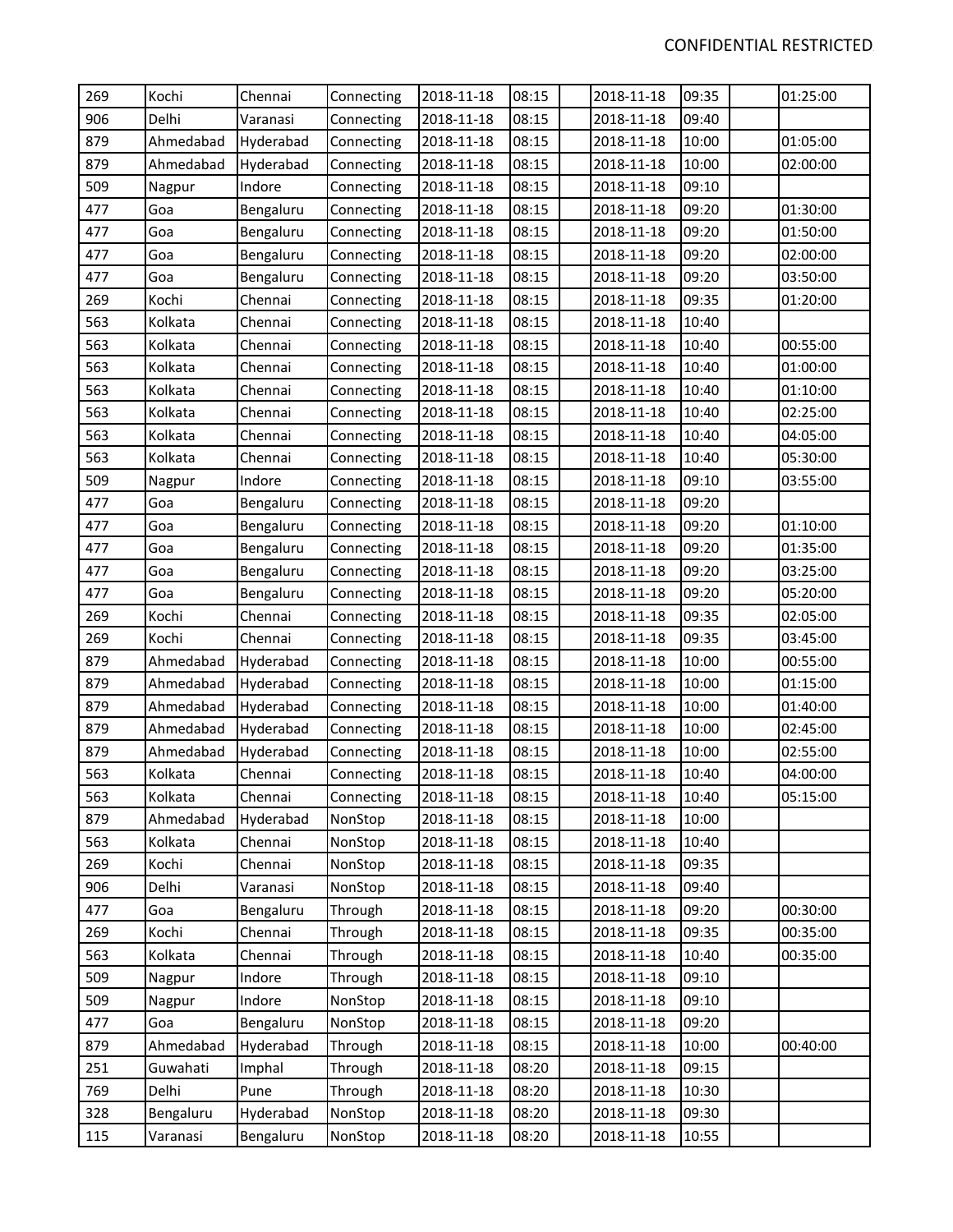| 251 | Guwahati  | Imphal                               | NonStop    | 2018-11-18 | 08:20 | 2018-11-18 | 09:15 |          |
|-----|-----------|--------------------------------------|------------|------------|-------|------------|-------|----------|
| 537 | Kochi     | Bengaluru                            | NonStop    | 2018-11-18 | 08:20 | 2018-11-18 | 09:30 |          |
| 738 | Delhi     | Patna                                | NonStop    | 2018-11-18 | 08:20 | 2018-11-18 | 10:05 |          |
| 717 | Hyderabad | Ranchi                               | NonStop    | 2018-11-18 | 08:20 | 2018-11-18 | 10:25 |          |
| 769 | Delhi     | Pune                                 | NonStop    | 2018-11-18 | 08:20 | 2018-11-18 | 10:30 |          |
| 251 | Guwahati  | Imphal                               | Connecting | 2018-11-18 | 08:20 | 2018-11-18 | 09:15 | 04:10:00 |
| 328 | Bengaluru | Hyderabad                            | Connecting | 2018-11-18 | 08:20 | 2018-11-18 | 09:30 | 02:20:00 |
| 537 | Kochi     | Bengaluru                            | Connecting | 2018-11-18 | 08:20 | 2018-11-18 | 09:30 |          |
| 537 | Kochi     | Bengaluru                            | Connecting | 2018-11-18 | 08:20 | 2018-11-18 | 09:30 | 03:15:00 |
| 769 | Delhi     | Pune                                 | Connecting | 2018-11-18 | 08:20 | 2018-11-18 | 10:30 |          |
| 115 | Varanasi  | Bengaluru                            | Connecting | 2018-11-18 | 08:20 | 2018-11-18 | 10:55 | 02:05:00 |
| 115 | Varanasi  | Bengaluru                            | Connecting | 2018-11-18 | 08:20 | 2018-11-18 | 10:55 | 02:15:00 |
| 115 | Varanasi  | Bengaluru                            | Connecting | 2018-11-18 | 08:20 | 2018-11-18 | 10:55 | 02:45:00 |
| 251 | Guwahati  | Imphal                               | Connecting | 2018-11-18 | 08:20 | 2018-11-18 | 09:15 |          |
| 328 | Bengaluru | Hyderabad                            | Connecting | 2018-11-18 | 08:20 | 2018-11-18 | 09:30 | 03:50:00 |
| 537 | Kochi     | Bengaluru                            | Connecting | 2018-11-18 | 08:20 | 2018-11-18 | 09:30 | 02:30:00 |
| 537 | Kochi     | Bengaluru                            | Connecting | 2018-11-18 | 08:20 | 2018-11-18 | 09:30 | 03:20:00 |
| 537 | Kochi     | Bengaluru                            | Connecting | 2018-11-18 | 08:20 | 2018-11-18 | 09:30 | 04:20:00 |
| 537 | Kochi     | Bengaluru                            | Connecting | 2018-11-18 | 08:20 | 2018-11-18 | 09:30 | 05:55:00 |
| 717 | Hyderabad | Ranchi                               | Connecting | 2018-11-18 | 08:20 | 2018-11-18 | 10:25 |          |
| 115 | Varanasi  | Bengaluru                            | Connecting | 2018-11-18 | 08:20 | 2018-11-18 | 10:55 | 01:15:00 |
| 115 | Varanasi  | Bengaluru                            | Connecting | 2018-11-18 | 08:20 | 2018-11-18 | 10:55 | 01:35:00 |
| 115 | Varanasi  | Bengaluru                            | Connecting | 2018-11-18 | 08:20 | 2018-11-18 | 10:55 | 03:20:00 |
| 115 | Varanasi  | Bengaluru                            | Connecting | 2018-11-18 | 08:20 | 2018-11-18 | 10:55 | 03:45:00 |
| 115 | Varanasi  | Bengaluru                            | Connecting | 2018-11-18 | 08:20 | 2018-11-18 | 10:55 | 05:10:00 |
| 328 | Bengaluru | Hyderabad                            | Connecting | 2018-11-18 | 08:20 | 2018-11-18 | 09:30 | 02:30:00 |
| 537 | Kochi     | Bengaluru                            | Connecting | 2018-11-18 | 08:20 | 2018-11-18 | 09:30 | 01:20:00 |
| 537 | Kochi     | Bengaluru                            | Connecting | 2018-11-18 | 08:20 | 2018-11-18 | 09:30 | 01:50:00 |
| 537 | Kochi     | Bengaluru                            | Connecting | 2018-11-18 | 08:20 | 2018-11-18 | 09:30 | 02:30:00 |
| 537 | Kochi     | Bengaluru                            | Connecting | 2018-11-18 | 08:20 | 2018-11-18 | 09:30 | 04:00:00 |
| 738 | Delhi     | Patna                                | Connecting | 2018-11-18 | 08:20 | 2018-11-18 | 10:05 |          |
| 115 | Varanasi  | Bengaluru                            | Connecting | 2018-11-18 | 08:20 | 2018-11-18 | 10:55 | 00:55:00 |
| 115 | Varanasi  | Bengaluru                            | Connecting | 2018-11-18 | 08:20 | 2018-11-18 | 10:55 | 01:05:00 |
| 115 | Varanasi  | Bengaluru                            | Connecting | 2018-11-18 | 08:20 | 2018-11-18 | 10:55 | 01:55:00 |
| 115 | Varanasi  | Bengaluru                            | Connecting | 2018-11-18 | 08:20 | 2018-11-18 | 10:55 | 01:55:00 |
| 115 | Varanasi  | Bengaluru                            | Connecting | 2018-11-18 | 08:20 | 2018-11-18 | 10:55 | 02:35:00 |
| 115 | Varanasi  | Bengaluru                            | Connecting | 2018-11-18 | 08:20 | 2018-11-18 | 10:55 | 04:15:00 |
| 115 | Varanasi  | Bengaluru                            | Connecting | 2018-11-18 | 08:20 | 2018-11-18 | 10:55 | 06:00:00 |
| 328 | Bengaluru | Hyderabad                            | Connecting | 2018-11-18 | 08:20 | 2018-11-18 | 09:30 | 03:55:00 |
| 537 | Kochi     | Bengaluru                            | Connecting | 2018-11-18 | 08:20 | 2018-11-18 | 09:30 | 01:25:00 |
| 537 | Kochi     | Bengaluru                            | Connecting | 2018-11-18 | 08:20 | 2018-11-18 | 09:30 | 01:45:00 |
| 537 | Kochi     | Bengaluru                            | Connecting | 2018-11-18 | 08:20 | 2018-11-18 | 09:30 | 03:20:00 |
| 537 | Kochi     | Bengaluru                            | Connecting | 2018-11-18 | 08:20 | 2018-11-18 | 09:30 | 05:40:00 |
| 115 | Varanasi  | Bengaluru                            | Connecting | 2018-11-18 | 08:20 | 2018-11-18 | 10:55 | 01:50:00 |
| 115 | Varanasi  | Bengaluru                            | Connecting | 2018-11-18 | 08:20 | 2018-11-18 | 10:55 | 02:40:00 |
| 557 |           | Visakhapatnar Bhubaneswar Connecting |            | 2018-11-18 | 08:25 | 2018-11-18 | 09:40 |          |
| 557 |           | Visakhapatnar Bhubaneswar Connecting |            | 2018-11-18 | 08:25 | 2018-11-18 | 09:40 | 04:10:00 |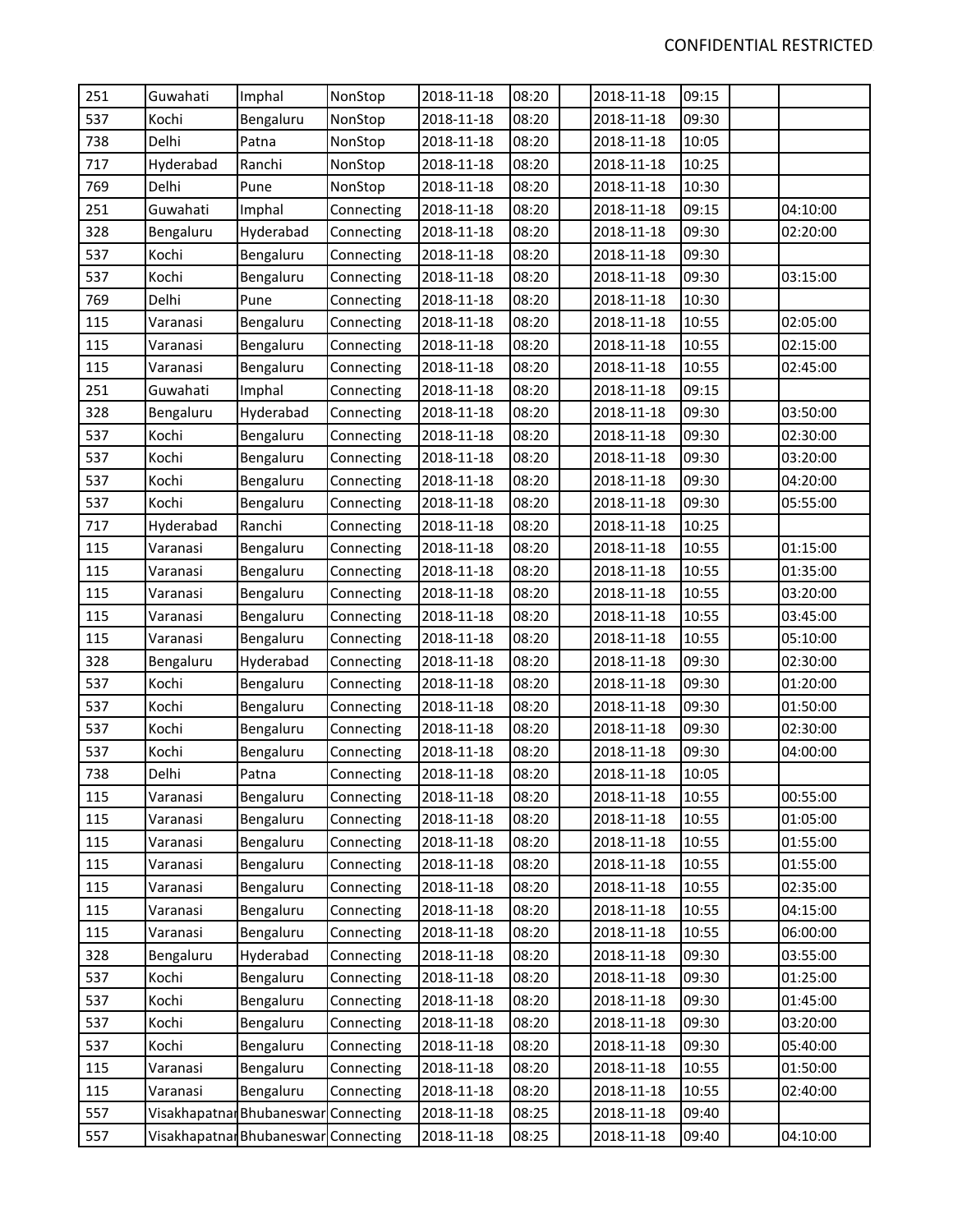| 151  | Hyderabad                            | Bengaluru                            | Connecting | 2018-11-18 | 08:25 | 2018-11-18 | 09:50 | 01:25:00 |
|------|--------------------------------------|--------------------------------------|------------|------------|-------|------------|-------|----------|
| 6686 | Coimbatore                           | Hyderabad                            | Connecting | 2018-11-18 | 08:25 | 2018-11-18 | 09:50 | 02:10:00 |
| 6686 | Coimbatore                           | Hyderabad                            | Connecting | 2018-11-18 | 08:25 | 2018-11-18 | 09:50 | 03:35:00 |
| 6686 | Coimbatore                           | Hyderabad                            | Connecting | 2018-11-18 | 08:25 | 2018-11-18 | 09:50 | 04:10:00 |
| 151  | Hyderabad                            | Bengaluru                            | Connecting | 2018-11-18 | 08:25 | 2018-11-18 | 09:50 |          |
| 151  | Hyderabad                            | Bengaluru                            | Connecting | 2018-11-18 | 08:25 | 2018-11-18 | 09:50 | 01:20:00 |
| 6686 | Coimbatore                           | Hyderabad                            | Connecting | 2018-11-18 | 08:25 | 2018-11-18 | 09:50 | 01:15:00 |
| 6686 | Coimbatore                           | Hyderabad                            | Connecting | 2018-11-18 | 08:25 | 2018-11-18 | 09:50 | 02:00:00 |
| 6686 | Coimbatore                           | Hyderabad                            | Connecting | 2018-11-18 | 08:25 | 2018-11-18 | 09:50 | 03:00:00 |
| 6686 | Coimbatore                           | Hyderabad                            | Connecting | 2018-11-18 | 08:25 | 2018-11-18 | 09:50 | 03:05:00 |
| 6686 | Coimbatore                           | Hyderabad                            | Connecting | 2018-11-18 | 08:25 | 2018-11-18 | 09:50 | 03:25:00 |
| 6686 | Coimbatore                           | Hyderabad                            | Connecting | 2018-11-18 | 08:25 | 2018-11-18 | 09:50 | 03:30:00 |
| 6686 | Coimbatore                           | Hyderabad                            | Connecting | 2018-11-18 | 08:25 | 2018-11-18 | 09:50 | 04:45:00 |
| 6686 | Coimbatore                           | Hyderabad                            | Connecting | 2018-11-18 | 08:25 | 2018-11-18 | 09:50 | 05:15:00 |
| 557  | Visakhapatnar Bhubaneswar Connecting |                                      |            | 2018-11-18 | 08:25 | 2018-11-18 | 09:40 | 03:30:00 |
| 557  | Visakhapatnar Bhubaneswar Connecting |                                      |            | 2018-11-18 | 08:25 | 2018-11-18 | 09:40 | 03:50:00 |
| 557  |                                      | Visakhapatnar Bhubaneswar Connecting |            | 2018-11-18 | 08:25 | 2018-11-18 | 09:40 | 04:50:00 |
| 557  |                                      | Visakhapatnar Bhubaneswar Connecting |            | 2018-11-18 | 08:25 | 2018-11-18 | 09:40 | 02:50:00 |
| 557  |                                      | Visakhapatnar Bhubaneswar Connecting |            | 2018-11-18 | 08:25 | 2018-11-18 | 09:40 | 04:50:00 |
| 151  | Hyderabad                            | Bengaluru                            | Connecting | 2018-11-18 | 08:25 | 2018-11-18 | 09:50 | 02:55:00 |
| 6686 | Coimbatore                           | Hyderabad                            | Connecting | 2018-11-18 | 08:25 | 2018-11-18 | 09:50 | 01:20:00 |
| 6686 | Coimbatore                           | Hyderabad                            | Connecting | 2018-11-18 | 08:25 | 2018-11-18 | 09:50 | 01:25:00 |
| 6686 | Coimbatore                           | Hyderabad                            | Connecting | 2018-11-18 | 08:25 | 2018-11-18 | 09:50 | 01:50:00 |
| 179  | Delhi                                | Mumbai                               | Connecting | 2018-11-18 | 08:25 | 2018-11-18 | 10:40 |          |
| 179  | Delhi                                | Mumbai                               | Connecting | 2018-11-18 | 08:25 | 2018-11-18 | 10:40 | 05:15:00 |
| 188  | Chennai                              | Port Blair                           | Connecting | 2018-11-18 | 08:25 | 2018-11-18 | 10:40 |          |
| 151  | Hyderabad                            | Bengaluru                            | NonStop    | 2018-11-18 | 08:25 | 2018-11-18 | 09:50 |          |
| 188  | Chennai                              | Port Blair                           | Through    | 2018-11-18 | 08:25 | 2018-11-18 | 10:40 |          |
| 557  |                                      | Visakhapatnar Bhubaneswar Through    |            | 2018-11-18 | 08:25 | 2018-11-18 | 09:40 |          |
| 557  |                                      | Visakhapatnar Bhubaneswar Through    |            | 2018-11-18 | 08:25 | 2018-11-18 | 09:40 | 00:40:00 |
| 557  | Visakhapatnar Bhubaneswar NonStop    |                                      |            | 2018-11-18 | 08:25 | 2018-11-18 | 09:40 |          |
| 6686 | Coimbatore                           | Hyderabad                            | NonStop    | 2018-11-18 | 08:25 | 2018-11-18 | 09:50 |          |
| 179  | Delhi                                | Mumbai                               | NonStop    | 2018-11-18 | 08:25 | 2018-11-18 | 10:40 |          |
| 188  | Chennai                              | Port Blair                           | NonStop    | 2018-11-18 | 08:25 | 2018-11-18 | 10:40 |          |
| 245  | Raipur                               | Indore                               | NonStop    | 2018-11-18 | 08:30 | 2018-11-18 | 10:05 |          |
| 916  | Varanasi                             | Hyderabad                            | NonStop    | 2018-11-18 | 08:30 | 2018-11-18 | 10:35 |          |
| 1753 | Ahmedabad                            | Kuwait                               | NonStop    | 2018-11-18 | 08:30 | 2018-11-18 | 09:40 |          |
| 2367 | Bengaluru                            | Delhi                                | NonStop    | 2018-11-18 | 08:30 | 2018-11-18 | 11:30 |          |
| 389  | Guwahati                             | Bengaluru                            | NonStop    | 2018-11-18 | 08:30 | 2018-11-18 | 11:50 |          |
| 389  | Guwahati                             | Bengaluru                            | Through    | 2018-11-18 | 08:30 | 2018-11-18 | 11:50 | 00:40:00 |
| 245  | Raipur                               | Indore                               | Through    | 2018-11-18 | 08:30 | 2018-11-18 | 10:05 |          |
| 245  | Raipur                               | Indore                               | Through    | 2018-11-18 | 08:30 | 2018-11-18 | 10:05 | 00:35:00 |
| 2367 | Bengaluru                            | Delhi                                | Through    | 2018-11-18 | 08:30 | 2018-11-18 | 11:30 | 00:55:00 |
| 702  | Bengaluru                            | Indore                               | NonStop    | 2018-11-18 | 08:30 | 2018-11-18 | 10:25 |          |
| 2859 | Delhi                                | Chennai                              | NonStop    | 2018-11-18 | 08:30 | 2018-11-18 | 11:20 |          |
| 482  | Mumbai                               | Nagpur                               | NonStop    | 2018-11-18 | 08:30 | 2018-11-18 | 10:00 |          |
| 2393 | Delhi                                | Raipur                               | NonStop    | 2018-11-18 | 08:30 | 2018-11-18 | 10:15 |          |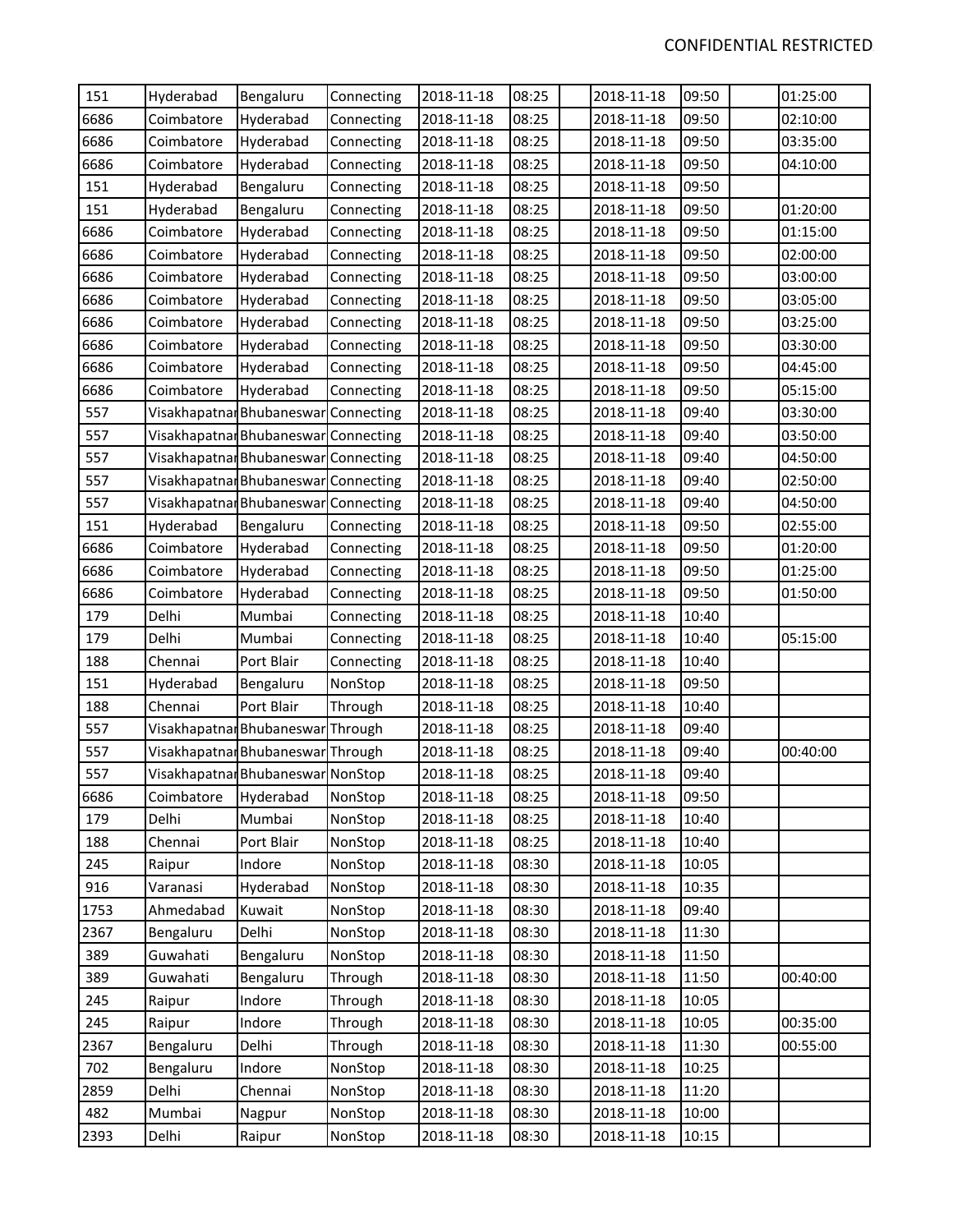| 205  | Mumbai    | Bagdogra  | NonStop    | 2018-11-18 | 08:30 | 2018-11-18 | 11:20 |          |
|------|-----------|-----------|------------|------------|-------|------------|-------|----------|
| 2393 | Delhi     | Raipur    | Connecting | 2018-11-18 | 08:30 | 2018-11-18 | 10:15 | 02:05:00 |
| 916  | Varanasi  | Hyderabad | Connecting | 2018-11-18 | 08:30 | 2018-11-18 | 10:35 | 04:00:00 |
| 2859 | Delhi     | Chennai   | Connecting | 2018-11-18 | 08:30 | 2018-11-18 | 11:20 | 03:20:00 |
| 2367 | Bengaluru | Delhi     | Connecting | 2018-11-18 | 08:30 | 2018-11-18 | 11:30 | 01:15:00 |
| 2367 | Bengaluru | Delhi     | Connecting | 2018-11-18 | 08:30 | 2018-11-18 | 11:30 | 02:45:00 |
| 389  | Guwahati  | Bengaluru | Connecting | 2018-11-18 | 08:30 | 2018-11-18 | 11:50 | 01:00:00 |
| 389  | Guwahati  | Bengaluru | Connecting | 2018-11-18 | 08:30 | 2018-11-18 | 11:50 | 01:20:00 |
| 389  | Guwahati  | Bengaluru | Connecting | 2018-11-18 | 08:30 | 2018-11-18 | 11:50 | 01:50:00 |
| 389  | Guwahati  | Bengaluru | Connecting | 2018-11-18 | 08:30 | 2018-11-18 | 11:50 | 04:05:00 |
| 482  | Mumbai    | Nagpur    | Connecting | 2018-11-18 | 08:30 | 2018-11-18 | 10:00 |          |
| 2393 | Delhi     | Raipur    | Connecting | 2018-11-18 | 08:30 | 2018-11-18 | 10:15 |          |
| 2393 | Delhi     | Raipur    | Connecting | 2018-11-18 | 08:30 | 2018-11-18 | 10:15 | 01:30:00 |
| 916  | Varanasi  | Hyderabad | Connecting | 2018-11-18 | 08:30 | 2018-11-18 | 10:35 | 00:55:00 |
| 916  | Varanasi  | Hyderabad | Connecting | 2018-11-18 | 08:30 | 2018-11-18 | 10:35 | 04:00:00 |
| 916  | Varanasi  | Hyderabad | Connecting | 2018-11-18 | 08:30 | 2018-11-18 | 10:35 | 04:15:00 |
| 916  | Varanasi  | Hyderabad | Connecting | 2018-11-18 | 08:30 | 2018-11-18 | 10:35 | 06:00:00 |
| 205  | Mumbai    | Bagdogra  | Connecting | 2018-11-18 | 08:30 | 2018-11-18 | 11:20 |          |
| 2859 | Delhi     | Chennai   | Connecting | 2018-11-18 | 08:30 | 2018-11-18 | 11:20 | 03:25:00 |
| 389  | Guwahati  | Bengaluru | Connecting | 2018-11-18 | 08:30 | 2018-11-18 | 11:50 | 01:45:00 |
| 702  | Bengaluru | Indore    | Connecting | 2018-11-18 | 08:30 | 2018-11-18 | 10:25 |          |
| 916  | Varanasi  | Hyderabad | Connecting | 2018-11-18 | 08:30 | 2018-11-18 | 10:35 | 01:05:00 |
| 916  | Varanasi  | Hyderabad | Connecting | 2018-11-18 | 08:30 | 2018-11-18 | 10:35 | 01:15:00 |
| 916  | Varanasi  | Hyderabad | Connecting | 2018-11-18 | 08:30 | 2018-11-18 | 10:35 | 02:20:00 |
| 916  | Varanasi  | Hyderabad | Connecting | 2018-11-18 | 08:30 | 2018-11-18 | 10:35 | 03:15:00 |
| 916  | Varanasi  | Hyderabad | Connecting | 2018-11-18 | 08:30 | 2018-11-18 | 10:35 | 03:50:00 |
| 916  | Varanasi  | Hyderabad | Connecting | 2018-11-18 | 08:30 | 2018-11-18 | 10:35 | 03:55:00 |
| 2859 | Delhi     | Chennai   | Connecting | 2018-11-18 | 08:30 | 2018-11-18 | 11:20 | 01:30:00 |
| 389  | Guwahati  | Bengaluru | Connecting | 2018-11-18 | 08:30 | 2018-11-18 | 11:50 | 01:00:00 |
| 1753 | Ahmedabad | Kuwait    | Connecting | 2018-11-18 | 08:30 | 2018-11-18 | 09:40 |          |
| 916  | Varanasi  | Hyderabad | Connecting | 2018-11-18 | 08:30 | 2018-11-18 | 10:35 | 01:20:00 |
| 916  | Varanasi  | Hyderabad | Connecting | 2018-11-18 | 08:30 | 2018-11-18 | 10:35 | 01:30:00 |
| 916  | Varanasi  | Hyderabad | Connecting | 2018-11-18 | 08:30 | 2018-11-18 | 10:35 | 02:15:00 |
| 916  | Varanasi  | Hyderabad | Connecting | 2018-11-18 | 08:30 | 2018-11-18 | 10:35 | 02:40:00 |
| 916  | Varanasi  | Hyderabad | Connecting | 2018-11-18 | 08:30 | 2018-11-18 | 10:35 | 02:45:00 |
| 916  | Varanasi  | Hyderabad | Connecting | 2018-11-18 | 08:30 | 2018-11-18 | 10:35 | 05:00:00 |
| 205  | Mumbai    | Bagdogra  | Connecting | 2018-11-18 | 08:30 | 2018-11-18 | 11:20 | 04:10:00 |
| 2367 | Bengaluru | Delhi     | Connecting | 2018-11-18 | 08:30 | 2018-11-18 | 11:30 |          |
| 389  | Guwahati  | Bengaluru | Connecting | 2018-11-18 | 08:30 | 2018-11-18 | 11:50 | 02:30:00 |
| 822  | Ranchi    | Kolkata   | Connecting | 2018-11-18 | 08:35 | 2018-11-18 | 09:40 | 01:00:00 |
| 822  | Ranchi    | Kolkata   | Connecting | 2018-11-18 | 08:35 | 2018-11-18 | 09:40 | 02:15:00 |
| 822  | Ranchi    | Kolkata   | Connecting | 2018-11-18 | 08:35 | 2018-11-18 | 09:40 | 03:10:00 |
| 822  | Ranchi    | Kolkata   | Connecting | 2018-11-18 | 08:35 | 2018-11-18 | 09:40 | 04:10:00 |
| 822  | Ranchi    | Kolkata   | Connecting | 2018-11-18 | 08:35 | 2018-11-18 | 09:40 | 04:50:00 |
| 552  | Delhi     | Hyderabad | Connecting | 2018-11-18 | 08:35 | 2018-11-18 | 10:45 | 01:10:00 |
| 552  | Delhi     | Hyderabad | Connecting | 2018-11-18 | 08:35 | 2018-11-18 | 10:45 | 02:35:00 |
| 552  | Delhi     | Hyderabad | Connecting | 2018-11-18 | 08:35 | 2018-11-18 | 10:45 | 03:50:00 |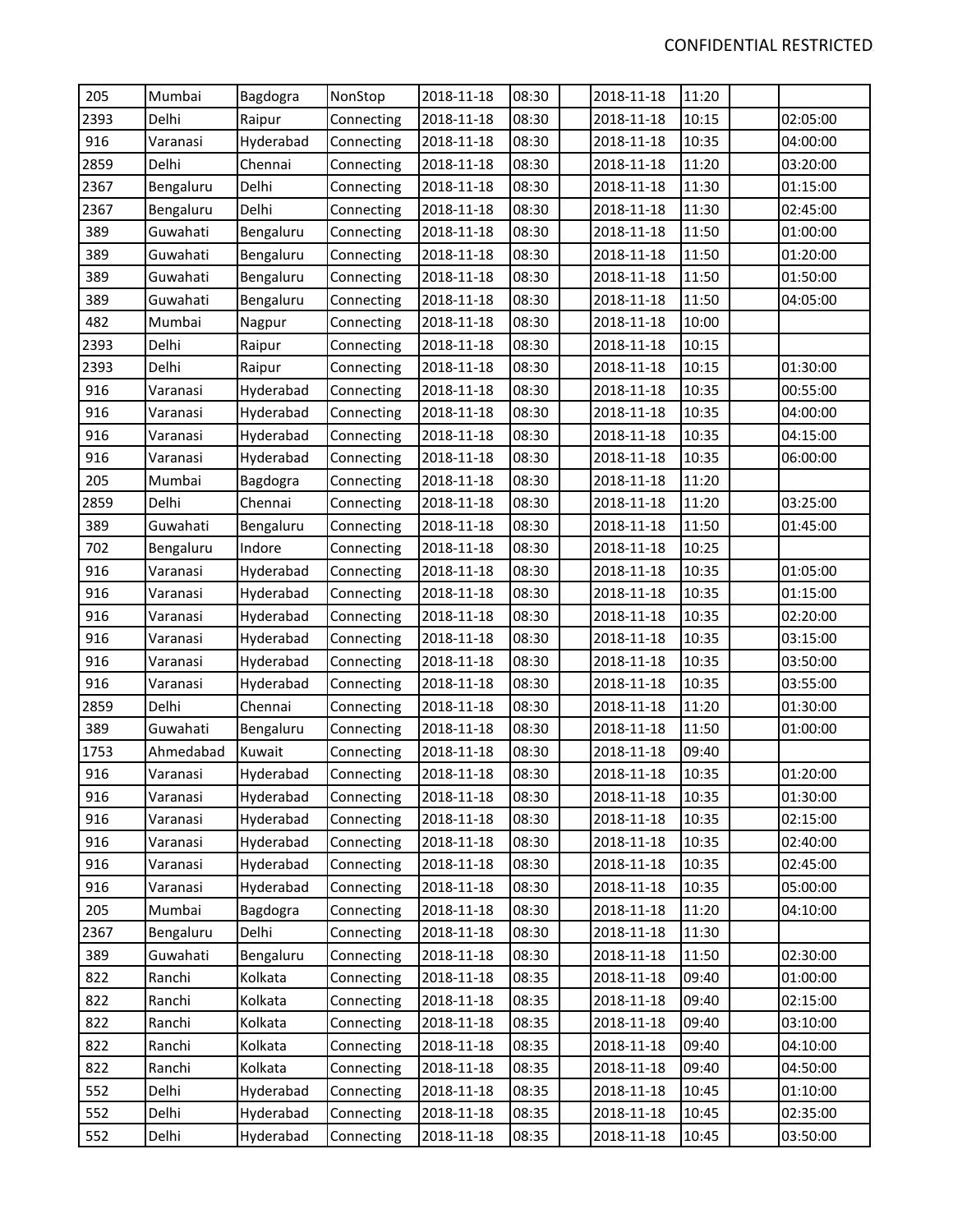| 344  | Bengaluru | Kolkata   | Connecting | 2018-11-18 | 08:35 | 2018-11-18 | 11:05 |          |
|------|-----------|-----------|------------|------------|-------|------------|-------|----------|
| 904  | Lucknow   | Bengaluru | Connecting | 2018-11-18 | 08:35 | 2018-11-18 | 11:20 | 01:30:00 |
| 904  | Lucknow   | Bengaluru | Connecting | 2018-11-18 | 08:35 | 2018-11-18 | 11:20 | 02:20:00 |
| 2394 | Chennai   | Delhi     | Connecting | 2018-11-18 | 08:35 | 2018-11-18 | 11:30 | 01:15:00 |
| 2394 | Chennai   | Delhi     | Connecting | 2018-11-18 | 08:35 | 2018-11-18 | 11:30 | 02:45:00 |
| 822  | Ranchi    | Kolkata   | Connecting | 2018-11-18 | 08:35 | 2018-11-18 | 09:40 | 01:00:00 |
| 822  | Ranchi    | Kolkata   | Connecting | 2018-11-18 | 08:35 | 2018-11-18 | 09:40 | 01:50:00 |
| 822  | Ranchi    | Kolkata   | Connecting | 2018-11-18 | 08:35 | 2018-11-18 | 09:40 | 04:45:00 |
| 822  | Ranchi    | Kolkata   | Connecting | 2018-11-18 | 08:35 | 2018-11-18 | 09:40 | 05:20:00 |
| 822  | Ranchi    | Kolkata   | Connecting | 2018-11-18 | 08:35 | 2018-11-18 | 09:40 | 07:15:00 |
| 552  | Delhi     | Hyderabad | Connecting | 2018-11-18 | 08:35 | 2018-11-18 | 10:45 | 02:00:00 |
| 904  | Lucknow   | Bengaluru | Connecting | 2018-11-18 | 08:35 | 2018-11-18 | 11:20 | 01:40:00 |
| 822  | Ranchi    | Kolkata   | Connecting | 2018-11-18 | 08:35 | 2018-11-18 | 09:40 | 01:05:00 |
| 822  | Ranchi    | Kolkata   | Connecting | 2018-11-18 | 08:35 | 2018-11-18 | 09:40 | 01:45:00 |
| 822  | Ranchi    | Kolkata   | Connecting | 2018-11-18 | 08:35 | 2018-11-18 | 09:40 | 02:20:00 |
| 822  | Ranchi    | Kolkata   | Connecting | 2018-11-18 | 08:35 | 2018-11-18 | 09:40 | 02:50:00 |
| 822  | Ranchi    | Kolkata   | Connecting | 2018-11-18 | 08:35 | 2018-11-18 | 09:40 | 04:10:00 |
| 344  | Bengaluru | Kolkata   | Connecting | 2018-11-18 | 08:35 | 2018-11-18 | 11:05 | 01:25:00 |
| 344  | Bengaluru | Kolkata   | Connecting | 2018-11-18 | 08:35 | 2018-11-18 | 11:05 | 02:05:00 |
| 344  | Bengaluru | Kolkata   | Connecting | 2018-11-18 | 08:35 | 2018-11-18 | 11:05 | 05:40:00 |
| 904  | Lucknow   | Bengaluru | Connecting | 2018-11-18 | 08:35 | 2018-11-18 | 11:20 | 01:50:00 |
| 904  | Lucknow   | Bengaluru | Connecting | 2018-11-18 | 08:35 | 2018-11-18 | 11:20 | 02:15:00 |
| 2394 | Chennai   | Delhi     | Connecting | 2018-11-18 | 08:35 | 2018-11-18 | 11:30 |          |
| 2394 | Chennai   | Delhi     | Connecting | 2018-11-18 | 08:35 | 2018-11-18 | 11:30 | 02:00:00 |
| 2394 | Chennai   | Delhi     | Connecting | 2018-11-18 | 08:35 | 2018-11-18 | 11:30 | 04:05:00 |
| 904  | Lucknow   | Bengaluru | Connecting | 2018-11-18 | 08:35 | 2018-11-18 | 11:20 | 02:55:00 |
| 904  | Lucknow   | Bengaluru | Connecting | 2018-11-18 | 08:35 | 2018-11-18 | 11:20 | 03:00:00 |
| 904  | Lucknow   | Bengaluru | Connecting | 2018-11-18 | 08:35 | 2018-11-18 | 11:20 | 03:50:00 |
| 904  | Lucknow   | Bengaluru | Connecting | 2018-11-18 | 08:35 | 2018-11-18 | 11:20 | 04:25:00 |
| 904  | Lucknow   | Bengaluru | Connecting | 2018-11-18 | 08:35 | 2018-11-18 | 11:20 | 04:45:00 |
| 904  | Lucknow   | Bengaluru | Connecting | 2018-11-18 | 08:35 | 2018-11-18 | 11:20 | 06:15:00 |
| 2394 | Chennai   | Delhi     | Connecting | 2018-11-18 | 08:35 | 2018-11-18 | 11:30 | 00:55:00 |
| 831  | Guwahati  | Mumbai    | Connecting | 2018-11-18 | 08:35 | 2018-11-18 | 12:10 | 03:10:00 |
| 831  | Guwahati  | Mumbai    | Connecting | 2018-11-18 | 08:35 | 2018-11-18 | 12:10 | 03:20:00 |
| 1784 | Male      | Mumbai    | Connecting | 2018-11-18 | 08:35 | 2018-11-18 | 12:20 | 04:10:00 |
| 1784 | Male      | Mumbai    | Connecting | 2018-11-18 | 08:35 | 2018-11-18 | 12:20 | 04:45:00 |
| 1784 | Male      | Mumbai    | Connecting | 2018-11-18 | 08:35 | 2018-11-18 | 12:20 | 07:05:00 |
| 822  | Ranchi    | Kolkata   | Connecting | 2018-11-18 | 08:35 | 2018-11-18 | 09:40 | 01:50:00 |
| 822  | Ranchi    | Kolkata   | Connecting | 2018-11-18 | 08:35 | 2018-11-18 | 09:40 | 02:30:00 |
| 822  | Ranchi    | Kolkata   | Connecting | 2018-11-18 | 08:35 | 2018-11-18 | 09:40 | 03:30:00 |
| 822  | Ranchi    | Kolkata   | Connecting | 2018-11-18 | 08:35 | 2018-11-18 | 09:40 | 03:50:00 |
| 822  | Ranchi    | Kolkata   | Connecting | 2018-11-18 | 08:35 | 2018-11-18 | 09:40 | 03:50:00 |
| 822  | Ranchi    | Kolkata   | Connecting | 2018-11-18 | 08:35 | 2018-11-18 | 09:40 | 05:10:00 |
| 822  | Ranchi    | Kolkata   | Connecting | 2018-11-18 | 08:35 | 2018-11-18 | 09:40 | 07:25:00 |
| 552  | Delhi     | Hyderabad | Connecting | 2018-11-18 | 08:35 | 2018-11-18 | 10:45 |          |
| 552  | Delhi     | Hyderabad | Connecting | 2018-11-18 | 08:35 | 2018-11-18 | 10:45 | 02:05:00 |
| 904  | Lucknow   | Bengaluru | Connecting | 2018-11-18 | 08:35 | 2018-11-18 | 11:20 | 01:10:00 |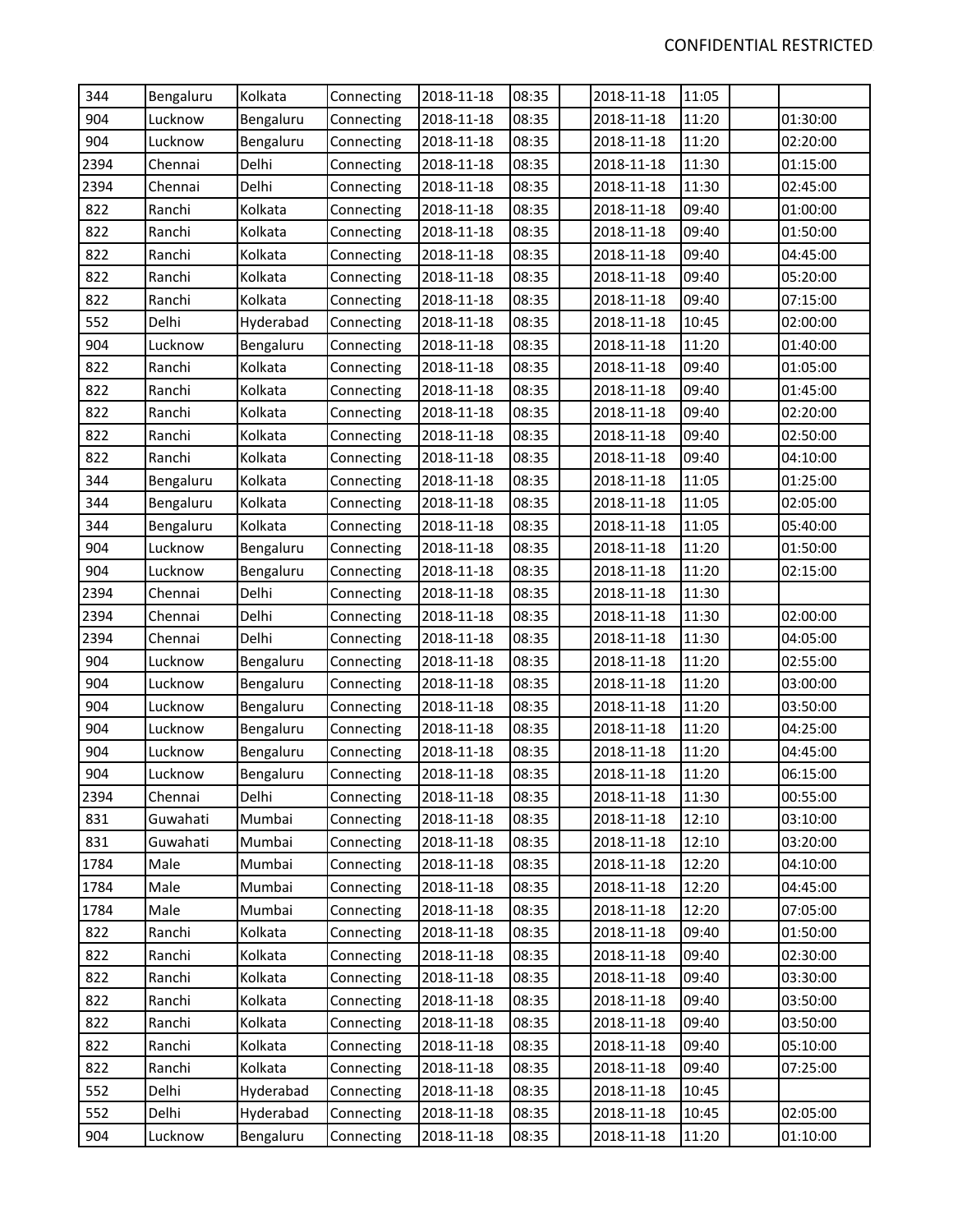| 904  | Lucknow               | Bengaluru | Connecting | 2018-11-18 | 08:35 | 2018-11-18 | 11:20 | 01:30:00 |
|------|-----------------------|-----------|------------|------------|-------|------------|-------|----------|
| 822  | Ranchi                | Kolkata   | NonStop    | 2018-11-18 | 08:35 | 2018-11-18 | 09:40 |          |
| 2394 | Chennai               | Delhi     | NonStop    | 2018-11-18 | 08:35 | 2018-11-18 | 11:30 |          |
| 1784 | Male                  | Mumbai    | NonStop    | 2018-11-18 | 08:35 | 2018-11-18 | 12:20 |          |
| 344  | Bengaluru             | Kolkata   | NonStop    | 2018-11-18 | 08:35 | 2018-11-18 | 11:05 |          |
| 344  | Bengaluru             | Kolkata   | Through    | 2018-11-18 | 08:35 | 2018-11-18 | 11:05 | 00:30:00 |
| 822  | Ranchi                | Kolkata   | Through    | 2018-11-18 | 08:35 | 2018-11-18 | 09:40 | 00:30:00 |
| 831  | Guwahati              | Mumbai    | Through    | 2018-11-18 | 08:35 | 2018-11-18 | 12:10 | 00:40:00 |
| 904  | Lucknow               | Bengaluru | NonStop    | 2018-11-18 | 08:35 | 2018-11-18 | 11:20 |          |
| 831  | Guwahati              | Mumbai    | NonStop    | 2018-11-18 | 08:35 | 2018-11-18 | 12:10 |          |
| 552  | Delhi                 | Hyderabad | NonStop    | 2018-11-18 | 08:35 | 2018-11-18 | 10:45 |          |
| 791  | Hyderabad             | Chennai   | NonStop    | 2018-11-18 | 08:40 | 2018-11-18 | 10:00 |          |
| 7119 | Rajahmundry Bengaluru |           | NonStop    | 2018-11-18 | 08:40 | 2018-11-18 | 10:30 |          |
| 791  | Hyderabad             | Chennai   | Connecting | 2018-11-18 | 08:40 | 2018-11-18 | 10:00 |          |
| 7119 | Rajahmundry           | Bengaluru | Connecting | 2018-11-18 | 08:40 | 2018-11-18 | 10:30 | 02:40:00 |
| 7119 | Rajahmundry Bengaluru |           | Connecting | 2018-11-18 | 08:40 | 2018-11-18 | 10:30 | 03:10:00 |
| 791  | Hyderabad             | Chennai   | Connecting | 2018-11-18 | 08:40 | 2018-11-18 | 10:00 | 01:40:00 |
| 7119 | Rajahmundry Bengaluru |           | Connecting | 2018-11-18 | 08:40 | 2018-11-18 | 10:30 | 02:15:00 |
| 7119 | Rajahmundry Bengaluru |           | Connecting | 2018-11-18 | 08:40 | 2018-11-18 | 10:30 | 05:35:00 |
| 791  | Hyderabad             | Chennai   | Connecting | 2018-11-18 | 08:40 | 2018-11-18 | 10:00 | 02:00:00 |
| 7119 | Rajahmundry Bengaluru |           | Connecting | 2018-11-18 | 08:40 | 2018-11-18 | 10:30 | 01:50:00 |
| 7119 | Rajahmundry Bengaluru |           | Connecting | 2018-11-18 | 08:40 | 2018-11-18 | 10:30 | 03:05:00 |
| 7119 | Rajahmundry Bengaluru |           | Connecting | 2018-11-18 | 08:40 | 2018-11-18 | 10:30 | 04:55:00 |
| 7119 | Rajahmundry Bengaluru |           | Connecting | 2018-11-18 | 08:40 | 2018-11-18 | 10:30 | 02:20:00 |
| 7119 | Rajahmundry Bengaluru |           | Connecting | 2018-11-18 | 08:40 | 2018-11-18 | 10:30 | 08:10:00 |
| 861  | Kolkata               | Agartala  | Connecting | 2018-11-18 | 08:45 | 2018-11-18 | 09:45 |          |
| 733  | Lucknow               | Delhi     | Connecting | 2018-11-18 | 08:45 | 2018-11-18 | 10:10 | 01:20:00 |
| 733  | Lucknow               | Delhi     | Connecting | 2018-11-18 | 08:45 | 2018-11-18 | 10:10 | 03:30:00 |
| 3492 | Ahmedabad             | Delhi     | Connecting | 2018-11-18 | 08:45 | 2018-11-18 | 10:25 | 03:05:00 |
| 3492 | Ahmedabad             | Delhi     | Connecting | 2018-11-18 | 08:45 | 2018-11-18 | 10:25 | 03:40:00 |
| 897  | Bengaluru             | Varanasi  | Connecting | 2018-11-18 | 08:45 | 2018-11-18 | 11:15 |          |
| 733  | Lucknow               | Delhi     | Connecting | 2018-11-18 | 08:45 | 2018-11-18 | 10:10 | 02:55:00 |
| 3492 | Ahmedabad             | Delhi     | Connecting | 2018-11-18 | 08:45 | 2018-11-18 | 10:25 | 00:55:00 |
| 733  | Lucknow               | Delhi     | Connecting | 2018-11-18 | 08:45 | 2018-11-18 | 10:10 | 01:10:00 |
| 733  | Lucknow               | Delhi     | Connecting | 2018-11-18 | 08:45 | 2018-11-18 | 10:10 | 02:00:00 |
| 733  | Lucknow               | Delhi     | Connecting | 2018-11-18 | 08:45 | 2018-11-18 | 10:10 | 02:05:00 |
| 733  | Lucknow               | Delhi     | Connecting | 2018-11-18 | 08:45 | 2018-11-18 | 10:10 | 02:15:00 |
| 733  | Lucknow               | Delhi     | Connecting | 2018-11-18 | 08:45 | 2018-11-18 | 10:10 | 02:35:00 |
| 733  | Lucknow               | Delhi     | Connecting | 2018-11-18 | 08:45 | 2018-11-18 | 10:10 | 03:00:00 |
| 733  | Lucknow               | Delhi     | Connecting | 2018-11-18 | 08:45 | 2018-11-18 | 10:10 | 03:45:00 |
| 733  | Lucknow               | Delhi     | Connecting | 2018-11-18 | 08:45 | 2018-11-18 | 10:10 | 04:35:00 |
| 733  | Lucknow               | Delhi     | Connecting | 2018-11-18 | 08:45 | 2018-11-18 | 10:10 | 05:50:00 |
| 3492 | Ahmedabad             | Delhi     | Connecting | 2018-11-18 | 08:45 | 2018-11-18 | 10:25 | 05:10:00 |
| 953  | Guwahati              | Varanasi  | Connecting | 2018-11-18 | 08:45 | 2018-11-18 | 10:45 | 05:00:00 |
| 733  | Lucknow               | Delhi     | Connecting | 2018-11-18 | 08:45 | 2018-11-18 | 10:10 | 03:05:00 |
| 733  | Lucknow               | Delhi     | Connecting | 2018-11-18 | 08:45 | 2018-11-18 | 10:10 | 03:55:00 |
| 3492 | Ahmedabad             | Delhi     | Connecting | 2018-11-18 | 08:45 | 2018-11-18 | 10:25 | 02:00:00 |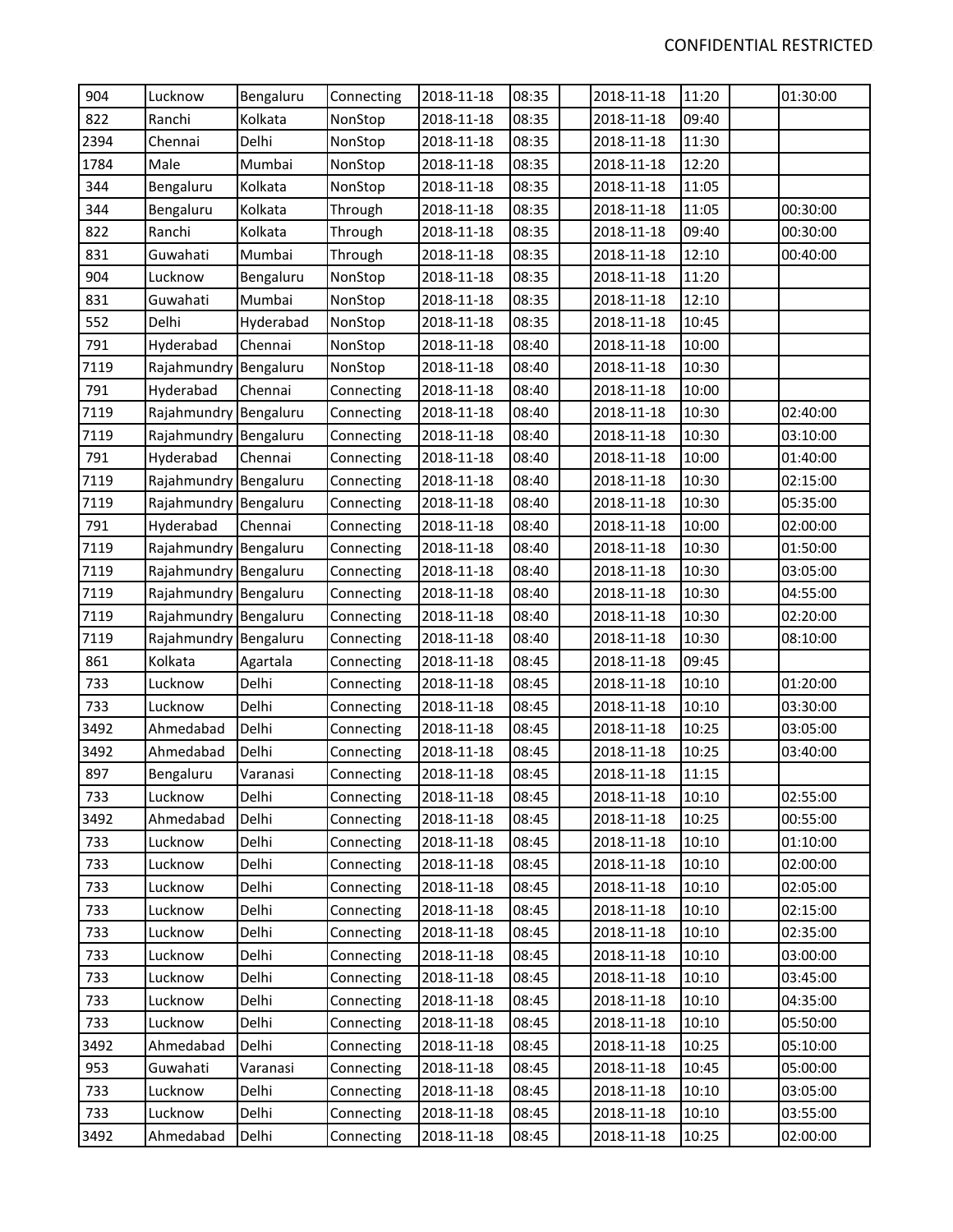| 3492 | Ahmedabad          | Delhi     | Connecting | 2018-11-18 | 08:45 | 2018-11-18 | 10:25 | 02:00:00 |
|------|--------------------|-----------|------------|------------|-------|------------|-------|----------|
| 3492 | Ahmedabad          | Delhi     | Connecting | 2018-11-18 | 08:45 | 2018-11-18 | 10:25 | 02:20:00 |
| 3492 | Ahmedabad          | Delhi     | Connecting | 2018-11-18 | 08:45 | 2018-11-18 | 10:25 | 02:35:00 |
| 953  | Guwahati           | Varanasi  | NonStop    | 2018-11-18 | 08:45 | 2018-11-18 | 10:45 |          |
| 897  | Bengaluru          | Varanasi  | NonStop    | 2018-11-18 | 08:45 | 2018-11-18 | 11:15 |          |
| 733  | Lucknow            | Delhi     | NonStop    | 2018-11-18 | 08:45 | 2018-11-18 | 10:10 |          |
| 897  | Bengaluru          | Varanasi  | Through    | 2018-11-18 | 08:45 | 2018-11-18 | 11:15 |          |
| 861  | Kolkata            | Agartala  | Through    | 2018-11-18 | 08:45 | 2018-11-18 | 09:45 |          |
| 3492 | Ahmedabad          | Delhi     | NonStop    | 2018-11-18 | 08:45 | 2018-11-18 | 10:25 |          |
| 861  | Kolkata            | Agartala  | NonStop    | 2018-11-18 | 08:45 | 2018-11-18 | 09:45 |          |
| 7193 | Chennai            | Madurai   | NonStop    | 2018-11-18 | 08:50 | 2018-11-18 | 10:30 |          |
| 599  | Hyderabad          | Kolkata   | NonStop    | 2018-11-18 | 08:50 | 2018-11-18 | 11:00 |          |
| 375  | Bhubaneswar Mumbai |           | NonStop    | 2018-11-18 | 08:50 | 2018-11-18 | 11:25 |          |
| 823  | Ahmedabad          | Bengaluru | Through    | 2018-11-18 | 08:50 | 2018-11-18 | 11:10 | 00:40:00 |
| 502  | Chennai            | Pune      | NonStop    | 2018-11-18 | 08:50 | 2018-11-18 | 10:30 |          |
| 854  | Kolkata            | Delhi     | NonStop    | 2018-11-18 | 08:50 | 2018-11-18 | 11:20 |          |
| 63   | Mumbai             | Dubai     | NonStop    | 2018-11-18 | 08:50 | 2018-11-18 | 10:30 |          |
| 2066 | Surat              | Bengaluru | NonStop    | 2018-11-18 | 08:50 | 2018-11-18 | 10:40 |          |
| 823  | Ahmedabad          | Bengaluru | NonStop    | 2018-11-18 | 08:50 | 2018-11-18 | 11:10 |          |
| 2066 | Surat              | Bengaluru | Connecting | 2018-11-18 | 08:50 | 2018-11-18 | 10:40 | 01:50:00 |
| 599  | Hyderabad          | Kolkata   | Connecting | 2018-11-18 | 08:50 | 2018-11-18 | 11:00 |          |
| 599  | Hyderabad          | Kolkata   | Connecting | 2018-11-18 | 08:50 | 2018-11-18 | 11:00 | 03:50:00 |
| 823  | Ahmedabad          | Bengaluru | Connecting | 2018-11-18 | 08:50 | 2018-11-18 | 11:10 | 01:20:00 |
| 823  | Ahmedabad          | Bengaluru | Connecting | 2018-11-18 | 08:50 | 2018-11-18 | 11:10 | 02:20:00 |
| 823  | Ahmedabad          | Bengaluru | Connecting | 2018-11-18 | 08:50 | 2018-11-18 | 11:10 | 02:30:00 |
| 502  | Chennai            | Pune      | Connecting | 2018-11-18 | 08:50 | 2018-11-18 | 10:30 |          |
| 2066 | Surat              | Bengaluru | Connecting | 2018-11-18 | 08:50 | 2018-11-18 | 10:40 | 02:50:00 |
| 2066 | Surat              | Bengaluru | Connecting | 2018-11-18 | 08:50 | 2018-11-18 | 10:40 | 04:00:00 |
| 599  | Hyderabad          | Kolkata   | Connecting | 2018-11-18 | 08:50 | 2018-11-18 | 11:00 | 05:10:00 |
| 823  | Ahmedabad          | Bengaluru | Connecting | 2018-11-18 | 08:50 | 2018-11-18 | 11:10 | 02:00:00 |
| 823  | Ahmedabad          | Bengaluru | Connecting | 2018-11-18 | 08:50 | 2018-11-18 | 11:10 | 03:05:00 |
| 823  | Ahmedabad          | Bengaluru | Connecting | 2018-11-18 | 08:50 | 2018-11-18 | 11:10 | 03:30:00 |
| 823  | Ahmedabad          | Bengaluru | Connecting | 2018-11-18 | 08:50 | 2018-11-18 | 11:10 | 06:25:00 |
| 854  | Kolkata            | Delhi     | Connecting | 2018-11-18 | 08:50 | 2018-11-18 | 11:20 | 01:40:00 |
| 854  | Kolkata            | Delhi     | Connecting | 2018-11-18 | 08:50 | 2018-11-18 | 11:20 | 05:25:00 |
| 375  | Bhubaneswar Mumbai |           | Connecting | 2018-11-18 | 08:50 | 2018-11-18 | 11:25 | 01:25:00 |
| 375  | Bhubaneswar Mumbai |           | Connecting | 2018-11-18 | 08:50 | 2018-11-18 | 11:25 | 02:35:00 |
| 375  | Bhubaneswar Mumbai |           | Connecting | 2018-11-18 | 08:50 | 2018-11-18 | 11:25 | 04:05:00 |
| 2066 | Surat              | Bengaluru | Connecting | 2018-11-18 | 08:50 | 2018-11-18 | 10:40 | 01:20:00 |
| 2066 | Surat              | Bengaluru | Connecting | 2018-11-18 | 08:50 | 2018-11-18 | 10:40 | 02:05:00 |
| 2066 | Surat              | Bengaluru | Connecting | 2018-11-18 | 08:50 | 2018-11-18 | 10:40 | 02:30:00 |
| 2066 | Surat              | Bengaluru | Connecting | 2018-11-18 | 08:50 | 2018-11-18 | 10:40 | 02:55:00 |
| 2066 | Surat              | Bengaluru | Connecting | 2018-11-18 | 08:50 | 2018-11-18 | 10:40 | 03:00:00 |
| 2066 | Surat              | Bengaluru | Connecting | 2018-11-18 | 08:50 | 2018-11-18 | 10:40 | 06:55:00 |
| 599  | Hyderabad          | Kolkata   | Connecting | 2018-11-18 | 08:50 | 2018-11-18 | 11:00 | 02:10:00 |
| 599  | Hyderabad          | Kolkata   | Connecting | 2018-11-18 | 08:50 | 2018-11-18 | 11:00 | 02:50:00 |
| 599  | Hyderabad          | Kolkata   | Connecting | 2018-11-18 | 08:50 | 2018-11-18 | 11:00 | 03:30:00 |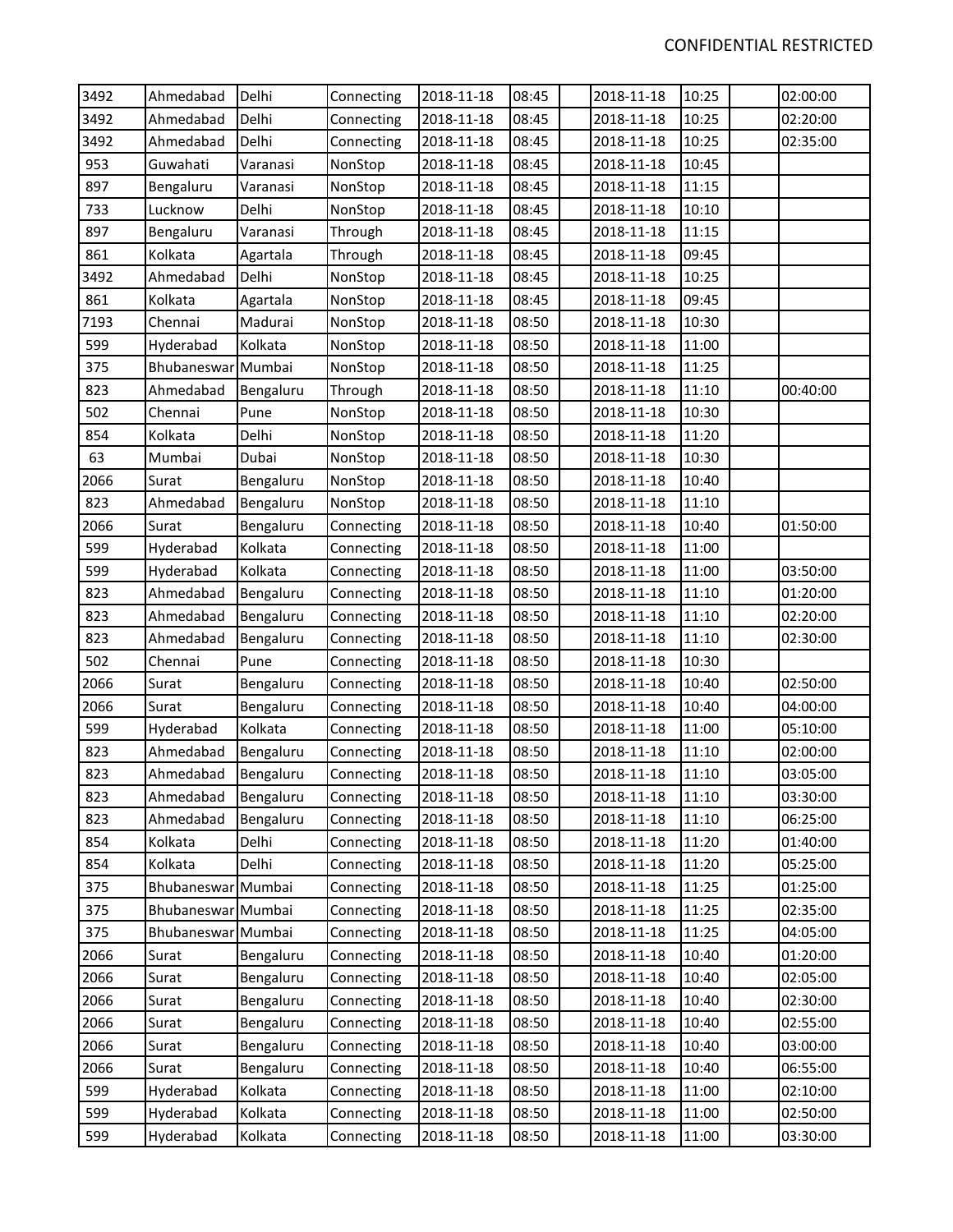| 599  | Hyderabad           | Kolkata                | Connecting | 2018-11-18 | 08:50 | 2018-11-18 | 11:00 | 05:10:00 |
|------|---------------------|------------------------|------------|------------|-------|------------|-------|----------|
| 599  | Hyderabad           | Kolkata                | Connecting | 2018-11-18 | 08:50 | 2018-11-18 | 11:00 | 05:45:00 |
| 854  | Kolkata             | Delhi                  | Connecting | 2018-11-18 | 08:50 | 2018-11-18 | 11:20 |          |
| 854  | Kolkata             | Delhi                  | Connecting | 2018-11-18 | 08:50 | 2018-11-18 | 11:20 | 01:50:00 |
| 854  | Kolkata             | Delhi                  | Connecting | 2018-11-18 | 08:50 | 2018-11-18 | 11:20 | 03:50:00 |
| 375  | Bhubaneswar Mumbai  |                        | Connecting | 2018-11-18 | 08:50 | 2018-11-18 | 11:25 | 04:30:00 |
| 7193 | Chennai             | Madurai                | Connecting | 2018-11-18 | 08:50 | 2018-11-18 | 10:30 |          |
| 2066 | Surat               | Bengaluru              | Connecting | 2018-11-18 | 08:50 | 2018-11-18 | 10:40 | 01:30:00 |
| 2066 | Surat               | Bengaluru              | Connecting | 2018-11-18 | 08:50 | 2018-11-18 | 10:40 | 02:20:00 |
| 599  | Hyderabad           | Kolkata                | Connecting | 2018-11-18 | 08:50 | 2018-11-18 | 11:00 | 01:10:00 |
| 599  | Hyderabad           | Kolkata                | Connecting | 2018-11-18 | 08:50 | 2018-11-18 | 11:00 | 01:30:00 |
| 599  | Hyderabad           | Kolkata                | Connecting | 2018-11-18 | 08:50 | 2018-11-18 | 11:00 | 04:00:00 |
| 823  | Ahmedabad           | Bengaluru              | Connecting | 2018-11-18 | 08:50 | 2018-11-18 | 11:10 | 01:50:00 |
| 854  | Kolkata             | Delhi                  | Connecting | 2018-11-18 | 08:50 | 2018-11-18 | 11:20 | 01:55:00 |
| 854  | Kolkata             | Delhi                  | Connecting | 2018-11-18 | 08:50 | 2018-11-18 | 11:20 | 02:55:00 |
| 2726 | Visakhapatnar Delhi |                        | Connecting | 2018-11-18 | 08:55 | 2018-11-18 | 11:40 | 03:30:00 |
| 2726 | Visakhapatnar Delhi |                        | Connecting | 2018-11-18 | 08:55 | 2018-11-18 | 11:40 | 01:50:00 |
| 2726 | Visakhapatnar Delhi |                        | Connecting | 2018-11-18 | 08:55 | 2018-11-18 | 11:40 | 04:00:00 |
| 1729 | Ahmedabad           | Doha                   | Connecting | 2018-11-18 | 08:55 | 2018-11-18 | 10:00 |          |
| 2013 | Delhi               | Bhubaneswar Connecting |            | 2018-11-18 | 08:55 | 2018-11-18 | 11:05 |          |
| 2013 | Delhi               | Bhubaneswar Connecting |            | 2018-11-18 | 08:55 | 2018-11-18 | 11:05 | 02:25:00 |
| 2726 | Visakhapatnar Delhi |                        | Connecting | 2018-11-18 | 08:55 | 2018-11-18 | 11:40 |          |
| 2726 | Visakhapatnar Delhi |                        | Connecting | 2018-11-18 | 08:55 | 2018-11-18 | 11:40 | 01:05:00 |
| 2726 | Visakhapatnar Delhi |                        | Connecting | 2018-11-18 | 08:55 | 2018-11-18 | 11:40 | 01:35:00 |
| 2726 | Visakhapatnar Delhi |                        | Connecting | 2018-11-18 | 08:55 | 2018-11-18 | 11:40 | 03:55:00 |
| 379  | Bengaluru           | Thiruvananth           | Connecting | 2018-11-18 | 08:55 | 2018-11-18 | 10:15 |          |
| 2726 | Visakhapatnar Delhi |                        | Connecting | 2018-11-18 | 08:55 | 2018-11-18 | 11:40 | 00:45:00 |
| 2726 | Visakhapatnar Delhi |                        | Connecting | 2018-11-18 | 08:55 | 2018-11-18 | 11:40 | 05:00:00 |
| 1729 | Ahmedabad           | Doha                   | NonStop    | 2018-11-18 | 08:55 | 2018-11-18 | 10:00 |          |
| 379  | Bengaluru           | Thiruvananth: NonStop  |            | 2018-11-18 | 08:55 | 2018-11-18 | 10:15 |          |
| 2013 | Delhi               | Bhubaneswar NonStop    |            | 2018-11-18 | 08:55 | 2018-11-18 | 11:05 |          |
| 2726 | Visakhapatnar Delhi |                        | NonStop    | 2018-11-18 | 08:55 | 2018-11-18 | 11:40 |          |
| 379  | Bengaluru           | Thiruvananth: Through  |            | 2018-11-18 | 08:55 | 2018-11-18 | 10:15 |          |
| 413  | Bengaluru           | Kochi                  | Through    | 2018-11-18 | 09:00 | 2018-11-18 | 10:05 |          |
| 642  | Jaipur              | Bengaluru              | NonStop    | 2018-11-18 | 09:00 | 2018-11-18 | 11:30 |          |
| 413  | Bengaluru           | Kochi                  | NonStop    | 2018-11-18 | 09:00 | 2018-11-18 | 10:05 |          |
| 782  | Chennai             | Mumbai                 | NonStop    | 2018-11-18 | 09:00 | 2018-11-18 | 11:00 |          |
| 982  | Hyderabad           | Patna                  | NonStop    | 2018-11-18 | 09:00 | 2018-11-18 | 11:10 |          |
| 642  | Jaipur              | Bengaluru              | Connecting | 2018-11-18 | 09:00 | 2018-11-18 | 11:30 | 01:20:00 |
| 413  | Bengaluru           | Kochi                  | Connecting | 2018-11-18 | 09:00 | 2018-11-18 | 10:05 | 03:25:00 |
| 982  | Hyderabad           | Patna                  | Connecting | 2018-11-18 | 09:00 | 2018-11-18 | 11:10 |          |
| 642  | Jaipur              | Bengaluru              | Connecting | 2018-11-18 | 09:00 | 2018-11-18 | 11:30 | 01:40:00 |
| 413  | Bengaluru           | Kochi                  | Connecting | 2018-11-18 | 09:00 | 2018-11-18 | 10:05 |          |
| 782  | Chennai             | Mumbai                 | Connecting | 2018-11-18 | 09:00 | 2018-11-18 | 11:00 |          |
| 642  | Jaipur              | Bengaluru              | Connecting | 2018-11-18 | 09:00 | 2018-11-18 | 11:30 | 01:00:00 |
| 642  | Jaipur              | Bengaluru              | Connecting | 2018-11-18 | 09:00 | 2018-11-18 | 11:30 | 01:20:00 |
| 642  | Jaipur              | Bengaluru              | Connecting | 2018-11-18 | 09:00 | 2018-11-18 | 11:30 | 02:05:00 |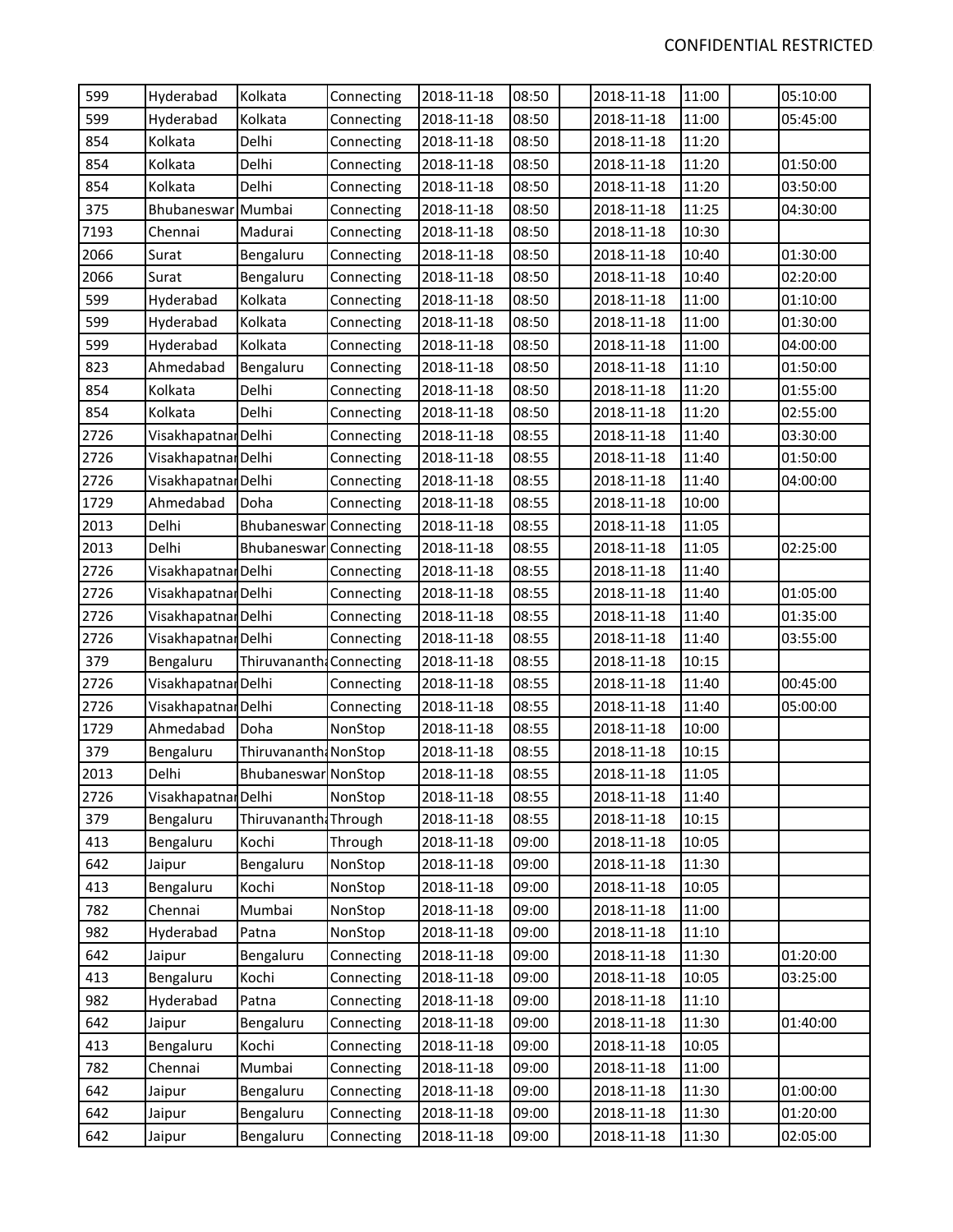| 642  | Jaipur    | Bengaluru | Connecting | 2018-11-18 | 09:00 | 2018-11-18 | 11:30 | 02:10:00 |
|------|-----------|-----------|------------|------------|-------|------------|-------|----------|
| 827  | Raipur    | Hyderabad | Connecting | 2018-11-18 | 09:05 | 2018-11-18 | 10:25 | 01:35:00 |
| 827  | Raipur    | Hyderabad | Connecting | 2018-11-18 | 09:05 | 2018-11-18 | 10:25 | 02:50:00 |
| 827  | Raipur    | Hyderabad | Connecting | 2018-11-18 | 09:05 | 2018-11-18 | 10:25 | 03:15:00 |
| 6523 | Kolkata   | Imphal    | Connecting | 2018-11-18 | 09:05 | 2018-11-18 | 10:30 |          |
| 827  | Raipur    | Hyderabad | Connecting | 2018-11-18 | 09:05 | 2018-11-18 | 10:25 | 05:10:00 |
| 918  | Kolkata   | Delhi     | Connecting | 2018-11-18 | 09:05 | 2018-11-18 | 11:55 | 01:45:00 |
| 3612 | Delhi     | Lucknow   | Connecting | 2018-11-18 | 09:05 | 2018-11-18 | 10:20 |          |
| 827  | Raipur    | Hyderabad | Connecting | 2018-11-18 | 09:05 | 2018-11-18 | 10:25 | 01:25:00 |
| 827  | Raipur    | Hyderabad | Connecting | 2018-11-18 | 09:05 | 2018-11-18 | 10:25 | 02:20:00 |
| 827  | Raipur    | Hyderabad | Connecting | 2018-11-18 | 09:05 | 2018-11-18 | 10:25 | 03:10:00 |
| 827  | Raipur    | Hyderabad | Connecting | 2018-11-18 | 09:05 | 2018-11-18 | 10:25 | 03:35:00 |
| 827  | Raipur    | Hyderabad | Connecting | 2018-11-18 | 09:05 | 2018-11-18 | 10:25 | 04:00:00 |
| 827  | Raipur    | Hyderabad | Connecting | 2018-11-18 | 09:05 | 2018-11-18 | 10:25 | 04:10:00 |
| 918  | Kolkata   | Delhi     | Connecting | 2018-11-18 | 09:05 | 2018-11-18 | 11:55 | 01:05:00 |
| 918  | Kolkata   | Delhi     | Connecting | 2018-11-18 | 09:05 | 2018-11-18 | 11:55 | 01:35:00 |
| 827  | Raipur    | Hyderabad | Connecting | 2018-11-18 | 09:05 | 2018-11-18 | 10:25 | 01:15:00 |
| 827  | Raipur    | Hyderabad | Connecting | 2018-11-18 | 09:05 | 2018-11-18 | 10:25 | 02:25:00 |
| 918  | Kolkata   | Delhi     | Connecting | 2018-11-18 | 09:05 | 2018-11-18 | 11:55 | 02:20:00 |
| 918  | Kolkata   | Delhi     | Connecting | 2018-11-18 | 09:05 | 2018-11-18 | 11:55 | 03:15:00 |
| 918  | Kolkata   | Delhi     | Connecting | 2018-11-18 | 09:05 | 2018-11-18 | 11:55 | 03:55:00 |
| 918  | Kolkata   | Delhi     | NonStop    | 2018-11-18 | 09:05 | 2018-11-18 | 11:55 |          |
| 3612 | Delhi     | Lucknow   | Through    | 2018-11-18 | 09:05 | 2018-11-18 | 10:20 |          |
| 827  | Raipur    | Hyderabad | Through    | 2018-11-18 | 09:05 | 2018-11-18 | 10:25 | 00:30:00 |
| 827  | Raipur    | Hyderabad | NonStop    | 2018-11-18 | 09:05 | 2018-11-18 | 10:25 |          |
| 6523 | Kolkata   | Imphal    | NonStop    | 2018-11-18 | 09:05 | 2018-11-18 | 10:30 |          |
| 3612 | Delhi     | Lucknow   | NonStop    | 2018-11-18 | 09:05 | 2018-11-18 | 10:20 |          |
| 137  | Chennai   | Kochi     | NonStop    | 2018-11-18 | 09:10 | 2018-11-18 | 10:20 |          |
| 366  | Mumbai    | Hyderabad | NonStop    | 2018-11-18 | 09:10 | 2018-11-18 | 10:40 |          |
| 965  | Jaipur    | Mumbai    | NonStop    | 2018-11-18 | 09:10 | 2018-11-18 | 11:10 |          |
| 415  | Bengaluru | Jaipur    | NonStop    | 2018-11-18 | 09:10 | 2018-11-18 | 11:35 |          |
| 181  | Delhi     | Mumbai    | Through    | 2018-11-18 | 09:10 | 2018-11-18 | 11:30 | 00:35:00 |
| 137  | Chennai   | Kochi     | Through    | 2018-11-18 | 09:10 | 2018-11-18 | 10:20 |          |
| 366  | Mumbai    | Hyderabad | Through    | 2018-11-18 | 09:10 | 2018-11-18 | 10:40 | 00:35:00 |
| 181  | Delhi     | Mumbai    | NonStop    | 2018-11-18 | 09:10 | 2018-11-18 | 11:30 |          |
| 445  | Bagdogra  | Bengaluru | NonStop    | 2018-11-18 | 09:10 | 2018-11-18 | 12:00 |          |
| 137  | Chennai   | Kochi     | Connecting | 2018-11-18 | 09:10 | 2018-11-18 | 10:20 | 04:40:00 |
| 366  | Mumbai    | Hyderabad | Connecting | 2018-11-18 | 09:10 | 2018-11-18 | 10:40 | 02:40:00 |
| 366  | Mumbai    | Hyderabad | Connecting | 2018-11-18 | 09:10 | 2018-11-18 | 10:40 | 03:55:00 |
| 965  | Jaipur    | Mumbai    | Connecting | 2018-11-18 | 09:10 | 2018-11-18 | 11:10 | 02:50:00 |
| 415  | Bengaluru | Jaipur    | Connecting | 2018-11-18 | 09:10 | 2018-11-18 | 11:35 |          |
| 445  | Bagdogra  | Bengaluru | Connecting | 2018-11-18 | 09:10 | 2018-11-18 | 12:00 | 01:40:00 |
| 445  | Bagdogra  | Bengaluru | Connecting | 2018-11-18 | 09:10 | 2018-11-18 | 12:00 | 02:20:00 |
| 445  | Bagdogra  | Bengaluru | Connecting | 2018-11-18 | 09:10 | 2018-11-18 | 12:00 | 04:10:00 |
| 445  | Bagdogra  | Bengaluru | Connecting | 2018-11-18 | 09:10 | 2018-11-18 | 12:00 | 05:35:00 |
| 137  | Chennai   | Kochi     | Connecting | 2018-11-18 | 09:10 | 2018-11-18 | 10:20 | 03:10:00 |
| 137  | Chennai   | Kochi     | Connecting | 2018-11-18 | 09:10 | 2018-11-18 | 10:20 | 04:45:00 |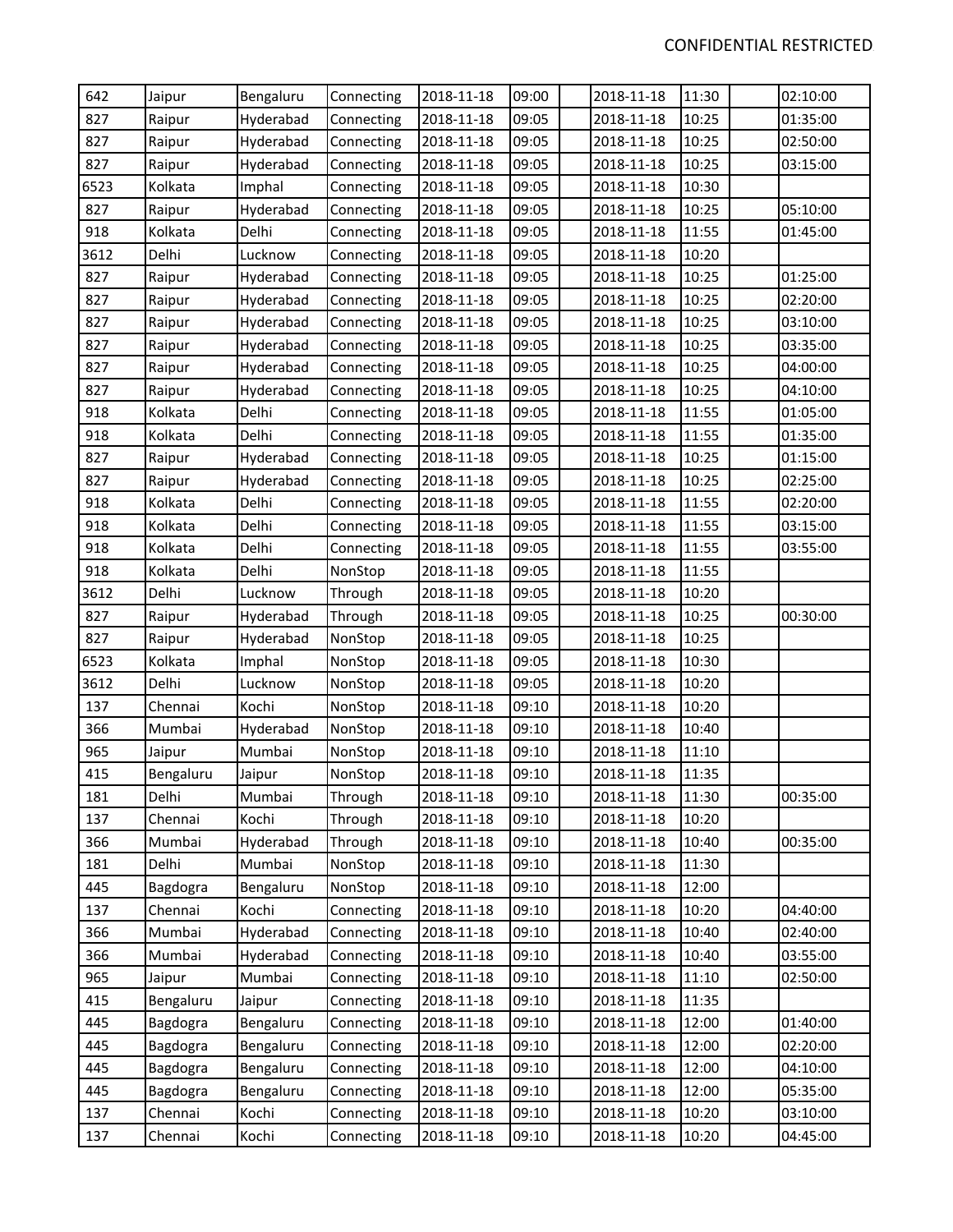| 366 | Mumbai     | Hyderabad | Connecting | 2018-11-18 | 09:10 | 2018-11-18 | 10:40 | 01:20:00 |
|-----|------------|-----------|------------|------------|-------|------------|-------|----------|
| 965 | Jaipur     | Mumbai    | Connecting | 2018-11-18 | 09:10 | 2018-11-18 | 11:10 | 01:20:00 |
| 445 | Bagdogra   | Bengaluru | Connecting | 2018-11-18 | 09:10 | 2018-11-18 | 12:00 | 01:00:00 |
| 445 | Bagdogra   | Bengaluru | Connecting | 2018-11-18 | 09:10 | 2018-11-18 | 12:00 | 02:40:00 |
| 445 | Bagdogra   | Bengaluru | Connecting | 2018-11-18 | 09:10 | 2018-11-18 | 12:00 | 03:10:00 |
| 445 | Bagdogra   | Bengaluru | Connecting | 2018-11-18 | 09:10 | 2018-11-18 | 12:00 | 04:05:00 |
| 445 | Bagdogra   | Bengaluru | Connecting | 2018-11-18 | 09:10 | 2018-11-18 | 12:00 | 04:15:00 |
| 445 | Bagdogra   | Bengaluru | Connecting | 2018-11-18 | 09:10 | 2018-11-18 | 12:00 | 04:55:00 |
| 366 | Mumbai     | Hyderabad | Connecting | 2018-11-18 | 09:10 | 2018-11-18 | 10:40 | 02:40:00 |
| 181 | Delhi      | Mumbai    | Connecting | 2018-11-18 | 09:10 | 2018-11-18 | 11:30 | 04:00:00 |
| 445 | Bagdogra   | Bengaluru | Connecting | 2018-11-18 | 09:10 | 2018-11-18 | 12:00 | 01:35:00 |
| 445 | Bagdogra   | Bengaluru | Connecting | 2018-11-18 | 09:10 | 2018-11-18 | 12:00 | 04:50:00 |
| 366 | Mumbai     | Hyderabad | Connecting | 2018-11-18 | 09:10 | 2018-11-18 | 10:40 | 01:00:00 |
| 366 | Mumbai     | Hyderabad | Connecting | 2018-11-18 | 09:10 | 2018-11-18 | 10:40 | 02:05:00 |
| 965 | Jaipur     | Mumbai    | Connecting | 2018-11-18 | 09:10 | 2018-11-18 | 11:10 | 01:40:00 |
| 181 | Delhi      | Mumbai    | Connecting | 2018-11-18 | 09:10 | 2018-11-18 | 11:30 |          |
| 445 | Bagdogra   | Bengaluru | Connecting | 2018-11-18 | 09:10 | 2018-11-18 | 12:00 | 01:10:00 |
| 445 | Bagdogra   | Bengaluru | Connecting | 2018-11-18 | 09:10 | 2018-11-18 | 12:00 | 02:15:00 |
| 445 | Bagdogra   | Bengaluru | Connecting | 2018-11-18 | 09:10 | 2018-11-18 | 12:00 | 02:25:00 |
| 445 | Bagdogra   | Bengaluru | Connecting | 2018-11-18 | 09:10 | 2018-11-18 | 12:00 | 04:55:00 |
| 445 | Bagdogra   | Bengaluru | Connecting | 2018-11-18 | 09:10 | 2018-11-18 | 12:00 | 05:25:00 |
| 576 | Jammu      | Srinagar  | Connecting | 2018-11-18 | 09:15 | 2018-11-18 | 09:55 | 07:05:00 |
| 465 | Agartala   | Guwahati  | Connecting | 2018-11-18 | 09:15 | 2018-11-18 | 10:00 | 01:10:00 |
| 541 | Bengaluru  | Chennai   | Connecting | 2018-11-18 | 09:15 | 2018-11-18 | 10:15 |          |
| 541 | Bengaluru  | Chennai   | Connecting | 2018-11-18 | 09:15 | 2018-11-18 | 10:15 | 05:05:00 |
| 973 | Port Blair | Kolkata   | Connecting | 2018-11-18 | 09:15 | 2018-11-18 | 11:20 | 03:00:00 |
| 576 | Jammu      | Srinagar  | Connecting | 2018-11-18 | 09:15 | 2018-11-18 | 09:55 | 07:55:00 |
| 541 | Bengaluru  | Chennai   | Connecting | 2018-11-18 | 09:15 | 2018-11-18 | 10:15 | 01:35:00 |
| 973 | Port Blair | Kolkata   | Connecting | 2018-11-18 | 09:15 | 2018-11-18 | 11:20 | 03:40:00 |
| 973 | Port Blair | Kolkata   | Connecting | 2018-11-18 | 09:15 | 2018-11-18 | 11:20 | 03:50:00 |
| 576 | Jammu      | Srinagar  | Connecting | 2018-11-18 | 09:15 | 2018-11-18 | 09:55 | 01:00:00 |
| 576 | Jammu      | Srinagar  | Connecting | 2018-11-18 | 09:15 | 2018-11-18 | 09:55 | 04:15:00 |
| 465 | Agartala   | Guwahati  | Connecting | 2018-11-18 | 09:15 | 2018-11-18 | 10:00 | 02:20:00 |
| 465 | Agartala   | Guwahati  | Connecting | 2018-11-18 | 09:15 | 2018-11-18 | 10:00 | 02:25:00 |
| 465 | Agartala   | Guwahati  | Connecting | 2018-11-18 | 09:15 | 2018-11-18 | 10:00 | 04:40:00 |
| 465 | Agartala   | Guwahati  | Connecting | 2018-11-18 | 09:15 | 2018-11-18 | 10:00 | 05:00:00 |
| 465 | Agartala   | Guwahati  | Connecting | 2018-11-18 | 09:15 | 2018-11-18 | 10:00 | 05:15:00 |
| 576 | Jammu      | Srinagar  | Connecting | 2018-11-18 | 09:15 | 2018-11-18 | 09:55 | 04:10:00 |
| 465 | Agartala   | Guwahati  | Connecting | 2018-11-18 | 09:15 | 2018-11-18 | 10:00 | 03:35:00 |
| 465 | Agartala   | Guwahati  | Connecting | 2018-11-18 | 09:15 | 2018-11-18 | 10:00 | 03:50:00 |
| 465 | Agartala   | Guwahati  | Connecting | 2018-11-18 | 09:15 | 2018-11-18 | 10:00 | 04:30:00 |
| 212 | Delhi      | Jaipur    | Connecting | 2018-11-18 | 09:15 | 2018-11-18 | 10:15 |          |
| 576 | Jammu      | Srinagar  | Through    | 2018-11-18 | 09:15 | 2018-11-18 | 09:55 | 00:30:00 |
| 465 | Agartala   | Guwahati  | Through    | 2018-11-18 | 09:15 | 2018-11-18 | 10:00 | 00:35:00 |
| 541 | Bengaluru  | Chennai   | Through    | 2018-11-18 | 09:15 | 2018-11-18 | 10:15 |          |
| 465 | Agartala   | Guwahati  | Connecting | 2018-11-18 | 09:15 | 2018-11-18 | 10:00 | 05:35:00 |
| 465 | Agartala   | Guwahati  | Connecting | 2018-11-18 | 09:15 | 2018-11-18 | 10:00 | 05:40:00 |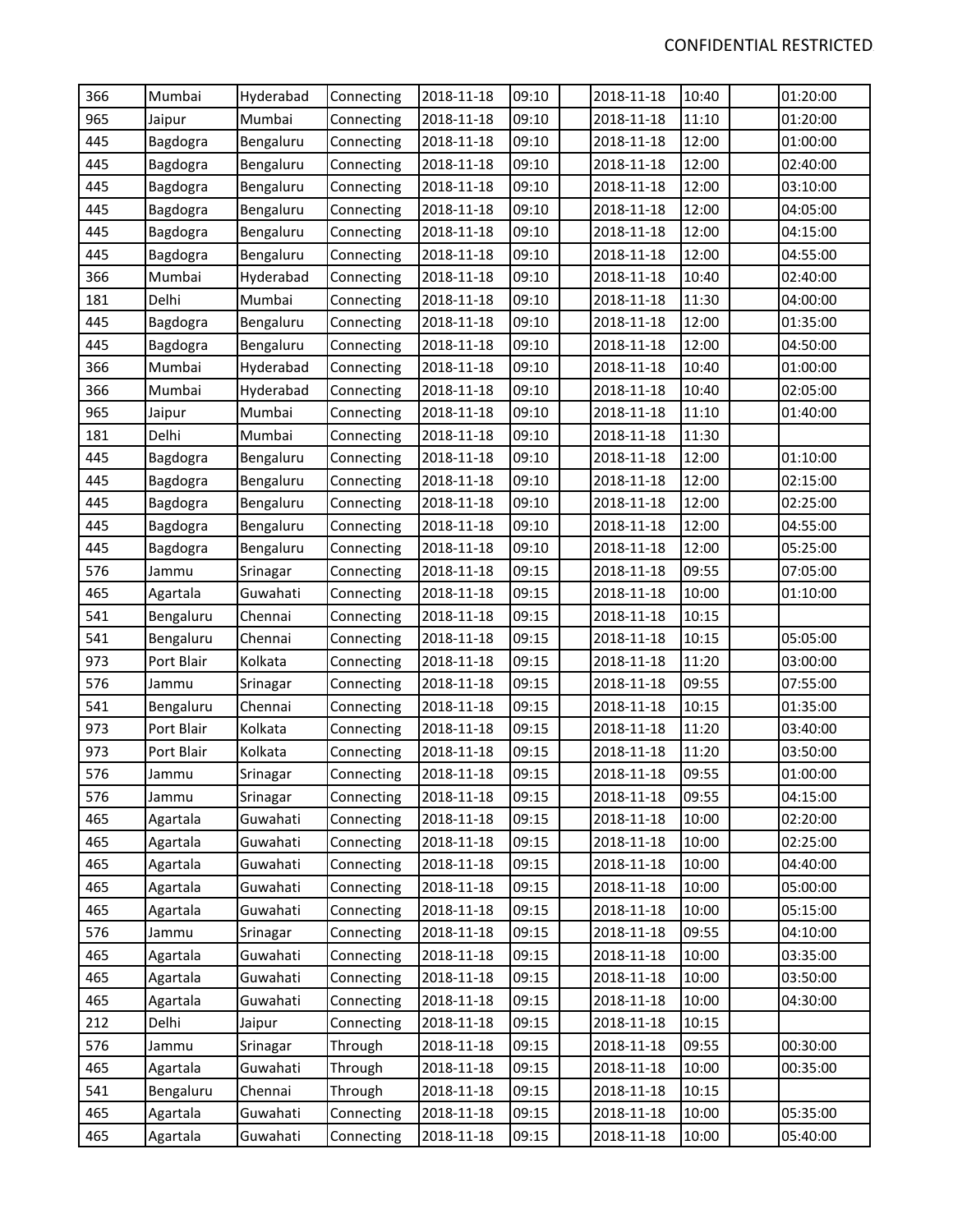| 973     | Port Blair | Kolkata                  | Connecting | 2018-11-18 | 09:15 | 2018-11-18 | 11:20 | 01:30:00 |
|---------|------------|--------------------------|------------|------------|-------|------------|-------|----------|
| 973     | Port Blair | Kolkata                  | Connecting | 2018-11-18 | 09:15 | 2018-11-18 | 11:20 | 01:45:00 |
| 973     | Port Blair | Kolkata                  | Connecting | 2018-11-18 | 09:15 | 2018-11-18 | 11:20 | 03:30:00 |
| 973     | Port Blair | Kolkata                  | Connecting | 2018-11-18 | 09:15 | 2018-11-18 | 11:20 | 04:50:00 |
| 973     | Port Blair | Kolkata                  | Connecting | 2018-11-18 | 09:15 | 2018-11-18 | 11:20 | 04:50:00 |
| 973     | Port Blair | Kolkata                  | Connecting | 2018-11-18 | 09:15 | 2018-11-18 | 11:20 | 05:30:00 |
| 576     | Jammu      | Srinagar                 | Through    | 2018-11-18 | 09:15 | 2018-11-18 | 09:55 |          |
| 576     | Jammu      | Srinagar                 | NonStop    | 2018-11-18 | 09:15 | 2018-11-18 | 09:55 |          |
| 212     | Delhi      | Jaipur                   | NonStop    | 2018-11-18 | 09:15 | 2018-11-18 | 10:15 |          |
| 465     | Agartala   | Guwahati                 | NonStop    | 2018-11-18 | 09:15 | 2018-11-18 | 10:00 |          |
| 541     | Bengaluru  | Chennai                  | NonStop    | 2018-11-18 | 09:15 | 2018-11-18 | 10:15 |          |
| 973     | Port Blair | Kolkata                  | NonStop    | 2018-11-18 | 09:15 | 2018-11-18 | 11:20 |          |
| 734     | Bengaluru  | Mumbai                   | NonStop    | 2018-11-18 | 09:20 | 2018-11-18 | 11:10 |          |
| 495     | Mumbai     | Kochi                    | NonStop    | 2018-11-18 | 09:20 | 2018-11-18 | 11:30 |          |
| 513     | Chennai    | Udaipur                  | NonStop    | 2018-11-18 | 09:20 | 2018-11-18 | 11:50 |          |
| 186     | Hyderabad  | Guwahati                 | NonStop    | 2018-11-18 | 09:20 | 2018-11-18 | 11:45 |          |
| 75      | Bengaluru  | Bangkok                  | NonStop    | 2018-11-18 | 09:20 | 2018-11-18 | 14:40 |          |
| 1404    | Sharjah    | Kozhikode                | NonStop    | 2018-11-18 | 09:20 | 2018-11-18 | 14:40 |          |
| 186     | Hyderabad  | Guwahati                 | Through    | 2018-11-18 | 09:20 | 2018-11-18 | 11:45 |          |
| 315     | Kochi      | Thiruvananth: Through    |            | 2018-11-18 | 09:20 | 2018-11-18 | 10:05 | 00:35:00 |
| 186     | Hyderabad  | Guwahati                 | Through    | 2018-11-18 | 09:20 | 2018-11-18 | 11:45 | 00:35:00 |
| 271     | Chennai    | Bengaluru                | Connecting | 2018-11-18 | 09:20 | 2018-11-18 | 10:20 | 00:55:00 |
| 271     | Chennai    | Bengaluru                | Connecting | 2018-11-18 | 09:20 | 2018-11-18 | 10:20 | 01:40:00 |
| 214     | Ahmedabad  | Mumbai                   | Connecting | 2018-11-18 | 09:20 | 2018-11-18 | 10:45 | 01:45:00 |
| 214     | Ahmedabad  | Mumbai                   | Connecting | 2018-11-18 | 09:20 | 2018-11-18 | 10:45 | 02:05:00 |
| 513     | Chennai    | Udaipur                  | Connecting | 2018-11-18 | 09:20 | 2018-11-18 | 11:50 |          |
| 321     | Mumbai     | Kolkata                  | Connecting | 2018-11-18 | 09:20 | 2018-11-18 | 12:00 | 02:30:00 |
| 339     | Kolkata    | Patna                    | Through    | 2018-11-18 | 09:20 | 2018-11-18 | 10:30 |          |
| 321     | Mumbai     | Kolkata                  | Through    | 2018-11-18 | 09:20 | 2018-11-18 | 12:00 | 01:10:00 |
| 315     | Kochi      | Thiruvananth: Through    |            | 2018-11-18 | 09:20 | 2018-11-18 | 10:05 |          |
| 339     | Kolkata    | Patna                    | Through    | 2018-11-18 | 09:20 | 2018-11-18 | 10:30 | 00:30:00 |
| 214     | Ahmedabad  | Mumbai                   | Through    | 2018-11-18 | 09:20 | 2018-11-18 | 10:45 | 00:35:00 |
| 513     | Chennai    | Udaipur                  | Through    | 2018-11-18 | 09:20 | 2018-11-18 | 11:50 |          |
| 271     | Chennai    | Bengaluru                | NonStop    | 2018-11-18 | 09:20 | 2018-11-18 | 10:20 |          |
| 339     | Kolkata    | Patna                    | NonStop    | 2018-11-18 | 09:20 | 2018-11-18 | 10:30 |          |
| 315     | Kochi      | Thiruvananth: NonStop    |            | 2018-11-18 | 09:20 | 2018-11-18 | 10:05 |          |
| 214     | Ahmedabad  | Mumbai                   | NonStop    | 2018-11-18 | 09:20 | 2018-11-18 | 10:45 |          |
| 321     | Mumbai     | Kolkata                  | NonStop    | 2018-11-18 | 09:20 | 2018-11-18 | 12:00 |          |
| 271     | Chennai    | Bengaluru                | Connecting | 2018-11-18 | 09:20 | 2018-11-18 | 10:20 | 01:40:00 |
| 271     | Chennai    | Bengaluru                | Connecting | 2018-11-18 | 09:20 | 2018-11-18 | 10:20 | 04:45:00 |
| 186     | Hyderabad  | Guwahati                 | Connecting | 2018-11-18 | 09:20 | 2018-11-18 | 11:45 |          |
| 513     | Chennai    | Udaipur                  | Connecting | 2018-11-18 | 09:20 | 2018-11-18 | 11:50 | 05:45:00 |
| 75      | Bengaluru  | Bangkok                  | Connecting | 2018-11-18 | 09:20 | 2018-11-18 | 14:40 |          |
| 315     | Kochi      | Thiruvananth             | Connecting | 2018-11-18 | 09:20 | 2018-11-18 | 10:05 |          |
| 315     | Kochi      | Thiruvananth: Connecting |            | 2018-11-18 | 09:20 | 2018-11-18 | 10:05 | 03:15:00 |
| $271\,$ | Chennai    | Bengaluru                | Connecting | 2018-11-18 | 09:20 | 2018-11-18 | 10:20 | 01:00:00 |
| 271     | Chennai    | Bengaluru                | Connecting | 2018-11-18 | 09:20 | 2018-11-18 | 10:20 | 02:25:00 |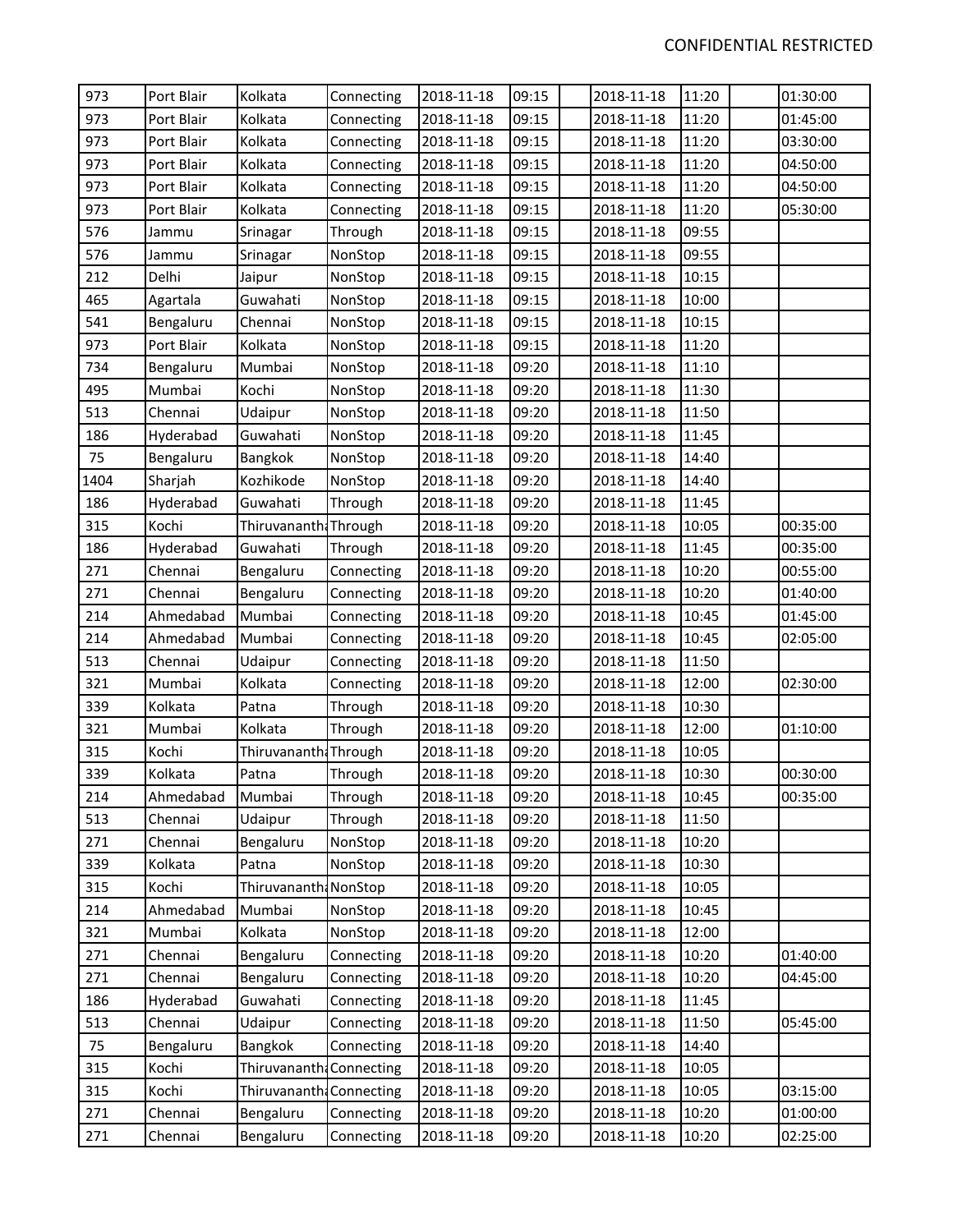| 214  | Ahmedabad             | Mumbai     | Connecting | 2018-11-18 | 09:20 | 2018-11-18 | 10:45 | 03:40:00 |
|------|-----------------------|------------|------------|------------|-------|------------|-------|----------|
| 214  | Ahmedabad             | Mumbai     | Connecting | 2018-11-18 | 09:20 | 2018-11-18 | 10:45 | 05:10:00 |
| 495  | Mumbai                | Kochi      | Connecting | 2018-11-18 | 09:20 | 2018-11-18 | 11:30 |          |
| 321  | Mumbai                | Kolkata    | Connecting | 2018-11-18 | 09:20 | 2018-11-18 | 12:00 | 04:10:00 |
| 271  | Chennai               | Bengaluru  | Connecting | 2018-11-18 | 09:20 | 2018-11-18 | 10:20 | 03:10:00 |
| 339  | Kolkata               | Patna      | Connecting | 2018-11-18 | 09:20 | 2018-11-18 | 10:30 |          |
| 214  | Ahmedabad             | Mumbai     | Connecting | 2018-11-18 | 09:20 | 2018-11-18 | 10:45 | 01:15:00 |
| 214  | Ahmedabad             | Mumbai     | Connecting | 2018-11-18 | 09:20 | 2018-11-18 | 10:45 | 04:45:00 |
| 734  | Bengaluru             | Mumbai     | Connecting | 2018-11-18 | 09:20 | 2018-11-18 | 11:10 |          |
| 833  | Visakhapatnar Kolkata |            | Connecting | 2018-11-18 | 09:25 | 2018-11-18 | 10:50 | 01:20:00 |
| 833  | Visakhapatnar Kolkata |            | Connecting | 2018-11-18 | 09:25 | 2018-11-18 | 10:50 | 03:00:00 |
| 441  | Varanasi              | Chennai    | Connecting | 2018-11-18 | 09:25 | 2018-11-18 | 12:10 | 01:00:00 |
| 441  | Varanasi              | Chennai    | Connecting | 2018-11-18 | 09:25 | 2018-11-18 | 12:10 | 01:45:00 |
| 441  | Varanasi              | Chennai    | Connecting | 2018-11-18 | 09:25 | 2018-11-18 | 12:10 | 02:10:00 |
| 441  | Varanasi              | Chennai    | Connecting | 2018-11-18 | 09:25 | 2018-11-18 | 12:10 | 03:35:00 |
| 441  | Varanasi              | Chennai    | Connecting | 2018-11-18 | 09:25 | 2018-11-18 | 12:10 | 03:55:00 |
| 441  | Varanasi              | Chennai    | Connecting | 2018-11-18 | 09:25 | 2018-11-18 | 12:10 | 04:15:00 |
| 441  | Varanasi              | Chennai    | Connecting | 2018-11-18 | 09:25 | 2018-11-18 | 12:10 | 05:00:00 |
| 6367 | Patna                 | Mumbai     | Connecting | 2018-11-18 | 09:25 | 2018-11-18 | 12:35 | 02:25:00 |
| 6367 | Patna                 | Mumbai     | Connecting | 2018-11-18 | 09:25 | 2018-11-18 | 12:35 | 02:55:00 |
| 6367 | Patna                 | Mumbai     | Connecting | 2018-11-18 | 09:25 | 2018-11-18 | 12:35 | 05:20:00 |
| 833  | Visakhapatnar Kolkata |            | Connecting | 2018-11-18 | 09:25 | 2018-11-18 | 10:50 | 00:55:00 |
| 833  | Visakhapatnar Kolkata |            | Connecting | 2018-11-18 | 09:25 | 2018-11-18 | 10:50 | 01:40:00 |
| 833  | Visakhapatnar Kolkata |            | Connecting | 2018-11-18 | 09:25 | 2018-11-18 | 10:50 | 02:20:00 |
| 833  | Visakhapatnar Kolkata |            | Connecting | 2018-11-18 | 09:25 | 2018-11-18 | 10:50 | 03:40:00 |
| 833  | Visakhapatnar Kolkata |            | Connecting | 2018-11-18 | 09:25 | 2018-11-18 | 10:50 | 03:40:00 |
| 833  | Visakhapatnar Kolkata |            | Connecting | 2018-11-18 | 09:25 | 2018-11-18 | 10:50 | 05:20:00 |
| 441  | Varanasi              | Chennai    | Connecting | 2018-11-18 | 09:25 | 2018-11-18 | 12:10 | 01:25:00 |
| 441  | Varanasi              | Chennai    | Connecting | 2018-11-18 | 09:25 | 2018-11-18 | 12:10 | 04:00:00 |
| 6367 | Patna                 | Mumbai     | Connecting | 2018-11-18 | 09:25 | 2018-11-18 | 12:35 | 02:40:00 |
| 6367 | Patna                 | Mumbai     | Connecting | 2018-11-18 | 09:25 | 2018-11-18 | 12:35 | 03:20:00 |
| 6367 | Patna                 | Mumbai     | Connecting | 2018-11-18 | 09:25 | 2018-11-18 | 12:35 | 04:30:00 |
| 744  | Hyderabad             | Coimbatore | Connecting | 2018-11-18 | 09:25 | 2018-11-18 | 10:45 |          |
| 833  | Visakhapatnar Kolkata |            | Connecting | 2018-11-18 | 09:25 | 2018-11-18 | 10:50 |          |
| 6367 | Patna                 | Mumbai     | Connecting | 2018-11-18 | 09:25 | 2018-11-18 | 12:35 | 02:45:00 |
| 6367 | Patna                 | Mumbai     | Connecting | 2018-11-18 | 09:25 | 2018-11-18 | 12:35 | 03:05:00 |
| 6367 | Patna                 | Mumbai     | Connecting | 2018-11-18 | 09:25 | 2018-11-18 | 12:35 | 04:00:00 |
| 6367 | Patna                 | Mumbai     | Connecting | 2018-11-18 | 09:25 | 2018-11-18 | 12:35 | 06:15:00 |
| 441  | Varanasi              | Chennai    | NonStop    | 2018-11-18 | 09:25 | 2018-11-18 | 12:10 |          |
| 744  | Hyderabad             | Coimbatore | NonStop    | 2018-11-18 | 09:25 | 2018-11-18 | 10:45 |          |
| 6367 | Patna                 | Mumbai     | NonStop    | 2018-11-18 | 09:25 | 2018-11-18 | 12:35 |          |
| 744  | Hyderabad             | Coimbatore | Through    | 2018-11-18 | 09:25 | 2018-11-18 | 10:45 |          |
| 441  | Varanasi              | Chennai    | Through    | 2018-11-18 | 09:25 | 2018-11-18 | 12:10 |          |
| 833  | Visakhapatnar Kolkata |            | Connecting | 2018-11-18 | 09:25 | 2018-11-18 | 10:50 | 05:55:00 |
| 801  | Mumbai                | Raipur     | Connecting | 2018-11-18 | 09:25 | 2018-11-18 | 11:15 |          |
| 441  | Varanasi              | Chennai    | Connecting | 2018-11-18 | 09:25 | 2018-11-18 | 12:10 | 01:45:00 |
| 441  | Varanasi              | Chennai    | Connecting | 2018-11-18 | 09:25 | 2018-11-18 | 12:10 | 03:10:00 |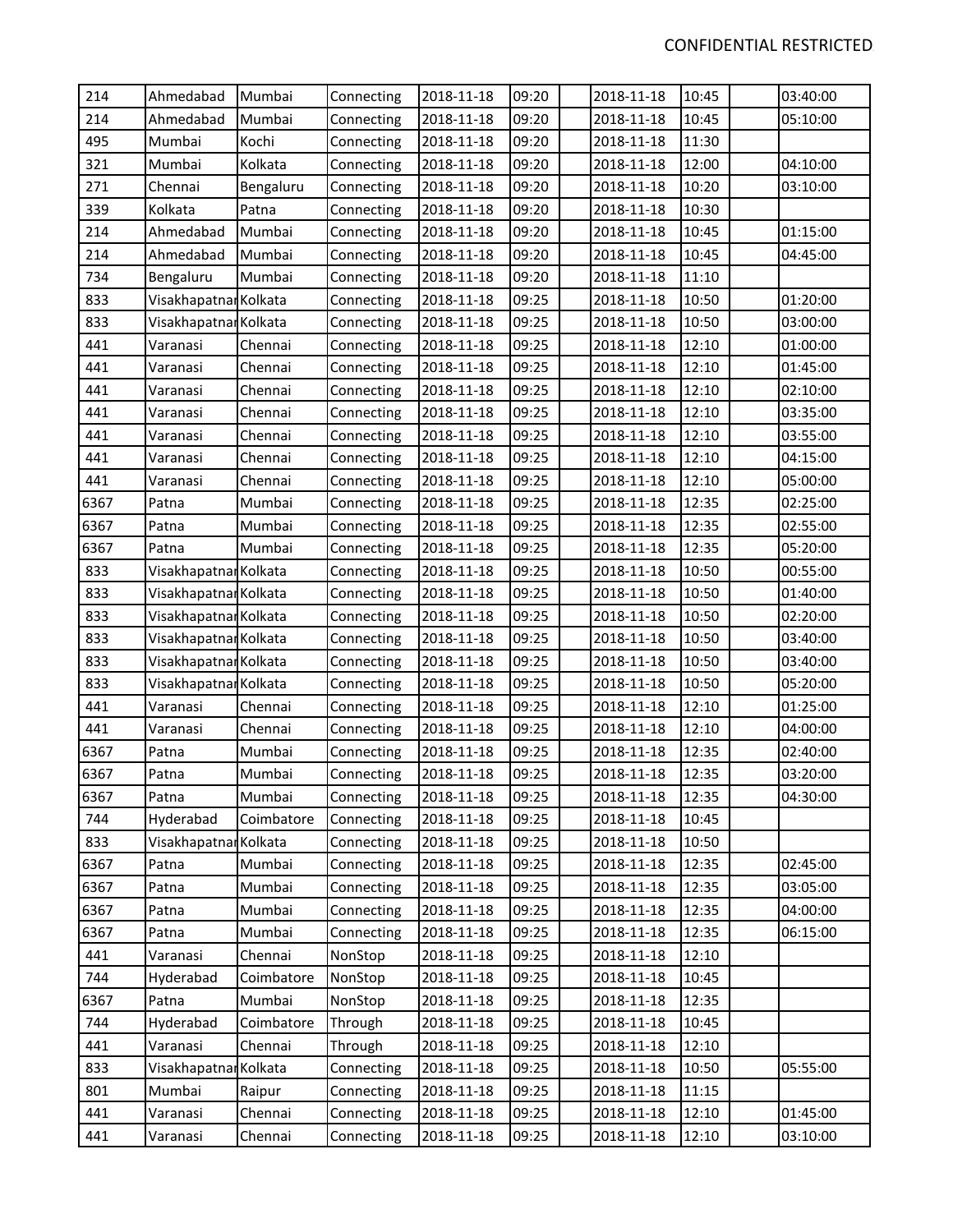| 441  | Varanasi                | Chennai   | Connecting | 2018-11-18 | 09:25 | 2018-11-18 | 12:10 | 04:10:00 |
|------|-------------------------|-----------|------------|------------|-------|------------|-------|----------|
| 6367 | Patna                   | Mumbai    | Connecting | 2018-11-18 | 09:25 | 2018-11-18 | 12:35 | 01:25:00 |
| 6367 | Patna                   | Mumbai    | Connecting | 2018-11-18 | 09:25 | 2018-11-18 | 12:35 | 01:45:00 |
| 6367 | Patna                   | Mumbai    | Connecting | 2018-11-18 | 09:25 | 2018-11-18 | 12:35 | 03:20:00 |
| 6367 | Patna                   | Mumbai    | Connecting | 2018-11-18 | 09:25 | 2018-11-18 | 12:35 | 04:20:00 |
| 833  | Visakhapatnar Kolkata   |           | Through    | 2018-11-18 | 09:25 | 2018-11-18 | 10:50 | 00:40:00 |
| 833  | Visakhapatnar Kolkata   |           | NonStop    | 2018-11-18 | 09:25 | 2018-11-18 | 10:50 |          |
| 801  | Mumbai                  | Raipur    | NonStop    | 2018-11-18 | 09:25 | 2018-11-18 | 11:15 |          |
| 1202 | Colombo                 | Chennai   | NonStop    | 2018-11-18 | 09:30 | 2018-11-18 | 11:05 |          |
| 6361 | Thiruvanantha Hyderabad |           | NonStop    | 2018-11-18 | 09:30 | 2018-11-18 | 11:15 |          |
| 5126 | Mumbai                  | Delhi     | NonStop    | 2018-11-18 | 09:30 | 2018-11-18 | 11:50 |          |
| 811  | Raipur                  | Kolkata   | NonStop    | 2018-11-18 | 09:30 | 2018-11-18 | 10:55 |          |
| 811  | Raipur                  | Kolkata   | Through    | 2018-11-18 | 09:30 | 2018-11-18 | 10:55 | 00:50:00 |
| 7107 | Bengaluru               | Tirupati  | Connecting | 2018-11-18 | 09:30 | 2018-11-18 | 10:30 |          |
| 811  | Raipur                  | Kolkata   | Connecting | 2018-11-18 | 09:30 | 2018-11-18 | 10:55 | 03:35:00 |
| 811  | Raipur                  | Kolkata   | Connecting | 2018-11-18 | 09:30 | 2018-11-18 | 10:55 | 03:55:00 |
| 1202 | Colombo                 | Chennai   | Connecting | 2018-11-18 | 09:30 | 2018-11-18 | 11:05 | 02:35:00 |
| 1202 | Colombo                 | Chennai   | Connecting | 2018-11-18 | 09:30 | 2018-11-18 | 11:05 | 04:40:00 |
| 1202 | Colombo                 | Chennai   | Connecting | 2018-11-18 | 09:30 | 2018-11-18 | 11:05 | 08:45:00 |
| 6361 | Thiruvanantha Hyderabad |           | Connecting | 2018-11-18 | 09:30 | 2018-11-18 | 11:15 | 02:10:00 |
| 6361 | Thiruvanantha Hyderabad |           | Connecting | 2018-11-18 | 09:30 | 2018-11-18 | 11:15 | 03:10:00 |
| 6361 | Thiruvanantha Hyderabad |           | Connecting | 2018-11-18 | 09:30 | 2018-11-18 | 11:15 | 03:20:00 |
| 6361 | Thiruvanantha Hyderabad |           | Connecting | 2018-11-18 | 09:30 | 2018-11-18 | 11:15 | 04:25:00 |
| 236  | Mumbai                  | Bengaluru | Connecting | 2018-11-18 | 09:30 | 2018-11-18 | 11:20 | 01:30:00 |
| 784  | Guwahati                | Kochi     | Connecting | 2018-11-18 | 09:30 | 2018-11-18 | 13:00 |          |
| 784  | Guwahati                | Kochi     | Connecting | 2018-11-18 | 09:30 | 2018-11-18 | 13:00 | 02:00:00 |
| 784  | Guwahati                | Kochi     | Connecting | 2018-11-18 | 09:30 | 2018-11-18 | 13:00 | 02:05:00 |
| 811  | Raipur                  | Kolkata   | Through    | 2018-11-18 | 09:30 | 2018-11-18 | 10:55 |          |
| 5126 | Mumbai                  | Delhi     | Through    | 2018-11-18 | 09:30 | 2018-11-18 | 11:50 | 00:35:00 |
| 7107 | Bengaluru               | Tirupati  | NonStop    | 2018-11-18 | 09:30 | 2018-11-18 | 10:30 |          |
| 236  | Mumbai                  | Bengaluru | NonStop    | 2018-11-18 | 09:30 | 2018-11-18 | 11:20 |          |
| 784  | Guwahati                | Kochi     | NonStop    | 2018-11-18 | 09:30 | 2018-11-18 | 13:00 |          |
| 811  | Raipur                  | Kolkata   | Connecting | 2018-11-18 | 09:30 | 2018-11-18 | 10:55 | 01:15:00 |
| 811  | Raipur                  | Kolkata   | Connecting | 2018-11-18 | 09:30 | 2018-11-18 | 10:55 | 04:05:00 |
| 1202 | Colombo                 | Chennai   | Connecting | 2018-11-18 | 09:30 | 2018-11-18 | 11:05 | 02:30:00 |
| 1202 | Colombo                 | Chennai   | Connecting | 2018-11-18 | 09:30 | 2018-11-18 | 11:05 | 03:15:00 |
| 1202 | Colombo                 | Chennai   | Connecting | 2018-11-18 | 09:30 | 2018-11-18 | 11:05 | 07:55:00 |
| 6361 | Thiruvanantha Hyderabad |           | Connecting | 2018-11-18 | 09:30 | 2018-11-18 | 11:15 | 01:35:00 |
| 6361 | Thiruvanantha Hyderabad |           | Connecting | 2018-11-18 | 09:30 | 2018-11-18 | 11:15 | 01:40:00 |
| 6361 | Thiruvanantha Hyderabad |           | Connecting | 2018-11-18 | 09:30 | 2018-11-18 | 11:15 | 02:05:00 |
| 6361 | Thiruvanantha Hyderabad |           | Connecting | 2018-11-18 | 09:30 | 2018-11-18 | 11:15 | 02:05:00 |
| 6361 | Thiruvanantha Hyderabad |           | Connecting | 2018-11-18 | 09:30 | 2018-11-18 | 11:15 | 02:45:00 |
| 6361 | Thiruvanantha Hyderabad |           | Connecting | 2018-11-18 | 09:30 | 2018-11-18 | 11:15 | 03:35:00 |
| 6361 | Thiruvanantha Hyderabad |           | Connecting | 2018-11-18 | 09:30 | 2018-11-18 | 11:15 | 04:20:00 |
| 6361 | Thiruvanantha Hyderabad |           | Connecting | 2018-11-18 | 09:30 | 2018-11-18 | 11:15 | 04:55:00 |
| 236  | Mumbai                  | Bengaluru | Connecting | 2018-11-18 | 09:30 | 2018-11-18 | 11:20 | 02:20:00 |
| 236  | Mumbai                  | Bengaluru | Connecting | 2018-11-18 | 09:30 | 2018-11-18 | 11:20 | 03:20:00 |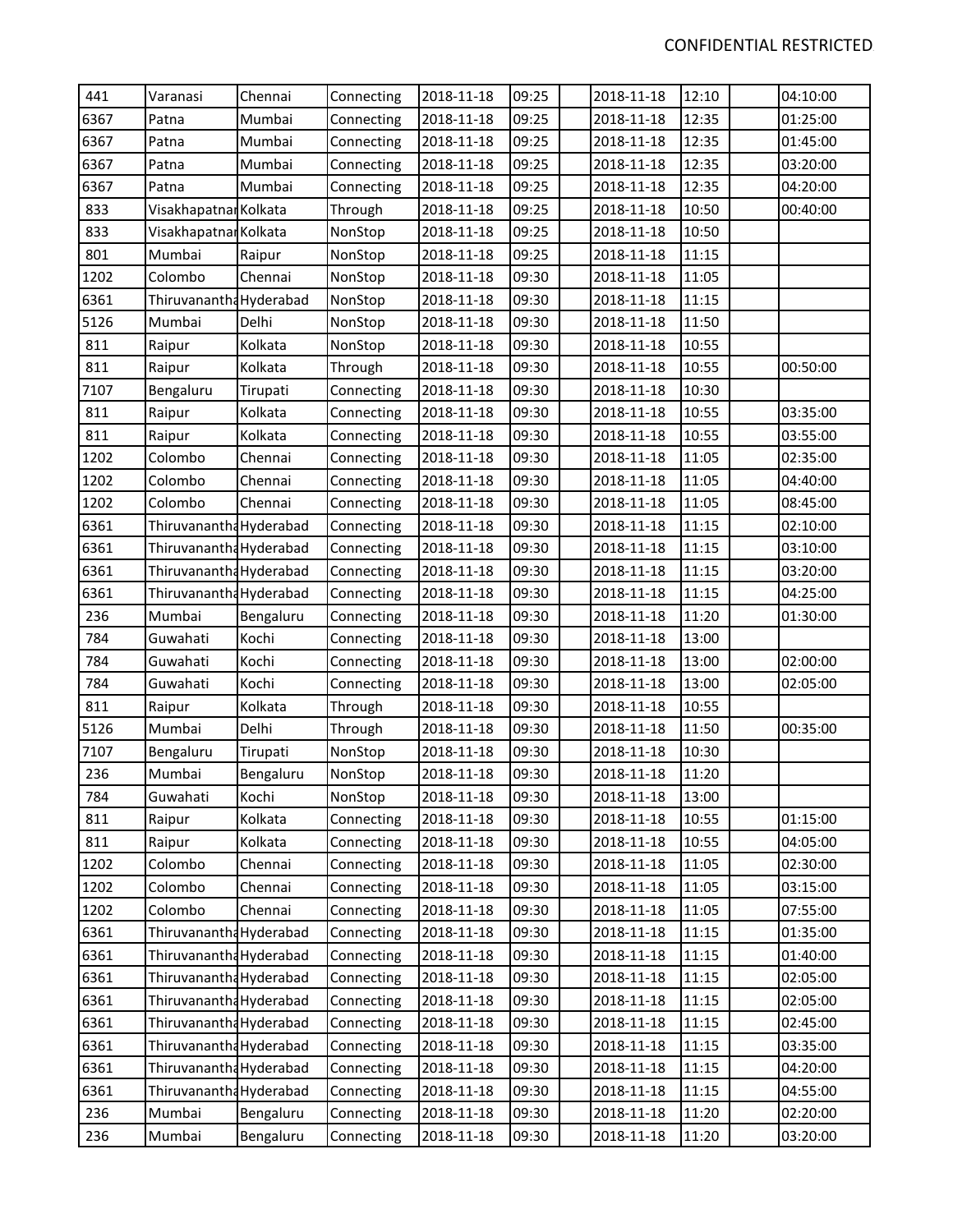| 784  | Guwahati                | Kochi     | Connecting | 2018-11-18 | 09:30 | 2018-11-18 | 13:00 | 01:55:00 |
|------|-------------------------|-----------|------------|------------|-------|------------|-------|----------|
| 811  | Raipur                  | Kolkata   | Connecting | 2018-11-18 | 09:30 | 2018-11-18 | 10:55 | 02:15:00 |
| 811  | Raipur                  | Kolkata   | Connecting | 2018-11-18 | 09:30 | 2018-11-18 | 10:55 | 02:35:00 |
| 811  | Raipur                  | Kolkata   | Connecting | 2018-11-18 | 09:30 | 2018-11-18 | 10:55 | 02:55:00 |
| 1202 | Colombo                 | Chennai   | Connecting | 2018-11-18 | 09:30 | 2018-11-18 | 11:05 | 02:15:00 |
| 1202 | Colombo                 | Chennai   | Connecting | 2018-11-18 | 09:30 | 2018-11-18 | 11:05 | 03:35:00 |
| 1202 | Colombo                 | Chennai   | Connecting | 2018-11-18 | 09:30 | 2018-11-18 | 11:05 | 04:15:00 |
| 1202 | Colombo                 | Chennai   | Connecting | 2018-11-18 | 09:30 | 2018-11-18 | 11:05 | 05:05:00 |
| 1202 | Colombo                 | Chennai   | Connecting | 2018-11-18 | 09:30 | 2018-11-18 | 11:05 | 05:20:00 |
| 1202 | Colombo                 | Chennai   | Connecting | 2018-11-18 | 09:30 | 2018-11-18 | 11:05 | 06:10:00 |
| 1202 | Colombo                 | Chennai   | Connecting | 2018-11-18 | 09:30 | 2018-11-18 | 11:05 | 06:10:00 |
| 6361 | Thiruvanantha Hyderabad |           | Connecting | 2018-11-18 | 09:30 | 2018-11-18 | 11:15 | 02:00:00 |
| 784  | Guwahati                | Kochi     | Connecting | 2018-11-18 | 09:30 | 2018-11-18 | 13:00 | 02:25:00 |
| 811  | Raipur                  | Kolkata   | Connecting | 2018-11-18 | 09:30 | 2018-11-18 | 10:55 | 01:00:00 |
| 811  | Raipur                  | Kolkata   | Connecting | 2018-11-18 | 09:30 | 2018-11-18 | 10:55 | 01:35:00 |
| 811  | Raipur                  | Kolkata   | Connecting | 2018-11-18 | 09:30 | 2018-11-18 | 10:55 | 05:15:00 |
| 1202 | Colombo                 | Chennai   | Connecting | 2018-11-18 | 09:30 | 2018-11-18 | 11:05 | 02:50:00 |
| 1202 | Colombo                 | Chennai   | Connecting | 2018-11-18 | 09:30 | 2018-11-18 | 11:05 | 03:55:00 |
| 6361 | Thiruvanantha Hyderabad |           | Connecting | 2018-11-18 | 09:30 | 2018-11-18 | 11:15 | 01:30:00 |
| 6361 | Thiruvanantha Hyderabad |           | Connecting | 2018-11-18 | 09:30 | 2018-11-18 | 11:15 | 03:30:00 |
| 236  | Mumbai                  | Bengaluru | Connecting | 2018-11-18 | 09:30 | 2018-11-18 | 11:20 | 01:25:00 |
| 236  | Mumbai                  | Bengaluru | Connecting | 2018-11-18 | 09:30 | 2018-11-18 | 11:20 | 02:10:00 |
| 5126 | Mumbai                  | Delhi     | Connecting | 2018-11-18 | 09:30 | 2018-11-18 | 11:50 | 01:10:00 |
| 5126 | Mumbai                  | Delhi     | Connecting | 2018-11-18 | 09:30 | 2018-11-18 | 11:50 | 01:40:00 |
| 554  | Jammu                   | Srinagar  | Connecting | 2018-11-18 | 09:35 | 2018-11-18 | 10:20 | 03:45:00 |
| 398  | Ranchi                  | Hyderabad | Connecting | 2018-11-18 | 09:35 | 2018-11-18 | 11:10 | 02:10:00 |
| 398  | Ranchi                  | Hyderabad | Connecting | 2018-11-18 | 09:35 | 2018-11-18 | 11:10 | 03:05:00 |
| 398  | Ranchi                  | Hyderabad | Connecting | 2018-11-18 | 09:35 | 2018-11-18 | 11:10 | 03:20:00 |
| 7101 | Mangalore               | Chennai   | Connecting | 2018-11-18 | 09:35 | 2018-11-18 | 11:25 | 03:35:00 |
| 7101 | Mangalore               | Chennai   | Connecting | 2018-11-18 | 09:35 | 2018-11-18 | 11:25 | 04:25:00 |
| 7101 | Mangalore               | Chennai   | Connecting | 2018-11-18 | 09:35 | 2018-11-18 | 11:25 | 04:45:00 |
| 7101 | Mangalore               | Chennai   | Connecting | 2018-11-18 | 09:35 | 2018-11-18 | 11:25 | 05:50:00 |
| 2256 | Bhubaneswar Delhi       |           | Connecting | 2018-11-18 | 09:35 | 2018-11-18 | 12:10 | 01:45:00 |
| 2256 | Bhubaneswar Delhi       |           | Connecting | 2018-11-18 | 09:35 | 2018-11-18 | 12:10 | 03:00:00 |
| 2256 | Bhubaneswar Delhi       |           | Connecting | 2018-11-18 | 09:35 | 2018-11-18 | 12:10 | 03:40:00 |
| 345  | Kolkata                 | Bengaluru | Connecting | 2018-11-18 | 09:35 | 2018-11-18 | 12:20 |          |
| 6445 | Guwahati                | Chennai   | Connecting | 2018-11-18 | 09:35 | 2018-11-18 | 12:45 | 03:10:00 |
| 6445 | Guwahati                | Chennai   | Connecting | 2018-11-18 | 09:35 | 2018-11-18 | 12:45 | 05:40:00 |
| 554  | Jammu                   | Srinagar  | Connecting | 2018-11-18 | 09:35 | 2018-11-18 | 10:20 |          |
| 398  | Ranchi                  | Hyderabad | Connecting | 2018-11-18 | 09:35 | 2018-11-18 | 11:10 | 02:05:00 |
| 398  | Ranchi                  | Hyderabad | Connecting | 2018-11-18 | 09:35 | 2018-11-18 | 11:10 | 02:40:00 |
| 398  | Ranchi                  | Hyderabad | Connecting | 2018-11-18 | 09:35 | 2018-11-18 | 11:10 | 02:50:00 |
| 398  | Ranchi                  | Hyderabad | Connecting | 2018-11-18 | 09:35 | 2018-11-18 | 11:10 | 03:25:00 |
| 398  | Ranchi                  | Hyderabad | Connecting | 2018-11-18 | 09:35 | 2018-11-18 | 11:10 | 03:30:00 |
| 398  | Ranchi                  | Hyderabad | Connecting | 2018-11-18 | 09:35 | 2018-11-18 | 11:10 | 03:55:00 |
| 398  | Ranchi                  | Hyderabad | Connecting | 2018-11-18 | 09:35 | 2018-11-18 | 11:10 | 05:15:00 |
| 398  | Ranchi                  | Hyderabad | Connecting | 2018-11-18 | 09:35 | 2018-11-18 | 11:10 | 07:35:00 |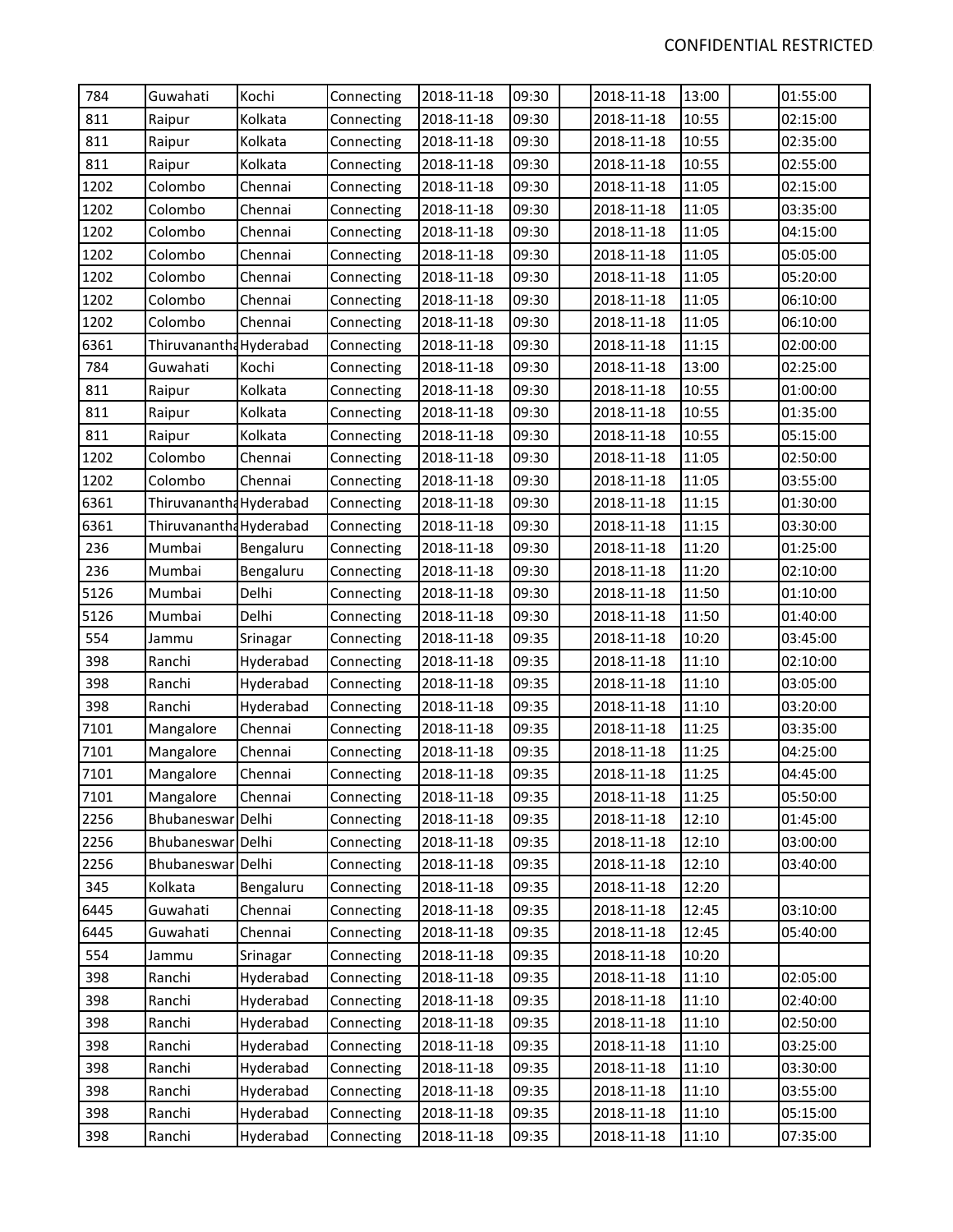| 7101 | Mangalore         | Chennai   | Connecting | 2018-11-18 | 09:35 | 2018-11-18 | 11:25 | 01:10:00 |
|------|-------------------|-----------|------------|------------|-------|------------|-------|----------|
| 7101 | Mangalore         | Chennai   | Connecting | 2018-11-18 | 09:35 | 2018-11-18 | 11:25 | 01:45:00 |
| 7101 | Mangalore         | Chennai   | Connecting | 2018-11-18 | 09:35 | 2018-11-18 | 11:25 | 04:20:00 |
| 244  | Ahmedabad         | Lucknow   | Connecting | 2018-11-18 | 09:35 | 2018-11-18 | 11:40 |          |
| 345  | Kolkata           | Bengaluru | Connecting | 2018-11-18 | 09:35 | 2018-11-18 | 12:20 | 02:05:00 |
| 6445 | Guwahati          | Chennai   | Connecting | 2018-11-18 | 09:35 | 2018-11-18 | 12:45 | 01:10:00 |
| 6445 | Guwahati          | Chennai   | Connecting | 2018-11-18 | 09:35 | 2018-11-18 | 12:45 | 01:35:00 |
| 6445 | Guwahati          | Chennai   | Connecting | 2018-11-18 | 09:35 | 2018-11-18 | 12:45 | 02:35:00 |
| 6445 | Guwahati          | Chennai   | Connecting | 2018-11-18 | 09:35 | 2018-11-18 | 12:45 | 03:00:00 |
| 6445 | Guwahati          | Chennai   | Connecting | 2018-11-18 | 09:35 | 2018-11-18 | 12:45 | 04:25:00 |
| 7101 | Mangalore         | Chennai   | Connecting | 2018-11-18 | 09:35 | 2018-11-18 | 11:25 | 01:25:00 |
| 7101 | Mangalore         | Chennai   | Connecting | 2018-11-18 | 09:35 | 2018-11-18 | 11:25 | 01:55:00 |
| 244  | Ahmedabad         | Lucknow   | Connecting | 2018-11-18 | 09:35 | 2018-11-18 | 11:40 | 01:10:00 |
| 244  | Ahmedabad         | Lucknow   | Connecting | 2018-11-18 | 09:35 | 2018-11-18 | 11:40 | 04:30:00 |
| 244  | Ahmedabad         | Lucknow   | Connecting | 2018-11-18 | 09:35 | 2018-11-18 | 11:40 | 05:20:00 |
| 2256 | Bhubaneswar Delhi |           | Connecting | 2018-11-18 | 09:35 | 2018-11-18 | 12:10 |          |
| 2256 | Bhubaneswar Delhi |           | Connecting | 2018-11-18 | 09:35 | 2018-11-18 | 12:10 | 01:05:00 |
| 2256 | Bhubaneswar Delhi |           | Connecting | 2018-11-18 | 09:35 | 2018-11-18 | 12:10 | 02:05:00 |
| 6445 | Guwahati          | Chennai   | Connecting | 2018-11-18 | 09:35 | 2018-11-18 | 12:45 | 00:55:00 |
| 6445 | Guwahati          | Chennai   | Connecting | 2018-11-18 | 09:35 | 2018-11-18 | 12:45 | 03:40:00 |
| 554  | Jammu             | Srinagar  | NonStop    | 2018-11-18 | 09:35 | 2018-11-18 | 10:20 |          |
| 244  | Ahmedabad         | Lucknow   | NonStop    | 2018-11-18 | 09:35 | 2018-11-18 | 11:40 |          |
| 398  | Ranchi            | Hyderabad | NonStop    | 2018-11-18 | 09:35 | 2018-11-18 | 11:10 |          |
| 554  | Jammu             | Srinagar  | Through    | 2018-11-18 | 09:35 | 2018-11-18 | 10:20 |          |
| 5013 | Delhi             | Gorakhpur | Through    | 2018-11-18 | 09:35 | 2018-11-18 | 11:10 |          |
| 244  | Ahmedabad         | Lucknow   | Through    | 2018-11-18 | 09:35 | 2018-11-18 | 11:40 |          |
| 398  | Ranchi            | Hyderabad | Connecting | 2018-11-18 | 09:35 | 2018-11-18 | 11:10 | 01:40:00 |
| 398  | Ranchi            | Hyderabad | Connecting | 2018-11-18 | 09:35 | 2018-11-18 | 11:10 | 01:45:00 |
| 398  | Ranchi            | Hyderabad | Connecting | 2018-11-18 | 09:35 | 2018-11-18 | 11:10 | 02:15:00 |
| 398  | Ranchi            | Hyderabad | Connecting | 2018-11-18 | 09:35 | 2018-11-18 | 11:10 | 03:15:00 |
| 398  | Ranchi            | Hyderabad | Connecting | 2018-11-18 | 09:35 | 2018-11-18 | 11:10 | 05:25:00 |
| 5013 | Delhi             | Gorakhpur | Connecting | 2018-11-18 | 09:35 | 2018-11-18 | 11:10 |          |
| 7101 | Mangalore         | Chennai   | Connecting | 2018-11-18 | 09:35 | 2018-11-18 | 11:25 | 01:25:00 |
| 7101 | Mangalore         | Chennai   | Connecting | 2018-11-18 | 09:35 | 2018-11-18 | 11:25 | 03:55:00 |
| 7101 | Mangalore         | Chennai   | Connecting | 2018-11-18 | 09:35 | 2018-11-18 | 11:25 | 04:45:00 |
| 2256 | Bhubaneswar       | Delhi     | Connecting | 2018-11-18 | 09:35 | 2018-11-18 | 12:10 | 03:30:00 |
| 2256 | Bhubaneswar Delhi |           | Connecting | 2018-11-18 | 09:35 | 2018-11-18 | 12:10 | 04:35:00 |
| 345  | Kolkata           | Bengaluru | Connecting | 2018-11-18 | 09:35 | 2018-11-18 | 12:20 | 01:20:00 |
| 6445 | Guwahati          | Chennai   | Connecting | 2018-11-18 | 09:35 | 2018-11-18 | 12:45 | 03:25:00 |
| 244  | Ahmedabad         | Lucknow   | Through    | 2018-11-18 | 09:35 | 2018-11-18 | 11:40 | 00:40:00 |
| 2256 | Bhubaneswar       | Delhi     | NonStop    | 2018-11-18 | 09:35 | 2018-11-18 | 12:10 |          |
| 345  | Kolkata           | Bengaluru | NonStop    | 2018-11-18 | 09:35 | 2018-11-18 | 12:20 |          |
| 6445 | Guwahati          | Chennai   | NonStop    | 2018-11-18 | 09:35 | 2018-11-18 | 12:45 |          |
| 5013 | Delhi             | Gorakhpur | NonStop    | 2018-11-18 | 09:35 | 2018-11-18 | 11:10 |          |
| 7101 | Mangalore         | Chennai   | NonStop    | 2018-11-18 | 09:35 | 2018-11-18 | 11:25 |          |
| 984  | Ahmedabad         | Mumbai    | NonStop    | 2018-11-18 | 09:40 | 2018-11-18 | 11:15 |          |
| 3834 | Mumbai            | Chennai   | NonStop    | 2018-11-18 | 09:40 | 2018-11-18 | 11:40 |          |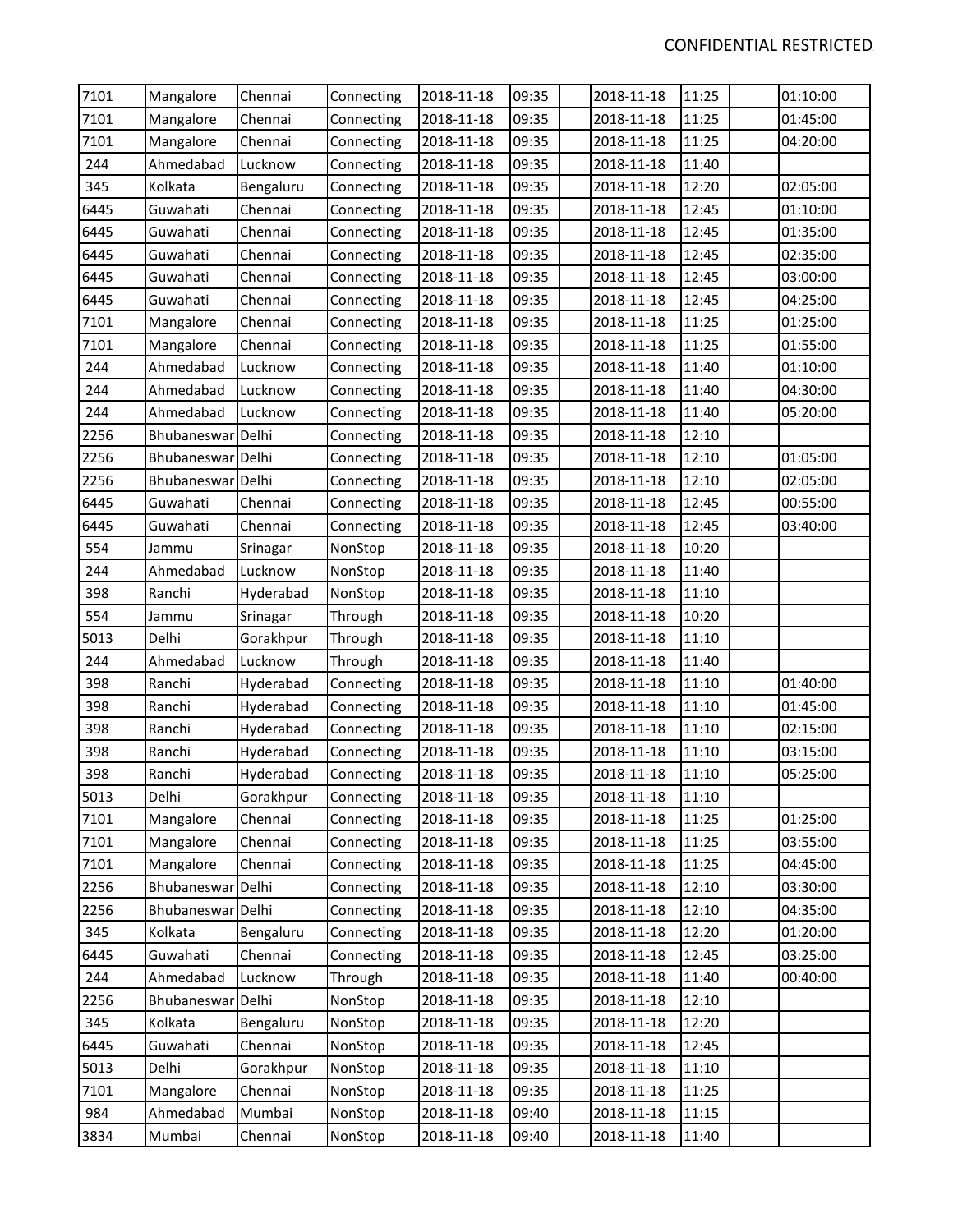| 6104 | Bengaluru | Pune                      | NonStop    | 2018-11-18 | 09:40 | 2018-11-18      | 11:05 |       |          |
|------|-----------|---------------------------|------------|------------|-------|-----------------|-------|-------|----------|
| 165  | Bengaluru | Bhubaneswar NonStop       |            | 2018-11-18 | 09:40 | 2018-11-18      | 11:30 |       |          |
| 2486 | Raipur    | Delhi                     | NonStop    | 2018-11-18 | 09:40 | 2018-11-18      | 11:40 |       |          |
| 293  | Hyderabad | Port Blair                | NonStop    | 2018-11-18 | 09:40 | 09:4 2018-11-18 | 12:30 | 12:35 |          |
| 984  | Ahmedabad | Mumbai                    | Connecting | 2018-11-18 | 09:40 | 2018-11-18      | 11:15 |       |          |
| 984  | Ahmedabad | Mumbai                    | Connecting | 2018-11-18 | 09:40 | 2018-11-18      | 11:15 |       | 05:30:00 |
| 227  | Kolkata   | Kochi                     | Connecting | 2018-11-18 | 09:40 | 2018-11-18      | 12:40 |       | 01:10:00 |
| 2486 | Raipur    | Delhi                     | Through    | 2018-11-18 | 09:40 | 2018-11-18      | 11:40 |       | 01:05:00 |
| 3834 | Mumbai    | Chennai                   | Through    | 2018-11-18 | 09:40 | 2018-11-18      | 11:40 |       |          |
| 7145 | Chennai   | Tiruchirappall NonStop    |            | 2018-11-18 | 09:40 | 2018-11-18      | 11:00 |       |          |
| 227  | Kolkata   | Kochi                     | NonStop    | 2018-11-18 | 09:40 | 2018-11-18      | 12:40 |       |          |
| 6104 | Bengaluru | Pune                      | Connecting | 2018-11-18 | 09:40 | 2018-11-18      | 11:05 |       |          |
| 984  | Ahmedabad | Mumbai                    | Connecting | 2018-11-18 | 09:40 | 2018-11-18      | 11:15 |       | 01:15:00 |
| 984  | Ahmedabad | Mumbai                    | Connecting | 2018-11-18 | 09:40 | 2018-11-18      | 11:15 |       | 03:05:00 |
| 3834 | Mumbai    | Chennai                   | Connecting | 2018-11-18 | 09:40 | 2018-11-18      | 11:40 |       | 00:55:00 |
| 227  | Kolkata   | Kochi                     | Connecting | 2018-11-18 | 09:40 | 2018-11-18      | 12:40 |       |          |
| 227  | Kolkata   | Kochi                     | Connecting | 2018-11-18 | 09:40 | 2018-11-18      | 12:40 |       | 02:15:00 |
| 227  | Kolkata   | Kochi                     | Connecting | 2018-11-18 | 09:40 | 2018-11-18      | 12:40 |       | 06:20:00 |
| 293  | Hyderabad | Port Blair                | Connecting | 2018-11-18 | 09:40 | 09:4 2018-11-18 | 12:30 | 12:35 |          |
| 984  | Ahmedabad | Mumbai                    | Connecting | 2018-11-18 | 09:40 | 2018-11-18      | 11:15 |       | 01:35:00 |
| 984  | Ahmedabad | Mumbai                    | Connecting | 2018-11-18 | 09:40 | 2018-11-18      | 11:15 |       | 04:15:00 |
| 165  | Bengaluru | Bhubaneswar Connecting    |            | 2018-11-18 | 09:40 | 2018-11-18      | 11:30 |       |          |
| 3834 | Mumbai    | Chennai                   | Connecting | 2018-11-18 | 09:40 | 2018-11-18      | 11:40 |       | 03:05:00 |
| 7145 | Chennai   | Tiruchirappall Connecting |            | 2018-11-18 | 09:40 | 2018-11-18      | 11:00 |       |          |
| 984  | Ahmedabad | Mumbai                    | Connecting | 2018-11-18 | 09:40 | 2018-11-18      | 11:15 |       | 02:45:00 |
| 984  | Ahmedabad | Mumbai                    | Connecting | 2018-11-18 | 09:40 | 2018-11-18      | 11:15 |       | 03:00:00 |
| 2486 | Raipur    | Delhi                     | Connecting | 2018-11-18 | 09:40 | 2018-11-18      | 11:40 |       | 02:25:00 |
| 3834 | Mumbai    | Chennai                   | Connecting | 2018-11-18 | 09:40 | 2018-11-18      | 11:40 |       | 01:10:00 |
| 3834 | Mumbai    | Chennai                   | Connecting | 2018-11-18 | 09:40 | 2018-11-18      | 11:40 |       | 01:55:00 |
| 614  | Imphal    | Guwahati                  | Connecting | 2018-11-18 | 09:45 | 2018-11-18      | 10:40 |       | 04:55:00 |
| 634  | Patna     | Kolkata                   | Connecting | 2018-11-18 | 09:45 | 2018-11-18      | 10:55 |       | 01:05:00 |
| 634  | Patna     | Kolkata                   | Connecting | 2018-11-18 | 09:45 | 2018-11-18      | 10:55 |       | 01:15:00 |
| 634  | Patna     | Kolkata                   | Connecting | 2018-11-18 | 09:45 | 2018-11-18      | 10:55 |       | 05:15:00 |
| 568  | Mumbai    | Mangalore                 | Connecting | 2018-11-18 | 09:45 | 2018-11-18      | 11:20 |       |          |
| 455  | Delhi     | Kolkata                   | Connecting | 2018-11-18 | 09:45 | 2018-11-18      | 12:00 |       | 01:10:00 |
| 455  | Delhi     | Kolkata                   | Connecting | 2018-11-18 | 09:45 | 2018-11-18      | 12:00 |       | 03:20:00 |
| 455  | Delhi     | Kolkata                   | Connecting | 2018-11-18 | 09:45 | 2018-11-18      | 12:00 |       | 04:10:00 |
| 614  | Imphal    | Guwahati                  | Connecting | 2018-11-18 | 09:45 | 2018-11-18      | 10:40 |       | 05:00:00 |
| 614  | Imphal    | Guwahati                  | Connecting | 2018-11-18 | 09:45 | 2018-11-18      | 10:40 |       | 06:00:00 |
| 634  | Patna     | Kolkata                   | Connecting | 2018-11-18 | 09:45 | 2018-11-18      | 10:55 |       | 02:35:00 |
| 634  | Patna     | Kolkata                   | Connecting | 2018-11-18 | 09:45 | 2018-11-18      | 10:55 |       | 02:55:00 |
| 634  | Patna     | Kolkata                   | Connecting | 2018-11-18 | 09:45 | 2018-11-18      | 10:55 |       | 02:55:00 |
| 634  | Patna     | Kolkata                   | Connecting | 2018-11-18 | 09:45 | 2018-11-18      | 10:55 |       | 03:25:00 |
| 5992 | Hubli     | Chennai                   | Connecting | 2018-11-18 | 09:45 | 2018-11-18      | 11:00 |       | 04:00:00 |
| 5992 | Hubli     | Chennai                   | Connecting | 2018-11-18 | 09:45 | 2018-11-18      | 11:00 |       | 05:55:00 |
| 5992 | Hubli     | Chennai                   | Connecting | 2018-11-18 | 09:45 | 2018-11-18      | 11:00 |       | 07:30:00 |
| 455  | Delhi     | Kolkata                   | Connecting | 2018-11-18 | 09:45 | 2018-11-18      | 12:00 |       | 02:30:00 |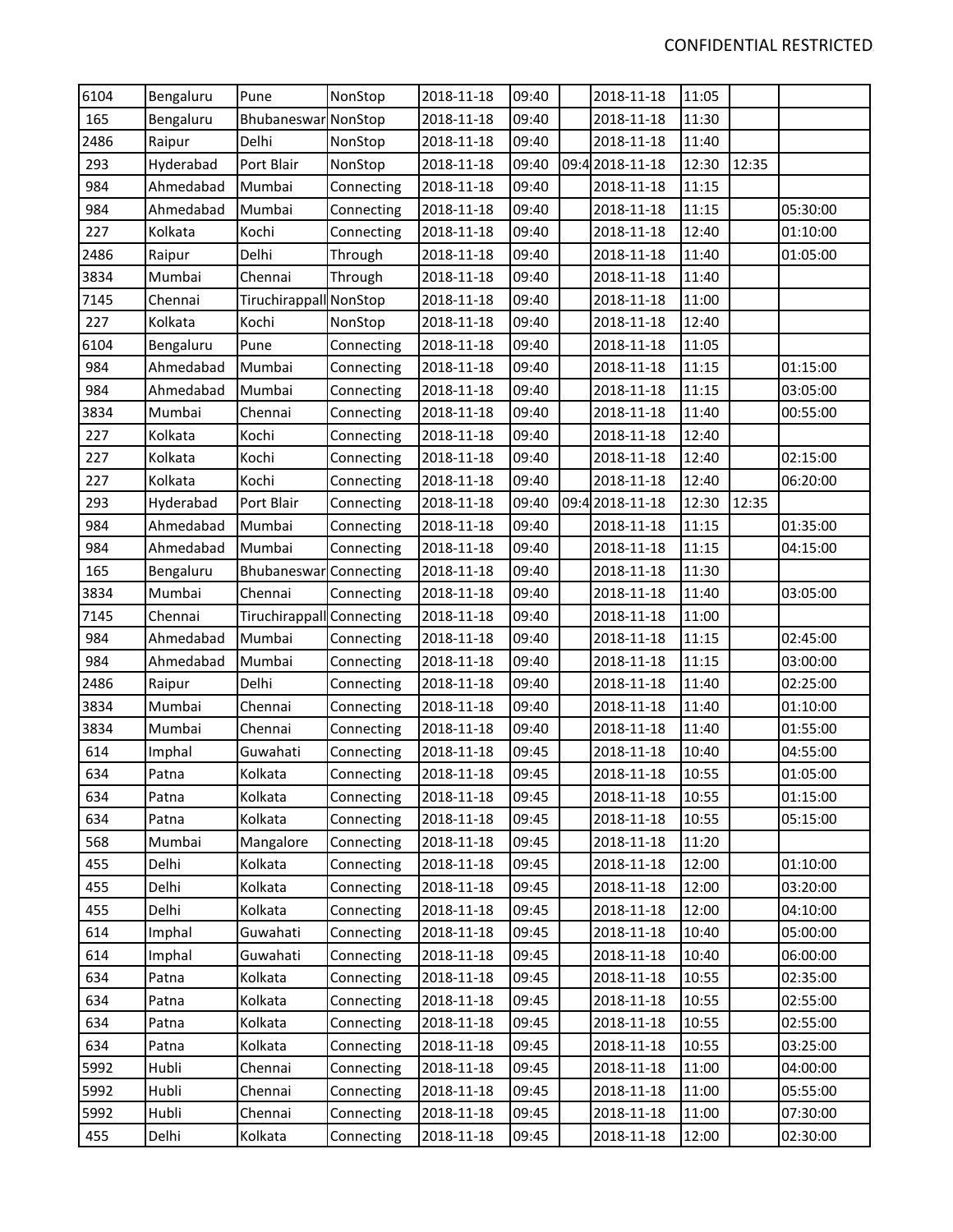| 455  | Delhi     | Kolkata    | Connecting | 2018-11-18 | 09:45 | 2018-11-18 | 12:00 | 05:55:00 |
|------|-----------|------------|------------|------------|-------|------------|-------|----------|
| 614  | Imphal    | Guwahati   | Connecting | 2018-11-18 | 09:45 | 2018-11-18 | 10:40 | 02:55:00 |
| 614  | Imphal    | Guwahati   | Connecting | 2018-11-18 | 09:45 | 2018-11-18 | 10:40 | 08:50:00 |
| 634  | Patna     | Kolkata    | Connecting | 2018-11-18 | 09:45 | 2018-11-18 | 10:55 | 01:35:00 |
| 634  | Patna     | Kolkata    | Connecting | 2018-11-18 | 09:45 | 2018-11-18 | 10:55 | 03:30:00 |
| 634  | Patna     | Kolkata    | Connecting | 2018-11-18 | 09:45 | 2018-11-18 | 10:55 | 03:35:00 |
| 634  | Patna     | Kolkata    | Connecting | 2018-11-18 | 09:45 | 2018-11-18 | 10:55 | 03:50:00 |
| 634  | Patna     | Kolkata    | Connecting | 2018-11-18 | 09:45 | 2018-11-18 | 10:55 | 04:20:00 |
| 5992 | Hubli     | Chennai    | Connecting | 2018-11-18 | 09:45 | 2018-11-18 | 11:00 | 01:35:00 |
| 5992 | Hubli     | Chennai    | Connecting | 2018-11-18 | 09:45 | 2018-11-18 | 11:00 | 04:50:00 |
| 614  | Imphal    | Guwahati   | NonStop    | 2018-11-18 | 09:45 | 2018-11-18 | 10:40 |          |
| 5992 | Hubli     | Chennai    | NonStop    | 2018-11-18 | 09:45 | 2018-11-18 | 11:00 |          |
| 568  | Mumbai    | Mangalore  | NonStop    | 2018-11-18 | 09:45 | 2018-11-18 | 11:20 |          |
| 614  | Imphal    | Guwahati   | Through    | 2018-11-18 | 09:45 | 2018-11-18 | 10:40 | 00:30:00 |
| 568  | Mumbai    | Mangalore  | Through    | 2018-11-18 | 09:45 | 2018-11-18 | 11:20 |          |
| 634  | Patna     | Kolkata    | Through    | 2018-11-18 | 09:45 | 2018-11-18 | 10:55 | 00:30:00 |
| 455  | Delhi     | Kolkata    | Through    | 2018-11-18 | 09:45 | 2018-11-18 | 12:00 |          |
| 614  | Imphal    | Guwahati   | Connecting | 2018-11-18 | 09:45 | 2018-11-18 | 10:40 | 08:05:00 |
| 634  | Patna     | Kolkata    | Connecting | 2018-11-18 | 09:45 | 2018-11-18 | 10:55 | 01:00:00 |
| 634  | Patna     | Kolkata    | Connecting | 2018-11-18 | 09:45 | 2018-11-18 | 10:55 | 01:55:00 |
| 634  | Patna     | Kolkata    | Connecting | 2018-11-18 | 09:45 | 2018-11-18 | 10:55 | 04:25:00 |
| 634  | Patna     | Kolkata    | Connecting | 2018-11-18 | 09:45 | 2018-11-18 | 10:55 | 06:30:00 |
| 5992 | Hubli     | Chennai    | Connecting | 2018-11-18 | 09:45 | 2018-11-18 | 11:00 | 01:50:00 |
| 5992 | Hubli     | Chennai    | Connecting | 2018-11-18 | 09:45 | 2018-11-18 | 11:00 | 02:20:00 |
| 5992 | Hubli     | Chennai    | Connecting | 2018-11-18 | 09:45 | 2018-11-18 | 11:00 | 02:35:00 |
| 5992 | Hubli     | Chennai    | Connecting | 2018-11-18 | 09:45 | 2018-11-18 | 11:00 | 04:45:00 |
| 455  | Delhi     | Kolkata    | Connecting | 2018-11-18 | 09:45 | 2018-11-18 | 12:00 | 04:45:00 |
| 5989 | Kolkata   | Jorhat     | Connecting | 2018-11-18 | 09:45 | 2018-11-18 | 12:00 |          |
| 455  | Delhi     | Kolkata    | NonStop    | 2018-11-18 | 09:45 | 2018-11-18 | 12:00 |          |
| 5989 | Kolkata   | Jorhat     | NonStop    | 2018-11-18 | 09:45 | 2018-11-18 | 12:00 |          |
| 634  | Patna     | Kolkata    | NonStop    | 2018-11-18 | 09:45 | 2018-11-18 | 10:55 |          |
| 634  | Patna     | Kolkata    | Through    | 2018-11-18 | 09:45 | 2018-11-18 | 10:55 |          |
| 477  | Bengaluru | Amritsar   | Through    | 2018-11-18 | 09:50 | 2018-11-18 | 12:55 | 00:30:00 |
| 608  | Hyderabad | Mumbai     | Through    | 2018-11-18 | 09:50 | 2018-11-18 | 11:25 |          |
| 238  | Ahmedabad | Chennai    | NonStop    | 2018-11-18 | 09:50 | 2018-11-18 | 12:20 |          |
| 874  | Bengaluru | Kolkata    | NonStop    | 2018-11-18 | 09:50 | 2018-11-18 | 12:25 |          |
| 985  | Chennai   | Coimbatore | Connecting | 2018-11-18 | 09:50 | 2018-11-18 | 10:50 |          |
| 238  | Ahmedabad | Chennai    | Connecting | 2018-11-18 | 09:50 | 2018-11-18 | 12:20 | 02:00:00 |
| 874  | Bengaluru | Kolkata    | Connecting | 2018-11-18 | 09:50 | 2018-11-18 | 12:25 |          |
| 985  | Chennai   | Coimbatore | Through    | 2018-11-18 | 09:50 | 2018-11-18 | 10:50 | 00:30:00 |
| 238  | Ahmedabad | Chennai    | Through    | 2018-11-18 | 09:50 | 2018-11-18 | 12:20 |          |
| 238  | Ahmedabad | Chennai    | Through    | 2018-11-18 | 09:50 | 2018-11-18 | 12:20 | 00:45:00 |
| 874  | Bengaluru | Kolkata    | Through    | 2018-11-18 | 09:50 | 2018-11-18 | 12:25 |          |
| 874  | Bengaluru | Kolkata    | Through    | 2018-11-18 | 09:50 | 2018-11-18 | 12:25 | 01:05:00 |
| 477  | Bengaluru | Amritsar   | Through    | 2018-11-18 | 09:50 | 2018-11-18 | 12:55 |          |
| 985  | Chennai   | Coimbatore | NonStop    | 2018-11-18 | 09:50 | 2018-11-18 | 10:50 |          |
| 608  | Hyderabad | Mumbai     | NonStop    | 2018-11-18 | 09:50 | 2018-11-18 | 11:25 |          |
|      |           |            |            |            |       |            |       |          |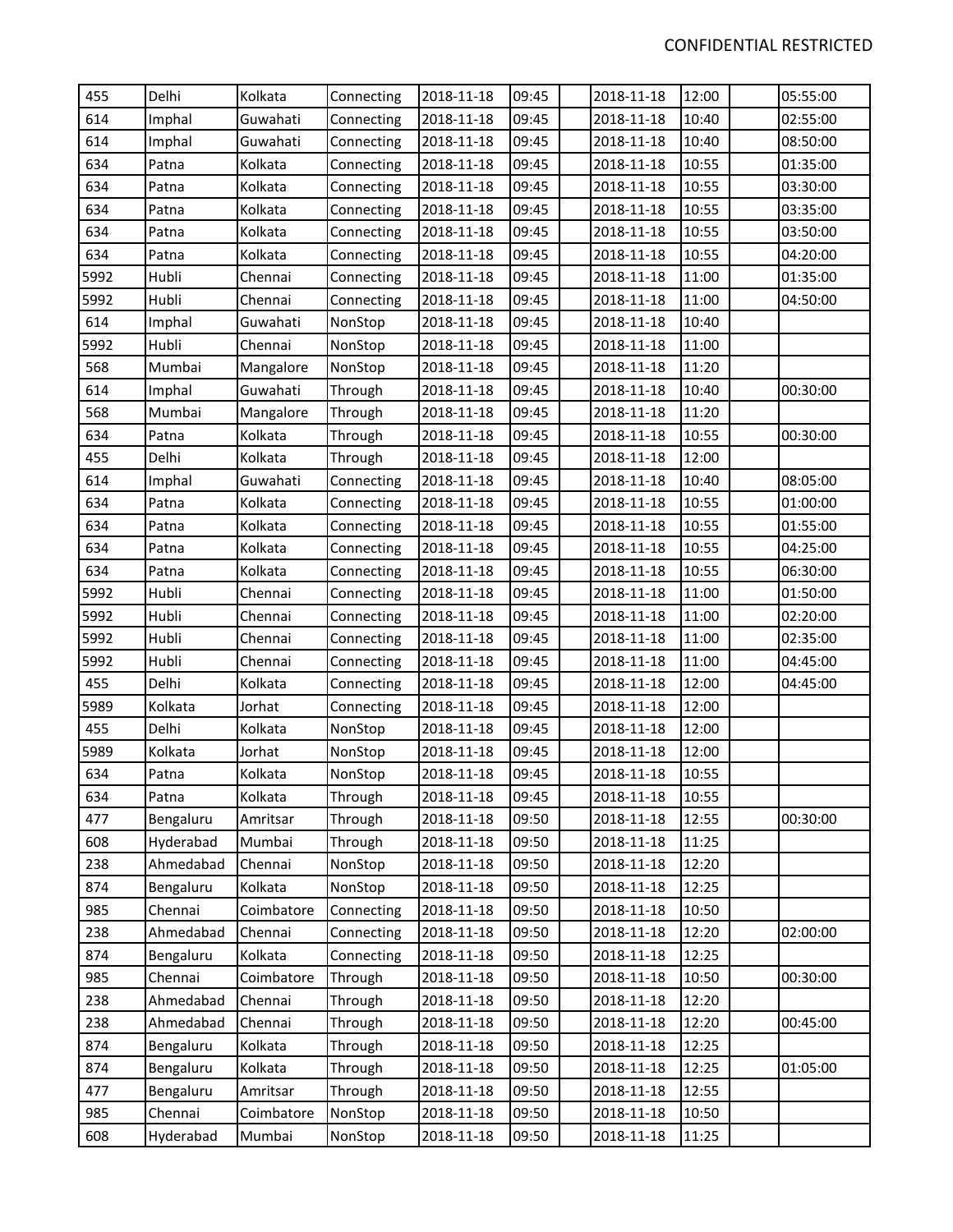| 477  | Bengaluru             | Amritsar   | NonStop    | 2018-11-18 | 09:50 | 2018-11-18 | 12:55 |          |
|------|-----------------------|------------|------------|------------|-------|------------|-------|----------|
| 238  | Ahmedabad             | Chennai    | Connecting | 2018-11-18 | 09:50 | 2018-11-18 | 12:20 | 01:15:00 |
| 874  | Bengaluru             | Kolkata    | Connecting | 2018-11-18 | 09:50 | 2018-11-18 | 12:25 | 02:35:00 |
| 477  | Bengaluru             | Amritsar   | Connecting | 2018-11-18 | 09:50 | 2018-11-18 | 12:55 |          |
| 608  | Hyderabad             | Mumbai     | Connecting | 2018-11-18 | 09:50 | 2018-11-18 | 11:25 |          |
| 238  | Ahmedabad             | Chennai    | Connecting | 2018-11-18 | 09:50 | 2018-11-18 | 12:20 | 01:35:00 |
| 238  | Ahmedabad             | Chennai    | Connecting | 2018-11-18 | 09:50 | 2018-11-18 | 12:20 | 02:25:00 |
| 238  | Ahmedabad             | Chennai    | Connecting | 2018-11-18 | 09:50 | 2018-11-18 | 12:20 | 04:05:00 |
| 874  | Bengaluru             | Kolkata    | Connecting | 2018-11-18 | 09:50 | 2018-11-18 | 12:25 | 03:45:00 |
| 874  | Bengaluru             | Kolkata    | Connecting | 2018-11-18 | 09:50 | 2018-11-18 | 12:25 | 05:30:00 |
| 238  | Ahmedabad             | Chennai    | Connecting | 2018-11-18 | 09:50 | 2018-11-18 | 12:20 | 01:20:00 |
| 238  | Ahmedabad             | Chennai    | Connecting | 2018-11-18 | 09:50 | 2018-11-18 | 12:20 | 02:20:00 |
| 238  | Ahmedabad             | Chennai    | Connecting | 2018-11-18 | 09:50 | 2018-11-18 | 12:20 | 03:20:00 |
| 748  | Udaipur               | Mumbai     | Connecting | 2018-11-18 | 09:55 | 2018-11-18 | 11:35 | 03:45:00 |
| 2132 | Delhi                 | Srinagar   | Connecting | 2018-11-18 | 09:55 | 2018-11-18 | 11:35 |          |
| 6966 | Hyderabad             | Delhi      | Connecting | 2018-11-18 | 09:55 | 2018-11-18 | 12:40 |          |
| 6966 | Hyderabad             | Delhi      | Connecting | 2018-11-18 | 09:55 | 2018-11-18 | 12:40 | 04:05:00 |
| 748  | Udaipur               | Mumbai     | Connecting | 2018-11-18 | 09:55 | 2018-11-18 | 11:35 | 05:10:00 |
| 748  | Udaipur               | Mumbai     | Connecting | 2018-11-18 | 09:55 | 2018-11-18 | 11:35 | 02:50:00 |
| 748  | Udaipur               | Mumbai     | Connecting | 2018-11-18 | 09:55 | 2018-11-18 | 11:35 | 05:20:00 |
| 748  | Udaipur               | Mumbai     | NonStop    | 2018-11-18 | 09:55 | 2018-11-18 | 11:35 |          |
| 2132 | Delhi                 | Srinagar   | NonStop    | 2018-11-18 | 09:55 | 2018-11-18 | 11:35 |          |
| 6966 | Hyderabad             | Delhi      | NonStop    | 2018-11-18 | 09:55 | 2018-11-18 | 12:40 |          |
| 748  | Udaipur               | Mumbai     | Connecting | 2018-11-18 | 09:55 | 2018-11-18 | 11:35 | 02:00:00 |
| 748  | Udaipur               | Mumbai     | Connecting | 2018-11-18 | 09:55 | 2018-11-18 | 11:35 | 02:25:00 |
| 6966 | Hyderabad             | Delhi      | Connecting | 2018-11-18 | 09:55 | 2018-11-18 | 12:40 | 01:35:00 |
| 2132 | Delhi                 | Srinagar   | Through    | 2018-11-18 | 09:55 | 2018-11-18 | 11:35 |          |
| 342  | Bhubaneswar Hyderabad |            | Through    | 2018-11-18 | 10:00 | 2018-11-18 | 11:35 | 00:30:00 |
| 7129 | Bengaluru             | Kozhikode  | NonStop    | 2018-11-18 | 10:00 | 2018-11-18 | 11:05 |          |
| 7216 | Chennai               | Madurai    | NonStop    | 2018-11-18 | 10:00 | 2018-11-18 | 11:25 |          |
| 7204 | Bengaluru             | Vijayawada | NonStop    | 2018-11-18 | 10:00 | 2018-11-18 | 11:35 |          |
| 7129 | Bengaluru             | Kozhikode  | Connecting | 2018-11-18 | 10:00 | 2018-11-18 | 11:05 |          |
| 7216 | Chennai               | Madurai    | Connecting | 2018-11-18 | 10:00 | 2018-11-18 | 11:25 |          |
| 342  | Bhubaneswar           | Hyderabad  | Connecting | 2018-11-18 | 10:00 | 2018-11-18 | 11:35 | 01:10:00 |
| 342  | Bhubaneswar Hyderabad |            | Connecting | 2018-11-18 | 10:00 | 2018-11-18 | 11:35 | 03:00:00 |
| 342  | Bhubaneswar Hyderabad |            | Connecting | 2018-11-18 | 10:00 | 2018-11-18 | 11:35 | 04:05:00 |
| 7204 | Bengaluru             | Vijayawada | Connecting | 2018-11-18 | 10:00 | 2018-11-18 | 11:35 |          |
| 342  | Bhubaneswar Hyderabad |            | NonStop    | 2018-11-18 | 10:00 | 2018-11-18 | 11:35 |          |
| 342  | Bhubaneswar Hyderabad |            | Connecting | 2018-11-18 | 10:00 | 2018-11-18 | 11:35 | 01:40:00 |
| 342  | Bhubaneswar Hyderabad |            | Connecting | 2018-11-18 | 10:00 | 2018-11-18 | 11:35 | 02:25:00 |
| 342  | Bhubaneswar Hyderabad |            | Connecting | 2018-11-18 | 10:00 | 2018-11-18 | 11:35 | 01:45:00 |
| 342  | Bhubaneswar Hyderabad |            | Connecting | 2018-11-18 | 10:00 | 2018-11-18 | 11:35 | 02:50:00 |
| 342  | Bhubaneswar Hyderabad |            | Connecting | 2018-11-18 | 10:00 | 2018-11-18 | 11:35 | 02:55:00 |
| 342  | Bhubaneswar Hyderabad |            | Connecting | 2018-11-18 | 10:00 | 2018-11-18 | 11:35 | 03:00:00 |
| 342  | Bhubaneswar Hyderabad |            | Connecting | 2018-11-18 | 10:00 | 2018-11-18 | 11:35 |          |
| 342  | Bhubaneswar Hyderabad |            | Connecting | 2018-11-18 | 10:00 | 2018-11-18 | 11:35 | 01:15:00 |
| 342  | Bhubaneswar Hyderabad |            | Connecting | 2018-11-18 | 10:00 | 2018-11-18 | 11:35 | 01:45:00 |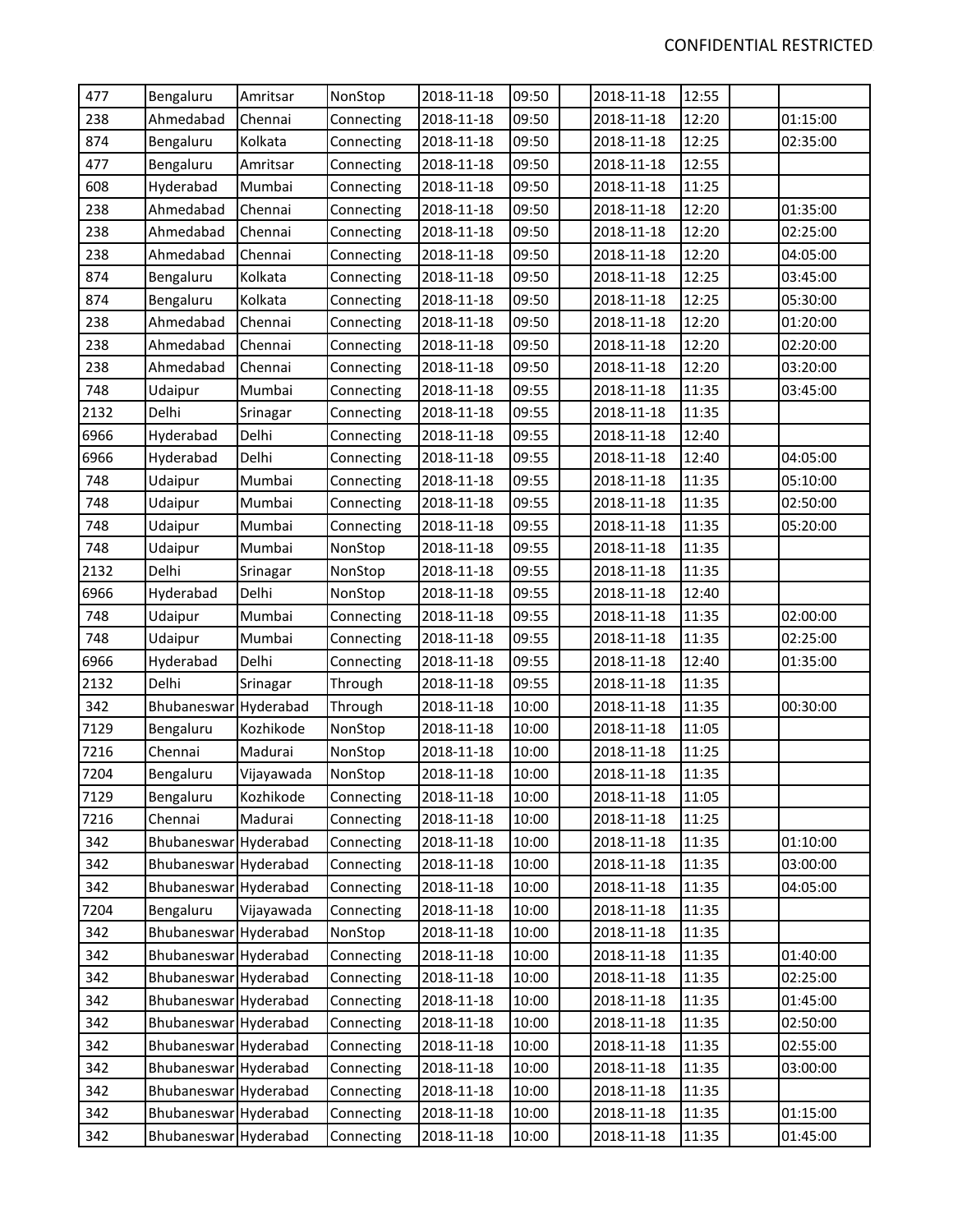| 342  | Bhubaneswar Hyderabad |           | Connecting | 2018-11-18 | 10:00 | 2018-11-18 | 11:35 | 01:50:00 |
|------|-----------------------|-----------|------------|------------|-------|------------|-------|----------|
| 342  | Bhubaneswar Hyderabad |           | Connecting | 2018-11-18 | 10:00 | 2018-11-18 | 11:35 | 03:30:00 |
| 342  | Bhubaneswar Hyderabad |           | Connecting | 2018-11-18 | 10:00 | 2018-11-18 | 11:35 | 03:55:00 |
| 342  | Bhubaneswar Hyderabad |           | Connecting | 2018-11-18 | 10:00 | 2018-11-18 | 11:35 | 04:00:00 |
| 892  | Coimbatore            | Chennai   | Connecting | 2018-11-18 | 10:05 | 2018-11-18 | 11:05 | 02:15:00 |
| 892  | Coimbatore            | Chennai   | Connecting | 2018-11-18 | 10:05 | 2018-11-18 | 11:05 | 03:55:00 |
| 311  | Hyderabad             | Chennai   | Connecting | 2018-11-18 | 10:05 | 2018-11-18 | 11:10 | 03:30:00 |
| 892  | Coimbatore            | Chennai   | Connecting | 2018-11-18 | 10:05 | 2018-11-18 | 11:05 | 01:30:00 |
| 892  | Coimbatore            | Chennai   | Connecting | 2018-11-18 | 10:05 | 2018-11-18 | 11:05 | 02:05:00 |
| 892  | Coimbatore            | Chennai   | Connecting | 2018-11-18 | 10:05 | 2018-11-18 | 11:05 | 02:35:00 |
| 892  | Coimbatore            | Chennai   | Connecting | 2018-11-18 | 10:05 | 2018-11-18 | 11:05 | 05:20:00 |
| 526  | Bengaluru             | Hyderabad | Connecting | 2018-11-18 | 10:05 | 2018-11-18 | 11:25 | 03:40:00 |
| 526  | Bengaluru             | Hyderabad | Connecting | 2018-11-18 | 10:05 | 2018-11-18 | 11:25 | 04:15:00 |
| 892  | Coimbatore            | Chennai   | Connecting | 2018-11-18 | 10:05 | 2018-11-18 | 11:05 | 05:05:00 |
| 526  | Bengaluru             | Hyderabad | Connecting | 2018-11-18 | 10:05 | 2018-11-18 | 11:25 |          |
| 526  | Bengaluru             | Hyderabad | Connecting | 2018-11-18 | 10:05 | 2018-11-18 | 11:25 | 02:00:00 |
| 526  | Bengaluru             | Hyderabad | Connecting | 2018-11-18 | 10:05 | 2018-11-18 | 11:25 | 03:10:00 |
| 2943 | Bengaluru             | Delhi     | Connecting | 2018-11-18 | 10:05 | 2018-11-18 | 13:00 |          |
| 892  | Coimbatore            | Chennai   | NonStop    | 2018-11-18 | 10:05 | 2018-11-18 | 11:05 |          |
| 892  | Coimbatore            | Chennai   | Through    | 2018-11-18 | 10:05 | 2018-11-18 | 11:05 | 00:30:00 |
| 892  | Coimbatore            | Chennai   | Connecting | 2018-11-18 | 10:05 | 2018-11-18 | 11:05 | 02:30:00 |
| 311  | Hyderabad             | Chennai   | Connecting | 2018-11-18 | 10:05 | 2018-11-18 | 11:10 |          |
| 526  | Bengaluru             | Hyderabad | Connecting | 2018-11-18 | 10:05 | 2018-11-18 | 11:25 | 01:55:00 |
| 526  | Bengaluru             | Hyderabad | Connecting | 2018-11-18 | 10:05 | 2018-11-18 | 11:25 | 01:55:00 |
| 526  | Bengaluru             | Hyderabad | Connecting | 2018-11-18 | 10:05 | 2018-11-18 | 11:25 | 02:35:00 |
| 526  | Bengaluru             | Hyderabad | Connecting | 2018-11-18 | 10:05 | 2018-11-18 | 11:25 | 04:45:00 |
| 311  | Hyderabad             | Chennai   | NonStop    | 2018-11-18 | 10:05 | 2018-11-18 | 11:10 |          |
| 526  | Bengaluru             | Hyderabad | NonStop    | 2018-11-18 | 10:05 | 2018-11-18 | 11:25 |          |
| 2943 | Bengaluru             | Delhi     | NonStop    | 2018-11-18 | 10:05 | 2018-11-18 | 13:00 |          |
| 269  | Chennai               | Hyderabad | Through    | 2018-11-18 | 10:10 | 2018-11-18 | 11:30 | 00:30:00 |
| 822  | Kolkata               | Bengaluru | Through    | 2018-11-18 | 10:10 | 2018-11-18 | 12:55 |          |
| 269  | Chennai               | Hyderabad | Connecting | 2018-11-18 | 10:10 | 2018-11-18 | 11:30 | 01:25:00 |
| 269  | Chennai               | Hyderabad | Connecting | 2018-11-18 | 10:10 | 2018-11-18 | 11:30 | 01:50:00 |
| 269  | Chennai               | Hyderabad | Connecting | 2018-11-18 | 10:10 | 2018-11-18 | 11:30 | 01:55:00 |
| 435  | Imphal                | Hyderabad | Connecting | 2018-11-18 | 10:10 | 2018-11-18 | 12:40 | 02:20:00 |
| 435  | Imphal                | Hyderabad | Connecting | 2018-11-18 | 10:10 | 2018-11-18 | 12:40 | 05:15:00 |
| 435  | Imphal                | Hyderabad | Connecting | 2018-11-18 | 10:10 | 2018-11-18 | 12:40 | 05:30:00 |
| 435  | Imphal                | Hyderabad | Connecting | 2018-11-18 | 10:10 | 2018-11-18 | 12:40 | 05:55:00 |
| 822  | Kolkata               | Bengaluru | Connecting | 2018-11-18 | 10:10 | 2018-11-18 | 12:55 | 03:10:00 |
| 822  | Kolkata               | Bengaluru | Connecting | 2018-11-18 | 10:10 | 2018-11-18 | 12:55 | 04:00:00 |
| 269  | Chennai               | Hyderabad | Through    | 2018-11-18 | 10:10 | 2018-11-18 | 11:30 |          |
| 822  | Kolkata               | Bengaluru | NonStop    | 2018-11-18 | 10:10 | 2018-11-18 | 12:55 |          |
| 269  | Chennai               | Hyderabad | NonStop    | 2018-11-18 | 10:10 | 2018-11-18 | 11:30 |          |
| 435  | Imphal                | Hyderabad | NonStop    | 2018-11-18 | 10:10 | 2018-11-18 | 12:40 |          |
| 269  | Chennai               | Hyderabad | Connecting | 2018-11-18 | 10:10 | 2018-11-18 | 11:30 |          |
| 435  | Imphal                | Hyderabad | Connecting | 2018-11-18 | 10:10 | 2018-11-18 | 12:40 | 01:45:00 |
| 435  | Imphal                | Hyderabad | Connecting | 2018-11-18 | 10:10 | 2018-11-18 | 12:40 | 01:50:00 |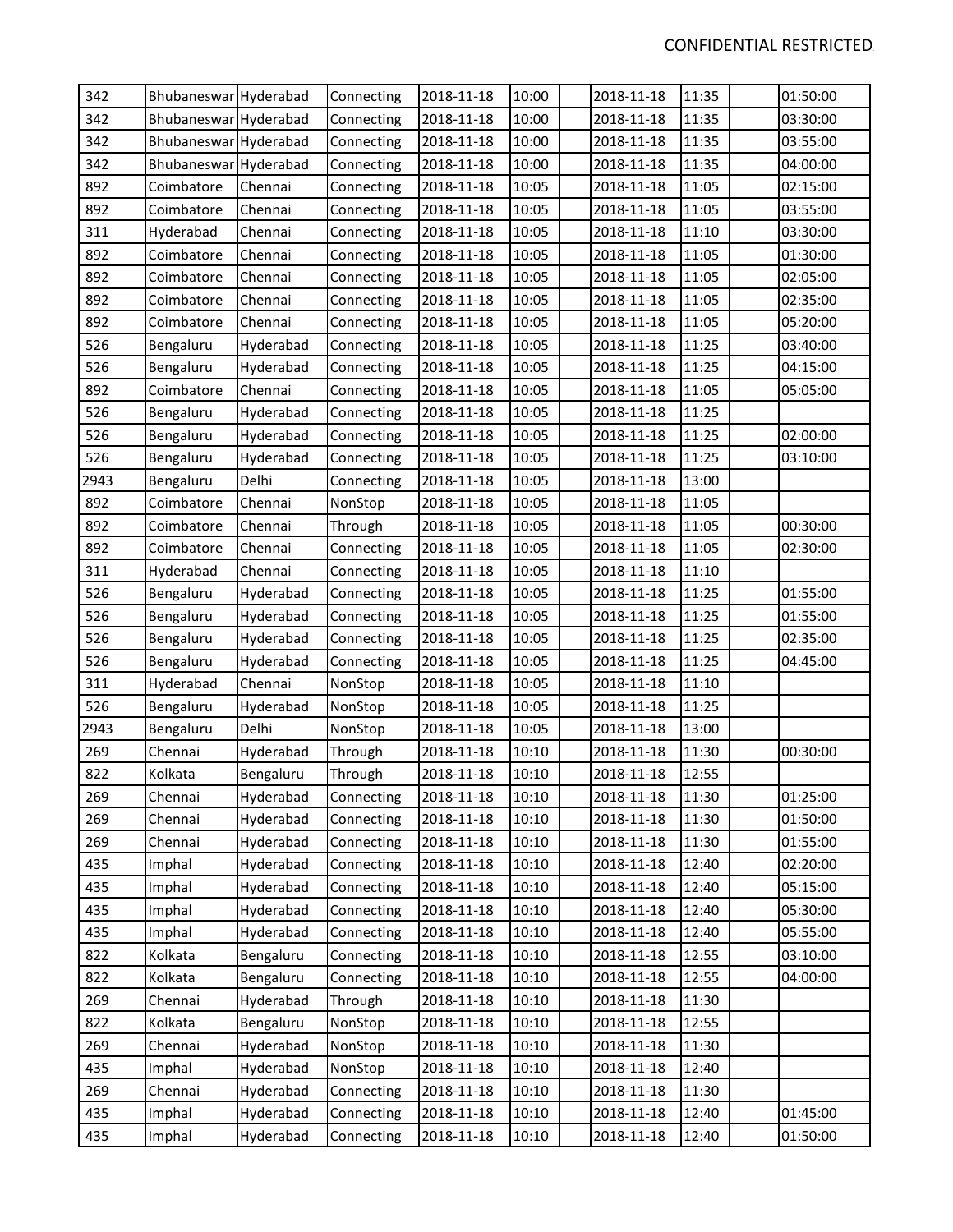| 435  | Imphal              | Hyderabad | Connecting | 2018-11-18 | 10:10 | 2018-11-18 | 12:40 | 03:30:00 |
|------|---------------------|-----------|------------|------------|-------|------------|-------|----------|
| 435  | Imphal              | Hyderabad | Connecting | 2018-11-18 | 10:10 | 2018-11-18 | 12:40 | 04:10:00 |
| 435  | Imphal              | Hyderabad | Connecting | 2018-11-18 | 10:10 | 2018-11-18 | 12:40 | 05:40:00 |
| 435  | Imphal              | Hyderabad | Connecting | 2018-11-18 | 10:10 | 2018-11-18 | 12:40 | 01:10:00 |
| 435  | Imphal              | Hyderabad | Connecting | 2018-11-18 | 10:10 | 2018-11-18 | 12:40 | 01:35:00 |
| 435  | Imphal              | Hyderabad | Connecting | 2018-11-18 | 10:10 | 2018-11-18 | 12:40 | 02:10:00 |
| 435  | Imphal              | Hyderabad | Connecting | 2018-11-18 | 10:10 | 2018-11-18 | 12:40 | 02:25:00 |
| 435  | Imphal              | Hyderabad | Connecting | 2018-11-18 | 10:10 | 2018-11-18 | 12:40 | 03:40:00 |
| 435  | Imphal              | Hyderabad | Connecting | 2018-11-18 | 10:10 | 2018-11-18 | 12:40 | 03:55:00 |
| 269  | Chennai             | Hyderabad | Connecting | 2018-11-18 | 10:10 | 2018-11-18 | 11:30 | 01:45:00 |
| 269  | Chennai             | Hyderabad | Connecting | 2018-11-18 | 10:10 | 2018-11-18 | 11:30 | 04:40:00 |
| 435  | Imphal              | Hyderabad | Connecting | 2018-11-18 | 10:10 | 2018-11-18 | 12:40 | 02:00:00 |
| 822  | Kolkata             | Bengaluru | Connecting | 2018-11-18 | 10:10 | 2018-11-18 | 12:55 | 04:10:00 |
| 6488 | Agartala            | Kolkata   | Connecting | 2018-11-18 | 10:15 | 2018-11-18 | 11:15 | 02:15:00 |
| 334  | Hyderabad           | Raipur    | Connecting | 2018-11-18 | 10:15 | 2018-11-18 | 11:45 |          |
| 6488 | Agartala            | Kolkata   | Connecting | 2018-11-18 | 10:15 | 2018-11-18 | 11:15 | 02:35:00 |
| 711  | Varanasi            | Mumbai    | Connecting | 2018-11-18 | 10:15 | 2018-11-18 | 13:00 |          |
| 711  | Varanasi            | Mumbai    | Connecting | 2018-11-18 | 10:15 | 2018-11-18 | 13:00 | 01:30:00 |
| 711  | Varanasi            | Mumbai    | Connecting | 2018-11-18 | 10:15 | 2018-11-18 | 13:00 | 02:20:00 |
| 711  | Varanasi            | Mumbai    | Connecting | 2018-11-18 | 10:15 | 2018-11-18 | 13:00 | 03:35:00 |
| 6488 | Agartala            | Kolkata   | Connecting | 2018-11-18 | 10:15 | 2018-11-18 | 11:15 | 04:05:00 |
| 6488 | Agartala            | Kolkata   | Connecting | 2018-11-18 | 10:15 | 2018-11-18 | 11:15 | 05:15:00 |
| 6488 | Agartala            | Kolkata   | Connecting | 2018-11-18 | 10:15 | 2018-11-18 | 11:15 | 05:35:00 |
| 711  | Varanasi            | Mumbai    | Connecting | 2018-11-18 | 10:15 | 2018-11-18 | 13:00 | 02:30:00 |
| 711  | Varanasi            | Mumbai    | NonStop    | 2018-11-18 | 10:15 | 2018-11-18 | 13:00 |          |
| 334  | Hyderabad           | Raipur    | NonStop    | 2018-11-18 | 10:15 | 2018-11-18 | 11:45 |          |
| 334  | Hyderabad           | Raipur    | Through    | 2018-11-18 | 10:15 | 2018-11-18 | 11:45 |          |
| 6488 | Agartala            | Kolkata   | Connecting | 2018-11-18 | 10:15 | 2018-11-18 | 11:15 | 01:15:00 |
| 6488 | Agartala            | Kolkata   | Connecting | 2018-11-18 | 10:15 | 2018-11-18 | 11:15 | 01:35:00 |
| 6488 | Agartala            | Kolkata   | Connecting | 2018-11-18 | 10:15 | 2018-11-18 | 11:15 | 01:50:00 |
| 6488 | Agartala            | Kolkata   | Connecting | 2018-11-18 | 10:15 | 2018-11-18 | 11:15 | 03:10:00 |
| 6488 | Agartala            | Kolkata   | Connecting | 2018-11-18 | 10:15 | 2018-11-18 | 11:15 | 04:55:00 |
| 711  | Varanasi            | Mumbai    | Through    | 2018-11-18 | 10:15 | 2018-11-18 | 13:00 | 01:00:00 |
| 6488 | Agartala            | Kolkata   | Through    | 2018-11-18 | 10:15 | 2018-11-18 | 11:15 | 00:45:00 |
| 6488 | Agartala            | Kolkata   | NonStop    | 2018-11-18 | 10:15 | 2018-11-18 | 11:15 |          |
| 243  | Varanasi            | Delhi     | NonStop    | 2018-11-18 | 10:20 | 2018-11-18 | 12:05 |          |
| 135  | Delhi               | Nagpur    | NonStop    | 2018-11-18 | 10:20 | 2018-11-18 | 12:10 |          |
| 6616 | Port Blair          | Kolkata   | NonStop    | 2018-11-18 | 10:20 | 2018-11-18 | 12:35 |          |
| 346  | Bengaluru           | Mumbai    | NonStop    | 2018-11-18 | 10:20 | 2018-11-18 | 12:10 |          |
| 557  | Bhubaneswar Kolkata |           | Through    | 2018-11-18 | 10:20 | 2018-11-18 | 11:40 |          |
| 557  | Bhubaneswar Kolkata |           | Through    | 2018-11-18 | 10:20 | 2018-11-18 | 11:40 | 00:30:00 |
| 557  | Bhubaneswar Kolkata |           | Connecting | 2018-11-18 | 10:20 | 2018-11-18 | 11:40 | 04:30:00 |
| 243  | Varanasi            | Delhi     | Connecting | 2018-11-18 | 10:20 | 2018-11-18 | 12:05 | 02:40:00 |
| 135  | Delhi               | Nagpur    | Connecting | 2018-11-18 | 10:20 | 2018-11-18 | 12:10 | 02:05:00 |
| 6616 | Port Blair          | Kolkata   | Connecting | 2018-11-18 | 10:20 | 2018-11-18 | 12:35 | 02:10:00 |
| 6616 | Port Blair          | Kolkata   | Connecting | 2018-11-18 | 10:20 | 2018-11-18 | 12:35 | 03:35:00 |
| 6616 | Port Blair          | Kolkata   | Through    | 2018-11-18 | 10:20 | 2018-11-18 | 12:35 | 00:30:00 |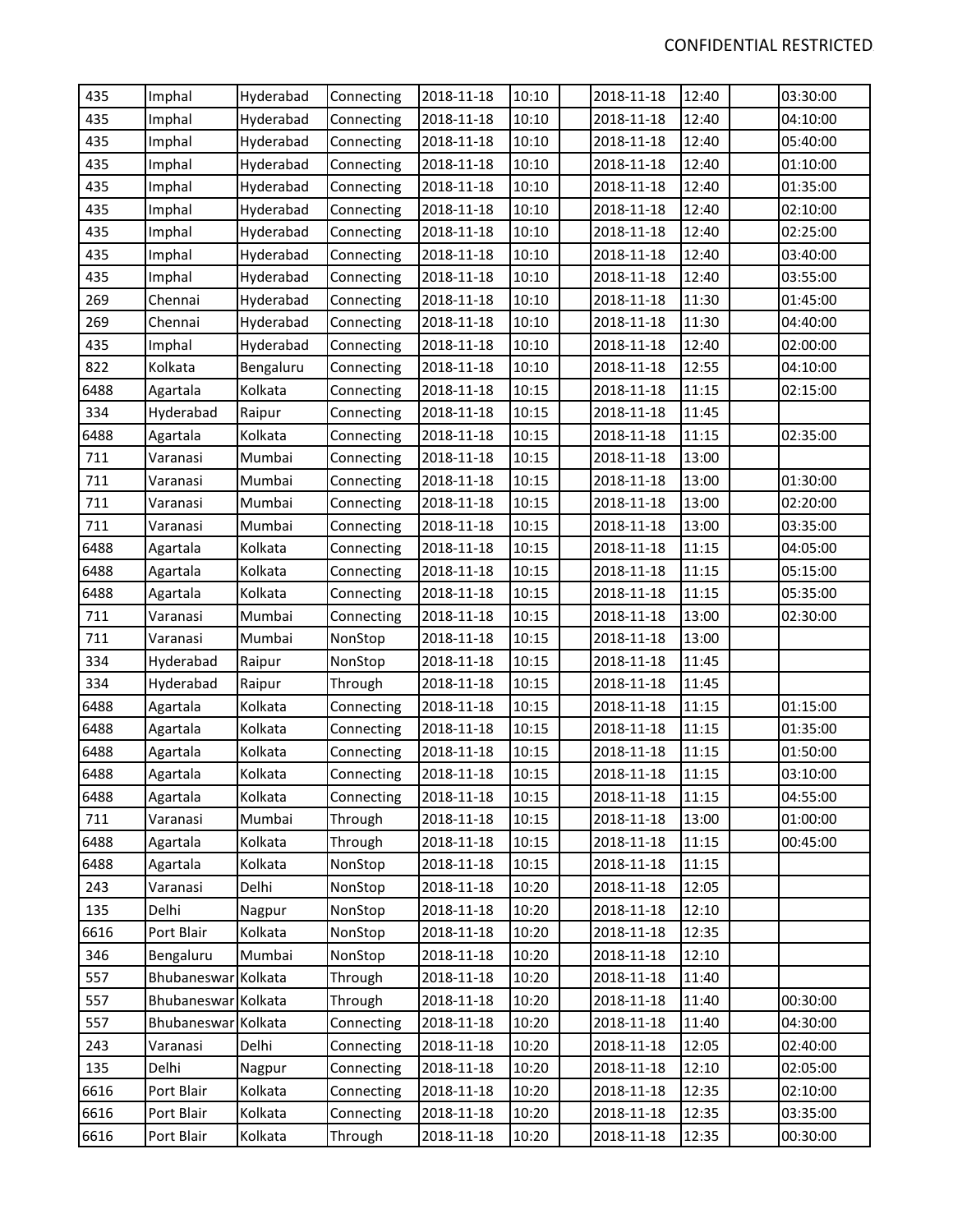| 557  | Bhubaneswar Kolkata |             | NonStop    | 2018-11-18 | 10:20 | 2018-11-18 | 11:40 |          |
|------|---------------------|-------------|------------|------------|-------|------------|-------|----------|
| 406  | Raipur              | Bengaluru   | NonStop    | 2018-11-18 | 10:20 | 2018-11-18 | 12:20 |          |
| 557  | Bhubaneswar Kolkata |             | Connecting | 2018-11-18 | 10:20 | 2018-11-18 | 11:40 |          |
| 557  | Bhubaneswar Kolkata |             | Connecting | 2018-11-18 | 10:20 | 2018-11-18 | 11:40 | 01:50:00 |
| 557  | Bhubaneswar Kolkata |             | Connecting | 2018-11-18 | 10:20 | 2018-11-18 | 11:40 | 02:50:00 |
| 557  | Bhubaneswar Kolkata |             | Connecting | 2018-11-18 | 10:20 | 2018-11-18 | 11:40 | 03:10:00 |
| 557  | Bhubaneswar Kolkata |             | Connecting | 2018-11-18 | 10:20 | 2018-11-18 | 11:40 | 03:40:00 |
| 243  | Varanasi            | Delhi       | Connecting | 2018-11-18 | 10:20 | 2018-11-18 | 12:05 |          |
| 6616 | Port Blair          | Kolkata     | Connecting | 2018-11-18 | 10:20 | 2018-11-18 | 12:35 | 05:25:00 |
| 557  | Bhubaneswar Kolkata |             | Connecting | 2018-11-18 | 10:20 | 2018-11-18 | 11:40 | 02:10:00 |
| 243  | Varanasi            | Delhi       | Connecting | 2018-11-18 | 10:20 | 2018-11-18 | 12:05 | 00:55:00 |
| 135  | Delhi               | Nagpur      | Connecting | 2018-11-18 | 10:20 | 2018-11-18 | 12:10 | 03:40:00 |
| 346  | Bengaluru           | Mumbai      | Connecting | 2018-11-18 | 10:20 | 2018-11-18 | 12:10 |          |
| 406  | Raipur              | Bengaluru   | Connecting | 2018-11-18 | 10:20 | 2018-11-18 | 12:20 |          |
| 406  | Raipur              | Bengaluru   | Connecting | 2018-11-18 | 10:20 | 2018-11-18 | 12:20 | 01:10:00 |
| 406  | Raipur              | Bengaluru   | Connecting | 2018-11-18 | 10:20 | 2018-11-18 | 12:20 | 01:15:00 |
| 406  | Raipur              | Bengaluru   | Connecting | 2018-11-18 | 10:20 | 2018-11-18 | 12:20 | 02:20:00 |
| 6616 | Port Blair          | Kolkata     | Connecting | 2018-11-18 | 10:20 | 2018-11-18 | 12:35 | 01:45:00 |
| 6616 | Port Blair          | Kolkata     | Connecting | 2018-11-18 | 10:20 | 2018-11-18 | 12:35 | 01:50:00 |
| 6616 | Port Blair          | Kolkata     | Connecting | 2018-11-18 | 10:20 | 2018-11-18 | 12:35 | 02:15:00 |
| 6616 | Port Blair          | Kolkata     | Connecting | 2018-11-18 | 10:20 | 2018-11-18 | 12:35 | 02:25:00 |
| 6616 | Port Blair          | Kolkata     | Connecting | 2018-11-18 | 10:20 | 2018-11-18 | 12:35 | 05:55:00 |
| 6616 | Port Blair          | Kolkata     | Connecting | 2018-11-18 | 10:20 | 2018-11-18 | 12:35 | 06:00:00 |
| 557  | Bhubaneswar Kolkata |             | Connecting | 2018-11-18 | 10:20 | 2018-11-18 | 11:40 | 00:50:00 |
| 557  | Bhubaneswar Kolkata |             | Connecting | 2018-11-18 | 10:20 | 2018-11-18 | 11:40 | 01:30:00 |
| 557  | Bhubaneswar Kolkata |             | Connecting | 2018-11-18 | 10:20 | 2018-11-18 | 11:40 | 02:45:00 |
| 557  | Bhubaneswar Kolkata |             | Connecting | 2018-11-18 | 10:20 | 2018-11-18 | 11:40 | 02:50:00 |
| 557  | Bhubaneswar Kolkata |             | Connecting | 2018-11-18 | 10:20 | 2018-11-18 | 11:40 | 04:30:00 |
| 243  | Varanasi            | Delhi       | Connecting | 2018-11-18 | 10:20 | 2018-11-18 | 12:05 | 01:15:00 |
| 135  | Delhi               | Nagpur      | Connecting | 2018-11-18 | 10:20 | 2018-11-18 | 12:10 |          |
| 406  | Raipur              | Bengaluru   | Connecting | 2018-11-18 | 10:20 | 2018-11-18 | 12:20 | 01:15:00 |
| 406  | Raipur              | Bengaluru   | Connecting | 2018-11-18 | 10:20 | 2018-11-18 | 12:20 | 01:20:00 |
| 457  | Guwahati            | Agartala    | Connecting | 2018-11-18 | 10:25 | 2018-11-18 | 11:20 |          |
| 576  | Srinagar            | Lucknow     | Connecting | 2018-11-18 | 10:25 | 2018-11-18 | 12:20 | 01:50:00 |
| 576  | Srinagar            | Lucknow     | Connecting | 2018-11-18 | 10:25 | 2018-11-18 | 12:20 | 03:50:00 |
| 533  | Mumbai              | Bhubaneswar | Connecting | 2018-11-18 | 10:25 | 2018-11-18 | 12:40 |          |
| 25   | Dubai               | Hyderabad   | Connecting | 2018-11-18 | 10:25 | 2018-11-18 | 15:40 | 02:25:00 |
| 576  | Srinagar            | Lucknow     | Connecting | 2018-11-18 | 10:25 | 2018-11-18 | 12:20 | 02:15:00 |
| 25   | Dubai               | Hyderabad   | Connecting | 2018-11-18 | 10:25 | 2018-11-18 | 15:40 | 05:00:00 |
| 576  | Srinagar            | Lucknow     | Connecting | 2018-11-18 | 10:25 | 2018-11-18 | 12:20 | 04:10:00 |
| 576  | Srinagar            | Lucknow     | Connecting | 2018-11-18 | 10:25 | 2018-11-18 | 12:20 | 04:40:00 |
| 576  | Srinagar            | Lucknow     | Connecting | 2018-11-18 | 10:25 | 2018-11-18 | 12:20 | 05:30:00 |
| 25   | Dubai               | Hyderabad   | Connecting | 2018-11-18 | 10:25 | 2018-11-18 | 15:40 | 02:10:00 |
| 25   | Dubai               | Hyderabad   | Connecting | 2018-11-18 | 10:25 | 2018-11-18 | 15:40 | 02:15:00 |
| 25   | Dubai               | Hyderabad   | Connecting | 2018-11-18 | 10:25 | 2018-11-18 | 15:40 | 04:15:00 |
| 7185 | Chennai             | Tuticorin   | NonStop    | 2018-11-18 | 10:25 | 2018-11-18 | 12:05 |          |
| 576  | Srinagar            | Lucknow     | NonStop    | 2018-11-18 | 10:25 | 2018-11-18 | 12:20 |          |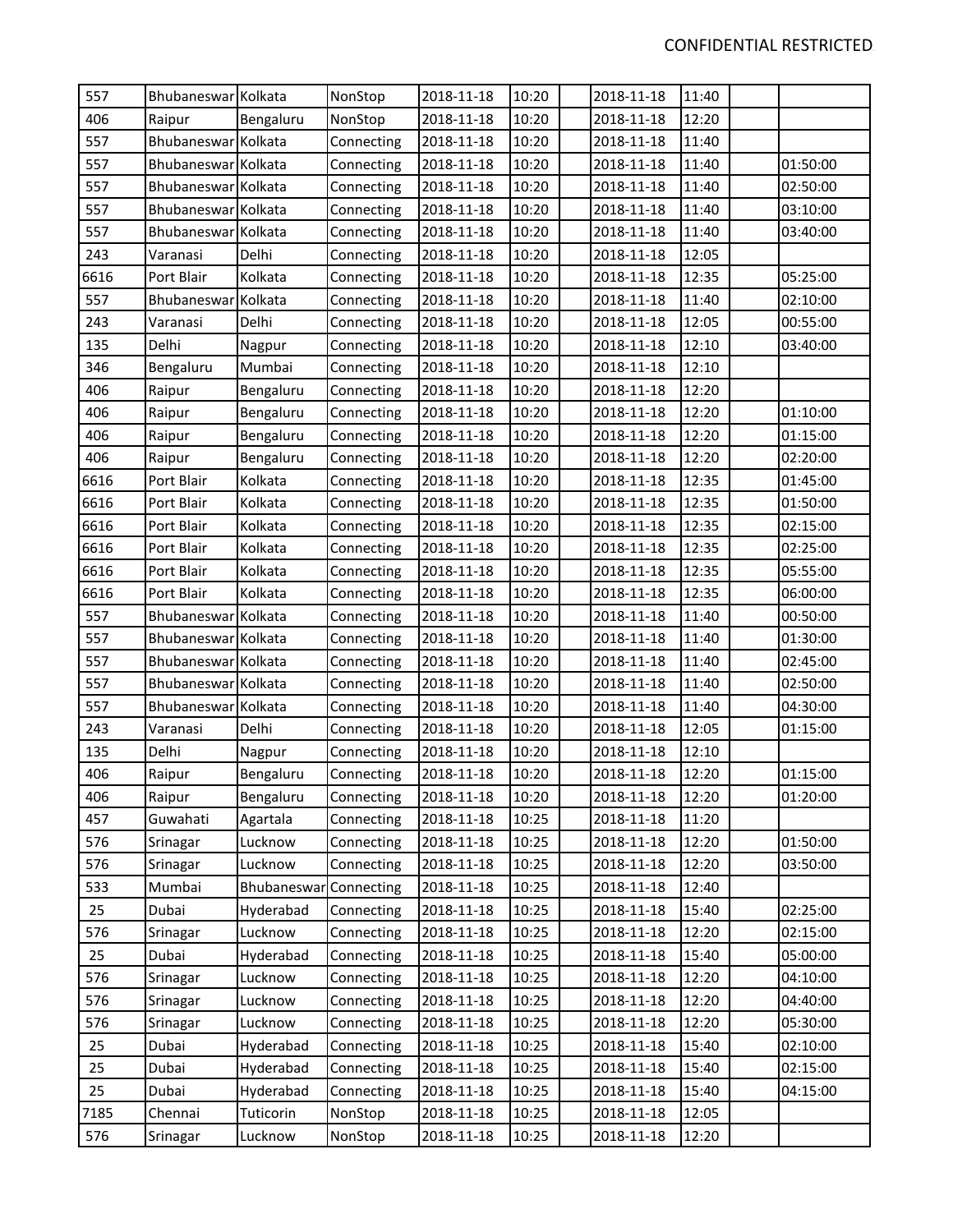| 533  | Mumbai                | Bhubaneswar NonStop       |            | 2018-11-18 | 10:25 | 2018-11-18 | 12:40 |          |
|------|-----------------------|---------------------------|------------|------------|-------|------------|-------|----------|
| 576  | Srinagar              | Lucknow                   | Through    | 2018-11-18 | 10:25 | 2018-11-18 | 12:20 |          |
| 7185 | Chennai               | Tuticorin                 | Connecting | 2018-11-18 | 10:25 | 2018-11-18 | 12:05 |          |
| 576  | Srinagar              | Lucknow                   | Connecting | 2018-11-18 | 10:25 | 2018-11-18 | 12:20 | 05:25:00 |
| 25   | Dubai                 | Hyderabad                 | Connecting | 2018-11-18 | 10:25 | 2018-11-18 | 15:40 | 03:20:00 |
| 25   | Dubai                 | Hyderabad                 | Connecting | 2018-11-18 | 10:25 | 2018-11-18 | 15:40 | 06:35:00 |
| 457  | Guwahati              | Agartala                  | Through    | 2018-11-18 | 10:25 | 2018-11-18 | 11:20 |          |
| 457  | Guwahati              | Agartala                  | NonStop    | 2018-11-18 | 10:25 | 2018-11-18 | 11:20 |          |
| 25   | Dubai                 | Hyderabad                 | NonStop    | 2018-11-18 | 10:25 | 2018-11-18 | 15:40 |          |
| 7162 | Bengaluru             | Tiruchirappall NonStop    |            | 2018-11-18 | 10:30 | 2018-11-18 | 11:50 |          |
| 6936 | Nagpur                | Mumbai                    | NonStop    | 2018-11-18 | 10:30 | 2018-11-18 | 12:05 |          |
| 317  | Bhubaneswar Bengaluru |                           | NonStop    | 2018-11-18 | 10:30 | 2018-11-18 | 12:35 |          |
| 6936 | Nagpur                | Mumbai                    | Connecting | 2018-11-18 | 10:30 | 2018-11-18 | 12:05 | 08:20:00 |
| 317  | Bhubaneswar Bengaluru |                           | Connecting | 2018-11-18 | 10:30 | 2018-11-18 | 12:35 | 00:55:00 |
| 317  | Bhubaneswar Bengaluru |                           | Connecting | 2018-11-18 | 10:30 | 2018-11-18 | 12:35 | 03:30:00 |
| 317  | Bhubaneswar Bengaluru |                           | Through    | 2018-11-18 | 10:30 | 2018-11-18 | 12:35 | 00:35:00 |
| 683  | Hyderabad             | Kochi                     | NonStop    | 2018-11-18 | 10:30 | 2018-11-18 | 12:00 |          |
| 7162 | Bengaluru             | Tiruchirappall Connecting |            | 2018-11-18 | 10:30 | 2018-11-18 | 11:50 |          |
| 6936 | Nagpur                | Mumbai                    | Connecting | 2018-11-18 | 10:30 | 2018-11-18 | 12:05 |          |
| 6936 | Nagpur                | Mumbai                    | Connecting | 2018-11-18 | 10:30 | 2018-11-18 | 12:05 | 02:10:00 |
| 6936 | Nagpur                | Mumbai                    | Connecting | 2018-11-18 | 10:30 | 2018-11-18 | 12:05 | 03:25:00 |
| 6936 | Nagpur                | Mumbai                    | Connecting | 2018-11-18 | 10:30 | 2018-11-18 | 12:05 | 04:40:00 |
| 6936 | Nagpur                | Mumbai                    | Connecting | 2018-11-18 | 10:30 | 2018-11-18 | 12:05 | 06:35:00 |
| 317  | Bhubaneswar Bengaluru |                           | Connecting | 2018-11-18 | 10:30 | 2018-11-18 | 12:35 |          |
| 317  | Bhubaneswar Bengaluru |                           | Connecting | 2018-11-18 | 10:30 | 2018-11-18 | 12:35 | 01:05:00 |
| 317  | Bhubaneswar Bengaluru |                           | Connecting | 2018-11-18 | 10:30 | 2018-11-18 | 12:35 | 01:45:00 |
| 317  | Bhubaneswar Bengaluru |                           | Connecting | 2018-11-18 | 10:30 | 2018-11-18 | 12:35 | 02:35:00 |
| 317  | Bhubaneswar Bengaluru |                           | Connecting | 2018-11-18 | 10:30 | 2018-11-18 | 12:35 | 04:20:00 |
| 6936 | Nagpur                | Mumbai                    | Connecting | 2018-11-18 | 10:30 | 2018-11-18 | 12:05 | 03:10:00 |
| 6936 | Nagpur                | Mumbai                    | Connecting | 2018-11-18 | 10:30 | 2018-11-18 | 12:05 | 03:15:00 |
| 317  | Bhubaneswar Bengaluru |                           | Connecting | 2018-11-18 | 10:30 | 2018-11-18 | 12:35 | 01:00:00 |
| 317  | Bhubaneswar Bengaluru |                           | Connecting | 2018-11-18 | 10:30 | 2018-11-18 | 12:35 | 01:40:00 |
| 317  | Bhubaneswar Bengaluru |                           | Connecting | 2018-11-18 | 10:30 | 2018-11-18 | 12:35 | 02:15:00 |
| 683  | Hyderabad             | Kochi                     | Connecting | 2018-11-18 | 10:30 | 2018-11-18 | 12:00 |          |
| 6936 | Nagpur                | Mumbai                    | Connecting | 2018-11-18 | 10:30 | 2018-11-18 | 12:05 | 01:55:00 |
| 6936 | Nagpur                | Mumbai                    | Connecting | 2018-11-18 | 10:30 | 2018-11-18 | 12:05 | 03:50:00 |
| 317  | Bhubaneswar Bengaluru |                           | Connecting | 2018-11-18 | 10:30 | 2018-11-18 | 12:35 | 01:00:00 |
| 317  | Bhubaneswar Bengaluru |                           | Connecting | 2018-11-18 | 10:30 | 2018-11-18 | 12:35 | 01:50:00 |
| 172  | Kochi                 | Bengaluru                 | Connecting | 2018-11-18 | 10:35 | 2018-11-18 | 11:50 | 01:00:00 |
| 172  | Kochi                 | Bengaluru                 | Connecting | 2018-11-18 | 10:35 | 2018-11-18 | 11:50 | 03:20:00 |
| 172  | Kochi                 | Bengaluru                 | Connecting | 2018-11-18 | 10:35 | 2018-11-18 | 11:50 | 05:35:00 |
| 6297 | Nagpur                | Bengaluru                 | Connecting | 2018-11-18 | 10:35 | 2018-11-18 | 12:20 | 04:15:00 |
| 3645 | Delhi                 | Dibrugarh                 | Connecting | 2018-11-18 | 10:35 | 2018-11-18 | 13:15 |          |
| 465  | Guwahati              | Hyderabad                 | Connecting | 2018-11-18 | 10:35 | 2018-11-18 | 13:30 | 01:30:00 |
| 465  | Guwahati              | Hyderabad                 | Connecting | 2018-11-18 | 10:35 | 2018-11-18 | 13:30 | 02:50:00 |
| 465  | Guwahati              | Hyderabad                 | Connecting | 2018-11-18 | 10:35 | 2018-11-18 | 13:30 | 03:00:00 |
| 465  | Guwahati              | Hyderabad                 | Connecting | 2018-11-18 | 10:35 | 2018-11-18 | 13:30 | 03:20:00 |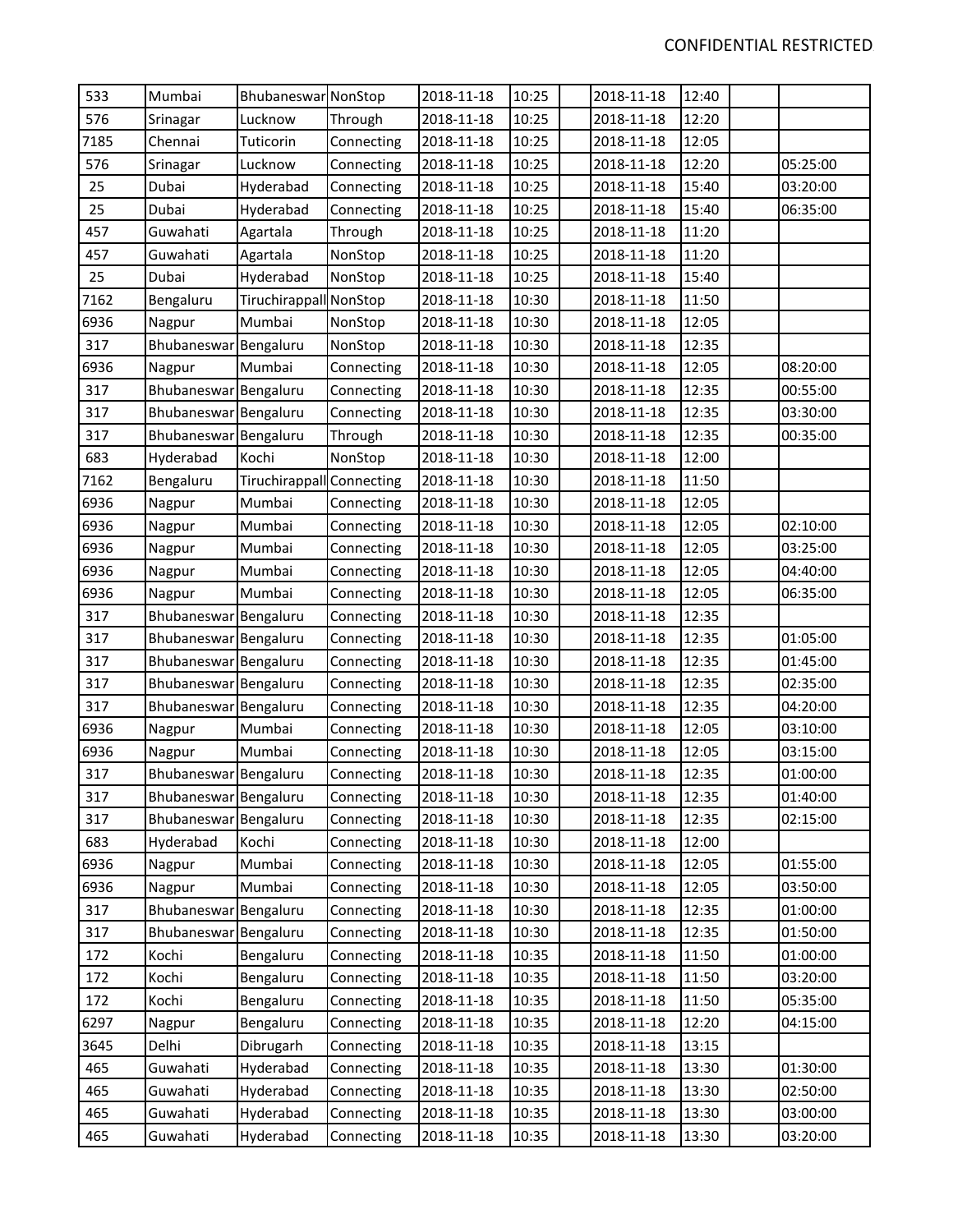| 491  | Dehradun | Bengaluru | Connecting | 2018-11-18 | 10:35 | 2018-11-18 | 13:30 | 02:40:00 |
|------|----------|-----------|------------|------------|-------|------------|-------|----------|
| 491  | Dehradun | Bengaluru | Connecting | 2018-11-18 | 10:35 | 2018-11-18 | 13:30 | 02:45:00 |
| 491  | Dehradun | Bengaluru | Connecting | 2018-11-18 | 10:35 | 2018-11-18 | 13:30 | 03:05:00 |
| 491  | Dehradun | Bengaluru | Connecting | 2018-11-18 | 10:35 | 2018-11-18 | 13:30 | 03:20:00 |
| 491  | Dehradun | Bengaluru | Connecting | 2018-11-18 | 10:35 | 2018-11-18 | 13:30 | 05:50:00 |
| 172  | Kochi    | Bengaluru | Connecting | 2018-11-18 | 10:35 | 2018-11-18 | 11:50 | 01:10:00 |
| 172  | Kochi    | Bengaluru | Connecting | 2018-11-18 | 10:35 | 2018-11-18 | 11:50 | 03:35:00 |
| 172  | Kochi    | Bengaluru | Connecting | 2018-11-18 | 10:35 | 2018-11-18 | 11:50 | 03:55:00 |
| 496  | Mumbai   | Indore    | Connecting | 2018-11-18 | 10:35 | 2018-11-18 | 11:55 |          |
| 6297 | Nagpur   | Bengaluru | Connecting | 2018-11-18 | 10:35 | 2018-11-18 | 12:20 | 01:15:00 |
| 6297 | Nagpur   | Bengaluru | Connecting | 2018-11-18 | 10:35 | 2018-11-18 | 12:20 | 01:20:00 |
| 6297 | Nagpur   | Bengaluru | Connecting | 2018-11-18 | 10:35 | 2018-11-18 | 12:20 | 04:45:00 |
| 465  | Guwahati | Hyderabad | Connecting | 2018-11-18 | 10:35 | 2018-11-18 | 13:30 | 01:20:00 |
| 465  | Guwahati | Hyderabad | Connecting | 2018-11-18 | 10:35 | 2018-11-18 | 13:30 | 02:05:00 |
| 465  | Guwahati | Hyderabad | Connecting | 2018-11-18 | 10:35 | 2018-11-18 | 13:30 | 02:40:00 |
| 465  | Guwahati | Hyderabad | Connecting | 2018-11-18 | 10:35 | 2018-11-18 | 13:30 | 04:50:00 |
| 465  | Guwahati | Hyderabad | Connecting | 2018-11-18 | 10:35 | 2018-11-18 | 13:30 | 05:05:00 |
| 491  | Dehradun | Bengaluru | Connecting | 2018-11-18 | 10:35 | 2018-11-18 | 13:30 | 00:55:00 |
| 491  | Dehradun | Bengaluru | Connecting | 2018-11-18 | 10:35 | 2018-11-18 | 13:30 | 03:25:00 |
| 172  | Kochi    | Bengaluru | Connecting | 2018-11-18 | 10:35 | 2018-11-18 | 11:50 | 02:30:00 |
| 172  | Kochi    | Bengaluru | Connecting | 2018-11-18 | 10:35 | 2018-11-18 | 11:50 | 02:35:00 |
| 6297 | Nagpur   | Bengaluru | Connecting | 2018-11-18 | 10:35 | 2018-11-18 | 12:20 | 02:05:00 |
| 6297 | Nagpur   | Bengaluru | Connecting | 2018-11-18 | 10:35 | 2018-11-18 | 12:20 | 02:20:00 |
| 6297 | Nagpur   | Bengaluru | Connecting | 2018-11-18 | 10:35 | 2018-11-18 | 12:20 | 05:05:00 |
| 465  | Guwahati | Hyderabad | Connecting | 2018-11-18 | 10:35 | 2018-11-18 | 13:30 | 00:55:00 |
| 465  | Guwahati | Hyderabad | Connecting | 2018-11-18 | 10:35 | 2018-11-18 | 13:30 | 01:05:00 |
| 465  | Guwahati | Hyderabad | Connecting | 2018-11-18 | 10:35 | 2018-11-18 | 13:30 | 01:50:00 |
| 491  | Dehradun | Bengaluru | Connecting | 2018-11-18 | 10:35 | 2018-11-18 | 13:30 | 01:10:00 |
| 491  | Dehradun | Bengaluru | Connecting | 2018-11-18 | 10:35 | 2018-11-18 | 13:30 | 01:55:00 |
| 491  | Dehradun | Bengaluru | Connecting | 2018-11-18 | 10:35 | 2018-11-18 | 13:30 | 02:35:00 |
| 491  | Dehradun | Bengaluru | Connecting | 2018-11-18 | 10:35 | 2018-11-18 | 13:30 | 03:25:00 |
| 6297 | Nagpur   | Bengaluru | NonStop    | 2018-11-18 | 10:35 | 2018-11-18 | 12:20 |          |
| 3645 | Delhi    | Dibrugarh | NonStop    | 2018-11-18 | 10:35 | 2018-11-18 | 13:15 |          |
| 496  | Mumbai   | Indore    | NonStop    | 2018-11-18 | 10:35 | 2018-11-18 | 11:55 |          |
| 465  | Guwahati | Hyderabad | NonStop    | 2018-11-18 | 10:35 | 2018-11-18 | 13:30 |          |
| 465  | Guwahati | Hyderabad | Through    | 2018-11-18 | 10:35 | 2018-11-18 | 13:30 |          |
| 172  | Kochi    | Bengaluru | Connecting | 2018-11-18 | 10:35 | 2018-11-18 | 11:50 |          |
| 172  | Kochi    | Bengaluru | Connecting | 2018-11-18 | 10:35 | 2018-11-18 | 11:50 | 00:55:00 |
| 172  | Kochi    | Bengaluru | Connecting | 2018-11-18 | 10:35 | 2018-11-18 | 11:50 | 01:00:00 |
| 172  | Kochi    | Bengaluru | Connecting | 2018-11-18 | 10:35 | 2018-11-18 | 11:50 | 02:25:00 |
| 172  | Kochi    | Bengaluru | Connecting | 2018-11-18 | 10:35 | 2018-11-18 | 11:50 | 04:20:00 |
| 172  | Kochi    | Bengaluru | Connecting | 2018-11-18 | 10:35 | 2018-11-18 | 11:50 | 05:00:00 |
| 6297 | Nagpur   | Bengaluru | Connecting | 2018-11-18 | 10:35 | 2018-11-18 | 12:20 | 01:10:00 |
| 6297 | Nagpur   | Bengaluru | Connecting | 2018-11-18 | 10:35 | 2018-11-18 | 12:20 | 01:15:00 |
| 465  | Guwahati | Hyderabad | Connecting | 2018-11-18 | 10:35 | 2018-11-18 | 13:30 | 01:35:00 |
| 465  | Guwahati | Hyderabad | Connecting | 2018-11-18 | 10:35 | 2018-11-18 | 13:30 | 04:25:00 |
| 491  | Dehradun | Bengaluru | Connecting | 2018-11-18 | 10:35 | 2018-11-18 | 13:30 | 01:20:00 |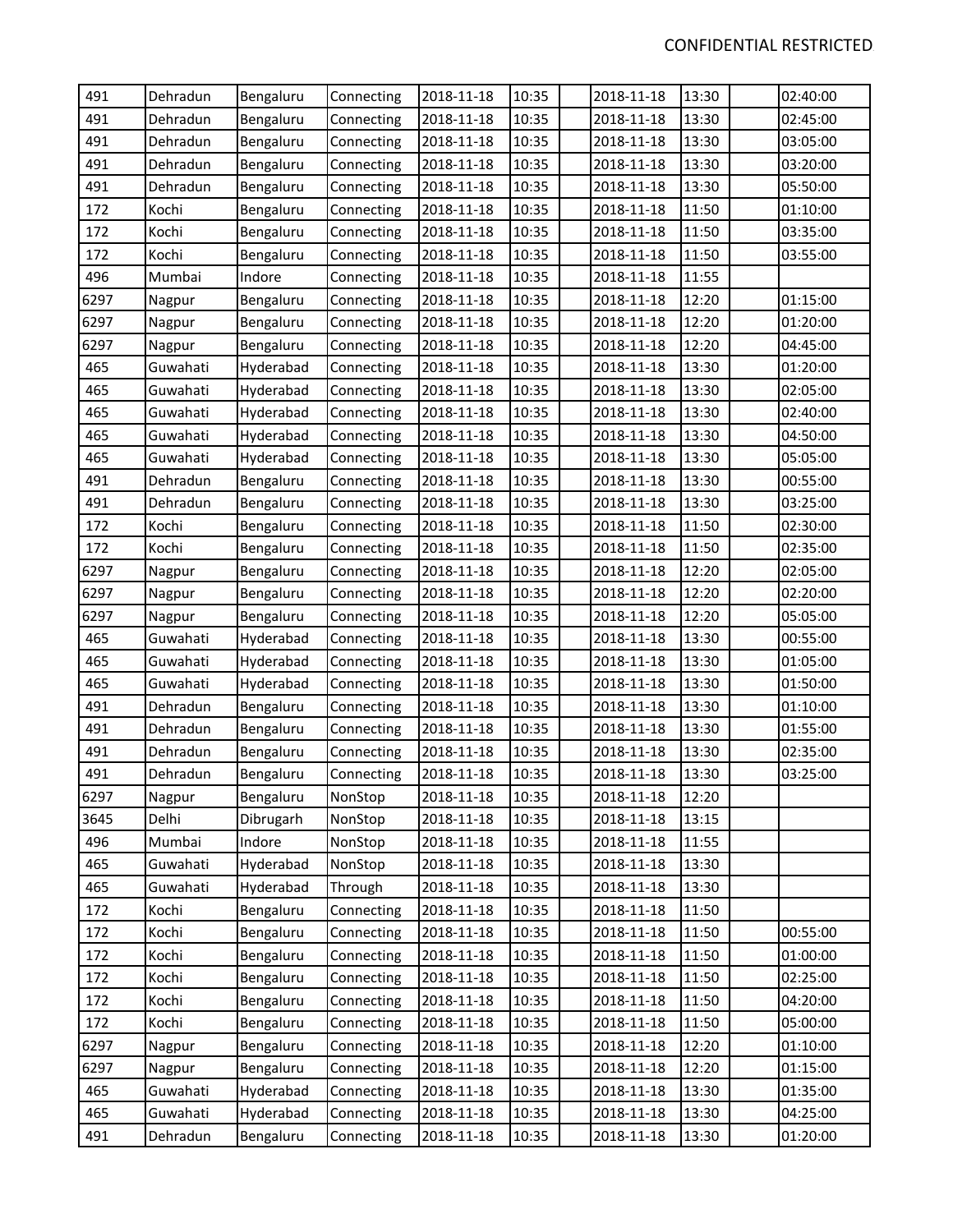| 491  | Dehradun              | Bengaluru               | Connecting | 2018-11-18 | 10:35 | 2018-11-18 | 13:30 | 01:55:00 |
|------|-----------------------|-------------------------|------------|------------|-------|------------|-------|----------|
| 491  | Dehradun              | Bengaluru               | Connecting | 2018-11-18 | 10:35 | 2018-11-18 | 13:30 | 03:25:00 |
| 491  | Dehradun              | Bengaluru               | Connecting | 2018-11-18 | 10:35 | 2018-11-18 | 13:30 | 04:20:00 |
| 491  | Dehradun              | Bengaluru               | Connecting | 2018-11-18 | 10:35 | 2018-11-18 | 13:30 | 06:00:00 |
| 491  | Dehradun              | Bengaluru               | NonStop    | 2018-11-18 | 10:35 | 2018-11-18 | 13:30 |          |
| 172  | Kochi                 | Bengaluru               | NonStop    | 2018-11-18 | 10:35 | 2018-11-18 | 11:50 |          |
| 3645 | Delhi                 | Dibrugarh               | Through    | 2018-11-18 | 10:35 | 2018-11-18 | 13:15 | 00:30:00 |
| 172  | Kochi                 | Bengaluru               | Through    | 2018-11-18 | 10:35 | 2018-11-18 | 11:50 | 00:30:00 |
| 496  | Mumbai                | Indore                  | Through    | 2018-11-18 | 10:35 | 2018-11-18 | 11:55 |          |
| 245  | Indore                | Goa                     | Through    | 2018-11-18 | 10:40 | 2018-11-18 | 12:30 |          |
| 958  | Guwahati              | Bagdogra                | Through    | 2018-11-18 | 10:40 | 2018-11-18 | 11:40 |          |
| 377  | Kolkata               | Dimapur                 | Through    | 2018-11-18 | 10:40 | 2018-11-18 | 12:10 |          |
| 315  | Thiruvanantha Chennai |                         | Through    | 2018-11-18 | 10:40 | 2018-11-18 | 12:15 | 00:35:00 |
| 453  | Mumbai                | Amritsar                | Through    | 2018-11-18 | 10:40 | 2018-11-18 | 13:10 |          |
| 879  | Hyderabad             | Visakhapatna NonStop    |            | 2018-11-18 | 10:40 | 2018-11-18 | 11:40 |          |
| 958  | Guwahati              | Bagdogra                | NonStop    | 2018-11-18 | 10:40 | 2018-11-18 | 11:40 |          |
| 377  | Kolkata               | Dimapur                 | NonStop    | 2018-11-18 | 10:40 | 2018-11-18 | 12:10 |          |
| 207  | Kolkata               | Guwahati                | NonStop    | 2018-11-18 | 10:40 | 2018-11-18 | 11:50 |          |
| 315  | Thiruvanantha Chennai |                         | NonStop    | 2018-11-18 | 10:40 | 2018-11-18 | 12:15 |          |
| 453  | Mumbai                | Amritsar                | NonStop    | 2018-11-18 | 10:40 | 2018-11-18 | 13:10 |          |
| 879  | Hyderabad             | Visakhapatna Connecting |            | 2018-11-18 | 10:40 | 2018-11-18 | 11:40 |          |
| 958  | Guwahati              | Bagdogra                | Connecting | 2018-11-18 | 10:40 | 2018-11-18 | 11:40 |          |
| 315  | Thiruvanantha Chennai |                         | Connecting | 2018-11-18 | 10:40 | 2018-11-18 | 12:15 | 01:20:00 |
| 315  | Thiruvanantha Chennai |                         | Connecting | 2018-11-18 | 10:40 | 2018-11-18 | 12:15 | 03:55:00 |
| 879  | Hyderabad             | Visakhapatna Through    |            | 2018-11-18 | 10:40 | 2018-11-18 | 11:40 |          |
| 207  | Kolkata               | Guwahati                | Through    | 2018-11-18 | 10:40 | 2018-11-18 | 11:50 |          |
| 315  | Thiruvanantha Chennai |                         | Through    | 2018-11-18 | 10:40 | 2018-11-18 | 12:15 |          |
| 245  | Indore                | Goa                     | NonStop    | 2018-11-18 | 10:40 | 2018-11-18 | 12:30 |          |
| 1754 | Kuwait                | Ahmedabad               | NonStop    | 2018-11-18 | 10:40 | 2018-11-18 | 16:50 |          |
| 315  | Thiruvanantha Chennai |                         | Connecting | 2018-11-18 | 10:40 | 2018-11-18 | 12:15 | 00:55:00 |
| 315  | Thiruvanantha Chennai |                         | Connecting | 2018-11-18 | 10:40 | 2018-11-18 | 12:15 | 03:55:00 |
| 315  | Thiruvanantha Chennai |                         | Connecting | 2018-11-18 | 10:40 | 2018-11-18 | 12:15 | 04:05:00 |
| 245  | Indore                | Goa                     | Connecting | 2018-11-18 | 10:40 | 2018-11-18 | 12:30 |          |
| 1754 | Kuwait                | Ahmedabad               | Connecting | 2018-11-18 | 10:40 | 2018-11-18 | 16:50 |          |
| 207  | Kolkata               | Guwahati                | Connecting | 2018-11-18 | 10:40 | 2018-11-18 | 11:50 |          |
| 377  | Kolkata               | Dimapur                 | Connecting | 2018-11-18 | 10:40 | 2018-11-18 | 12:10 |          |
| 315  | Thiruvanantha Chennai |                         | Connecting | 2018-11-18 | 10:40 | 2018-11-18 | 12:15 | 01:05:00 |
| 315  | Thiruvanantha Chennai |                         | Connecting | 2018-11-18 | 10:40 | 2018-11-18 | 12:15 | 01:25:00 |
| 1754 | Kuwait                | Ahmedabad               | Connecting | 2018-11-18 | 10:40 | 2018-11-18 | 16:50 | 03:30:00 |
| 207  | Kolkata               | Guwahati                | Connecting | 2018-11-18 | 10:40 | 2018-11-18 | 11:50 | 03:50:00 |
| 315  | Thiruvanantha Chennai |                         | Connecting | 2018-11-18 | 10:40 | 2018-11-18 | 12:15 | 02:25:00 |
| 315  | Thiruvanantha Chennai |                         | Connecting | 2018-11-18 | 10:40 | 2018-11-18 | 12:15 | 03:05:00 |
| 315  | Thiruvanantha Chennai |                         | Connecting | 2018-11-18 | 10:40 | 2018-11-18 | 12:15 | 03:20:00 |
| 315  | Thiruvanantha Chennai |                         | Connecting | 2018-11-18 | 10:40 | 2018-11-18 | 12:15 | 03:55:00 |
| 453  | Mumbai                | Amritsar                | Connecting | 2018-11-18 | 10:40 | 2018-11-18 | 13:10 |          |
| 1754 | Kuwait                | Ahmedabad               | Connecting | 2018-11-18 | 10:40 | 2018-11-18 | 16:50 | 06:10:00 |
| 203  | Jaipur                | Delhi                   | Connecting | 2018-11-18 | 10:45 | 2018-11-18 | 11:50 | 01:40:00 |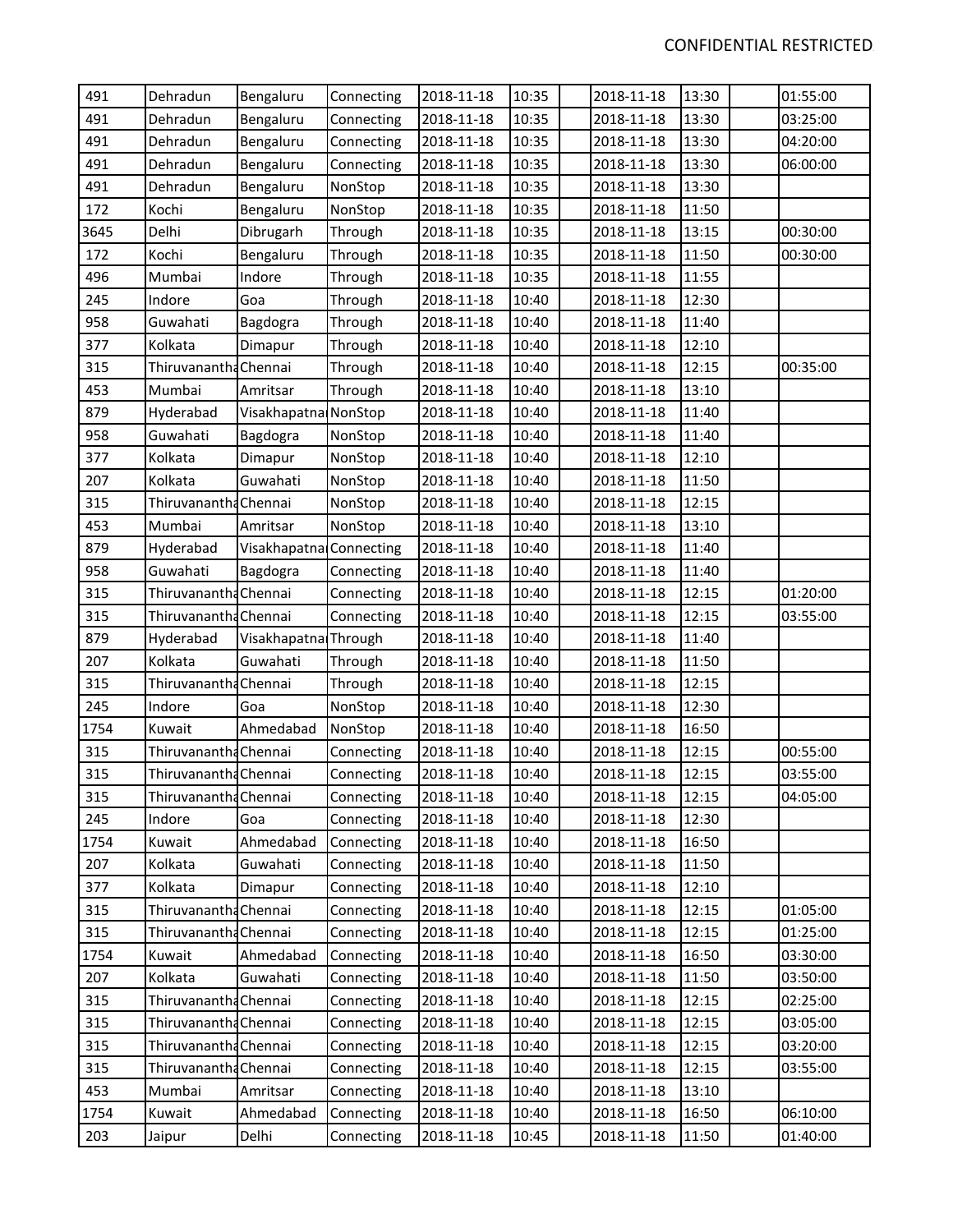| 203  | Jaipur               | Delhi                    | Connecting | 2018-11-18 | 10:45 | 2018-11-18 | 11:50 | 03:45:00 |
|------|----------------------|--------------------------|------------|------------|-------|------------|-------|----------|
| 203  | Jaipur               | Delhi                    | Connecting | 2018-11-18 | 10:45 | 2018-11-18 | 11:50 | 04:10:00 |
| 797  | Kolkata              | Bagdogra                 | Connecting | 2018-11-18 | 10:45 | 2018-11-18 | 11:55 |          |
| 249  | Patna                | Delhi                    | Connecting | 2018-11-18 | 10:45 | 2018-11-18 | 12:35 | 02:10:00 |
| 249  | Patna                | Delhi                    | Connecting | 2018-11-18 | 10:45 | 2018-11-18 | 12:35 | 04:25:00 |
| 249  | Patna                | Delhi                    | Connecting | 2018-11-18 | 10:45 | 2018-11-18 | 12:35 | 04:30:00 |
| 249  | Patna                | Delhi                    | Connecting | 2018-11-18 | 10:45 | 2018-11-18 | 12:35 | 04:35:00 |
| 6559 | Mumbai               | Srinagar                 | Connecting | 2018-11-18 | 10:45 | 2018-11-18 | 13:30 | 01:15:00 |
| 203  | Jaipur               | Delhi                    | Connecting | 2018-11-18 | 10:45 | 2018-11-18 | 11:50 | 01:10:00 |
| 249  | Patna                | Delhi                    | Connecting | 2018-11-18 | 10:45 | 2018-11-18 | 12:35 | 01:45:00 |
| 249  | Patna                | Delhi                    | Connecting | 2018-11-18 | 10:45 | 2018-11-18 | 12:35 | 02:05:00 |
| 203  | Jaipur               | Delhi                    | Connecting | 2018-11-18 | 10:45 | 2018-11-18 | 11:50 | 01:30:00 |
| 203  | Jaipur               | Delhi                    | Connecting | 2018-11-18 | 10:45 | 2018-11-18 | 11:50 | 04:55:00 |
| 327  | Chennai              | Thiruvananth: Connecting |            | 2018-11-18 | 10:45 | 2018-11-18 | 12:05 |          |
| 249  | Patna                | Delhi                    | Connecting | 2018-11-18 | 10:45 | 2018-11-18 | 12:35 | 01:55:00 |
| 203  | Jaipur               | Delhi                    | NonStop    | 2018-11-18 | 10:45 | 2018-11-18 | 11:50 |          |
| 797  | Kolkata              | Bagdogra                 | NonStop    | 2018-11-18 | 10:45 | 2018-11-18 | 11:55 |          |
| 6559 | Mumbai               | Srinagar                 | NonStop    | 2018-11-18 | 10:45 | 2018-11-18 | 13:30 |          |
| 249  | Patna                | Delhi                    | NonStop    | 2018-11-18 | 10:45 | 2018-11-18 | 12:35 |          |
| 203  | Jaipur               | Delhi                    | Connecting | 2018-11-18 | 10:45 | 2018-11-18 | 11:50 | 01:15:00 |
| 203  | Jaipur               | Delhi                    | Connecting | 2018-11-18 | 10:45 | 2018-11-18 | 11:50 | 01:20:00 |
| 203  | Jaipur               | Delhi                    | Connecting | 2018-11-18 | 10:45 | 2018-11-18 | 11:50 | 02:15:00 |
| 203  | Jaipur               | Delhi                    | Connecting | 2018-11-18 | 10:45 | 2018-11-18 | 11:50 | 02:25:00 |
| 203  | Jaipur               | Delhi                    | Connecting | 2018-11-18 | 10:45 | 2018-11-18 | 11:50 | 02:50:00 |
| 203  | Jaipur               | Delhi                    | Connecting | 2018-11-18 | 10:45 | 2018-11-18 | 11:50 | 03:50:00 |
| 249  | Patna                | Delhi                    | Connecting | 2018-11-18 | 10:45 | 2018-11-18 | 12:35 | 01:05:00 |
| 249  | Patna                | Delhi                    | Connecting | 2018-11-18 | 10:45 | 2018-11-18 | 12:35 | 05:20:00 |
| 6559 | Mumbai               | Srinagar                 | Connecting | 2018-11-18 | 10:45 | 2018-11-18 | 13:30 |          |
| 327  | Chennai              | Thiruvananth: NonStop    |            | 2018-11-18 | 10:45 | 2018-11-18 | 12:05 |          |
| 797  | Kolkata              | Bagdogra                 | Through    | 2018-11-18 | 10:45 | 2018-11-18 | 11:55 |          |
| 141  | Kochi                | Chennai                  | NonStop    | 2018-11-18 | 10:50 | 2018-11-18 | 12:05 |          |
| 7121 | Bengaluru            | Rajahmundry NonStop      |            | 2018-11-18 | 10:50 | 2018-11-18 | 12:40 |          |
| 939  | Guwahati             | Imphal                   | NonStop    | 2018-11-18 | 10:50 | 2018-11-18 | 11:40 |          |
| 176  | Thiruvanantha Mumbai |                          | NonStop    | 2018-11-18 | 10:50 | 2018-11-18 | 13:00 |          |
| 423  | Lucknow              | Delhi                    | Through    | 2018-11-18 | 10:50 | 2018-11-18 | 12:20 | 00:50:00 |
| 298  | Mumbai               | Delhi                    | Through    | 2018-11-18 | 10:50 | 2018-11-18 | 13:05 |          |
| 939  | Guwahati             | Imphal                   | Connecting | 2018-11-18 | 10:50 | 2018-11-18 | 11:40 |          |
| 939  | Guwahati             | Imphal                   | Connecting | 2018-11-18 | 10:50 | 2018-11-18 | 11:40 | 01:45:00 |
| 141  | Kochi                | Chennai                  | Connecting | 2018-11-18 | 10:50 | 2018-11-18 | 12:05 | 01:15:00 |
| 141  | Kochi                | Chennai                  | Connecting | 2018-11-18 | 10:50 | 2018-11-18 | 12:05 | 03:45:00 |
| 7108 | Tirupati             | Hyderabad                | Connecting | 2018-11-18 | 10:50 | 2018-11-18 | 12:15 | 02:00:00 |
| 7108 | Tirupati             | Hyderabad                | Connecting | 2018-11-18 | 10:50 | 2018-11-18 | 12:15 | 02:20:00 |
| 7108 | Tirupati             | Hyderabad                | Connecting | 2018-11-18 | 10:50 | 2018-11-18 | 12:15 | 05:40:00 |
| 423  | Lucknow              | Delhi                    | Connecting | 2018-11-18 | 10:50 | 2018-11-18 | 12:20 | 01:45:00 |
| 423  | Lucknow              | Delhi                    | Connecting | 2018-11-18 | 10:50 | 2018-11-18 | 12:20 | 02:50:00 |
| 6409 | Raipur               | Hyderabad                | Connecting | 2018-11-18 | 10:50 | 2018-11-18 | 12:20 | 03:20:00 |
| 6409 | Raipur               | Hyderabad                | Connecting | 2018-11-18 | 10:50 | 2018-11-18 | 12:20 | 05:50:00 |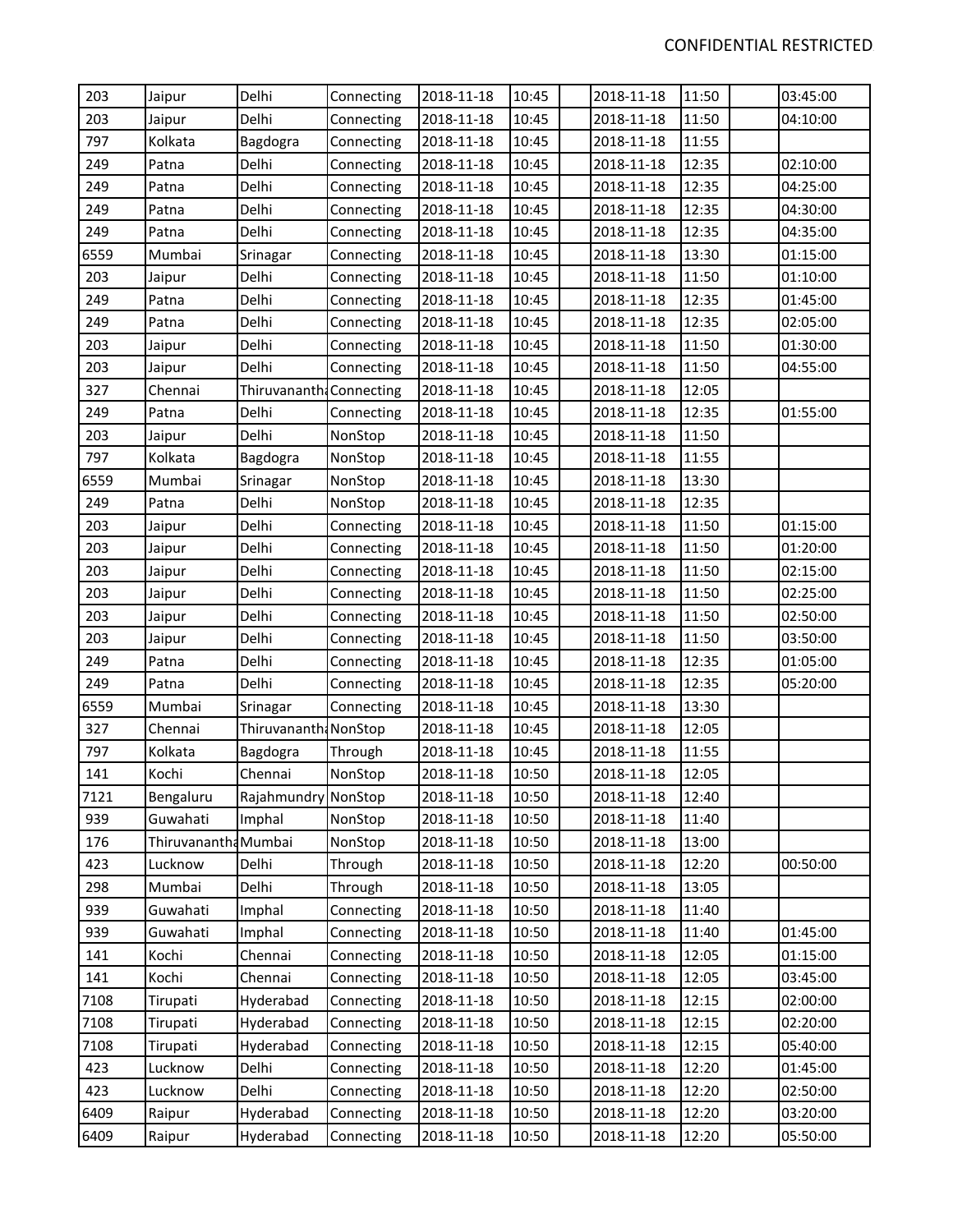| 7108 | Tirupati             | Hyderabad   | NonStop    | 2018-11-18 | 10:50 | 2018-11-18 | 12:15 |          |
|------|----------------------|-------------|------------|------------|-------|------------|-------|----------|
| 423  | Lucknow              | Delhi       | NonStop    | 2018-11-18 | 10:50 | 2018-11-18 | 12:20 |          |
| 298  | Mumbai               | Delhi       | NonStop    | 2018-11-18 | 10:50 | 2018-11-18 | 13:05 |          |
| 433  | Bengaluru            | Kolkata     | NonStop    | 2018-11-18 | 10:50 | 2018-11-18 | 13:20 |          |
| 6409 | Raipur               | Hyderabad   | NonStop    | 2018-11-18 | 10:50 | 2018-11-18 | 12:20 |          |
| 2487 | Chennai              | Delhi       | NonStop    | 2018-11-18 | 10:50 | 2018-11-18 | 13:40 |          |
| 176  | Thiruvanantha Mumbai |             | Through    | 2018-11-18 | 10:50 | 2018-11-18 | 13:00 | 00:40:00 |
| 433  | Bengaluru            | Kolkata     | Through    | 2018-11-18 | 10:50 | 2018-11-18 | 13:20 | 00:30:00 |
| 939  | Guwahati             | Imphal      | Through    | 2018-11-18 | 10:50 | 2018-11-18 | 11:40 |          |
| 141  | Kochi                | Chennai     | Through    | 2018-11-18 | 10:50 | 2018-11-18 | 12:05 | 00:30:00 |
| 141  | Kochi                | Chennai     | Connecting | 2018-11-18 | 10:50 | 2018-11-18 | 12:05 | 03:15:00 |
| 7108 | Tirupati             | Hyderabad   | Connecting | 2018-11-18 | 10:50 | 2018-11-18 | 12:15 | 01:45:00 |
| 7108 | Tirupati             | Hyderabad   | Connecting | 2018-11-18 | 10:50 | 2018-11-18 | 12:15 | 03:20:00 |
| 423  | Lucknow              | Delhi       | Connecting | 2018-11-18 | 10:50 | 2018-11-18 | 12:20 | 01:20:00 |
| 423  | Lucknow              | Delhi       | Connecting | 2018-11-18 | 10:50 | 2018-11-18 | 12:20 | 02:25:00 |
| 423  | Lucknow              | Delhi       | Connecting | 2018-11-18 | 10:50 | 2018-11-18 | 12:20 | 03:15:00 |
| 423  | Lucknow              | Delhi       | Connecting | 2018-11-18 | 10:50 | 2018-11-18 | 12:20 | 04:40:00 |
| 6409 | Raipur               | Hyderabad   | Connecting | 2018-11-18 | 10:50 | 2018-11-18 | 12:20 | 01:00:00 |
| 6409 | Raipur               | Hyderabad   | Connecting | 2018-11-18 | 10:50 | 2018-11-18 | 12:20 | 01:40:00 |
| 6409 | Raipur               | Hyderabad   | Connecting | 2018-11-18 | 10:50 | 2018-11-18 | 12:20 | 02:15:00 |
| 6409 | Raipur               | Hyderabad   | Connecting | 2018-11-18 | 10:50 | 2018-11-18 | 12:20 | 02:20:00 |
| 6409 | Raipur               | Hyderabad   | Connecting | 2018-11-18 | 10:50 | 2018-11-18 | 12:20 | 02:25:00 |
| 6409 | Raipur               | Hyderabad   | Connecting | 2018-11-18 | 10:50 | 2018-11-18 | 12:20 | 04:15:00 |
| 7121 | Bengaluru            | Rajahmundry | Connecting | 2018-11-18 | 10:50 | 2018-11-18 | 12:40 |          |
| 141  | Kochi                | Chennai     | Connecting | 2018-11-18 | 10:50 | 2018-11-18 | 12:05 | 01:30:00 |
| 141  | Kochi                | Chennai     | Connecting | 2018-11-18 | 10:50 | 2018-11-18 | 12:05 | 01:35:00 |
| 141  | Kochi                | Chennai     | Connecting | 2018-11-18 | 10:50 | 2018-11-18 | 12:05 | 04:00:00 |
| 7108 | Tirupati             | Hyderabad   | Connecting | 2018-11-18 | 10:50 | 2018-11-18 | 12:15 | 04:05:00 |
| 423  | Lucknow              | Delhi       | Connecting | 2018-11-18 | 10:50 | 2018-11-18 | 12:20 | 01:00:00 |
| 423  | Lucknow              | Delhi       | Connecting | 2018-11-18 | 10:50 | 2018-11-18 | 12:20 | 03:40:00 |
| 423  | Lucknow              | Delhi       | Connecting | 2018-11-18 | 10:50 | 2018-11-18 | 12:20 | 05:10:00 |
| 6409 | Raipur               | Hyderabad   | Connecting | 2018-11-18 | 10:50 | 2018-11-18 | 12:20 | 01:00:00 |
| 6409 | Raipur               | Hyderabad   | Connecting | 2018-11-18 | 10:50 | 2018-11-18 | 12:20 | 01:05:00 |
| 6409 | Raipur               | Hyderabad   | Connecting | 2018-11-18 | 10:50 | 2018-11-18 | 12:20 | 01:30:00 |
| 6409 | Raipur               | Hyderabad   | Connecting | 2018-11-18 | 10:50 | 2018-11-18 | 12:20 | 01:55:00 |
| 176  | Thiruvanantha Mumbai |             | Connecting | 2018-11-18 | 10:50 | 2018-11-18 | 13:00 | 02:30:00 |
| 433  | Bengaluru            | Kolkata     | Connecting | 2018-11-18 | 10:50 | 2018-11-18 | 13:20 |          |
| 433  | Bengaluru            | Kolkata     | Connecting | 2018-11-18 | 10:50 | 2018-11-18 | 13:20 | 01:10:00 |
| 433  | Bengaluru            | Kolkata     | Connecting | 2018-11-18 | 10:50 | 2018-11-18 | 13:20 | 02:50:00 |
| 141  | Kochi                | Chennai     | Connecting | 2018-11-18 | 10:50 | 2018-11-18 | 12:05 |          |
| 141  | Kochi                | Chennai     | Connecting | 2018-11-18 | 10:50 | 2018-11-18 | 12:05 | 01:05:00 |
| 141  | Kochi                | Chennai     | Connecting | 2018-11-18 | 10:50 | 2018-11-18 | 12:05 | 04:15:00 |
| 7108 | Tirupati             | Hyderabad   | Connecting | 2018-11-18 | 10:50 | 2018-11-18 | 12:15 | 01:00:00 |
| 7108 | Tirupati             | Hyderabad   | Connecting | 2018-11-18 | 10:50 | 2018-11-18 | 12:15 | 02:20:00 |
| 7108 | Tirupati             | Hyderabad   | Connecting | 2018-11-18 | 10:50 | 2018-11-18 | 12:15 | 02:35:00 |
| 7108 | Tirupati             | Hyderabad   | Connecting | 2018-11-18 | 10:50 | 2018-11-18 | 12:15 | 05:05:00 |
| 423  | Lucknow              | Delhi       | Connecting | 2018-11-18 | 10:50 | 2018-11-18 | 12:20 | 01:50:00 |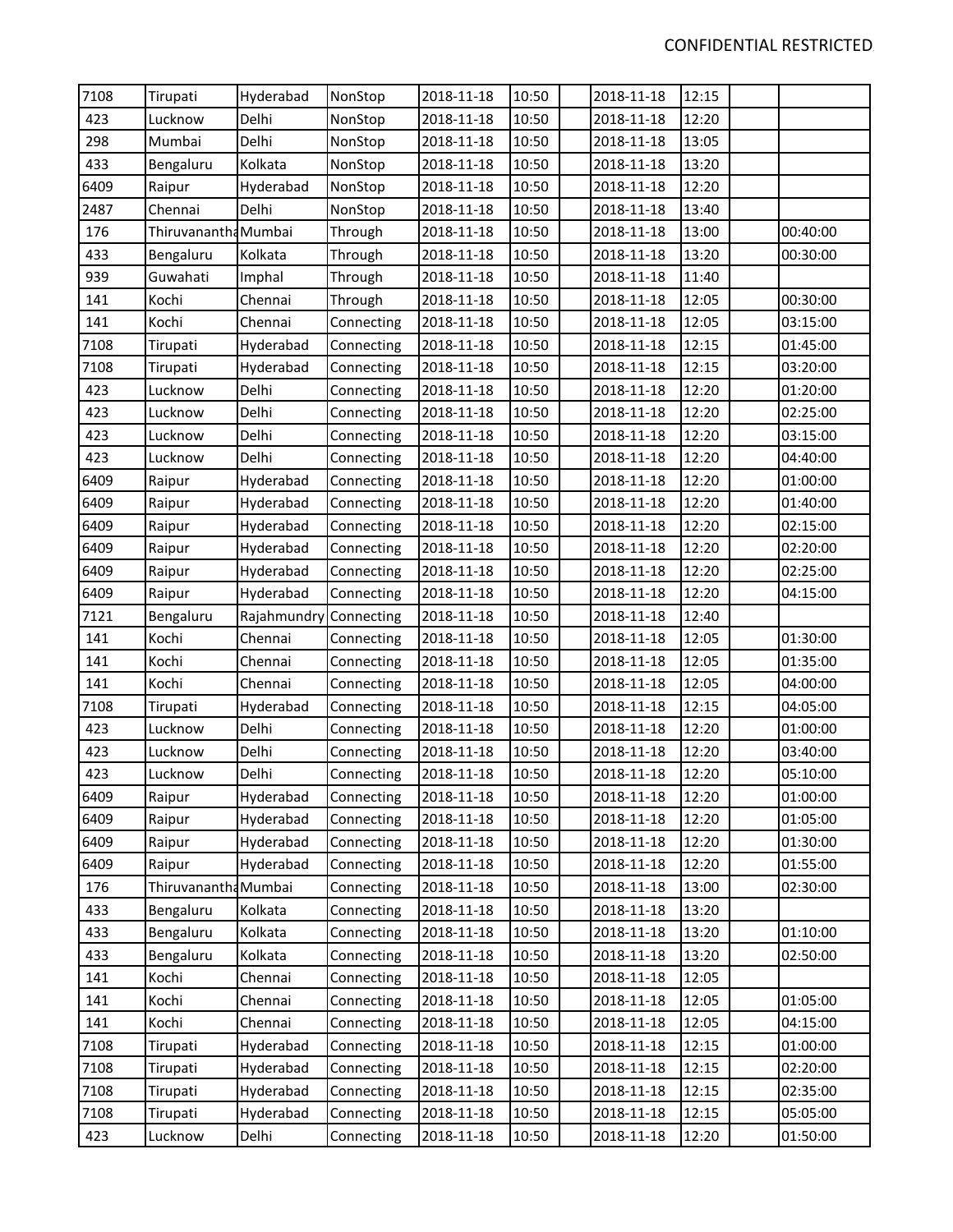| 423  | Lucknow   | Delhi     | Connecting | 2018-11-18 | 10:50 | 2018-11-18 | 12:20 | 01:55:00 |
|------|-----------|-----------|------------|------------|-------|------------|-------|----------|
| 423  | Lucknow   | Delhi     | Connecting | 2018-11-18 | 10:50 | 2018-11-18 | 12:20 | 02:10:00 |
| 423  | Lucknow   | Delhi     | Connecting | 2018-11-18 | 10:50 | 2018-11-18 | 12:20 | 03:30:00 |
| 423  | Lucknow   | Delhi     | Connecting | 2018-11-18 | 10:50 | 2018-11-18 | 12:20 | 05:05:00 |
| 6409 | Raipur    | Hyderabad | Connecting | 2018-11-18 | 10:50 | 2018-11-18 | 12:20 | 00:55:00 |
| 6409 | Raipur    | Hyderabad | Connecting | 2018-11-18 | 10:50 | 2018-11-18 | 12:20 | 02:45:00 |
| 298  | Mumbai    | Delhi     | Connecting | 2018-11-18 | 10:50 | 2018-11-18 | 13:05 | 01:10:00 |
| 433  | Bengaluru | Kolkata   | Connecting | 2018-11-18 | 10:50 | 2018-11-18 | 13:20 | 03:25:00 |
| 2487 | Chennai   | Delhi     | Connecting | 2018-11-18 | 10:50 | 2018-11-18 | 13:40 |          |
| 2487 | Chennai   | Delhi     | Connecting | 2018-11-18 | 10:50 | 2018-11-18 | 13:40 | 03:05:00 |
| 827  | Hyderabad | Bengaluru | Connecting | 2018-11-18 | 10:55 | 2018-11-18 | 12:20 |          |
| 2554 | Srinagar  | Delhi     | Connecting | 2018-11-18 | 10:55 | 2018-11-18 | 12:40 |          |
| 2554 | Srinagar  | Delhi     | Connecting | 2018-11-18 | 10:55 | 2018-11-18 | 12:40 | 01:15:00 |
| 2554 | Srinagar  | Delhi     | Connecting | 2018-11-18 | 10:55 | 2018-11-18 | 12:40 | 02:55:00 |
| 2554 | Srinagar  | Delhi     | Connecting | 2018-11-18 | 10:55 | 2018-11-18 | 12:40 | 02:55:00 |
| 2554 | Srinagar  | Delhi     | Connecting | 2018-11-18 | 10:55 | 2018-11-18 | 12:40 | 03:10:00 |
| 703  | Indore    | Bengaluru | Connecting | 2018-11-18 | 10:55 | 2018-11-18 | 12:50 | 02:15:00 |
| 703  | Indore    | Bengaluru | Connecting | 2018-11-18 | 10:55 | 2018-11-18 | 12:50 | 02:35:00 |
| 703  | Indore    | Bengaluru | Connecting | 2018-11-18 | 10:55 | 2018-11-18 | 12:50 | 02:35:00 |
| 703  | Indore    | Bengaluru | Connecting | 2018-11-18 | 10:55 | 2018-11-18 | 12:50 | 03:15:00 |
| 718  | Ranchi    | Hyderabad | Connecting | 2018-11-18 | 10:55 | 2018-11-18 | 12:55 | 01:30:00 |
| 718  | Ranchi    | Hyderabad | Connecting | 2018-11-18 | 10:55 | 2018-11-18 | 12:55 | 01:35:00 |
| 718  | Ranchi    | Hyderabad | Connecting | 2018-11-18 | 10:55 | 2018-11-18 | 12:55 | 01:45:00 |
| 718  | Ranchi    | Hyderabad | Connecting | 2018-11-18 | 10:55 | 2018-11-18 | 12:55 | 05:15:00 |
| 96   | Dubai     | Bengaluru | Connecting | 2018-11-18 | 10:55 | 2018-11-18 | 16:15 | 03:05:00 |
| 96   | Dubai     | Bengaluru | Connecting | 2018-11-18 | 10:55 | 2018-11-18 | 16:15 | 03:45:00 |
| 96   | Dubai     | Bengaluru | Connecting | 2018-11-18 | 10:55 | 2018-11-18 | 16:15 | 05:10:00 |
| 96   | Dubai     | Bengaluru | Connecting | 2018-11-18 | 10:55 | 2018-11-18 | 16:15 | 07:25:00 |
| 1704 | Doha      | Kochi     | Connecting | 2018-11-18 | 10:55 | 2018-11-18 | 18:00 | 02:30:00 |
| 2554 | Srinagar  | Delhi     | Connecting | 2018-11-18 | 10:55 | 2018-11-18 | 12:40 | 01:25:00 |
| 2554 | Srinagar  | Delhi     | Connecting | 2018-11-18 | 10:55 | 2018-11-18 | 12:40 | 02:05:00 |
| 2554 | Srinagar  | Delhi     | Connecting | 2018-11-18 | 10:55 | 2018-11-18 | 12:40 | 02:30:00 |
| 2554 | Srinagar  | Delhi     | Connecting | 2018-11-18 | 10:55 | 2018-11-18 | 12:40 | 03:00:00 |
| 2554 | Srinagar  | Delhi     | Connecting | 2018-11-18 | 10:55 | 2018-11-18 | 12:40 | 03:20:00 |
| 2554 | Srinagar  | Delhi     | Connecting | 2018-11-18 | 10:55 | 2018-11-18 | 12:40 | 05:15:00 |
| 703  | Indore    | Bengaluru | Connecting | 2018-11-18 | 10:55 | 2018-11-18 | 12:50 | 01:50:00 |
| 718  | Ranchi    | Hyderabad | Connecting | 2018-11-18 | 10:55 | 2018-11-18 | 12:55 | 01:05:00 |
| 718  | Ranchi    | Hyderabad | Connecting | 2018-11-18 | 10:55 | 2018-11-18 | 12:55 | 02:10:00 |
| 718  | Ranchi    | Hyderabad | Connecting | 2018-11-18 | 10:55 | 2018-11-18 | 12:55 | 03:35:00 |
| 329  | Delhi     | Goa       | Connecting | 2018-11-18 | 10:55 | 2018-11-18 | 13:40 |          |
| 429  | Kolkata   | Mumbai    | Connecting | 2018-11-18 | 10:55 | 2018-11-18 | 14:00 | 01:30:00 |
| 96   | Dubai     | Bengaluru | Connecting | 2018-11-18 | 10:55 | 2018-11-18 | 16:15 | 02:15:00 |
| 827  | Hyderabad | Bengaluru | Connecting | 2018-11-18 | 10:55 | 2018-11-18 | 12:20 | 01:10:00 |
| 827  | Hyderabad | Bengaluru | Connecting | 2018-11-18 | 10:55 | 2018-11-18 | 12:20 | 01:10:00 |
| 827  | Hyderabad | Bengaluru | Connecting | 2018-11-18 | 10:55 | 2018-11-18 | 12:20 | 01:15:00 |
| 827  | Hyderabad | Bengaluru | Connecting | 2018-11-18 | 10:55 | 2018-11-18 | 12:20 | 01:20:00 |
| 287  | Bengaluru | Pune      | Connecting | 2018-11-18 | 10:55 | 2018-11-18 | 12:30 |          |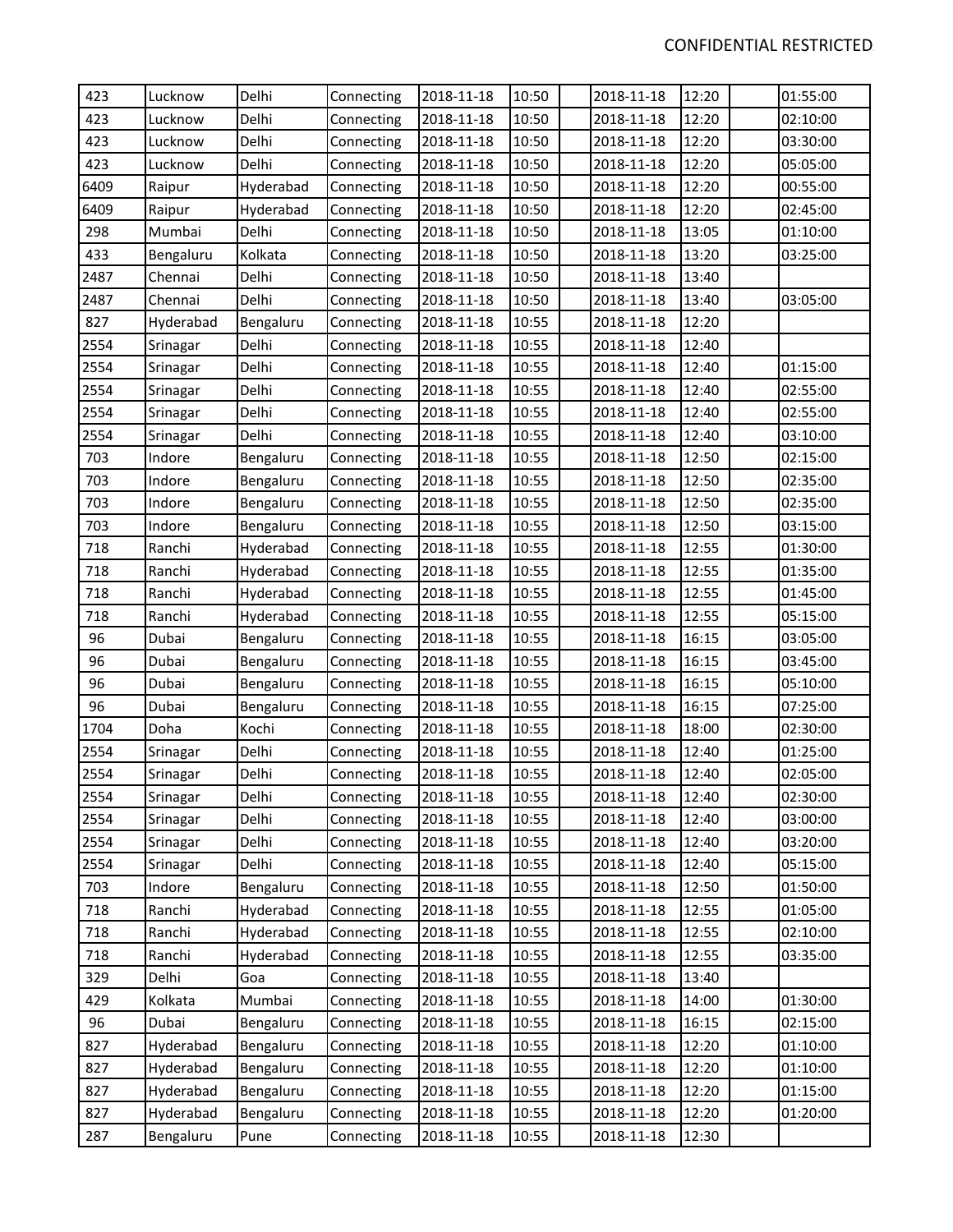| 2554 | Srinagar  | Delhi                 | Connecting | 2018-11-18 | 10:55 | 2018-11-18 | 12:40 | 01:50:00 |
|------|-----------|-----------------------|------------|------------|-------|------------|-------|----------|
| 2554 | Srinagar  | Delhi                 | Connecting | 2018-11-18 | 10:55 | 2018-11-18 | 12:40 | 04:15:00 |
| 703  | Indore    | Bengaluru             | Connecting | 2018-11-18 | 10:55 | 2018-11-18 | 12:50 |          |
| 703  | Indore    | Bengaluru             | Connecting | 2018-11-18 | 10:55 | 2018-11-18 | 12:50 | 02:35:00 |
| 703  | Indore    | Bengaluru             | Connecting | 2018-11-18 | 10:55 | 2018-11-18 | 12:50 | 04:45:00 |
| 718  | Ranchi    | Hyderabad             | Connecting | 2018-11-18 | 10:55 | 2018-11-18 | 12:55 | 02:40:00 |
| 718  | Ranchi    | Hyderabad             | Connecting | 2018-11-18 | 10:55 | 2018-11-18 | 12:55 | 03:55:00 |
| 718  | Ranchi    | Hyderabad             | Connecting | 2018-11-18 | 10:55 | 2018-11-18 | 12:55 | 07:00:00 |
| 96   | Dubai     | Bengaluru             | Connecting | 2018-11-18 | 10:55 | 2018-11-18 | 16:15 | 02:05:00 |
| 96   | Dubai     | Bengaluru             | Connecting | 2018-11-18 | 10:55 | 2018-11-18 | 16:15 | 02:50:00 |
| 96   | Dubai     | Bengaluru             | Connecting | 2018-11-18 | 10:55 | 2018-11-18 | 16:15 | 03:25:00 |
| 287  | Bengaluru | Pune                  | Through    | 2018-11-18 | 10:55 | 2018-11-18 | 12:30 |          |
| 2554 | Srinagar  | Delhi                 | Through    | 2018-11-18 | 10:55 | 2018-11-18 | 12:40 | 00:35:00 |
| 827  | Hyderabad | Bengaluru             | NonStop    | 2018-11-18 | 10:55 | 2018-11-18 | 12:20 |          |
| 2554 | Srinagar  | Delhi                 | NonStop    | 2018-11-18 | 10:55 | 2018-11-18 | 12:40 |          |
| 548  | Chennai   | Jaipur                | NonStop    | 2018-11-18 | 10:55 | 2018-11-18 | 13:30 |          |
| 96   | Dubai     | Bengaluru             | NonStop    | 2018-11-18 | 10:55 | 2018-11-18 | 16:15 |          |
| 2554 | Srinagar  | Delhi                 | Connecting | 2018-11-18 | 10:55 | 2018-11-18 | 12:40 | 03:30:00 |
| 2554 | Srinagar  | Delhi                 | Connecting | 2018-11-18 | 10:55 | 2018-11-18 | 12:40 | 04:05:00 |
| 2554 | Srinagar  | Delhi                 | Connecting | 2018-11-18 | 10:55 | 2018-11-18 | 12:40 | 04:30:00 |
| 2554 | Srinagar  | Delhi                 | Connecting | 2018-11-18 | 10:55 | 2018-11-18 | 12:40 | 04:45:00 |
| 703  | Indore    | Bengaluru             | Connecting | 2018-11-18 | 10:55 | 2018-11-18 | 12:50 | 05:50:00 |
| 718  | Ranchi    | Hyderabad             | Connecting | 2018-11-18 | 10:55 | 2018-11-18 | 12:55 | 03:40:00 |
| 718  | Ranchi    | Hyderabad             | Connecting | 2018-11-18 | 10:55 | 2018-11-18 | 12:55 | 05:00:00 |
| 718  | Ranchi    | Hyderabad             | Connecting | 2018-11-18 | 10:55 | 2018-11-18 | 12:55 | 05:45:00 |
| 548  | Chennai   | Jaipur                | Connecting | 2018-11-18 | 10:55 | 2018-11-18 | 13:30 |          |
| 96   | Dubai     | Bengaluru             | Connecting | 2018-11-18 | 10:55 | 2018-11-18 | 16:15 | 03:15:00 |
| 96   | Dubai     | Bengaluru             | Connecting | 2018-11-18 | 10:55 | 2018-11-18 | 16:15 | 03:15:00 |
| 1704 | Doha      | Kochi                 | Connecting | 2018-11-18 | 10:55 | 2018-11-18 | 18:00 | 03:35:00 |
| 827  | Hyderabad | Bengaluru             | Through    | 2018-11-18 | 10:55 | 2018-11-18 | 12:20 |          |
| 718  | Ranchi    | Hyderabad             | NonStop    | 2018-11-18 | 10:55 | 2018-11-18 | 12:55 |          |
| 329  | Delhi     | Goa                   | NonStop    | 2018-11-18 | 10:55 | 2018-11-18 | 13:40 |          |
| 287  | Bengaluru | Pune                  | NonStop    | 2018-11-18 | 10:55 | 2018-11-18 | 12:30 |          |
| 703  | Indore    | Bengaluru             | NonStop    | 2018-11-18 | 10:55 | 2018-11-18 | 12:50 |          |
| 429  | Kolkata   | Mumbai                | NonStop    | 2018-11-18 | 10:55 | 2018-11-18 | 14:00 |          |
| 1704 | Doha      | Kochi                 | NonStop    | 2018-11-18 | 10:55 | 2018-11-18 | 18:00 |          |
| 202  | Imphal    | Kolkata               | NonStop    | 2018-11-18 | 11:00 | 2018-11-18 | 12:20 |          |
| 2615 | Delhi     | Imphal                | NonStop    | 2018-11-18 | 11:00 | 2018-11-18 | 13:50 |          |
| 1728 | Doha      | Thiruvananth: NonStop |            | 2018-11-18 | 11:00 | 2018-11-18 | 18:45 |          |
| 407  | Pune      | Bengaluru             | Through    | 2018-11-18 | 11:00 | 2018-11-18 | 12:30 | 00:30:00 |
| 905  | Chennai   | Hyderabad             | Through    | 2018-11-18 | 11:00 | 2018-11-18 | 12:15 | 00:35:00 |
| 339  | Patna     | Lucknow               | Connecting | 2018-11-18 | 11:00 | 2018-11-18 | 12:00 | 00:50:00 |
| 339  | Patna     | Lucknow               | Connecting | 2018-11-18 | 11:00 | 2018-11-18 | 12:00 | 02:35:00 |
| 905  | Chennai   | Hyderabad             | Connecting | 2018-11-18 | 11:00 | 2018-11-18 | 12:15 | 01:10:00 |
| 905  | Chennai   | Hyderabad             | Connecting | 2018-11-18 | 11:00 | 2018-11-18 | 12:15 | 02:20:00 |
| 905  | Chennai   | Hyderabad             | Connecting | 2018-11-18 | 11:00 | 2018-11-18 | 12:15 | 02:35:00 |
| 202  | Imphal    | Kolkata               | Connecting | 2018-11-18 | 11:00 | 2018-11-18 | 12:20 | 01:30:00 |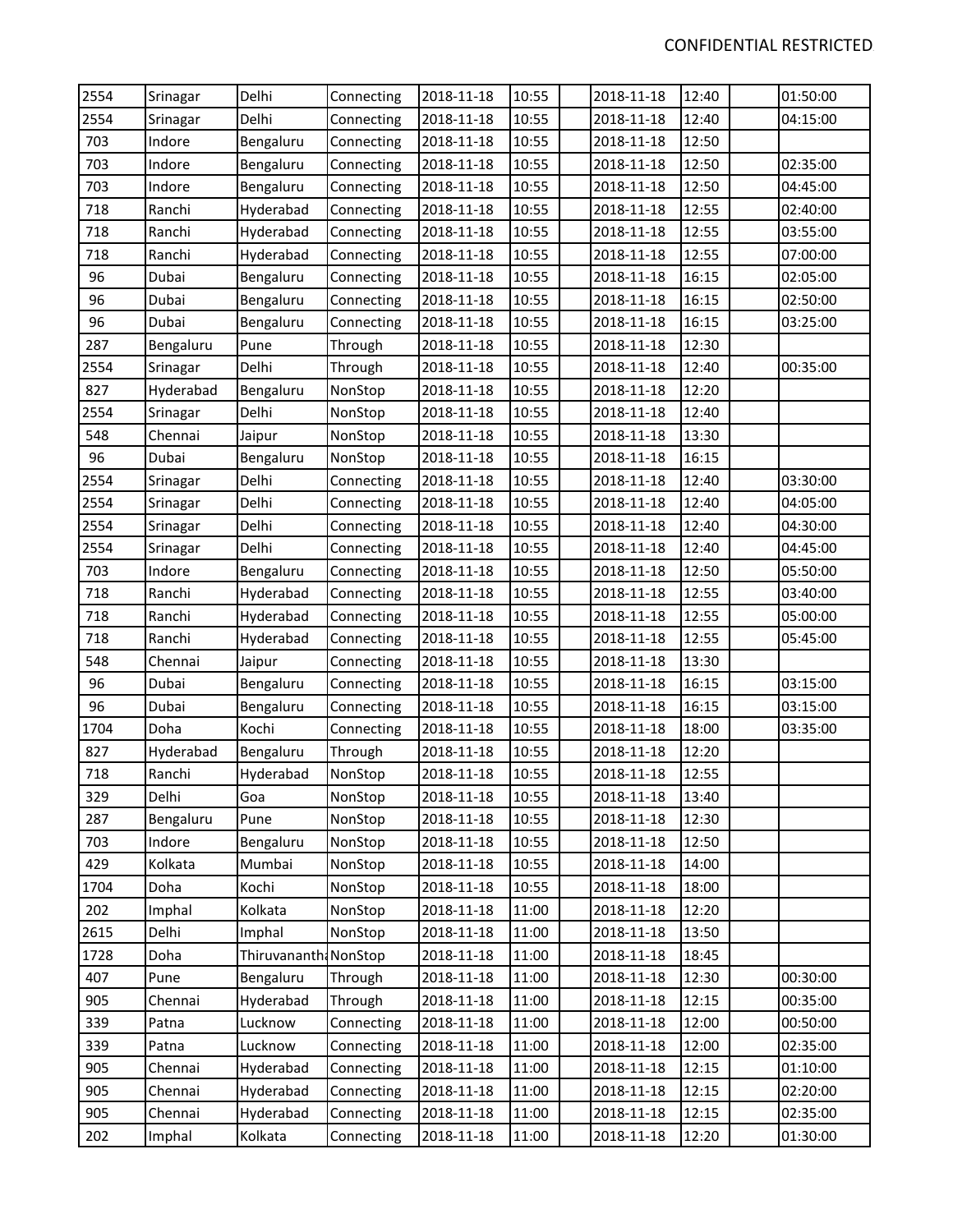| 202  | Imphal  | Kolkata                  | Connecting | 2018-11-18 | 11:00 | 2018-11-18 | 12:20 | 04:40:00 |
|------|---------|--------------------------|------------|------------|-------|------------|-------|----------|
| 202  | Imphal  | Kolkata                  | Connecting | 2018-11-18 | 11:00 | 2018-11-18 | 12:20 | 05:40:00 |
| 202  | Imphal  | Kolkata                  | Connecting | 2018-11-18 | 11:00 | 2018-11-18 | 12:20 | 08:30:00 |
| 7194 | Madurai | Chennai                  | Connecting | 2018-11-18 | 11:00 | 2018-11-18 | 12:25 | 00:55:00 |
| 7194 | Madurai | Chennai                  | Connecting | 2018-11-18 | 11:00 | 2018-11-18 | 12:25 | 02:55:00 |
| 407  | Pune    | Bengaluru                | Connecting | 2018-11-18 | 11:00 | 2018-11-18 | 12:30 | 01:00:00 |
| 407  | Pune    | Bengaluru                | Connecting | 2018-11-18 | 11:00 | 2018-11-18 | 12:30 | 02:55:00 |
| 407  | Pune    | Bengaluru                | Connecting | 2018-11-18 | 11:00 | 2018-11-18 | 12:30 | 03:15:00 |
| 1728 | Doha    | Thiruvananth: Connecting |            | 2018-11-18 | 11:00 | 2018-11-18 | 18:45 | 03:05:00 |
| 339  | Patna   | Lucknow                  | NonStop    | 2018-11-18 | 11:00 | 2018-11-18 | 12:00 |          |
| 905  | Chennai | Hyderabad                | NonStop    | 2018-11-18 | 11:00 | 2018-11-18 | 12:15 |          |
| 7194 | Madurai | Chennai                  | NonStop    | 2018-11-18 | 11:00 | 2018-11-18 | 12:25 |          |
| 407  | Pune    | Bengaluru                | NonStop    | 2018-11-18 | 11:00 | 2018-11-18 | 12:30 |          |
| 339  | Patna   | Lucknow                  | Through    | 2018-11-18 | 11:00 | 2018-11-18 | 12:00 |          |
| 339  | Patna   | Lucknow                  | Through    | 2018-11-18 | 11:00 | 2018-11-18 | 12:00 | 00:30:00 |
| 339  | Patna   | Lucknow                  | Connecting | 2018-11-18 | 11:00 | 2018-11-18 | 12:00 | 04:35:00 |
| 339  | Patna   | Lucknow                  | Connecting | 2018-11-18 | 11:00 | 2018-11-18 | 12:00 | 06:40:00 |
| 339  | Patna   | Lucknow                  | Connecting | 2018-11-18 | 11:00 | 2018-11-18 | 12:00 | 07:10:00 |
| 339  | Patna   | Lucknow                  | Connecting | 2018-11-18 | 11:00 | 2018-11-18 | 12:00 | 07:25:00 |
| 905  | Chennai | Hyderabad                | Connecting | 2018-11-18 | 11:00 | 2018-11-18 | 12:15 | 02:00:00 |
| 202  | Imphal  | Kolkata                  | Connecting | 2018-11-18 | 11:00 | 2018-11-18 | 12:20 | 02:05:00 |
| 202  | Imphal  | Kolkata                  | Connecting | 2018-11-18 | 11:00 | 2018-11-18 | 12:20 | 06:20:00 |
| 7194 | Madurai | Chennai                  | Connecting | 2018-11-18 | 11:00 | 2018-11-18 | 12:25 | 03:25:00 |
| 7194 | Madurai | Chennai                  | Connecting | 2018-11-18 | 11:00 | 2018-11-18 | 12:25 | 04:50:00 |
| 407  | Pune    | Bengaluru                | Connecting | 2018-11-18 | 11:00 | 2018-11-18 | 12:30 | 02:40:00 |
| 339  | Patna   | Lucknow                  | Connecting | 2018-11-18 | 11:00 | 2018-11-18 | 12:00 | 02:10:00 |
| 339  | Patna   | Lucknow                  | Connecting | 2018-11-18 | 11:00 | 2018-11-18 | 12:00 | 03:10:00 |
| 339  | Patna   | Lucknow                  | Connecting | 2018-11-18 | 11:00 | 2018-11-18 | 12:00 | 04:30:00 |
| 339  | Patna   | Lucknow                  | Connecting | 2018-11-18 | 11:00 | 2018-11-18 | 12:00 | 08:05:00 |
| 905  | Chennai | Hyderabad                | Connecting | 2018-11-18 | 11:00 | 2018-11-18 | 12:15 | 01:00:00 |
| 202  | Imphal  | Kolkata                  | Connecting | 2018-11-18 | 11:00 | 2018-11-18 | 12:20 | 02:00:00 |
| 202  | Imphal  | Kolkata                  | Connecting | 2018-11-18 | 11:00 | 2018-11-18 | 12:20 | 02:10:00 |
| 202  | Imphal  | Kolkata                  | Connecting | 2018-11-18 | 11:00 | 2018-11-18 | 12:20 | 03:00:00 |
| 202  | Imphal  | Kolkata                  | Connecting | 2018-11-18 | 11:00 | 2018-11-18 | 12:20 | 03:00:00 |
| 7194 | Madurai | Chennai                  | Connecting | 2018-11-18 | 11:00 | 2018-11-18 | 12:25 | 03:45:00 |
| 407  | Pune    | Bengaluru                | Connecting | 2018-11-18 | 11:00 | 2018-11-18 | 12:30 | 02:10:00 |
| 407  | Pune    | Bengaluru                | Connecting | 2018-11-18 | 11:00 | 2018-11-18 | 12:30 | 02:55:00 |
| 339  | Patna   | Lucknow                  | Connecting | 2018-11-18 | 11:00 | 2018-11-18 | 12:00 | 03:15:00 |
| 339  | Patna   | Lucknow                  | Connecting | 2018-11-18 | 11:00 | 2018-11-18 | 12:00 | 05:55:00 |
| 905  | Chennai | Hyderabad                | Connecting | 2018-11-18 | 11:00 | 2018-11-18 | 12:15 |          |
| 905  | Chennai | Hyderabad                | Connecting | 2018-11-18 | 11:00 | 2018-11-18 | 12:15 | 01:05:00 |
| 202  | Imphal  | Kolkata                  | Connecting | 2018-11-18 | 11:00 | 2018-11-18 | 12:20 | 01:30:00 |
| 202  | Imphal  | Kolkata                  | Connecting | 2018-11-18 | 11:00 | 2018-11-18 | 12:20 | 02:25:00 |
| 202  | Imphal  | Kolkata                  | Connecting | 2018-11-18 | 11:00 | 2018-11-18 | 12:20 | 02:30:00 |
| 202  | Imphal  | Kolkata                  | Connecting | 2018-11-18 | 11:00 | 2018-11-18 | 12:20 | 03:50:00 |
| 202  | Imphal  | Kolkata                  | Connecting | 2018-11-18 | 11:00 | 2018-11-18 | 12:20 | 04:10:00 |
| 7194 | Madurai | Chennai                  | Connecting | 2018-11-18 | 11:00 | 2018-11-18 | 12:25 | 01:15:00 |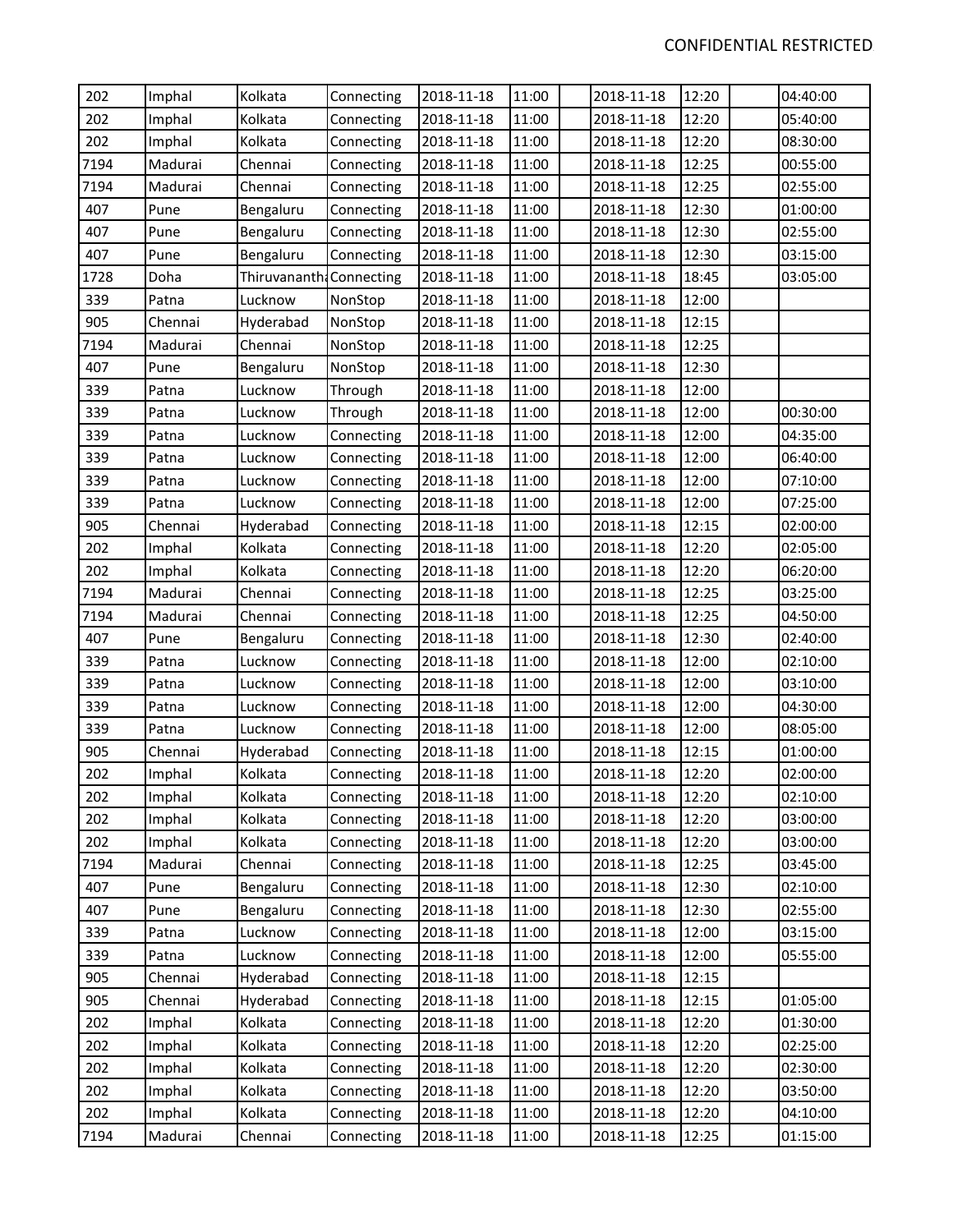| 7194 | Madurai    | Chennai                | Connecting | 2018-11-18 | 11:00 | 2018-11-18      | 12:25 | 02:35:00 |
|------|------------|------------------------|------------|------------|-------|-----------------|-------|----------|
| 7194 | Madurai    | Chennai                | Connecting | 2018-11-18 | 11:00 | 2018-11-18      | 12:25 | 03:20:00 |
| 407  | Pune       | Bengaluru              | Connecting | 2018-11-18 | 11:00 | 2018-11-18      | 12:30 | 01:00:00 |
| 407  | Pune       | Bengaluru              | Connecting | 2018-11-18 | 11:00 | 2018-11-18      | 12:30 | 01:05:00 |
| 407  | Pune       | Bengaluru              | Connecting | 2018-11-18 | 11:00 | 2018-11-18      | 12:30 | 01:10:00 |
| 2615 | Delhi      | Imphal                 | Connecting | 2018-11-18 | 11:00 | 2018-11-18      | 13:50 |          |
| 134  | Pune       | Nagpur                 | Connecting | 2018-11-18 | 11:05 | 2018-11-18      | 12:30 | 01:45:00 |
| 7153 | Hyderabad  | Rajahmundry Connecting |            | 2018-11-18 | 11:05 | 11:3 2018-11-18 | 12:20 |          |
| 134  | Pune       | Nagpur                 | NonStop    | 2018-11-18 | 11:05 | 2018-11-18      | 12:30 |          |
| 7153 | Hyderabad  | Rajahmundry NonStop    |            | 2018-11-18 | 11:05 | 11:3 2018-11-18 | 12:20 |          |
| 624  | Port Blair | Chennai                | NonStop    | 2018-11-18 | 11:10 | 2018-11-18      | 13:25 |          |
| 913  | Hyderabad  | Jaipur                 | Through    | 2018-11-18 | 11:10 | 2018-11-18      | 13:05 | 00:30:00 |
| 614  | Guwahati   | Delhi                  | Through    | 2018-11-18 | 11:10 | 2018-11-18      | 14:05 | 00:35:00 |
| 624  | Port Blair | Chennai                | Through    | 2018-11-18 | 11:10 | 2018-11-18      | 13:25 | 00:30:00 |
| 614  | Guwahati   | Delhi                  | Through    | 2018-11-18 | 11:10 | 2018-11-18      | 14:05 |          |
| 913  | Hyderabad  | Jaipur                 | NonStop    | 2018-11-18 | 11:10 | 2018-11-18      | 13:05 |          |
| 614  | Guwahati   | Delhi                  | NonStop    | 2018-11-18 | 11:10 | 2018-11-18      | 14:05 |          |
| 425  | Bengaluru  | Kochi                  | NonStop    | 2018-11-18 | 11:10 | 2018-11-18      | 12:15 |          |
| 425  | Bengaluru  | Kochi                  | Connecting | 2018-11-18 | 11:10 | 2018-11-18      | 12:15 | 02:45:00 |
| 425  | Bengaluru  | Kochi                  | Connecting | 2018-11-18 | 11:10 | 2018-11-18      | 12:15 | 02:50:00 |
| 624  | Port Blair | Chennai                | Connecting | 2018-11-18 | 11:10 | 2018-11-18      | 13:25 | 01:55:00 |
| 624  | Port Blair | Chennai                | Connecting | 2018-11-18 | 11:10 | 2018-11-18      | 13:25 | 03:00:00 |
| 624  | Port Blair | Chennai                | Connecting | 2018-11-18 | 11:10 | 2018-11-18      | 13:25 | 05:05:00 |
| 624  | Port Blair | Chennai                | Connecting | 2018-11-18 | 11:10 | 2018-11-18      | 13:25 | 05:30:00 |
| 614  | Guwahati   | Delhi                  | Connecting | 2018-11-18 | 11:10 | 2018-11-18      | 14:05 | 01:30:00 |
| 614  | Guwahati   | Delhi                  | Connecting | 2018-11-18 | 11:10 | 2018-11-18      | 14:05 | 02:35:00 |
| 425  | Bengaluru  | Kochi                  | Connecting | 2018-11-18 | 11:10 | 2018-11-18      | 12:15 |          |
| 425  | Bengaluru  | Kochi                  | Connecting | 2018-11-18 | 11:10 | 2018-11-18      | 12:15 | 06:45:00 |
| 624  | Port Blair | Chennai                | Connecting | 2018-11-18 | 11:10 | 2018-11-18      | 13:25 | 00:55:00 |
| 624  | Port Blair | Chennai                | Connecting | 2018-11-18 | 11:10 | 2018-11-18      | 13:25 | 02:45:00 |
| 624  | Port Blair | Chennai                | Connecting | 2018-11-18 | 11:10 | 2018-11-18      | 13:25 | 02:45:00 |
| 624  | Port Blair | Chennai                | Connecting | 2018-11-18 | 11:10 | 2018-11-18      | 13:25 | 03:05:00 |
| 624  | Port Blair | Chennai                | Connecting | 2018-11-18 | 11:10 | 2018-11-18      | 13:25 | 04:30:00 |
| 624  | Port Blair | Chennai                | Connecting | 2018-11-18 | 11:10 | 2018-11-18      | 13:25 | 04:50:00 |
| 614  | Guwahati   | Delhi                  | Connecting | 2018-11-18 | 11:10 | 2018-11-18      | 14:05 | 02:40:00 |
| 913  | Hyderabad  | Jaipur                 | Connecting | 2018-11-18 | 11:10 | 2018-11-18      | 13:05 |          |
| 624  | Port Blair | Chennai                | Connecting | 2018-11-18 | 11:10 | 2018-11-18      | 13:25 | 02:40:00 |
| 624  | Port Blair | Chennai                | Connecting | 2018-11-18 | 11:10 | 2018-11-18      | 13:25 | 03:50:00 |
| 624  | Port Blair | Chennai                | Connecting | 2018-11-18 | 11:10 | 2018-11-18      | 13:25 | 06:05:00 |
| 614  | Guwahati   | Delhi                  | Connecting | 2018-11-18 | 11:10 | 2018-11-18      | 14:05 |          |
| 614  | Guwahati   | Delhi                  | Connecting | 2018-11-18 | 11:10 | 2018-11-18      | 14:05 | 03:25:00 |
| 614  | Guwahati   | Delhi                  | Connecting | 2018-11-18 | 11:10 | 2018-11-18      | 14:05 | 04:40:00 |
| 614  | Guwahati   | Delhi                  | Connecting | 2018-11-18 | 11:10 | 2018-11-18      | 14:05 | 05:25:00 |
| 624  | Port Blair | Chennai                | Connecting | 2018-11-18 | 11:10 | 2018-11-18      | 13:25 | 03:25:00 |
| 624  | Port Blair | Chennai                | Connecting | 2018-11-18 | 11:10 | 2018-11-18      | 13:25 | 03:30:00 |
| 614  | Guwahati   | Delhi                  | Connecting | 2018-11-18 | 11:10 | 2018-11-18      | 14:05 | 02:50:00 |
| 614  | Guwahati   | Delhi                  | Connecting | 2018-11-18 | 11:10 | 2018-11-18      | 14:05 | 02:55:00 |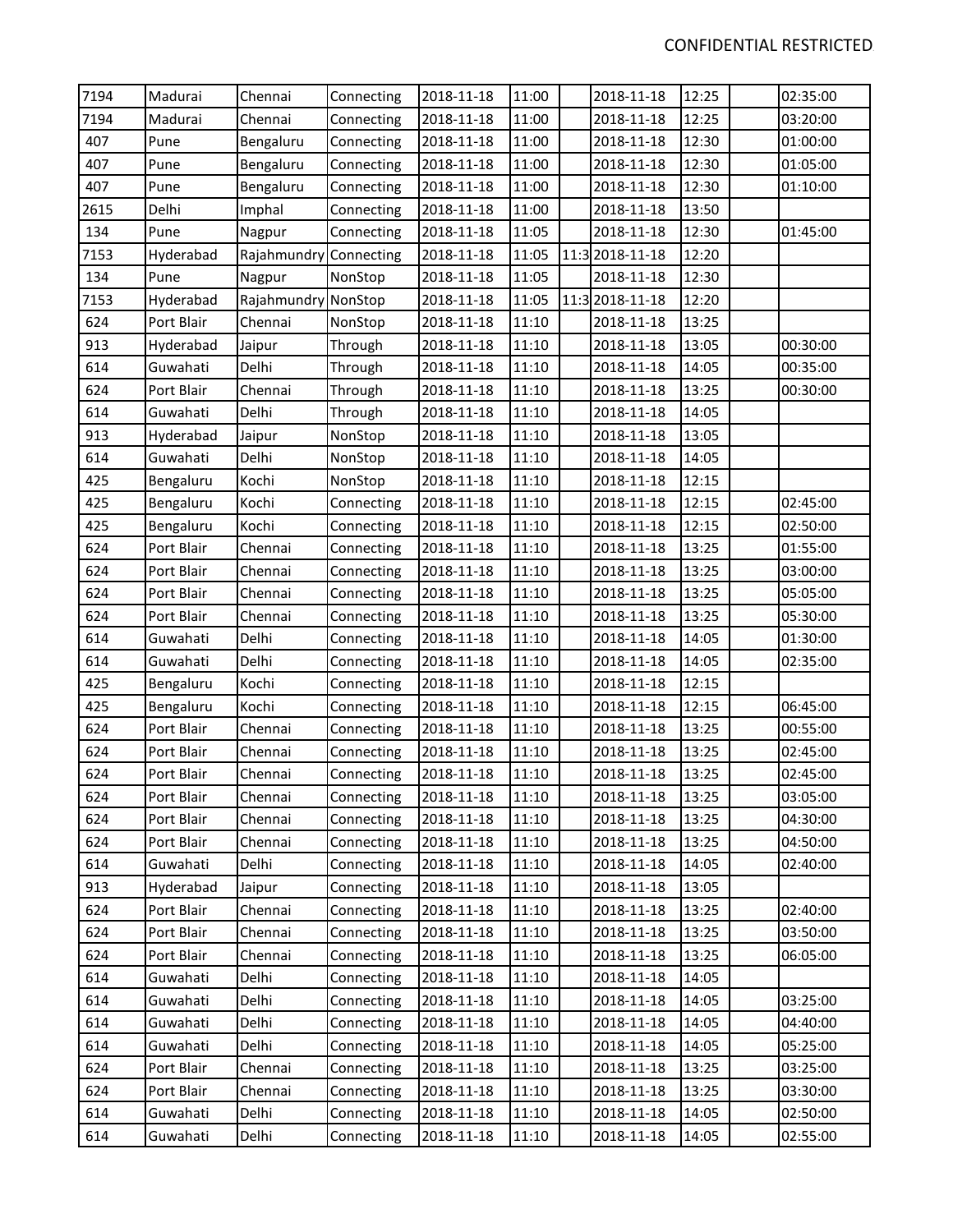| 563  | Chennai    | Kochi                   | Connecting | 2018-11-18 | 11:15 | 2018-11-18 | 12:30 | 02:35:00 |
|------|------------|-------------------------|------------|------------|-------|------------|-------|----------|
| 752  | Coimbatore | Hyderabad               | Connecting | 2018-11-18 | 11:15 | 2018-11-18 | 12:35 | 01:40:00 |
| 752  | Coimbatore | Hyderabad               | Connecting | 2018-11-18 | 11:15 | 2018-11-18 | 12:35 | 02:30:00 |
| 752  | Coimbatore | Hyderabad               | Connecting | 2018-11-18 | 11:15 | 2018-11-18 | 12:35 | 03:00:00 |
| 752  | Coimbatore | Hyderabad               | Connecting | 2018-11-18 | 11:15 | 2018-11-18 | 12:35 | 03:35:00 |
| 752  | Coimbatore | Hyderabad               | Connecting | 2018-11-18 | 11:15 | 2018-11-18 | 12:35 | 04:45:00 |
| 752  | Coimbatore | Hyderabad               | Connecting | 2018-11-18 | 11:15 | 2018-11-18 | 12:35 | 05:20:00 |
| 954  | Varanasi   | Guwahati                | Connecting | 2018-11-18 | 11:15 | 2018-11-18 | 13:15 | 05:35:00 |
| 163  | Bengaluru  | Lucknow                 | Connecting | 2018-11-18 | 11:15 | 2018-11-18 | 13:40 |          |
| 752  | Coimbatore | Hyderabad               | Connecting | 2018-11-18 | 11:15 | 2018-11-18 | 12:35 | 02:00:00 |
| 752  | Coimbatore | Hyderabad               | Connecting | 2018-11-18 | 11:15 | 2018-11-18 | 12:35 | 02:15:00 |
| 954  | Varanasi   | Guwahati                | Connecting | 2018-11-18 | 11:15 | 2018-11-18 | 13:15 | 01:10:00 |
| 954  | Varanasi   | Guwahati                | Connecting | 2018-11-18 | 11:15 | 2018-11-18 | 13:15 | 02:00:00 |
| 954  | Varanasi   | Guwahati                | Connecting | 2018-11-18 | 11:15 | 2018-11-18 | 13:15 | 02:25:00 |
| 64   | Dubai      | Mumbai                  | Connecting | 2018-11-18 | 11:15 | 2018-11-18 | 16:05 | 04:05:00 |
| 366  | Hyderabad  | Visakhapatna Connecting |            | 2018-11-18 | 11:15 | 2018-11-18 | 12:25 |          |
| 563  | Chennai    | Kochi                   | Connecting | 2018-11-18 | 11:15 | 2018-11-18 | 12:30 |          |
| 563  | Chennai    | Kochi                   | Connecting | 2018-11-18 | 11:15 | 2018-11-18 | 12:30 | 06:30:00 |
| 752  | Coimbatore | Hyderabad               | Connecting | 2018-11-18 | 11:15 | 2018-11-18 | 12:35 | 04:15:00 |
| 179  | Mumbai     | Goa                     | Connecting | 2018-11-18 | 11:15 | 2018-11-18 | 12:40 |          |
| 64   | Dubai      | Mumbai                  | Connecting | 2018-11-18 | 11:15 | 2018-11-18 | 16:05 | 04:20:00 |
| 752  | Coimbatore | Hyderabad               | Connecting | 2018-11-18 | 11:15 | 2018-11-18 | 12:35 | 01:50:00 |
| 752  | Coimbatore | Hyderabad               | Connecting | 2018-11-18 | 11:15 | 2018-11-18 | 12:35 | 03:45:00 |
| 64   | Dubai      | Mumbai                  | Connecting | 2018-11-18 | 11:15 | 2018-11-18 | 16:05 | 04:00:00 |
| 366  | Hyderabad  | Visakhapatna NonStop    |            | 2018-11-18 | 11:15 | 2018-11-18 | 12:25 |          |
| 563  | Chennai    | Kochi                   | NonStop    | 2018-11-18 | 11:15 | 2018-11-18 | 12:30 |          |
| 179  | Mumbai     | Goa                     | NonStop    | 2018-11-18 | 11:15 | 2018-11-18 | 12:40 |          |
| 563  | Chennai    | Kochi                   | Through    | 2018-11-18 | 11:15 | 2018-11-18 | 12:30 |          |
| 366  | Hyderabad  | Visakhapatna Through    |            | 2018-11-18 | 11:15 | 2018-11-18 | 12:25 |          |
| 752  | Coimbatore | Hyderabad               | Through    | 2018-11-18 | 11:15 | 2018-11-18 | 12:35 | 00:40:00 |
| 954  | Varanasi   | Guwahati                | NonStop    | 2018-11-18 | 11:15 | 2018-11-18 | 13:15 |          |
| 752  | Coimbatore | Hyderabad               | NonStop    | 2018-11-18 | 11:15 | 2018-11-18 | 12:35 |          |
| 163  | Bengaluru  | Lucknow                 | NonStop    | 2018-11-18 | 11:15 | 2018-11-18 | 13:40 |          |
| 64   | Dubai      | Mumbai                  | NonStop    | 2018-11-18 | 11:15 | 2018-11-18 | 16:05 |          |
| 2065 | Bengaluru  | Surat                   | NonStop    | 2018-11-18 | 11:20 | 2018-11-18 | 13:10 |          |
| 214  | Mumbai     | Kochi                   | NonStop    | 2018-11-18 | 11:20 | 2018-11-18 | 13:20 |          |
| 985  | Coimbatore | Delhi                   | NonStop    | 2018-11-18 | 11:20 | 2018-11-18 | 14:25 |          |
| 2065 | Bengaluru  | Surat                   | Through    | 2018-11-18 | 11:20 | 2018-11-18 | 13:10 | 00:30:00 |
| 964  | Delhi      | Dehradun                | Through    | 2018-11-18 | 11:20 | 2018-11-18 | 12:10 |          |
| 985  | Coimbatore | Delhi                   | Through    | 2018-11-18 | 11:20 | 2018-11-18 | 14:25 |          |
| 214  | Mumbai     | Kochi                   | Through    | 2018-11-18 | 11:20 | 2018-11-18 | 13:20 |          |
| 964  | Delhi      | Dehradun                | NonStop    | 2018-11-18 | 11:20 | 2018-11-18 | 12:10 |          |
| 1709 | Mumbai     | Doha                    | NonStop    | 2018-11-18 | 11:20 | 2018-11-18 | 12:40 |          |
| 214  | Mumbai     | Kochi                   | Connecting | 2018-11-18 | 11:20 | 2018-11-18 | 13:20 |          |
| 214  | Mumbai     | Kochi                   | Connecting | 2018-11-18 | 11:20 | 2018-11-18 | 13:20 | 01:35:00 |
| 985  | Coimbatore | Delhi                   | Connecting | 2018-11-18 | 11:20 | 2018-11-18 | 14:25 | 01:10:00 |
| 985  | Coimbatore | Delhi                   | Connecting | 2018-11-18 | 11:20 | 2018-11-18 | 14:25 | 02:20:00 |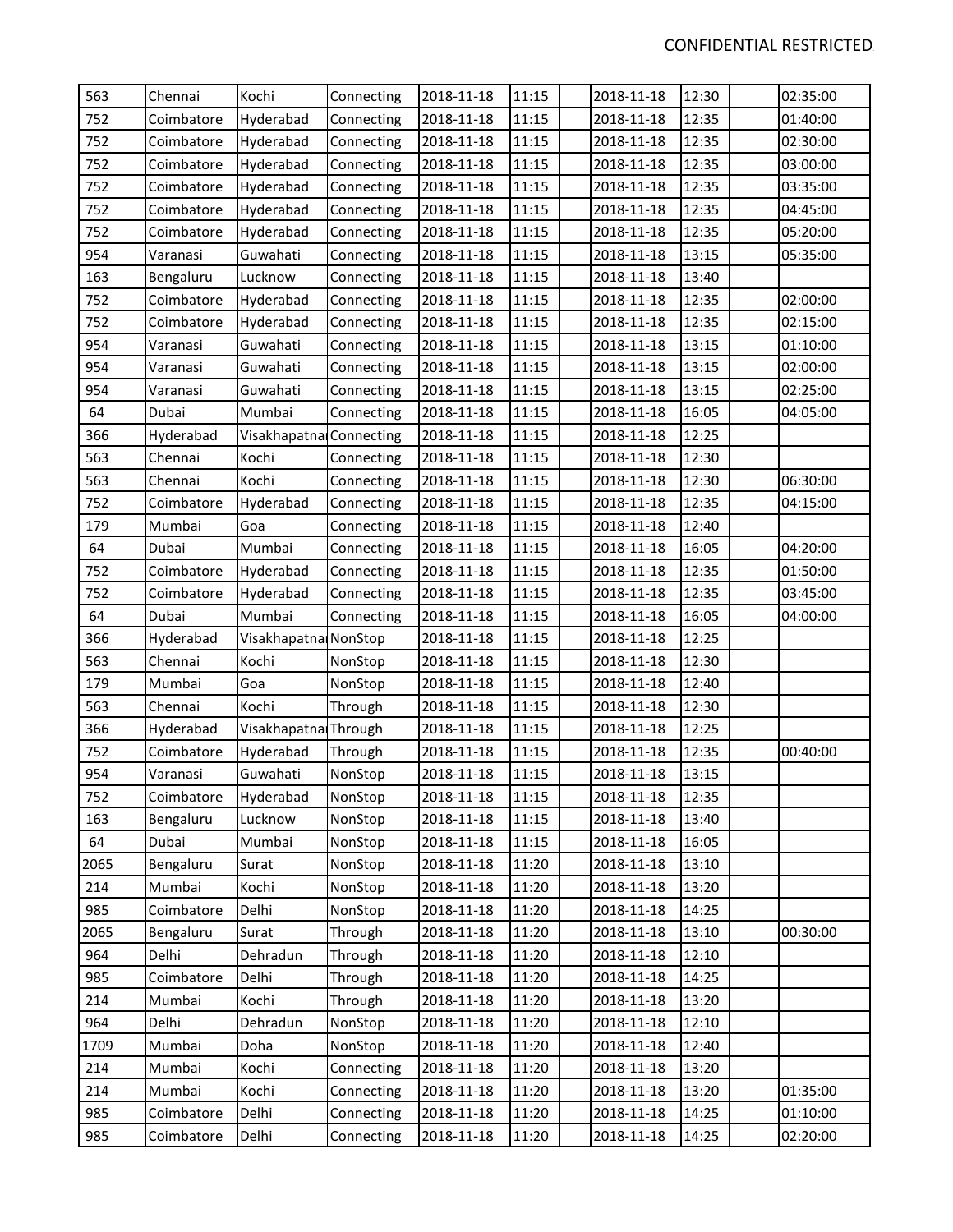| 964  | Delhi      | Dehradun                 | Connecting | 2018-11-18 | 11:20 | 2018-11-18 | 12:10 |          |
|------|------------|--------------------------|------------|------------|-------|------------|-------|----------|
| 1709 | Mumbai     | Doha                     | Connecting | 2018-11-18 | 11:20 | 2018-11-18 | 12:40 |          |
| 985  | Coimbatore | Delhi                    | Connecting | 2018-11-18 | 11:20 | 2018-11-18 | 14:25 | 02:15:00 |
| 2065 | Bengaluru  | Surat                    | Connecting | 2018-11-18 | 11:20 | 2018-11-18 | 13:10 |          |
| 7131 | Kozhikode  | Chennai                  | Connecting | 2018-11-18 | 11:25 | 2018-11-18 | 13:00 | 01:40:00 |
| 7131 | Kozhikode  | Chennai                  | Connecting | 2018-11-18 | 11:25 | 2018-11-18 | 13:00 | 02:00:00 |
| 7131 | Kozhikode  | Chennai                  | Connecting | 2018-11-18 | 11:25 | 2018-11-18 | 13:00 | 02:50:00 |
| 7131 | Kozhikode  | Chennai                  | Connecting | 2018-11-18 | 11:25 | 2018-11-18 | 13:00 | 03:10:00 |
| 7131 | Kozhikode  | Chennai                  | Connecting | 2018-11-18 | 11:25 | 2018-11-18 | 13:00 | 07:40:00 |
| 634  | Kolkata    | Goa                      | Connecting | 2018-11-18 | 11:25 | 2018-11-18 | 14:25 |          |
| 634  | Kolkata    | Goa                      | Connecting | 2018-11-18 | 11:25 | 2018-11-18 | 14:25 | 01:00:00 |
| 634  | Kolkata    | Goa                      | Connecting | 2018-11-18 | 11:25 | 2018-11-18 | 14:25 | 02:05:00 |
| 634  | Kolkata    | Goa                      | NonStop    | 2018-11-18 | 11:25 | 2018-11-18 | 14:25 |          |
| 634  | Kolkata    | Goa                      | Through    | 2018-11-18 | 11:25 | 2018-11-18 | 14:25 |          |
| 7131 | Kozhikode  | Chennai                  | NonStop    | 2018-11-18 | 11:25 | 2018-11-18 | 13:00 |          |
| 957  | Delhi      | Mumbai                   | NonStop    | 2018-11-18 | 11:30 | 2018-11-18 | 13:45 |          |
| 6114 | Kolkata    | Imphal                   | NonStop    | 2018-11-18 | 11:30 | 2018-11-18 | 12:50 |          |
| 38   | Dubai      | Thiruvananth: NonStop    |            | 2018-11-18 | 11:30 | 2018-11-18 | 17:00 |          |
| 6114 | Kolkata    | Imphal                   | Through    | 2018-11-18 | 11:30 | 2018-11-18 | 12:50 | 00:35:00 |
| 833  | Kolkata    | Guwahati                 | Through    | 2018-11-18 | 11:30 | 2018-11-18 | 12:40 |          |
| 833  | Kolkata    | Guwahati                 | NonStop    | 2018-11-18 | 11:30 | 2018-11-18 | 12:40 |          |
| 7137 | Hyderabad  | Mangalore                | NonStop    | 2018-11-18 | 11:30 | 2018-11-18 | 13:30 |          |
| 957  | Delhi      | Mumbai                   | Connecting | 2018-11-18 | 11:30 | 2018-11-18 | 13:45 |          |
| 957  | Delhi      | Mumbai                   | Connecting | 2018-11-18 | 11:30 | 2018-11-18 | 13:45 | 02:10:00 |
| 38   | Dubai      | Thiruvananth: Connecting |            | 2018-11-18 | 11:30 | 2018-11-18 | 17:00 | 04:50:00 |
| 833  | Kolkata    | Guwahati                 | Connecting | 2018-11-18 | 11:30 | 2018-11-18 | 12:40 |          |
| 7137 | Hyderabad  | Mangalore                | Connecting | 2018-11-18 | 11:30 | 2018-11-18 | 13:30 |          |
| 38   | Dubai      | Thiruvananth: Connecting |            | 2018-11-18 | 11:30 | 2018-11-18 | 17:00 | 03:35:00 |
| 833  | Kolkata    | Guwahati                 | Connecting | 2018-11-18 | 11:30 | 2018-11-18 | 12:40 | 00:55:00 |
| 833  | Kolkata    | Guwahati                 | Connecting | 2018-11-18 | 11:30 | 2018-11-18 | 12:40 | 03:00:00 |
| 6114 | Kolkata    | Imphal                   | Connecting | 2018-11-18 | 11:30 | 2018-11-18 | 12:50 |          |
| 148  | Pune       | Delhi                    | Connecting | 2018-11-18 | 11:35 | 2018-11-18 | 13:50 | 03:10:00 |
| 892  | Chennai    | Kolkata                  | Connecting | 2018-11-18 | 11:35 | 2018-11-18 | 14:00 | 02:10:00 |
| 892  | Chennai    | Kolkata                  | Connecting | 2018-11-18 | 11:35 | 2018-11-18 | 14:00 | 02:10:00 |
| 344  | Kolkata    | Ranchi                   | Connecting | 2018-11-18 | 11:35 | 2018-11-18 | 12:40 |          |
| 5991 | Chennai    | Hubli                    | Connecting | 2018-11-18 | 11:35 | 2018-11-18 | 13:00 |          |
| 148  | Pune       | Delhi                    | Connecting | 2018-11-18 | 11:35 | 2018-11-18 | 13:50 | 01:50:00 |
| 148  | Pune       | Delhi                    | Connecting | 2018-11-18 | 11:35 | 2018-11-18 | 13:50 | 02:50:00 |
| 148  | Pune       | Delhi                    | Connecting | 2018-11-18 | 11:35 | 2018-11-18 | 13:50 | 02:55:00 |
| 892  | Chennai    | Kolkata                  | Connecting | 2018-11-18 | 11:35 | 2018-11-18 | 14:00 | 02:45:00 |
| 892  | Chennai    | Kolkata                  | Connecting | 2018-11-18 | 11:35 | 2018-11-18 | 14:00 | 04:40:00 |
| 148  | Pune       | Delhi                    | Connecting | 2018-11-18 | 11:35 | 2018-11-18 | 13:50 | 01:45:00 |
| 148  | Pune       | Delhi                    | Connecting | 2018-11-18 | 11:35 | 2018-11-18 | 13:50 | 02:10:00 |
| 148  | Pune       | Delhi                    | Connecting | 2018-11-18 | 11:35 | 2018-11-18 | 13:50 | 03:05:00 |
| 892  | Chennai    | Kolkata                  | Connecting | 2018-11-18 | 11:35 | 2018-11-18 | 14:00 | 01:00:00 |
| 344  | Kolkata    | Ranchi                   | NonStop    | 2018-11-18 | 11:35 | 2018-11-18 | 12:40 |          |
| 5991 | Chennai    | Hubli                    | NonStop    | 2018-11-18 | 11:35 | 2018-11-18 | 13:00 |          |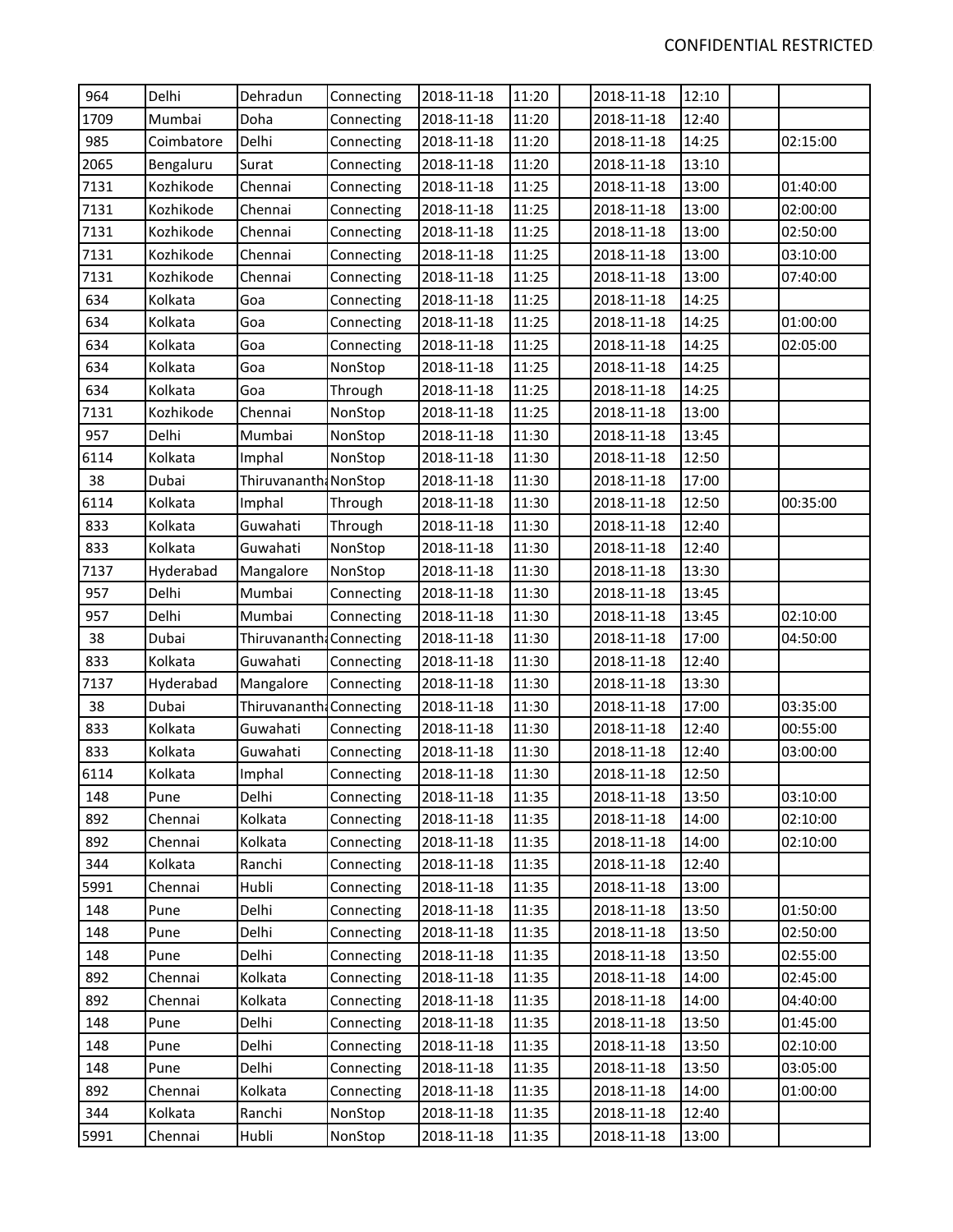| 892  | Chennai                | Kolkata   | NonStop    | 2018-11-18 | 11:35 | 2018-11-18 | 14:00 |          |
|------|------------------------|-----------|------------|------------|-------|------------|-------|----------|
| 148  | Pune                   | Delhi     | NonStop    | 2018-11-18 | 11:35 | 2018-11-18 | 13:50 |          |
| 344  | Kolkata                | Ranchi    | Through    | 2018-11-18 | 11:35 | 2018-11-18 | 12:40 |          |
| 892  | Chennai                | Kolkata   | Through    | 2018-11-18 | 11:35 | 2018-11-18 | 14:00 |          |
| 892  | Chennai                | Kolkata   | Through    | 2018-11-18 | 11:35 | 2018-11-18 | 14:00 | 00:30:00 |
| 5448 | Kozhikode              | Mumbai    | Through    | 2018-11-18 | 11:40 | 2018-11-18 | 13:35 | 00:55:00 |
| 311  | Chennai                | Pune      | NonStop    | 2018-11-18 | 11:40 | 2018-11-18 | 13:15 |          |
| 1814 | Kuala Lumpur Bengaluru |           | NonStop    | 2018-11-18 | 11:40 | 2018-11-18 | 13:35 |          |
| 6509 | Hyderabad              | Ranchi    | NonStop    | 2018-11-18 | 11:40 | 2018-11-18 | 13:50 |          |
| 107  | Amritsar               | Hyderabad | NonStop    | 2018-11-18 | 11:40 | 2018-11-18 | 14:25 |          |
| 631  | Bhubaneswar Hyderabad  |           | NonStop    | 2018-11-18 | 11:40 | 2018-11-18 | 13:25 |          |
| 986  | Patna                  | Hyderabad | NonStop    | 2018-11-18 | 11:40 | 2018-11-18 | 13:35 |          |
| 31   | Delhi                  | Kathmandu | NonStop    | 2018-11-18 | 11:40 | 2018-11-18 | 13:45 |          |
| 138  | Gorakhpur              | Delhi     | NonStop    | 2018-11-18 | 11:40 | 2018-11-18 | 13:15 |          |
| 5448 | Kozhikode              | Mumbai    | NonStop    | 2018-11-18 | 11:40 | 2018-11-18 | 13:35 |          |
| 323  | Mumbai                 | Kolkata   | NonStop    | 2018-11-18 | 11:40 | 2018-11-18 | 14:15 |          |
| 138  | Gorakhpur              | Delhi     | Connecting | 2018-11-18 | 11:40 | 2018-11-18 | 13:15 | 01:30:00 |
| 138  | Gorakhpur              | Delhi     | Connecting | 2018-11-18 | 11:40 | 2018-11-18 | 13:15 | 02:10:00 |
| 138  | Gorakhpur              | Delhi     | Connecting | 2018-11-18 | 11:40 | 2018-11-18 | 13:15 | 03:05:00 |
| 631  | Bhubaneswar            | Hyderabad | Connecting | 2018-11-18 | 11:40 | 2018-11-18 | 13:25 |          |
| 986  | Patna                  | Hyderabad | Connecting | 2018-11-18 | 11:40 | 2018-11-18 | 13:35 | 02:45:00 |
| 986  | Patna                  | Hyderabad | Connecting | 2018-11-18 | 11:40 | 2018-11-18 | 13:35 | 04:20:00 |
| 986  | Patna                  | Hyderabad | Connecting | 2018-11-18 | 11:40 | 2018-11-18 | 13:35 | 05:55:00 |
| 986  | Patna                  | Hyderabad | Connecting | 2018-11-18 | 11:40 | 2018-11-18 | 13:35 | 06:00:00 |
| 1814 | Kuala Lumpur Bengaluru |           | Connecting | 2018-11-18 | 11:40 | 2018-11-18 | 13:35 | 06:00:00 |
| 5448 | Kozhikode              | Mumbai    | Connecting | 2018-11-18 | 11:40 | 2018-11-18 | 13:35 | 02:55:00 |
| 5448 | Kozhikode              | Mumbai    | Connecting | 2018-11-18 | 11:40 | 2018-11-18 | 13:35 | 03:10:00 |
| 5448 | Kozhikode              | Mumbai    | Connecting | 2018-11-18 | 11:40 | 2018-11-18 | 13:35 | 03:30:00 |
| 107  | Amritsar               | Hyderabad | Connecting | 2018-11-18 | 11:40 | 2018-11-18 | 14:25 | 03:45:00 |
| 107  | Amritsar               | Hyderabad | Connecting | 2018-11-18 | 11:40 | 2018-11-18 | 14:25 | 03:55:00 |
| 107  | Amritsar               | Hyderabad | Connecting | 2018-11-18 | 11:40 | 2018-11-18 | 14:25 | 04:10:00 |
| 107  | Amritsar               | Hyderabad | Connecting | 2018-11-18 | 11:40 | 2018-11-18 | 14:25 | 04:15:00 |
| 107  | Amritsar               | Hyderabad | Connecting | 2018-11-18 | 11:40 | 2018-11-18 | 14:25 | 04:35:00 |
| 138  | Gorakhpur              | Delhi     | Connecting | 2018-11-18 | 11:40 | 2018-11-18 | 13:15 | 01:05:00 |
| 138  | Gorakhpur              | Delhi     | Connecting | 2018-11-18 | 11:40 | 2018-11-18 | 13:15 | 01:25:00 |
| 138  | Gorakhpur              | Delhi     | Connecting | 2018-11-18 | 11:40 | 2018-11-18 | 13:15 | 01:45:00 |
| 138  | Gorakhpur              | Delhi     | Connecting | 2018-11-18 | 11:40 | 2018-11-18 | 13:15 | 02:45:00 |
| 138  | Gorakhpur              | Delhi     | Connecting | 2018-11-18 | 11:40 | 2018-11-18 | 13:15 | 03:50:00 |
| 138  | Gorakhpur              | Delhi     | Connecting | 2018-11-18 | 11:40 | 2018-11-18 | 13:15 | 04:40:00 |
| 631  | Bhubaneswar Hyderabad  |           | Connecting | 2018-11-18 | 11:40 | 2018-11-18 | 13:25 | 01:25:00 |
| 631  | Bhubaneswar            | Hyderabad | Connecting | 2018-11-18 | 11:40 | 2018-11-18 | 13:25 | 01:40:00 |
| 631  | Bhubaneswar Hyderabad  |           | Connecting | 2018-11-18 | 11:40 | 2018-11-18 | 13:25 | 02:45:00 |
| 631  | Bhubaneswar Hyderabad  |           | Connecting | 2018-11-18 | 11:40 | 2018-11-18 | 13:25 | 04:30:00 |
| 986  | Patna                  | Hyderabad | Connecting | 2018-11-18 | 11:40 | 2018-11-18 | 13:35 | 01:30:00 |
| 986  | Patna                  | Hyderabad | Connecting | 2018-11-18 | 11:40 | 2018-11-18 | 13:35 | 02:00:00 |
| 986  | Patna                  | Hyderabad | Connecting | 2018-11-18 | 11:40 | 2018-11-18 | 13:35 | 05:00:00 |
| 1814 | Kuala Lumpur Bengaluru |           | Connecting | 2018-11-18 | 11:40 | 2018-11-18 | 13:35 | 03:15:00 |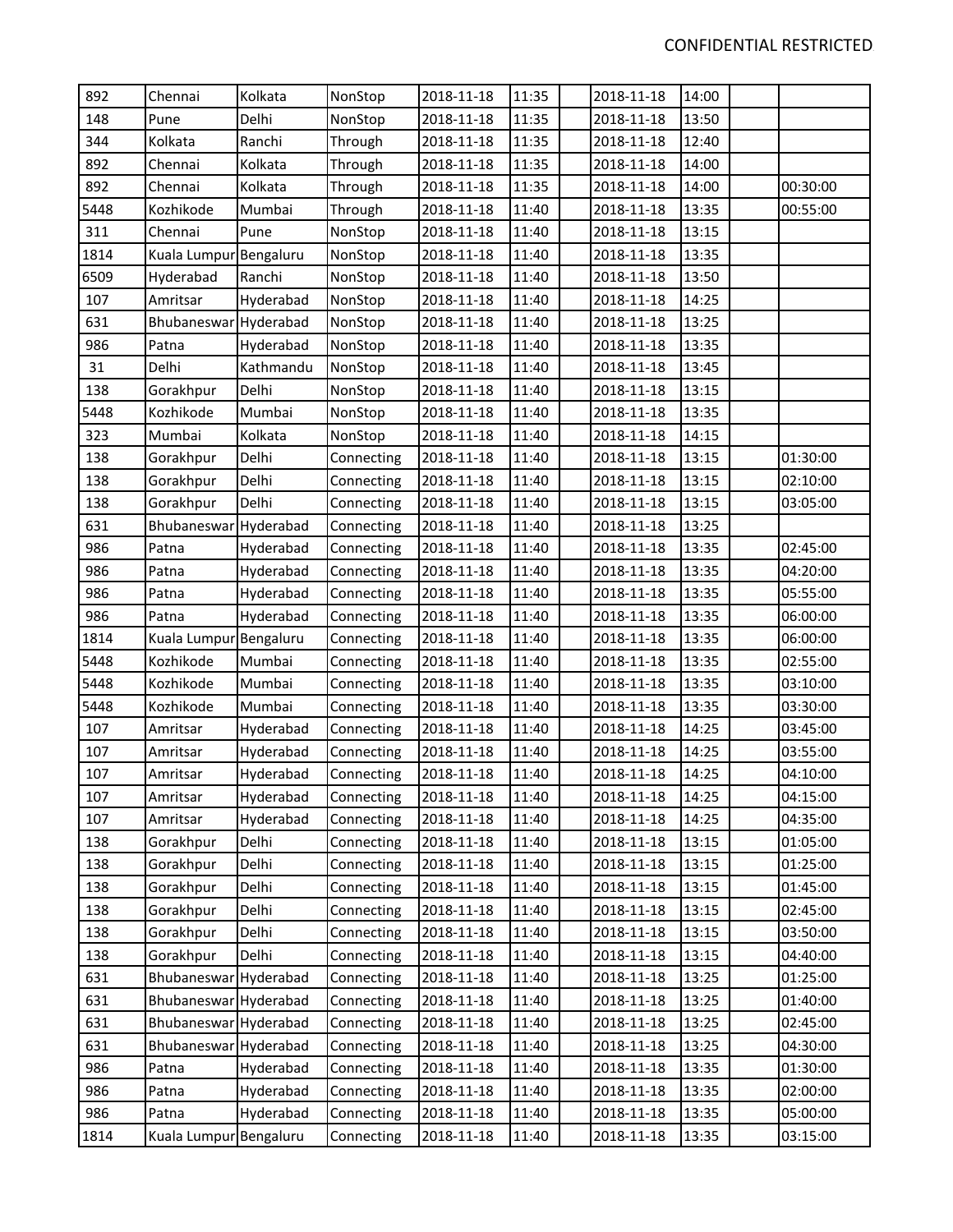| 1814 | Kuala Lumpur Bengaluru |           | Connecting | 2018-11-18 | 11:40 | 2018-11-18 | 13:35 | 03:20:00 |
|------|------------------------|-----------|------------|------------|-------|------------|-------|----------|
| 5448 | Kozhikode              | Mumbai    | Connecting | 2018-11-18 | 11:40 | 2018-11-18 | 13:35 | 01:40:00 |
| 5448 | Kozhikode              | Mumbai    | Connecting | 2018-11-18 | 11:40 | 2018-11-18 | 13:35 | 01:55:00 |
| 5448 | Kozhikode              | Mumbai    | Connecting | 2018-11-18 | 11:40 | 2018-11-18 | 13:35 | 07:05:00 |
| 323  | Mumbai                 | Kolkata   | Connecting | 2018-11-18 | 11:40 | 2018-11-18 | 14:15 | 02:30:00 |
| 323  | Mumbai                 | Kolkata   | Connecting | 2018-11-18 | 11:40 | 2018-11-18 | 14:15 | 03:40:00 |
| 107  | Amritsar               | Hyderabad | Connecting | 2018-11-18 | 11:40 | 2018-11-18 | 14:25 | 01:10:00 |
| 107  | Amritsar               | Hyderabad | Connecting | 2018-11-18 | 11:40 | 2018-11-18 | 14:25 | 02:25:00 |
| 107  | Amritsar               | Hyderabad | Connecting | 2018-11-18 | 11:40 | 2018-11-18 | 14:25 | 03:30:00 |
| 138  | Gorakhpur              | Delhi     | Connecting | 2018-11-18 | 11:40 | 2018-11-18 | 13:15 | 01:15:00 |
| 138  | Gorakhpur              | Delhi     | Connecting | 2018-11-18 | 11:40 | 2018-11-18 | 13:15 | 02:45:00 |
| 138  | Gorakhpur              | Delhi     | Connecting | 2018-11-18 | 11:40 | 2018-11-18 | 13:15 | 03:40:00 |
| 138  | Gorakhpur              | Delhi     | Connecting | 2018-11-18 | 11:40 | 2018-11-18 | 13:15 | 04:30:00 |
| 138  | Gorakhpur              | Delhi     | Connecting | 2018-11-18 | 11:40 | 2018-11-18 | 13:15 | 05:20:00 |
| 138  | Gorakhpur              | Delhi     | Connecting | 2018-11-18 | 11:40 | 2018-11-18 | 13:15 | 05:35:00 |
| 311  | Chennai                | Pune      | Connecting | 2018-11-18 | 11:40 | 2018-11-18 | 13:15 |          |
| 631  | Bhubaneswar            | Hyderabad | Connecting | 2018-11-18 | 11:40 | 2018-11-18 | 13:25 | 01:00:00 |
| 631  | Bhubaneswar Hyderabad  |           | Connecting | 2018-11-18 | 11:40 | 2018-11-18 | 13:25 | 02:10:00 |
| 631  | Bhubaneswar Hyderabad  |           | Connecting | 2018-11-18 | 11:40 | 2018-11-18 | 13:25 | 02:55:00 |
| 986  | Patna                  | Hyderabad | Connecting | 2018-11-18 | 11:40 | 2018-11-18 | 13:35 | 01:15:00 |
| 986  | Patna                  | Hyderabad | Connecting | 2018-11-18 | 11:40 | 2018-11-18 | 13:35 | 01:45:00 |
| 986  | Patna                  | Hyderabad | Connecting | 2018-11-18 | 11:40 | 2018-11-18 | 13:35 | 03:00:00 |
| 986  | Patna                  | Hyderabad | Connecting | 2018-11-18 | 11:40 | 2018-11-18 | 13:35 | 03:45:00 |
| 986  | Patna                  | Hyderabad | Connecting | 2018-11-18 | 11:40 | 2018-11-18 | 13:35 | 05:10:00 |
| 986  | Patna                  | Hyderabad | Connecting | 2018-11-18 | 11:40 | 2018-11-18 | 13:35 | 06:20:00 |
| 1814 | Kuala Lumpur Bengaluru |           | Connecting | 2018-11-18 | 11:40 | 2018-11-18 | 13:35 | 04:35:00 |
| 5448 | Kozhikode              | Mumbai    | Connecting | 2018-11-18 | 11:40 | 2018-11-18 | 13:35 | 01:40:00 |
| 5448 | Kozhikode              | Mumbai    | Connecting | 2018-11-18 | 11:40 | 2018-11-18 | 13:35 | 02:20:00 |
| 323  | Mumbai                 | Kolkata   | Connecting | 2018-11-18 | 11:40 | 2018-11-18 | 14:15 | 01:55:00 |
| 107  | Amritsar               | Hyderabad | Connecting | 2018-11-18 | 11:40 | 2018-11-18 | 14:25 | 02:55:00 |
| 138  | Gorakhpur              | Delhi     | Connecting | 2018-11-18 | 11:40 | 2018-11-18 | 13:15 | 03:45:00 |
| 138  | Gorakhpur              | Delhi     | Connecting | 2018-11-18 | 11:40 | 2018-11-18 | 13:15 | 05:40:00 |
| 631  | Bhubaneswar Hyderabad  |           | Connecting | 2018-11-18 | 11:40 | 2018-11-18 | 13:25 | 01:05:00 |
| 631  | Bhubaneswar Hyderabad  |           | Connecting | 2018-11-18 | 11:40 | 2018-11-18 | 13:25 | 02:15:00 |
| 986  | Patna                  | Hyderabad | Connecting | 2018-11-18 | 11:40 | 2018-11-18 | 13:35 | 01:25:00 |
| 986  | Patna                  | Hyderabad | Connecting | 2018-11-18 | 11:40 | 2018-11-18 | 13:35 | 04:45:00 |
| 986  | Patna                  | Hyderabad | Connecting | 2018-11-18 | 11:40 | 2018-11-18 | 13:35 | 05:05:00 |
| 1814 | Kuala Lumpur Bengaluru |           | Connecting | 2018-11-18 | 11:40 | 2018-11-18 | 13:35 | 03:20:00 |
| 5448 | Kozhikode              | Mumbai    | Connecting | 2018-11-18 | 11:40 | 2018-11-18 | 13:35 | 01:45:00 |
| 31   | Delhi                  | Kathmandu | Connecting | 2018-11-18 | 11:40 | 2018-11-18 | 13:45 |          |
| 6509 | Hyderabad              | Ranchi    | Connecting | 2018-11-18 | 11:40 | 2018-11-18 | 13:50 |          |
| 107  | Amritsar               | Hyderabad | Connecting | 2018-11-18 | 11:40 | 2018-11-18 | 14:25 | 01:45:00 |
| 107  | Amritsar               | Hyderabad | Connecting | 2018-11-18 | 11:40 | 2018-11-18 | 14:25 | 01:55:00 |
| 107  | Amritsar               | Hyderabad | Connecting | 2018-11-18 | 11:40 | 2018-11-18 | 14:25 | 02:10:00 |
| 107  | Amritsar               | Hyderabad | Connecting | 2018-11-18 | 11:40 | 2018-11-18 | 14:25 | 03:40:00 |
| 107  | Amritsar               | Hyderabad | Connecting | 2018-11-18 | 11:40 | 2018-11-18 | 14:25 | 04:45:00 |
| 107  | Amritsar               | Hyderabad | Connecting | 2018-11-18 | 11:40 | 2018-11-18 | 14:25 | 05:00:00 |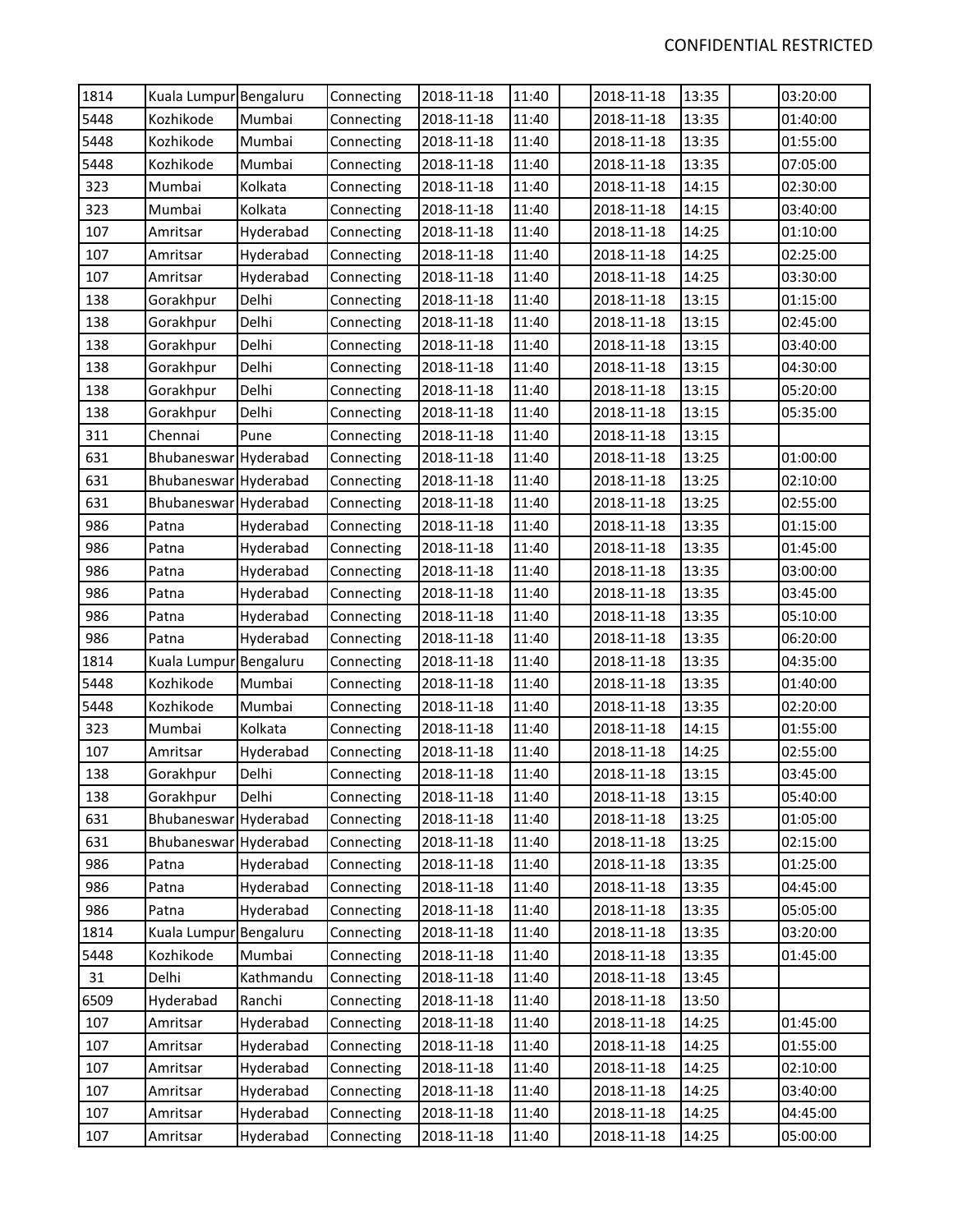| 7217 | Madurai   | Bengaluru           | Connecting | 2018-11-18 | 11:45 | 2018-11-18 | 13:05 | 01:15:00 |
|------|-----------|---------------------|------------|------------|-------|------------|-------|----------|
| 7217 | Madurai   | Bengaluru           | Connecting | 2018-11-18 | 11:45 | 2018-11-18 | 13:05 | 01:45:00 |
| 7217 | Madurai   | Bengaluru           | Connecting | 2018-11-18 | 11:45 | 2018-11-18 | 13:05 | 03:50:00 |
| 802  | Raipur    | Mumbai              | Connecting | 2018-11-18 | 11:45 | 2018-11-18 | 13:45 | 02:10:00 |
| 802  | Raipur    | Mumbai              | Connecting | 2018-11-18 | 11:45 | 2018-11-18 | 13:45 | 04:10:00 |
| 802  | Raipur    | Mumbai              | Connecting | 2018-11-18 | 11:45 | 2018-11-18 | 13:45 | 06:55:00 |
| 144  | Varanasi  | Bengaluru           | Connecting | 2018-11-18 | 11:45 | 2018-11-18 | 14:30 |          |
| 811  | Kolkata   | Patna               | Connecting | 2018-11-18 | 11:45 | 2018-11-18 | 13:00 |          |
| 7217 | Madurai   | Bengaluru           | Connecting | 2018-11-18 | 11:45 | 2018-11-18 | 13:05 | 01:10:00 |
| 7217 | Madurai   | Bengaluru           | Connecting | 2018-11-18 | 11:45 | 2018-11-18 | 13:05 | 04:20:00 |
| 7217 | Madurai   | Bengaluru           | Connecting | 2018-11-18 | 11:45 | 2018-11-18 | 13:05 | 05:20:00 |
| 802  | Raipur    | Mumbai              | Connecting | 2018-11-18 | 11:45 | 2018-11-18 | 13:45 | 01:30:00 |
| 144  | Varanasi  | Bengaluru           | Connecting | 2018-11-18 | 11:45 | 2018-11-18 | 14:30 | 01:35:00 |
| 7217 | Madurai   | Bengaluru           | Connecting | 2018-11-18 | 11:45 | 2018-11-18 | 13:05 | 01:20:00 |
| 7217 | Madurai   | Bengaluru           | Connecting | 2018-11-18 | 11:45 | 2018-11-18 | 13:05 | 02:20:00 |
| 7217 | Madurai   | Bengaluru           | Connecting | 2018-11-18 | 11:45 | 2018-11-18 | 13:05 | 02:20:00 |
| 7217 | Madurai   | Bengaluru           | Connecting | 2018-11-18 | 11:45 | 2018-11-18 | 13:05 | 03:50:00 |
| 802  | Raipur    | Mumbai              | Connecting | 2018-11-18 | 11:45 | 2018-11-18 | 13:45 |          |
| 802  | Raipur    | Mumbai              | Connecting | 2018-11-18 | 11:45 | 2018-11-18 | 13:45 | 01:45:00 |
| 144  | Varanasi  | Bengaluru           | Connecting | 2018-11-18 | 11:45 | 2018-11-18 | 14:30 | 02:20:00 |
| 144  | Varanasi  | Bengaluru           | Connecting | 2018-11-18 | 11:45 | 2018-11-18 | 14:30 | 04:00:00 |
| 144  | Varanasi  | Bengaluru           | Connecting | 2018-11-18 | 11:45 | 2018-11-18 | 14:30 | 05:00:00 |
| 144  | Varanasi  | Bengaluru           | Connecting | 2018-11-18 | 11:45 | 2018-11-18 | 14:30 | 05:05:00 |
| 144  | Varanasi  | Bengaluru           | Connecting | 2018-11-18 | 11:45 | 2018-11-18 | 14:30 | 05:30:00 |
| 7217 | Madurai   | Bengaluru           | Connecting | 2018-11-18 | 11:45 | 2018-11-18 | 13:05 | 02:00:00 |
| 7217 | Madurai   | Bengaluru           | Connecting | 2018-11-18 | 11:45 | 2018-11-18 | 13:05 | 04:00:00 |
| 7217 | Madurai   | Bengaluru           | Connecting | 2018-11-18 | 11:45 | 2018-11-18 | 13:05 | 05:50:00 |
| 802  | Raipur    | Mumbai              | Connecting | 2018-11-18 | 11:45 | 2018-11-18 | 13:45 | 00:55:00 |
| 802  | Raipur    | Mumbai              | Connecting | 2018-11-18 | 11:45 | 2018-11-18 | 13:45 | 01:35:00 |
| 802  | Raipur    | Mumbai              | Connecting | 2018-11-18 | 11:45 | 2018-11-18 | 13:45 | 04:55:00 |
| 734  | Mumbai    | Lucknow             | Connecting | 2018-11-18 | 11:45 | 2018-11-18 | 13:55 |          |
| 144  | Varanasi  | Bengaluru           | Connecting | 2018-11-18 | 11:45 | 2018-11-18 | 14:30 | 00:55:00 |
| 144  | Varanasi  | Bengaluru           | Connecting | 2018-11-18 | 11:45 | 2018-11-18 | 14:30 | 02:25:00 |
| 144  | Varanasi  | Bengaluru           | Connecting | 2018-11-18 | 11:45 | 2018-11-18 | 14:30 | 02:35:00 |
| 802  | Raipur    | Mumbai              | NonStop    | 2018-11-18 | 11:45 | 2018-11-18 | 13:45 |          |
| 811  | Kolkata   | Patna               | Through    | 2018-11-18 | 11:45 | 2018-11-18 | 13:00 |          |
| 7217 | Madurai   | Bengaluru           | NonStop    | 2018-11-18 | 11:45 | 2018-11-18 | 13:05 |          |
| 734  | Mumbai    | Lucknow             | NonStop    | 2018-11-18 | 11:45 | 2018-11-18 | 13:55 |          |
| 811  | Kolkata   | Patna               | NonStop    | 2018-11-18 | 11:45 | 2018-11-18 | 13:00 |          |
| 144  | Varanasi  | Bengaluru           | NonStop    | 2018-11-18 | 11:45 | 2018-11-18 | 14:30 |          |
| 7102 | Chennai   | Mangalore           | NonStop    | 2018-11-18 | 11:50 | 2018-11-18 | 13:45 |          |
| 845  | Hyderabad | Delhi               | NonStop    | 2018-11-18 | 11:50 | 2018-11-18 | 14:10 |          |
| 823  | Bengaluru | Bhubaneswar Through |            | 2018-11-18 | 11:50 | 2018-11-18 | 13:45 |          |
| 3175 | Bagdogra  | Mumbai              | Through    | 2018-11-18 | 11:50 | 2018-11-18 | 14:55 | 01:00:00 |
| 376  | Hyderabad | Kolkata             | NonStop    | 2018-11-18 | 11:50 | 2018-11-18 | 13:55 |          |
| 823  | Bengaluru | Bhubaneswar NonStop |            | 2018-11-18 | 11:50 | 2018-11-18 | 13:45 |          |
| 3175 | Bagdogra  | Mumbai              | NonStop    | 2018-11-18 | 11:50 | 2018-11-18 | 14:55 |          |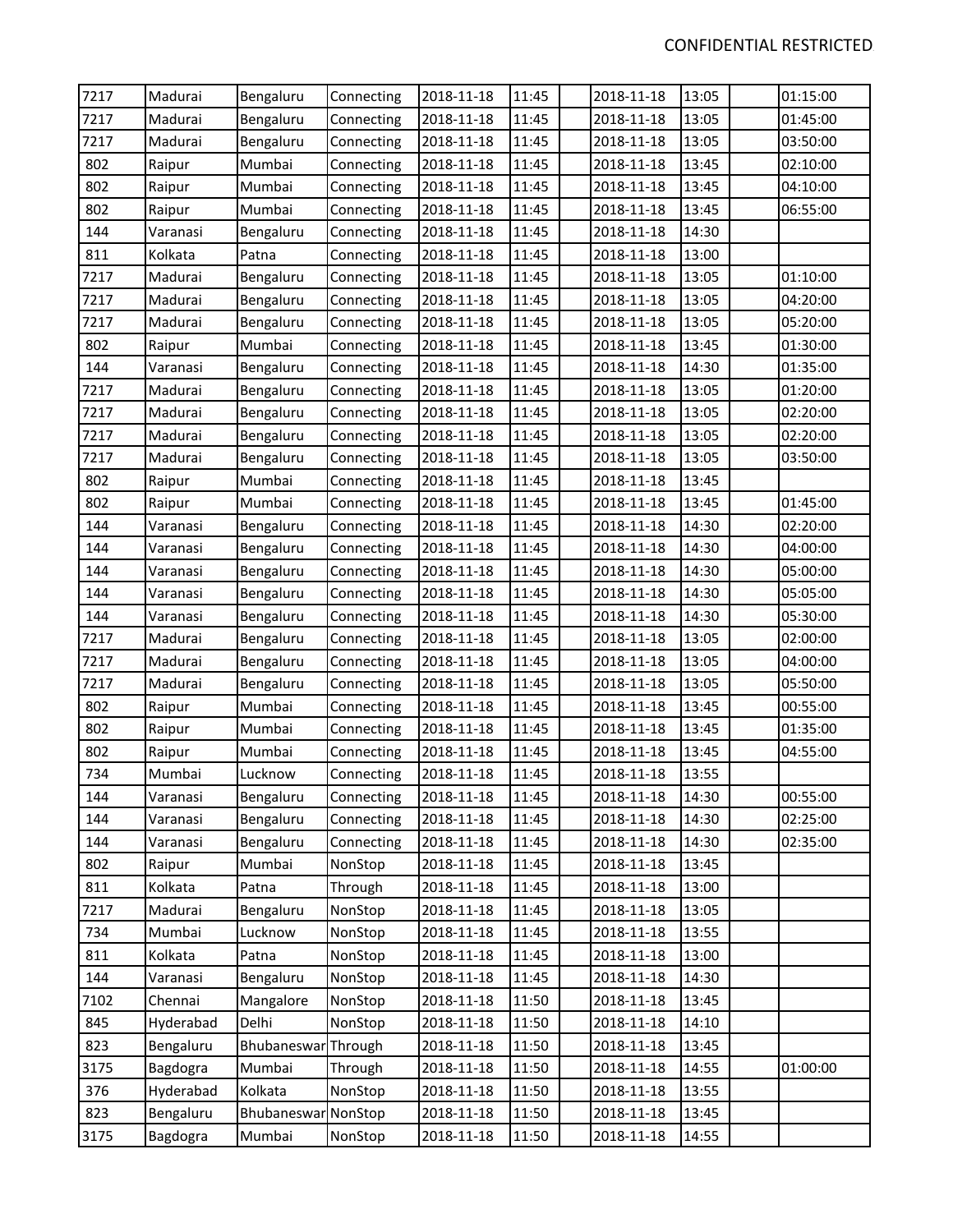| 376  | Hyderabad  | Kolkata                | Connecting | 2018-11-18 | 11:50 | 2018-11-18 | 13:55 | 01:05:00 |
|------|------------|------------------------|------------|------------|-------|------------|-------|----------|
| 376  | Hyderabad  | Kolkata                | Connecting | 2018-11-18 | 11:50 | 2018-11-18 | 13:55 | 02:15:00 |
| 845  | Hyderabad  | Delhi                  | Connecting | 2018-11-18 | 11:50 | 2018-11-18 | 14:10 |          |
| 3175 | Bagdogra   | Mumbai                 | Connecting | 2018-11-18 | 11:50 | 2018-11-18 | 14:55 | 05:10:00 |
| 376  | Hyderabad  | Kolkata                | Connecting | 2018-11-18 | 11:50 | 2018-11-18 | 13:55 |          |
| 3175 | Bagdogra   | Mumbai                 | Connecting | 2018-11-18 | 11:50 | 2018-11-18 | 14:55 | 02:00:00 |
| 3175 | Bagdogra   | Mumbai                 | Connecting | 2018-11-18 | 11:50 | 2018-11-18 | 14:55 | 03:00:00 |
| 3175 | Bagdogra   | Mumbai                 | Connecting | 2018-11-18 | 11:50 | 2018-11-18 | 14:55 | 05:55:00 |
| 823  | Bengaluru  | Bhubaneswar Connecting |            | 2018-11-18 | 11:50 | 2018-11-18 | 13:45 |          |
| 7102 | Chennai    | Mangalore              | Connecting | 2018-11-18 | 11:50 | 2018-11-18 | 13:45 |          |
| 376  | Hyderabad  | Kolkata                | Connecting | 2018-11-18 | 11:50 | 2018-11-18 | 13:55 | 02:15:00 |
| 376  | Hyderabad  | Kolkata                | Connecting | 2018-11-18 | 11:50 | 2018-11-18 | 13:55 | 02:50:00 |
| 3175 | Bagdogra   | Mumbai                 | Connecting | 2018-11-18 | 11:50 | 2018-11-18 | 14:55 | 01:40:00 |
| 3175 | Bagdogra   | Mumbai                 | Connecting | 2018-11-18 | 11:50 | 2018-11-18 | 14:55 | 02:00:00 |
| 376  | Hyderabad  | Kolkata                | Connecting | 2018-11-18 | 11:50 | 2018-11-18 | 13:55 | 00:55:00 |
| 376  | Hyderabad  | Kolkata                | Connecting | 2018-11-18 | 11:50 | 2018-11-18 | 13:55 | 02:15:00 |
| 376  | Hyderabad  | Kolkata                | Connecting | 2018-11-18 | 11:50 | 2018-11-18 | 13:55 | 04:40:00 |
| 253  | Chennai    | Bengaluru              | Connecting | 2018-11-18 | 11:55 | 2018-11-18 | 13:00 | 02:25:00 |
| 253  | Chennai    | Bengaluru              | Connecting | 2018-11-18 | 11:55 | 2018-11-18 | 13:00 | 05:30:00 |
| 527  | Hyderabad  | Bengaluru              | Connecting | 2018-11-18 | 11:55 | 2018-11-18 | 13:10 | 01:55:00 |
| 739  | Delhi      | Hyderabad              | Connecting | 2018-11-18 | 11:55 | 2018-11-18 | 14:10 | 05:25:00 |
| 7202 | Vijayawada | Hyderabad              | Connecting | 2018-11-18 | 11:55 | 2018-11-18 | 12:50 | 01:35:00 |
| 7202 | Vijayawada | Hyderabad              | Connecting | 2018-11-18 | 11:55 | 2018-11-18 | 12:50 | 02:00:00 |
| 7202 | Vijayawada | Hyderabad              | Connecting | 2018-11-18 | 11:55 | 2018-11-18 | 12:50 | 02:45:00 |
| 7202 | Vijayawada | Hyderabad              | Connecting | 2018-11-18 | 11:55 | 2018-11-18 | 12:50 | 02:50:00 |
| 512  | Kolkata    | Bhubaneswar            | Connecting | 2018-11-18 | 11:55 | 2018-11-18 | 12:55 | 01:25:00 |
| 527  | Hyderabad  | Bengaluru              | Connecting | 2018-11-18 | 11:55 | 2018-11-18 | 13:10 |          |
| 527  | Hyderabad  | Bengaluru              | Connecting | 2018-11-18 | 11:55 | 2018-11-18 | 13:10 | 01:30:00 |
| 739  | Delhi      | Hyderabad              | Connecting | 2018-11-18 | 11:55 | 2018-11-18 | 14:10 | 01:10:00 |
| 739  | Delhi      | Hyderabad              | Connecting | 2018-11-18 | 11:55 | 2018-11-18 | 14:10 | 04:10:00 |
| 7202 | Vijayawada | Hyderabad              | Connecting | 2018-11-18 | 11:55 | 2018-11-18 | 12:50 | 01:10:00 |
| 7202 | Vijayawada | Hyderabad              | Connecting | 2018-11-18 | 11:55 | 2018-11-18 | 12:50 | 01:50:00 |
| 7202 | Vijayawada | Hyderabad              | Connecting | 2018-11-18 | 11:55 | 2018-11-18 | 12:50 | 03:35:00 |
| 512  | Kolkata    | Bhubaneswar            | Connecting | 2018-11-18 | 11:55 | 2018-11-18 | 12:55 | 01:50:00 |
| 253  | Chennai    | Bengaluru              | Connecting | 2018-11-18 | 11:55 | 2018-11-18 | 13:00 |          |
| 253  | Chennai    | Bengaluru              | Connecting | 2018-11-18 | 11:55 | 2018-11-18 | 13:00 | 02:05:00 |
| 253  | Chennai    | Bengaluru              | Connecting | 2018-11-18 | 11:55 | 2018-11-18 | 13:00 | 05:40:00 |
| 739  | Delhi      | Hyderabad              | Connecting | 2018-11-18 | 11:55 | 2018-11-18 | 14:10 |          |
| 739  | Delhi      | Hyderabad              | Connecting | 2018-11-18 | 11:55 | 2018-11-18 | 14:10 | 04:30:00 |
| 7202 | Vijayawada | Hyderabad              | Connecting | 2018-11-18 | 11:55 | 2018-11-18 | 12:50 | 01:25:00 |
| 7202 | Vijayawada | Hyderabad              | Connecting | 2018-11-18 | 11:55 | 2018-11-18 | 12:50 | 01:40:00 |
| 7202 | Vijayawada | Hyderabad              | Connecting | 2018-11-18 | 11:55 | 2018-11-18 | 12:50 | 03:20:00 |
| 7202 | Vijayawada | Hyderabad              | Connecting | 2018-11-18 | 11:55 | 2018-11-18 | 12:50 | 05:00:00 |
| 7202 | Vijayawada | Hyderabad              | Connecting | 2018-11-18 | 11:55 | 2018-11-18 | 12:50 | 05:05:00 |
| 512  | Kolkata    | Bhubaneswar            | Connecting | 2018-11-18 | 11:55 | 2018-11-18 | 12:55 |          |
| 253  | Chennai    | Bengaluru              | Connecting | 2018-11-18 | 11:55 | 2018-11-18 | 13:00 | 01:20:00 |
| 739  | Delhi      | Hyderabad              | Connecting | 2018-11-18 | 11:55 | 2018-11-18 | 14:10 | 02:10:00 |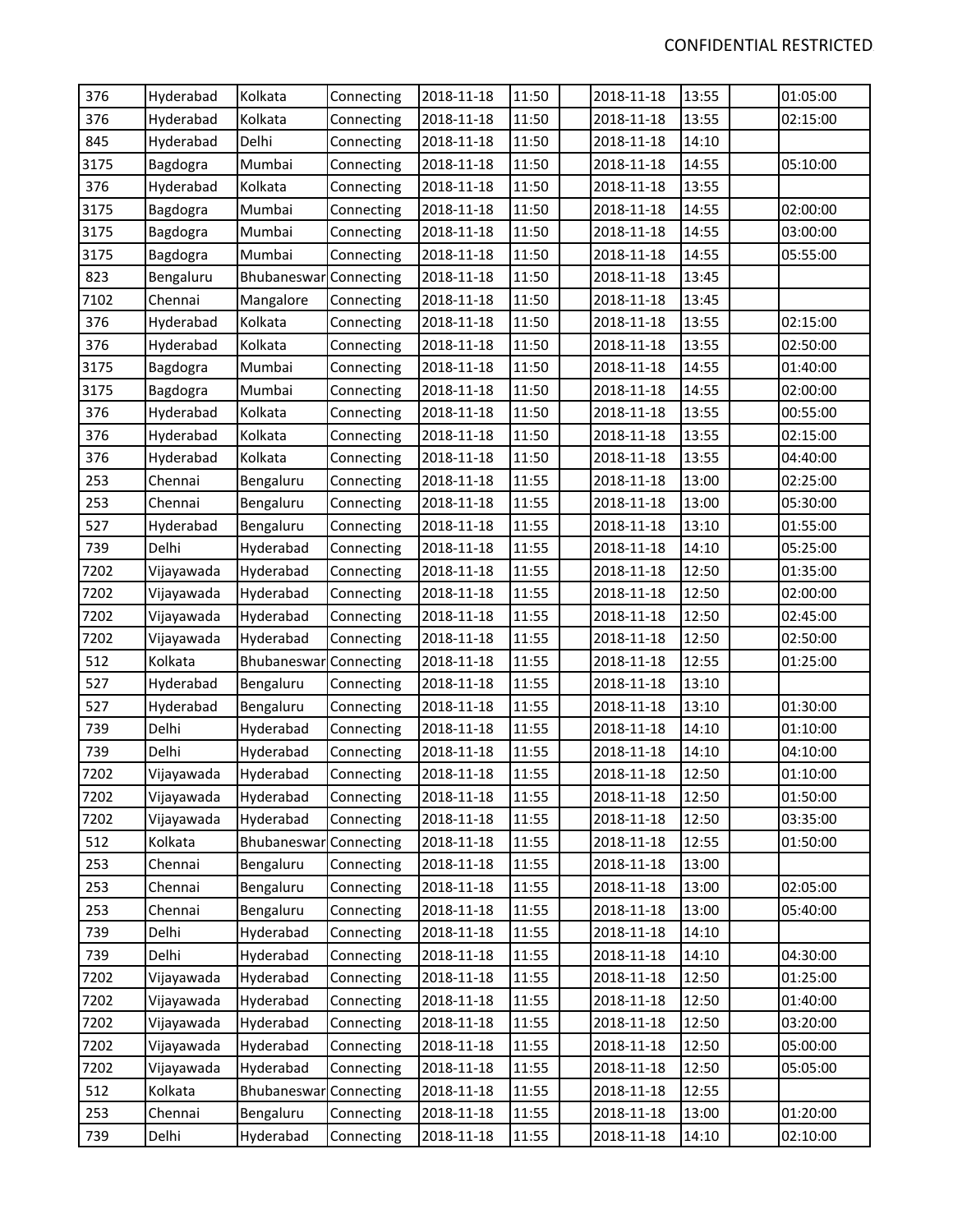| 527  | Hyderabad              | Bengaluru           | NonStop    | 2018-11-18 | 11:55 | 2018-11-18 | 13:10 |          |
|------|------------------------|---------------------|------------|------------|-------|------------|-------|----------|
| 7202 | Vijayawada             | Hyderabad           | NonStop    | 2018-11-18 | 11:55 | 2018-11-18 | 12:50 |          |
| 253  | Chennai                | Bengaluru           | NonStop    | 2018-11-18 | 11:55 | 2018-11-18 | 13:00 |          |
| 739  | Delhi                  | Hyderabad           | Through    | 2018-11-18 | 11:55 | 2018-11-18 | 14:10 | 00:50:00 |
| 512  | Kolkata                | Bhubaneswar Through |            | 2018-11-18 | 11:55 | 2018-11-18 | 12:55 | 00:35:00 |
| 512  | Kolkata                | Bhubaneswar NonStop |            | 2018-11-18 | 11:55 | 2018-11-18 | 12:55 |          |
| 739  | Delhi                  | Hyderabad           | NonStop    | 2018-11-18 | 11:55 | 2018-11-18 | 14:10 |          |
| 821  | Mumbai                 | Hyderabad           | NonStop    | 2018-11-18 | 12:00 | 2018-11-18 | 13:25 |          |
| 7146 | Tiruchirappall Chennai |                     | NonStop    | 2018-11-18 | 12:00 | 2018-11-18 | 13:30 |          |
| 269  | Hyderabad              | Chandigarh          | NonStop    | 2018-11-18 | 12:00 | 2018-11-18 | 14:25 |          |
| 1203 | Chennai                | Colombo             | NonStop    | 2018-11-18 | 12:00 | 2018-11-18 | 13:25 |          |
| 6488 | Kolkata                | Nagpur              | NonStop    | 2018-11-18 | 12:00 | 2018-11-18 | 13:45 |          |
| 269  | Hyderabad              | Chandigarh          | Through    | 2018-11-18 | 12:00 | 2018-11-18 | 14:25 |          |
| 485  | Bengaluru              | Patna               | Through    | 2018-11-18 | 12:00 | 2018-11-18 | 14:25 | 00:30:00 |
| 6488 | Kolkata                | Nagpur              | Through    | 2018-11-18 | 12:00 | 2018-11-18 | 13:45 |          |
| 182  | Bhubaneswar Chennai    |                     | NonStop    | 2018-11-18 | 12:00 | 2018-11-18 | 13:55 |          |
| 485  | Bengaluru              | Patna               | NonStop    | 2018-11-18 | 12:00 | 2018-11-18 | 14:25 |          |
| 375  | Mumbai                 | Coimbatore          | NonStop    | 2018-11-18 | 12:00 | 2018-11-18 | 13:50 |          |
| 592  | Bengaluru              | Chandigarh          | NonStop    | 2018-11-18 | 12:00 | 2018-11-18 | 15:00 |          |
| 7146 | Tiruchirappall Chennai |                     | Connecting | 2018-11-18 | 12:00 | 2018-11-18 | 13:30 | 02:15:00 |
| 7146 | Tiruchirappall Chennai |                     | Connecting | 2018-11-18 | 12:00 | 2018-11-18 | 13:30 | 02:35:00 |
| 182  | Bhubaneswar Chennai    |                     | Connecting | 2018-11-18 | 12:00 | 2018-11-18 | 13:55 | 02:25:00 |
| 182  | Bhubaneswar Chennai    |                     | Connecting | 2018-11-18 | 12:00 | 2018-11-18 | 13:55 | 02:35:00 |
| 182  | Bhubaneswar Chennai    |                     | Connecting | 2018-11-18 | 12:00 | 2018-11-18 | 13:55 | 04:00:00 |
| 269  | Hyderabad              | Chandigarh          | Connecting | 2018-11-18 | 12:00 | 2018-11-18 | 14:25 |          |
| 821  | Mumbai                 | Hyderabad           | Connecting | 2018-11-18 | 12:00 | 2018-11-18 | 13:25 | 03:55:00 |
| 1203 | Chennai                | Colombo             | Connecting | 2018-11-18 | 12:00 | 2018-11-18 | 13:25 |          |
| 7146 | Tiruchirappall Chennai |                     | Connecting | 2018-11-18 | 12:00 | 2018-11-18 | 13:30 | 05:25:00 |
| 6488 | Kolkata                | Nagpur              | Connecting | 2018-11-18 | 12:00 | 2018-11-18 | 13:45 | 02:05:00 |
| 6488 | Kolkata                | Nagpur              | Connecting | 2018-11-18 | 12:00 | 2018-11-18 | 13:45 | 04:10:00 |
| 485  | Bengaluru              | Patna               | Connecting | 2018-11-18 | 12:00 | 2018-11-18 | 14:25 |          |
| 821  | Mumbai                 | Hyderabad           | Connecting | 2018-11-18 | 12:00 | 2018-11-18 | 13:25 | 03:25:00 |
| 6488 | Kolkata                | Nagpur              | Connecting | 2018-11-18 | 12:00 | 2018-11-18 | 13:45 |          |
| 6488 | Kolkata                | Nagpur              | Connecting | 2018-11-18 | 12:00 | 2018-11-18 | 13:45 | 02:50:00 |
| 375  | Mumbai                 | Coimbatore          | Connecting | 2018-11-18 | 12:00 | 2018-11-18 | 13:50 |          |
| 182  | Bhubaneswar Chennai    |                     | Connecting | 2018-11-18 | 12:00 | 2018-11-18 | 13:55 | 01:25:00 |
| 182  | Bhubaneswar Chennai    |                     | Connecting | 2018-11-18 | 12:00 | 2018-11-18 | 13:55 | 01:55:00 |
| 182  | Bhubaneswar Chennai    |                     | Connecting | 2018-11-18 | 12:00 | 2018-11-18 | 13:55 | 02:00:00 |
| 182  | Bhubaneswar Chennai    |                     | Connecting | 2018-11-18 | 12:00 | 2018-11-18 | 13:55 | 02:10:00 |
| 182  | Bhubaneswar Chennai    |                     | Connecting | 2018-11-18 | 12:00 | 2018-11-18 | 13:55 | 02:30:00 |
| 182  | Bhubaneswar Chennai    |                     | Connecting | 2018-11-18 | 12:00 | 2018-11-18 | 13:55 | 03:30:00 |
| 592  | Bengaluru              | Chandigarh          | Connecting | 2018-11-18 | 12:00 | 2018-11-18 | 15:00 |          |
| 821  | Mumbai                 | Hyderabad           | Connecting | 2018-11-18 | 12:00 | 2018-11-18 | 13:25 | 01:10:00 |
| 821  | Mumbai                 | Hyderabad           | Connecting | 2018-11-18 | 12:00 | 2018-11-18 | 13:25 | 01:55:00 |
| 7146 | Tiruchirappall Chennai |                     | Connecting | 2018-11-18 | 12:00 | 2018-11-18 | 13:30 | 03:45:00 |
| 182  | Bhubaneswar Chennai    |                     | Connecting | 2018-11-18 | 12:00 | 2018-11-18 | 13:55 | 02:15:00 |
| 182  | Bhubaneswar Chennai    |                     | Connecting | 2018-11-18 | 12:00 | 2018-11-18 | 13:55 | 03:15:00 |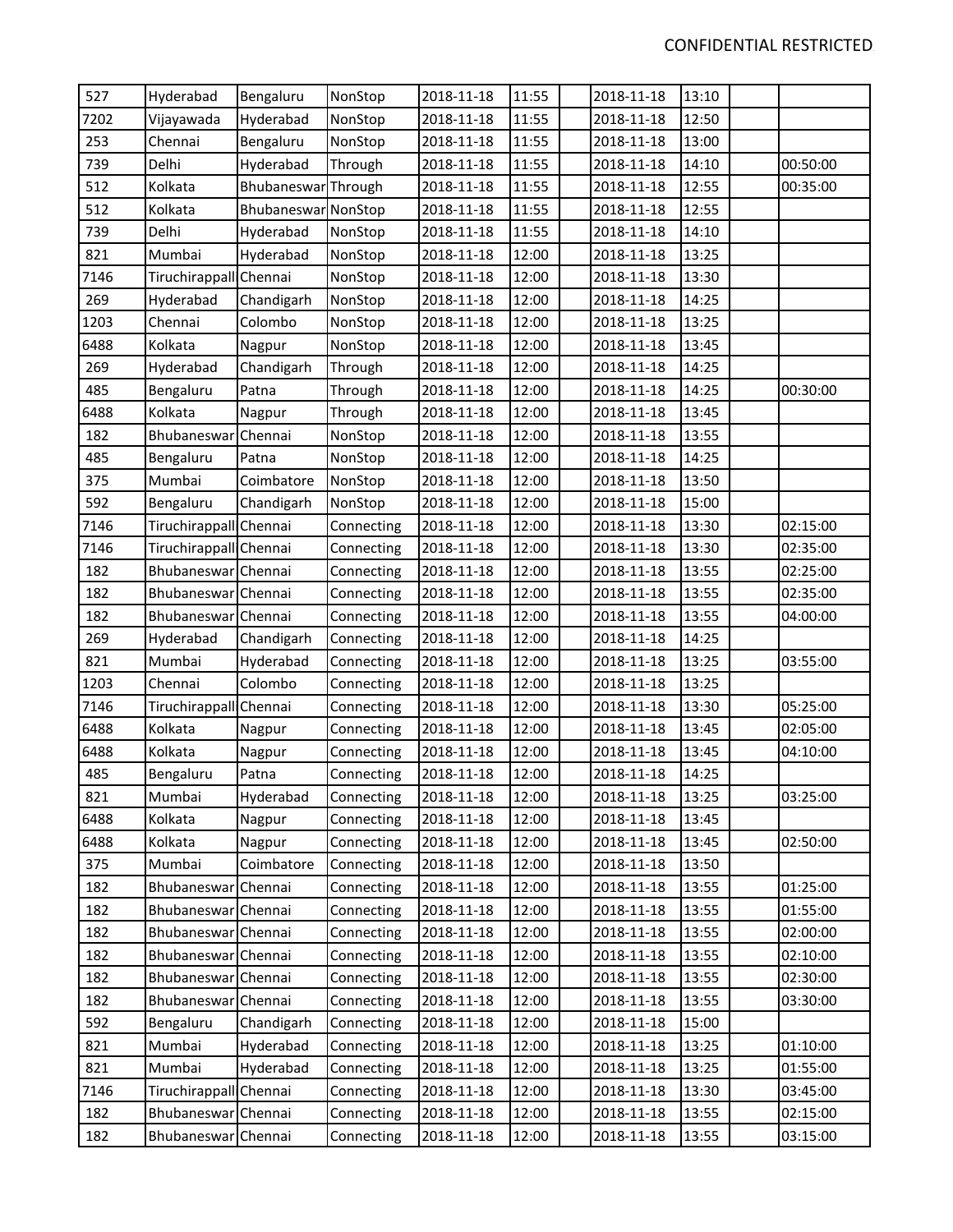| 182  | Bhubaneswar Chennai   |           | Connecting | 2018-11-18 | 12:00 | 2018-11-18 | 13:55 | 04:50:00 |
|------|-----------------------|-----------|------------|------------|-------|------------|-------|----------|
| 653  | Srinagar              | Jammu     | Connecting | 2018-11-18 | 12:05 | 2018-11-18 | 13:05 | 04:20:00 |
| 653  | Srinagar              | Jammu     | Connecting | 2018-11-18 | 12:05 | 2018-11-18 | 13:05 | 07:00:00 |
| 305  | Kochi                 | Chennai   | Connecting | 2018-11-18 | 12:05 | 2018-11-18 | 13:10 | 01:50:00 |
| 305  | Kochi                 | Chennai   | Connecting | 2018-11-18 | 12:05 | 2018-11-18 | 13:10 | 03:20:00 |
| 305  | Kochi                 | Chennai   | Connecting | 2018-11-18 | 12:05 | 2018-11-18 | 13:10 | 05:15:00 |
| 181  | Mumbai                | Indore    | Connecting | 2018-11-18 | 12:05 | 2018-11-18 | 13:25 |          |
| 342  | Hyderabad             | Mumbai    | Connecting | 2018-11-18 | 12:05 | 2018-11-18 | 13:35 | 01:55:00 |
| 498  | Jaipur                | Bengaluru | Connecting | 2018-11-18 | 12:05 | 2018-11-18 | 14:40 | 02:15:00 |
| 498  | Jaipur                | Bengaluru | Connecting | 2018-11-18 | 12:05 | 2018-11-18 | 14:40 | 05:25:00 |
| 305  | Kochi                 | Chennai   | Connecting | 2018-11-18 | 12:05 | 2018-11-18 | 13:10 | 02:40:00 |
| 305  | Kochi                 | Chennai   | Connecting | 2018-11-18 | 12:05 | 2018-11-18 | 13:10 | 02:55:00 |
| 305  | Kochi                 | Chennai   | Connecting | 2018-11-18 | 12:05 | 2018-11-18 | 13:10 | 04:00:00 |
| 578  | Mumbai                | Varanasi  | Connecting | 2018-11-18 | 12:05 | 2018-11-18 | 14:10 |          |
| 498  | Jaipur                | Bengaluru | Connecting | 2018-11-18 | 12:05 | 2018-11-18 | 14:40 | 01:05:00 |
| 653  | Srinagar              | Jammu     | Connecting | 2018-11-18 | 12:05 | 2018-11-18 | 13:05 | 08:00:00 |
| 305  | Kochi                 | Chennai   | Connecting | 2018-11-18 | 12:05 | 2018-11-18 | 13:10 | 01:35:00 |
| 498  | Jaipur                | Bengaluru | Connecting | 2018-11-18 | 12:05 | 2018-11-18 | 14:40 | 02:10:00 |
| 305  | Kochi                 | Chennai   | Connecting | 2018-11-18 | 12:05 | 2018-11-18 | 13:10 | 02:10:00 |
| 305  | Kochi                 | Chennai   | Connecting | 2018-11-18 | 12:05 | 2018-11-18 | 13:10 | 05:05:00 |
| 342  | Hyderabad             | Mumbai    | Connecting | 2018-11-18 | 12:05 | 2018-11-18 | 13:35 |          |
| 498  | Jaipur                | Bengaluru | Connecting | 2018-11-18 | 12:05 | 2018-11-18 | 14:40 | 01:25:00 |
| 498  | Jaipur                | Bengaluru | Connecting | 2018-11-18 | 12:05 | 2018-11-18 | 14:40 | 04:20:00 |
| 305  | Kochi                 | Chennai   | Through    | 2018-11-18 | 12:05 | 2018-11-18 | 13:10 | 00:30:00 |
| 181  | Mumbai                | Indore    | Through    | 2018-11-18 | 12:05 | 2018-11-18 | 13:25 |          |
| 342  | Hyderabad             | Mumbai    | Through    | 2018-11-18 | 12:05 | 2018-11-18 | 13:35 |          |
| 653  | Srinagar              | Jammu     | Through    | 2018-11-18 | 12:05 | 2018-11-18 | 13:05 | 00:30:00 |
| 653  | Srinagar              | Jammu     | NonStop    | 2018-11-18 | 12:05 | 2018-11-18 | 13:05 |          |
| 305  | Kochi                 | Chennai   | NonStop    | 2018-11-18 | 12:05 | 2018-11-18 | 13:10 |          |
| 181  | Mumbai                | Indore    | NonStop    | 2018-11-18 | 12:05 | 2018-11-18 | 13:25 |          |
| 578  | Mumbai                | Varanasi  | NonStop    | 2018-11-18 | 12:05 | 2018-11-18 | 14:10 |          |
| 498  | Jaipur                | Bengaluru | NonStop    | 2018-11-18 | 12:05 | 2018-11-18 | 14:40 |          |
| 342  | Hyderabad             | Mumbai    | NonStop    | 2018-11-18 | 12:05 | 2018-11-18 | 13:35 |          |
| 3906 | Imphal                | Guwahati  | NonStop    | 2018-11-18 | 12:10 | 2018-11-18 | 13:05 |          |
| 262  | Bengaluru             | Hyderabad | NonStop    | 2018-11-18 | 12:10 | 2018-11-18 | 13:15 |          |
| 881  | Visakhapatnar Chennai |           | Through    | 2018-11-18 | 12:10 | 2018-11-18 | 13:40 | 00:40:00 |
| 3906 | Imphal                | Guwahati  | Through    | 2018-11-18 | 12:10 | 2018-11-18 | 13:05 | 00:30:00 |
| 958  | Bagdogra              | Kolkata   | Through    | 2018-11-18 | 12:10 | 2018-11-18 | 13:30 | 00:50:00 |
| 557  | Kolkata               | Guwahati  | Through    | 2018-11-18 | 12:10 | 2018-11-18 | 13:55 |          |
| 7164 | Tiruchirappall Kochi  |           | NonStop    | 2018-11-18 | 12:10 | 2018-11-18 | 13:05 |          |
| 958  | Bagdogra              | Kolkata   | NonStop    | 2018-11-18 | 12:10 | 2018-11-18 | 13:30 |          |
| 881  | Visakhapatnar Chennai |           | NonStop    | 2018-11-18 | 12:10 | 2018-11-18 | 13:40 |          |
| 557  | Kolkata               | Guwahati  | NonStop    | 2018-11-18 | 12:10 | 2018-11-18 | 13:55 |          |
| 367  | Delhi                 | Goa       | NonStop    | 2018-11-18 | 12:10 | 2018-11-18 | 14:50 |          |
| 3906 | Imphal                | Guwahati  | Connecting | 2018-11-18 | 12:10 | 2018-11-18 | 13:05 | 02:35:00 |
| 7164 | Tiruchirappall Kochi  |           | Connecting | 2018-11-18 | 12:10 | 2018-11-18 | 13:05 | 01:55:00 |
| 7164 | Tiruchirappall Kochi  |           | Connecting | 2018-11-18 | 12:10 | 2018-11-18 | 13:05 | 05:55:00 |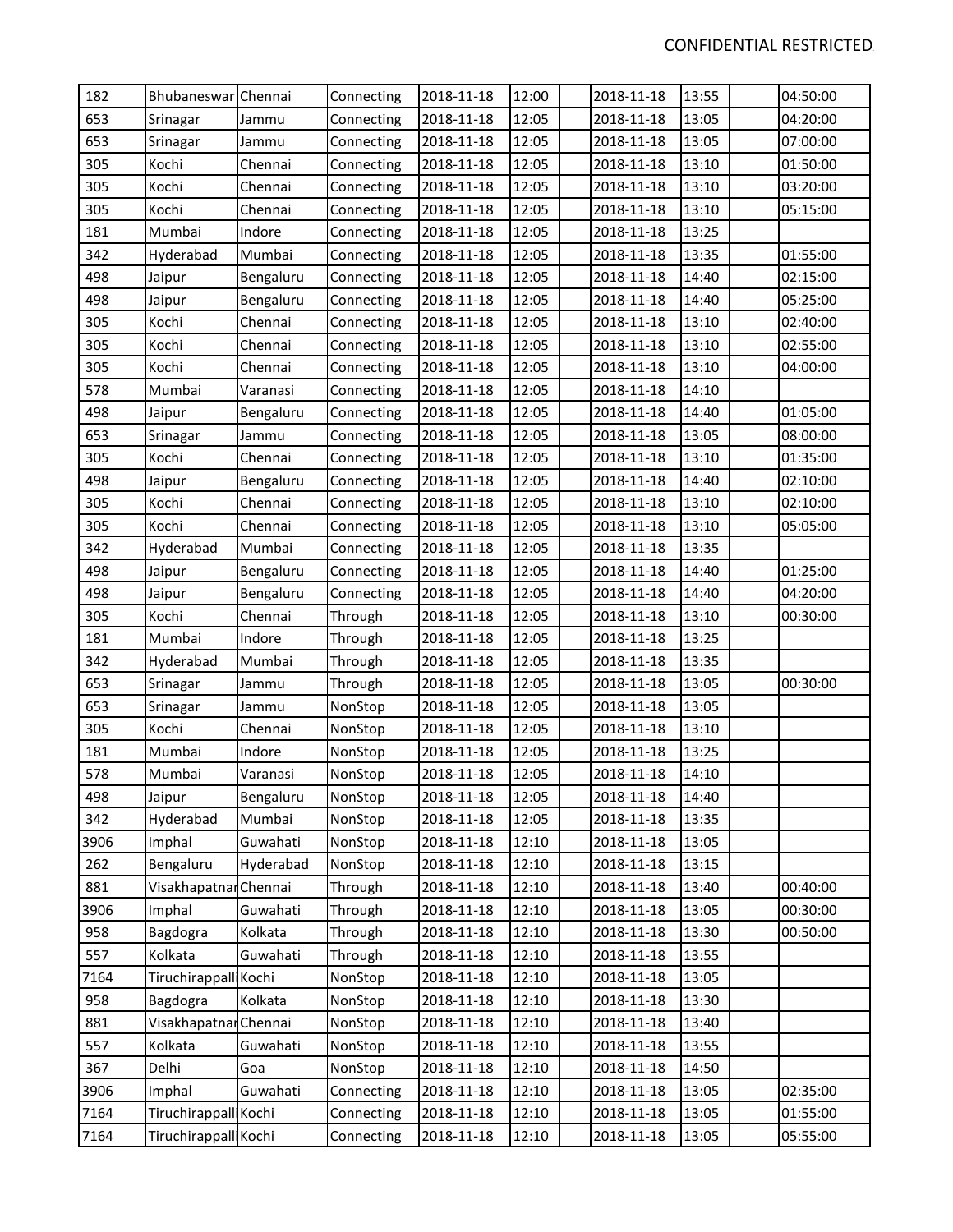| 958  | Bagdogra              | Kolkata   | Connecting | 2018-11-18 | 12:10 | 2018-11-18 | 13:30 | 00:55:00 |
|------|-----------------------|-----------|------------|------------|-------|------------|-------|----------|
| 958  | Bagdogra              | Kolkata   | Connecting | 2018-11-18 | 12:10 | 2018-11-18 | 13:30 | 01:00:00 |
| 958  | Bagdogra              | Kolkata   | Connecting | 2018-11-18 | 12:10 | 2018-11-18 | 13:30 | 04:20:00 |
| 958  | Bagdogra              | Kolkata   | Connecting | 2018-11-18 | 12:10 | 2018-11-18 | 13:30 | 04:25:00 |
| 881  | Visakhapatnar Chennai |           | Connecting | 2018-11-18 | 12:10 | 2018-11-18 | 13:40 | 01:00:00 |
| 881  | Visakhapatnar Chennai |           | Connecting | 2018-11-18 | 12:10 | 2018-11-18 | 13:40 | 01:00:00 |
| 881  | Visakhapatnar Chennai |           | Connecting | 2018-11-18 | 12:10 | 2018-11-18 | 13:40 | 01:20:00 |
| 881  | Visakhapatnar Chennai |           | Connecting | 2018-11-18 | 12:10 | 2018-11-18 | 13:40 | 02:10:00 |
| 881  | Visakhapatnar Chennai |           | Connecting | 2018-11-18 | 12:10 | 2018-11-18 | 13:40 | 02:40:00 |
| 881  | Visakhapatnar Chennai |           | Connecting | 2018-11-18 | 12:10 | 2018-11-18 | 13:40 | 02:45:00 |
| 881  | Visakhapatnar Chennai |           | Connecting | 2018-11-18 | 12:10 | 2018-11-18 | 13:40 | 03:30:00 |
| 7164 | Tiruchirappall Kochi  |           | Connecting | 2018-11-18 | 12:10 | 2018-11-18 | 13:05 | 02:00:00 |
| 7164 | Tiruchirappall Kochi  |           | Connecting | 2018-11-18 | 12:10 | 2018-11-18 | 13:05 | 02:55:00 |
| 7164 | Tiruchirappall Kochi  |           | Connecting | 2018-11-18 | 12:10 | 2018-11-18 | 13:05 | 05:30:00 |
| 262  | Bengaluru             | Hyderabad | Connecting | 2018-11-18 | 12:10 | 2018-11-18 | 13:15 | 02:20:00 |
| 958  | Bagdogra              | Kolkata   | Connecting | 2018-11-18 | 12:10 | 2018-11-18 | 13:30 | 01:20:00 |
| 958  | Bagdogra              | Kolkata   | Connecting | 2018-11-18 | 12:10 | 2018-11-18 | 13:30 | 01:45:00 |
| 958  | Bagdogra              | Kolkata   | Connecting | 2018-11-18 | 12:10 | 2018-11-18 | 13:30 | 01:50:00 |
| 958  | Bagdogra              | Kolkata   | Connecting | 2018-11-18 | 12:10 | 2018-11-18 | 13:30 | 05:10:00 |
| 958  | Bagdogra              | Kolkata   | Connecting | 2018-11-18 | 12:10 | 2018-11-18 | 13:30 | 05:45:00 |
| 958  | Bagdogra              | Kolkata   | Connecting | 2018-11-18 | 12:10 | 2018-11-18 | 13:30 | 06:00:00 |
| 958  | Bagdogra              | Kolkata   | Connecting | 2018-11-18 | 12:10 | 2018-11-18 | 13:30 | 07:45:00 |
| 881  | Visakhapatnar Chennai |           | Connecting | 2018-11-18 | 12:10 | 2018-11-18 | 13:40 |          |
| 881  | Visakhapatnar Chennai |           | Connecting | 2018-11-18 | 12:10 | 2018-11-18 | 13:40 | 01:05:00 |
| 881  | Visakhapatnar Chennai |           | Connecting | 2018-11-18 | 12:10 | 2018-11-18 | 13:40 | 01:40:00 |
| 881  | Visakhapatnar Chennai |           | Connecting | 2018-11-18 | 12:10 | 2018-11-18 | 13:40 | 04:40:00 |
| 557  | Kolkata               | Guwahati  | Connecting | 2018-11-18 | 12:10 | 2018-11-18 | 13:55 |          |
| 367  | Delhi                 | Goa       | Connecting | 2018-11-18 | 12:10 | 2018-11-18 | 14:50 |          |
| 3906 | Imphal                | Guwahati  | Connecting | 2018-11-18 | 12:10 | 2018-11-18 | 13:05 | 02:10:00 |
| 3906 | Imphal                | Guwahati  | Connecting | 2018-11-18 | 12:10 | 2018-11-18 | 13:05 | 03:35:00 |
| 3906 | Imphal                | Guwahati  | Connecting | 2018-11-18 | 12:10 | 2018-11-18 | 13:05 | 05:45:00 |
| 7164 | Tiruchirappall Kochi  |           | Connecting | 2018-11-18 | 12:10 | 2018-11-18 | 13:05 | 01:15:00 |
| 262  | Bengaluru             | Hyderabad | Connecting | 2018-11-18 | 12:10 | 2018-11-18 | 13:15 | 01:50:00 |
| 958  | Bagdogra              | Kolkata   | Connecting | 2018-11-18 | 12:10 | 2018-11-18 | 13:30 | 01:00:00 |
| 958  | Bagdogra              | Kolkata   | Connecting | 2018-11-18 | 12:10 | 2018-11-18 | 13:30 | 03:00:00 |
| 958  | Bagdogra              | Kolkata   | Connecting | 2018-11-18 | 12:10 | 2018-11-18 | 13:30 | 03:30:00 |
| 958  | Bagdogra              | Kolkata   | Connecting | 2018-11-18 | 12:10 | 2018-11-18 | 13:30 | 04:40:00 |
| 557  | Kolkata               | Guwahati  | Connecting | 2018-11-18 | 12:10 | 2018-11-18 | 13:55 | 01:20:00 |
| 557  | Kolkata               | Guwahati  | Connecting | 2018-11-18 | 12:10 | 2018-11-18 | 13:55 | 01:45:00 |
| 3906 | Imphal                | Guwahati  | Connecting | 2018-11-18 | 12:10 | 2018-11-18 | 13:05 | 04:40:00 |
| 262  | Bengaluru             | Hyderabad | Connecting | 2018-11-18 | 12:10 | 2018-11-18 | 13:15 |          |
| 262  | Bengaluru             | Hyderabad | Connecting | 2018-11-18 | 12:10 | 2018-11-18 | 13:15 | 02:25:00 |
| 262  | Bengaluru             | Hyderabad | Connecting | 2018-11-18 | 12:10 | 2018-11-18 | 13:15 | 02:55:00 |
| 958  | Bagdogra              | Kolkata   | Connecting | 2018-11-18 | 12:10 | 2018-11-18 | 13:30 | 01:15:00 |
| 958  | Bagdogra              | Kolkata   | Connecting | 2018-11-18 | 12:10 | 2018-11-18 | 13:30 | 04:30:00 |
| 958  | Bagdogra              | Kolkata   | Connecting | 2018-11-18 | 12:10 | 2018-11-18 | 13:30 | 05:05:00 |
| 958  | Bagdogra              | Kolkata   | Connecting | 2018-11-18 | 12:10 | 2018-11-18 | 13:30 | 06:55:00 |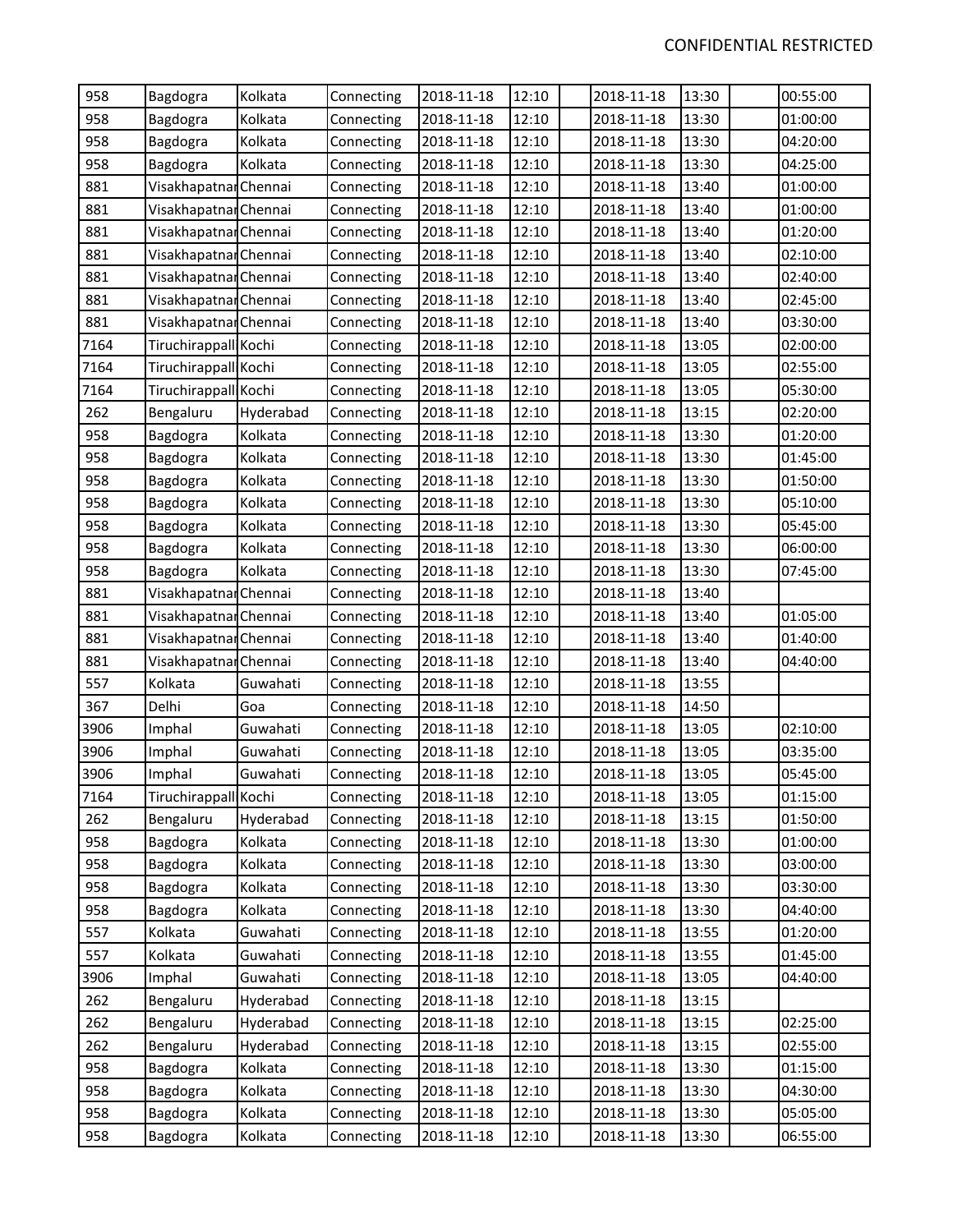| 958 | Bagdogra              | Kolkata   | Connecting | 2018-11-18 | 12:10 | 2018-11-18 | 13:30 | 07:55:00 |
|-----|-----------------------|-----------|------------|------------|-------|------------|-------|----------|
| 881 | Visakhapatnar Chennai |           | Connecting | 2018-11-18 | 12:10 | 2018-11-18 | 13:40 | 02:15:00 |
| 881 | Visakhapatnar Chennai |           | Connecting | 2018-11-18 | 12:10 | 2018-11-18 | 13:40 | 04:15:00 |
| 275 | Agartala              | Kolkata   | Connecting | 2018-11-18 | 12:15 | 2018-11-18 | 13:20 | 01:10:00 |
| 275 | Agartala              | Kolkata   | Connecting | 2018-11-18 | 12:15 | 2018-11-18 | 13:20 | 05:05:00 |
| 749 | Mumbai                | Udaipur   | Connecting | 2018-11-18 | 12:15 | 2018-11-18 | 13:40 | 03:55:00 |
| 275 | Agartala              | Kolkata   | Connecting | 2018-11-18 | 12:15 | 2018-11-18 | 13:20 | 01:00:00 |
| 275 | Agartala              | Kolkata   | Connecting | 2018-11-18 | 12:15 | 2018-11-18 | 13:20 | 01:25:00 |
| 275 | Agartala              | Kolkata   | Connecting | 2018-11-18 | 12:15 | 2018-11-18 | 13:20 | 02:50:00 |
| 275 | Agartala              | Kolkata   | Connecting | 2018-11-18 | 12:15 | 2018-11-18 | 13:20 | 03:10:00 |
| 161 | Delhi                 | Goa       | Connecting | 2018-11-18 | 12:15 | 2018-11-18 | 14:55 | 04:05:00 |
| 275 | Agartala              | Kolkata   | Connecting | 2018-11-18 | 12:15 | 2018-11-18 | 13:20 | 01:05:00 |
| 275 | Agartala              | Kolkata   | Connecting | 2018-11-18 | 12:15 | 2018-11-18 | 13:20 | 01:55:00 |
| 275 | Agartala              | Kolkata   | Connecting | 2018-11-18 | 12:15 | 2018-11-18 | 13:20 | 02:00:00 |
| 275 | Agartala              | Kolkata   | Connecting | 2018-11-18 | 12:15 | 2018-11-18 | 13:20 | 05:25:00 |
| 161 | Delhi                 | Goa       | Connecting | 2018-11-18 | 12:15 | 2018-11-18 | 14:55 |          |
| 275 | Agartala              | Kolkata   | Connecting | 2018-11-18 | 12:15 | 2018-11-18 | 13:20 | 01:30:00 |
| 275 | Agartala              | Kolkata   | Connecting | 2018-11-18 | 12:15 | 2018-11-18 | 13:20 | 01:50:00 |
| 275 | Agartala              | Kolkata   | Connecting | 2018-11-18 | 12:15 | 2018-11-18 | 13:20 | 02:00:00 |
| 275 | Agartala              | Kolkata   | Connecting | 2018-11-18 | 12:15 | 2018-11-18 | 13:20 | 05:15:00 |
| 749 | Mumbai                | Udaipur   | Connecting | 2018-11-18 | 12:15 | 2018-11-18 | 13:40 |          |
| 161 | Delhi                 | Goa       | NonStop    | 2018-11-18 | 12:15 | 2018-11-18 | 14:55 |          |
| 275 | Agartala              | Kolkata   | NonStop    | 2018-11-18 | 12:15 | 2018-11-18 | 13:20 |          |
| 749 | Mumbai                | Udaipur   | NonStop    | 2018-11-18 | 12:15 | 2018-11-18 | 13:40 |          |
| 275 | Agartala              | Kolkata   | Through    | 2018-11-18 | 12:15 | 2018-11-18 | 13:20 | 00:30:00 |
| 244 | Lucknow               | Kolkata   | Through    | 2018-11-18 | 12:20 | 2018-11-18 | 14:00 |          |
| 244 | Lucknow               | Kolkata   | Through    | 2018-11-18 | 12:20 | 2018-11-18 | 14:00 | 01:00:00 |
| 304 | Raipur                | Hyderabad | NonStop    | 2018-11-18 | 12:20 | 2018-11-18 | 13:35 |          |
| 621 | Chennai               | Mumbai    | NonStop    | 2018-11-18 | 12:20 | 2018-11-18 | 14:25 |          |
| 186 | Guwahati              | Imphal    | Through    | 2018-11-18 | 12:20 | 2018-11-18 | 13:15 |          |
| 172 | Bengaluru             | Kolkata   | Through    | 2018-11-18 | 12:20 | 2018-11-18 | 14:50 |          |
| 186 | Guwahati              | Imphal    | NonStop    | 2018-11-18 | 12:20 | 2018-11-18 | 13:15 |          |
| 244 | Lucknow               | Kolkata   | NonStop    | 2018-11-18 | 12:20 | 2018-11-18 | 14:00 |          |
| 295 | Mangalore             | Mumbai    | NonStop    | 2018-11-18 | 12:20 | 2018-11-18 | 14:05 |          |
| 172 | Bengaluru             | Kolkata   | NonStop    | 2018-11-18 | 12:20 | 2018-11-18 | 14:50 |          |
| 304 | Raipur                | Hyderabad | Through    | 2018-11-18 | 12:20 | 2018-11-18 | 13:35 | 00:55:00 |
| 621 | Chennai               | Mumbai    | Through    | 2018-11-18 | 12:20 | 2018-11-18 | 14:25 | 01:05:00 |
| 186 | Guwahati              | Imphal    | Connecting | 2018-11-18 | 12:20 | 2018-11-18 | 13:15 |          |
| 304 | Raipur                | Hyderabad | Connecting | 2018-11-18 | 12:20 | 2018-11-18 | 13:35 |          |
| 304 | Raipur                | Hyderabad | Connecting | 2018-11-18 | 12:20 | 2018-11-18 | 13:35 | 01:25:00 |
| 304 | Raipur                | Hyderabad | Connecting | 2018-11-18 | 12:20 | 2018-11-18 | 13:35 | 02:35:00 |
| 244 | Lucknow               | Kolkata   | Connecting | 2018-11-18 | 12:20 | 2018-11-18 | 14:00 | 01:20:00 |
| 244 | Lucknow               | Kolkata   | Connecting | 2018-11-18 | 12:20 | 2018-11-18 | 14:00 | 03:50:00 |
| 295 | Mangalore             | Mumbai    | Connecting | 2018-11-18 | 12:20 | 2018-11-18 | 14:05 | 02:25:00 |
| 621 | Chennai               | Mumbai    | Connecting | 2018-11-18 | 12:20 | 2018-11-18 | 14:25 |          |
| 172 | Bengaluru             | Kolkata   | Connecting | 2018-11-18 | 12:20 | 2018-11-18 | 14:50 | 01:55:00 |
| 304 | Raipur                | Hyderabad | Connecting | 2018-11-18 | 12:20 | 2018-11-18 | 13:35 | 01:05:00 |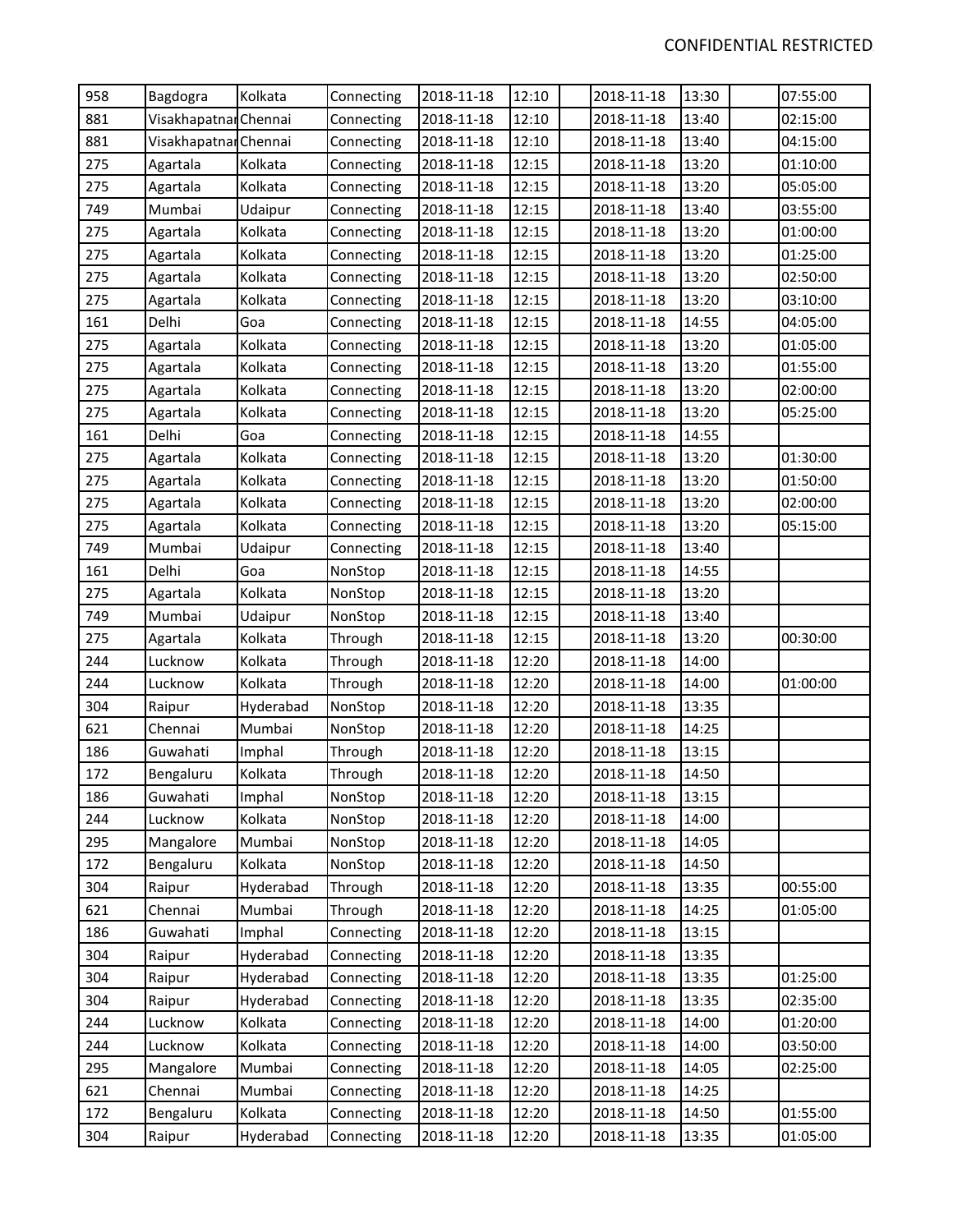| 304  | Raipur    | Hyderabad | Connecting | 2018-11-18 | 12:20 | 2018-11-18 | 13:35 | 01:30:00 |
|------|-----------|-----------|------------|------------|-------|------------|-------|----------|
| 304  | Raipur    | Hyderabad | Connecting | 2018-11-18 | 12:20 | 2018-11-18 | 13:35 | 02:00:00 |
| 304  | Raipur    | Hyderabad | Connecting | 2018-11-18 | 12:20 | 2018-11-18 | 13:35 | 02:05:00 |
| 304  | Raipur    | Hyderabad | Connecting | 2018-11-18 | 12:20 | 2018-11-18 | 13:35 | 03:00:00 |
| 304  | Raipur    | Hyderabad | Connecting | 2018-11-18 | 12:20 | 2018-11-18 | 13:35 | 04:45:00 |
| 304  | Raipur    | Hyderabad | Connecting | 2018-11-18 | 12:20 | 2018-11-18 | 13:35 | 05:05:00 |
| 244  | Lucknow   | Kolkata   | Connecting | 2018-11-18 | 12:20 | 2018-11-18 | 14:00 | 02:10:00 |
| 244  | Lucknow   | Kolkata   | Connecting | 2018-11-18 | 12:20 | 2018-11-18 | 14:00 | 02:10:00 |
| 244  | Lucknow   | Kolkata   | Connecting | 2018-11-18 | 12:20 | 2018-11-18 | 14:00 | 02:10:00 |
| 244  | Lucknow   | Kolkata   | Connecting | 2018-11-18 | 12:20 | 2018-11-18 | 14:00 | 05:45:00 |
| 172  | Bengaluru | Kolkata   | Connecting | 2018-11-18 | 12:20 | 2018-11-18 | 14:50 |          |
| 172  | Bengaluru | Kolkata   | Connecting | 2018-11-18 | 12:20 | 2018-11-18 | 14:50 | 01:20:00 |
| 304  | Raipur    | Hyderabad | Connecting | 2018-11-18 | 12:20 | 2018-11-18 | 13:35 | 03:45:00 |
| 244  | Lucknow   | Kolkata   | Connecting | 2018-11-18 | 12:20 | 2018-11-18 | 14:00 | 02:45:00 |
| 295  | Mangalore | Mumbai    | Connecting | 2018-11-18 | 12:20 | 2018-11-18 | 14:05 | 01:10:00 |
| 295  | Mangalore | Mumbai    | Connecting | 2018-11-18 | 12:20 | 2018-11-18 | 14:05 | 01:50:00 |
| 295  | Mangalore | Mumbai    | Connecting | 2018-11-18 | 12:20 | 2018-11-18 | 14:05 | 02:30:00 |
| 295  | Mangalore | Mumbai    | Connecting | 2018-11-18 | 12:20 | 2018-11-18 | 14:05 | 04:45:00 |
| 304  | Raipur    | Hyderabad | Connecting | 2018-11-18 | 12:20 | 2018-11-18 | 13:35 | 01:45:00 |
| 244  | Lucknow   | Kolkata   | Connecting | 2018-11-18 | 12:20 | 2018-11-18 | 14:00 |          |
| 244  | Lucknow   | Kolkata   | Connecting | 2018-11-18 | 12:20 | 2018-11-18 | 14:00 | 01:15:00 |
| 244  | Lucknow   | Kolkata   | Connecting | 2018-11-18 | 12:20 | 2018-11-18 | 14:00 | 03:55:00 |
| 295  | Mangalore | Mumbai    | Connecting | 2018-11-18 | 12:20 | 2018-11-18 | 14:05 | 03:00:00 |
| 295  | Mangalore | Mumbai    | Connecting | 2018-11-18 | 12:20 | 2018-11-18 | 14:05 | 06:00:00 |
| 621  | Chennai   | Mumbai    | Connecting | 2018-11-18 | 12:20 | 2018-11-18 | 14:25 | 02:10:00 |
| 172  | Bengaluru | Kolkata   | Connecting | 2018-11-18 | 12:20 | 2018-11-18 | 14:50 | 03:05:00 |
| 496  | Indore    | Hyderabad | Connecting | 2018-11-18 | 12:25 | 2018-11-18 | 13:55 | 01:40:00 |
| 496  | Indore    | Hyderabad | Connecting | 2018-11-18 | 12:25 | 2018-11-18 | 13:55 | 02:15:00 |
| 496  | Indore    | Hyderabad | Connecting | 2018-11-18 | 12:25 | 2018-11-18 | 13:55 | 03:25:00 |
| 394  | Guwahati  | Kolkata   | Connecting | 2018-11-18 | 12:25 | 2018-11-18 | 13:45 | 01:35:00 |
| 394  | Guwahati  | Kolkata   | Connecting | 2018-11-18 | 12:25 | 2018-11-18 | 13:45 | 02:25:00 |
| 496  | Indore    | Hyderabad | Connecting | 2018-11-18 | 12:25 | 2018-11-18 | 13:55 | 01:05:00 |
| 496  | Indore    | Hyderabad | Connecting | 2018-11-18 | 12:25 | 2018-11-18 | 13:55 | 01:10:00 |
| 496  | Indore    | Hyderabad | Connecting | 2018-11-18 | 12:25 | 2018-11-18 | 13:55 | 02:40:00 |
| 496  | Indore    | Hyderabad | Connecting | 2018-11-18 | 12:25 | 2018-11-18 | 13:55 | 02:55:00 |
| 514  | Udaipur   | Chennai   | Connecting | 2018-11-18 | 12:25 | 2018-11-18 | 14:55 | 00:55:00 |
| 514  | Udaipur   | Chennai   | Connecting | 2018-11-18 | 12:25 | 2018-11-18 | 14:55 | 02:30:00 |
| 514  | Udaipur   | Chennai   | Connecting | 2018-11-18 | 12:25 | 2018-11-18 | 14:55 | 03:00:00 |
| 514  | Udaipur   | Chennai   | Connecting | 2018-11-18 | 12:25 | 2018-11-18 | 14:55 | 03:40:00 |
| 394  | Guwahati  | Kolkata   | Connecting | 2018-11-18 | 12:25 | 2018-11-18 | 13:45 |          |
| 394  | Guwahati  | Kolkata   | Connecting | 2018-11-18 | 12:25 | 2018-11-18 | 13:45 | 01:00:00 |
| 394  | Guwahati  | Kolkata   | Connecting | 2018-11-18 | 12:25 | 2018-11-18 | 13:45 | 01:05:00 |
| 496  | Indore    | Hyderabad | Connecting | 2018-11-18 | 12:25 | 2018-11-18 | 13:55 | 01:45:00 |
| 496  | Indore    | Hyderabad | Connecting | 2018-11-18 | 12:25 | 2018-11-18 | 13:55 | 04:15:00 |
| 496  | Indore    | Hyderabad | Connecting | 2018-11-18 | 12:25 | 2018-11-18 | 13:55 | 04:45:00 |
| 496  | Indore    | Hyderabad | Connecting | 2018-11-18 | 12:25 | 2018-11-18 | 13:55 | 05:15:00 |
| 2367 | Delhi     | Bagdogra  | Connecting | 2018-11-18 | 12:25 | 2018-11-18 | 14:25 |          |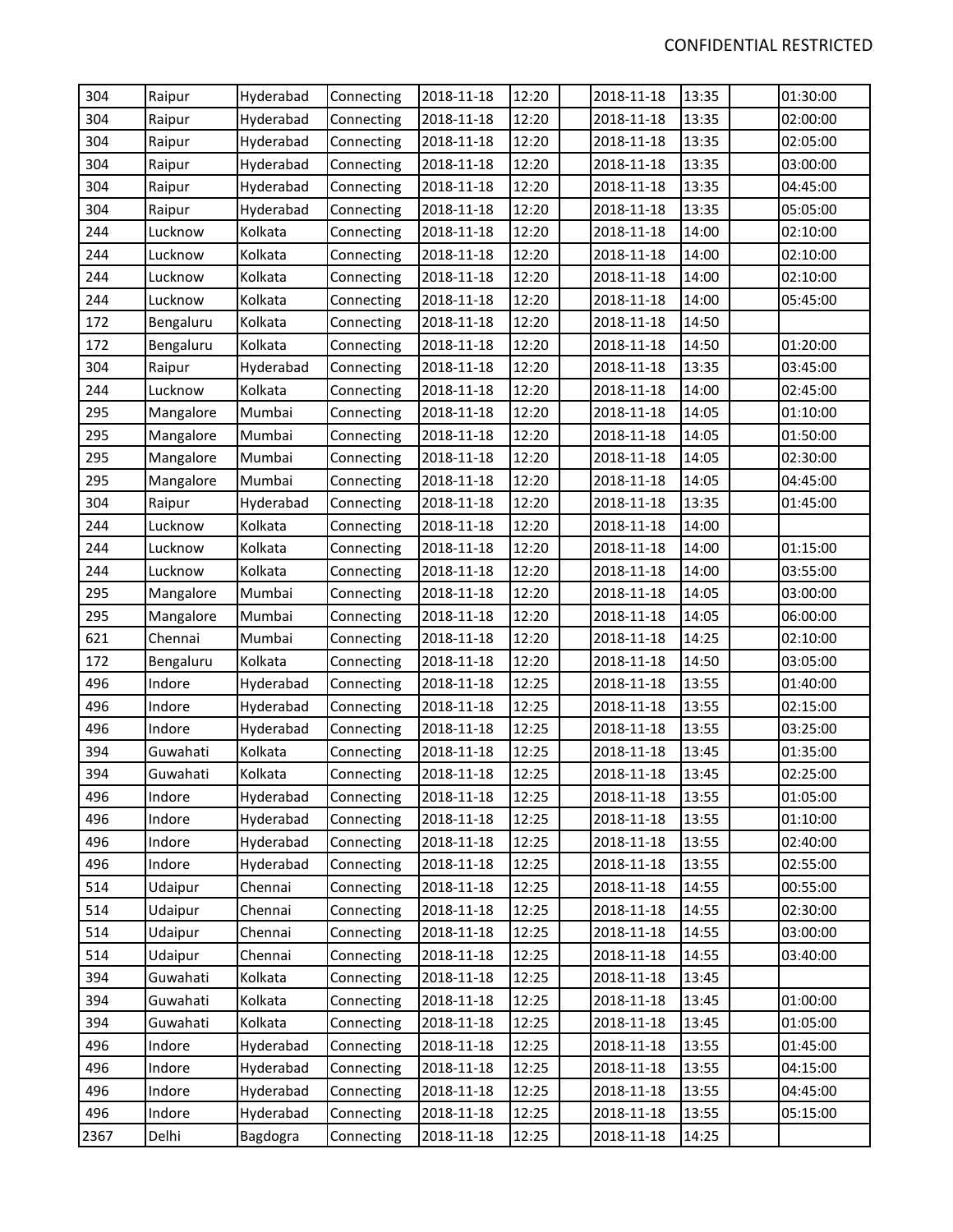| 514  | Udaipur   | Chennai   | Connecting | 2018-11-18 | 12:25 | 2018-11-18 | 14:55 | 03:20:00 |
|------|-----------|-----------|------------|------------|-------|------------|-------|----------|
| 394  | Guwahati  | Kolkata   | Connecting | 2018-11-18 | 12:25 | 2018-11-18 | 13:45 | 03:30:00 |
| 496  | Indore    | Hyderabad | Connecting | 2018-11-18 | 12:25 | 2018-11-18 | 13:55 | 04:25:00 |
| 496  | Indore    | Hyderabad | Connecting | 2018-11-18 | 12:25 | 2018-11-18 | 13:55 | 04:45:00 |
| 5126 | Delhi     | Patna     | Connecting | 2018-11-18 | 12:25 | 2018-11-18 | 14:05 |          |
| 514  | Udaipur   | Chennai   | Connecting | 2018-11-18 | 12:25 | 2018-11-18 | 14:55 | 01:00:00 |
| 514  | Udaipur   | Chennai   | Connecting | 2018-11-18 | 12:25 | 2018-11-18 | 14:55 | 01:25:00 |
| 514  | Udaipur   | Chennai   | Connecting | 2018-11-18 | 12:25 | 2018-11-18 | 14:55 | 01:30:00 |
| 514  | Udaipur   | Chennai   | Connecting | 2018-11-18 | 12:25 | 2018-11-18 | 14:55 | 02:00:00 |
| 514  | Udaipur   | Chennai   | Connecting | 2018-11-18 | 12:25 | 2018-11-18 | 14:55 | 03:35:00 |
| 514  | Udaipur   | Chennai   | Connecting | 2018-11-18 | 12:25 | 2018-11-18 | 14:55 | 03:50:00 |
| 514  | Udaipur   | Chennai   | Connecting | 2018-11-18 | 12:25 | 2018-11-18 | 14:55 | 05:40:00 |
| 394  | Guwahati  | Kolkata   | Through    | 2018-11-18 | 12:25 | 2018-11-18 | 13:45 | 00:45:00 |
| 496  | Indore    | Hyderabad | Through    | 2018-11-18 | 12:25 | 2018-11-18 | 13:55 | 00:30:00 |
| 2367 | Delhi     | Bagdogra  | Through    | 2018-11-18 | 12:25 | 2018-11-18 | 14:25 |          |
| 394  | Guwahati  | Kolkata   | NonStop    | 2018-11-18 | 12:25 | 2018-11-18 | 13:45 |          |
| 2367 | Delhi     | Bagdogra  | NonStop    | 2018-11-18 | 12:25 | 2018-11-18 | 14:25 |          |
| 496  | Indore    | Hyderabad | NonStop    | 2018-11-18 | 12:25 | 2018-11-18 | 13:55 |          |
| 5126 | Delhi     | Patna     | NonStop    | 2018-11-18 | 12:25 | 2018-11-18 | 14:05 |          |
| 514  | Udaipur   | Chennai   | NonStop    | 2018-11-18 | 12:25 | 2018-11-18 | 14:55 |          |
| 5126 | Delhi     | Patna     | Through    | 2018-11-18 | 12:25 | 2018-11-18 | 14:05 |          |
| 389  | Bengaluru | Chennai   | Through    | 2018-11-18 | 12:30 | 2018-11-18 | 13:25 |          |
| 389  | Bengaluru | Chennai   | NonStop    | 2018-11-18 | 12:30 | 2018-11-18 | 13:25 |          |
| 787  | Mumbai    | Patna     | NonStop    | 2018-11-18 | 12:30 | 2018-11-18 | 14:55 |          |
| 339  | Lucknow   | Mumbai    | Through    | 2018-11-18 | 12:30 | 2018-11-18 | 14:55 |          |
| 455  | Kolkata   | Dibrugarh | NonStop    | 2018-11-18 | 12:30 | 2018-11-18 | 14:05 |          |
| 2646 | Bagdogra  | Delhi     | NonStop    | 2018-11-18 | 12:30 | 2018-11-18 | 14:55 |          |
| 339  | Lucknow   | Mumbai    | NonStop    | 2018-11-18 | 12:30 | 2018-11-18 | 14:55 |          |
| 787  | Mumbai    | Patna     | Through    | 2018-11-18 | 12:30 | 2018-11-18 | 14:55 | 00:35:00 |
| 389  | Bengaluru | Chennai   | Connecting | 2018-11-18 | 12:30 | 2018-11-18 | 13:25 | 02:30:00 |
| 339  | Lucknow   | Mumbai    | Connecting | 2018-11-18 | 12:30 | 2018-11-18 | 14:55 | 01:00:00 |
| 339  | Lucknow   | Mumbai    | Connecting | 2018-11-18 | 12:30 | 2018-11-18 | 14:55 | 01:40:00 |
| 339  | Lucknow   | Mumbai    | Connecting | 2018-11-18 | 12:30 | 2018-11-18 | 14:55 | 03:45:00 |
| 389  | Bengaluru | Chennai   | Connecting | 2018-11-18 | 12:30 | 2018-11-18 | 13:25 | 01:20:00 |
| 339  | Lucknow   | Mumbai    | Connecting | 2018-11-18 | 12:30 | 2018-11-18 | 14:55 | 04:30:00 |
| 787  | Mumbai    | Patna     | Connecting | 2018-11-18 | 12:30 | 2018-11-18 | 14:55 |          |
| 2646 | Bagdogra  | Delhi     | Connecting | 2018-11-18 | 12:30 | 2018-11-18 | 14:55 | 01:50:00 |
| 2646 | Bagdogra  | Delhi     | Connecting | 2018-11-18 | 12:30 | 2018-11-18 | 14:55 | 02:00:00 |
| 2646 | Bagdogra  | Delhi     | Connecting | 2018-11-18 | 12:30 | 2018-11-18 | 14:55 | 03:40:00 |
| 2646 | Bagdogra  | Delhi     | Connecting | 2018-11-18 | 12:30 | 2018-11-18 | 14:55 | 03:50:00 |
| 2646 | Bagdogra  | Delhi     | Connecting | 2018-11-18 | 12:30 | 2018-11-18 | 14:55 | 03:55:00 |
| 389  | Bengaluru | Chennai   | Connecting | 2018-11-18 | 12:30 | 2018-11-18 | 13:25 | 01:15:00 |
| 455  | Kolkata   | Dibrugarh | Connecting | 2018-11-18 | 12:30 | 2018-11-18 | 14:05 |          |
| 339  | Lucknow   | Mumbai    | Connecting | 2018-11-18 | 12:30 | 2018-11-18 | 14:55 | 02:00:00 |
| 389  | Bengaluru | Chennai   | Connecting | 2018-11-18 | 12:30 | 2018-11-18 | 13:25 |          |
| 389  | Bengaluru | Chennai   | Connecting | 2018-11-18 | 12:30 | 2018-11-18 | 13:25 | 01:15:00 |
| 389  | Bengaluru | Chennai   | Connecting | 2018-11-18 | 12:30 | 2018-11-18 | 13:25 | 01:35:00 |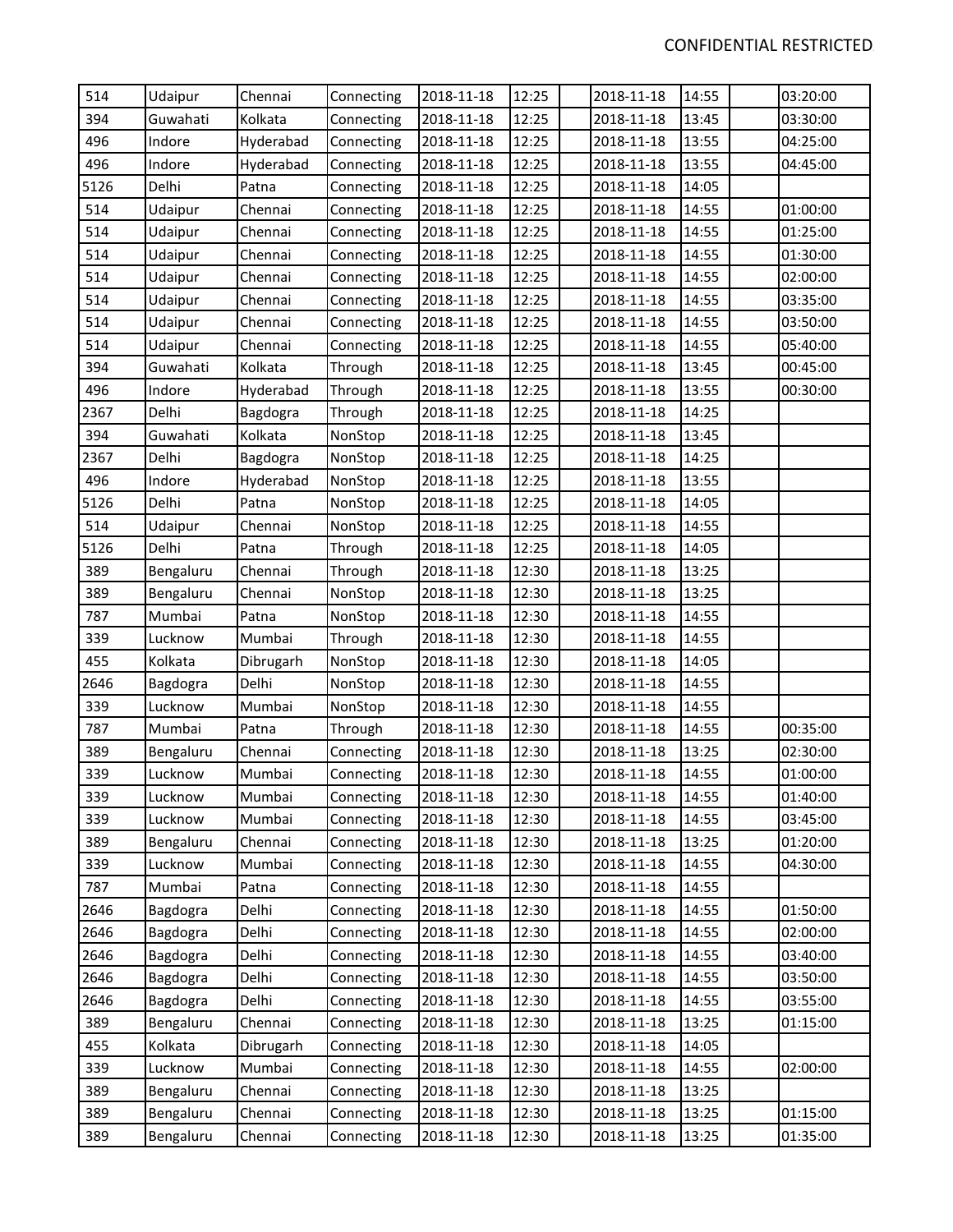| 339  | Lucknow                 | Mumbai              | Connecting | 2018-11-18 | 12:30 | 2018-11-18 | 14:55 | 01:00:00 |
|------|-------------------------|---------------------|------------|------------|-------|------------|-------|----------|
| 339  | Lucknow                 | Mumbai              | Connecting | 2018-11-18 | 12:30 | 2018-11-18 | 14:55 | 03:00:00 |
| 339  | Lucknow                 | Mumbai              | Connecting | 2018-11-18 | 12:30 | 2018-11-18 | 14:55 | 04:15:00 |
| 339  | Lucknow                 | Mumbai              | Connecting | 2018-11-18 | 12:30 | 2018-11-18 | 14:55 | 05:10:00 |
| 2646 | Bagdogra                | Delhi               | Connecting | 2018-11-18 | 12:30 | 2018-11-18 | 14:55 | 01:45:00 |
| 2646 | Bagdogra                | Delhi               | Connecting | 2018-11-18 | 12:30 | 2018-11-18 | 14:55 | 03:00:00 |
| 5062 | Thiruvanantha Bengaluru |                     | Connecting | 2018-11-18 | 12:35 | 2018-11-18 | 13:50 | 01:15:00 |
| 5062 | Thiruvanantha Bengaluru |                     | Connecting | 2018-11-18 | 12:35 | 2018-11-18 | 13:50 | 01:35:00 |
| 5062 | Thiruvanantha Bengaluru |                     | Connecting | 2018-11-18 | 12:35 | 2018-11-18 | 13:50 | 03:05:00 |
| 5062 | Thiruvanantha Bengaluru |                     | Connecting | 2018-11-18 | 12:35 | 2018-11-18 | 13:50 | 05:15:00 |
| 7186 | Tuticorin               | Chennai             | Connecting | 2018-11-18 | 12:35 | 2018-11-18 | 14:15 | 01:30:00 |
| 7186 | Tuticorin               | Chennai             | Connecting | 2018-11-18 | 12:35 | 2018-11-18 | 14:15 | 02:15:00 |
| 1711 | Kozhikode               | Doha                | Connecting | 2018-11-18 | 12:35 | 2018-11-18 | 14:30 |          |
| 264  | Kochi                   | Mumbai              | Connecting | 2018-11-18 | 12:35 | 2018-11-18 | 14:45 | 01:45:00 |
| 5062 | Thiruvanantha Bengaluru |                     | Connecting | 2018-11-18 | 12:35 | 2018-11-18 | 13:50 | 01:20:00 |
| 5062 | Thiruvanantha Bengaluru |                     | Connecting | 2018-11-18 | 12:35 | 2018-11-18 | 13:50 | 02:25:00 |
| 5062 | Thiruvanantha Bengaluru |                     | Connecting | 2018-11-18 | 12:35 | 2018-11-18 | 13:50 | 03:05:00 |
| 5062 | Thiruvanantha Bengaluru |                     | Connecting | 2018-11-18 | 12:35 | 2018-11-18 | 13:50 | 03:05:00 |
| 5062 | Thiruvanantha Bengaluru |                     | Connecting | 2018-11-18 | 12:35 | 2018-11-18 | 13:50 | 03:15:00 |
| 141  | Chennai                 | Bhubaneswar         | Connecting | 2018-11-18 | 12:35 | 2018-11-18 | 14:15 |          |
| 264  | Kochi                   | Mumbai              | Connecting | 2018-11-18 | 12:35 | 2018-11-18 | 14:45 |          |
| 5062 | Thiruvanantha Bengaluru |                     | Connecting | 2018-11-18 | 12:35 | 2018-11-18 | 13:50 |          |
| 5062 | Thiruvanantha Bengaluru |                     | Connecting | 2018-11-18 | 12:35 | 2018-11-18 | 13:50 | 01:55:00 |
| 5062 | Thiruvanantha Bengaluru |                     | Connecting | 2018-11-18 | 12:35 | 2018-11-18 | 13:50 | 02:45:00 |
| 5062 | Thiruvanantha Bengaluru |                     | Connecting | 2018-11-18 | 12:35 | 2018-11-18 | 13:50 | 04:50:00 |
| 141  | Chennai                 | Bhubaneswar         | Connecting | 2018-11-18 | 12:35 | 2018-11-18 | 14:15 | 01:50:00 |
| 7186 | Tuticorin               | Chennai             | Connecting | 2018-11-18 | 12:35 | 2018-11-18 | 14:15 | 01:35:00 |
| 7186 | Tuticorin               | Chennai             | Connecting | 2018-11-18 | 12:35 | 2018-11-18 | 14:15 | 02:40:00 |
| 7186 | Tuticorin               | Chennai             | Connecting | 2018-11-18 | 12:35 | 2018-11-18 | 14:15 | 03:00:00 |
| 7186 | Tuticorin               | Chennai             | Connecting | 2018-11-18 | 12:35 | 2018-11-18 | 14:15 | 05:20:00 |
| 5062 | Thiruvanantha Bengaluru |                     | Connecting | 2018-11-18 | 12:35 | 2018-11-18 | 13:50 | 01:35:00 |
| 5062 | Thiruvanantha Bengaluru |                     | Connecting | 2018-11-18 | 12:35 | 2018-11-18 | 13:50 | 01:35:00 |
| 7186 | Tuticorin               | Chennai             | Connecting | 2018-11-18 | 12:35 | 2018-11-18 | 14:15 | 01:40:00 |
| 264  | Kochi                   | Mumbai              | Through    | 2018-11-18 | 12:35 | 2018-11-18 | 14:45 | 00:35:00 |
| 141  | Chennai                 | Bhubaneswar Through |            | 2018-11-18 | 12:35 | 2018-11-18 | 14:15 |          |
| 5062 | Thiruvanantha Bengaluru |                     | NonStop    | 2018-11-18 | 12:35 | 2018-11-18 | 13:50 |          |
| 141  | Chennai                 | Bhubaneswar NonStop |            | 2018-11-18 | 12:35 | 2018-11-18 | 14:15 |          |
| 264  | Kochi                   | Mumbai              | NonStop    | 2018-11-18 | 12:35 | 2018-11-18 | 14:45 |          |
| 1711 | Kozhikode               | Doha                | NonStop    | 2018-11-18 | 12:35 | 2018-11-18 | 14:30 |          |
| 7186 | Tuticorin               | Chennai             | NonStop    | 2018-11-18 | 12:35 | 2018-11-18 | 14:15 |          |
| 5062 | Thiruvanantha Bengaluru |                     | Through    | 2018-11-18 | 12:35 | 2018-11-18 | 13:50 | 00:30:00 |
| 135  | Nagpur                  | Pune                | Through    | 2018-11-18 | 12:40 | 2018-11-18 | 14:00 | 00:30:00 |
| 6468 | Kochi                   | Hyderabad           | Through    | 2018-11-18 | 12:40 | 2018-11-18 | 14:15 | 00:30:00 |
| 6468 | Kochi                   | Hyderabad           | NonStop    | 2018-11-18 | 12:40 | 2018-11-18 | 14:15 |          |
| 6939 | Mumbai                  | Bengaluru           | NonStop    | 2018-11-18 | 12:40 | 2018-11-18 | 14:20 |          |
| 135  | Nagpur                  | Pune                | NonStop    | 2018-11-18 | 12:40 | 2018-11-18 | 14:00 |          |
| 417  | Dimapur                 | Kolkata             | NonStop    | 2018-11-18 | 12:40 | 2018-11-18 | 14:20 |          |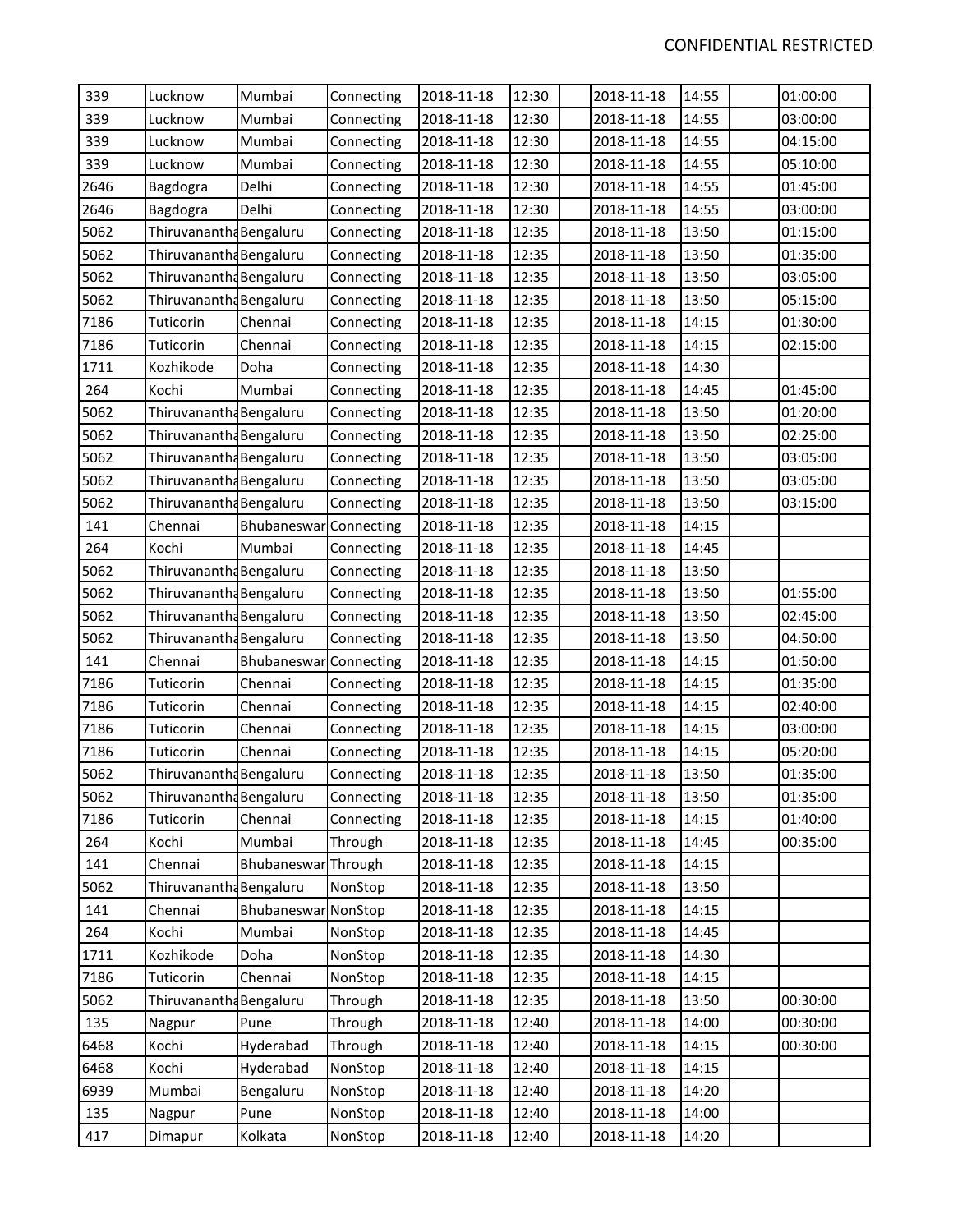| 7154 | Rajahmundry Hyderabad |           | NonStop    | 2018-11-18 | 12:40 | 13:1 2018-11-18 | 14:00 | 14:30 |          |
|------|-----------------------|-----------|------------|------------|-------|-----------------|-------|-------|----------|
| 417  | Dimapur               | Kolkata   | Through    | 2018-11-18 | 12:40 | 2018-11-18      | 14:20 |       | 00:30:00 |
| 6468 | Kochi                 | Hyderabad | Connecting | 2018-11-18 | 12:40 | 2018-11-18      | 14:15 |       | 01:55:00 |
| 6468 | Kochi                 | Hyderabad | Connecting | 2018-11-18 | 12:40 | 2018-11-18      | 14:15 |       | 02:15:00 |
| 6468 | Kochi                 | Hyderabad | Connecting | 2018-11-18 | 12:40 | 2018-11-18      | 14:15 |       | 06:00:00 |
| 417  | Dimapur               | Kolkata   | Connecting | 2018-11-18 | 12:40 | 2018-11-18      | 14:20 |       | 00:55:00 |
| 417  | Dimapur               | Kolkata   | Connecting | 2018-11-18 | 12:40 | 2018-11-18      | 14:20 |       | 02:40:00 |
| 417  | Dimapur               | Kolkata   | Connecting | 2018-11-18 | 12:40 | 2018-11-18      | 14:20 |       | 02:55:00 |
| 417  | Dimapur               | Kolkata   | Connecting | 2018-11-18 | 12:40 | 2018-11-18      | 14:20 |       | 04:50:00 |
| 417  | Dimapur               | Kolkata   | Connecting | 2018-11-18 | 12:40 | 2018-11-18      | 14:20 |       | 06:30:00 |
| 7154 | Rajahmundry Hyderabad |           | Connecting | 2018-11-18 | 12:40 | 13:1 2018-11-18 | 14:00 | 14:30 | 01:35:00 |
| 7154 | Rajahmundry Hyderabad |           | Connecting | 2018-11-18 | 12:40 | 13:1 2018-11-18 | 14:00 | 14:30 | 02:35:00 |
| 6468 | Kochi                 | Hyderabad | Connecting | 2018-11-18 | 12:40 | 2018-11-18      | 14:15 |       | 02:35:00 |
| 417  | Dimapur               | Kolkata   | Connecting | 2018-11-18 | 12:40 | 2018-11-18      | 14:20 |       | 01:00:00 |
| 417  | Dimapur               | Kolkata   | Connecting | 2018-11-18 | 12:40 | 2018-11-18      | 14:20 |       | 02:30:00 |
| 6939 | Mumbai                | Bengaluru | Connecting | 2018-11-18 | 12:40 | 2018-11-18      | 14:20 |       | 01:45:00 |
| 6939 | Mumbai                | Bengaluru | Connecting | 2018-11-18 | 12:40 | 2018-11-18      | 14:20 |       | 02:15:00 |
| 7154 | Rajahmundry Hyderabad |           | Connecting | 2018-11-18 | 12:40 | 13:1 2018-11-18 | 14:00 | 14:30 | 04:20:00 |
| 7154 | Rajahmundry Hyderabad |           | Connecting | 2018-11-18 | 12:40 | 13:1 2018-11-18 | 14:00 | 14:30 | 04:45:00 |
| 6468 | Kochi                 | Hyderabad | Connecting | 2018-11-18 | 12:40 | 2018-11-18      | 14:15 |       | 05:40:00 |
| 417  | Dimapur               | Kolkata   | Connecting | 2018-11-18 | 12:40 | 2018-11-18      | 14:20 |       | 03:40:00 |
| 417  | Dimapur               | Kolkata   | Connecting | 2018-11-18 | 12:40 | 2018-11-18      | 14:20 |       | 04:15:00 |
| 417  | Dimapur               | Kolkata   | Connecting | 2018-11-18 | 12:40 | 2018-11-18      | 14:20 |       | 04:55:00 |
| 417  | Dimapur               | Kolkata   | Connecting | 2018-11-18 | 12:40 | 2018-11-18      | 14:20 |       | 05:25:00 |
| 417  | Dimapur               | Kolkata   | Connecting | 2018-11-18 | 12:40 | 2018-11-18      | 14:20 |       | 06:55:00 |
| 7154 | Rajahmundry Hyderabad |           | Connecting | 2018-11-18 | 12:40 | 13:1 2018-11-18 | 14:00 | 14:30 | 03:55:00 |
| 7154 | Rajahmundry Hyderabad |           | Connecting | 2018-11-18 | 12:40 | 13:1 2018-11-18 | 14:00 | 14:30 | 05:30:00 |
| 6468 | Kochi                 | Hyderabad | Connecting | 2018-11-18 | 12:40 | 2018-11-18      | 14:15 |       | 02:05:00 |
| 6468 | Kochi                 | Hyderabad | Connecting | 2018-11-18 | 12:40 | 2018-11-18      | 14:15 |       | 03:50:00 |
| 6468 | Kochi                 | Hyderabad | Connecting | 2018-11-18 | 12:40 | 2018-11-18      | 14:15 |       | 04:55:00 |
| 417  | Dimapur               | Kolkata   | Connecting | 2018-11-18 | 12:40 | 2018-11-18      | 14:20 |       | 02:10:00 |
| 417  | Dimapur               | Kolkata   | Connecting | 2018-11-18 | 12:40 | 2018-11-18      | 14:20 |       | 04:10:00 |
| 417  | Dimapur               | Kolkata   | Connecting | 2018-11-18 | 12:40 | 2018-11-18      | 14:20 |       | 04:20:00 |
| 417  | Dimapur               | Kolkata   | Connecting | 2018-11-18 | 12:40 | 2018-11-18      | 14:20 |       | 05:30:00 |
| 417  | Dimapur               | Kolkata   | Connecting | 2018-11-18 | 12:40 | 2018-11-18      | 14:20 |       | 05:45:00 |
| 6939 | Mumbai                | Bengaluru | Connecting | 2018-11-18 | 12:40 | 2018-11-18      | 14:20 |       | 03:15:00 |
| 7154 | Rajahmundry Hyderabad |           | Connecting | 2018-11-18 | 12:40 | 13:1 2018-11-18 | 14:00 | 14:30 | 04:15:00 |
| 7154 | Rajahmundry Hyderabad |           | Connecting | 2018-11-18 | 12:40 | 13:1 2018-11-18 | 14:00 | 14:30 | 06:45:00 |
| 369  | Kochi                 | Bengaluru | Connecting | 2018-11-18 | 12:45 | 2018-11-18      | 13:50 |       | 01:55:00 |
| 369  | Kochi                 | Bengaluru | Connecting | 2018-11-18 | 12:45 | 2018-11-18      | 13:50 |       |          |
| 369  | Kochi                 | Bengaluru | Connecting | 2018-11-18 | 12:45 | 2018-11-18      | 13:50 |       | 01:20:00 |
| 369  | Kochi                 | Bengaluru | Connecting | 2018-11-18 | 12:45 | 2018-11-18      | 13:50 |       | 02:25:00 |
| 369  | Kochi                 | Bengaluru | Connecting | 2018-11-18 | 12:45 | 2018-11-18      | 13:50 |       | 03:05:00 |
| 369  | Kochi                 | Bengaluru | Connecting | 2018-11-18 | 12:45 | 2018-11-18      | 13:50 |       | 03:05:00 |
| 369  | Kochi                 | Bengaluru | Connecting | 2018-11-18 | 12:45 | 2018-11-18      | 13:50 |       | 03:45:00 |
| 369  | Kochi                 | Bengaluru | Connecting | 2018-11-18 | 12:45 | 2018-11-18      | 13:50 |       | 04:05:00 |
| 7112 | Hyderabad             | Tirupati  | Connecting | 2018-11-18 | 12:45 | 2018-11-18      | 14:10 |       |          |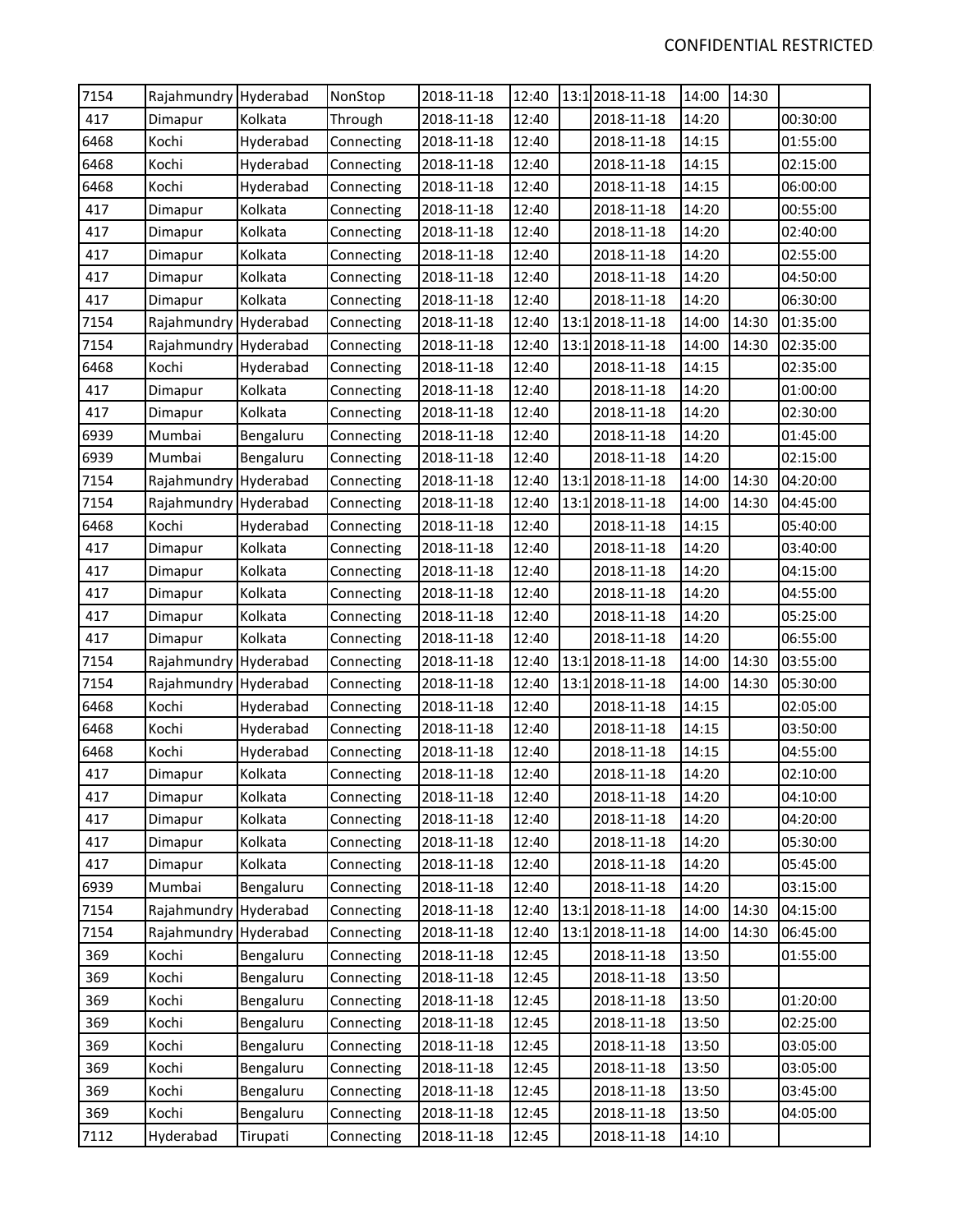| 168  | Mumbai    | Delhi                | Connecting | 2018-11-18 | 12:45 | 2018-11-18 | 15:00 | 01:45:00 |
|------|-----------|----------------------|------------|------------|-------|------------|-------|----------|
| 369  | Kochi     | Bengaluru            | Connecting | 2018-11-18 | 12:45 | 2018-11-18 | 13:50 | 01:00:00 |
| 369  | Kochi     | Bengaluru            | Connecting | 2018-11-18 | 12:45 | 2018-11-18 | 13:50 | 01:15:00 |
| 369  | Kochi     | Bengaluru            | Connecting | 2018-11-18 | 12:45 | 2018-11-18 | 13:50 | 01:35:00 |
| 369  | Kochi     | Bengaluru            | Connecting | 2018-11-18 | 12:45 | 2018-11-18 | 13:50 | 01:40:00 |
| 369  | Kochi     | Bengaluru            | Connecting | 2018-11-18 | 12:45 | 2018-11-18 | 13:50 | 03:00:00 |
| 2486 | Delhi     | Srinagar             | Connecting | 2018-11-18 | 12:45 | 2018-11-18 | 14:10 |          |
| 911  | Bengaluru | Dehradun             | Connecting | 2018-11-18 | 12:45 | 2018-11-18 | 15:50 |          |
| 369  | Kochi     | Bengaluru            | Through    | 2018-11-18 | 12:45 | 2018-11-18 | 13:50 | 00:35:00 |
| 7112 | Hyderabad | Tirupati             | NonStop    | 2018-11-18 | 12:45 | 2018-11-18 | 14:10 |          |
| 911  | Bengaluru | Dehradun             | NonStop    | 2018-11-18 | 12:45 | 2018-11-18 | 15:50 |          |
| 369  | Kochi     | Bengaluru            | NonStop    | 2018-11-18 | 12:45 | 2018-11-18 | 13:50 |          |
| 2486 | Delhi     | Srinagar             | NonStop    | 2018-11-18 | 12:45 | 2018-11-18 | 14:10 |          |
| 168  | Mumbai    | Delhi                | NonStop    | 2018-11-18 | 12:45 | 2018-11-18 | 15:00 |          |
| 2486 | Delhi     | Srinagar             | Through    | 2018-11-18 | 12:45 | 2018-11-18 | 14:10 |          |
| 315  | Chennai   | Hyderabad            | NonStop    | 2018-11-18 | 12:50 | 2018-11-18 | 14:05 |          |
| 831  | Mumbai    | Goa                  | NonStop    | 2018-11-18 | 12:50 | 2018-11-18 | 14:05 |          |
| 345  | Bengaluru | Goa                  | NonStop    | 2018-11-18 | 12:50 | 2018-11-18 | 14:10 |          |
| 905  | Hyderabad | Goa                  | NonStop    | 2018-11-18 | 12:50 | 2018-11-18 | 14:15 |          |
| 202  | Kolkata   | Ahmedabad            | NonStop    | 2018-11-18 | 12:50 | 2018-11-18 | 15:40 |          |
| 679  | Dehradun  | Delhi                | NonStop    | 2018-11-18 | 12:50 | 2018-11-18 | 13:45 |          |
| 679  | Dehradun  | Delhi                | Through    | 2018-11-18 | 12:50 | 2018-11-18 | 13:45 | 00:35:00 |
| 831  | Mumbai    | Goa                  | Through    | 2018-11-18 | 12:50 | 2018-11-18 | 14:05 |          |
| 905  | Hyderabad | Goa                  | Through    | 2018-11-18 | 12:50 | 2018-11-18 | 14:15 |          |
| 577  | Lucknow   | Dehradun             | NonStop    | 2018-11-18 | 12:50 | 2018-11-18 | 14:00 |          |
| 409  | Bengaluru | Visakhapatna NonStop |            | 2018-11-18 | 12:50 | 2018-11-18 | 14:10 |          |
| 414  | Bengaluru | Mumbai               | NonStop    | 2018-11-18 | 12:50 | 2018-11-18 | 14:40 |          |
| 7195 | Chennai   | Madurai              | NonStop    | 2018-11-18 | 12:50 | 2018-11-18 | 14:10 |          |
| 315  | Chennai   | Hyderabad            | Through    | 2018-11-18 | 12:50 | 2018-11-18 | 14:05 |          |
| 202  | Kolkata   | Ahmedabad            | Through    | 2018-11-18 | 12:50 | 2018-11-18 | 15:40 | 00:30:00 |
| 679  | Dehradun  | Delhi                | Connecting | 2018-11-18 | 12:50 | 2018-11-18 | 13:45 | 02:15:00 |
| 679  | Dehradun  | Delhi                | Connecting | 2018-11-18 | 12:50 | 2018-11-18 | 13:45 | 03:45:00 |
| 679  | Dehradun  | Delhi                | Connecting | 2018-11-18 | 12:50 | 2018-11-18 | 13:45 | 04:55:00 |
| 315  | Chennai   | Hyderabad            | Connecting | 2018-11-18 | 12:50 | 2018-11-18 | 14:05 | 01:30:00 |
| 315  | Chennai   | Hyderabad            | Connecting | 2018-11-18 | 12:50 | 2018-11-18 | 14:05 | 02:15:00 |
| 679  | Dehradun  | Delhi                | Connecting | 2018-11-18 | 12:50 | 2018-11-18 | 13:45 | 01:15:00 |
| 679  | Dehradun  | Delhi                | Connecting | 2018-11-18 | 12:50 | 2018-11-18 | 13:45 | 03:10:00 |
| 679  | Dehradun  | Delhi                | Connecting | 2018-11-18 | 12:50 | 2018-11-18 | 13:45 | 03:20:00 |
| 679  | Dehradun  | Delhi                | Connecting | 2018-11-18 | 12:50 | 2018-11-18 | 13:45 | 03:40:00 |
| 679  | Dehradun  | Delhi                | Connecting | 2018-11-18 | 12:50 | 2018-11-18 | 13:45 | 04:35:00 |
| 679  | Dehradun  | Delhi                | Connecting | 2018-11-18 | 12:50 | 2018-11-18 | 13:45 | 05:00:00 |
| 679  | Dehradun  | Delhi                | Connecting | 2018-11-18 | 12:50 | 2018-11-18 | 13:45 | 05:40:00 |
| 577  | Lucknow   | Dehradun             | Connecting | 2018-11-18 | 12:50 | 2018-11-18 | 14:00 | 02:30:00 |
| 315  | Chennai   | Hyderabad            | Connecting | 2018-11-18 | 12:50 | 2018-11-18 | 14:05 | 01:00:00 |
| 315  | Chennai   | Hyderabad            | Connecting | 2018-11-18 | 12:50 | 2018-11-18 | 14:05 | 01:35:00 |
| 831  | Mumbai    | Goa                  | Connecting | 2018-11-18 | 12:50 | 2018-11-18 | 14:05 |          |
| 345  | Bengaluru | Goa                  | Connecting | 2018-11-18 | 12:50 | 2018-11-18 | 14:10 | 01:10:00 |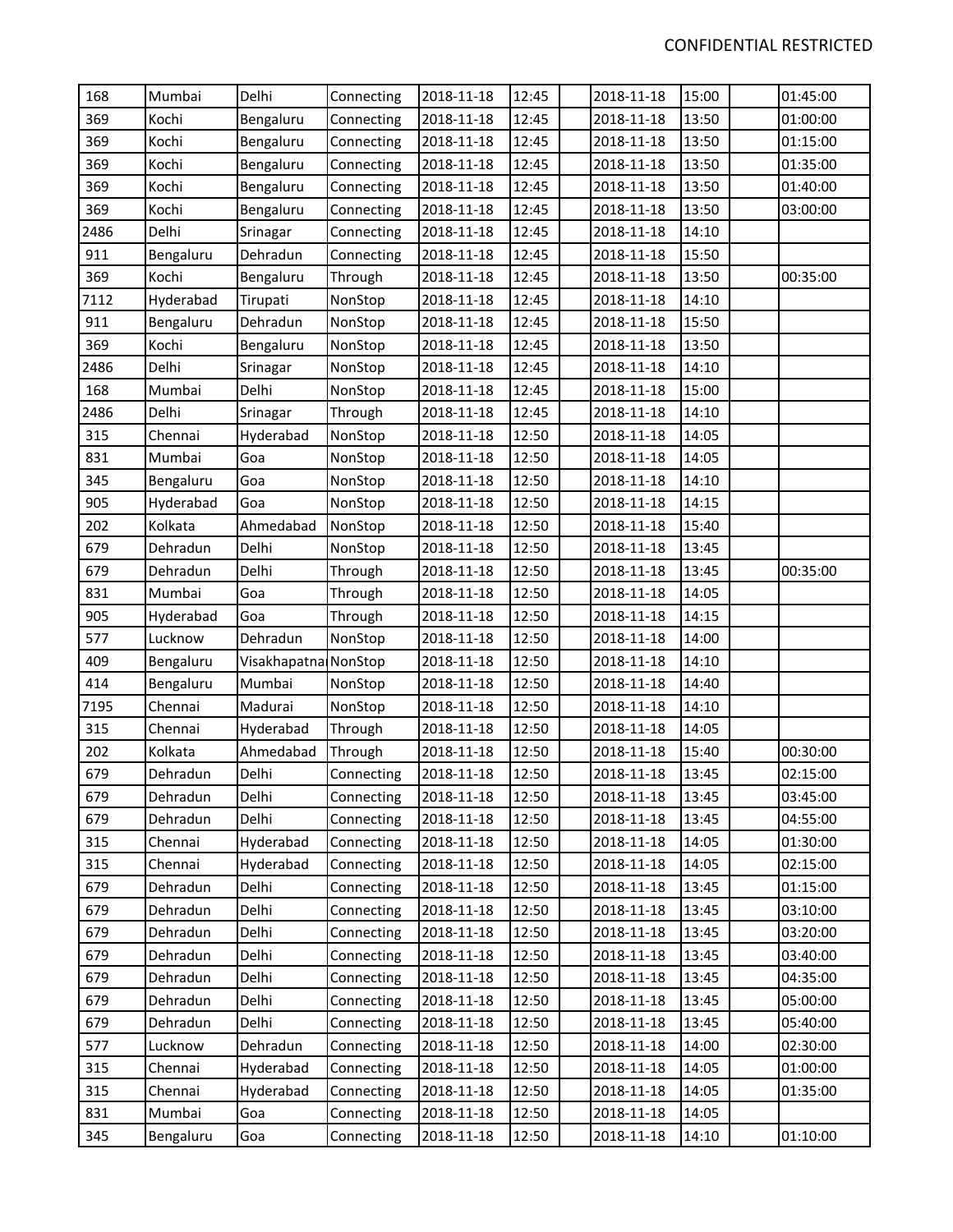| 679  | Dehradun                | Delhi                   | Connecting | 2018-11-18 | 12:50 | 2018-11-18 | 13:45 | 00:55:00 |
|------|-------------------------|-------------------------|------------|------------|-------|------------|-------|----------|
| 679  | Dehradun                | Delhi                   | Connecting | 2018-11-18 | 12:50 | 2018-11-18 | 13:45 | 01:00:00 |
| 679  | Dehradun                | Delhi                   | Connecting | 2018-11-18 | 12:50 | 2018-11-18 | 13:45 | 01:50:00 |
| 679  | Dehradun                | Delhi                   | Connecting | 2018-11-18 | 12:50 | 2018-11-18 | 13:45 | 01:50:00 |
| 679  | Dehradun                | Delhi                   | Connecting | 2018-11-18 | 12:50 | 2018-11-18 | 13:45 | 02:35:00 |
| 679  | Dehradun                | Delhi                   | Connecting | 2018-11-18 | 12:50 | 2018-11-18 | 13:45 | 03:15:00 |
| 679  | Dehradun                | Delhi                   | Connecting | 2018-11-18 | 12:50 | 2018-11-18 | 13:45 | 04:00:00 |
| 679  | Dehradun                | Delhi                   | Connecting | 2018-11-18 | 12:50 | 2018-11-18 | 13:45 | 04:25:00 |
| 315  | Chennai                 | Hyderabad               | Connecting | 2018-11-18 | 12:50 | 2018-11-18 | 14:05 | 03:50:00 |
| 409  | Bengaluru               | Visakhapatna Connecting |            | 2018-11-18 | 12:50 | 2018-11-18 | 14:10 |          |
| 414  | Bengaluru               | Mumbai                  | Connecting | 2018-11-18 | 12:50 | 2018-11-18 | 14:40 |          |
| 679  | Dehradun                | Delhi                   | Connecting | 2018-11-18 | 12:50 | 2018-11-18 | 13:45 | 01:55:00 |
| 679  | Dehradun                | Delhi                   | Connecting | 2018-11-18 | 12:50 | 2018-11-18 | 13:45 | 02:15:00 |
| 679  | Dehradun                | Delhi                   | Connecting | 2018-11-18 | 12:50 | 2018-11-18 | 13:45 | 02:25:00 |
| 577  | Lucknow                 | Dehradun                | Connecting | 2018-11-18 | 12:50 | 2018-11-18 | 14:00 |          |
| 315  | Chennai                 | Hyderabad               | Connecting | 2018-11-18 | 12:50 | 2018-11-18 | 14:05 |          |
| 315  | Chennai                 | Hyderabad               | Connecting | 2018-11-18 | 12:50 | 2018-11-18 | 14:05 | 02:05:00 |
| 345  | Bengaluru               | Goa                     | Connecting | 2018-11-18 | 12:50 | 2018-11-18 | 14:10 |          |
| 7195 | Chennai                 | Madurai                 | Connecting | 2018-11-18 | 12:50 | 2018-11-18 | 14:10 |          |
| 905  | Hyderabad               | Goa                     | Connecting | 2018-11-18 | 12:50 | 2018-11-18 | 14:15 |          |
| 202  | Kolkata                 | Ahmedabad               | Connecting | 2018-11-18 | 12:50 | 2018-11-18 | 15:40 |          |
| 202  | Kolkata                 | Ahmedabad               | Connecting | 2018-11-18 | 12:50 | 2018-11-18 | 15:40 | 03:00:00 |
| 809  | Visakhapatnar Hyderabad |                         | Connecting | 2018-11-18 | 12:55 | 2018-11-18 | 14:20 | 05:55:00 |
| 809  | Visakhapatnar Hyderabad |                         | Connecting | 2018-11-18 | 12:55 | 2018-11-18 | 14:20 | 01:20:00 |
| 6201 | Hyderabad               | Raipur                  | Connecting | 2018-11-18 | 12:55 | 2018-11-18 | 14:15 |          |
| 809  | Visakhapatnar Hyderabad |                         | Connecting | 2018-11-18 | 12:55 | 2018-11-18 | 14:20 | 01:15:00 |
| 809  | Visakhapatnar Hyderabad |                         | Connecting | 2018-11-18 | 12:55 | 2018-11-18 | 14:20 | 01:50:00 |
| 809  | Visakhapatnar Hyderabad |                         | Connecting | 2018-11-18 | 12:55 | 2018-11-18 | 14:20 | 02:00:00 |
| 809  | Visakhapatnal Hyderabad |                         | Connecting | 2018-11-18 | 12:55 | 2018-11-18 | 14:20 |          |
| 809  | Visakhapatna Hyderabad  |                         | Through    | 2018-11-18 | 12:55 | 2018-11-18 | 14:20 | 00:30:00 |
| 809  | Visakhapatnar Hyderabad |                         | NonStop    | 2018-11-18 | 12:55 | 2018-11-18 | 14:20 |          |
| 6201 | Hyderabad               | Raipur                  | NonStop    | 2018-11-18 | 12:55 | 2018-11-18 | 14:15 |          |
| 966  | Delhi                   | Dehradun                | NonStop    | 2018-11-18 | 13:00 | 2018-11-18 | 13:50 |          |
| 134  | Nagpur                  | Delhi                   | NonStop    | 2018-11-18 | 13:00 | 2018-11-18 | 14:45 |          |
| 252  | Goa                     | Indore                  | NonStop    | 2018-11-18 | 13:00 | 2018-11-18 | 14:50 |          |
| 5988 | Jorhat                  | Kolkata                 | NonStop    | 2018-11-18 | 13:00 | 2018-11-18 | 15:10 |          |
| 296  | Port Blair              | Hyderabad               | NonStop    | 2018-11-18 | 13:00 | 2018-11-18 | 15:40 |          |
| 2423 | Delhi                   | Bengaluru               | NonStop    | 2018-11-18 | 13:00 | 2018-11-18 | 15:45 |          |
| 2246 | Bengaluru               | Delhi                   | NonStop    | 2018-11-18 | 13:00 | 2018-11-18 | 15:50 |          |
| 407  | Bengaluru               | Kochi                   | Through    | 2018-11-18 | 13:00 | 2018-11-18 | 14:05 |          |
| 252  | Goa                     | Indore                  | Through    | 2018-11-18 | 13:00 | 2018-11-18 | 14:50 | 00:30:00 |
| 407  | Bengaluru               | Kochi                   | NonStop    | 2018-11-18 | 13:00 | 2018-11-18 | 14:05 |          |
| 7122 | Rajahmundry             | Hyderabad               | NonStop    | 2018-11-18 | 13:00 | 2018-11-18 | 14:05 |          |
| 407  | Bengaluru               | Kochi                   | Connecting | 2018-11-18 | 13:00 | 2018-11-18 | 14:05 |          |
| 407  | Bengaluru               | Kochi                   | Connecting | 2018-11-18 | 13:00 | 2018-11-18 | 14:05 | 00:55:00 |
| 407  | Bengaluru               | Kochi                   | Connecting | 2018-11-18 | 13:00 | 2018-11-18 | 14:05 | 04:55:00 |
| 7122 | Rajahmundry Hyderabad   |                         | Connecting | 2018-11-18 | 13:00 | 2018-11-18 | 14:05 | 00:55:00 |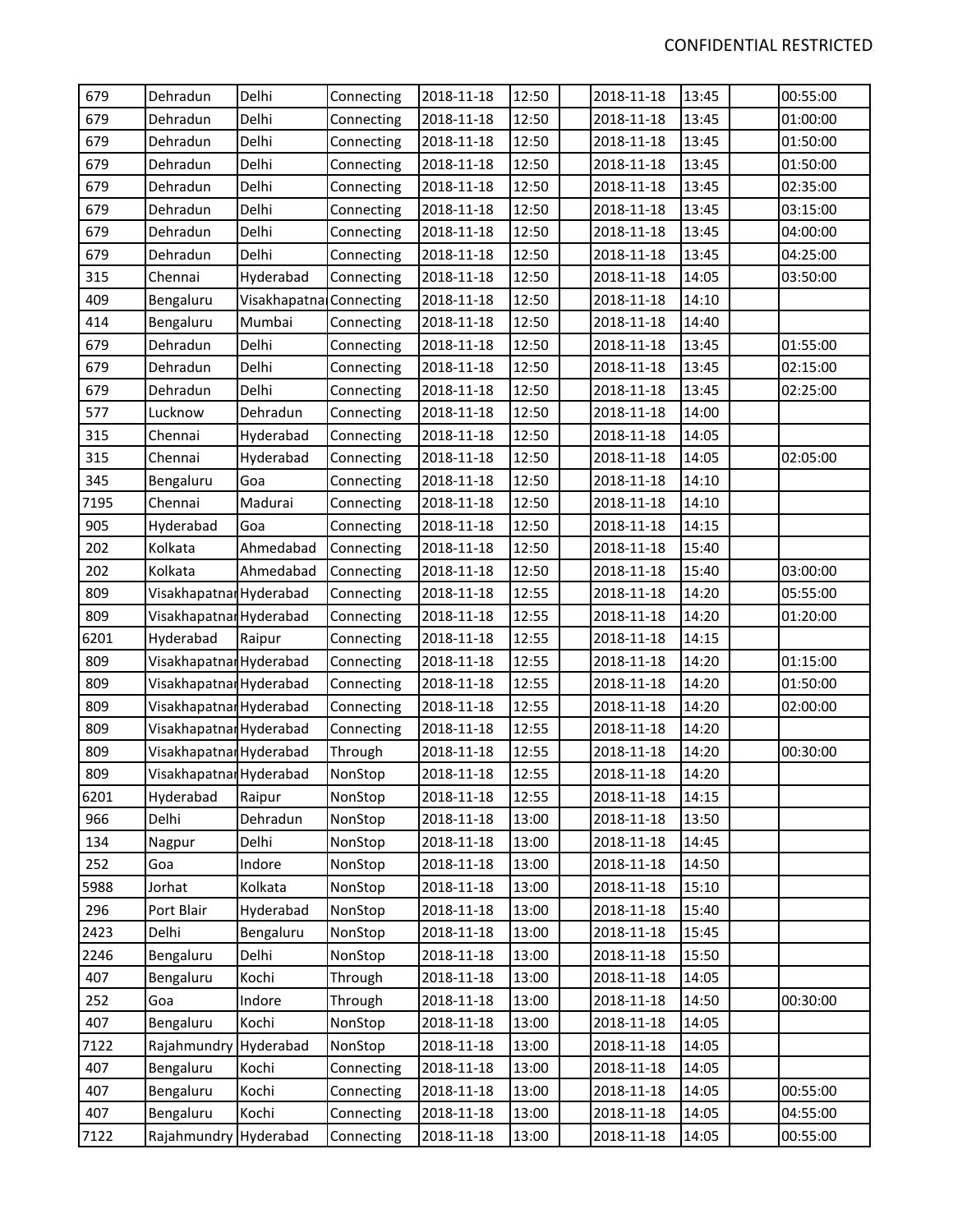| 7122<br>2018-11-18<br>03:50:00<br>Rajahmundry Hyderabad<br>Connecting<br>2018-11-18<br>14:05<br>7122<br>Rajahmundry Hyderabad<br>2018-11-18<br>13:00<br>2018-11-18<br>14:05<br>04:15:00<br>Connecting<br>296<br>Port Blair<br>2018-11-18<br>13:00<br>2018-11-18<br>15:40<br>02:30:00<br>Hyderabad<br>Connecting<br>296<br>Port Blair<br>2018-11-18<br>13:00<br>2018-11-18<br>15:40<br>02:55:00<br>Hyderabad<br>Connecting<br>13:00<br>15:40<br>296<br>Port Blair<br>Hyderabad<br>2018-11-18<br>2018-11-18<br>03:20:00<br>Connecting<br>2423<br>Delhi<br>2018-11-18<br>13:00<br>15:45<br>Bengaluru<br>2018-11-18<br>Connecting<br>Delhi<br>15:50<br>2246<br>Bengaluru<br>2018-11-18<br>13:00<br>2018-11-18<br>Connecting<br>7122<br>Rajahmundry Hyderabad<br>2018-11-18<br>13:00<br>2018-11-18<br>14:05<br>02:05:00<br>Connecting<br>14:45<br>00:55:00<br>134<br>Delhi<br>2018-11-18<br>13:00<br>2018-11-18<br>Nagpur<br>Connecting<br>252<br>Indore<br>Connecting<br>2018-11-18<br>13:00<br>2018-11-18<br>14:50<br>02:40:00<br>Goa<br>15:10<br>5988<br>Jorhat<br>Kolkata<br>2018-11-18<br>13:00<br>2018-11-18<br>02:05:00<br>Connecting<br>Delhi<br>13:00<br>13:50<br>966<br>Dehradun<br>2018-11-18<br>2018-11-18<br>Connecting<br>407<br>Kochi<br>2018-11-18<br>13:00<br>2018-11-18<br>14:05<br>01:00:00<br>Bengaluru<br>Connecting<br>13:00<br>14:05<br>01:35:00<br>7122<br>Rajahmundry Hyderabad<br>2018-11-18<br>2018-11-18<br>Connecting<br>134<br>Delhi<br>2018-11-18<br>13:00<br>14:45<br>01:55:00<br>Nagpur<br>Connecting<br>2018-11-18<br>134<br>Delhi<br>2018-11-18<br>13:00<br>2018-11-18<br>14:45<br>02:00:00<br>Nagpur<br>Connecting<br>5988<br>Jorhat<br>Kolkata<br>2018-11-18<br>13:00<br>15:10<br>01:20:00<br>Connecting<br>2018-11-18<br>5988<br>Jorhat<br>Kolkata<br>2018-11-18<br>13:00<br>2018-11-18<br>15:10<br>01:50:00<br>Connecting<br>5988<br>13:00<br>15:10<br>03:25:00<br>Jorhat<br>Kolkata<br>Connecting<br>2018-11-18<br>2018-11-18<br>5988<br>13:00<br>15:10<br>04:05:00<br>Jorhat<br>Kolkata<br>2018-11-18<br>2018-11-18<br>Connecting<br>15:10<br>5988<br>Kolkata<br>2018-11-18<br>13:00<br>05:40:00<br>Jorhat<br>Connecting<br>2018-11-18<br>296<br>Port Blair<br>2018-11-18<br>13:00<br>2018-11-18<br>15:40<br>02:25:00<br>Hyderabad<br>Connecting<br>296<br>2018-11-18<br>13:00<br>2018-11-18<br>15:40<br>02:35:00<br>Port Blair<br>Hyderabad<br>Connecting<br>13:00<br>15:40<br>296<br>Port Blair<br>Hyderabad<br>2018-11-18<br>2018-11-18<br>03:50:00<br>Connecting<br>296<br>Port Blair<br>2018-11-18<br>13:00<br>15:40<br>05:55:00<br>Hyderabad<br>2018-11-18<br>Connecting<br>Delhi<br>15:45<br>2423<br>2018-11-18<br>13:00<br>2018-11-18<br>01:20:00<br>Bengaluru<br>Connecting<br>134<br>Delhi<br>2018-11-18<br>13:00<br>14:45<br>02:40:00<br>Nagpur<br>Connecting<br>2018-11-18<br>5988<br>Kolkata<br>15:10<br>04:35:00<br>Jorhat<br>2018-11-18<br>13:00<br>2018-11-18<br>Connecting<br>15:10<br>5988<br>Kolkata<br>Connecting<br>2018-11-18<br>13:00<br>2018-11-18<br>05:30:00<br>Jorhat<br>15:40<br>296<br>Port Blair<br>2018-11-18<br>13:00<br>2018-11-18<br>02:10:00<br>Hyderabad<br>Connecting<br>15:40<br>296<br>13:00<br>Port Blair<br>2018-11-18<br>2018-11-18<br>02:40:00<br>Hyderabad<br>Connecting<br>296<br>Port Blair<br>03:50:00<br>Connecting<br>2018-11-18<br>13:00<br>2018-11-18<br>15:40<br>Hyderabad<br>Delhi<br>2018-11-18<br>15:45<br>03:50:00<br>2423<br>Bengaluru<br>Connecting<br>13:00<br>2018-11-18<br>Chennai<br>Bengaluru<br>Connecting<br>2018-11-18<br>13:05<br>2018-11-18<br>00:55:00<br>238<br>14:10<br>238<br>2018-11-18<br>Chennai<br>Bengaluru<br>Connecting<br>13:05<br>2018-11-18<br>14:10<br>01:15:00<br>3904<br>Mumbai<br>Indore<br>Connecting<br>2018-11-18<br>13:05<br>2018-11-18<br>14:25<br>3904<br>Indore<br>Mumbai<br>Connecting<br>2018-11-18<br>13:05<br>2018-11-18<br>14:25<br>01:30:00<br>3904<br>Indore<br>Mumbai<br>Connecting<br>2018-11-18<br>13:05<br>2018-11-18<br>14:25<br>02:20:00<br>3904<br>Indore<br>Mumbai<br>Connecting<br>2018-11-18<br>13:05<br>2018-11-18<br>14:25<br>04:15:00<br>758<br>Pune<br>Connecting<br>2018-11-18<br>13:05<br>2018-11-18<br>14:35<br>04:45:00<br>Bengaluru<br>889<br>Delhi<br>Guwahati<br>Connecting<br>2018-11-18<br>13:05<br>2018-11-18<br>15:10<br>01:30:00<br>6616<br>Kolkata<br>Delhi<br>2018-11-18<br>13:05<br>2018-11-18<br>15:35<br>Connecting<br>Kolkata<br>6616<br>Delhi<br>Connecting<br>2018-11-18<br>13:05<br>2018-11-18<br>15:35<br>01:10:00<br>2018-11-18<br>2018-11-18<br>238<br>Chennai<br>Bengaluru<br>Connecting<br>13:05<br>14:10<br>238<br>01:15:00<br>Chennai<br>Bengaluru<br>Connecting<br>2018-11-18<br>13:05<br>2018-11-18<br>14:10<br>3904<br>Mumbai<br>Connecting<br>14:25<br>00:55:00<br>Indore<br>2018-11-18<br>13:05<br>2018-11-18<br>758<br>13:05<br>14:35<br>02:00:00<br>Pune<br>Bengaluru<br>Connecting<br>2018-11-18<br>2018-11-18 |  |  |       |  |  |
|----------------------------------------------------------------------------------------------------------------------------------------------------------------------------------------------------------------------------------------------------------------------------------------------------------------------------------------------------------------------------------------------------------------------------------------------------------------------------------------------------------------------------------------------------------------------------------------------------------------------------------------------------------------------------------------------------------------------------------------------------------------------------------------------------------------------------------------------------------------------------------------------------------------------------------------------------------------------------------------------------------------------------------------------------------------------------------------------------------------------------------------------------------------------------------------------------------------------------------------------------------------------------------------------------------------------------------------------------------------------------------------------------------------------------------------------------------------------------------------------------------------------------------------------------------------------------------------------------------------------------------------------------------------------------------------------------------------------------------------------------------------------------------------------------------------------------------------------------------------------------------------------------------------------------------------------------------------------------------------------------------------------------------------------------------------------------------------------------------------------------------------------------------------------------------------------------------------------------------------------------------------------------------------------------------------------------------------------------------------------------------------------------------------------------------------------------------------------------------------------------------------------------------------------------------------------------------------------------------------------------------------------------------------------------------------------------------------------------------------------------------------------------------------------------------------------------------------------------------------------------------------------------------------------------------------------------------------------------------------------------------------------------------------------------------------------------------------------------------------------------------------------------------------------------------------------------------------------------------------------------------------------------------------------------------------------------------------------------------------------------------------------------------------------------------------------------------------------------------------------------------------------------------------------------------------------------------------------------------------------------------------------------------------------------------------------------------------------------------------------------------------------------------------------------------------------------------------------------------------------------------------------------------------------------------------------------------------------------------------------------------------------------------------------------------------------------------------------------------------------------------------------------------------------------------------------------------------------------------------------------------------------------------------------------------------------------------------------------------------------------------------------------------------------------------------------------------------------------------------------------------------------------------------------------------------------------------------------------------------------------------------------------------------------------------------------------------------------------------------------------------------------------------------------------------------------------------------------------------------------------------------------------------|--|--|-------|--|--|
|                                                                                                                                                                                                                                                                                                                                                                                                                                                                                                                                                                                                                                                                                                                                                                                                                                                                                                                                                                                                                                                                                                                                                                                                                                                                                                                                                                                                                                                                                                                                                                                                                                                                                                                                                                                                                                                                                                                                                                                                                                                                                                                                                                                                                                                                                                                                                                                                                                                                                                                                                                                                                                                                                                                                                                                                                                                                                                                                                                                                                                                                                                                                                                                                                                                                                                                                                                                                                                                                                                                                                                                                                                                                                                                                                                                                                                                                                                                                                                                                                                                                                                                                                                                                                                                                                                                                                                                                                                                                                                                                                                                                                                                                                                                                                                                                                                                                                                          |  |  | 13:00 |  |  |
|                                                                                                                                                                                                                                                                                                                                                                                                                                                                                                                                                                                                                                                                                                                                                                                                                                                                                                                                                                                                                                                                                                                                                                                                                                                                                                                                                                                                                                                                                                                                                                                                                                                                                                                                                                                                                                                                                                                                                                                                                                                                                                                                                                                                                                                                                                                                                                                                                                                                                                                                                                                                                                                                                                                                                                                                                                                                                                                                                                                                                                                                                                                                                                                                                                                                                                                                                                                                                                                                                                                                                                                                                                                                                                                                                                                                                                                                                                                                                                                                                                                                                                                                                                                                                                                                                                                                                                                                                                                                                                                                                                                                                                                                                                                                                                                                                                                                                                          |  |  |       |  |  |
|                                                                                                                                                                                                                                                                                                                                                                                                                                                                                                                                                                                                                                                                                                                                                                                                                                                                                                                                                                                                                                                                                                                                                                                                                                                                                                                                                                                                                                                                                                                                                                                                                                                                                                                                                                                                                                                                                                                                                                                                                                                                                                                                                                                                                                                                                                                                                                                                                                                                                                                                                                                                                                                                                                                                                                                                                                                                                                                                                                                                                                                                                                                                                                                                                                                                                                                                                                                                                                                                                                                                                                                                                                                                                                                                                                                                                                                                                                                                                                                                                                                                                                                                                                                                                                                                                                                                                                                                                                                                                                                                                                                                                                                                                                                                                                                                                                                                                                          |  |  |       |  |  |
|                                                                                                                                                                                                                                                                                                                                                                                                                                                                                                                                                                                                                                                                                                                                                                                                                                                                                                                                                                                                                                                                                                                                                                                                                                                                                                                                                                                                                                                                                                                                                                                                                                                                                                                                                                                                                                                                                                                                                                                                                                                                                                                                                                                                                                                                                                                                                                                                                                                                                                                                                                                                                                                                                                                                                                                                                                                                                                                                                                                                                                                                                                                                                                                                                                                                                                                                                                                                                                                                                                                                                                                                                                                                                                                                                                                                                                                                                                                                                                                                                                                                                                                                                                                                                                                                                                                                                                                                                                                                                                                                                                                                                                                                                                                                                                                                                                                                                                          |  |  |       |  |  |
|                                                                                                                                                                                                                                                                                                                                                                                                                                                                                                                                                                                                                                                                                                                                                                                                                                                                                                                                                                                                                                                                                                                                                                                                                                                                                                                                                                                                                                                                                                                                                                                                                                                                                                                                                                                                                                                                                                                                                                                                                                                                                                                                                                                                                                                                                                                                                                                                                                                                                                                                                                                                                                                                                                                                                                                                                                                                                                                                                                                                                                                                                                                                                                                                                                                                                                                                                                                                                                                                                                                                                                                                                                                                                                                                                                                                                                                                                                                                                                                                                                                                                                                                                                                                                                                                                                                                                                                                                                                                                                                                                                                                                                                                                                                                                                                                                                                                                                          |  |  |       |  |  |
|                                                                                                                                                                                                                                                                                                                                                                                                                                                                                                                                                                                                                                                                                                                                                                                                                                                                                                                                                                                                                                                                                                                                                                                                                                                                                                                                                                                                                                                                                                                                                                                                                                                                                                                                                                                                                                                                                                                                                                                                                                                                                                                                                                                                                                                                                                                                                                                                                                                                                                                                                                                                                                                                                                                                                                                                                                                                                                                                                                                                                                                                                                                                                                                                                                                                                                                                                                                                                                                                                                                                                                                                                                                                                                                                                                                                                                                                                                                                                                                                                                                                                                                                                                                                                                                                                                                                                                                                                                                                                                                                                                                                                                                                                                                                                                                                                                                                                                          |  |  |       |  |  |
|                                                                                                                                                                                                                                                                                                                                                                                                                                                                                                                                                                                                                                                                                                                                                                                                                                                                                                                                                                                                                                                                                                                                                                                                                                                                                                                                                                                                                                                                                                                                                                                                                                                                                                                                                                                                                                                                                                                                                                                                                                                                                                                                                                                                                                                                                                                                                                                                                                                                                                                                                                                                                                                                                                                                                                                                                                                                                                                                                                                                                                                                                                                                                                                                                                                                                                                                                                                                                                                                                                                                                                                                                                                                                                                                                                                                                                                                                                                                                                                                                                                                                                                                                                                                                                                                                                                                                                                                                                                                                                                                                                                                                                                                                                                                                                                                                                                                                                          |  |  |       |  |  |
|                                                                                                                                                                                                                                                                                                                                                                                                                                                                                                                                                                                                                                                                                                                                                                                                                                                                                                                                                                                                                                                                                                                                                                                                                                                                                                                                                                                                                                                                                                                                                                                                                                                                                                                                                                                                                                                                                                                                                                                                                                                                                                                                                                                                                                                                                                                                                                                                                                                                                                                                                                                                                                                                                                                                                                                                                                                                                                                                                                                                                                                                                                                                                                                                                                                                                                                                                                                                                                                                                                                                                                                                                                                                                                                                                                                                                                                                                                                                                                                                                                                                                                                                                                                                                                                                                                                                                                                                                                                                                                                                                                                                                                                                                                                                                                                                                                                                                                          |  |  |       |  |  |
|                                                                                                                                                                                                                                                                                                                                                                                                                                                                                                                                                                                                                                                                                                                                                                                                                                                                                                                                                                                                                                                                                                                                                                                                                                                                                                                                                                                                                                                                                                                                                                                                                                                                                                                                                                                                                                                                                                                                                                                                                                                                                                                                                                                                                                                                                                                                                                                                                                                                                                                                                                                                                                                                                                                                                                                                                                                                                                                                                                                                                                                                                                                                                                                                                                                                                                                                                                                                                                                                                                                                                                                                                                                                                                                                                                                                                                                                                                                                                                                                                                                                                                                                                                                                                                                                                                                                                                                                                                                                                                                                                                                                                                                                                                                                                                                                                                                                                                          |  |  |       |  |  |
|                                                                                                                                                                                                                                                                                                                                                                                                                                                                                                                                                                                                                                                                                                                                                                                                                                                                                                                                                                                                                                                                                                                                                                                                                                                                                                                                                                                                                                                                                                                                                                                                                                                                                                                                                                                                                                                                                                                                                                                                                                                                                                                                                                                                                                                                                                                                                                                                                                                                                                                                                                                                                                                                                                                                                                                                                                                                                                                                                                                                                                                                                                                                                                                                                                                                                                                                                                                                                                                                                                                                                                                                                                                                                                                                                                                                                                                                                                                                                                                                                                                                                                                                                                                                                                                                                                                                                                                                                                                                                                                                                                                                                                                                                                                                                                                                                                                                                                          |  |  |       |  |  |
|                                                                                                                                                                                                                                                                                                                                                                                                                                                                                                                                                                                                                                                                                                                                                                                                                                                                                                                                                                                                                                                                                                                                                                                                                                                                                                                                                                                                                                                                                                                                                                                                                                                                                                                                                                                                                                                                                                                                                                                                                                                                                                                                                                                                                                                                                                                                                                                                                                                                                                                                                                                                                                                                                                                                                                                                                                                                                                                                                                                                                                                                                                                                                                                                                                                                                                                                                                                                                                                                                                                                                                                                                                                                                                                                                                                                                                                                                                                                                                                                                                                                                                                                                                                                                                                                                                                                                                                                                                                                                                                                                                                                                                                                                                                                                                                                                                                                                                          |  |  |       |  |  |
|                                                                                                                                                                                                                                                                                                                                                                                                                                                                                                                                                                                                                                                                                                                                                                                                                                                                                                                                                                                                                                                                                                                                                                                                                                                                                                                                                                                                                                                                                                                                                                                                                                                                                                                                                                                                                                                                                                                                                                                                                                                                                                                                                                                                                                                                                                                                                                                                                                                                                                                                                                                                                                                                                                                                                                                                                                                                                                                                                                                                                                                                                                                                                                                                                                                                                                                                                                                                                                                                                                                                                                                                                                                                                                                                                                                                                                                                                                                                                                                                                                                                                                                                                                                                                                                                                                                                                                                                                                                                                                                                                                                                                                                                                                                                                                                                                                                                                                          |  |  |       |  |  |
|                                                                                                                                                                                                                                                                                                                                                                                                                                                                                                                                                                                                                                                                                                                                                                                                                                                                                                                                                                                                                                                                                                                                                                                                                                                                                                                                                                                                                                                                                                                                                                                                                                                                                                                                                                                                                                                                                                                                                                                                                                                                                                                                                                                                                                                                                                                                                                                                                                                                                                                                                                                                                                                                                                                                                                                                                                                                                                                                                                                                                                                                                                                                                                                                                                                                                                                                                                                                                                                                                                                                                                                                                                                                                                                                                                                                                                                                                                                                                                                                                                                                                                                                                                                                                                                                                                                                                                                                                                                                                                                                                                                                                                                                                                                                                                                                                                                                                                          |  |  |       |  |  |
|                                                                                                                                                                                                                                                                                                                                                                                                                                                                                                                                                                                                                                                                                                                                                                                                                                                                                                                                                                                                                                                                                                                                                                                                                                                                                                                                                                                                                                                                                                                                                                                                                                                                                                                                                                                                                                                                                                                                                                                                                                                                                                                                                                                                                                                                                                                                                                                                                                                                                                                                                                                                                                                                                                                                                                                                                                                                                                                                                                                                                                                                                                                                                                                                                                                                                                                                                                                                                                                                                                                                                                                                                                                                                                                                                                                                                                                                                                                                                                                                                                                                                                                                                                                                                                                                                                                                                                                                                                                                                                                                                                                                                                                                                                                                                                                                                                                                                                          |  |  |       |  |  |
|                                                                                                                                                                                                                                                                                                                                                                                                                                                                                                                                                                                                                                                                                                                                                                                                                                                                                                                                                                                                                                                                                                                                                                                                                                                                                                                                                                                                                                                                                                                                                                                                                                                                                                                                                                                                                                                                                                                                                                                                                                                                                                                                                                                                                                                                                                                                                                                                                                                                                                                                                                                                                                                                                                                                                                                                                                                                                                                                                                                                                                                                                                                                                                                                                                                                                                                                                                                                                                                                                                                                                                                                                                                                                                                                                                                                                                                                                                                                                                                                                                                                                                                                                                                                                                                                                                                                                                                                                                                                                                                                                                                                                                                                                                                                                                                                                                                                                                          |  |  |       |  |  |
|                                                                                                                                                                                                                                                                                                                                                                                                                                                                                                                                                                                                                                                                                                                                                                                                                                                                                                                                                                                                                                                                                                                                                                                                                                                                                                                                                                                                                                                                                                                                                                                                                                                                                                                                                                                                                                                                                                                                                                                                                                                                                                                                                                                                                                                                                                                                                                                                                                                                                                                                                                                                                                                                                                                                                                                                                                                                                                                                                                                                                                                                                                                                                                                                                                                                                                                                                                                                                                                                                                                                                                                                                                                                                                                                                                                                                                                                                                                                                                                                                                                                                                                                                                                                                                                                                                                                                                                                                                                                                                                                                                                                                                                                                                                                                                                                                                                                                                          |  |  |       |  |  |
|                                                                                                                                                                                                                                                                                                                                                                                                                                                                                                                                                                                                                                                                                                                                                                                                                                                                                                                                                                                                                                                                                                                                                                                                                                                                                                                                                                                                                                                                                                                                                                                                                                                                                                                                                                                                                                                                                                                                                                                                                                                                                                                                                                                                                                                                                                                                                                                                                                                                                                                                                                                                                                                                                                                                                                                                                                                                                                                                                                                                                                                                                                                                                                                                                                                                                                                                                                                                                                                                                                                                                                                                                                                                                                                                                                                                                                                                                                                                                                                                                                                                                                                                                                                                                                                                                                                                                                                                                                                                                                                                                                                                                                                                                                                                                                                                                                                                                                          |  |  |       |  |  |
|                                                                                                                                                                                                                                                                                                                                                                                                                                                                                                                                                                                                                                                                                                                                                                                                                                                                                                                                                                                                                                                                                                                                                                                                                                                                                                                                                                                                                                                                                                                                                                                                                                                                                                                                                                                                                                                                                                                                                                                                                                                                                                                                                                                                                                                                                                                                                                                                                                                                                                                                                                                                                                                                                                                                                                                                                                                                                                                                                                                                                                                                                                                                                                                                                                                                                                                                                                                                                                                                                                                                                                                                                                                                                                                                                                                                                                                                                                                                                                                                                                                                                                                                                                                                                                                                                                                                                                                                                                                                                                                                                                                                                                                                                                                                                                                                                                                                                                          |  |  |       |  |  |
|                                                                                                                                                                                                                                                                                                                                                                                                                                                                                                                                                                                                                                                                                                                                                                                                                                                                                                                                                                                                                                                                                                                                                                                                                                                                                                                                                                                                                                                                                                                                                                                                                                                                                                                                                                                                                                                                                                                                                                                                                                                                                                                                                                                                                                                                                                                                                                                                                                                                                                                                                                                                                                                                                                                                                                                                                                                                                                                                                                                                                                                                                                                                                                                                                                                                                                                                                                                                                                                                                                                                                                                                                                                                                                                                                                                                                                                                                                                                                                                                                                                                                                                                                                                                                                                                                                                                                                                                                                                                                                                                                                                                                                                                                                                                                                                                                                                                                                          |  |  |       |  |  |
|                                                                                                                                                                                                                                                                                                                                                                                                                                                                                                                                                                                                                                                                                                                                                                                                                                                                                                                                                                                                                                                                                                                                                                                                                                                                                                                                                                                                                                                                                                                                                                                                                                                                                                                                                                                                                                                                                                                                                                                                                                                                                                                                                                                                                                                                                                                                                                                                                                                                                                                                                                                                                                                                                                                                                                                                                                                                                                                                                                                                                                                                                                                                                                                                                                                                                                                                                                                                                                                                                                                                                                                                                                                                                                                                                                                                                                                                                                                                                                                                                                                                                                                                                                                                                                                                                                                                                                                                                                                                                                                                                                                                                                                                                                                                                                                                                                                                                                          |  |  |       |  |  |
|                                                                                                                                                                                                                                                                                                                                                                                                                                                                                                                                                                                                                                                                                                                                                                                                                                                                                                                                                                                                                                                                                                                                                                                                                                                                                                                                                                                                                                                                                                                                                                                                                                                                                                                                                                                                                                                                                                                                                                                                                                                                                                                                                                                                                                                                                                                                                                                                                                                                                                                                                                                                                                                                                                                                                                                                                                                                                                                                                                                                                                                                                                                                                                                                                                                                                                                                                                                                                                                                                                                                                                                                                                                                                                                                                                                                                                                                                                                                                                                                                                                                                                                                                                                                                                                                                                                                                                                                                                                                                                                                                                                                                                                                                                                                                                                                                                                                                                          |  |  |       |  |  |
|                                                                                                                                                                                                                                                                                                                                                                                                                                                                                                                                                                                                                                                                                                                                                                                                                                                                                                                                                                                                                                                                                                                                                                                                                                                                                                                                                                                                                                                                                                                                                                                                                                                                                                                                                                                                                                                                                                                                                                                                                                                                                                                                                                                                                                                                                                                                                                                                                                                                                                                                                                                                                                                                                                                                                                                                                                                                                                                                                                                                                                                                                                                                                                                                                                                                                                                                                                                                                                                                                                                                                                                                                                                                                                                                                                                                                                                                                                                                                                                                                                                                                                                                                                                                                                                                                                                                                                                                                                                                                                                                                                                                                                                                                                                                                                                                                                                                                                          |  |  |       |  |  |
|                                                                                                                                                                                                                                                                                                                                                                                                                                                                                                                                                                                                                                                                                                                                                                                                                                                                                                                                                                                                                                                                                                                                                                                                                                                                                                                                                                                                                                                                                                                                                                                                                                                                                                                                                                                                                                                                                                                                                                                                                                                                                                                                                                                                                                                                                                                                                                                                                                                                                                                                                                                                                                                                                                                                                                                                                                                                                                                                                                                                                                                                                                                                                                                                                                                                                                                                                                                                                                                                                                                                                                                                                                                                                                                                                                                                                                                                                                                                                                                                                                                                                                                                                                                                                                                                                                                                                                                                                                                                                                                                                                                                                                                                                                                                                                                                                                                                                                          |  |  |       |  |  |
|                                                                                                                                                                                                                                                                                                                                                                                                                                                                                                                                                                                                                                                                                                                                                                                                                                                                                                                                                                                                                                                                                                                                                                                                                                                                                                                                                                                                                                                                                                                                                                                                                                                                                                                                                                                                                                                                                                                                                                                                                                                                                                                                                                                                                                                                                                                                                                                                                                                                                                                                                                                                                                                                                                                                                                                                                                                                                                                                                                                                                                                                                                                                                                                                                                                                                                                                                                                                                                                                                                                                                                                                                                                                                                                                                                                                                                                                                                                                                                                                                                                                                                                                                                                                                                                                                                                                                                                                                                                                                                                                                                                                                                                                                                                                                                                                                                                                                                          |  |  |       |  |  |
|                                                                                                                                                                                                                                                                                                                                                                                                                                                                                                                                                                                                                                                                                                                                                                                                                                                                                                                                                                                                                                                                                                                                                                                                                                                                                                                                                                                                                                                                                                                                                                                                                                                                                                                                                                                                                                                                                                                                                                                                                                                                                                                                                                                                                                                                                                                                                                                                                                                                                                                                                                                                                                                                                                                                                                                                                                                                                                                                                                                                                                                                                                                                                                                                                                                                                                                                                                                                                                                                                                                                                                                                                                                                                                                                                                                                                                                                                                                                                                                                                                                                                                                                                                                                                                                                                                                                                                                                                                                                                                                                                                                                                                                                                                                                                                                                                                                                                                          |  |  |       |  |  |
|                                                                                                                                                                                                                                                                                                                                                                                                                                                                                                                                                                                                                                                                                                                                                                                                                                                                                                                                                                                                                                                                                                                                                                                                                                                                                                                                                                                                                                                                                                                                                                                                                                                                                                                                                                                                                                                                                                                                                                                                                                                                                                                                                                                                                                                                                                                                                                                                                                                                                                                                                                                                                                                                                                                                                                                                                                                                                                                                                                                                                                                                                                                                                                                                                                                                                                                                                                                                                                                                                                                                                                                                                                                                                                                                                                                                                                                                                                                                                                                                                                                                                                                                                                                                                                                                                                                                                                                                                                                                                                                                                                                                                                                                                                                                                                                                                                                                                                          |  |  |       |  |  |
|                                                                                                                                                                                                                                                                                                                                                                                                                                                                                                                                                                                                                                                                                                                                                                                                                                                                                                                                                                                                                                                                                                                                                                                                                                                                                                                                                                                                                                                                                                                                                                                                                                                                                                                                                                                                                                                                                                                                                                                                                                                                                                                                                                                                                                                                                                                                                                                                                                                                                                                                                                                                                                                                                                                                                                                                                                                                                                                                                                                                                                                                                                                                                                                                                                                                                                                                                                                                                                                                                                                                                                                                                                                                                                                                                                                                                                                                                                                                                                                                                                                                                                                                                                                                                                                                                                                                                                                                                                                                                                                                                                                                                                                                                                                                                                                                                                                                                                          |  |  |       |  |  |
|                                                                                                                                                                                                                                                                                                                                                                                                                                                                                                                                                                                                                                                                                                                                                                                                                                                                                                                                                                                                                                                                                                                                                                                                                                                                                                                                                                                                                                                                                                                                                                                                                                                                                                                                                                                                                                                                                                                                                                                                                                                                                                                                                                                                                                                                                                                                                                                                                                                                                                                                                                                                                                                                                                                                                                                                                                                                                                                                                                                                                                                                                                                                                                                                                                                                                                                                                                                                                                                                                                                                                                                                                                                                                                                                                                                                                                                                                                                                                                                                                                                                                                                                                                                                                                                                                                                                                                                                                                                                                                                                                                                                                                                                                                                                                                                                                                                                                                          |  |  |       |  |  |
|                                                                                                                                                                                                                                                                                                                                                                                                                                                                                                                                                                                                                                                                                                                                                                                                                                                                                                                                                                                                                                                                                                                                                                                                                                                                                                                                                                                                                                                                                                                                                                                                                                                                                                                                                                                                                                                                                                                                                                                                                                                                                                                                                                                                                                                                                                                                                                                                                                                                                                                                                                                                                                                                                                                                                                                                                                                                                                                                                                                                                                                                                                                                                                                                                                                                                                                                                                                                                                                                                                                                                                                                                                                                                                                                                                                                                                                                                                                                                                                                                                                                                                                                                                                                                                                                                                                                                                                                                                                                                                                                                                                                                                                                                                                                                                                                                                                                                                          |  |  |       |  |  |
|                                                                                                                                                                                                                                                                                                                                                                                                                                                                                                                                                                                                                                                                                                                                                                                                                                                                                                                                                                                                                                                                                                                                                                                                                                                                                                                                                                                                                                                                                                                                                                                                                                                                                                                                                                                                                                                                                                                                                                                                                                                                                                                                                                                                                                                                                                                                                                                                                                                                                                                                                                                                                                                                                                                                                                                                                                                                                                                                                                                                                                                                                                                                                                                                                                                                                                                                                                                                                                                                                                                                                                                                                                                                                                                                                                                                                                                                                                                                                                                                                                                                                                                                                                                                                                                                                                                                                                                                                                                                                                                                                                                                                                                                                                                                                                                                                                                                                                          |  |  |       |  |  |
|                                                                                                                                                                                                                                                                                                                                                                                                                                                                                                                                                                                                                                                                                                                                                                                                                                                                                                                                                                                                                                                                                                                                                                                                                                                                                                                                                                                                                                                                                                                                                                                                                                                                                                                                                                                                                                                                                                                                                                                                                                                                                                                                                                                                                                                                                                                                                                                                                                                                                                                                                                                                                                                                                                                                                                                                                                                                                                                                                                                                                                                                                                                                                                                                                                                                                                                                                                                                                                                                                                                                                                                                                                                                                                                                                                                                                                                                                                                                                                                                                                                                                                                                                                                                                                                                                                                                                                                                                                                                                                                                                                                                                                                                                                                                                                                                                                                                                                          |  |  |       |  |  |
|                                                                                                                                                                                                                                                                                                                                                                                                                                                                                                                                                                                                                                                                                                                                                                                                                                                                                                                                                                                                                                                                                                                                                                                                                                                                                                                                                                                                                                                                                                                                                                                                                                                                                                                                                                                                                                                                                                                                                                                                                                                                                                                                                                                                                                                                                                                                                                                                                                                                                                                                                                                                                                                                                                                                                                                                                                                                                                                                                                                                                                                                                                                                                                                                                                                                                                                                                                                                                                                                                                                                                                                                                                                                                                                                                                                                                                                                                                                                                                                                                                                                                                                                                                                                                                                                                                                                                                                                                                                                                                                                                                                                                                                                                                                                                                                                                                                                                                          |  |  |       |  |  |
|                                                                                                                                                                                                                                                                                                                                                                                                                                                                                                                                                                                                                                                                                                                                                                                                                                                                                                                                                                                                                                                                                                                                                                                                                                                                                                                                                                                                                                                                                                                                                                                                                                                                                                                                                                                                                                                                                                                                                                                                                                                                                                                                                                                                                                                                                                                                                                                                                                                                                                                                                                                                                                                                                                                                                                                                                                                                                                                                                                                                                                                                                                                                                                                                                                                                                                                                                                                                                                                                                                                                                                                                                                                                                                                                                                                                                                                                                                                                                                                                                                                                                                                                                                                                                                                                                                                                                                                                                                                                                                                                                                                                                                                                                                                                                                                                                                                                                                          |  |  |       |  |  |
|                                                                                                                                                                                                                                                                                                                                                                                                                                                                                                                                                                                                                                                                                                                                                                                                                                                                                                                                                                                                                                                                                                                                                                                                                                                                                                                                                                                                                                                                                                                                                                                                                                                                                                                                                                                                                                                                                                                                                                                                                                                                                                                                                                                                                                                                                                                                                                                                                                                                                                                                                                                                                                                                                                                                                                                                                                                                                                                                                                                                                                                                                                                                                                                                                                                                                                                                                                                                                                                                                                                                                                                                                                                                                                                                                                                                                                                                                                                                                                                                                                                                                                                                                                                                                                                                                                                                                                                                                                                                                                                                                                                                                                                                                                                                                                                                                                                                                                          |  |  |       |  |  |
|                                                                                                                                                                                                                                                                                                                                                                                                                                                                                                                                                                                                                                                                                                                                                                                                                                                                                                                                                                                                                                                                                                                                                                                                                                                                                                                                                                                                                                                                                                                                                                                                                                                                                                                                                                                                                                                                                                                                                                                                                                                                                                                                                                                                                                                                                                                                                                                                                                                                                                                                                                                                                                                                                                                                                                                                                                                                                                                                                                                                                                                                                                                                                                                                                                                                                                                                                                                                                                                                                                                                                                                                                                                                                                                                                                                                                                                                                                                                                                                                                                                                                                                                                                                                                                                                                                                                                                                                                                                                                                                                                                                                                                                                                                                                                                                                                                                                                                          |  |  |       |  |  |
|                                                                                                                                                                                                                                                                                                                                                                                                                                                                                                                                                                                                                                                                                                                                                                                                                                                                                                                                                                                                                                                                                                                                                                                                                                                                                                                                                                                                                                                                                                                                                                                                                                                                                                                                                                                                                                                                                                                                                                                                                                                                                                                                                                                                                                                                                                                                                                                                                                                                                                                                                                                                                                                                                                                                                                                                                                                                                                                                                                                                                                                                                                                                                                                                                                                                                                                                                                                                                                                                                                                                                                                                                                                                                                                                                                                                                                                                                                                                                                                                                                                                                                                                                                                                                                                                                                                                                                                                                                                                                                                                                                                                                                                                                                                                                                                                                                                                                                          |  |  |       |  |  |
|                                                                                                                                                                                                                                                                                                                                                                                                                                                                                                                                                                                                                                                                                                                                                                                                                                                                                                                                                                                                                                                                                                                                                                                                                                                                                                                                                                                                                                                                                                                                                                                                                                                                                                                                                                                                                                                                                                                                                                                                                                                                                                                                                                                                                                                                                                                                                                                                                                                                                                                                                                                                                                                                                                                                                                                                                                                                                                                                                                                                                                                                                                                                                                                                                                                                                                                                                                                                                                                                                                                                                                                                                                                                                                                                                                                                                                                                                                                                                                                                                                                                                                                                                                                                                                                                                                                                                                                                                                                                                                                                                                                                                                                                                                                                                                                                                                                                                                          |  |  |       |  |  |
|                                                                                                                                                                                                                                                                                                                                                                                                                                                                                                                                                                                                                                                                                                                                                                                                                                                                                                                                                                                                                                                                                                                                                                                                                                                                                                                                                                                                                                                                                                                                                                                                                                                                                                                                                                                                                                                                                                                                                                                                                                                                                                                                                                                                                                                                                                                                                                                                                                                                                                                                                                                                                                                                                                                                                                                                                                                                                                                                                                                                                                                                                                                                                                                                                                                                                                                                                                                                                                                                                                                                                                                                                                                                                                                                                                                                                                                                                                                                                                                                                                                                                                                                                                                                                                                                                                                                                                                                                                                                                                                                                                                                                                                                                                                                                                                                                                                                                                          |  |  |       |  |  |
|                                                                                                                                                                                                                                                                                                                                                                                                                                                                                                                                                                                                                                                                                                                                                                                                                                                                                                                                                                                                                                                                                                                                                                                                                                                                                                                                                                                                                                                                                                                                                                                                                                                                                                                                                                                                                                                                                                                                                                                                                                                                                                                                                                                                                                                                                                                                                                                                                                                                                                                                                                                                                                                                                                                                                                                                                                                                                                                                                                                                                                                                                                                                                                                                                                                                                                                                                                                                                                                                                                                                                                                                                                                                                                                                                                                                                                                                                                                                                                                                                                                                                                                                                                                                                                                                                                                                                                                                                                                                                                                                                                                                                                                                                                                                                                                                                                                                                                          |  |  |       |  |  |
|                                                                                                                                                                                                                                                                                                                                                                                                                                                                                                                                                                                                                                                                                                                                                                                                                                                                                                                                                                                                                                                                                                                                                                                                                                                                                                                                                                                                                                                                                                                                                                                                                                                                                                                                                                                                                                                                                                                                                                                                                                                                                                                                                                                                                                                                                                                                                                                                                                                                                                                                                                                                                                                                                                                                                                                                                                                                                                                                                                                                                                                                                                                                                                                                                                                                                                                                                                                                                                                                                                                                                                                                                                                                                                                                                                                                                                                                                                                                                                                                                                                                                                                                                                                                                                                                                                                                                                                                                                                                                                                                                                                                                                                                                                                                                                                                                                                                                                          |  |  |       |  |  |
|                                                                                                                                                                                                                                                                                                                                                                                                                                                                                                                                                                                                                                                                                                                                                                                                                                                                                                                                                                                                                                                                                                                                                                                                                                                                                                                                                                                                                                                                                                                                                                                                                                                                                                                                                                                                                                                                                                                                                                                                                                                                                                                                                                                                                                                                                                                                                                                                                                                                                                                                                                                                                                                                                                                                                                                                                                                                                                                                                                                                                                                                                                                                                                                                                                                                                                                                                                                                                                                                                                                                                                                                                                                                                                                                                                                                                                                                                                                                                                                                                                                                                                                                                                                                                                                                                                                                                                                                                                                                                                                                                                                                                                                                                                                                                                                                                                                                                                          |  |  |       |  |  |
|                                                                                                                                                                                                                                                                                                                                                                                                                                                                                                                                                                                                                                                                                                                                                                                                                                                                                                                                                                                                                                                                                                                                                                                                                                                                                                                                                                                                                                                                                                                                                                                                                                                                                                                                                                                                                                                                                                                                                                                                                                                                                                                                                                                                                                                                                                                                                                                                                                                                                                                                                                                                                                                                                                                                                                                                                                                                                                                                                                                                                                                                                                                                                                                                                                                                                                                                                                                                                                                                                                                                                                                                                                                                                                                                                                                                                                                                                                                                                                                                                                                                                                                                                                                                                                                                                                                                                                                                                                                                                                                                                                                                                                                                                                                                                                                                                                                                                                          |  |  |       |  |  |
|                                                                                                                                                                                                                                                                                                                                                                                                                                                                                                                                                                                                                                                                                                                                                                                                                                                                                                                                                                                                                                                                                                                                                                                                                                                                                                                                                                                                                                                                                                                                                                                                                                                                                                                                                                                                                                                                                                                                                                                                                                                                                                                                                                                                                                                                                                                                                                                                                                                                                                                                                                                                                                                                                                                                                                                                                                                                                                                                                                                                                                                                                                                                                                                                                                                                                                                                                                                                                                                                                                                                                                                                                                                                                                                                                                                                                                                                                                                                                                                                                                                                                                                                                                                                                                                                                                                                                                                                                                                                                                                                                                                                                                                                                                                                                                                                                                                                                                          |  |  |       |  |  |
|                                                                                                                                                                                                                                                                                                                                                                                                                                                                                                                                                                                                                                                                                                                                                                                                                                                                                                                                                                                                                                                                                                                                                                                                                                                                                                                                                                                                                                                                                                                                                                                                                                                                                                                                                                                                                                                                                                                                                                                                                                                                                                                                                                                                                                                                                                                                                                                                                                                                                                                                                                                                                                                                                                                                                                                                                                                                                                                                                                                                                                                                                                                                                                                                                                                                                                                                                                                                                                                                                                                                                                                                                                                                                                                                                                                                                                                                                                                                                                                                                                                                                                                                                                                                                                                                                                                                                                                                                                                                                                                                                                                                                                                                                                                                                                                                                                                                                                          |  |  |       |  |  |
|                                                                                                                                                                                                                                                                                                                                                                                                                                                                                                                                                                                                                                                                                                                                                                                                                                                                                                                                                                                                                                                                                                                                                                                                                                                                                                                                                                                                                                                                                                                                                                                                                                                                                                                                                                                                                                                                                                                                                                                                                                                                                                                                                                                                                                                                                                                                                                                                                                                                                                                                                                                                                                                                                                                                                                                                                                                                                                                                                                                                                                                                                                                                                                                                                                                                                                                                                                                                                                                                                                                                                                                                                                                                                                                                                                                                                                                                                                                                                                                                                                                                                                                                                                                                                                                                                                                                                                                                                                                                                                                                                                                                                                                                                                                                                                                                                                                                                                          |  |  |       |  |  |
|                                                                                                                                                                                                                                                                                                                                                                                                                                                                                                                                                                                                                                                                                                                                                                                                                                                                                                                                                                                                                                                                                                                                                                                                                                                                                                                                                                                                                                                                                                                                                                                                                                                                                                                                                                                                                                                                                                                                                                                                                                                                                                                                                                                                                                                                                                                                                                                                                                                                                                                                                                                                                                                                                                                                                                                                                                                                                                                                                                                                                                                                                                                                                                                                                                                                                                                                                                                                                                                                                                                                                                                                                                                                                                                                                                                                                                                                                                                                                                                                                                                                                                                                                                                                                                                                                                                                                                                                                                                                                                                                                                                                                                                                                                                                                                                                                                                                                                          |  |  |       |  |  |
|                                                                                                                                                                                                                                                                                                                                                                                                                                                                                                                                                                                                                                                                                                                                                                                                                                                                                                                                                                                                                                                                                                                                                                                                                                                                                                                                                                                                                                                                                                                                                                                                                                                                                                                                                                                                                                                                                                                                                                                                                                                                                                                                                                                                                                                                                                                                                                                                                                                                                                                                                                                                                                                                                                                                                                                                                                                                                                                                                                                                                                                                                                                                                                                                                                                                                                                                                                                                                                                                                                                                                                                                                                                                                                                                                                                                                                                                                                                                                                                                                                                                                                                                                                                                                                                                                                                                                                                                                                                                                                                                                                                                                                                                                                                                                                                                                                                                                                          |  |  |       |  |  |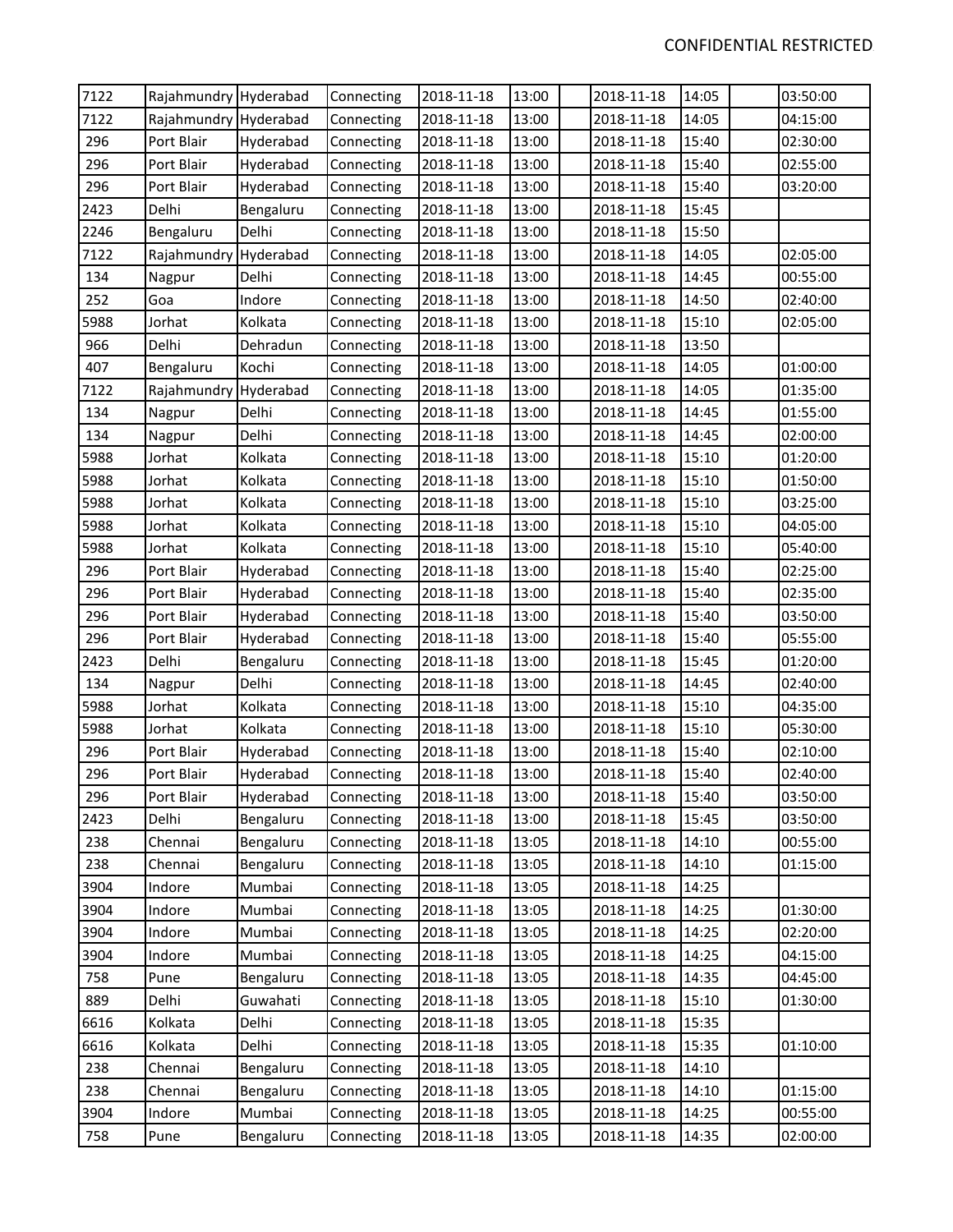| 758  | Pune               | Bengaluru  | Connecting | 2018-11-18 | 13:05 | 2018-11-18 | 14:35 | 03:00:00 |
|------|--------------------|------------|------------|------------|-------|------------|-------|----------|
| 758  | Pune               | Bengaluru  | Connecting | 2018-11-18 | 13:05 | 2018-11-18 | 14:35 | 06:50:00 |
| 6616 | Kolkata            | Delhi      | Connecting | 2018-11-18 | 13:05 | 2018-11-18 | 15:35 | 01:05:00 |
| 6616 | Kolkata            | Delhi      | Connecting | 2018-11-18 | 13:05 | 2018-11-18 | 15:35 | 03:10:00 |
| 238  | Chennai            | Bengaluru  | Connecting | 2018-11-18 | 13:05 | 2018-11-18 | 14:10 | 01:00:00 |
| 238  | Chennai            | Bengaluru  | Connecting | 2018-11-18 | 13:05 | 2018-11-18 | 14:10 | 02:45:00 |
| 238  | Chennai            | Bengaluru  | Connecting | 2018-11-18 | 13:05 | 2018-11-18 | 14:10 | 05:10:00 |
| 758  | Pune               | Bengaluru  | Connecting | 2018-11-18 | 13:05 | 2018-11-18 | 14:35 | 03:55:00 |
| 758  | Pune               | Bengaluru  | Connecting | 2018-11-18 | 13:05 | 2018-11-18 | 14:35 | 05:00:00 |
| 238  | Chennai            | Bengaluru  | Connecting | 2018-11-18 | 13:05 | 2018-11-18 | 14:10 | 07:15:00 |
| 3904 | Indore             | Mumbai     | Connecting | 2018-11-18 | 13:05 | 2018-11-18 | 14:25 | 02:40:00 |
| 3904 | Indore             | Mumbai     | Connecting | 2018-11-18 | 13:05 | 2018-11-18 | 14:25 | 04:25:00 |
| 758  | Pune               | Bengaluru  | Connecting | 2018-11-18 | 13:05 | 2018-11-18 | 14:35 | 02:20:00 |
| 889  | Delhi              | Guwahati   | Connecting | 2018-11-18 | 13:05 | 2018-11-18 | 15:10 |          |
| 238  | Chennai            | Bengaluru  | NonStop    | 2018-11-18 | 13:05 | 2018-11-18 | 14:10 |          |
| 6616 | Kolkata            | Delhi      | NonStop    | 2018-11-18 | 13:05 | 2018-11-18 | 15:35 |          |
| 238  | Chennai            | Bengaluru  | Through    | 2018-11-18 | 13:05 | 2018-11-18 | 14:10 |          |
| 6616 | Kolkata            | Delhi      | Through    | 2018-11-18 | 13:05 | 2018-11-18 | 15:35 |          |
| 889  | Delhi              | Guwahati   | NonStop    | 2018-11-18 | 13:05 | 2018-11-18 | 15:10 |          |
| 3904 | Indore             | Mumbai     | NonStop    | 2018-11-18 | 13:05 | 2018-11-18 | 14:25 |          |
| 758  | Pune               | Bengaluru  | NonStop    | 2018-11-18 | 13:05 | 2018-11-18 | 14:35 |          |
| 317  | Bengaluru          | Coimbatore | NonStop    | 2018-11-18 | 13:10 | 2018-11-18 | 14:00 |          |
| 321  | Kolkata            | Agartala   | NonStop    | 2018-11-18 | 13:10 | 2018-11-18 | 14:25 |          |
| 423  | Delhi              | Vijayawada | NonStop    | 2018-11-18 | 13:10 | 2018-11-18 | 15:30 |          |
| 442  | Chennai            | Jaipur     | Through    | 2018-11-18 | 13:10 | 2018-11-18 | 15:45 | 00:35:00 |
| 317  | Bengaluru          | Coimbatore | Through    | 2018-11-18 | 13:10 | 2018-11-18 | 14:00 |          |
| 994  | Ranchi             | Kolkata    | Through    | 2018-11-18 | 13:10 | 2018-11-18 | 14:10 | 01:00:00 |
| 321  | Kolkata            | Agartala   | Through    | 2018-11-18 | 13:10 | 2018-11-18 | 14:25 |          |
| 423  | Delhi              | Vijayawada | Through    | 2018-11-18 | 13:10 | 2018-11-18 | 15:30 |          |
| 994  | Ranchi             | Kolkata    | NonStop    | 2018-11-18 | 13:10 | 2018-11-18 | 14:10 |          |
| 5097 | Goa                | Mumbai     | NonStop    | 2018-11-18 | 13:10 | 2018-11-18 | 14:40 |          |
| 442  | Chennai            | Jaipur     | NonStop    | 2018-11-18 | 13:10 | 2018-11-18 | 15:45 |          |
| 257  | Bhubaneswar Mumbai |            | NonStop    | 2018-11-18 | 13:10 | 2018-11-18 | 15:50 |          |
| 886  | Guwahati           | Kolkata    | NonStop    | 2018-11-18 | 13:10 | 2018-11-18 | 14:45 |          |
| 317  | Bengaluru          | Coimbatore | Connecting | 2018-11-18 | 13:10 | 2018-11-18 | 14:00 |          |
| 994  | Ranchi             | Kolkata    | Connecting | 2018-11-18 | 13:10 | 2018-11-18 | 14:10 | 03:50:00 |
| 994  | Ranchi             | Kolkata    | Connecting | 2018-11-18 | 13:10 | 2018-11-18 | 14:10 | 05:20:00 |
| 994  | Ranchi             | Kolkata    | Connecting | 2018-11-18 | 13:10 | 2018-11-18 | 14:10 | 05:20:00 |
| 994  | Ranchi             | Kolkata    | Connecting | 2018-11-18 | 13:10 | 2018-11-18 | 14:10 | 05:25:00 |
| 994  | Ranchi             | Kolkata    | Connecting | 2018-11-18 | 13:10 | 2018-11-18 | 14:10 | 06:45:00 |
| 321  | Kolkata            | Agartala   | Connecting | 2018-11-18 | 13:10 | 2018-11-18 | 14:25 |          |
| 886  | Guwahati           | Kolkata    | Connecting | 2018-11-18 | 13:10 | 2018-11-18 | 14:45 | 03:05:00 |
| 886  | Guwahati           | Kolkata    | Connecting | 2018-11-18 | 13:10 | 2018-11-18 | 14:45 | 03:55:00 |
| 423  | Delhi              | Vijayawada | Connecting | 2018-11-18 | 13:10 | 2018-11-18 | 15:30 |          |
| 442  | Chennai            | Jaipur     | Connecting | 2018-11-18 | 13:10 | 2018-11-18 | 15:45 | 02:40:00 |
| 257  | Bhubaneswar        | Mumbai     | Connecting | 2018-11-18 | 13:10 | 2018-11-18 | 15:50 | 02:05:00 |
| 994  | Ranchi             | Kolkata    | Connecting | 2018-11-18 | 13:10 | 2018-11-18 | 14:10 | 02:00:00 |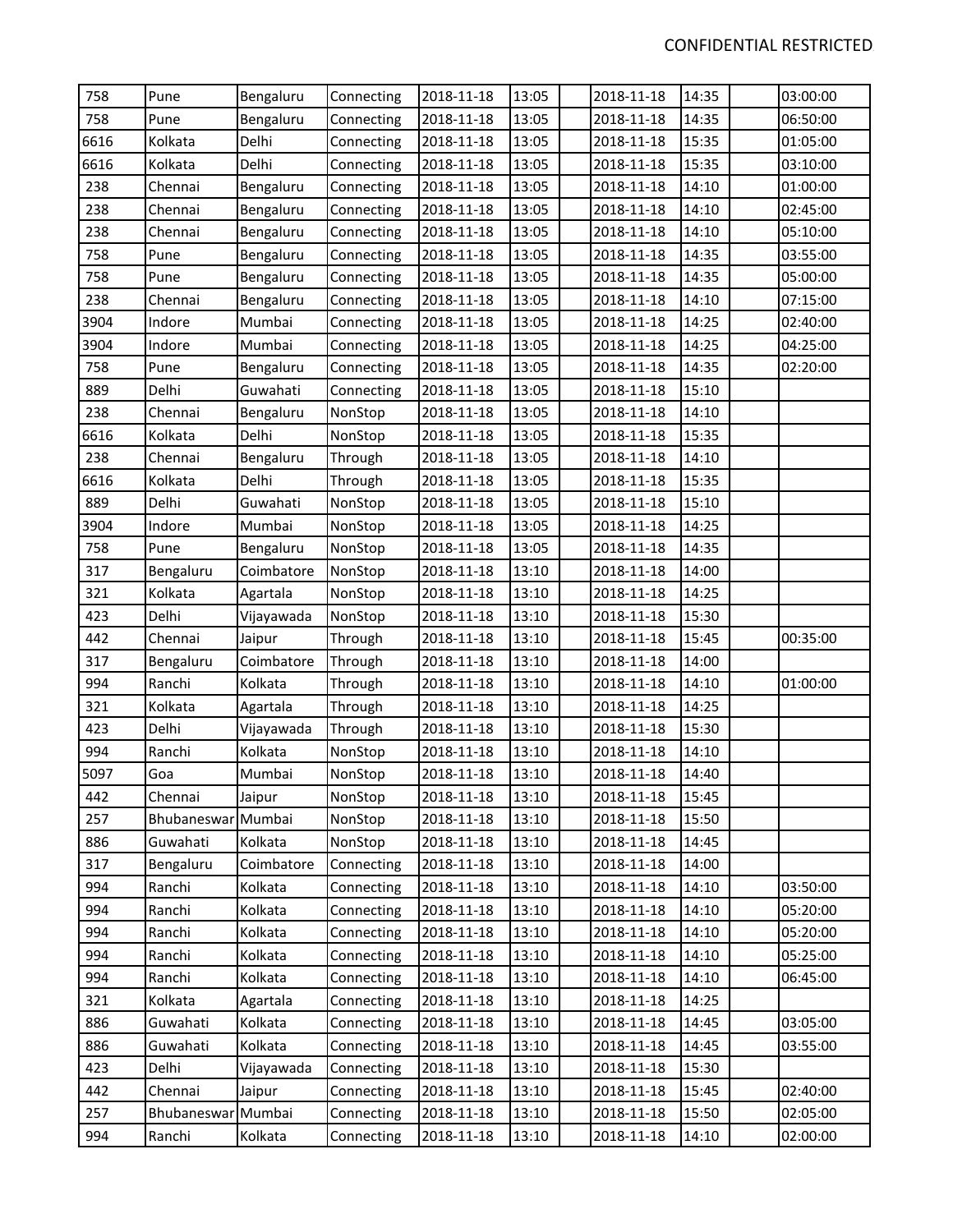| 994<br>994<br>994<br>994<br>994 | Ranchi<br>Ranchi<br>Ranchi<br>Ranchi<br>Ranchi<br>Goa<br>Bhubaneswar Mumbai | Kolkata<br>Kolkata<br>Kolkata<br>Kolkata<br>Kolkata | Connecting<br>Connecting<br>Connecting<br>Connecting | 2018-11-18<br>2018-11-18<br>2018-11-18 | 13:10<br>13:10<br>13:10 | 2018-11-18<br>2018-11-18<br>2018-11-18 | 14:10<br>14:10<br>14:10 | 02:20:00<br>03:25:00 |
|---------------------------------|-----------------------------------------------------------------------------|-----------------------------------------------------|------------------------------------------------------|----------------------------------------|-------------------------|----------------------------------------|-------------------------|----------------------|
|                                 |                                                                             |                                                     |                                                      |                                        |                         |                                        |                         |                      |
|                                 |                                                                             |                                                     |                                                      |                                        |                         |                                        |                         |                      |
|                                 |                                                                             |                                                     |                                                      |                                        |                         |                                        |                         | 04:25:00             |
|                                 |                                                                             |                                                     |                                                      | 2018-11-18                             | 13:10                   | 2018-11-18                             | 14:10                   | 04:25:00             |
|                                 |                                                                             |                                                     | Connecting                                           | 2018-11-18                             | 13:10                   | 2018-11-18                             | 14:10                   | 04:50:00             |
| 5097                            |                                                                             | Mumbai                                              | Connecting                                           | 2018-11-18                             | 13:10                   | 2018-11-18                             | 14:40                   | 02:25:00             |
| 257                             |                                                                             |                                                     | Connecting                                           | 2018-11-18                             | 13:10                   | 2018-11-18                             | 15:50                   | 01:55:00             |
| 994                             | Ranchi                                                                      | Kolkata                                             | Connecting                                           | 2018-11-18                             | 13:10                   | 2018-11-18                             | 14:10                   | 05:25:00             |
| 5097                            | Goa                                                                         | Mumbai                                              | Connecting                                           | 2018-11-18                             | 13:10                   | 2018-11-18                             | 14:40                   | 02:15:00             |
| 886                             | Guwahati                                                                    | Kolkata                                             | Connecting                                           | 2018-11-18                             | 13:10                   | 2018-11-18                             | 14:45                   | 06:05:00             |
| 442                             | Chennai                                                                     | Jaipur                                              | Connecting                                           | 2018-11-18                             | 13:10                   | 2018-11-18                             | 15:45                   |                      |
| 257                             | Bhubaneswar Mumbai                                                          |                                                     | Connecting                                           | 2018-11-18                             | 13:10                   | 2018-11-18                             | 15:50                   | 01:15:00             |
| 257                             | Bhubaneswar Mumbai                                                          |                                                     | Connecting                                           | 2018-11-18                             | 13:10                   | 2018-11-18                             | 15:50                   | 03:20:00             |
| 257                             | Bhubaneswar Mumbai                                                          |                                                     | Connecting                                           | 2018-11-18                             | 13:10                   | 2018-11-18                             | 15:50                   | 04:15:00             |
| 994                             | Ranchi                                                                      | Kolkata                                             | Connecting                                           | 2018-11-18                             | 13:10                   | 2018-11-18                             | 14:10                   | 01:05:00             |
| 994                             | Ranchi                                                                      | Kolkata                                             | Connecting                                           | 2018-11-18                             | 13:10                   | 2018-11-18                             | 14:10                   | 01:10:00             |
| 994                             | Ranchi                                                                      | Kolkata                                             | Connecting                                           | 2018-11-18                             | 13:10                   | 2018-11-18                             | 14:10                   | 01:10:00             |
| 994                             | Ranchi                                                                      | Kolkata                                             | Connecting                                           | 2018-11-18                             | 13:10                   | 2018-11-18                             | 14:10                   | 02:35:00             |
| 994                             | Ranchi                                                                      | Kolkata                                             | Connecting                                           | 2018-11-18                             | 13:10                   | 2018-11-18                             | 14:10                   | 02:50:00             |
| 994                             | Ranchi                                                                      | Kolkata                                             | Connecting                                           | 2018-11-18                             | 13:10                   | 2018-11-18                             | 14:10                   | 03:05:00             |
| 994                             | Ranchi                                                                      | Kolkata                                             | Connecting                                           | 2018-11-18                             | 13:10                   | 2018-11-18                             | 14:10                   | 03:40:00             |
| 994                             | Ranchi                                                                      | Kolkata                                             | Connecting                                           | 2018-11-18                             | 13:10                   | 2018-11-18                             | 14:10                   | 04:10:00             |
| 994                             | Ranchi                                                                      | Kolkata                                             | Connecting                                           | 2018-11-18                             | 13:10                   | 2018-11-18                             | 14:10                   | 05:05:00             |
| 994                             | Ranchi                                                                      | Kolkata                                             | Connecting                                           | 2018-11-18                             | 13:10                   | 2018-11-18                             | 14:10                   | 06:15:00             |
| 994                             | Ranchi                                                                      | Kolkata                                             | Connecting                                           | 2018-11-18                             | 13:10                   | 2018-11-18                             | 14:10                   | 07:15:00             |
| 5097                            | Goa                                                                         | Mumbai                                              | Connecting                                           | 2018-11-18                             | 13:10                   | 2018-11-18                             | 14:40                   | 02:05:00             |
| 886                             | Guwahati                                                                    | Kolkata                                             | Connecting                                           | 2018-11-18                             | 13:10                   | 2018-11-18                             | 14:45                   | 04:25:00             |
| 257                             | Bhubaneswar Mumbai                                                          |                                                     | Connecting                                           | 2018-11-18                             | 13:10                   | 2018-11-18                             | 15:50                   | 00:55:00             |
| 257                             | Bhubaneswar Mumbai                                                          |                                                     | Connecting                                           | 2018-11-18                             | 13:10                   | 2018-11-18                             | 15:50                   | 04:35:00             |
| 571                             | Kochi                                                                       | Chennai                                             | Connecting                                           | 2018-11-18                             | 13:15                   | 2018-11-18                             | 14:30                   | 01:15:00             |
| 571                             | Kochi                                                                       | Chennai                                             | Connecting                                           | 2018-11-18                             | 13:15                   | 2018-11-18                             | 14:30                   | 01:20:00             |
| 571                             | Kochi                                                                       | Chennai                                             | Connecting                                           | 2018-11-18                             | 13:15                   | 2018-11-18                             | 14:30                   | 02:00:00             |
| 571                             | Kochi                                                                       | Chennai                                             | Connecting                                           | 2018-11-18                             | 13:15                   | 2018-11-18                             | 14:30                   | 02:40:00             |
| 52                              | Singapore                                                                   | Chennai                                             | Connecting                                           | 2018-11-18                             | 13:15                   | 2018-11-18                             | 15:25                   | 02:30:00             |
| 52                              | Singapore                                                                   | Chennai                                             | Connecting                                           | 2018-11-18                             | 13:15                   | 2018-11-18                             | 15:25                   | 02:50:00             |
| 52                              | Singapore                                                                   | Chennai                                             | Connecting                                           | 2018-11-18                             | 13:15                   | 2018-11-18                             | 15:25                   | 04:55:00             |
| 52                              | Singapore                                                                   | Chennai                                             | Connecting                                           | 2018-11-18                             | 13:15                   | 2018-11-18                             | 15:25                   | 05:50:00             |
| 571                             | Kochi                                                                       | Chennai                                             | Connecting                                           | 2018-11-18                             | 13:15                   | 2018-11-18                             | 14:30                   |                      |
| 571                             | Kochi                                                                       | Chennai                                             | Connecting                                           | 2018-11-18                             | 13:15                   | 2018-11-18                             | 14:30                   | 01:25:00             |
| 752                             | Hyderabad                                                                   | Surat                                               | Connecting                                           | 2018-11-18                             | 13:15                   | 2018-11-18                             | 14:50                   |                      |
| 52                              | Singapore                                                                   | Chennai                                             | Connecting                                           | 2018-11-18                             | 13:15                   | 2018-11-18                             | 15:25                   | 04:35:00             |
| 52                              | Singapore                                                                   | Chennai                                             | Connecting                                           | 2018-11-18                             | 13:15                   | 2018-11-18                             | 15:25                   | 06:55:00             |
| 2554                            | Delhi                                                                       | Udaipur                                             | Connecting                                           | 2018-11-18                             | 13:15                   | 2018-11-18                             | 14:25                   |                      |
| 571                             | Kochi                                                                       | Chennai                                             | Connecting                                           | 2018-11-18                             | 13:15                   | 2018-11-18                             | 14:30                   | 01:35:00             |
| 571                             | Kochi                                                                       | Chennai                                             | Connecting                                           | 2018-11-18                             | 13:15                   | 2018-11-18                             | 14:30                   | 05:05:00             |
| 52                              | Singapore                                                                   | Chennai                                             | Connecting                                           | 2018-11-18                             | 13:15                   | 2018-11-18                             | 15:25                   | 03:00:00             |
| 52                              | Singapore                                                                   | Chennai                                             | Connecting                                           | 2018-11-18                             | 13:15                   | 2018-11-18                             | 15:25                   | 06:50:00             |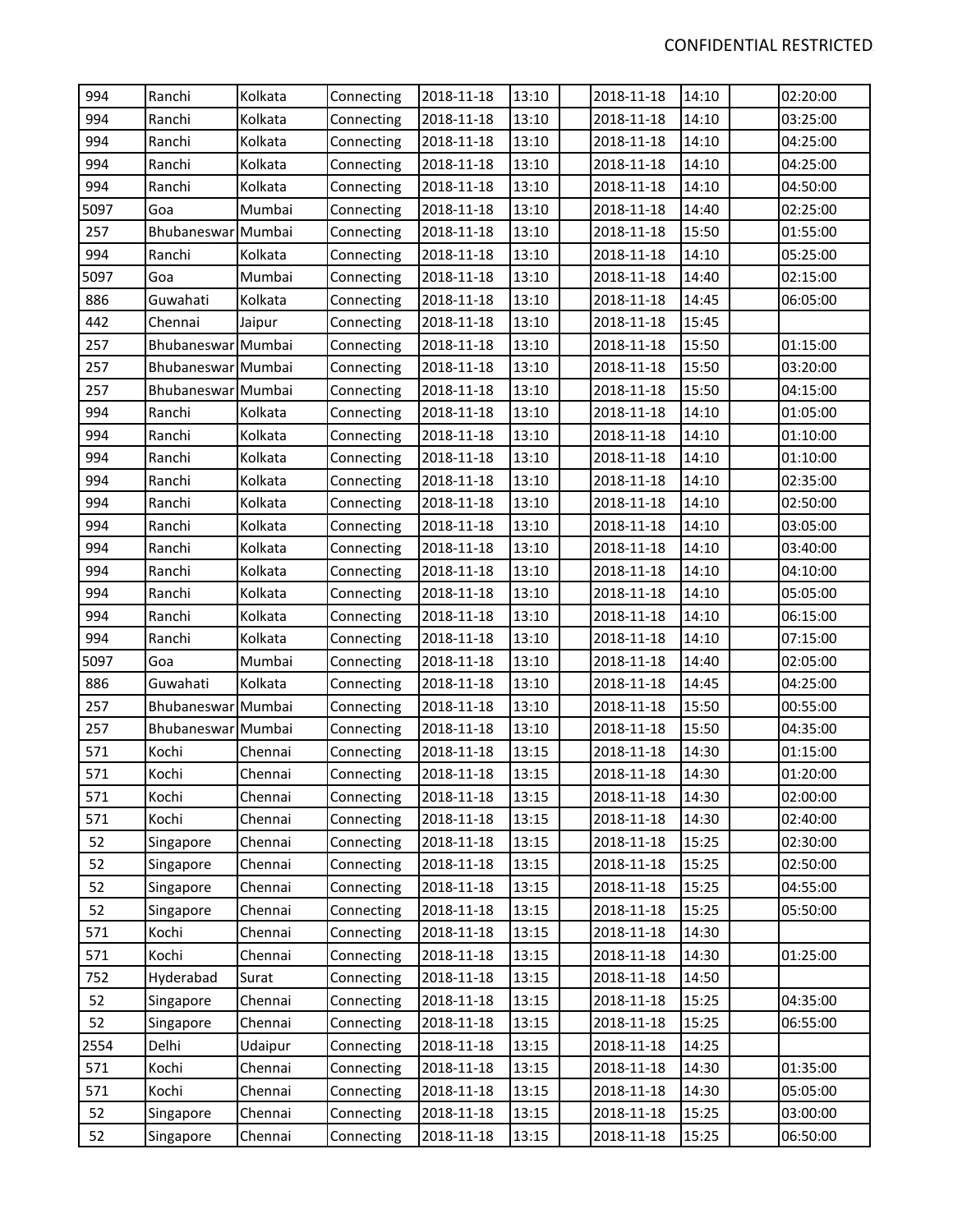| 52   | Singapore   | Chennai                          | Connecting | 2018-11-18 | 13:15 | 2018-11-18 | 15:25 | 07:20:00 |
|------|-------------|----------------------------------|------------|------------|-------|------------|-------|----------|
| 752  | Hyderabad   | Surat                            | Connecting | 2018-11-18 | 13:15 | 2018-11-18 | 14:50 | 02:30:00 |
| 52   | Singapore   | Chennai                          | Connecting | 2018-11-18 | 13:15 | 2018-11-18 | 15:25 | 02:00:00 |
| 2554 | Delhi       | Udaipur                          | NonStop    | 2018-11-18 | 13:15 | 2018-11-18 | 14:25 |          |
| 52   | Singapore   | Chennai                          | NonStop    | 2018-11-18 | 13:15 | 2018-11-18 | 15:25 |          |
| 571  | Kochi       | Chennai                          | NonStop    | 2018-11-18 | 13:15 | 2018-11-18 | 14:30 |          |
| 571  | Kochi       | Chennai                          | Through    | 2018-11-18 | 13:15 | 2018-11-18 | 14:30 | 00:30:00 |
| 752  | Hyderabad   | Surat                            | Through    | 2018-11-18 | 13:15 | 2018-11-18 | 14:50 |          |
| 2554 | Delhi       | Udaipur                          | Through    | 2018-11-18 | 13:15 | 2018-11-18 | 14:25 |          |
| 752  | Hyderabad   | Surat                            | NonStop    | 2018-11-18 | 13:15 | 2018-11-18 | 14:50 |          |
| 292  | Chennai     | Kolkata                          | NonStop    | 2018-11-18 | 13:20 | 2018-11-18 | 15:35 |          |
| 7205 | Hyderabad   | Vijayawada                       | NonStop    | 2018-11-18 | 13:20 | 2018-11-18 | 14:25 |          |
| 1783 | Mumbai      | Male                             | NonStop    | 2018-11-18 | 13:20 | 2018-11-18 | 15:10 |          |
| 444  | Hyderabad   | Dehradun                         | NonStop    | 2018-11-18 | 13:20 | 2018-11-18 | 16:00 |          |
| 292  | Chennai     | Kolkata                          | Through    | 2018-11-18 | 13:20 | 2018-11-18 | 15:35 | 00:35:00 |
| 3752 | Delhi       | Coimbatore                       | Through    | 2018-11-18 | 13:20 | 2018-11-18 | 16:15 | 01:05:00 |
| 3752 | Delhi       | Coimbatore                       | NonStop    | 2018-11-18 | 13:20 | 2018-11-18 | 16:15 |          |
| 7205 | Hyderabad   | Vijayawada                       | Connecting | 2018-11-18 | 13:20 | 2018-11-18 | 14:25 | 01:35:00 |
| 292  | Chennai     | Kolkata                          | Connecting | 2018-11-18 | 13:20 | 2018-11-18 | 15:35 |          |
| 7205 | Hyderabad   | Vijayawada                       | Connecting | 2018-11-18 | 13:20 | 2018-11-18 | 14:25 |          |
| 292  | Chennai     | Kolkata                          | Connecting | 2018-11-18 | 13:20 | 2018-11-18 | 15:35 | 03:05:00 |
| 3752 | Delhi       | Coimbatore                       | Connecting | 2018-11-18 | 13:20 | 2018-11-18 | 16:15 |          |
| 1783 | Mumbai      | Male                             | Connecting | 2018-11-18 | 13:20 | 2018-11-18 | 15:10 |          |
| 292  | Chennai     | Kolkata                          | Connecting | 2018-11-18 | 13:20 | 2018-11-18 | 15:35 | 01:10:00 |
| 292  | Chennai     | Kolkata                          | Connecting | 2018-11-18 | 13:20 | 2018-11-18 | 15:35 | 02:55:00 |
| 292  | Chennai     | Kolkata                          | Connecting | 2018-11-18 | 13:20 | 2018-11-18 | 15:35 | 04:35:00 |
| 444  | Hyderabad   | Dehradun                         | Connecting | 2018-11-18 | 13:20 | 2018-11-18 | 16:00 |          |
| 6114 | Imphal      | Agartala                         | Connecting | 2018-11-18 | 13:25 | 2018-11-18 | 14:15 | 02:00:00 |
| 6114 | Imphal      | Agartala                         | Connecting | 2018-11-18 | 13:25 | 2018-11-18 | 14:15 | 03:20:00 |
| 477  | Amritsar    | Srinagar                         | Connecting | 2018-11-18 | 13:25 | 2018-11-18 | 14:15 |          |
| 6114 | Imphal      | Agartala                         | Connecting | 2018-11-18 | 13:25 | 2018-11-18 | 14:15 |          |
| 6362 | Hyderabad   | Ahmedabad                        | Connecting | 2018-11-18 | 13:25 | 2018-11-18 | 15:10 |          |
| 477  | Amritsar    | Srinagar                         | NonStop    | 2018-11-18 | 13:25 | 2018-11-18 | 14:15 |          |
| 6114 | Imphal      | Agartala                         | Through    | 2018-11-18 | 13:25 | 2018-11-18 | 14:15 | 00:35:00 |
| 477  | Amritsar    | Srinagar                         | Through    | 2018-11-18 | 13:25 | 2018-11-18 | 14:15 |          |
| 6114 | Imphal      | Agartala                         | NonStop    | 2018-11-18 | 13:25 | 2018-11-18 | 14:15 |          |
| 6362 | Hyderabad   | Ahmedabad                        | NonStop    | 2018-11-18 | 13:25 | 2018-11-18 | 15:10 |          |
| 6114 | Imphal      | Agartala                         | Through    | 2018-11-18 | 13:25 | 2018-11-18 | 14:15 |          |
| 512  |             | Bhubaneswar Visakhapatna Through |            | 2018-11-18 | 13:30 | 2018-11-18 | 14:25 | 00:30:00 |
| 449  | Bengaluru   | Lucknow                          | NonStop    | 2018-11-18 | 13:30 | 2018-11-18 | 15:55 |          |
| 512  | Bhubaneswar | Visakhapatna Through             |            | 2018-11-18 | 13:30 | 2018-11-18 | 14:25 |          |
| 874  | Kolkata     | Imphal                           | Through    | 2018-11-18 | 13:30 | 2018-11-18 | 14:50 |          |
| 874  | Kolkata     | Imphal                           | NonStop    | 2018-11-18 | 13:30 | 2018-11-18 | 14:50 |          |
| 1734 | Kochi       | Abu Dhabi                        | NonStop    | 2018-11-18 | 13:30 | 2018-11-18 | 16:30 |          |
| 512  | Bhubaneswar | Visakhapatna                     | NonStop    | 2018-11-18 | 13:30 | 2018-11-18 | 14:25 |          |
| 943  | Delhi       | Lucknow                          | NonStop    | 2018-11-18 | 13:30 | 2018-11-18 | 14:40 |          |
| 5998 | Bengaluru   | Allahabad                        | NonStop    | 2018-11-18 | 13:30 | 2018-11-18 | 16:10 |          |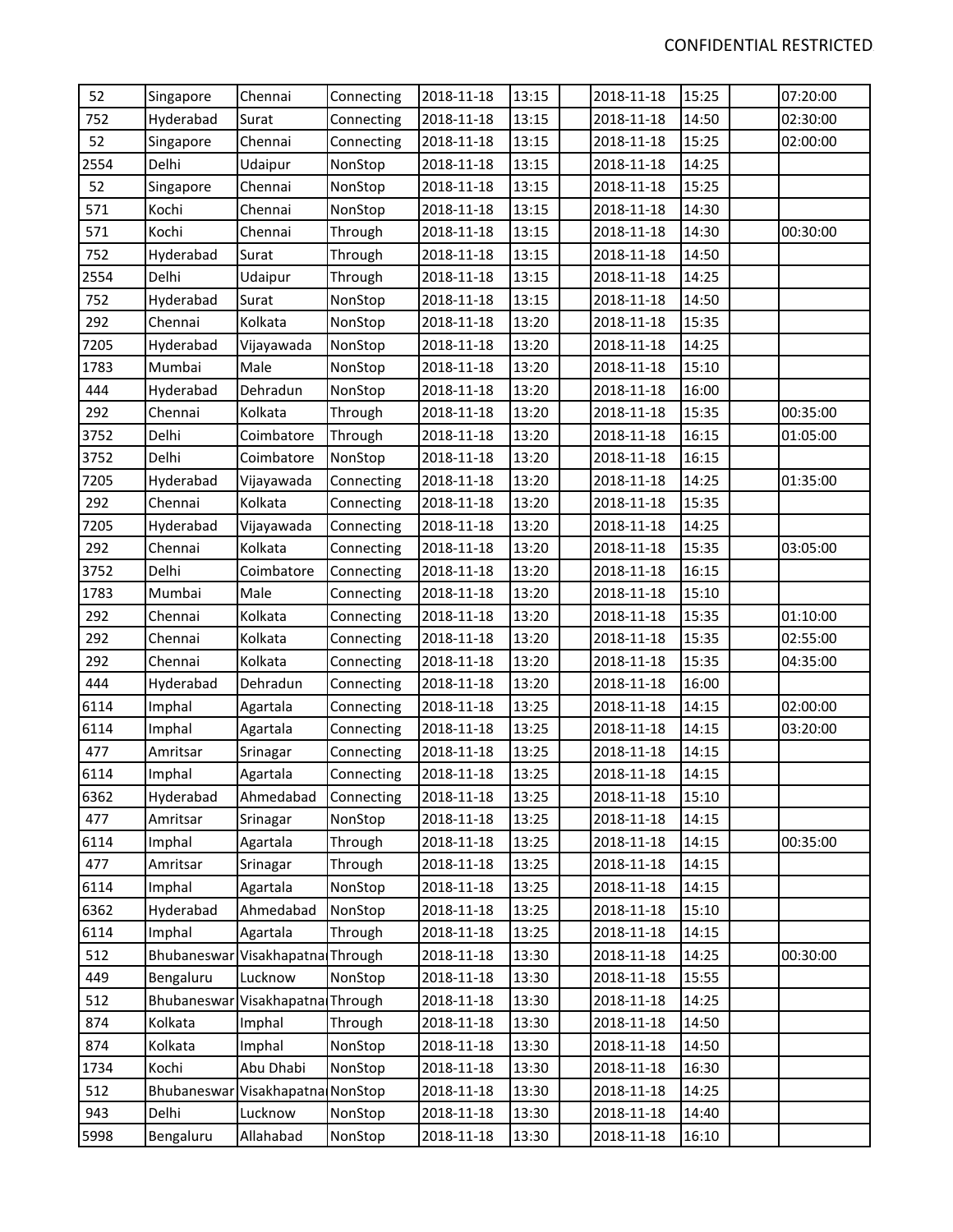| 512  |           | Bhubaneswar Visakhapatna Connecting |            | 2018-11-18 | 13:30 | 2018-11-18 | 14:25 | 03:30:00 |
|------|-----------|-------------------------------------|------------|------------|-------|------------|-------|----------|
| 512  |           | Bhubaneswar Visakhapatna Connecting |            | 2018-11-18 | 13:30 | 2018-11-18 | 14:25 | 03:50:00 |
| 512  |           | Bhubaneswar Visakhapatna Connecting |            | 2018-11-18 | 13:30 | 2018-11-18 | 14:25 |          |
| 512  |           | Bhubaneswar Visakhapatna Connecting |            | 2018-11-18 | 13:30 | 2018-11-18 | 14:25 | 02:50:00 |
| 943  | Delhi     | Lucknow                             | Connecting | 2018-11-18 | 13:30 | 2018-11-18 | 14:40 |          |
| 5998 | Bengaluru | Allahabad                           | Connecting | 2018-11-18 | 13:30 | 2018-11-18 | 16:10 |          |
| 512  |           | Bhubaneswar Visakhapatna Connecting |            | 2018-11-18 | 13:30 | 2018-11-18 | 14:25 | 03:00:00 |
| 512  |           | Bhubaneswar Visakhapatna Connecting |            | 2018-11-18 | 13:30 | 2018-11-18 | 14:25 | 04:10:00 |
| 512  |           | Bhubaneswar Visakhapatna Connecting |            | 2018-11-18 | 13:30 | 2018-11-18 | 14:25 | 04:20:00 |
| 943  | Delhi     | Lucknow                             | Connecting | 2018-11-18 | 13:30 | 2018-11-18 | 14:40 | 01:30:00 |
| 874  | Kolkata   | Imphal                              | Connecting | 2018-11-18 | 13:30 | 2018-11-18 | 14:50 |          |
| 512  |           | Bhubaneswar Visakhapatna            | Connecting | 2018-11-18 | 13:30 | 2018-11-18 | 14:25 | 04:35:00 |
| 449  | Bengaluru | Lucknow                             | Connecting | 2018-11-18 | 13:30 | 2018-11-18 | 15:55 |          |
| 1734 | Kochi     | Abu Dhabi                           | Connecting | 2018-11-18 | 13:30 | 2018-11-18 | 16:30 |          |
| 708  | Patna     | Kolkata                             | Connecting | 2018-11-18 | 13:35 | 2018-11-18 | 14:40 |          |
| 708  | Patna     | Kolkata                             | Connecting | 2018-11-18 | 13:35 | 2018-11-18 | 14:40 | 02:35:00 |
| 708  | Patna     | Kolkata                             | Connecting | 2018-11-18 | 13:35 | 2018-11-18 | 14:40 | 02:55:00 |
| 708  | Patna     | Kolkata                             | Connecting | 2018-11-18 | 13:35 | 2018-11-18 | 14:40 | 05:05:00 |
| 653  | Jammu     | Delhi                               | Connecting | 2018-11-18 | 13:35 | 2018-11-18 | 15:05 | 01:55:00 |
| 653  | Jammu     | Delhi                               | Connecting | 2018-11-18 | 13:35 | 2018-11-18 | 15:05 | 03:45:00 |
| 653  | Jammu     | Delhi                               | Connecting | 2018-11-18 | 13:35 | 2018-11-18 | 15:05 | 05:00:00 |
| 653  | Jammu     | Delhi                               | Connecting | 2018-11-18 | 13:35 | 2018-11-18 | 15:05 | 07:05:00 |
| 7132 | Chennai   | Vijayawada                          | Connecting | 2018-11-18 | 13:35 | 2018-11-18 | 15:10 |          |
| 258  | Bengaluru | Chennai                             | Connecting | 2018-11-18 | 13:35 | 2018-11-18 | 14:35 |          |
| 708  | Patna     | Kolkata                             | Connecting | 2018-11-18 | 13:35 | 2018-11-18 | 14:40 | 01:30:00 |
| 708  | Patna     | Kolkata                             | Connecting | 2018-11-18 | 13:35 | 2018-11-18 | 14:40 | 06:00:00 |
| 653  | Jammu     | Delhi                               | Connecting | 2018-11-18 | 13:35 | 2018-11-18 | 15:05 | 00:55:00 |
| 653  | Jammu     | Delhi                               | Connecting | 2018-11-18 | 13:35 | 2018-11-18 | 15:05 | 02:05:00 |
| 653  | Jammu     | Delhi                               | Connecting | 2018-11-18 | 13:35 | 2018-11-18 | 15:05 | 02:20:00 |
| 653  | Jammu     | Delhi                               | Connecting | 2018-11-18 | 13:35 | 2018-11-18 | 15:05 | 02:40:00 |
| 653  | Jammu     | Delhi                               | Connecting | 2018-11-18 | 13:35 | 2018-11-18 | 15:05 | 02:50:00 |
| 653  | Jammu     | Delhi                               | Connecting | 2018-11-18 | 13:35 | 2018-11-18 | 15:05 | 03:45:00 |
| 913  | Jaipur    | Varanasi                            | Connecting | 2018-11-18 | 13:35 | 2018-11-18 | 15:15 |          |
| 5994 | Hubli     | Ahmedabad                           | Connecting | 2018-11-18 | 13:35 | 2018-11-18 | 15:25 |          |
| 3906 | Guwahati  | Delhi                               | Connecting | 2018-11-18 | 13:35 | 2018-11-18 | 16:25 | 01:05:00 |
| 708  | Patna     | Kolkata                             | Connecting | 2018-11-18 | 13:35 | 2018-11-18 | 14:40 | 02:05:00 |
| 708  | Patna     | Kolkata                             | Connecting | 2018-11-18 | 13:35 | 2018-11-18 | 14:40 | 03:10:00 |
| 708  | Patna     | Kolkata                             | Connecting | 2018-11-18 | 13:35 | 2018-11-18 | 14:40 | 03:15:00 |
| 708  | Patna     | Kolkata                             | Connecting | 2018-11-18 | 13:35 | 2018-11-18 | 14:40 | 04:35:00 |
| 708  | Patna     | Kolkata                             | Connecting | 2018-11-18 | 13:35 | 2018-11-18 | 14:40 | 06:35:00 |
| 653  | Jammu     | Delhi                               | Connecting | 2018-11-18 | 13:35 | 2018-11-18 | 15:05 | 01:05:00 |
| 653  | Jammu     | Delhi                               | Connecting | 2018-11-18 | 13:35 | 2018-11-18 | 15:05 | 03:50:00 |
| 223  | Mumbai    | Kochi                               | Connecting | 2018-11-18 | 13:35 | 2018-11-18 | 15:30 |          |
| 3906 | Guwahati  | Delhi                               | Connecting | 2018-11-18 | 13:35 | 2018-11-18 | 16:25 | 01:20:00 |
| 3906 | Guwahati  | Delhi                               | Connecting | 2018-11-18 | 13:35 | 2018-11-18 | 16:25 | 03:40:00 |
| 3906 | Guwahati  | Delhi                               | Connecting | 2018-11-18 | 13:35 | 2018-11-18 | 16:25 | 04:00:00 |
| 3906 | Guwahati  | Delhi                               | Connecting | 2018-11-18 | 13:35 | 2018-11-18 | 16:25 | 04:20:00 |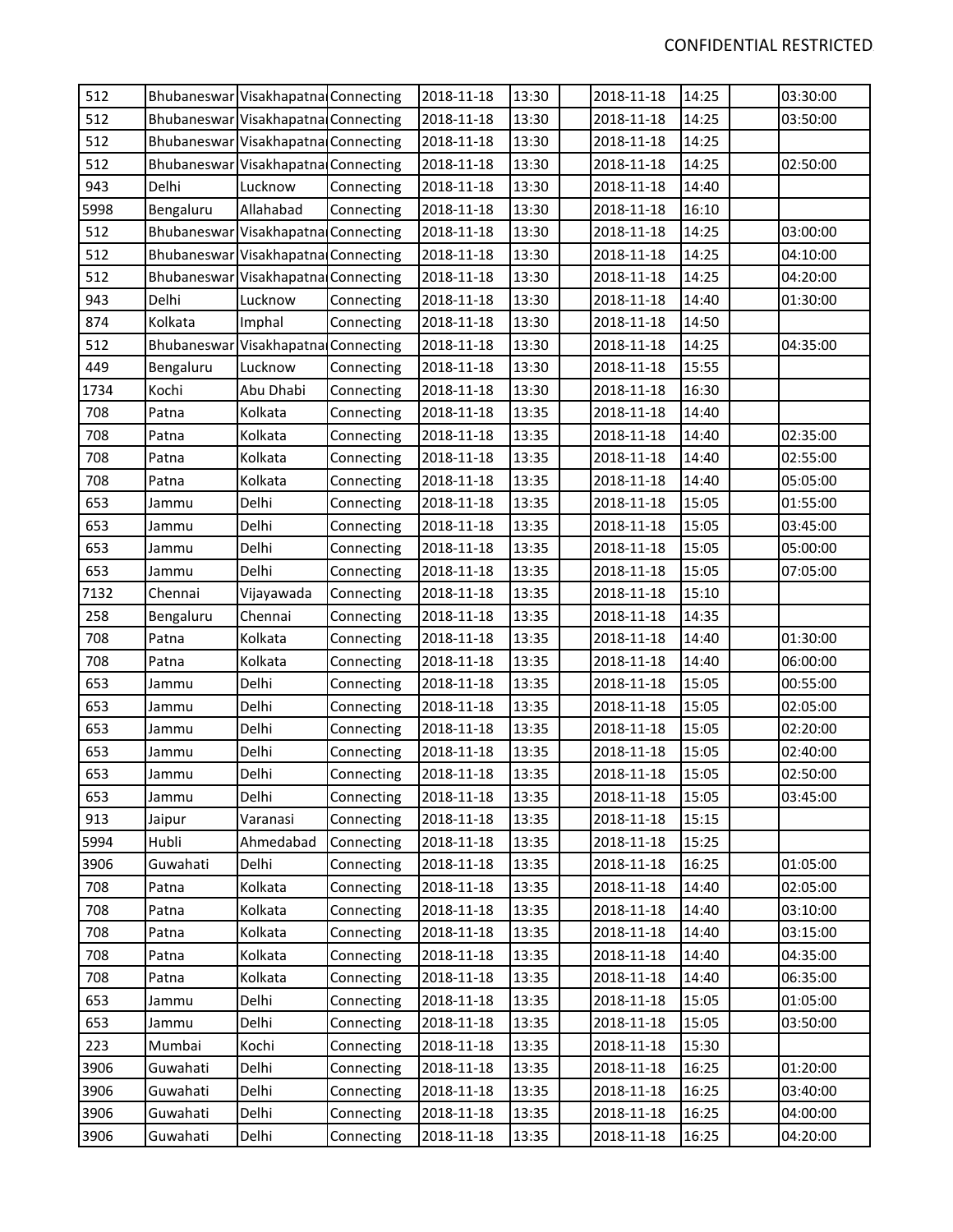| 708  | Patna     | Kolkata                   | Connecting | 2018-11-18 | 13:35 | 2018-11-18 | 14:40 | 01:50:00 |
|------|-----------|---------------------------|------------|------------|-------|------------|-------|----------|
| 708  | Patna     | Kolkata                   | Connecting | 2018-11-18 | 13:35 | 2018-11-18 | 14:40 | 02:20:00 |
| 708  | Patna     | Kolkata                   | Connecting | 2018-11-18 | 13:35 | 2018-11-18 | 14:40 | 03:20:00 |
| 708  | Patna     | Kolkata                   | Connecting | 2018-11-18 | 13:35 | 2018-11-18 | 14:40 | 03:40:00 |
| 708  | Patna     | Kolkata                   | Connecting | 2018-11-18 | 13:35 | 2018-11-18 | 14:40 | 03:55:00 |
| 7218 | Bengaluru | Madurai                   | Connecting | 2018-11-18 | 13:35 | 2018-11-18 | 15:00 |          |
| 653  | Jammu     | Delhi                     | Connecting | 2018-11-18 | 13:35 | 2018-11-18 | 15:05 | 04:35:00 |
| 653  | Jammu     | Delhi                     | Connecting | 2018-11-18 | 13:35 | 2018-11-18 | 15:05 | 05:30:00 |
| 653  | Jammu     | Delhi                     | Connecting | 2018-11-18 | 13:35 | 2018-11-18 | 15:05 | 06:00:00 |
| 5994 | Hubli     | Ahmedabad                 | Connecting | 2018-11-18 | 13:35 | 2018-11-18 | 15:25 | 02:15:00 |
| 223  | Mumbai    | Kochi                     | Connecting | 2018-11-18 | 13:35 | 2018-11-18 | 15:30 | 03:05:00 |
| 3906 | Guwahati  | Delhi                     | Connecting | 2018-11-18 | 13:35 | 2018-11-18 | 16:25 |          |
| 708  | Patna     | Kolkata                   | NonStop    | 2018-11-18 | 13:35 | 2018-11-18 | 14:40 |          |
| 223  | Mumbai    | Kochi                     | NonStop    | 2018-11-18 | 13:35 | 2018-11-18 | 15:30 |          |
| 913  | Jaipur    | Varanasi                  | NonStop    | 2018-11-18 | 13:35 | 2018-11-18 | 15:15 |          |
| 653  | Jammu     | Delhi                     | Through    | 2018-11-18 | 13:35 | 2018-11-18 | 15:05 | 00:35:00 |
| 708  | Patna     | Kolkata                   | Through    | 2018-11-18 | 13:35 | 2018-11-18 | 14:40 | 00:40:00 |
| 7132 | Chennai   | Vijayawada                | NonStop    | 2018-11-18 | 13:35 | 2018-11-18 | 15:10 |          |
| 258  | Bengaluru | Chennai                   | NonStop    | 2018-11-18 | 13:35 | 2018-11-18 | 14:35 |          |
| 7218 | Bengaluru | Madurai                   | NonStop    | 2018-11-18 | 13:35 | 2018-11-18 | 15:00 |          |
| 653  | Jammu     | Delhi                     | NonStop    | 2018-11-18 | 13:35 | 2018-11-18 | 15:05 |          |
| 5994 | Hubli     | Ahmedabad                 | NonStop    | 2018-11-18 | 13:35 | 2018-11-18 | 15:25 |          |
| 3906 | Guwahati  | Delhi                     | NonStop    | 2018-11-18 | 13:35 | 2018-11-18 | 16:25 |          |
| 653  | Jammu     | Delhi                     | Through    | 2018-11-18 | 13:35 | 2018-11-18 | 15:05 |          |
| 913  | Jaipur    | Varanasi                  | Through    | 2018-11-18 | 13:35 | 2018-11-18 | 15:15 |          |
| 3906 | Guwahati  | Delhi                     | Through    | 2018-11-18 | 13:35 | 2018-11-18 | 16:25 |          |
| 305  | Chennai   | Nagpur                    | Through    | 2018-11-18 | 13:40 | 2018-11-18 | 15:20 |          |
| 2065 | Surat     | Delhi                     | NonStop    | 2018-11-18 | 13:40 | 2018-11-18 | 15:25 |          |
| 1702 | Doha      | Delhi                     | NonStop    | 2018-11-18 | 13:40 | 2018-11-18 | 19:50 |          |
| 432  | Delhi     | Ahmedabad                 | NonStop    | 2018-11-18 | 13:40 | 2018-11-18 | 15:15 |          |
| 2065 | Surat     | Delhi                     | Through    | 2018-11-18 | 13:40 | 2018-11-18 | 15:25 |          |
| 176  | Mumbai    | Delhi                     | Through    | 2018-11-18 | 13:40 | 2018-11-18 | 15:55 |          |
| 305  | Chennai   | Nagpur                    | NonStop    | 2018-11-18 | 13:40 | 2018-11-18 | 15:20 |          |
| 176  | Mumbai    | Delhi                     | NonStop    | 2018-11-18 | 13:40 | 2018-11-18 | 15:55 |          |
| 522  | Bengaluru | Thiruvananth: NonStop     |            | 2018-11-18 | 13:40 | 2018-11-18 | 14:50 |          |
| 44   | Singapore | Tiruchirappall NonStop    |            | 2018-11-18 | 13:40 | 2018-11-18 | 15:50 |          |
| 448  | Amritsar  | Mumbai                    | NonStop    | 2018-11-18 | 13:40 | 2018-11-18 | 16:20 |          |
| 305  | Chennai   | Nagpur                    | Connecting | 2018-11-18 | 13:40 | 2018-11-18 | 15:20 |          |
| 176  | Mumbai    | Delhi                     | Connecting | 2018-11-18 | 13:40 | 2018-11-18 | 15:55 | 00:50:00 |
| 522  | Bengaluru | Thiruvananth: Connecting  |            | 2018-11-18 | 13:40 | 2018-11-18 | 14:50 |          |
| 448  | Amritsar  | Mumbai                    | Connecting | 2018-11-18 | 13:40 | 2018-11-18 | 16:20 | 03:05:00 |
| 1702 | Doha      | Delhi                     | Connecting | 2018-11-18 | 13:40 | 2018-11-18 | 19:50 |          |
| 2065 | Surat     | Delhi                     | Connecting | 2018-11-18 | 13:40 | 2018-11-18 | 15:25 |          |
| 2065 | Surat     | Delhi                     | Connecting | 2018-11-18 | 13:40 | 2018-11-18 | 15:25 | 02:00:00 |
| 448  | Amritsar  | Mumbai                    | Connecting | 2018-11-18 | 13:40 | 2018-11-18 | 16:20 | 01:35:00 |
| 432  | Delhi     | Ahmedabad                 | Connecting | 2018-11-18 | 13:40 | 2018-11-18 | 15:15 |          |
| 44   | Singapore | Tiruchirappall Connecting |            | 2018-11-18 | 13:40 | 2018-11-18 | 15:50 | 04:20:00 |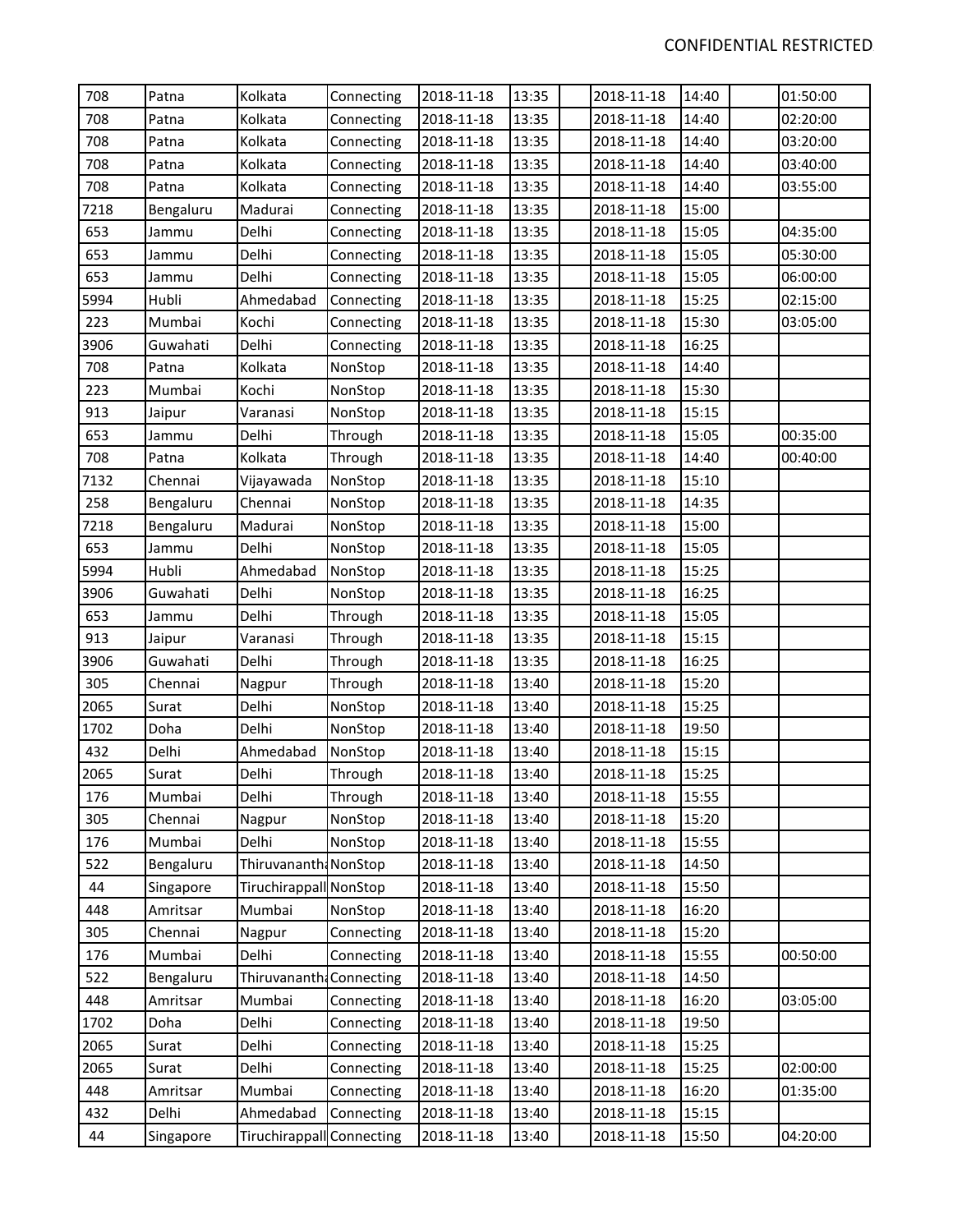| 1702 | Doha      | Delhi               | Connecting | 2018-11-18 | 13:40 | 2018-11-18 | 19:50 | 03:00:00 |
|------|-----------|---------------------|------------|------------|-------|------------|-------|----------|
| 3645 | Dibrugarh | Guwahati            | Connecting | 2018-11-18 | 13:45 | 2018-11-18 | 14:40 | 02:25:00 |
| 3645 | Dibrugarh | Guwahati            | Connecting | 2018-11-18 | 13:45 | 2018-11-18 | 14:40 | 02:55:00 |
| 3645 | Dibrugarh | Guwahati            | Connecting | 2018-11-18 | 13:45 | 2018-11-18 | 14:40 | 03:50:00 |
| 3645 | Dibrugarh | Guwahati            | Connecting | 2018-11-18 | 13:45 | 2018-11-18 | 14:40 | 04:50:00 |
| 3645 | Dibrugarh | Guwahati            | Connecting | 2018-11-18 | 13:45 | 2018-11-18 | 14:40 | 05:50:00 |
| 3645 | Dibrugarh | Guwahati            | Connecting | 2018-11-18 | 13:45 | 2018-11-18 | 14:40 | 06:50:00 |
| 302  | Pune      | Chennai             | Connecting | 2018-11-18 | 13:45 | 2018-11-18 | 15:30 | 03:15:00 |
| 302  | Pune      | Chennai             | Connecting | 2018-11-18 | 13:45 | 2018-11-18 | 15:30 | 05:10:00 |
| 187  | Imphal    | Guwahati            | Connecting | 2018-11-18 | 13:45 | 2018-11-18 | 14:30 | 01:10:00 |
| 187  | Imphal    | Guwahati            | Connecting | 2018-11-18 | 13:45 | 2018-11-18 | 14:30 | 02:10:00 |
| 187  | Imphal    | Guwahati            | Connecting | 2018-11-18 | 13:45 | 2018-11-18 | 14:30 | 04:40:00 |
| 187  | Imphal    | Guwahati            | Connecting | 2018-11-18 | 13:45 | 2018-11-18 | 14:30 | 07:45:00 |
| 3645 | Dibrugarh | Guwahati            | Connecting | 2018-11-18 | 13:45 | 2018-11-18 | 14:40 | 05:35:00 |
| 3645 | Dibrugarh | Guwahati            | Connecting | 2018-11-18 | 13:45 | 2018-11-18 | 14:40 | 06:00:00 |
| 302  | Pune      | Chennai             | Connecting | 2018-11-18 | 13:45 | 2018-11-18 | 15:30 | 01:00:00 |
| 302  | Pune      | Chennai             | Connecting | 2018-11-18 | 13:45 | 2018-11-18 | 15:30 | 01:55:00 |
| 187  | Imphal    | Guwahati            | Connecting | 2018-11-18 | 13:45 | 2018-11-18 | 14:30 | 03:05:00 |
| 187  | Imphal    | Guwahati            | Connecting | 2018-11-18 | 13:45 | 2018-11-18 | 14:30 | 05:45:00 |
| 302  | Pune      | Chennai             | Connecting | 2018-11-18 | 13:45 | 2018-11-18 | 15:30 | 02:55:00 |
| 3645 | Dibrugarh | Guwahati            | Connecting | 2018-11-18 | 13:45 | 2018-11-18 | 14:40 |          |
| 302  | Pune      | Chennai             | Connecting | 2018-11-18 | 13:45 | 2018-11-18 | 15:30 | 00:55:00 |
| 302  | Pune      | Chennai             | Connecting | 2018-11-18 | 13:45 | 2018-11-18 | 15:30 | 03:05:00 |
| 187  | Imphal    | Guwahati            | NonStop    | 2018-11-18 | 13:45 | 2018-11-18 | 14:30 |          |
| 302  | Pune      | Chennai             | NonStop    | 2018-11-18 | 13:45 | 2018-11-18 | 15:30 |          |
| 3645 | Dibrugarh | Guwahati            | Through    | 2018-11-18 | 13:45 | 2018-11-18 | 14:40 |          |
| 3645 | Dibrugarh | Guwahati            | Through    | 2018-11-18 | 13:45 | 2018-11-18 | 14:40 | 00:35:00 |
| 187  | Imphal    | Guwahati            | Through    | 2018-11-18 | 13:45 | 2018-11-18 | 14:30 | 00:30:00 |
| 3645 | Dibrugarh | Guwahati            | NonStop    | 2018-11-18 | 13:45 | 2018-11-18 | 14:40 |          |
| 6417 | Hyderabad | Bengaluru           | NonStop    | 2018-11-18 | 13:50 | 2018-11-18 | 14:55 |          |
| 731  | Guwahati  | Bhubaneswar NonStop |            | 2018-11-18 | 13:50 | 2018-11-18 | 15:30 |          |
| 433  | Kolkata   | Bagdogra            | Through    | 2018-11-18 | 13:50 | 2018-11-18 | 15:00 |          |
| 215  | Kochi     | Mumbai              | Through    | 2018-11-18 | 13:50 | 2018-11-18 | 16:00 | 00:35:00 |
| 275  | Kolkata   | Chennai             | Through    | 2018-11-18 | 13:50 | 2018-11-18 | 16:20 |          |
| 275  | Kolkata   | Chennai             | Through    | 2018-11-18 | 13:50 | 2018-11-18 | 16:20 | 01:05:00 |
| 7139 | Mangalore | Chennai             | NonStop    | 2018-11-18 | 13:50 | 2018-11-18 | 15:35 |          |
| 215  | Kochi     | Mumbai              | NonStop    | 2018-11-18 | 13:50 | 2018-11-18 | 16:00 |          |
| 275  | Kolkata   | Chennai             | NonStop    | 2018-11-18 | 13:50 | 2018-11-18 | 16:20 |          |
| 433  | Kolkata   | Bagdogra            | NonStop    | 2018-11-18 | 13:50 | 2018-11-18 | 15:00 |          |
| 6417 | Hyderabad | Bengaluru           | Connecting | 2018-11-18 | 13:50 | 2018-11-18 | 14:55 |          |
| 731  | Guwahati  | Bhubaneswar         | Connecting | 2018-11-18 | 13:50 | 2018-11-18 | 15:30 |          |
| 7139 | Mangalore | Chennai             | Connecting | 2018-11-18 | 13:50 | 2018-11-18 | 15:35 | 01:35:00 |
| 7139 | Mangalore | Chennai             | Connecting | 2018-11-18 | 13:50 | 2018-11-18 | 15:35 | 01:40:00 |
| 7139 | Mangalore | Chennai             | Connecting | 2018-11-18 | 13:50 | 2018-11-18 | 15:35 | 05:00:00 |
| 275  | Kolkata   | Chennai             | Connecting | 2018-11-18 | 13:50 | 2018-11-18 | 16:20 | 01:55:00 |
| 275  | Kolkata   | Chennai             | Connecting | 2018-11-18 | 13:50 | 2018-11-18 | 16:20 | 02:15:00 |
| 6417 | Hyderabad | Bengaluru           | Connecting | 2018-11-18 | 13:50 | 2018-11-18 | 14:55 | 03:50:00 |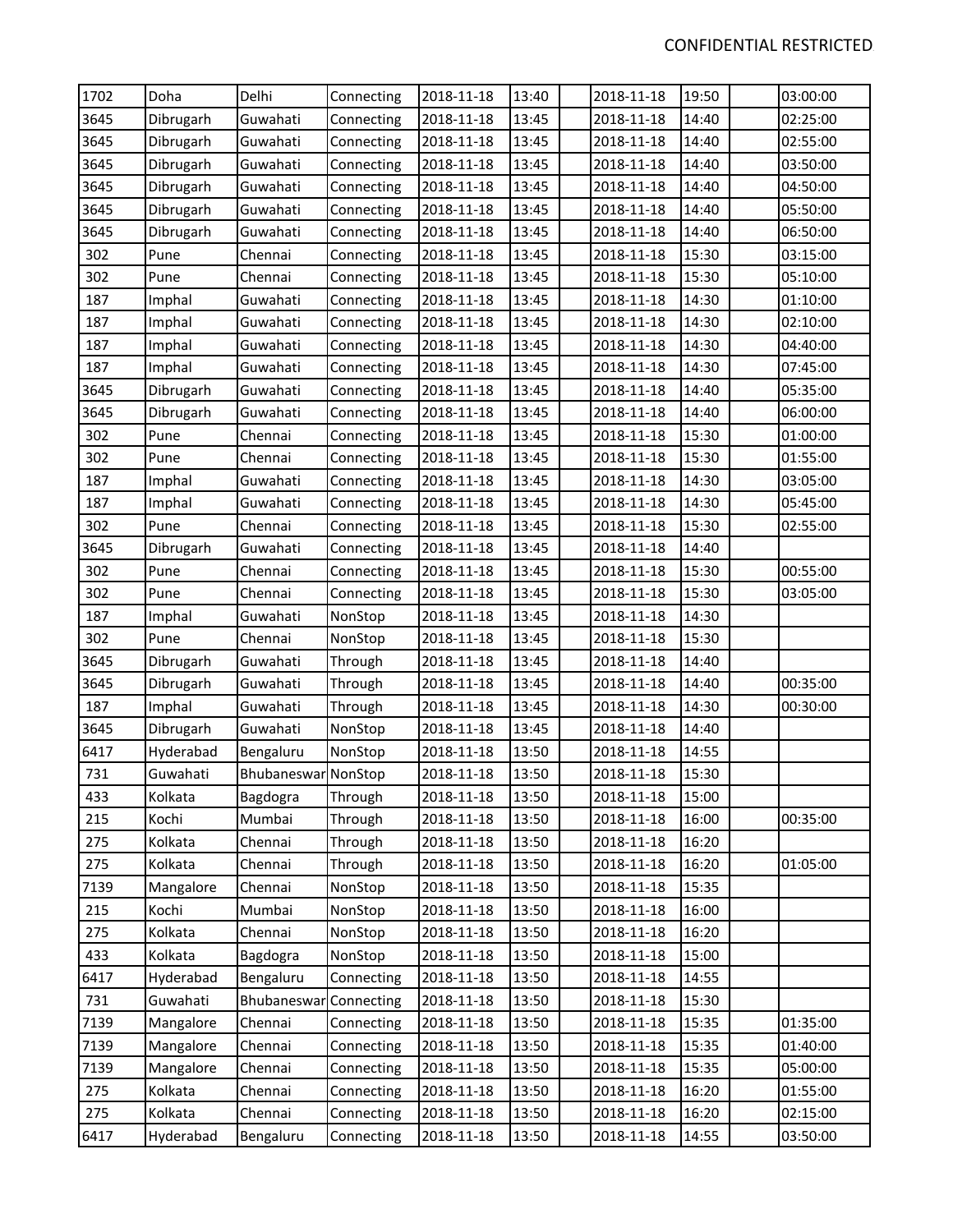| 433  | Kolkata   | Bagdogra  | Connecting | 2018-11-18 | 13:50 | 2018-11-18 | 15:00 |          |
|------|-----------|-----------|------------|------------|-------|------------|-------|----------|
| 7139 | Mangalore | Chennai   | Connecting | 2018-11-18 | 13:50 | 2018-11-18 | 15:35 | 00:55:00 |
| 7139 | Mangalore | Chennai   | Connecting | 2018-11-18 | 13:50 | 2018-11-18 | 15:35 | 02:40:00 |
| 7139 | Mangalore | Chennai   | Connecting | 2018-11-18 | 13:50 | 2018-11-18 | 15:35 | 03:20:00 |
| 7139 | Mangalore | Chennai   | Connecting | 2018-11-18 | 13:50 | 2018-11-18 | 15:35 | 01:40:00 |
| 7139 | Mangalore | Chennai   | Connecting | 2018-11-18 | 13:50 | 2018-11-18 | 15:35 | 02:50:00 |
| 7139 | Mangalore | Chennai   | Connecting | 2018-11-18 | 13:50 | 2018-11-18 | 15:35 | 04:00:00 |
| 7139 | Mangalore | Chennai   | Connecting | 2018-11-18 | 13:50 | 2018-11-18 | 15:35 | 04:15:00 |
| 215  | Kochi     | Mumbai    | Connecting | 2018-11-18 | 13:50 | 2018-11-18 | 16:00 |          |
| 275  | Kolkata   | Chennai   | Connecting | 2018-11-18 | 13:50 | 2018-11-18 | 16:20 |          |
| 275  | Kolkata   | Chennai   | Connecting | 2018-11-18 | 13:50 | 2018-11-18 | 16:20 | 02:05:00 |
| 275  | Kolkata   | Chennai   | Connecting | 2018-11-18 | 13:50 | 2018-11-18 | 16:20 | 03:40:00 |
| 215  | Kochi     | Mumbai    | Connecting | 2018-11-18 | 13:50 | 2018-11-18 | 16:00 | 01:55:00 |
| 275  | Kolkata   | Chennai   | Connecting | 2018-11-18 | 13:50 | 2018-11-18 | 16:20 | 02:25:00 |
| 624  | Chennai   | Hyderabad | Connecting | 2018-11-18 | 13:55 | 2018-11-18 | 15:10 |          |
| 624  | Chennai   | Hyderabad | Connecting | 2018-11-18 | 13:55 | 2018-11-18 | 15:10 | 01:10:00 |
| 624  | Chennai   | Hyderabad | Connecting | 2018-11-18 | 13:55 | 2018-11-18 | 15:10 | 01:20:00 |
| 624  | Chennai   | Hyderabad | Connecting | 2018-11-18 | 13:55 | 2018-11-18 | 15:10 | 02:10:00 |
| 403  | Indore    | Mumbai    | Connecting | 2018-11-18 | 13:55 | 2018-11-18 | 15:20 | 04:45:00 |
| 403  | Indore    | Mumbai    | Connecting | 2018-11-18 | 13:55 | 2018-11-18 | 15:20 | 05:20:00 |
| 2064 | Delhi     | Vadodara  | Connecting | 2018-11-18 | 13:55 | 2018-11-18 | 15:40 |          |
| 119  | Chennai   | Bengaluru | Connecting | 2018-11-18 | 13:55 | 2018-11-18 | 14:55 | 02:00:00 |
| 119  | Chennai   | Bengaluru | Connecting | 2018-11-18 | 13:55 | 2018-11-18 | 14:55 | 04:10:00 |
| 119  | Chennai   | Bengaluru | Connecting | 2018-11-18 | 13:55 | 2018-11-18 | 14:55 | 04:25:00 |
| 624  | Chennai   | Hyderabad | Connecting | 2018-11-18 | 13:55 | 2018-11-18 | 15:10 | 01:40:00 |
| 624  | Chennai   | Hyderabad | Connecting | 2018-11-18 | 13:55 | 2018-11-18 | 15:10 | 03:05:00 |
| 624  | Chennai   | Hyderabad | Connecting | 2018-11-18 | 13:55 | 2018-11-18 | 15:10 | 04:20:00 |
| 403  | Indore    | Mumbai    | Connecting | 2018-11-18 | 13:55 | 2018-11-18 | 15:20 | 01:25:00 |
| 119  | Chennai   | Bengaluru | Connecting | 2018-11-18 | 13:55 | 2018-11-18 | 14:55 |          |
| 119  | Chennai   | Bengaluru | Connecting | 2018-11-18 | 13:55 | 2018-11-18 | 14:55 | 01:10:00 |
| 119  | Chennai   | Bengaluru | Connecting | 2018-11-18 | 13:55 | 2018-11-18 | 14:55 | 02:30:00 |
| 119  | Chennai   | Bengaluru | Connecting | 2018-11-18 | 13:55 | 2018-11-18 | 14:55 | 04:35:00 |
| 119  | Chennai   | Bengaluru | Connecting | 2018-11-18 | 13:55 | 2018-11-18 | 14:55 | 05:05:00 |
| 624  | Chennai   | Hyderabad | Connecting | 2018-11-18 | 13:55 | 2018-11-18 | 15:10 | 01:00:00 |
| 403  | Indore    | Mumbai    | Connecting | 2018-11-18 | 13:55 | 2018-11-18 | 15:20 | 02:25:00 |
| 2064 | Delhi     | Vadodara  | Connecting | 2018-11-18 | 13:55 | 2018-11-18 | 15:40 | 01:30:00 |
| 119  | Chennai   | Bengaluru | Connecting | 2018-11-18 | 13:55 | 2018-11-18 | 14:55 | 01:55:00 |
| 403  | Indore    | Mumbai    | Connecting | 2018-11-18 | 13:55 | 2018-11-18 | 15:20 | 01:15:00 |
| 403  | Indore    | Mumbai    | Connecting | 2018-11-18 | 13:55 | 2018-11-18 | 15:20 | 01:45:00 |
| 403  | Indore    | Mumbai    | Connecting | 2018-11-18 | 13:55 | 2018-11-18 | 15:20 | 03:30:00 |
| 403  | Indore    | Mumbai    | Connecting | 2018-11-18 | 13:55 | 2018-11-18 | 15:20 | 05:05:00 |
| 119  | Chennai   | Bengaluru | NonStop    | 2018-11-18 | 13:55 | 2018-11-18 | 14:55 |          |
| 403  | Indore    | Mumbai    | NonStop    | 2018-11-18 | 13:55 | 2018-11-18 | 15:20 |          |
| 2064 | Delhi     | Vadodara  | NonStop    | 2018-11-18 | 13:55 | 2018-11-18 | 15:40 |          |
| 403  | Indore    | Mumbai    | Through    | 2018-11-18 | 13:55 | 2018-11-18 | 15:20 | 00:35:00 |
| 624  | Chennai   | Hyderabad | Through    | 2018-11-18 | 13:55 | 2018-11-18 | 15:10 | 00:30:00 |
| 624  | Chennai   | Hyderabad | NonStop    | 2018-11-18 | 13:55 | 2018-11-18 | 15:10 |          |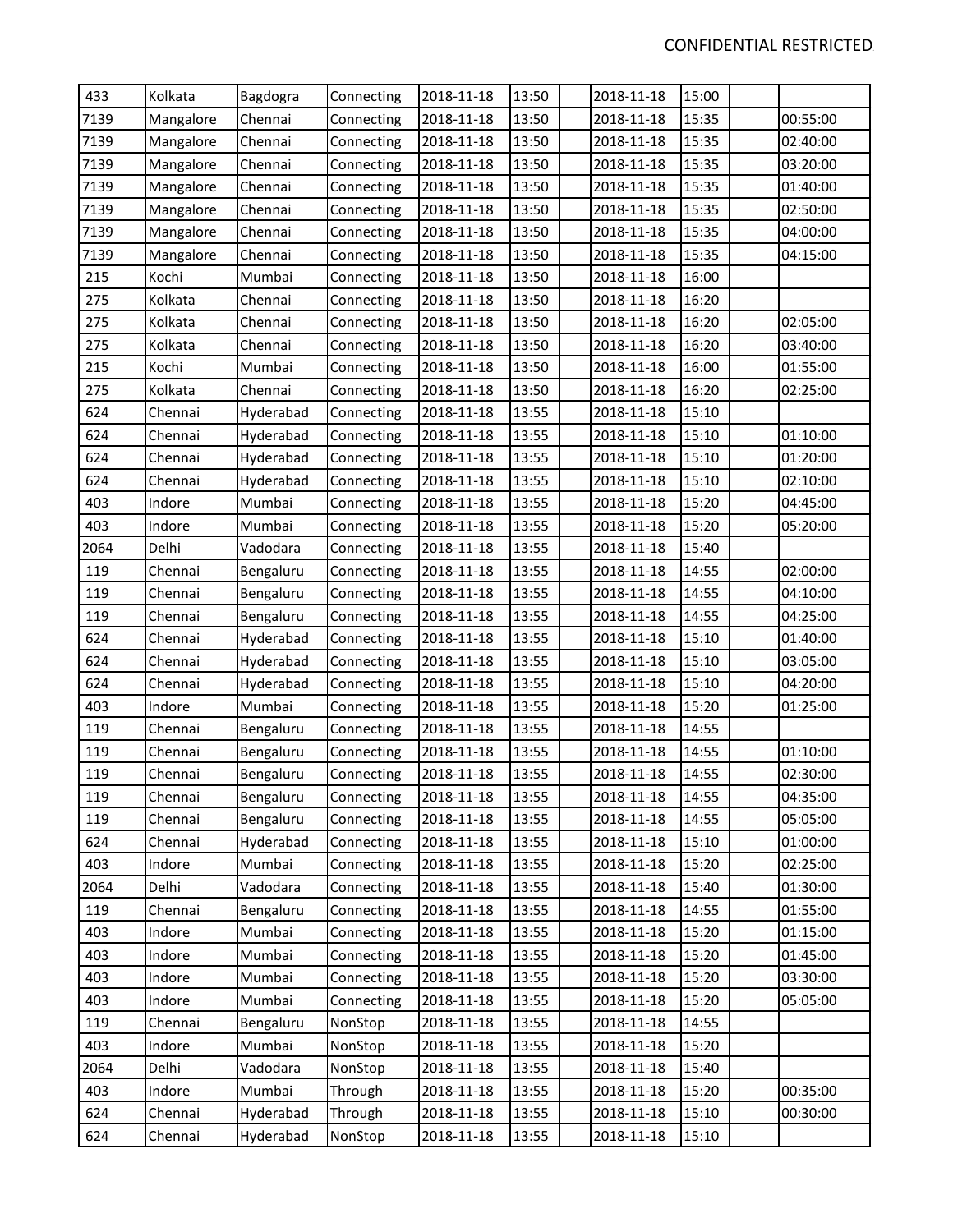| 119  | Chennai   | Bengaluru | Through    | 2018-11-18 | 13:55 | 2018-11-18 | 14:55 | 00:30:00 |
|------|-----------|-----------|------------|------------|-------|------------|-------|----------|
| 624  | Chennai   | Hyderabad | Through    | 2018-11-18 | 13:55 | 2018-11-18 | 15:10 |          |
| 467  | Hyderabad | Jaipur    | NonStop    | 2018-11-18 | 14:00 | 2018-11-18 | 16:10 |          |
| 711  | Mumbai    | Goa       | NonStop    | 2018-11-18 | 14:00 | 2018-11-18 | 15:15 |          |
| 711  | Mumbai    | Goa       | Through    | 2018-11-18 | 14:00 | 2018-11-18 | 15:15 |          |
| 711  | Mumbai    | Goa       | Connecting | 2018-11-18 | 14:00 | 2018-11-18 | 15:15 |          |
| 467  | Hyderabad | Jaipur    | Connecting | 2018-11-18 | 14:00 | 2018-11-18 | 16:10 |          |
| 7102 | Mangalore | Hyderabad | Connecting | 2018-11-18 | 14:05 | 2018-11-18 | 15:55 | 00:55:00 |
| 7102 | Mangalore | Hyderabad | Connecting | 2018-11-18 | 14:05 | 2018-11-18 | 15:55 | 01:55:00 |
| 7102 | Mangalore | Hyderabad | Connecting | 2018-11-18 | 14:05 | 2018-11-18 | 15:55 | 02:20:00 |
| 7102 | Mangalore | Hyderabad | Connecting | 2018-11-18 | 14:05 | 2018-11-18 | 15:55 | 03:30:00 |
| 7102 | Mangalore | Hyderabad | Connecting | 2018-11-18 | 14:05 | 2018-11-18 | 15:55 | 03:35:00 |
| 7102 | Mangalore | Hyderabad | Connecting | 2018-11-18 | 14:05 | 2018-11-18 | 15:55 | 05:50:00 |
| 559  | Srinagar  | Mumbai    | Connecting | 2018-11-18 | 14:05 | 2018-11-18 | 17:10 | 03:00:00 |
| 7102 | Mangalore | Hyderabad | Connecting | 2018-11-18 | 14:05 | 2018-11-18 | 15:55 | 02:15:00 |
| 2263 | Delhi     | Bagdogra  | Connecting | 2018-11-18 | 14:05 | 2018-11-18 | 16:05 |          |
| 569  | Jaipur    | Chennai   | Connecting | 2018-11-18 | 14:05 | 2018-11-18 | 16:45 | 01:40:00 |
| 569  | Jaipur    | Chennai   | Connecting | 2018-11-18 | 14:05 | 2018-11-18 | 16:45 | 01:50:00 |
| 569  | Jaipur    | Chennai   | Connecting | 2018-11-18 | 14:05 | 2018-11-18 | 16:45 | 02:00:00 |
| 569  | Jaipur    | Chennai   | Connecting | 2018-11-18 | 14:05 | 2018-11-18 | 16:45 | 02:00:00 |
| 569  | Jaipur    | Chennai   | Connecting | 2018-11-18 | 14:05 | 2018-11-18 | 16:45 | 02:35:00 |
| 559  | Srinagar  | Mumbai    | Connecting | 2018-11-18 | 14:05 | 2018-11-18 | 17:10 |          |
| 559  | Srinagar  | Mumbai    | Connecting | 2018-11-18 | 14:05 | 2018-11-18 | 17:10 | 01:55:00 |
| 559  | Srinagar  | Mumbai    | Connecting | 2018-11-18 | 14:05 | 2018-11-18 | 17:10 | 02:40:00 |
| 559  | Srinagar  | Mumbai    | Connecting | 2018-11-18 | 14:05 | 2018-11-18 | 17:10 | 03:15:00 |
| 559  | Srinagar  | Mumbai    | Connecting | 2018-11-18 | 14:05 | 2018-11-18 | 17:10 | 03:40:00 |
| 559  | Srinagar  | Mumbai    | Connecting | 2018-11-18 | 14:05 | 2018-11-18 | 17:10 | 05:05:00 |
| 559  | Srinagar  | Mumbai    | Connecting | 2018-11-18 | 14:05 | 2018-11-18 | 17:10 | 05:20:00 |
| 7102 | Mangalore | Hyderabad | Connecting | 2018-11-18 | 14:05 | 2018-11-18 | 15:55 | 01:25:00 |
| 7102 | Mangalore | Hyderabad | Connecting | 2018-11-18 | 14:05 | 2018-11-18 | 15:55 | 02:00:00 |
| 569  | Jaipur    | Chennai   | Connecting | 2018-11-18 | 14:05 | 2018-11-18 | 16:45 | 01:10:00 |
| 569  | Jaipur    | Chennai   | Connecting | 2018-11-18 | 14:05 | 2018-11-18 | 16:45 | 01:30:00 |
| 559  | Srinagar  | Mumbai    | Connecting | 2018-11-18 | 14:05 | 2018-11-18 | 17:10 | 02:05:00 |
| 559  | Srinagar  | Mumbai    | Connecting | 2018-11-18 | 14:05 | 2018-11-18 | 17:10 | 02:15:00 |
| 7102 | Mangalore | Hyderabad | Connecting | 2018-11-18 | 14:05 | 2018-11-18 | 15:55 | 02:10:00 |
| 7102 | Mangalore | Hyderabad | Connecting | 2018-11-18 | 14:05 | 2018-11-18 | 15:55 | 03:40:00 |
| 569  | Jaipur    | Chennai   | Connecting | 2018-11-18 | 14:05 | 2018-11-18 | 16:45 | 03:15:00 |
| 569  | Jaipur    | Chennai   | Connecting | 2018-11-18 | 14:05 | 2018-11-18 | 16:45 | 03:50:00 |
| 569  | Jaipur    | Chennai   | Connecting | 2018-11-18 | 14:05 | 2018-11-18 | 16:45 | 05:15:00 |
| 559  | Srinagar  | Mumbai    | Connecting | 2018-11-18 | 14:05 | 2018-11-18 | 17:10 | 02:15:00 |
| 559  | Srinagar  | Mumbai    | Connecting | 2018-11-18 | 14:05 | 2018-11-18 | 17:10 | 02:55:00 |
| 559  | Srinagar  | Mumbai    | Connecting | 2018-11-18 | 14:05 | 2018-11-18 | 17:10 | 03:55:00 |
| 559  | Srinagar  | Mumbai    | Connecting | 2018-11-18 | 14:05 | 2018-11-18 | 17:10 | 04:30:00 |
| 2263 | Delhi     | Bagdogra  | NonStop    | 2018-11-18 | 14:05 | 2018-11-18 | 16:05 |          |
| 569  | Jaipur    | Chennai   | NonStop    | 2018-11-18 | 14:05 | 2018-11-18 | 16:45 |          |
| 559  | Srinagar  | Mumbai    | NonStop    | 2018-11-18 | 14:05 | 2018-11-18 | 17:10 |          |
| 7102 | Mangalore | Hyderabad | NonStop    | 2018-11-18 | 14:05 | 2018-11-18 | 15:55 |          |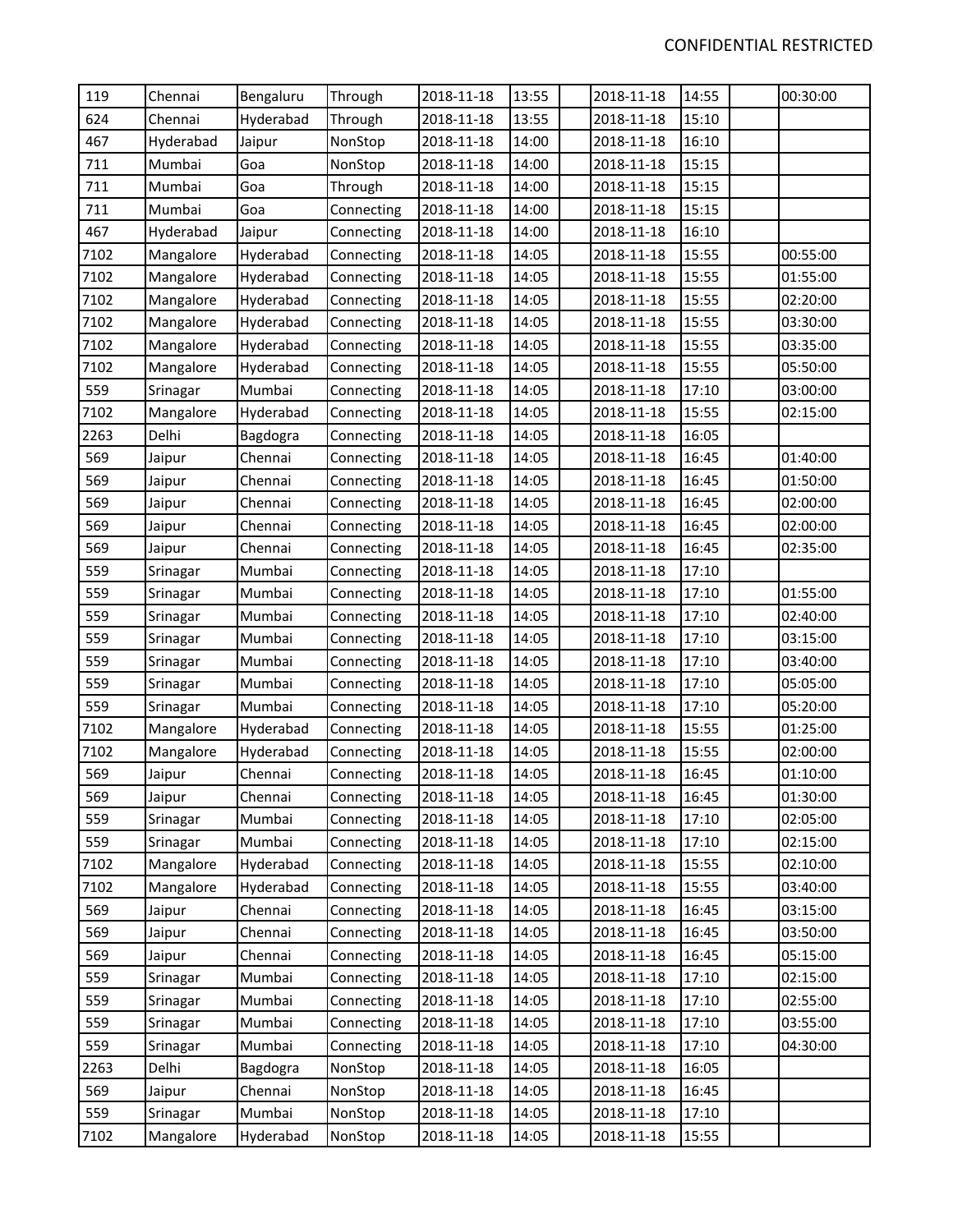| 226  | Lucknow    | Bengaluru                | NonStop    | 2018-11-18 | 14:10 | 2018-11-18 | 16:45 |          |
|------|------------|--------------------------|------------|------------|-------|------------|-------|----------|
| 249  | Delhi      | Thiruvananth: NonStop    |            | 2018-11-18 | 14:10 | 2018-11-18 | 17:40 |          |
| 2315 | Udaipur    | Delhi                    | NonStop    | 2018-11-18 | 14:10 | 2018-11-18 | 15:40 |          |
| 332  | Goa        | Delhi                    | NonStop    | 2018-11-18 | 14:10 | 2018-11-18 | 16:50 |          |
| 2315 | Udaipur    | Delhi                    | Through    | 2018-11-18 | 14:10 | 2018-11-18 | 15:40 | 00:40:00 |
| 2315 | Udaipur    | Delhi                    | Connecting | 2018-11-18 | 14:10 | 2018-11-18 | 15:40 | 02:05:00 |
| 2315 | Udaipur    | Delhi                    | Connecting | 2018-11-18 | 14:10 | 2018-11-18 | 15:40 | 03:30:00 |
| 226  | Lucknow    | Bengaluru                | Connecting | 2018-11-18 | 14:10 | 2018-11-18 | 16:45 | 01:25:00 |
| 226  | Lucknow    | Bengaluru                | Connecting | 2018-11-18 | 14:10 | 2018-11-18 | 16:45 | 03:20:00 |
| 332  | Goa        | Delhi                    | Connecting | 2018-11-18 | 14:10 | 2018-11-18 | 16:50 | 04:40:00 |
| 2315 | Udaipur    | Delhi                    | Connecting | 2018-11-18 | 14:10 | 2018-11-18 | 15:40 | 02:35:00 |
| 2315 | Udaipur    | Delhi                    | Connecting | 2018-11-18 | 14:10 | 2018-11-18 | 15:40 | 03:10:00 |
| 2315 | Udaipur    | Delhi                    | Connecting | 2018-11-18 | 14:10 | 2018-11-18 | 15:40 | 03:50:00 |
| 2315 | Udaipur    | Delhi                    | Connecting | 2018-11-18 | 14:10 | 2018-11-18 | 15:40 | 05:10:00 |
| 226  | Lucknow    | Bengaluru                | Connecting | 2018-11-18 | 14:10 | 2018-11-18 | 16:45 |          |
| 226  | Lucknow    | Bengaluru                | Connecting | 2018-11-18 | 14:10 | 2018-11-18 | 16:45 | 02:15:00 |
| 226  | Lucknow    | Bengaluru                | Connecting | 2018-11-18 | 14:10 | 2018-11-18 | 16:45 | 04:40:00 |
| 332  | Goa        | Delhi                    | Connecting | 2018-11-18 | 14:10 | 2018-11-18 | 16:50 | 02:40:00 |
| 2315 | Udaipur    | Delhi                    | Connecting | 2018-11-18 | 14:10 | 2018-11-18 | 15:40 | 01:50:00 |
| 2315 | Udaipur    | Delhi                    | Connecting | 2018-11-18 | 14:10 | 2018-11-18 | 15:40 | 04:25:00 |
| 226  | Lucknow    | Bengaluru                | Connecting | 2018-11-18 | 14:10 | 2018-11-18 | 16:45 | 02:45:00 |
| 226  | Lucknow    | Bengaluru                | Connecting | 2018-11-18 | 14:10 | 2018-11-18 | 16:45 | 02:55:00 |
| 226  | Lucknow    | Bengaluru                | Connecting | 2018-11-18 | 14:10 | 2018-11-18 | 16:45 | 02:20:00 |
| 249  | Delhi      | Thiruvananth: Connecting |            | 2018-11-18 | 14:10 | 2018-11-18 | 17:40 |          |
| 356  | Bengaluru  | Nagpur                   | Connecting | 2018-11-18 | 14:15 | 2018-11-18 | 15:55 |          |
| 356  | Bengaluru  | Nagpur                   | Connecting | 2018-11-18 | 14:15 | 2018-11-18 | 15:55 | 02:05:00 |
| 921  | Nagpur     | Kolkata                  | Connecting | 2018-11-18 | 14:15 | 2018-11-18 | 16:00 | 01:55:00 |
| 921  | Nagpur     | Kolkata                  | Connecting | 2018-11-18 | 14:15 | 2018-11-18 | 16:00 | 02:30:00 |
| 581  | Delhi      | Jammu                    | Connecting | 2018-11-18 | 14:15 | 2018-11-18 | 15:40 |          |
| 922  | Hyderabad  | Bhubaneswar Connecting   |            | 2018-11-18 | 14:15 | 2018-11-18 | 15:50 |          |
| 921  | Nagpur     | Kolkata                  | Connecting | 2018-11-18 | 14:15 | 2018-11-18 | 16:00 | 04:10:00 |
| 921  | Nagpur     | Kolkata                  | Connecting | 2018-11-18 | 14:15 | 2018-11-18 | 16:00 | 04:50:00 |
| 342  | Mumbai     | Lucknow                  | Connecting | 2018-11-18 | 14:15 | 2018-11-18 | 16:10 |          |
| 921  | Nagpur     | Kolkata                  | Connecting | 2018-11-18 | 14:15 | 2018-11-18 | 16:00 |          |
| 921  | Nagpur     | Kolkata                  | Connecting | 2018-11-18 | 14:15 | 2018-11-18 | 16:00 | 02:35:00 |
| 921  | Nagpur     | Kolkata                  | Connecting | 2018-11-18 | 14:15 | 2018-11-18 | 16:00 | 02:40:00 |
| 921  | Nagpur     | Kolkata                  | Connecting | 2018-11-18 | 14:15 | 2018-11-18 | 16:00 | 03:45:00 |
| 342  | Mumbai     | Lucknow                  | Through    | 2018-11-18 | 14:15 | 2018-11-18 | 16:10 | 00:50:00 |
| 581  | Delhi      | Jammu                    | NonStop    | 2018-11-18 | 14:15 | 2018-11-18 | 15:40 |          |
| 356  | Bengaluru  | Nagpur                   | NonStop    | 2018-11-18 | 14:15 | 2018-11-18 | 15:55 |          |
| 342  | Mumbai     | Lucknow                  | NonStop    | 2018-11-18 | 14:15 | 2018-11-18 | 16:10 |          |
| 922  | Hyderabad  | Bhubaneswar NonStop      |            | 2018-11-18 | 14:15 | 2018-11-18 | 15:50 |          |
| 921  | Nagpur     | Kolkata                  | NonStop    | 2018-11-18 | 14:15 | 2018-11-18 | 16:00 |          |
| 755  | Dehradun   | Delhi                    | NonStop    | 2018-11-18 | 14:20 | 2018-11-18 | 15:15 |          |
| 598  | Coimbatore | Mumbai                   | NonStop    | 2018-11-18 | 14:20 | 2018-11-18 | 16:20 |          |
| 228  | Kochi      | Kolkata                  | NonStop    | 2018-11-18 | 14:20 | 2018-11-18 | 17:30 |          |
| 436  | Ranchi     | Delhi                    | NonStop    | 2018-11-18 | 14:20 | 2018-11-18 | 16:25 |          |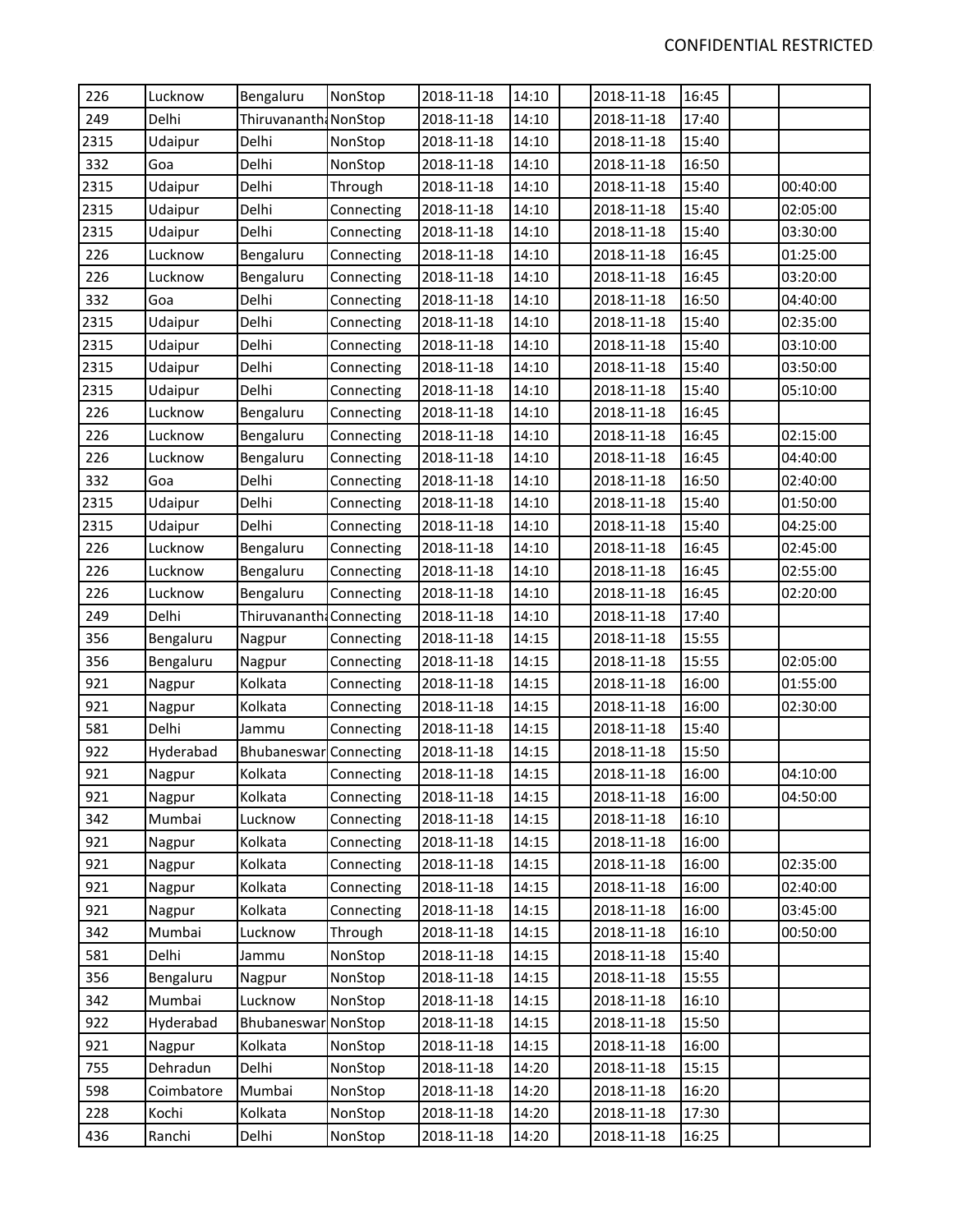| 436  | Ranchi                | Delhi                    | Through    | 2018-11-18 | 14:20 | 2018-11-18 | 16:25 | 00:35:00 |
|------|-----------------------|--------------------------|------------|------------|-------|------------|-------|----------|
| 679  | Delhi                 | Hyderabad                | Through    | 2018-11-18 | 14:20 | 2018-11-18 | 16:30 |          |
| 958  | Kolkata               | Bengaluru                | Through    | 2018-11-18 | 14:20 | 2018-11-18 | 17:05 |          |
| 755  | Dehradun              | Delhi                    | Through    | 2018-11-18 | 14:20 | 2018-11-18 | 15:15 | 00:45:00 |
| 881  | Chennai               | Coimbatore               | Through    | 2018-11-18 | 14:20 | 2018-11-18 | 15:40 |          |
| 598  | Coimbatore            | Mumbai                   | Through    | 2018-11-18 | 14:20 | 2018-11-18 | 16:20 | 00:35:00 |
| 5062 | Bengaluru             | Raipur                   | Through    | 2018-11-18 | 14:20 | 2018-11-18 | 16:05 |          |
| 5062 | Bengaluru             | Raipur                   | NonStop    | 2018-11-18 | 14:20 | 2018-11-18 | 16:05 |          |
| 679  | Delhi                 | Hyderabad                | NonStop    | 2018-11-18 | 14:20 | 2018-11-18 | 16:30 |          |
| 957  | Mumbai                | Thiruvananth: NonStop    |            | 2018-11-18 | 14:20 | 2018-11-18 | 16:30 |          |
| 958  | Kolkata               | Bengaluru                | NonStop    | 2018-11-18 | 14:20 | 2018-11-18 | 17:05 |          |
| 881  | Chennai               | Coimbatore               | NonStop    | 2018-11-18 | 14:20 | 2018-11-18 | 15:40 |          |
| 492  | Bhubaneswar Bengaluru |                          | NonStop    | 2018-11-18 | 14:20 | 2018-11-18 | 16:25 |          |
| 755  | Dehradun              | Delhi                    | Connecting | 2018-11-18 | 14:20 | 2018-11-18 | 15:15 | 02:30:00 |
| 598  | Coimbatore            | Mumbai                   | Connecting | 2018-11-18 | 14:20 | 2018-11-18 | 16:20 | 03:30:00 |
| 436  | Ranchi                | Delhi                    | Connecting | 2018-11-18 | 14:20 | 2018-11-18 | 16:25 | 01:20:00 |
| 436  | Ranchi                | Delhi                    | Connecting | 2018-11-18 | 14:20 | 2018-11-18 | 16:25 | 02:20:00 |
| 492  | Bhubaneswar Bengaluru |                          | Connecting | 2018-11-18 | 14:20 | 2018-11-18 | 16:25 | 01:10:00 |
| 492  | Bhubaneswar Bengaluru |                          | Connecting | 2018-11-18 | 14:20 | 2018-11-18 | 16:25 | 02:40:00 |
| 492  | Bhubaneswar Bengaluru |                          | Connecting | 2018-11-18 | 14:20 | 2018-11-18 | 16:25 | 03:10:00 |
| 492  | Bhubaneswar Bengaluru |                          | Connecting | 2018-11-18 | 14:20 | 2018-11-18 | 16:25 | 03:35:00 |
| 492  | Bhubaneswar Bengaluru |                          | Connecting | 2018-11-18 | 14:20 | 2018-11-18 | 16:25 | 04:00:00 |
| 679  | Delhi                 | Hyderabad                | Connecting | 2018-11-18 | 14:20 | 2018-11-18 | 16:30 | 02:40:00 |
| 958  | Kolkata               | Bengaluru                | Connecting | 2018-11-18 | 14:20 | 2018-11-18 | 17:05 | 01:05:00 |
| 958  | Kolkata               | Bengaluru                | Connecting | 2018-11-18 | 14:20 | 2018-11-18 | 17:05 | 01:55:00 |
| 958  | Kolkata               | Bengaluru                | Connecting | 2018-11-18 | 14:20 | 2018-11-18 | 17:05 | 02:25:00 |
| 228  | Kochi                 | Kolkata                  | Connecting | 2018-11-18 | 14:20 | 2018-11-18 | 17:30 |          |
| 228  | Kochi                 | Kolkata                  | Connecting | 2018-11-18 | 14:20 | 2018-11-18 | 17:30 | 01:10:00 |
| 755  | Dehradun              | Delhi                    | Connecting | 2018-11-18 | 14:20 | 2018-11-18 | 15:15 | 01:15:00 |
| 755  | Dehradun              | Delhi                    | Connecting | 2018-11-18 | 14:20 | 2018-11-18 | 15:15 | 02:10:00 |
| 755  | Dehradun              | Delhi                    | Connecting | 2018-11-18 | 14:20 | 2018-11-18 | 15:15 | 03:00:00 |
| 755  | Dehradun              | Delhi                    | Connecting | 2018-11-18 | 14:20 | 2018-11-18 | 15:15 | 03:30:00 |
| 598  | Coimbatore            | Mumbai                   | Connecting | 2018-11-18 | 14:20 | 2018-11-18 | 16:20 | 01:35:00 |
| 598  | Coimbatore            | Mumbai                   | Connecting | 2018-11-18 | 14:20 | 2018-11-18 | 16:20 | 04:20:00 |
| 436  | Ranchi                | Delhi                    | Connecting | 2018-11-18 | 14:20 | 2018-11-18 | 16:25 | 04:20:00 |
| 492  | Bhubaneswar Bengaluru |                          | Connecting | 2018-11-18 | 14:20 | 2018-11-18 | 16:25 | 02:05:00 |
| 492  | Bhubaneswar Bengaluru |                          | Connecting | 2018-11-18 | 14:20 | 2018-11-18 | 16:25 | 03:05:00 |
| 492  | Bhubaneswar Bengaluru |                          | Connecting | 2018-11-18 | 14:20 | 2018-11-18 | 16:25 | 05:05:00 |
| 679  | Delhi                 | Hyderabad                | Connecting | 2018-11-18 | 14:20 | 2018-11-18 | 16:30 |          |
| 679  | Delhi                 | Hyderabad                | Connecting | 2018-11-18 | 14:20 | 2018-11-18 | 16:30 | 01:50:00 |
| 957  | Mumbai                | Thiruvananth: Connecting |            | 2018-11-18 | 14:20 | 2018-11-18 | 16:30 |          |
| 958  | Kolkata               | Bengaluru                | Connecting | 2018-11-18 | 14:20 | 2018-11-18 | 17:05 |          |
| 958  | Kolkata               | Bengaluru                | Connecting | 2018-11-18 | 14:20 | 2018-11-18 | 17:05 | 02:25:00 |
| 958  | Kolkata               | Bengaluru                | Connecting | 2018-11-18 | 14:20 | 2018-11-18 | 17:05 | 03:20:00 |
| 755  | Dehradun              | Delhi                    | Connecting | 2018-11-18 | 14:20 | 2018-11-18 | 15:15 | 00:55:00 |
| 755  | Dehradun              | Delhi                    | Connecting | 2018-11-18 | 14:20 | 2018-11-18 | 15:15 | 02:15:00 |
| 755  | Dehradun              | Delhi                    | Connecting | 2018-11-18 | 14:20 | 2018-11-18 | 15:15 | 02:15:00 |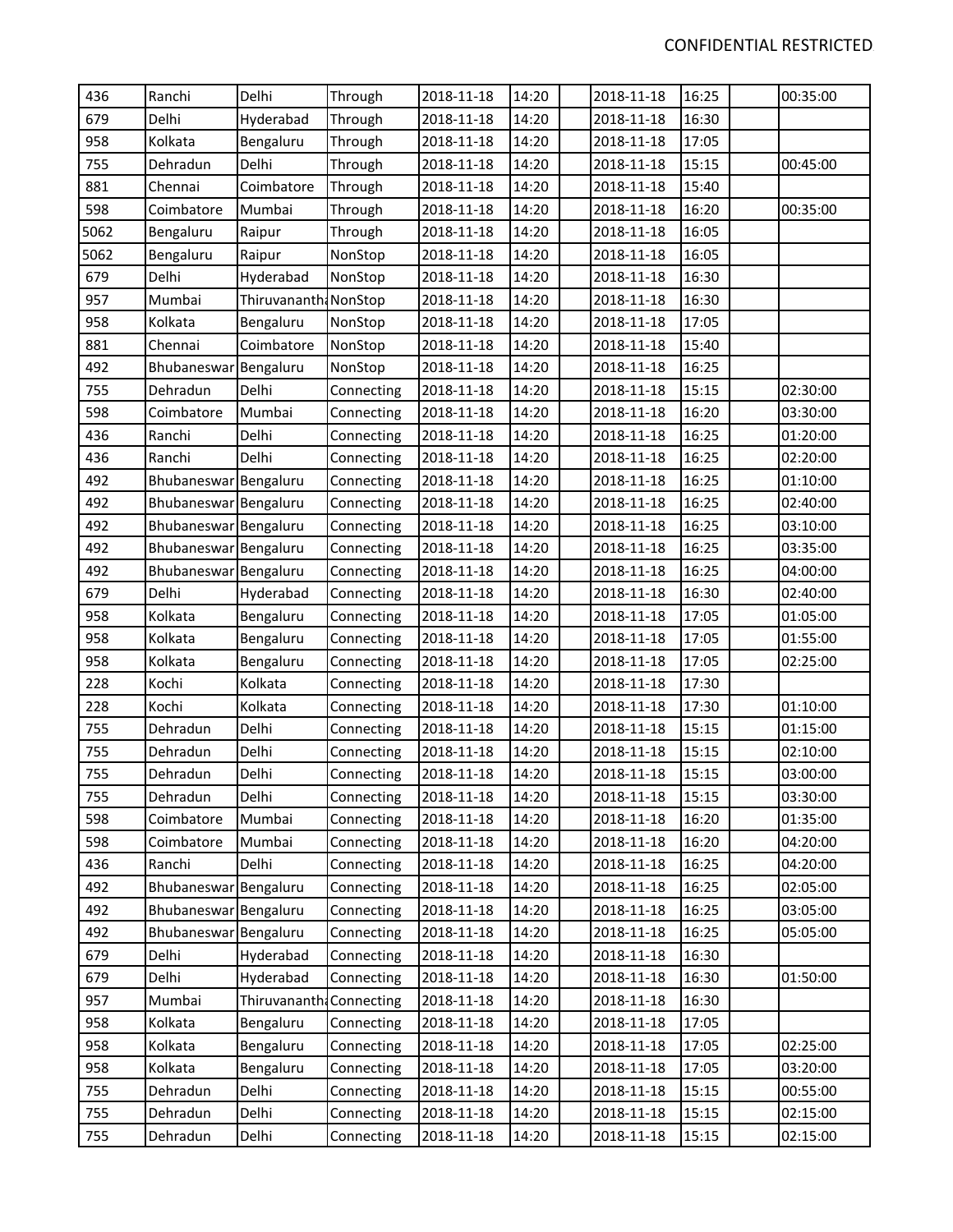| 755  | Dehradun              | Delhi      | Connecting | 2018-11-18 | 14:20 | 2018-11-18 | 15:15 | 02:40:00 |
|------|-----------------------|------------|------------|------------|-------|------------|-------|----------|
| 755  | Dehradun              | Delhi      | Connecting | 2018-11-18 | 14:20 | 2018-11-18 | 15:15 | 03:35:00 |
| 881  | Chennai               | Coimbatore | Connecting | 2018-11-18 | 14:20 | 2018-11-18 | 15:40 |          |
| 5062 | Bengaluru             | Raipur     | Connecting | 2018-11-18 | 14:20 | 2018-11-18 | 16:05 | 01:00:00 |
| 598  | Coimbatore            | Mumbai     | Connecting | 2018-11-18 | 14:20 | 2018-11-18 | 16:20 | 03:05:00 |
| 492  | Bhubaneswar Bengaluru |            | Connecting | 2018-11-18 | 14:20 | 2018-11-18 | 16:25 |          |
| 492  | Bhubaneswar Bengaluru |            | Connecting | 2018-11-18 | 14:20 | 2018-11-18 | 16:25 | 01:00:00 |
| 492  | Bhubaneswar Bengaluru |            | Connecting | 2018-11-18 | 14:20 | 2018-11-18 | 16:25 | 01:45:00 |
| 492  | Bhubaneswar Bengaluru |            | Connecting | 2018-11-18 | 14:20 | 2018-11-18 | 16:25 | 03:05:00 |
| 492  | Bhubaneswar Bengaluru |            | Connecting | 2018-11-18 | 14:20 | 2018-11-18 | 16:25 | 03:15:00 |
| 492  | Bhubaneswar Bengaluru |            | Connecting | 2018-11-18 | 14:20 | 2018-11-18 | 16:25 | 03:40:00 |
| 679  | Delhi                 | Hyderabad  | Connecting | 2018-11-18 | 14:20 | 2018-11-18 | 16:30 | 01:05:00 |
| 679  | Delhi                 | Hyderabad  | Connecting | 2018-11-18 | 14:20 | 2018-11-18 | 16:30 | 01:40:00 |
| 679  | Delhi                 | Hyderabad  | Connecting | 2018-11-18 | 14:20 | 2018-11-18 | 16:30 | 02:10:00 |
| 228  | Kochi                 | Kolkata    | Connecting | 2018-11-18 | 14:20 | 2018-11-18 | 17:30 | 01:00:00 |
| 228  | Kochi                 | Kolkata    | Connecting | 2018-11-18 | 14:20 | 2018-11-18 | 17:30 | 01:05:00 |
| 228  | Kochi                 | Kolkata    | Connecting | 2018-11-18 | 14:20 | 2018-11-18 | 17:30 | 02:40:00 |
| 755  | Dehradun              | Delhi      | Connecting | 2018-11-18 | 14:20 | 2018-11-18 | 15:15 | 05:10:00 |
| 5062 | Bengaluru             | Raipur     | Connecting | 2018-11-18 | 14:20 | 2018-11-18 | 16:05 |          |
| 436  | Ranchi                | Delhi      | Connecting | 2018-11-18 | 14:20 | 2018-11-18 | 16:25 | 01:00:00 |
| 436  | Ranchi                | Delhi      | Connecting | 2018-11-18 | 14:20 | 2018-11-18 | 16:25 | 01:30:00 |
| 492  | Bhubaneswar Bengaluru |            | Connecting | 2018-11-18 | 14:20 | 2018-11-18 | 16:25 | 03:05:00 |
| 492  | Bhubaneswar Bengaluru |            | Connecting | 2018-11-18 | 14:20 | 2018-11-18 | 16:25 | 04:05:00 |
| 679  | Delhi                 | Hyderabad  | Connecting | 2018-11-18 | 14:20 | 2018-11-18 | 16:30 | 02:05:00 |
| 679  | Delhi                 | Hyderabad  | Connecting | 2018-11-18 | 14:20 | 2018-11-18 | 16:30 | 02:10:00 |
| 958  | Kolkata               | Bengaluru  | Connecting | 2018-11-18 | 14:20 | 2018-11-18 | 17:05 | 04:20:00 |
| 228  | Kochi                 | Kolkata    | Connecting | 2018-11-18 | 14:20 | 2018-11-18 | 17:30 | 02:15:00 |
| 596  | Guwahati              | Kolkata    | Connecting | 2018-11-18 | 14:25 | 2018-11-18 | 15:45 | 01:50:00 |
| 1206 | Colombo               | Bengaluru  | Connecting | 2018-11-18 | 14:25 | 2018-11-18 | 15:55 | 02:15:00 |
| 1206 | Colombo               | Bengaluru  | Connecting | 2018-11-18 | 14:25 | 2018-11-18 | 15:55 | 03:25:00 |
| 1206 | Colombo               | Bengaluru  | Connecting | 2018-11-18 | 14:25 | 2018-11-18 | 15:55 | 03:35:00 |
| 1206 | Colombo               | Bengaluru  | Connecting | 2018-11-18 | 14:25 | 2018-11-18 | 15:55 | 04:05:00 |
| 378  | Kolkata               | Indore     | Connecting | 2018-11-18 | 14:25 | 2018-11-18 | 16:50 | 03:10:00 |
| 496  | Hyderabad             | Pune       | Connecting | 2018-11-18 | 14:25 | 2018-11-18 | 15:40 |          |
| 596  | Guwahati              | Kolkata    | Connecting | 2018-11-18 | 14:25 | 2018-11-18 | 15:45 |          |
| 1206 | Colombo               | Bengaluru  | Connecting | 2018-11-18 | 14:25 | 2018-11-18 | 15:55 | 02:25:00 |
| 1206 | Colombo               | Bengaluru  | Connecting | 2018-11-18 | 14:25 | 2018-11-18 | 15:55 | 02:30:00 |
| 1206 | Colombo               | Bengaluru  | Connecting | 2018-11-18 | 14:25 | 2018-11-18 | 15:55 | 03:15:00 |
| 1206 | Colombo               | Bengaluru  | Connecting | 2018-11-18 | 14:25 | 2018-11-18 | 15:55 | 03:35:00 |
| 1206 | Colombo               | Bengaluru  | Connecting | 2018-11-18 | 14:25 | 2018-11-18 | 15:55 | 04:30:00 |
| 596  | Guwahati              | Kolkata    | Connecting | 2018-11-18 | 14:25 | 2018-11-18 | 15:45 | 02:05:00 |
| 1206 | Colombo               | Bengaluru  | Connecting | 2018-11-18 | 14:25 | 2018-11-18 | 15:55 | 05:30:00 |
| 1206 | Colombo               | Bengaluru  | Connecting | 2018-11-18 | 14:25 | 2018-11-18 | 15:55 | 07:35:00 |
| 1206 | Colombo               | Bengaluru  | Connecting | 2018-11-18 | 14:25 | 2018-11-18 | 15:55 | 07:45:00 |
| 324  | Mumbai                | Raipur     | Connecting | 2018-11-18 | 14:25 | 2018-11-18 | 16:15 |          |
| 378  | Kolkata               | Indore     | Connecting | 2018-11-18 | 14:25 | 2018-11-18 | 16:50 |          |
| 596  | Guwahati              | Kolkata    | Connecting | 2018-11-18 | 14:25 | 2018-11-18 | 15:45 | 02:15:00 |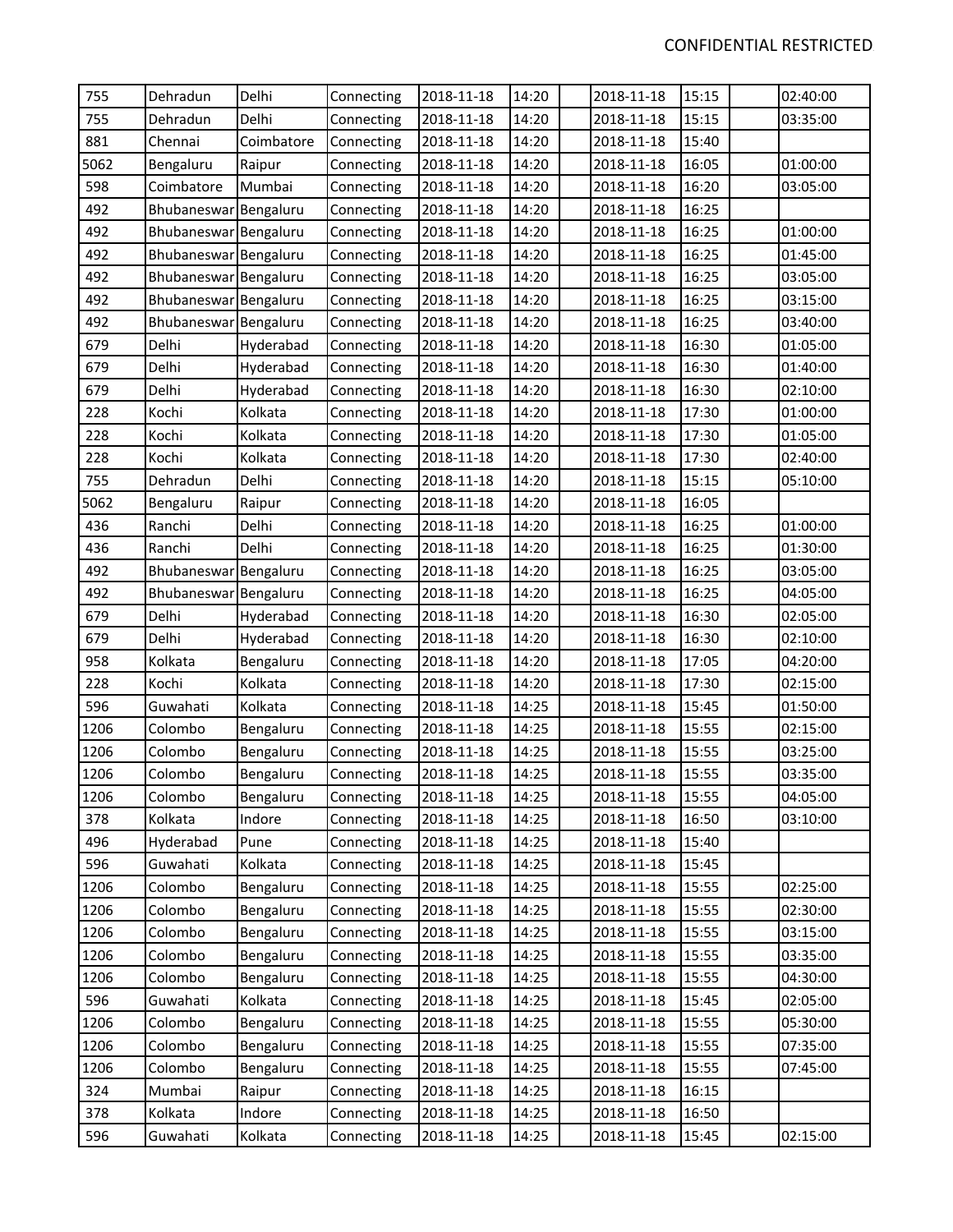| 596  | Guwahati   | Kolkata   | Connecting | 2018-11-18 | 14:25 | 2018-11-18 | 15:45 | 02:45:00 |
|------|------------|-----------|------------|------------|-------|------------|-------|----------|
| 596  | Guwahati   | Kolkata   | Connecting | 2018-11-18 | 14:25 | 2018-11-18 | 15:45 | 02:55:00 |
| 596  | Guwahati   | Kolkata   | Connecting | 2018-11-18 | 14:25 | 2018-11-18 | 15:45 | 04:00:00 |
| 1206 | Colombo    | Bengaluru | Connecting | 2018-11-18 | 14:25 | 2018-11-18 | 15:55 | 02:35:00 |
| 1206 | Colombo    | Bengaluru | Connecting | 2018-11-18 | 14:25 | 2018-11-18 | 15:55 | 02:50:00 |
| 1206 | Colombo    | Bengaluru | Connecting | 2018-11-18 | 14:25 | 2018-11-18 | 15:55 | 03:40:00 |
| 1206 | Colombo    | Bengaluru | Connecting | 2018-11-18 | 14:25 | 2018-11-18 | 15:55 | 04:05:00 |
| 369  | Bengaluru  | Ahmedabad | Connecting | 2018-11-18 | 14:25 | 2018-11-18 | 16:40 |          |
| 378  | Kolkata    | Indore    | Connecting | 2018-11-18 | 14:25 | 2018-11-18 | 16:50 | 02:05:00 |
| 496  | Hyderabad  | Pune      | NonStop    | 2018-11-18 | 14:25 | 2018-11-18 | 15:40 |          |
| 596  | Guwahati   | Kolkata   | NonStop    | 2018-11-18 | 14:25 | 2018-11-18 | 15:45 |          |
| 1206 | Colombo    | Bengaluru | NonStop    | 2018-11-18 | 14:25 | 2018-11-18 | 15:55 |          |
| 378  | Kolkata    | Indore    | NonStop    | 2018-11-18 | 14:25 | 2018-11-18 | 16:50 |          |
| 496  | Hyderabad  | Pune      | Through    | 2018-11-18 | 14:25 | 2018-11-18 | 15:40 |          |
| 596  | Guwahati   | Kolkata   | Through    | 2018-11-18 | 14:25 | 2018-11-18 | 15:45 | 01:15:00 |
| 369  | Bengaluru  | Ahmedabad | Through    | 2018-11-18 | 14:25 | 2018-11-18 | 16:40 |          |
| 324  | Mumbai     | Raipur    | NonStop    | 2018-11-18 | 14:25 | 2018-11-18 | 16:15 |          |
| 369  | Bengaluru  | Ahmedabad | NonStop    | 2018-11-18 | 14:25 | 2018-11-18 | 16:40 |          |
| 892  | Kolkata    | Agartala  | NonStop    | 2018-11-18 | 14:30 | 2018-11-18 | 15:35 |          |
| 588  | Dehradun   | Lucknow   | NonStop    | 2018-11-18 | 14:30 | 2018-11-18 | 15:40 |          |
| 135  | Pune       | Ahmedabad | NonStop    | 2018-11-18 | 14:30 | 2018-11-18 | 15:45 |          |
| 304  | Hyderabad  | Kochi     | NonStop    | 2018-11-18 | 14:30 | 2018-11-18 | 16:10 |          |
| 2978 | Imphal     | Delhi     | NonStop    | 2018-11-18 | 14:30 | 2018-11-18 | 17:20 |          |
| 304  | Hyderabad  | Kochi     | Through    | 2018-11-18 | 14:30 | 2018-11-18 | 16:10 |          |
| 135  | Pune       | Ahmedabad | Through    | 2018-11-18 | 14:30 | 2018-11-18 | 15:45 | 00:30:00 |
| 394  | Kolkata    | Jaipur    | Through    | 2018-11-18 | 14:30 | 2018-11-18 | 16:55 |          |
| 892  | Kolkata    | Agartala  | Through    | 2018-11-18 | 14:30 | 2018-11-18 | 15:35 |          |
| 135  | Pune       | Ahmedabad | Through    | 2018-11-18 | 14:30 | 2018-11-18 | 15:45 |          |
| 5448 | Mumbai     | Delhi     | Through    | 2018-11-18 | 14:30 | 2018-11-18 | 16:45 |          |
| 588  | Dehradun   | Lucknow   | Through    | 2018-11-18 | 14:30 | 2018-11-18 | 15:40 | 00:30:00 |
| 7113 | Tirupati   | Bengaluru | NonStop    | 2018-11-18 | 14:30 | 2018-11-18 | 15:25 |          |
| 394  | Kolkata    | Jaipur    | NonStop    | 2018-11-18 | 14:30 | 2018-11-18 | 16:55 |          |
| 6193 | Delhi      | Kochi     | NonStop    | 2018-11-18 | 14:30 | 2018-11-18 | 17:35 |          |
| 347  | Coimbatore | Bengaluru | NonStop    | 2018-11-18 | 14:30 | 2018-11-18 | 15:35 |          |
| 5448 | Mumbai     | Delhi     | NonStop    | 2018-11-18 | 14:30 | 2018-11-18 | 16:45 |          |
| 7113 | Tirupati   | Bengaluru | Connecting | 2018-11-18 | 14:30 | 2018-11-18 | 15:25 | 01:25:00 |
| 7113 | Tirupati   | Bengaluru | Connecting | 2018-11-18 | 14:30 | 2018-11-18 | 15:25 | 01:40:00 |
| 347  | Coimbatore | Bengaluru | Connecting | 2018-11-18 | 14:30 | 2018-11-18 | 15:35 | 01:15:00 |
| 347  | Coimbatore | Bengaluru | Connecting | 2018-11-18 | 14:30 | 2018-11-18 | 15:35 | 01:20:00 |
| 347  | Coimbatore | Bengaluru | Connecting | 2018-11-18 | 14:30 | 2018-11-18 | 15:35 | 01:30:00 |
| 347  | Coimbatore | Bengaluru | Connecting | 2018-11-18 | 14:30 | 2018-11-18 | 15:35 | 02:55:00 |
| 347  | Coimbatore | Bengaluru | Connecting | 2018-11-18 | 14:30 | 2018-11-18 | 15:35 | 03:45:00 |
| 347  | Coimbatore | Bengaluru | Connecting | 2018-11-18 | 14:30 | 2018-11-18 | 15:35 | 05:50:00 |
| 892  | Kolkata    | Agartala  | Connecting | 2018-11-18 | 14:30 | 2018-11-18 | 15:35 |          |
| 588  | Dehradun   | Lucknow   | Connecting | 2018-11-18 | 14:30 | 2018-11-18 | 15:40 | 00:50:00 |
| 588  | Dehradun   | Lucknow   | Connecting | 2018-11-18 | 14:30 | 2018-11-18 | 15:40 | 03:25:00 |
| 588  | Dehradun   | Lucknow   | Connecting | 2018-11-18 | 14:30 | 2018-11-18 | 15:40 | 05:15:00 |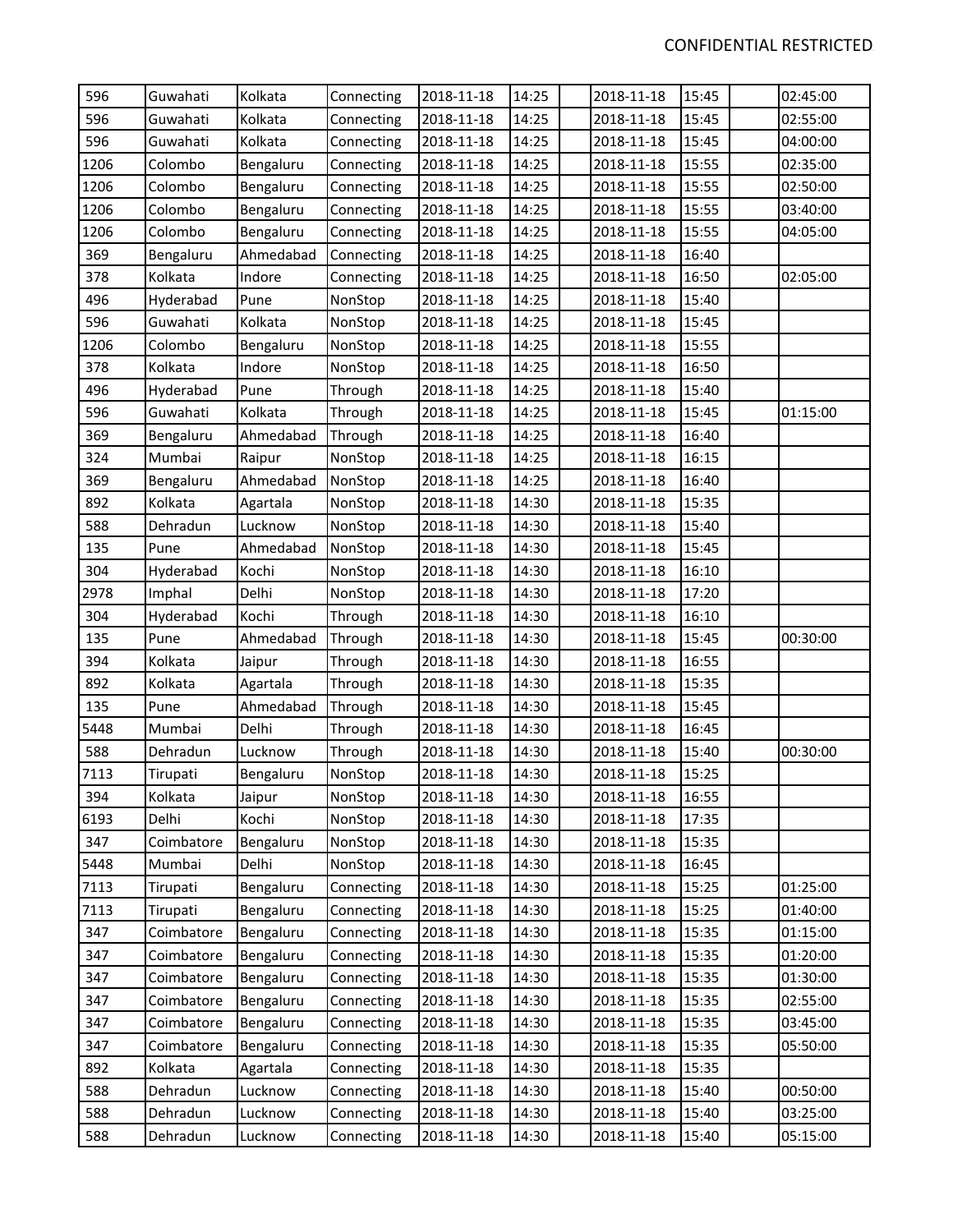| 2978 | Imphal     | Delhi     | Connecting | 2018-11-18 | 14:30 | 2018-11-18 | 17:20 | 01:25:00 |
|------|------------|-----------|------------|------------|-------|------------|-------|----------|
| 7113 | Tirupati   | Bengaluru | Connecting | 2018-11-18 | 14:30 | 2018-11-18 | 15:25 | 03:35:00 |
| 347  | Coimbatore | Bengaluru | Connecting | 2018-11-18 | 14:30 | 2018-11-18 | 15:35 | 01:20:00 |
| 347  | Coimbatore | Bengaluru | Connecting | 2018-11-18 | 14:30 | 2018-11-18 | 15:35 | 02:00:00 |
| 347  | Coimbatore | Bengaluru | Connecting | 2018-11-18 | 14:30 | 2018-11-18 | 15:35 | 05:50:00 |
| 588  | Dehradun   | Lucknow   | Connecting | 2018-11-18 | 14:30 | 2018-11-18 | 15:40 | 03:45:00 |
| 135  | Pune       | Ahmedabad | Connecting | 2018-11-18 | 14:30 | 2018-11-18 | 15:45 | 03:15:00 |
| 135  | Pune       | Ahmedabad | Connecting | 2018-11-18 | 14:30 | 2018-11-18 | 15:45 | 04:25:00 |
| 394  | Kolkata    | Jaipur    | Connecting | 2018-11-18 | 14:30 | 2018-11-18 | 16:55 |          |
| 2978 | Imphal     | Delhi     | Connecting | 2018-11-18 | 14:30 | 2018-11-18 | 17:20 | 02:10:00 |
| 6193 | Delhi      | Kochi     | Connecting | 2018-11-18 | 14:30 | 2018-11-18 | 17:35 |          |
| 7113 | Tirupati   | Bengaluru | Connecting | 2018-11-18 | 14:30 | 2018-11-18 | 15:25 | 01:30:00 |
| 7113 | Tirupati   | Bengaluru | Connecting | 2018-11-18 | 14:30 | 2018-11-18 | 15:25 | 03:30:00 |
| 7113 | Tirupati   | Bengaluru | Connecting | 2018-11-18 | 14:30 | 2018-11-18 | 15:25 | 03:55:00 |
| 7113 | Tirupati   | Bengaluru | Connecting | 2018-11-18 | 14:30 | 2018-11-18 | 15:25 | 05:05:00 |
| 7113 | Tirupati   | Bengaluru | Connecting | 2018-11-18 | 14:30 | 2018-11-18 | 15:25 | 06:00:00 |
| 347  | Coimbatore | Bengaluru | Connecting | 2018-11-18 | 14:30 | 2018-11-18 | 15:35 | 01:00:00 |
| 347  | Coimbatore | Bengaluru | Connecting | 2018-11-18 | 14:30 | 2018-11-18 | 15:35 | 01:50:00 |
| 347  | Coimbatore | Bengaluru | Connecting | 2018-11-18 | 14:30 | 2018-11-18 | 15:35 | 03:30:00 |
| 347  | Coimbatore | Bengaluru | Connecting | 2018-11-18 | 14:30 | 2018-11-18 | 15:35 | 03:35:00 |
| 347  | Coimbatore | Bengaluru | Connecting | 2018-11-18 | 14:30 | 2018-11-18 | 15:35 | 04:55:00 |
| 347  | Coimbatore | Bengaluru | Connecting | 2018-11-18 | 14:30 | 2018-11-18 | 15:35 | 05:40:00 |
| 135  | Pune       | Ahmedabad | Connecting | 2018-11-18 | 14:30 | 2018-11-18 | 15:45 | 02:10:00 |
| 5448 | Mumbai     | Delhi     | Connecting | 2018-11-18 | 14:30 | 2018-11-18 | 16:45 |          |
| 2978 | Imphal     | Delhi     | Connecting | 2018-11-18 | 14:30 | 2018-11-18 | 17:20 | 04:10:00 |
| 7113 | Tirupati   | Bengaluru | Connecting | 2018-11-18 | 14:30 | 2018-11-18 | 15:25 | 04:35:00 |
| 7113 | Tirupati   | Bengaluru | Connecting | 2018-11-18 | 14:30 | 2018-11-18 | 15:25 | 05:50:00 |
| 347  | Coimbatore | Bengaluru | Connecting | 2018-11-18 | 14:30 | 2018-11-18 | 15:35 | 02:55:00 |
| 347  | Coimbatore | Bengaluru | Connecting | 2018-11-18 | 14:30 | 2018-11-18 | 15:35 | 03:30:00 |
| 347  | Coimbatore | Bengaluru | Connecting | 2018-11-18 | 14:30 | 2018-11-18 | 15:35 | 03:55:00 |
| 347  | Coimbatore | Bengaluru | Connecting | 2018-11-18 | 14:30 | 2018-11-18 | 15:35 | 03:55:00 |
| 347  | Coimbatore | Bengaluru | Connecting | 2018-11-18 | 14:30 | 2018-11-18 | 15:35 | 04:05:00 |
| 347  | Coimbatore | Bengaluru | Connecting | 2018-11-18 | 14:30 | 2018-11-18 | 15:35 | 04:25:00 |
| 588  | Dehradun   | Lucknow   | Connecting | 2018-11-18 | 14:30 | 2018-11-18 | 15:40 | 01:20:00 |
| 588  | Dehradun   | Lucknow   | Connecting | 2018-11-18 | 14:30 | 2018-11-18 | 15:40 | 02:10:00 |
| 304  | Hyderabad  | Kochi     | Connecting | 2018-11-18 | 14:30 | 2018-11-18 | 16:10 |          |
| 304  | Hyderabad  | Kochi     | Connecting | 2018-11-18 | 14:30 | 2018-11-18 | 16:10 | 06:55:00 |
| 2978 | Imphal     | Delhi     | Connecting | 2018-11-18 | 14:30 | 2018-11-18 | 17:20 | 03:45:00 |
| 6193 | Delhi      | Kochi     | Connecting | 2018-11-18 | 14:30 | 2018-11-18 | 17:35 | 05:05:00 |
| 6193 | Delhi      | Kochi     | Connecting | 2018-11-18 | 14:30 | 2018-11-18 | 17:35 | 05:30:00 |
| 7196 | Madurai    | Chennai   | Connecting | 2018-11-18 | 14:35 | 2018-11-18 | 16:00 | 01:10:00 |
| 7196 | Madurai    | Chennai   | Connecting | 2018-11-18 | 14:35 | 2018-11-18 | 16:00 | 01:15:00 |
| 7196 | Madurai    | Chennai   | Connecting | 2018-11-18 | 14:35 | 2018-11-18 | 16:00 | 03:35:00 |
| 7196 | Madurai    | Chennai   | Connecting | 2018-11-18 | 14:35 | 2018-11-18 | 16:00 | 06:00:00 |
| 191  | Patna      | Delhi     | Connecting | 2018-11-18 | 14:35 | 2018-11-18 | 16:10 | 02:40:00 |
| 191  | Patna      | Delhi     | Connecting | 2018-11-18 | 14:35 | 2018-11-18 | 16:10 | 04:35:00 |
| 206  | Dibrugarh  | Kolkata   | Connecting | 2018-11-18 | 14:35 | 2018-11-18 | 16:20 | 02:00:00 |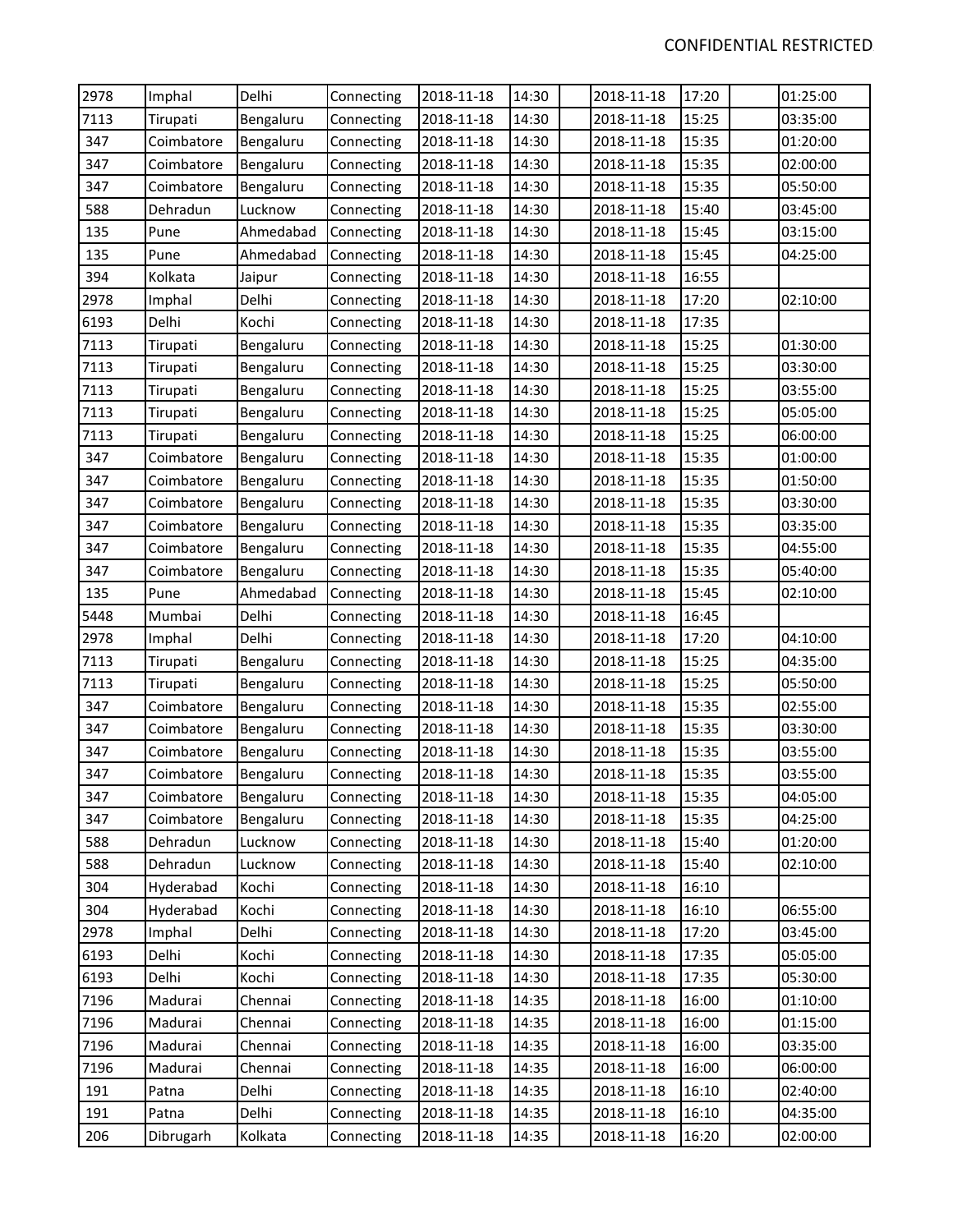| 206  | Dibrugarh | Kolkata                | Connecting | 2018-11-18 | 14:35 | 2018-11-18 | 16:20 | 02:55:00 |
|------|-----------|------------------------|------------|------------|-------|------------|-------|----------|
| 206  | Dibrugarh | Kolkata                | Connecting | 2018-11-18 | 14:35 | 2018-11-18 | 16:20 | 04:20:00 |
| 206  | Dibrugarh | Kolkata                | Connecting | 2018-11-18 | 14:35 | 2018-11-18 | 16:20 | 04:55:00 |
| 206  | Dibrugarh | Kolkata                | Connecting | 2018-11-18 | 14:35 | 2018-11-18 | 16:20 | 05:35:00 |
| 26   | Hyderabad | Dubai                  | Connecting | 2018-11-18 | 14:35 | 2018-11-18 | 16:55 |          |
| 7123 | Hyderabad | Rajahmundry Connecting |            | 2018-11-18 | 14:35 | 2018-11-18 | 15:50 |          |
| 7196 | Madurai   | Chennai                | Connecting | 2018-11-18 | 14:35 | 2018-11-18 | 16:00 | 03:50:00 |
| 191  | Patna     | Delhi                  | Connecting | 2018-11-18 | 14:35 | 2018-11-18 | 16:10 | 04:40:00 |
| 206  | Dibrugarh | Kolkata                | Connecting | 2018-11-18 | 14:35 | 2018-11-18 | 16:20 | 00:55:00 |
| 206  | Dibrugarh | Kolkata                | Connecting | 2018-11-18 | 14:35 | 2018-11-18 | 16:20 | 01:30:00 |
| 206  | Dibrugarh | Kolkata                | Connecting | 2018-11-18 | 14:35 | 2018-11-18 | 16:20 | 01:35:00 |
| 206  | Dibrugarh | Kolkata                | Connecting | 2018-11-18 | 14:35 | 2018-11-18 | 16:20 | 02:50:00 |
| 206  | Dibrugarh | Kolkata                | Connecting | 2018-11-18 | 14:35 | 2018-11-18 | 16:20 | 05:20:00 |
| 463  | Lucknow   | Mumbai                 | Connecting | 2018-11-18 | 14:35 | 2018-11-18 | 17:10 |          |
| 463  | Lucknow   | Mumbai                 | Connecting | 2018-11-18 | 14:35 | 2018-11-18 | 17:10 | 02:55:00 |
| 463  | Lucknow   | Mumbai                 | Connecting | 2018-11-18 | 14:35 | 2018-11-18 | 17:10 | 03:30:00 |
| 7196 | Madurai   | Chennai                | Connecting | 2018-11-18 | 14:35 | 2018-11-18 | 16:00 | 00:55:00 |
| 7196 | Madurai   | Chennai                | Connecting | 2018-11-18 | 14:35 | 2018-11-18 | 16:00 | 01:15:00 |
| 813  | Goa       | Mumbai                 | Connecting | 2018-11-18 | 14:35 | 2018-11-18 | 16:05 | 01:00:00 |
| 191  | Patna     | Delhi                  | Connecting | 2018-11-18 | 14:35 | 2018-11-18 | 16:10 | 01:20:00 |
| 191  | Patna     | Delhi                  | Connecting | 2018-11-18 | 14:35 | 2018-11-18 | 16:10 | 01:35:00 |
| 191  | Patna     | Delhi                  | Connecting | 2018-11-18 | 14:35 | 2018-11-18 | 16:10 | 02:35:00 |
| 206  | Dibrugarh | Kolkata                | Connecting | 2018-11-18 | 14:35 | 2018-11-18 | 16:20 |          |
| 206  | Dibrugarh | Kolkata                | Connecting | 2018-11-18 | 14:35 | 2018-11-18 | 16:20 | 02:10:00 |
| 206  | Dibrugarh | Kolkata                | Connecting | 2018-11-18 | 14:35 | 2018-11-18 | 16:20 | 02:15:00 |
| 206  | Dibrugarh | Kolkata                | Connecting | 2018-11-18 | 14:35 | 2018-11-18 | 16:20 | 02:15:00 |
| 206  | Dibrugarh | Kolkata                | Connecting | 2018-11-18 | 14:35 | 2018-11-18 | 16:20 | 03:25:00 |
| 206  | Dibrugarh | Kolkata                | Connecting | 2018-11-18 | 14:35 | 2018-11-18 | 16:20 | 03:55:00 |
| 206  | Dibrugarh | Kolkata                | Connecting | 2018-11-18 | 14:35 | 2018-11-18 | 16:20 | 05:05:00 |
| 206  | Dibrugarh | Kolkata                | Connecting | 2018-11-18 | 14:35 | 2018-11-18 | 16:20 | 05:50:00 |
| 463  | Lucknow   | Mumbai                 | Connecting | 2018-11-18 | 14:35 | 2018-11-18 | 17:10 | 02:00:00 |
| 463  | Lucknow   | Mumbai                 | Connecting | 2018-11-18 | 14:35 | 2018-11-18 | 17:10 | 03:20:00 |
| 7196 | Madurai   | Chennai                | Connecting | 2018-11-18 | 14:35 | 2018-11-18 | 16:00 | 02:25:00 |
| 7196 | Madurai   | Chennai                | Connecting | 2018-11-18 | 14:35 | 2018-11-18 | 16:00 | 02:55:00 |
| 191  | Patna     | Delhi                  | Connecting | 2018-11-18 | 14:35 | 2018-11-18 | 16:10 | 01:45:00 |
| 191  | Patna     | Delhi                  | Connecting | 2018-11-18 | 14:35 | 2018-11-18 | 16:10 | 03:55:00 |
| 206  | Dibrugarh | Kolkata                | Connecting | 2018-11-18 | 14:35 | 2018-11-18 | 16:20 | 01:15:00 |
| 206  | Dibrugarh | Kolkata                | Connecting | 2018-11-18 | 14:35 | 2018-11-18 | 16:20 | 01:40:00 |
| 206  | Dibrugarh | Kolkata                | Connecting | 2018-11-18 | 14:35 | 2018-11-18 | 16:20 | 02:20:00 |
| 206  | Dibrugarh | Kolkata                | Connecting | 2018-11-18 | 14:35 | 2018-11-18 | 16:20 | 03:45:00 |
| 206  | Dibrugarh | Kolkata                | Connecting | 2018-11-18 | 14:35 | 2018-11-18 | 16:20 | 04:20:00 |
| 206  | Dibrugarh | Kolkata                | Connecting | 2018-11-18 | 14:35 | 2018-11-18 | 16:20 | 04:40:00 |
| 206  | Dibrugarh | Kolkata                | Connecting | 2018-11-18 | 14:35 | 2018-11-18 | 16:20 | 05:15:00 |
| 206  | Dibrugarh | Kolkata                | Connecting | 2018-11-18 | 14:35 | 2018-11-18 | 16:20 | 05:35:00 |
| 463  | Lucknow   | Mumbai                 | NonStop    | 2018-11-18 | 14:35 | 2018-11-18 | 17:10 |          |
| 191  | Patna     | Delhi                  | Through    | 2018-11-18 | 14:35 | 2018-11-18 | 16:10 | 01:00:00 |
| 813  | Goa       | Mumbai                 | Through    | 2018-11-18 | 14:35 | 2018-11-18 | 16:05 | 00:40:00 |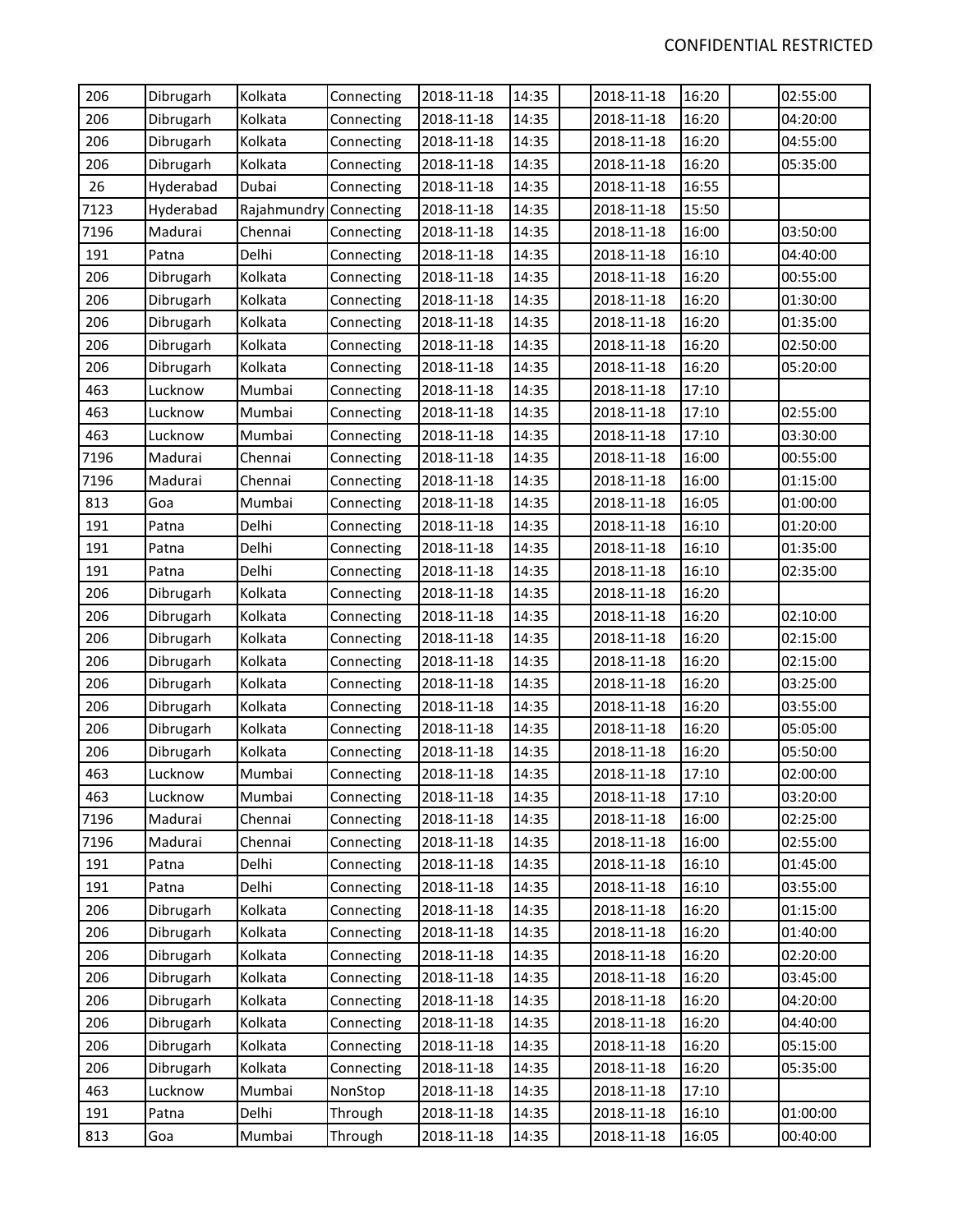| 206  | Dibrugarh               | Kolkata              | Through    | 2018-11-18 | 14:35 | 2018-11-18 | 16:20 | 00:30:00 |
|------|-------------------------|----------------------|------------|------------|-------|------------|-------|----------|
| 463  | Lucknow                 | Mumbai               | Through    | 2018-11-18 | 14:35 | 2018-11-18 | 17:10 | 00:35:00 |
| 7123 | Hyderabad               | Rajahmundry          | NonStop    | 2018-11-18 | 14:35 | 2018-11-18 | 15:50 |          |
| 7196 | Madurai                 | Chennai              | NonStop    | 2018-11-18 | 14:35 | 2018-11-18 | 16:00 |          |
| 26   | Hyderabad               | Dubai                | NonStop    | 2018-11-18 | 14:35 | 2018-11-18 | 16:55 |          |
| 813  | Goa                     | Mumbai               | NonStop    | 2018-11-18 | 14:35 | 2018-11-18 | 16:05 |          |
| 191  | Patna                   | Delhi                | NonStop    | 2018-11-18 | 14:35 | 2018-11-18 | 16:10 |          |
| 206  | Dibrugarh               | Kolkata              | NonStop    | 2018-11-18 | 14:35 | 2018-11-18 | 16:20 |          |
| 237  | Bengaluru               | Chennai              | NonStop    | 2018-11-18 | 14:40 | 2018-11-18 | 15:40 |          |
| 768  | Mumbai                  | Chennai              | NonStop    | 2018-11-18 | 14:40 | 2018-11-18 | 16:40 |          |
| 422  | Visakhapatnar Bengaluru |                      | NonStop    | 2018-11-18 | 14:40 | 2018-11-18 | 16:20 |          |
| 183  | Chennai                 | Kolkata              | NonStop    | 2018-11-18 | 14:40 | 2018-11-18 | 17:05 |          |
| 614  | Delhi                   | Goa                  | NonStop    | 2018-11-18 | 14:40 | 2018-11-18 | 17:15 |          |
| 1813 | Bengaluru               | Kuala Lumpur NonStop |            | 2018-11-18 | 14:40 | 2018-11-18 | 21:10 |          |
| 614  | Delhi                   | Goa                  | Through    | 2018-11-18 | 14:40 | 2018-11-18 | 17:15 |          |
| 237  | Bengaluru               | Chennai              | Through    | 2018-11-18 | 14:40 | 2018-11-18 | 15:40 | 00:30:00 |
| 706  | Hyderabad               | Chennai              | Through    | 2018-11-18 | 14:40 | 2018-11-18 | 15:55 | 00:30:00 |
| 381  | Goa                     | Hyderabad            | Through    | 2018-11-18 | 14:40 | 2018-11-18 | 16:05 | 00:30:00 |
| 706  | Hyderabad               | Chennai              | NonStop    | 2018-11-18 | 14:40 | 2018-11-18 | 15:55 |          |
| 381  | Goa                     | Hyderabad            | NonStop    | 2018-11-18 | 14:40 | 2018-11-18 | 16:05 |          |
| 7187 | Chennai                 | Tuticorin            | NonStop    | 2018-11-18 | 14:40 | 2018-11-18 | 16:20 |          |
| 579  | Varanasi                | Mumbai               | NonStop    | 2018-11-18 | 14:40 | 2018-11-18 | 17:15 |          |
| 381  | Goa                     | Hyderabad            | Connecting | 2018-11-18 | 14:40 | 2018-11-18 | 16:05 | 01:45:00 |
| 422  | Visakhapatnar Bengaluru |                      | Connecting | 2018-11-18 | 14:40 | 2018-11-18 | 16:20 | 02:10:00 |
| 422  | Visakhapatnar Bengaluru |                      | Connecting | 2018-11-18 | 14:40 | 2018-11-18 | 16:20 | 03:15:00 |
| 768  | Mumbai                  | Chennai              | Connecting | 2018-11-18 | 14:40 | 2018-11-18 | 16:40 |          |
| 768  | Mumbai                  | Chennai              | Connecting | 2018-11-18 | 14:40 | 2018-11-18 | 16:40 | 03:20:00 |
| 183  | Chennai                 | Kolkata              | Connecting | 2018-11-18 | 14:40 | 2018-11-18 | 17:05 | 01:25:00 |
| 579  | Varanasi                | Mumbai               | Connecting | 2018-11-18 | 14:40 | 2018-11-18 | 17:15 | 01:30:00 |
| 381  | Goa                     | Hyderabad            | Connecting | 2018-11-18 | 14:40 | 2018-11-18 | 16:05 | 01:15:00 |
| 381  | Goa                     | Hyderabad            | Connecting | 2018-11-18 | 14:40 | 2018-11-18 | 16:05 | 02:35:00 |
| 381  | Goa                     | Hyderabad            | Connecting | 2018-11-18 | 14:40 | 2018-11-18 | 16:05 | 02:40:00 |
| 422  | Visakhapatnar Bengaluru |                      | Connecting | 2018-11-18 | 14:40 | 2018-11-18 | 16:20 | 01:05:00 |
| 422  | Visakhapatnar Bengaluru |                      | Connecting | 2018-11-18 | 14:40 | 2018-11-18 | 16:20 | 02:40:00 |
| 422  | Visakhapatnar Bengaluru |                      | Connecting | 2018-11-18 | 14:40 | 2018-11-18 | 16:20 | 03:10:00 |
| 422  | Visakhapatnar Bengaluru |                      | Connecting | 2018-11-18 | 14:40 | 2018-11-18 | 16:20 | 03:45:00 |
| 422  | Visakhapatnar Bengaluru |                      | Connecting | 2018-11-18 | 14:40 | 2018-11-18 | 16:20 | 05:05:00 |
| 7187 | Chennai                 | Tuticorin            | Connecting | 2018-11-18 | 14:40 | 2018-11-18 | 16:20 |          |
| 768  | Mumbai                  | Chennai              | Connecting | 2018-11-18 | 14:40 | 2018-11-18 | 16:40 | 01:55:00 |
| 768  | Mumbai                  | Chennai              | Connecting | 2018-11-18 | 14:40 | 2018-11-18 | 16:40 | 02:05:00 |
| 768  | Mumbai                  | Chennai              | Connecting | 2018-11-18 | 14:40 | 2018-11-18 | 16:40 | 04:00:00 |
| 183  | Chennai                 | Kolkata              | Connecting | 2018-11-18 | 14:40 | 2018-11-18 | 17:05 |          |
| 183  | Chennai                 | Kolkata              | Connecting | 2018-11-18 | 14:40 | 2018-11-18 | 17:05 | 03:05:00 |
| 237  | Bengaluru               | Chennai              | Connecting | 2018-11-18 | 14:40 | 2018-11-18 | 15:40 |          |
| 706  | Hyderabad               | Chennai              | Connecting | 2018-11-18 | 14:40 | 2018-11-18 | 15:55 |          |
| 706  | Hyderabad               | Chennai              | Connecting | 2018-11-18 | 14:40 | 2018-11-18 | 15:55 | 01:15:00 |
| 381  | Goa                     | Hyderabad            | Connecting | 2018-11-18 | 14:40 | 2018-11-18 | 16:05 | 01:30:00 |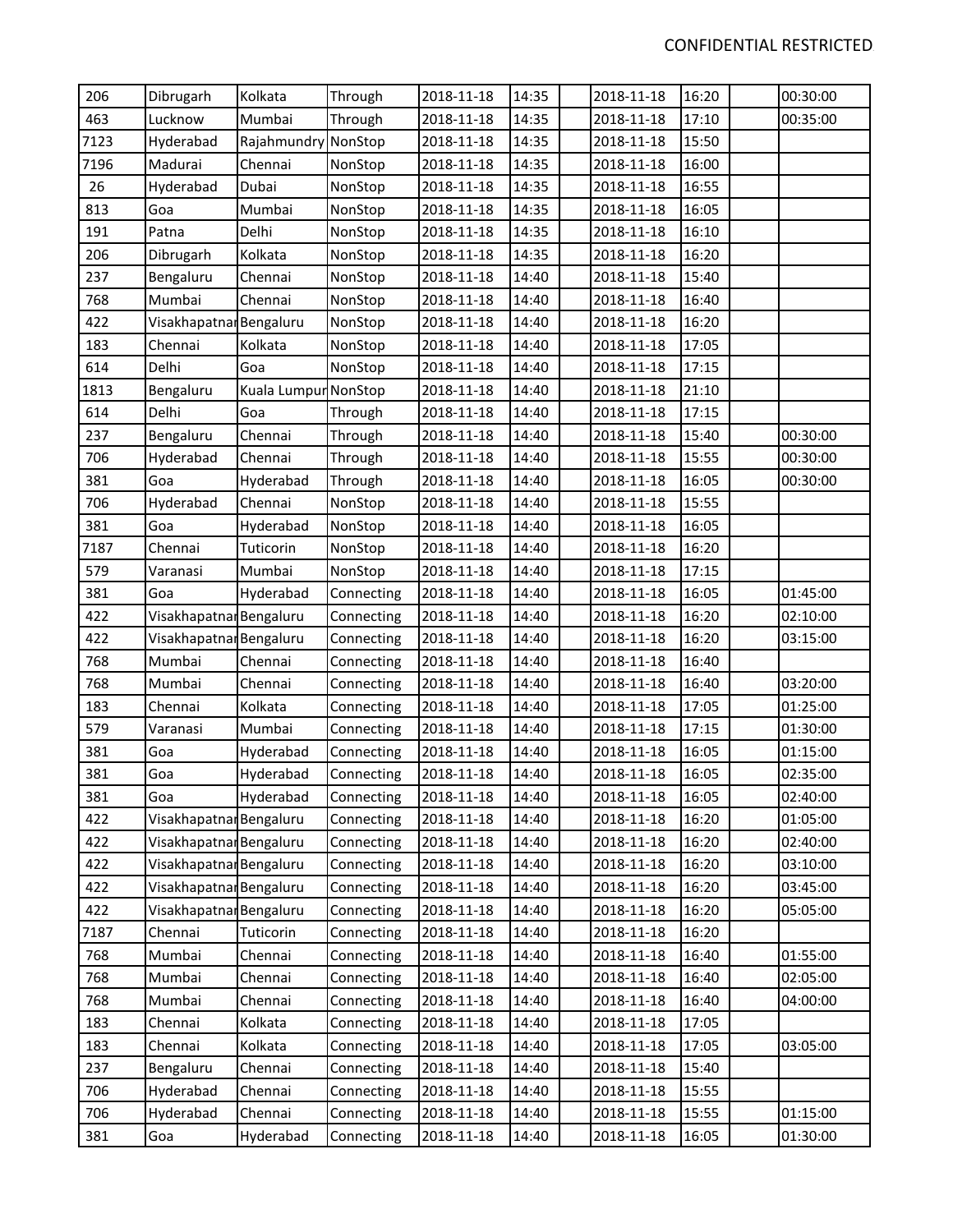| 381  | Goa                     | Hyderabad                 | Connecting | 2018-11-18 | 14:40 | 2018-11-18 | 16:05 | 03:05:00 |
|------|-------------------------|---------------------------|------------|------------|-------|------------|-------|----------|
| 422  | Visakhapatnar Bengaluru |                           | Connecting | 2018-11-18 | 14:40 | 2018-11-18 | 16:20 | 02:25:00 |
| 422  | Visakhapatnar Bengaluru |                           | Connecting | 2018-11-18 | 14:40 | 2018-11-18 | 16:20 | 03:10:00 |
| 422  | Visakhapatnar Bengaluru |                           | Connecting | 2018-11-18 | 14:40 | 2018-11-18 | 16:20 | 03:15:00 |
| 768  | Mumbai                  | Chennai                   | Connecting | 2018-11-18 | 14:40 | 2018-11-18 | 16:40 | 01:45:00 |
| 183  | Chennai                 | Kolkata                   | Connecting | 2018-11-18 | 14:40 | 2018-11-18 | 17:05 | 01:35:00 |
| 579  | Varanasi                | Mumbai                    | Connecting | 2018-11-18 | 14:40 | 2018-11-18 | 17:15 | 02:00:00 |
| 579  | Varanasi                | Mumbai                    | Connecting | 2018-11-18 | 14:40 | 2018-11-18 | 17:15 | 02:50:00 |
| 579  | Varanasi                | Mumbai                    | Connecting | 2018-11-18 | 14:40 | 2018-11-18 | 17:15 | 03:20:00 |
| 614  | Delhi                   | Goa                       | Connecting | 2018-11-18 | 14:40 | 2018-11-18 | 17:15 |          |
| 1813 | Bengaluru               | Kuala Lumpur Connecting   |            | 2018-11-18 | 14:40 | 2018-11-18 | 21:10 |          |
| 706  | Hyderabad               | Chennai                   | Connecting | 2018-11-18 | 14:40 | 2018-11-18 | 15:55 | 02:40:00 |
| 381  | Goa                     | Hyderabad                 | Connecting | 2018-11-18 | 14:40 | 2018-11-18 | 16:05 | 02:00:00 |
| 381  | Goa                     | Hyderabad                 | Connecting | 2018-11-18 | 14:40 | 2018-11-18 | 16:05 | 03:20:00 |
| 381  | Goa                     | Hyderabad                 | Connecting | 2018-11-18 | 14:40 | 2018-11-18 | 16:05 | 03:30:00 |
| 422  | Visakhapatnar Bengaluru |                           | Connecting | 2018-11-18 | 14:40 | 2018-11-18 | 16:20 | 01:50:00 |
| 422  | Visakhapatnar Bengaluru |                           | Connecting | 2018-11-18 | 14:40 | 2018-11-18 | 16:20 | 03:20:00 |
| 422  | Visakhapatnar Bengaluru |                           | Connecting | 2018-11-18 | 14:40 | 2018-11-18 | 16:20 | 05:05:00 |
| 579  | Varanasi                | Mumbai                    | Connecting | 2018-11-18 | 14:40 | 2018-11-18 | 17:15 | 02:10:00 |
| 614  | Delhi                   | Goa                       | Connecting | 2018-11-18 | 14:40 | 2018-11-18 | 17:15 | 01:45:00 |
| 478  | Srinagar                | Amritsar                  | Connecting | 2018-11-18 | 14:45 | 2018-11-18 | 15:50 | 05:35:00 |
| 7147 | Chennai                 | Tiruchirappall Connecting |            | 2018-11-18 | 14:45 | 2018-11-18 | 16:05 |          |
| 7207 | Vijayawada              | Chennai                   | Connecting | 2018-11-18 | 14:45 | 2018-11-18 | 16:10 | 01:45:00 |
| 7207 | Vijayawada              | Chennai                   | Connecting | 2018-11-18 | 14:45 | 2018-11-18 | 16:10 | 01:15:00 |
| 32   | Kathmandu               | Delhi                     | Connecting | 2018-11-18 | 14:45 | 2018-11-18 | 16:15 | 02:35:00 |
| 32   | Kathmandu               | Delhi                     | Connecting | 2018-11-18 | 14:45 | 2018-11-18 | 16:15 | 04:30:00 |
| 32   | Kathmandu               | Delhi                     | Connecting | 2018-11-18 | 14:45 | 2018-11-18 | 16:15 | 05:25:00 |
| 2694 | Srinagar                | Delhi                     | Connecting | 2018-11-18 | 14:45 | 2018-11-18 | 16:30 | 03:00:00 |
| 2694 | Srinagar                | Delhi                     | Connecting | 2018-11-18 | 14:45 | 2018-11-18 | 16:30 | 04:15:00 |
| 756  | Bhubaneswar             | Chennai                   | Connecting | 2018-11-18 | 14:45 | 2018-11-18 | 16:40 | 01:15:00 |
| 105  | Delhi                   | Pune                      | Connecting | 2018-11-18 | 14:45 | 2018-11-18 | 16:50 |          |
| 6468 | Hyderabad               | Delhi                     | Connecting | 2018-11-18 | 14:45 | 2018-11-18 | 17:05 |          |
| 478  | Srinagar                | Amritsar                  | Connecting | 2018-11-18 | 14:45 | 2018-11-18 | 15:50 |          |
| 478  | Srinagar                | Amritsar                  | Connecting | 2018-11-18 | 14:45 | 2018-11-18 | 15:50 | 03:35:00 |
| 478  | Srinagar                | Amritsar                  | Connecting | 2018-11-18 | 14:45 | 2018-11-18 | 15:50 | 04:40:00 |
| 32   | Kathmandu               | Delhi                     | Connecting | 2018-11-18 | 14:45 | 2018-11-18 | 16:15 | 02:55:00 |
| 32   | Kathmandu               | Delhi                     | Connecting | 2018-11-18 | 14:45 | 2018-11-18 | 16:15 | 03:25:00 |
| 32   | Kathmandu               | Delhi                     | Connecting | 2018-11-18 | 14:45 | 2018-11-18 | 16:15 | 04:10:00 |
| 32   | Kathmandu               | Delhi                     | Connecting | 2018-11-18 | 14:45 | 2018-11-18 | 16:15 | 04:35:00 |
| 2694 | Srinagar                | Delhi                     | Connecting | 2018-11-18 | 14:45 | 2018-11-18 | 16:30 | 01:00:00 |
| 2694 | Srinagar                | Delhi                     | Connecting | 2018-11-18 | 14:45 | 2018-11-18 | 16:30 | 05:55:00 |
| 756  | Bhubaneswar Chennai     |                           | Connecting | 2018-11-18 | 14:45 | 2018-11-18 | 16:40 | 01:55:00 |
| 756  | Bhubaneswar Chennai     |                           | Connecting | 2018-11-18 | 14:45 | 2018-11-18 | 16:40 | 02:05:00 |
| 756  | Bhubaneswar Chennai     |                           | Connecting | 2018-11-18 | 14:45 | 2018-11-18 | 16:40 | 02:05:00 |
| 756  | Bhubaneswar Chennai     |                           | Connecting | 2018-11-18 | 14:45 | 2018-11-18 | 16:40 | 03:20:00 |
| 478  | Srinagar                | Amritsar                  | Connecting | 2018-11-18 | 14:45 | 2018-11-18 | 15:50 | 06:30:00 |
| 712  | Goa                     | Mumbai                    | Connecting | 2018-11-18 | 14:45 | 2018-11-18 | 16:10 | 02:40:00 |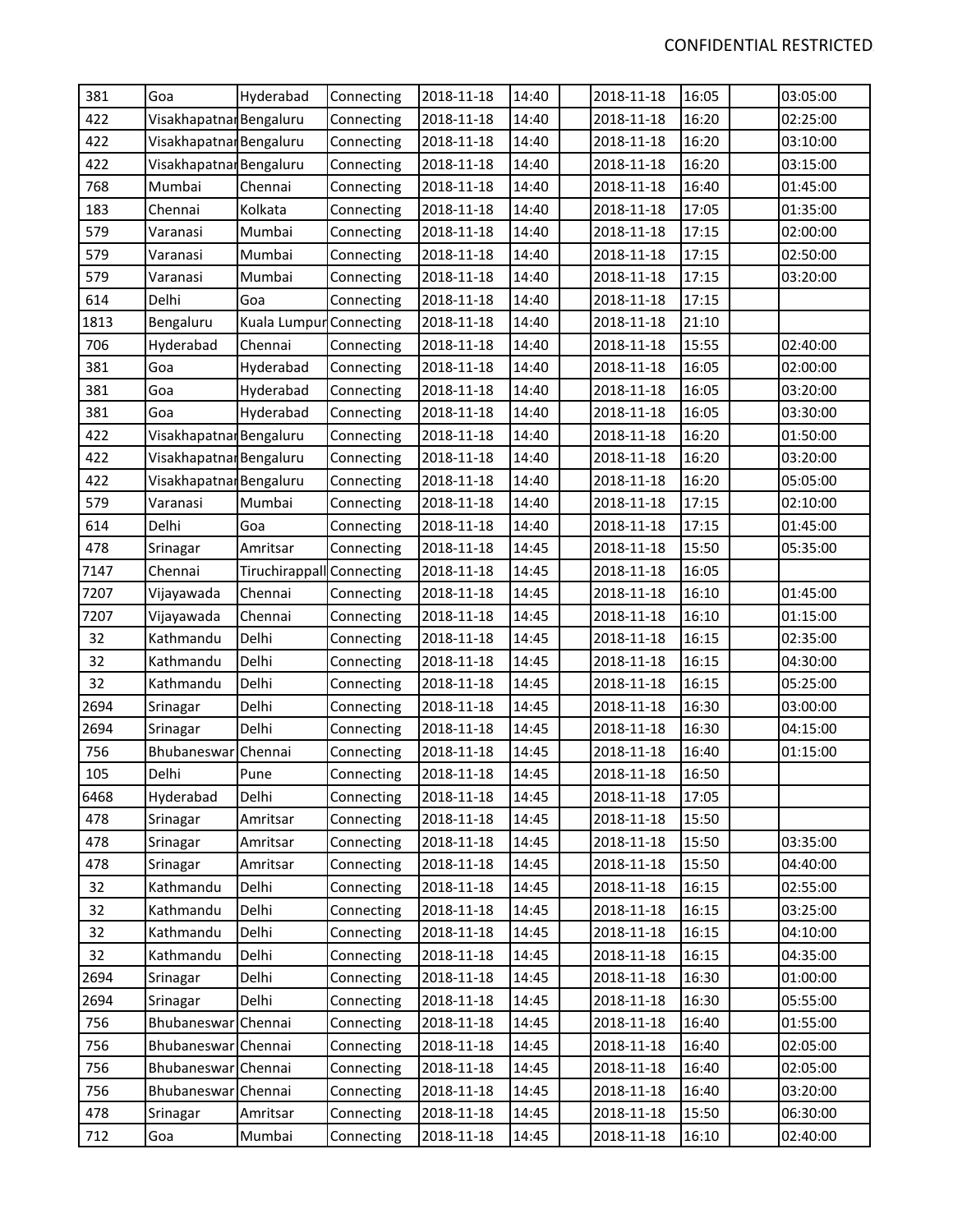| 7207 | Vijayawada          | Chennai                | Connecting | 2018-11-18 | 14:45 | 2018-11-18 | 16:10 | 01:05:00 |  |
|------|---------------------|------------------------|------------|------------|-------|------------|-------|----------|--|
| 32   | Kathmandu           | Delhi                  | Connecting | 2018-11-18 | 14:45 | 2018-11-18 | 16:15 | 03:20:00 |  |
| 2694 | Srinagar            | Delhi                  | Connecting | 2018-11-18 | 14:45 | 2018-11-18 | 16:30 | 02:55:00 |  |
| 2694 | Srinagar            | Delhi                  | Connecting | 2018-11-18 | 14:45 | 2018-11-18 | 16:30 | 03:55:00 |  |
| 2694 | Srinagar            | Delhi                  | Connecting | 2018-11-18 | 14:45 | 2018-11-18 | 16:30 | 04:05:00 |  |
| 2694 | Srinagar            | Delhi                  | Connecting | 2018-11-18 | 14:45 | 2018-11-18 | 16:30 | 04:35:00 |  |
| 756  | Bhubaneswar Chennai |                        | Connecting | 2018-11-18 | 14:45 | 2018-11-18 | 16:40 | 03:15:00 |  |
| 756  | Bhubaneswar Chennai |                        | Connecting | 2018-11-18 | 14:45 | 2018-11-18 | 16:40 | 05:40:00 |  |
| 6468 | Hyderabad           | Delhi                  | Connecting | 2018-11-18 | 14:45 | 2018-11-18 | 17:05 | 01:10:00 |  |
| 326  | Kolkata             | Mumbai                 | Connecting | 2018-11-18 | 14:45 | 2018-11-18 | 17:40 |          |  |
| 7207 | Vijayawada          | Chennai                | NonStop    | 2018-11-18 | 14:45 | 2018-11-18 | 16:10 |          |  |
| 712  | Goa                 | Mumbai                 | NonStop    | 2018-11-18 | 14:45 | 2018-11-18 | 16:10 |          |  |
| 2694 | Srinagar            | Delhi                  | NonStop    | 2018-11-18 | 14:45 | 2018-11-18 | 16:30 |          |  |
| 105  | Delhi               | Pune                   | NonStop    | 2018-11-18 | 14:45 | 2018-11-18 | 16:50 |          |  |
| 6468 | Hyderabad           | Delhi                  | NonStop    | 2018-11-18 | 14:45 | 2018-11-18 | 17:05 |          |  |
| 712  | Goa                 | Mumbai                 | Through    | 2018-11-18 | 14:45 | 2018-11-18 | 16:10 | 00:35:00 |  |
| 478  | Srinagar            | Amritsar               | Through    | 2018-11-18 | 14:45 | 2018-11-18 | 15:50 | 00:35:00 |  |
| 7207 | Vijayawada          | Chennai                | Connecting | 2018-11-18 | 14:45 | 2018-11-18 | 16:10 | 02:20:00 |  |
| 7207 | Vijayawada          | Chennai                | Connecting | 2018-11-18 | 14:45 | 2018-11-18 | 16:10 | 03:45:00 |  |
| 7207 | Vijayawada          | Chennai                | Connecting | 2018-11-18 | 14:45 | 2018-11-18 | 16:10 | 04:25:00 |  |
| 32   | Kathmandu           | Delhi                  | Connecting | 2018-11-18 | 14:45 | 2018-11-18 | 16:15 | 02:30:00 |  |
| 32   | Kathmandu           | Delhi                  | Connecting | 2018-11-18 | 14:45 | 2018-11-18 | 16:15 | 04:50:00 |  |
| 32   | Kathmandu           | Delhi                  | Connecting | 2018-11-18 | 14:45 | 2018-11-18 | 16:15 | 05:30:00 |  |
| 2694 | Srinagar            | Delhi                  | Connecting | 2018-11-18 | 14:45 | 2018-11-18 | 16:30 | 01:45:00 |  |
| 2694 | Srinagar            | Delhi                  | Connecting | 2018-11-18 | 14:45 | 2018-11-18 | 16:30 | 05:25:00 |  |
| 756  | Bhubaneswar Chennai |                        | Connecting | 2018-11-18 | 14:45 | 2018-11-18 | 16:40 |          |  |
| 756  | Bhubaneswar Chennai |                        | Connecting | 2018-11-18 | 14:45 | 2018-11-18 | 16:40 | 03:40:00 |  |
| 326  | Kolkata             | Mumbai                 | Connecting | 2018-11-18 | 14:45 | 2018-11-18 | 17:40 | 01:30:00 |  |
| 6468 | Hyderabad           | Delhi                  | Through    | 2018-11-18 | 14:45 | 2018-11-18 | 17:05 |          |  |
| 478  | Srinagar            | Amritsar               | NonStop    | 2018-11-18 | 14:45 | 2018-11-18 | 15:50 |          |  |
| 7147 | Chennai             | Tiruchirappall NonStop |            | 2018-11-18 | 14:45 | 2018-11-18 | 16:05 |          |  |
| 756  | Bhubaneswar Chennai |                        | NonStop    | 2018-11-18 | 14:45 | 2018-11-18 | 16:40 |          |  |
| 32   | Kathmandu           | Delhi                  | NonStop    | 2018-11-18 | 14:45 | 2018-11-18 | 16:15 |          |  |
| 326  | Kolkata             | Mumbai                 | NonStop    | 2018-11-18 | 14:45 | 2018-11-18 | 17:40 |          |  |
| 6128 | Bengaluru           | Mumbai                 | NonStop    | 2018-11-18 | 14:50 | 2018-11-18 | 16:40 |          |  |
| 6114 | Agartala            | Kolkata                | NonStop    | 2018-11-18 | 14:50 | 2018-11-18 | 15:40 |          |  |
| 809  | Hyderabad           | Mumbai                 | Through    | 2018-11-18 | 14:50 | 2018-11-18 | 16:20 |          |  |
| 6114 | Agartala            | Kolkata                | Connecting | 2018-11-18 | 14:50 | 2018-11-18 | 15:40 | 03:30:00 |  |
| 6114 | Agartala            | Kolkata                | Connecting | 2018-11-18 | 14:50 | 2018-11-18 | 15:40 | 05:25:00 |  |
| 6114 | Agartala            | Kolkata                | Through    | 2018-11-18 | 14:50 | 2018-11-18 | 15:40 |          |  |
| 417  | Kolkata             | Lucknow                | Through    | 2018-11-18 | 14:50 | 2018-11-18 | 16:40 |          |  |
| 2204 | Raipur              | Delhi                  | NonStop    | 2018-11-18 | 14:50 | 2018-11-18 | 16:45 |          |  |
| 809  | Hyderabad           | Mumbai                 | NonStop    | 2018-11-18 | 14:50 | 2018-11-18 | 16:20 |          |  |
| 417  | Kolkata             | Lucknow                | NonStop    | 2018-11-18 | 14:50 | 2018-11-18 | 16:40 |          |  |
| 809  | Hyderabad           | Mumbai                 | Connecting | 2018-11-18 | 14:50 | 2018-11-18 | 16:20 | 04:05:00 |  |
| 6128 | Bengaluru           | Mumbai                 | Connecting | 2018-11-18 | 14:50 | 2018-11-18 | 16:40 |          |  |
| 2204 | Raipur              | Delhi                  | Connecting | 2018-11-18 | 14:50 | 2018-11-18 | 16:45 | 02:00:00 |  |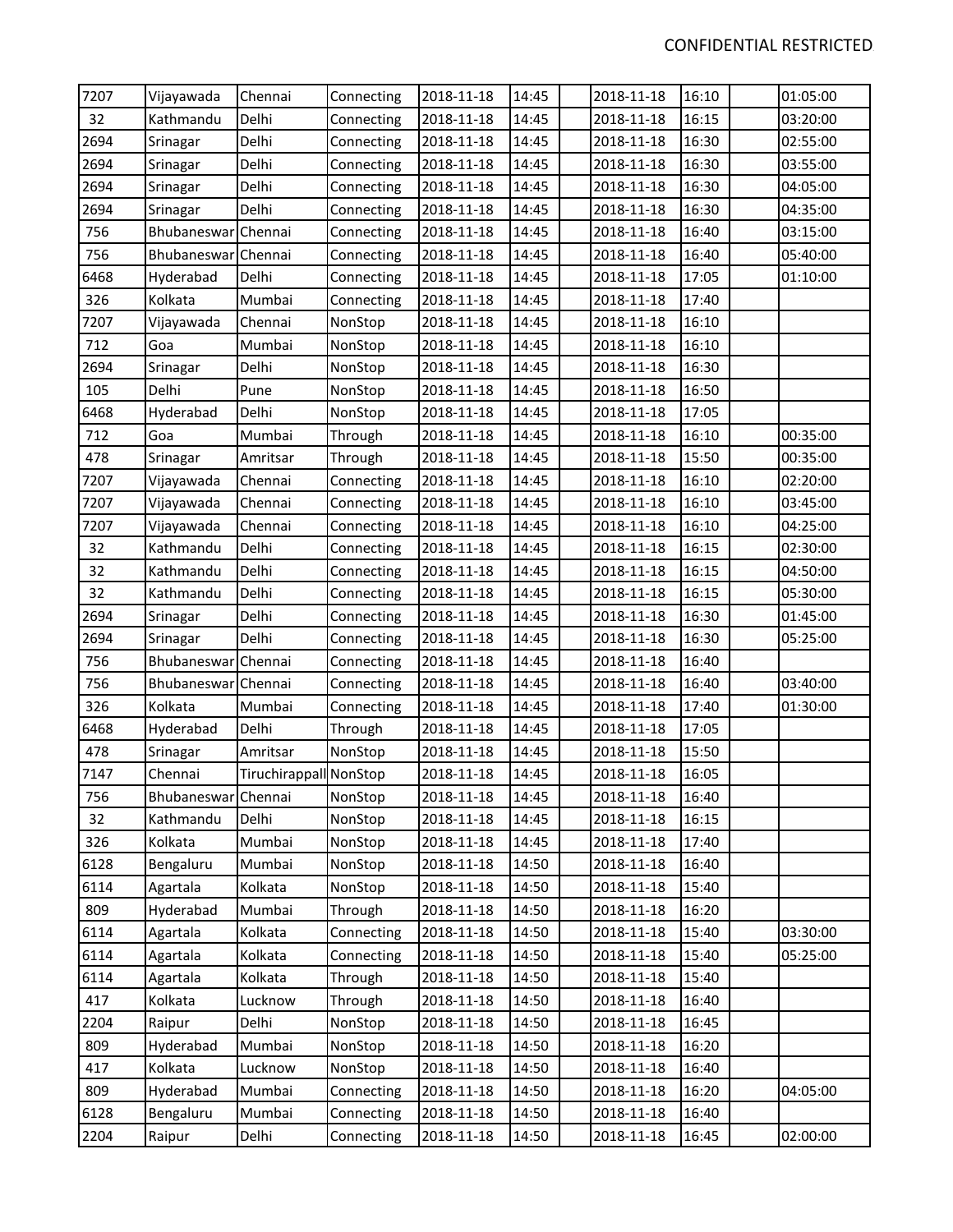| 2204 | Raipur                | Delhi   | Connecting | 2018-11-18 | 14:50 | 2018-11-18 | 16:45 | 04:45:00 |
|------|-----------------------|---------|------------|------------|-------|------------|-------|----------|
| 6114 | Agartala              | Kolkata | Connecting | 2018-11-18 | 14:50 | 2018-11-18 | 15:40 | 02:10:00 |
| 6114 | Agartala              | Kolkata | Connecting | 2018-11-18 | 14:50 | 2018-11-18 | 15:40 | 02:40:00 |
| 809  | Hyderabad             | Mumbai  | Connecting | 2018-11-18 | 14:50 | 2018-11-18 | 16:20 |          |
| 417  | Kolkata               | Lucknow | Connecting | 2018-11-18 | 14:50 | 2018-11-18 | 16:40 |          |
| 2204 | Raipur                | Delhi   | Connecting | 2018-11-18 | 14:50 | 2018-11-18 | 16:45 | 02:45:00 |
| 6114 | Agartala              | Kolkata | Connecting | 2018-11-18 | 14:50 | 2018-11-18 | 15:40 | 01:20:00 |
| 6114 | Agartala              | Kolkata | Connecting | 2018-11-18 | 14:50 | 2018-11-18 | 15:40 | 02:20:00 |
| 485  | Patna                 | Ranchi  | Connecting | 2018-11-18 | 14:55 | 2018-11-18 | 15:50 | 04:15:00 |
| 485  | Patna                 | Ranchi  | Connecting | 2018-11-18 | 14:55 | 2018-11-18 | 15:50 | 04:40:00 |
| 6132 | Bagdogra              | Kolkata | Connecting | 2018-11-18 | 14:55 | 2018-11-18 | 16:00 | 01:35:00 |
| 6132 | Bagdogra              | Kolkata | Connecting | 2018-11-18 | 14:55 | 2018-11-18 | 16:00 | 02:40:00 |
| 6132 | Bagdogra              | Kolkata | Connecting | 2018-11-18 | 14:55 | 2018-11-18 | 16:00 | 03:45:00 |
| 512  | Visakhapatnar Chennai |         | Connecting | 2018-11-18 | 14:55 | 2018-11-18 | 16:20 | 01:05:00 |
| 512  | Visakhapatnar Chennai |         | Connecting | 2018-11-18 | 14:55 | 2018-11-18 | 16:20 | 02:15:00 |
| 512  | Visakhapatnar Chennai |         | Connecting | 2018-11-18 | 14:55 | 2018-11-18 | 16:20 | 03:40:00 |
| 6132 | Bagdogra              | Kolkata | Connecting | 2018-11-18 | 14:55 | 2018-11-18 | 16:00 | 01:55:00 |
| 6132 | Bagdogra              | Kolkata | Connecting | 2018-11-18 | 14:55 | 2018-11-18 | 16:00 | 02:30:00 |
| 6132 | Bagdogra              | Kolkata | Connecting | 2018-11-18 | 14:55 | 2018-11-18 | 16:00 | 02:35:00 |
| 6132 | Bagdogra              | Kolkata | Connecting | 2018-11-18 | 14:55 | 2018-11-18 | 16:00 | 04:50:00 |
| 6132 | Bagdogra              | Kolkata | Connecting | 2018-11-18 | 14:55 | 2018-11-18 | 16:00 | 05:35:00 |
| 512  | Visakhapatnar Chennai |         | Connecting | 2018-11-18 | 14:55 | 2018-11-18 | 16:20 | 02:25:00 |
| 753  | Udaipur               | Mumbai  | Connecting | 2018-11-18 | 14:55 | 2018-11-18 | 16:35 | 02:15:00 |
| 7995 | Kochi                 | Hubli   | Connecting | 2018-11-18 | 14:55 | 2018-11-18 | 17:25 |          |
| 633  | Goa                   | Kolkata | Connecting | 2018-11-18 | 14:55 | 2018-11-18 | 17:55 | 03:05:00 |
| 485  | Patna                 | Ranchi  | Connecting | 2018-11-18 | 14:55 | 2018-11-18 | 15:50 |          |
| 485  | Patna                 | Ranchi  | Connecting | 2018-11-18 | 14:55 | 2018-11-18 | 15:50 | 05:35:00 |
| 6132 | Bagdogra              | Kolkata | Connecting | 2018-11-18 | 14:55 | 2018-11-18 | 16:00 | 02:00:00 |
| 6132 | Bagdogra              | Kolkata | Connecting | 2018-11-18 | 14:55 | 2018-11-18 | 16:00 | 04:15:00 |
| 6132 | Bagdogra              | Kolkata | Connecting | 2018-11-18 | 14:55 | 2018-11-18 | 16:00 | 04:40:00 |
| 6132 | Bagdogra              | Kolkata | Connecting | 2018-11-18 | 14:55 | 2018-11-18 | 16:00 | 05:05:00 |
| 6132 | Bagdogra              | Kolkata | Connecting | 2018-11-18 | 14:55 | 2018-11-18 | 16:00 | 05:55:00 |
| 512  | Visakhapatnar Chennai |         | Connecting | 2018-11-18 | 14:55 | 2018-11-18 | 16:20 | 01:35:00 |
| 512  | Visakhapatnar Chennai |         | Connecting | 2018-11-18 | 14:55 | 2018-11-18 | 16:20 | 02:25:00 |
| 512  | Visakhapatnar Chennai |         | Connecting | 2018-11-18 | 14:55 | 2018-11-18 | 16:20 | 04:20:00 |
| 633  | Goa                   | Kolkata | Connecting | 2018-11-18 | 14:55 | 2018-11-18 | 17:55 | 01:50:00 |
| 633  | Goa                   | Kolkata | Connecting | 2018-11-18 | 14:55 | 2018-11-18 | 17:55 | 02:15:00 |
| 753  | Udaipur               | Mumbai  | NonStop    | 2018-11-18 | 14:55 | 2018-11-18 | 16:35 |          |
| 7995 | Kochi                 | Hubli   | NonStop    | 2018-11-18 | 14:55 | 2018-11-18 | 17:25 |          |
| 485  | Patna                 | Ranchi  | NonStop    | 2018-11-18 | 14:55 | 2018-11-18 | 15:50 |          |
| 6132 | Bagdogra              | Kolkata | NonStop    | 2018-11-18 | 14:55 | 2018-11-18 | 16:00 |          |
| 633  | Goa                   | Kolkata | Through    | 2018-11-18 | 14:55 | 2018-11-18 | 17:55 | 00:35:00 |
| 485  | Patna                 | Ranchi  | Through    | 2018-11-18 | 14:55 | 2018-11-18 | 15:50 | 00:30:00 |
| 6132 | Bagdogra              | Kolkata | Connecting | 2018-11-18 | 14:55 | 2018-11-18 | 16:00 | 01:50:00 |
| 6132 | Bagdogra              | Kolkata | Connecting | 2018-11-18 | 14:55 | 2018-11-18 | 16:00 | 03:15:00 |
| 512  | Visakhapatnar Chennai |         | Connecting | 2018-11-18 | 14:55 | 2018-11-18 | 16:20 | 00:55:00 |
| 512  | Visakhapatnar Chennai |         | Connecting | 2018-11-18 | 14:55 | 2018-11-18 | 16:20 | 05:40:00 |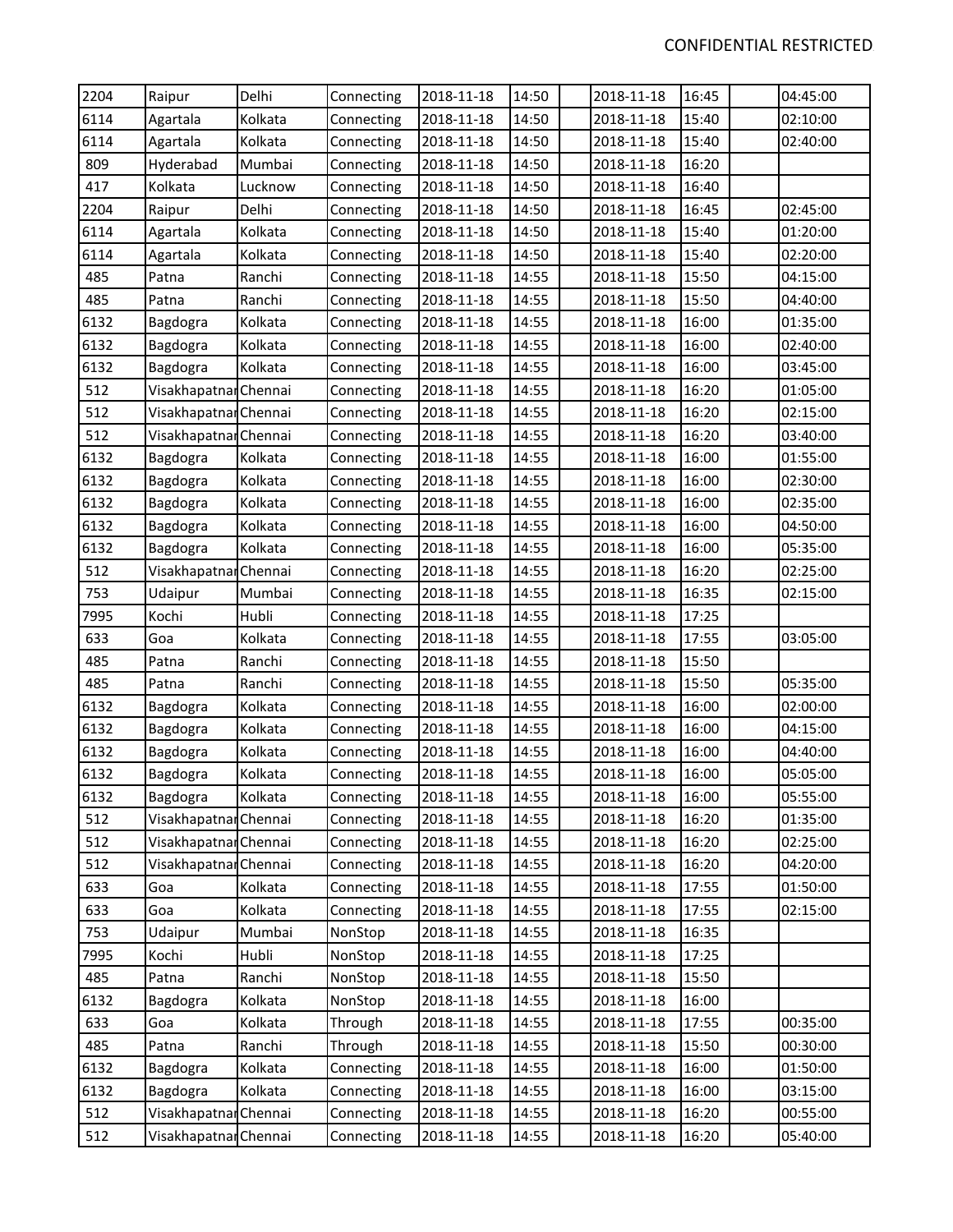| 633 | Goa                   | Kolkata   | Connecting | 2018-11-18 | 14:55 | 2018-11-18 | 17:55 | 02:55:00 |
|-----|-----------------------|-----------|------------|------------|-------|------------|-------|----------|
| 512 | Visakhapatnar Chennai |           | NonStop    | 2018-11-18 | 14:55 | 2018-11-18 | 16:20 |          |
| 633 | Goa                   | Kolkata   | NonStop    | 2018-11-18 | 14:55 | 2018-11-18 | 17:55 |          |
| 485 | Patna                 | Ranchi    | Through    | 2018-11-18 | 14:55 | 2018-11-18 | 15:50 |          |
| 512 | Visakhapatnar Chennai |           | Through    | 2018-11-18 | 14:55 | 2018-11-18 | 16:20 |          |
| 244 | Kolkata               | Guwahati  | Through    | 2018-11-18 | 15:00 | 2018-11-18 | 16:10 |          |
| 274 | Chandigarh            | Hyderabad | Through    | 2018-11-18 | 15:00 | 2018-11-18 | 17:40 | 00:30:00 |
| 741 | Mumbai                | Indore    | NonStop    | 2018-11-18 | 15:00 | 2018-11-18 | 16:15 |          |
| 189 | Delhi                 | Mumbai    | NonStop    | 2018-11-18 | 15:00 | 2018-11-18 | 17:10 |          |
| 274 | Chandigarh            | Hyderabad | NonStop    | 2018-11-18 | 15:00 | 2018-11-18 | 17:40 |          |
| 187 | Guwahati              | Hyderabad | NonStop    | 2018-11-18 | 15:00 | 2018-11-18 | 17:55 |          |
| 668 | Kochi                 | Ahmedabad | NonStop    | 2018-11-18 | 15:00 | 2018-11-18 | 17:55 |          |
| 244 | Kolkata               | Guwahati  | NonStop    | 2018-11-18 | 15:00 | 2018-11-18 | 16:10 |          |
| 571 | Chennai               | Guwahati  | NonStop    | 2018-11-18 | 15:00 | 2018-11-18 | 18:00 |          |
| 739 | Hyderabad             | Bengaluru | Through    | 2018-11-18 | 15:00 | 2018-11-18 | 16:15 |          |
| 244 | Kolkata               | Guwahati  | Connecting | 2018-11-18 | 15:00 | 2018-11-18 | 16:10 |          |
| 739 | Hyderabad             | Bengaluru | Connecting | 2018-11-18 | 15:00 | 2018-11-18 | 16:15 |          |
| 741 | Mumbai                | Indore    | Connecting | 2018-11-18 | 15:00 | 2018-11-18 | 16:15 | 02:40:00 |
| 274 | Chandigarh            | Hyderabad | Connecting | 2018-11-18 | 15:00 | 2018-11-18 | 17:40 | 01:00:00 |
| 274 | Chandigarh            | Hyderabad | Connecting | 2018-11-18 | 15:00 | 2018-11-18 | 17:40 | 04:35:00 |
| 187 | Guwahati              | Hyderabad | Connecting | 2018-11-18 | 15:00 | 2018-11-18 | 17:55 | 01:15:00 |
| 187 | Guwahati              | Hyderabad | Connecting | 2018-11-18 | 15:00 | 2018-11-18 | 17:55 | 02:00:00 |
| 187 | Guwahati              | Hyderabad | Connecting | 2018-11-18 | 15:00 | 2018-11-18 | 17:55 | 02:40:00 |
| 187 | Guwahati              | Hyderabad | Connecting | 2018-11-18 | 15:00 | 2018-11-18 | 17:55 | 04:10:00 |
| 668 | Kochi                 | Ahmedabad | Connecting | 2018-11-18 | 15:00 | 2018-11-18 | 17:55 | 02:25:00 |
| 571 | Chennai               | Guwahati  | Connecting | 2018-11-18 | 15:00 | 2018-11-18 | 18:00 |          |
| 187 | Guwahati              | Hyderabad | Through    | 2018-11-18 | 15:00 | 2018-11-18 | 17:55 |          |
| 571 | Chennai               | Guwahati  | Through    | 2018-11-18 | 15:00 | 2018-11-18 | 18:00 |          |
| 739 | Hyderabad             | Bengaluru | NonStop    | 2018-11-18 | 15:00 | 2018-11-18 | 16:15 |          |
| 244 | Kolkata               | Guwahati  | Connecting | 2018-11-18 | 15:00 | 2018-11-18 | 16:10 | 00:55:00 |
| 244 | Kolkata               | Guwahati  | Connecting | 2018-11-18 | 15:00 | 2018-11-18 | 16:10 | 01:25:00 |
| 739 | Hyderabad             | Bengaluru | Connecting | 2018-11-18 | 15:00 | 2018-11-18 | 16:15 | 03:05:00 |
| 741 | Mumbai                | Indore    | Connecting | 2018-11-18 | 15:00 | 2018-11-18 | 16:15 |          |
| 189 | Delhi                 | Mumbai    | Connecting | 2018-11-18 | 15:00 | 2018-11-18 | 17:10 |          |
| 189 | Delhi                 | Mumbai    | Connecting | 2018-11-18 | 15:00 | 2018-11-18 | 17:10 | 01:40:00 |
| 274 | Chandigarh            | Hyderabad | Connecting | 2018-11-18 | 15:00 | 2018-11-18 | 17:40 | 03:30:00 |
| 187 | Guwahati              | Hyderabad | Connecting | 2018-11-18 | 15:00 | 2018-11-18 | 17:55 | 01:35:00 |
| 668 | Kochi                 | Ahmedabad | Connecting | 2018-11-18 | 15:00 | 2018-11-18 | 17:55 |          |
| 739 | Hyderabad             | Bengaluru | Connecting | 2018-11-18 | 15:00 | 2018-11-18 | 16:15 | 03:20:00 |
| 187 | Guwahati              | Hyderabad | Connecting | 2018-11-18 | 15:00 | 2018-11-18 | 17:55 | 01:30:00 |
| 187 | Guwahati              | Hyderabad | Connecting | 2018-11-18 | 15:00 | 2018-11-18 | 17:55 | 02:50:00 |
| 187 | Guwahati              | Hyderabad | Connecting | 2018-11-18 | 15:00 | 2018-11-18 | 17:55 | 04:20:00 |
| 274 | Chandigarh            | Hyderabad | Connecting | 2018-11-18 | 15:00 | 2018-11-18 | 17:40 | 01:00:00 |
| 274 | Chandigarh            | Hyderabad | Connecting | 2018-11-18 | 15:00 | 2018-11-18 | 17:40 | 01:20:00 |
| 274 | Chandigarh            | Hyderabad | Connecting | 2018-11-18 | 15:00 | 2018-11-18 | 17:40 | 01:45:00 |
| 274 | Chandigarh            | Hyderabad | Connecting | 2018-11-18 | 15:00 | 2018-11-18 | 17:40 | 02:15:00 |
| 274 | Chandigarh            | Hyderabad | Connecting | 2018-11-18 | 15:00 | 2018-11-18 | 17:40 | 03:05:00 |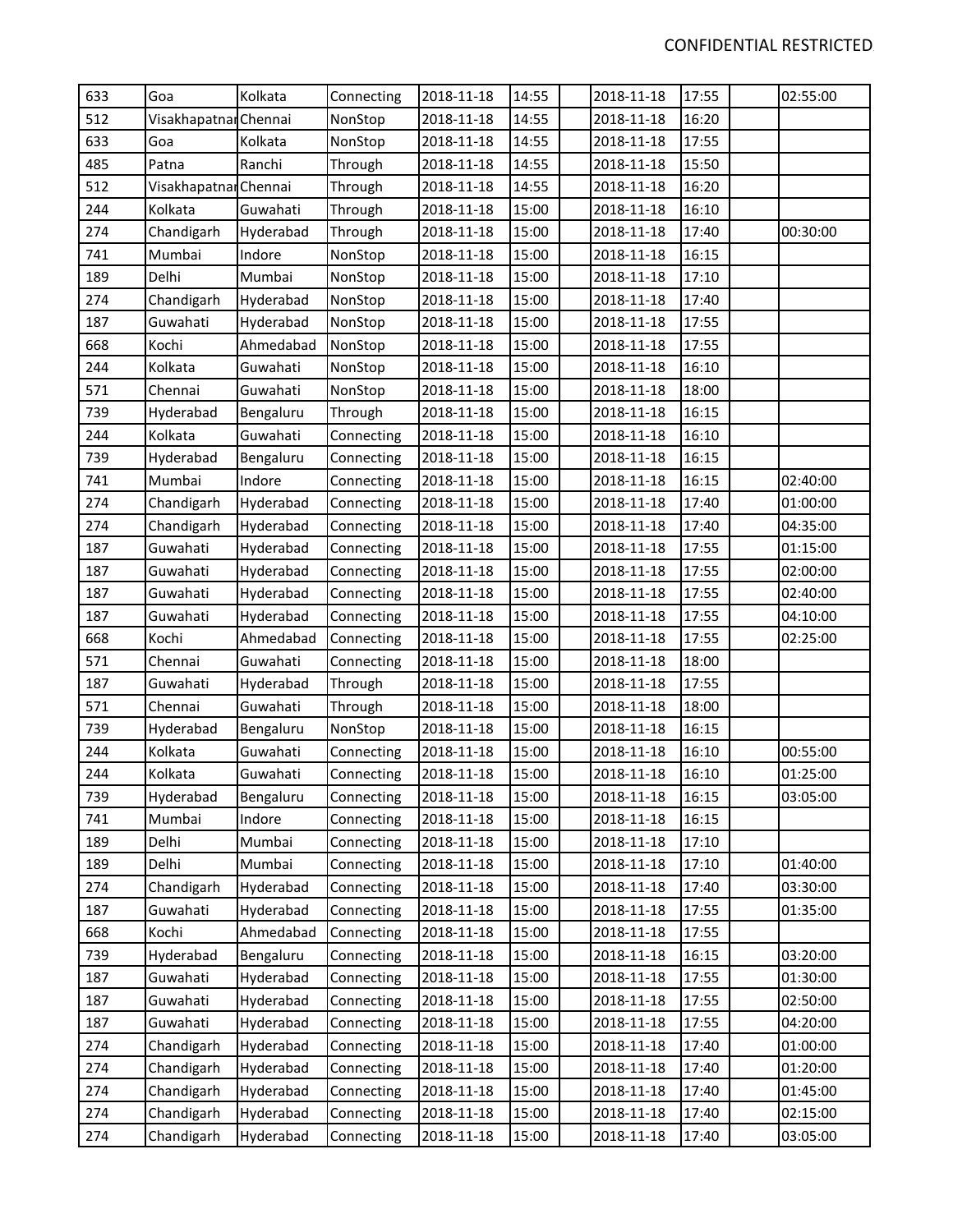| 274  | Chandigarh | Hyderabad | Connecting | 2018-11-18 | 15:00 | 2018-11-18 | 17:40 | 04:25:00 |
|------|------------|-----------|------------|------------|-------|------------|-------|----------|
| 187  | Guwahati   | Hyderabad | Connecting | 2018-11-18 | 15:00 | 2018-11-18 | 17:55 |          |
| 187  | Guwahati   | Hyderabad | Connecting | 2018-11-18 | 15:00 | 2018-11-18 | 17:55 | 03:15:00 |
| 668  | Kochi      | Ahmedabad | Connecting | 2018-11-18 | 15:00 | 2018-11-18 | 17:55 | 01:05:00 |
| 652  | Kochi      | Jaipur    | Connecting | 2018-11-18 | 15:05 | 2018-11-18 | 17:45 | 01:50:00 |
| 652  | Kochi      | Jaipur    | Connecting | 2018-11-18 | 15:05 | 2018-11-18 | 17:45 |          |
| 481  | Hyderabad  | Udaipur   | Connecting | 2018-11-18 | 15:05 | 2018-11-18 | 16:45 |          |
| 902  | Bengaluru  | Patna     | Connecting | 2018-11-18 | 15:05 | 2018-11-18 | 17:40 |          |
| 652  | Kochi      | Jaipur    | NonStop    | 2018-11-18 | 15:05 | 2018-11-18 | 17:45 |          |
| 481  | Hyderabad  | Udaipur   | NonStop    | 2018-11-18 | 15:05 | 2018-11-18 | 16:45 |          |
| 902  | Bengaluru  | Patna     | NonStop    | 2018-11-18 | 15:05 | 2018-11-18 | 17:40 |          |
| 994  | Kolkata    | Bengaluru | NonStop    | 2018-11-18 | 15:10 | 2018-11-18 | 17:45 |          |
| 2839 | Delhi      | Bengaluru | NonStop    | 2018-11-18 | 15:10 | 2018-11-18 | 17:55 |          |
| 2148 | Delhi      | Udaipur   | NonStop    | 2018-11-18 | 15:10 | 2018-11-18 | 16:30 |          |
| 994  | Kolkata    | Bengaluru | Through    | 2018-11-18 | 15:10 | 2018-11-18 | 17:45 |          |
| 306  | Lucknow    | Delhi     | NonStop    | 2018-11-18 | 15:10 | 2018-11-18 | 16:30 |          |
| 968  | Bengaluru  | Udaipur   | NonStop    | 2018-11-18 | 15:10 | 2018-11-18 | 17:30 |          |
| 306  | Lucknow    | Delhi     | Connecting | 2018-11-18 | 15:10 | 2018-11-18 | 16:30 |          |
| 306  | Lucknow    | Delhi     | Connecting | 2018-11-18 | 15:10 | 2018-11-18 | 16:30 | 02:20:00 |
| 994  | Kolkata    | Bengaluru | Connecting | 2018-11-18 | 15:10 | 2018-11-18 | 17:45 | 01:00:00 |
| 994  | Kolkata    | Bengaluru | Connecting | 2018-11-18 | 15:10 | 2018-11-18 | 17:45 | 01:50:00 |
| 306  | Lucknow    | Delhi     | Connecting | 2018-11-18 | 15:10 | 2018-11-18 | 16:30 | 03:35:00 |
| 306  | Lucknow    | Delhi     | Connecting | 2018-11-18 | 15:10 | 2018-11-18 | 16:30 | 03:55:00 |
| 2148 | Delhi      | Udaipur   | Connecting | 2018-11-18 | 15:10 | 2018-11-18 | 16:30 | 01:30:00 |
| 994  | Kolkata    | Bengaluru | Connecting | 2018-11-18 | 15:10 | 2018-11-18 | 17:45 | 01:45:00 |
| 994  | Kolkata    | Bengaluru | Connecting | 2018-11-18 | 15:10 | 2018-11-18 | 17:45 | 01:45:00 |
| 994  | Kolkata    | Bengaluru | Connecting | 2018-11-18 | 15:10 | 2018-11-18 | 17:45 | 02:20:00 |
| 994  | Kolkata    | Bengaluru | Connecting | 2018-11-18 | 15:10 | 2018-11-18 | 17:45 | 03:40:00 |
| 2839 | Delhi      | Bengaluru | Connecting | 2018-11-18 | 15:10 | 2018-11-18 | 17:55 |          |
| 306  | Lucknow    | Delhi     | Connecting | 2018-11-18 | 15:10 | 2018-11-18 | 16:30 | 00:55:00 |
| 306  | Lucknow    | Delhi     | Connecting | 2018-11-18 | 15:10 | 2018-11-18 | 16:30 | 01:25:00 |
| 306  | Lucknow    | Delhi     | Connecting | 2018-11-18 | 15:10 | 2018-11-18 | 16:30 | 02:15:00 |
| 306  | Lucknow    | Delhi     | Connecting | 2018-11-18 | 15:10 | 2018-11-18 | 16:30 | 02:25:00 |
| 306  | Lucknow    | Delhi     | Connecting | 2018-11-18 | 15:10 | 2018-11-18 | 16:30 | 02:55:00 |
| 306  | Lucknow    | Delhi     | Connecting | 2018-11-18 | 15:10 | 2018-11-18 | 16:30 | 03:10:00 |
| 306  | Lucknow    | Delhi     | Connecting | 2018-11-18 | 15:10 | 2018-11-18 | 16:30 | 04:15:00 |
| 2148 | Delhi      | Udaipur   | Connecting | 2018-11-18 | 15:10 | 2018-11-18 | 16:30 |          |
| 994  | Kolkata    | Bengaluru | Connecting | 2018-11-18 | 15:10 | 2018-11-18 | 17:45 | 01:15:00 |
| 994  | Kolkata    | Bengaluru | Connecting | 2018-11-18 | 15:10 | 2018-11-18 | 17:45 | 01:50:00 |
| 306  | Lucknow    | Delhi     | Connecting | 2018-11-18 | 15:10 | 2018-11-18 | 16:30 | 01:00:00 |
| 306  | Lucknow    | Delhi     | Connecting | 2018-11-18 | 15:10 | 2018-11-18 | 16:30 | 01:15:00 |
| 306  | Lucknow    | Delhi     | Connecting | 2018-11-18 | 15:10 | 2018-11-18 | 16:30 | 04:20:00 |
| 968  | Bengaluru  | Udaipur   | Connecting | 2018-11-18 | 15:10 | 2018-11-18 | 17:30 |          |
| 994  | Kolkata    | Bengaluru | Connecting | 2018-11-18 | 15:10 | 2018-11-18 | 17:45 |          |
| 994  | Kolkata    | Bengaluru | Connecting | 2018-11-18 | 15:10 | 2018-11-18 | 17:45 | 02:40:00 |
| 2839 | Delhi      | Bengaluru | Connecting | 2018-11-18 | 15:10 | 2018-11-18 | 17:55 | 01:40:00 |
| 5097 | Mumbai     | Delhi     | Connecting | 2018-11-18 | 15:15 | 2018-11-18 | 17:30 |          |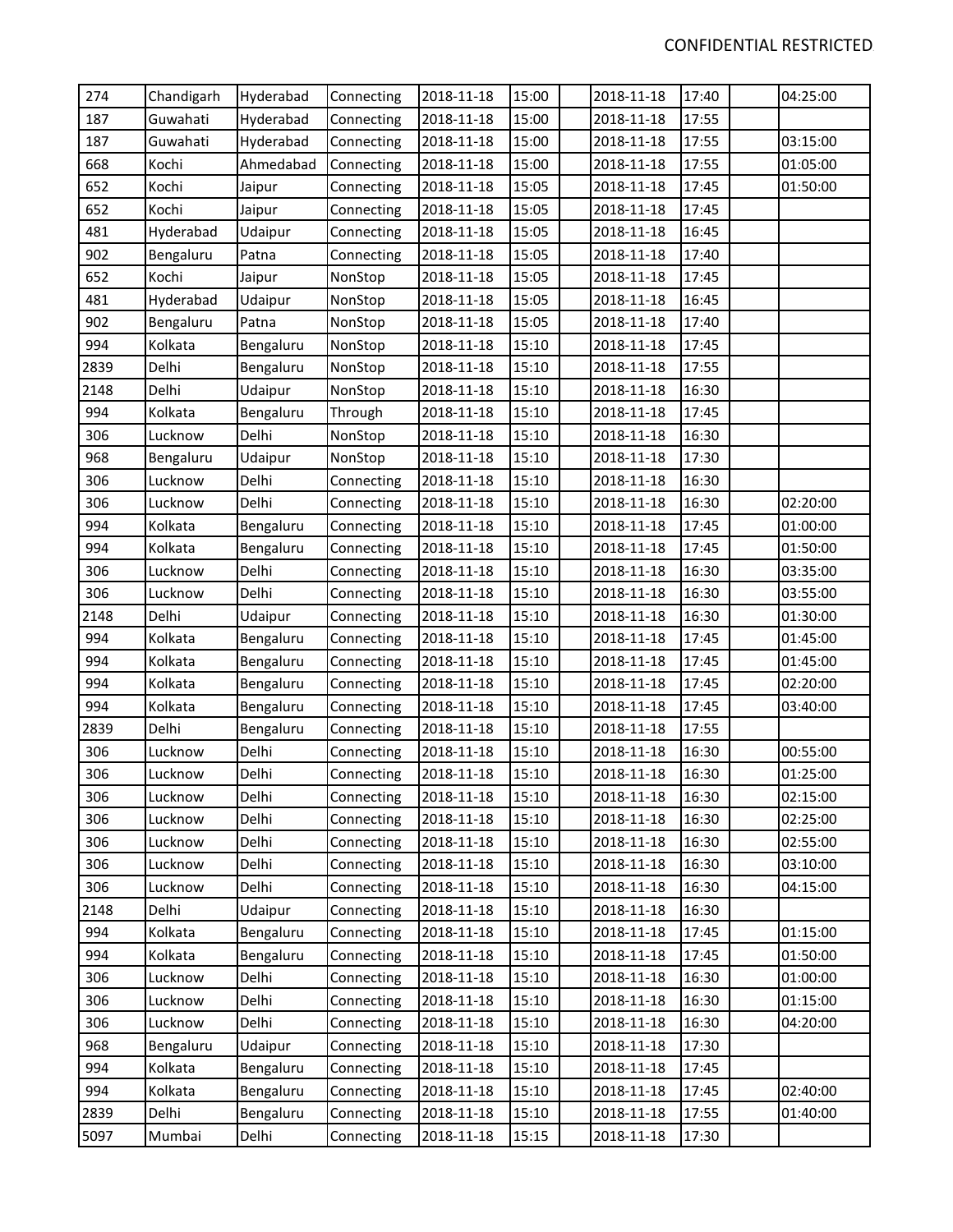| 3645 | Guwahati  | Delhi               | Connecting | 2018-11-18 | 15:15 | 2018-11-18 | 18:20 | 01:15:00 |
|------|-----------|---------------------|------------|------------|-------|------------|-------|----------|
| 3645 | Guwahati  | Delhi               | Connecting | 2018-11-18 | 15:15 | 2018-11-18 | 18:20 | 01:45:00 |
| 294  | Agartala  | Kolkata             | Connecting | 2018-11-18 | 15:15 | 2018-11-18 | 16:25 | 01:55:00 |
| 294  | Agartala  | Kolkata             | Connecting | 2018-11-18 | 15:15 | 2018-11-18 | 16:25 | 03:40:00 |
| 294  | Agartala  | Kolkata             | Connecting | 2018-11-18 | 15:15 | 2018-11-18 | 16:25 | 04:40:00 |
| 886  | Kolkata   | Hyderabad           | Connecting | 2018-11-18 | 15:15 | 2018-11-18 | 17:35 | 01:00:00 |
| 886  | Kolkata   | Hyderabad           | Connecting | 2018-11-18 | 15:15 | 2018-11-18 | 17:35 | 02:00:00 |
| 886  | Kolkata   | Hyderabad           | Connecting | 2018-11-18 | 15:15 | 2018-11-18 | 17:35 | 03:35:00 |
| 1407 | Lucknow   | Sharjah             | Connecting | 2018-11-18 | 15:15 | 2018-11-18 | 17:50 |          |
| 3645 | Guwahati  | Delhi               | Connecting | 2018-11-18 | 15:15 | 2018-11-18 | 18:20 |          |
| 3645 | Guwahati  | Delhi               | Connecting | 2018-11-18 | 15:15 | 2018-11-18 | 18:20 | 02:20:00 |
| 3645 | Guwahati  | Delhi               | Connecting | 2018-11-18 | 15:15 | 2018-11-18 | 18:20 | 02:30:00 |
| 294  | Agartala  | Kolkata             | Connecting | 2018-11-18 | 15:15 | 2018-11-18 | 16:25 | 02:45:00 |
| 294  | Agartala  | Kolkata             | Connecting | 2018-11-18 | 15:15 | 2018-11-18 | 16:25 | 03:25:00 |
| 886  | Kolkata   | Hyderabad           | Connecting | 2018-11-18 | 15:15 | 2018-11-18 | 17:35 |          |
| 886  | Kolkata   | Hyderabad           | Connecting | 2018-11-18 | 15:15 | 2018-11-18 | 17:35 | 01:55:00 |
| 886  | Kolkata   | Hyderabad           | Connecting | 2018-11-18 | 15:15 | 2018-11-18 | 17:35 | 02:20:00 |
| 3645 | Guwahati  | Delhi               | Connecting | 2018-11-18 | 15:15 | 2018-11-18 | 18:20 | 01:10:00 |
| 3645 | Guwahati  | Delhi               | Connecting | 2018-11-18 | 15:15 | 2018-11-18 | 18:20 | 02:10:00 |
| 294  | Agartala  | Kolkata             | Connecting | 2018-11-18 | 15:15 | 2018-11-18 | 16:25 | 01:10:00 |
| 294  | Agartala  | Kolkata             | Connecting | 2018-11-18 | 15:15 | 2018-11-18 | 16:25 | 01:35:00 |
| 294  | Agartala  | Kolkata             | Connecting | 2018-11-18 | 15:15 | 2018-11-18 | 16:25 | 02:15:00 |
| 294  | Agartala  | Kolkata             | Connecting | 2018-11-18 | 15:15 | 2018-11-18 | 16:25 | 03:20:00 |
| 294  | Agartala  | Kolkata             | Connecting | 2018-11-18 | 15:15 | 2018-11-18 | 16:25 | 04:15:00 |
| 419  | Mumbai    | Goa                 | Connecting | 2018-11-18 | 15:15 | 2018-11-18 | 16:35 |          |
| 3645 | Guwahati  | Delhi               | Connecting | 2018-11-18 | 15:15 | 2018-11-18 | 18:20 | 01:10:00 |
| 3645 | Guwahati  | Delhi               | Connecting | 2018-11-18 | 15:15 | 2018-11-18 | 18:20 | 03:10:00 |
| 419  | Mumbai    | Goa                 | NonStop    | 2018-11-18 | 15:15 | 2018-11-18 | 16:35 |          |
| 1407 | Lucknow   | Sharjah             | NonStop    | 2018-11-18 | 15:15 | 2018-11-18 | 17:50 |          |
| 5097 | Mumbai    | Delhi               | Through    | 2018-11-18 | 15:15 | 2018-11-18 | 17:30 | 00:45:00 |
| 294  | Agartala  | Kolkata             | NonStop    | 2018-11-18 | 15:15 | 2018-11-18 | 16:25 |          |
| 5097 | Mumbai    | Delhi               | NonStop    | 2018-11-18 | 15:15 | 2018-11-18 | 17:30 |          |
| 3645 | Guwahati  | Delhi               | NonStop    | 2018-11-18 | 15:15 | 2018-11-18 | 18:20 |          |
| 886  | Kolkata   | Hyderabad           | NonStop    | 2018-11-18 | 15:15 | 2018-11-18 | 17:35 |          |
| 3645 | Guwahati  | Delhi               | Through    | 2018-11-18 | 15:15 | 2018-11-18 | 18:20 |          |
| 708  | Kolkata   | Raipur              | Through    | 2018-11-18 | 15:20 | 2018-11-18 | 16:45 | 00:30:00 |
| 6965 | Kolkata   | Bengaluru           | Through    | 2018-11-18 | 15:20 | 2018-11-18 | 17:55 | 00:50:00 |
| 7219 | Madurai   | Bengaluru           | NonStop    | 2018-11-18 | 15:20 | 2018-11-18 | 16:45 |          |
| 6965 | Kolkata   | Bengaluru           | NonStop    | 2018-11-18 | 15:20 | 2018-11-18 | 17:55 |          |
| 7155 | Hyderabad | Rajahmundry NonStop |            | 2018-11-18 | 15:20 | 2018-11-18 | 16:40 |          |
| 969  | Surat     | Hyderabad           | NonStop    | 2018-11-18 | 15:20 | 2018-11-18 | 17:05 |          |
| 319  | Chennai   | Surat               | NonStop    | 2018-11-18 | 15:20 | 2018-11-18 | 17:35 |          |
| 252  | Indore    | Raipur              | Through    | 2018-11-18 | 15:20 | 2018-11-18 | 16:35 | 00:30:00 |
| 875  | Imphal    | Kolkata             | Through    | 2018-11-18 | 15:20 | 2018-11-18 | 16:40 | 00:35:00 |
| 708  | Kolkata   | Raipur              | Through    | 2018-11-18 | 15:20 | 2018-11-18 | 16:45 |          |
| 637  | Goa       | Delhi               | NonStop    | 2018-11-18 | 15:20 | 2018-11-18 | 18:10 |          |
| 252  | Indore    | Raipur              | NonStop    | 2018-11-18 | 15:20 | 2018-11-18 | 16:35 |          |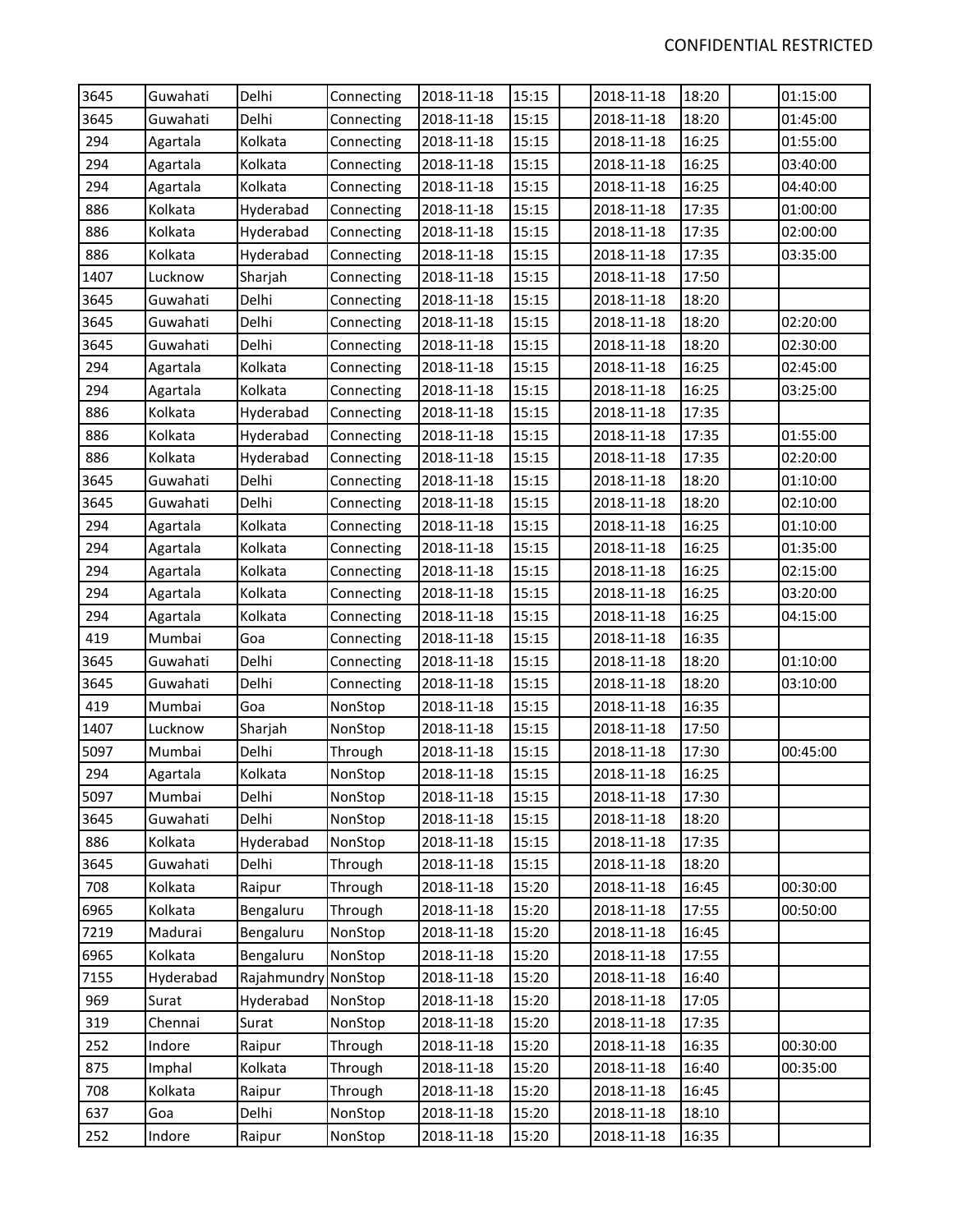| 875  | Imphal    | Kolkata                | NonStop    | 2018-11-18 | 15:20 | 2018-11-18 | 16:40 |          |
|------|-----------|------------------------|------------|------------|-------|------------|-------|----------|
| 708  | Kolkata   | Raipur                 | NonStop    | 2018-11-18 | 15:20 | 2018-11-18 | 16:45 |          |
| 264  | Mumbai    | Surat                  | NonStop    | 2018-11-18 | 15:20 | 2018-11-18 | 16:50 |          |
| 252  | Indore    | Raipur                 | Connecting | 2018-11-18 | 15:20 | 2018-11-18 | 16:35 | 01:35:00 |
| 252  | Indore    | Raipur                 | Connecting | 2018-11-18 | 15:20 | 2018-11-18 | 16:35 | 03:10:00 |
| 252  | Indore    | Raipur                 | Connecting | 2018-11-18 | 15:20 | 2018-11-18 | 16:35 | 03:35:00 |
| 875  | Imphal    | Kolkata                | Connecting | 2018-11-18 | 15:20 | 2018-11-18 | 16:40 | 00:55:00 |
| 875  | Imphal    | Kolkata                | Connecting | 2018-11-18 | 15:20 | 2018-11-18 | 16:40 | 01:15:00 |
| 875  | Imphal    | Kolkata                | Connecting | 2018-11-18 | 15:20 | 2018-11-18 | 16:40 | 01:20:00 |
| 875  | Imphal    | Kolkata                | Connecting | 2018-11-18 | 15:20 | 2018-11-18 | 16:40 | 01:55:00 |
| 875  | Imphal    | Kolkata                | Connecting | 2018-11-18 | 15:20 | 2018-11-18 | 16:40 | 02:00:00 |
| 875  | Imphal    | Kolkata                | Connecting | 2018-11-18 | 15:20 | 2018-11-18 | 16:40 | 04:25:00 |
| 7155 | Hyderabad | Rajahmundry Connecting |            | 2018-11-18 | 15:20 | 2018-11-18 | 16:40 |          |
| 708  | Kolkata   | Raipur                 | Connecting | 2018-11-18 | 15:20 | 2018-11-18 | 16:45 | 03:15:00 |
| 7219 | Madurai   | Bengaluru              | Connecting | 2018-11-18 | 15:20 | 2018-11-18 | 16:45 | 02:20:00 |
| 7219 | Madurai   | Bengaluru              | Connecting | 2018-11-18 | 15:20 | 2018-11-18 | 16:45 | 02:45:00 |
| 7219 | Madurai   | Bengaluru              | Connecting | 2018-11-18 | 15:20 | 2018-11-18 | 16:45 | 02:45:00 |
| 7219 | Madurai   | Bengaluru              | Connecting | 2018-11-18 | 15:20 | 2018-11-18 | 16:45 | 02:55:00 |
| 7219 | Madurai   | Bengaluru              | Connecting | 2018-11-18 | 15:20 | 2018-11-18 | 16:45 | 04:40:00 |
| 7219 | Madurai   | Bengaluru              | Connecting | 2018-11-18 | 15:20 | 2018-11-18 | 16:45 | 06:00:00 |
| 969  | Surat     | Hyderabad              | Connecting | 2018-11-18 | 15:20 | 2018-11-18 | 17:05 | 03:35:00 |
| 319  | Chennai   | Surat                  | Connecting | 2018-11-18 | 15:20 | 2018-11-18 | 17:35 |          |
| 6965 | Kolkata   | Bengaluru              | Connecting | 2018-11-18 | 15:20 | 2018-11-18 | 17:55 | 01:40:00 |
| 6965 | Kolkata   | Bengaluru              | Connecting | 2018-11-18 | 15:20 | 2018-11-18 | 17:55 | 03:20:00 |
| 252  | Indore    | Raipur                 | Through    | 2018-11-18 | 15:20 | 2018-11-18 | 16:35 |          |
| 264  | Mumbai    | Surat                  | Through    | 2018-11-18 | 15:20 | 2018-11-18 | 16:50 |          |
| 252  | Indore    | Raipur                 | Connecting | 2018-11-18 | 15:20 | 2018-11-18 | 16:35 | 04:25:00 |
| 875  | Imphal    | Kolkata                | Connecting | 2018-11-18 | 15:20 | 2018-11-18 | 16:40 | 02:30:00 |
| 875  | Imphal    | Kolkata                | Connecting | 2018-11-18 | 15:20 | 2018-11-18 | 16:40 | 02:35:00 |
| 875  | Imphal    | Kolkata                | Connecting | 2018-11-18 | 15:20 | 2018-11-18 | 16:40 | 04:45:00 |
| 7219 | Madurai   | Bengaluru              | Connecting | 2018-11-18 | 15:20 | 2018-11-18 | 16:45 | 02:15:00 |
| 7219 | Madurai   | Bengaluru              | Connecting | 2018-11-18 | 15:20 | 2018-11-18 | 16:45 | 02:50:00 |
| 7219 | Madurai   | Bengaluru              | Connecting | 2018-11-18 | 15:20 | 2018-11-18 | 16:45 | 03:15:00 |
| 969  | Surat     | Hyderabad              | Connecting | 2018-11-18 | 15:20 | 2018-11-18 | 17:05 | 01:15:00 |
| 969  | Surat     | Hyderabad              | Connecting | 2018-11-18 | 15:20 | 2018-11-18 | 17:05 | 02:05:00 |
| 969  | Surat     | Hyderabad              | Connecting | 2018-11-18 | 15:20 | 2018-11-18 | 17:05 | 02:30:00 |
| 969  | Surat     | Hyderabad              | Connecting | 2018-11-18 | 15:20 | 2018-11-18 | 17:05 | 03:10:00 |
| 969  | Surat     | Hyderabad              | Connecting | 2018-11-18 | 15:20 | 2018-11-18 | 17:05 | 04:40:00 |
| 6965 | Kolkata   | Bengaluru              | Connecting | 2018-11-18 | 15:20 | 2018-11-18 | 17:55 |          |
| 6965 | Kolkata   | Bengaluru              | Connecting | 2018-11-18 | 15:20 | 2018-11-18 | 17:55 | 01:05:00 |
| 6965 | Kolkata   | Bengaluru              | Connecting | 2018-11-18 | 15:20 | 2018-11-18 | 17:55 | 02:10:00 |
| 875  | Imphal    | Kolkata                | Connecting | 2018-11-18 | 15:20 | 2018-11-18 | 16:40 | 01:50:00 |
| 875  | Imphal    | Kolkata                | Connecting | 2018-11-18 | 15:20 | 2018-11-18 | 16:40 | 03:25:00 |
| 875  | Imphal    | Kolkata                | Connecting | 2018-11-18 | 15:20 | 2018-11-18 | 16:40 | 04:20:00 |
| 7219 | Madurai   | Bengaluru              | Connecting | 2018-11-18 | 15:20 | 2018-11-18 | 16:45 | 01:40:00 |
| 7219 | Madurai   | Bengaluru              | Connecting | 2018-11-18 | 15:20 | 2018-11-18 | 16:45 | 02:10:00 |
| 7219 | Madurai   | Bengaluru              | Connecting | 2018-11-18 | 15:20 | 2018-11-18 | 16:45 | 03:40:00 |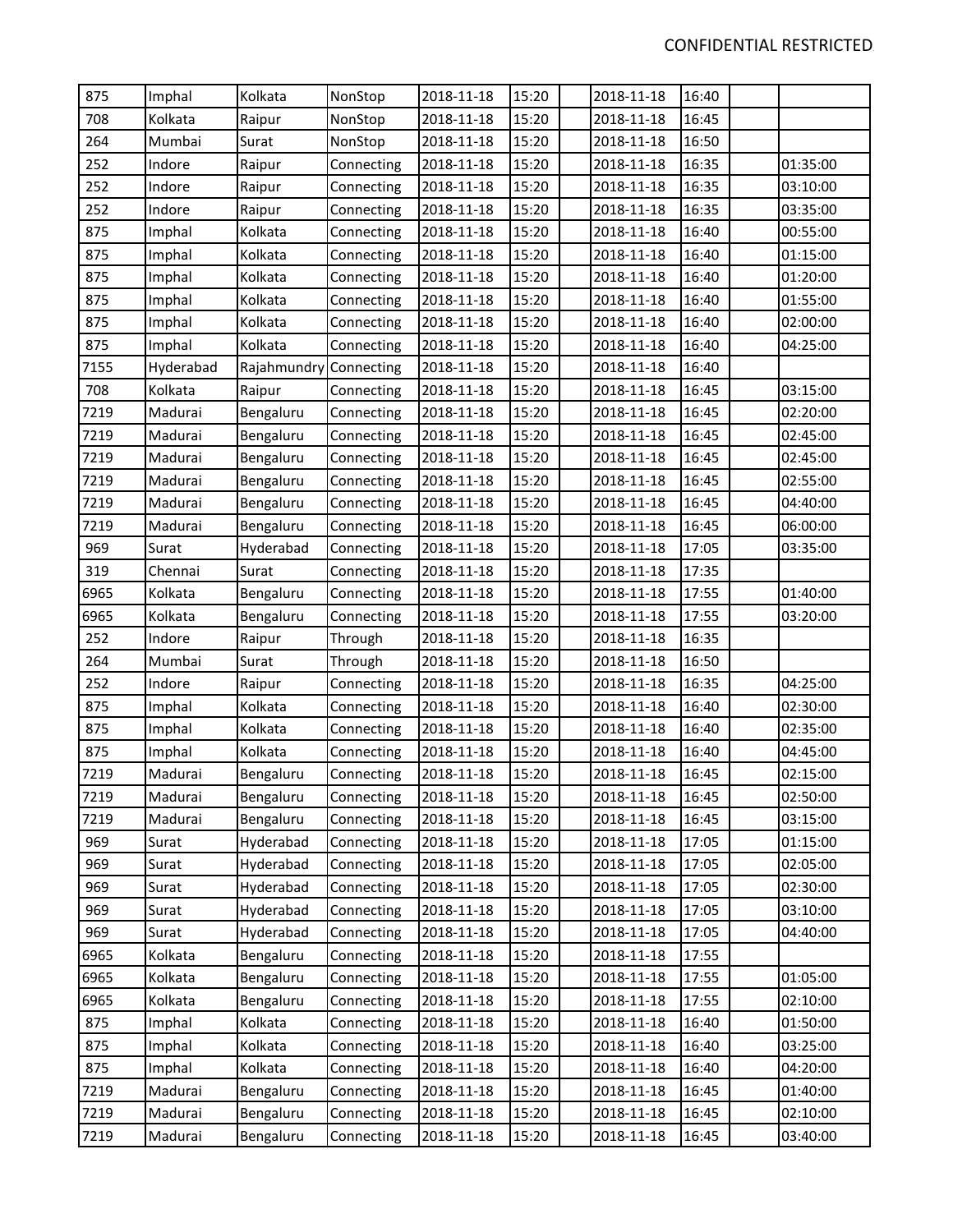| 969  | Surat     | Hyderabad              | Connecting | 2018-11-18 | 15:20 | 2018-11-18 | 17:05 | 02:05:00 |
|------|-----------|------------------------|------------|------------|-------|------------|-------|----------|
| 969  | Surat     | Hyderabad              | Connecting | 2018-11-18 | 15:20 | 2018-11-18 | 17:05 | 02:50:00 |
| 969  | Surat     | Hyderabad              | Connecting | 2018-11-18 | 15:20 | 2018-11-18 | 17:05 | 04:00:00 |
| 6965 | Kolkata   | Bengaluru              | Connecting | 2018-11-18 | 15:20 | 2018-11-18 | 17:55 | 01:35:00 |
| 6965 | Kolkata   | Bengaluru              | Connecting | 2018-11-18 | 15:20 | 2018-11-18 | 17:55 | 02:35:00 |
| 637  | Goa       | Delhi                  | Connecting | 2018-11-18 | 15:20 | 2018-11-18 | 18:10 |          |
| 875  | Imphal    | Kolkata                | Connecting | 2018-11-18 | 15:20 | 2018-11-18 | 16:40 | 03:05:00 |
| 875  | Imphal    | Kolkata                | Connecting | 2018-11-18 | 15:20 | 2018-11-18 | 16:40 | 03:10:00 |
| 875  | Imphal    | Kolkata                | Connecting | 2018-11-18 | 15:20 | 2018-11-18 | 16:40 | 04:00:00 |
| 875  | Imphal    | Kolkata                | Connecting | 2018-11-18 | 15:20 | 2018-11-18 | 16:40 | 04:10:00 |
| 875  | Imphal    | Kolkata                | Connecting | 2018-11-18 | 15:20 | 2018-11-18 | 16:40 | 04:45:00 |
| 708  | Kolkata   | Raipur                 | Connecting | 2018-11-18 | 15:20 | 2018-11-18 | 16:45 |          |
| 708  | Kolkata   | Raipur                 | Connecting | 2018-11-18 | 15:20 | 2018-11-18 | 16:45 | 01:25:00 |
| 7219 | Madurai   | Bengaluru              | Connecting | 2018-11-18 | 15:20 | 2018-11-18 | 16:45 | 01:45:00 |
| 7219 | Madurai   | Bengaluru              | Connecting | 2018-11-18 | 15:20 | 2018-11-18 | 16:45 | 02:35:00 |
| 7219 | Madurai   | Bengaluru              | Connecting | 2018-11-18 | 15:20 | 2018-11-18 | 16:45 | 03:55:00 |
| 7219 | Madurai   | Bengaluru              | Connecting | 2018-11-18 | 15:20 | 2018-11-18 | 16:45 | 04:45:00 |
| 264  | Mumbai    | Surat                  | Connecting | 2018-11-18 | 15:20 | 2018-11-18 | 16:50 |          |
| 969  | Surat     | Hyderabad              | Connecting | 2018-11-18 | 15:20 | 2018-11-18 | 17:05 | 01:30:00 |
| 969  | Surat     | Hyderabad              | Connecting | 2018-11-18 | 15:20 | 2018-11-18 | 17:05 | 01:35:00 |
| 969  | Surat     | Hyderabad              | Connecting | 2018-11-18 | 15:20 | 2018-11-18 | 17:05 | 02:20:00 |
| 969  | Surat     | Hyderabad              | Connecting | 2018-11-18 | 15:20 | 2018-11-18 | 17:05 | 03:40:00 |
| 969  | Surat     | Hyderabad              | Connecting | 2018-11-18 | 15:20 | 2018-11-18 | 17:05 | 05:55:00 |
| 6965 | Kolkata   | Bengaluru              | Connecting | 2018-11-18 | 15:20 | 2018-11-18 | 17:55 | 01:35:00 |
| 528  | Kochi     | Bengaluru              | Connecting | 2018-11-18 | 15:25 | 2018-11-18 | 16:25 | 02:40:00 |
| 528  | Kochi     | Bengaluru              | Connecting | 2018-11-18 | 15:25 | 2018-11-18 | 16:25 | 03:05:00 |
| 162  | Goa       | Ahmedabad              | Connecting | 2018-11-18 | 15:25 | 2018-11-18 | 17:10 |          |
| 162  | Goa       | Ahmedabad              | Connecting | 2018-11-18 | 15:25 | 2018-11-18 | 17:10 | 03:10:00 |
| 2126 | Delhi     | Surat                  | Connecting | 2018-11-18 | 15:25 | 2018-11-18 | 17:10 |          |
| 119  | Bengaluru | Guwahati               | Connecting | 2018-11-18 | 15:25 | 2018-11-18 | 18:20 |          |
| 528  | Kochi     | Bengaluru              | Connecting | 2018-11-18 | 15:25 | 2018-11-18 | 16:25 |          |
| 528  | Kochi     | Bengaluru              | Connecting | 2018-11-18 | 15:25 | 2018-11-18 | 16:25 | 01:00:00 |
| 528  | Kochi     | Bengaluru              | Connecting | 2018-11-18 | 15:25 | 2018-11-18 | 16:25 | 02:55:00 |
| 528  | Kochi     | Bengaluru              | Connecting | 2018-11-18 | 15:25 | 2018-11-18 | 16:25 | 03:05:00 |
| 411  | Bengaluru | Bhubaneswar Connecting |            | 2018-11-18 | 15:25 | 2018-11-18 | 17:30 |          |
| 528  | Kochi     | Bengaluru              | Connecting | 2018-11-18 | 15:25 | 2018-11-18 | 16:25 | 01:10:00 |
| 528  | Kochi     | Bengaluru              | Connecting | 2018-11-18 | 15:25 | 2018-11-18 | 16:25 | 02:40:00 |
| 162  | Goa       | Ahmedabad              | Connecting | 2018-11-18 | 15:25 | 2018-11-18 | 17:10 | 01:50:00 |
| 528  | Kochi     | Bengaluru              | Through    | 2018-11-18 | 15:25 | 2018-11-18 | 16:25 | 00:30:00 |
| 411  | Bengaluru | Bhubaneswar Through    |            | 2018-11-18 | 15:25 | 2018-11-18 | 17:30 | 00:35:00 |
| 997  | Bengaluru | Kolkata                | Through    | 2018-11-18 | 15:25 | 2018-11-18 | 18:05 | 00:35:00 |
| 528  | Kochi     | Bengaluru              | Connecting | 2018-11-18 | 15:25 | 2018-11-18 | 16:25 | 02:00:00 |
| 528  | Kochi     | Bengaluru              | Connecting | 2018-11-18 | 15:25 | 2018-11-18 | 16:25 | 02:05:00 |
| 528  | Kochi     | Bengaluru              | Connecting | 2018-11-18 | 15:25 | 2018-11-18 | 16:25 | 02:20:00 |
| 528  | Kochi     | Bengaluru              | Connecting | 2018-11-18 | 15:25 | 2018-11-18 | 16:25 | 02:30:00 |
| 528  | Kochi     | Bengaluru              | Connecting | 2018-11-18 | 15:25 | 2018-11-18 | 16:25 | 05:00:00 |
| 997  | Bengaluru | Kolkata                | Connecting | 2018-11-18 | 15:25 | 2018-11-18 | 18:05 |          |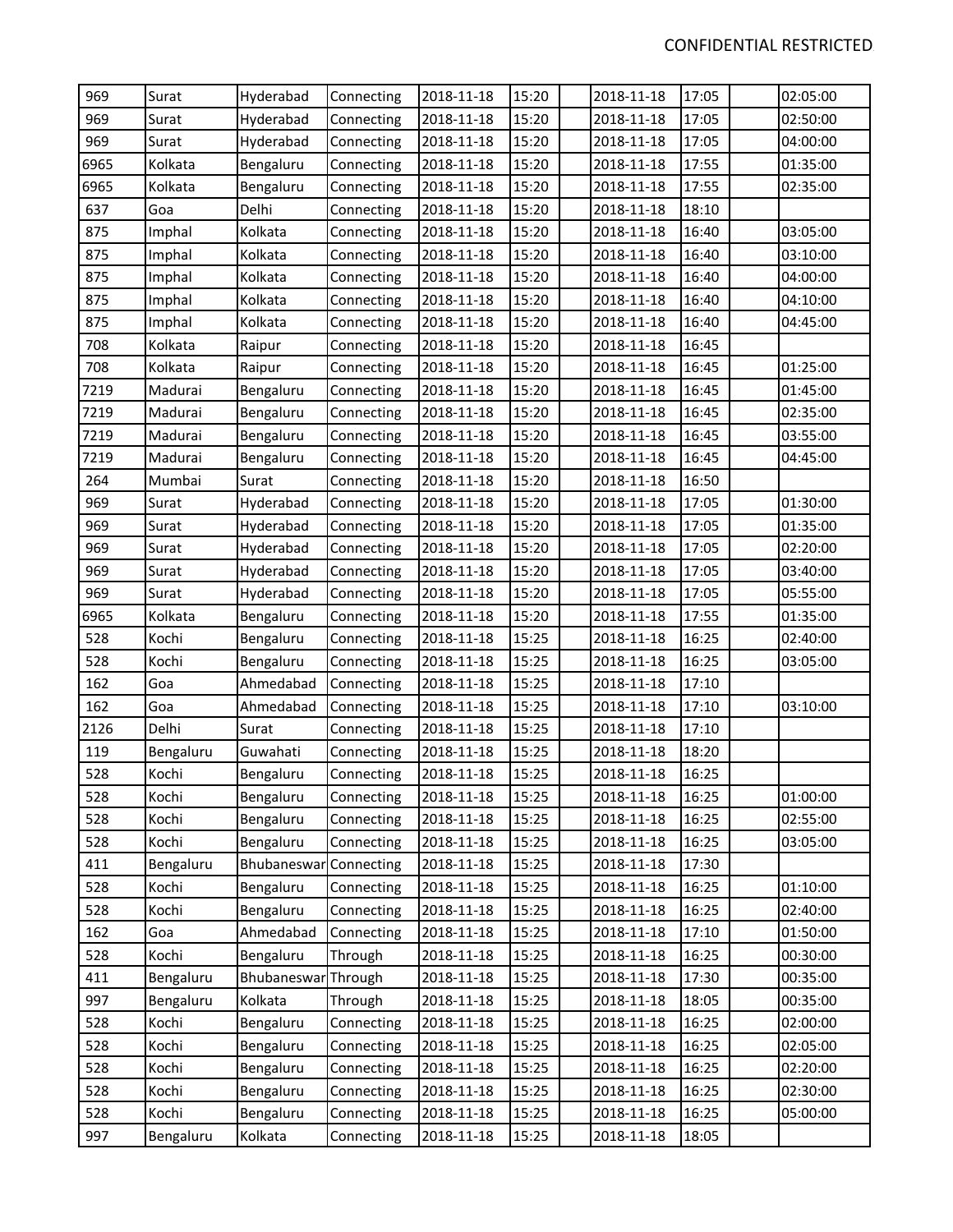| 997  | Bengaluru  | Kolkata             | Connecting | 2018-11-18 | 15:25 | 2018-11-18 | 18:05 | 02:45:00 |
|------|------------|---------------------|------------|------------|-------|------------|-------|----------|
| 162  | Goa        | Ahmedabad           | NonStop    | 2018-11-18 | 15:25 | 2018-11-18 | 17:10 |          |
| 119  | Bengaluru  | Guwahati            | NonStop    | 2018-11-18 | 15:25 | 2018-11-18 | 18:20 |          |
| 411  | Bengaluru  | Bhubaneswar NonStop |            | 2018-11-18 | 15:25 | 2018-11-18 | 17:30 |          |
| 119  | Bengaluru  | Guwahati            | Through    | 2018-11-18 | 15:25 | 2018-11-18 | 18:20 |          |
| 2126 | Delhi      | Surat               | NonStop    | 2018-11-18 | 15:25 | 2018-11-18 | 17:10 |          |
| 997  | Bengaluru  | Kolkata             | NonStop    | 2018-11-18 | 15:25 | 2018-11-18 | 18:05 |          |
| 528  | Kochi      | Bengaluru           | NonStop    | 2018-11-18 | 15:25 | 2018-11-18 | 16:25 |          |
| 162  | Goa        | Ahmedabad           | Through    | 2018-11-18 | 15:25 | 2018-11-18 | 17:10 | 00:30:00 |
| 787  | Patna      | Ranchi              | Through    | 2018-11-18 | 15:30 | 2018-11-18 | 16:15 |          |
| 7133 | Vijayawada | Bengaluru           | NonStop    | 2018-11-18 | 15:30 | 2018-11-18 | 17:10 |          |
| 361  | Bengaluru  | Mumbai              | Through    | 2018-11-18 | 15:30 | 2018-11-18 | 17:20 | 00:35:00 |
| 621  | Mumbai     | Vadodara            | NonStop    | 2018-11-18 | 15:30 | 2018-11-18 | 16:40 |          |
| 361  | Bengaluru  | Mumbai              | NonStop    | 2018-11-18 | 15:30 | 2018-11-18 | 17:20 |          |
| 787  | Patna      | Ranchi              | NonStop    | 2018-11-18 | 15:30 | 2018-11-18 | 16:15 |          |
| 433  | Bagdogra   | Guwahati            | NonStop    | 2018-11-18 | 15:30 | 2018-11-18 | 16:25 |          |
| 1706 | Doha       | Chennai             | NonStop    | 2018-11-18 | 15:30 | 2018-11-18 | 22:20 |          |
| 787  | Patna      | Ranchi              | Connecting | 2018-11-18 | 15:30 | 2018-11-18 | 16:15 | 04:35:00 |
| 433  | Bagdogra   | Guwahati            | Connecting | 2018-11-18 | 15:30 | 2018-11-18 | 16:25 | 01:30:00 |
| 433  | Bagdogra   | Guwahati            | Connecting | 2018-11-18 | 15:30 | 2018-11-18 | 16:25 | 02:05:00 |
| 433  | Bagdogra   | Guwahati            | Connecting | 2018-11-18 | 15:30 | 2018-11-18 | 16:25 | 02:25:00 |
| 433  | Bagdogra   | Guwahati            | Connecting | 2018-11-18 | 15:30 | 2018-11-18 | 16:25 | 03:50:00 |
| 7133 | Vijayawada | Bengaluru           | Connecting | 2018-11-18 | 15:30 | 2018-11-18 | 17:10 | 04:15:00 |
| 7133 | Vijayawada | Bengaluru           | Connecting | 2018-11-18 | 15:30 | 2018-11-18 | 17:10 | 05:35:00 |
| 1706 | Doha       | Chennai             | Connecting | 2018-11-18 | 15:30 | 2018-11-18 | 22:20 |          |
| 787  | Patna      | Ranchi              | Through    | 2018-11-18 | 15:30 | 2018-11-18 | 16:15 | 00:30:00 |
| 433  | Bagdogra   | Guwahati            | Through    | 2018-11-18 | 15:30 | 2018-11-18 | 16:25 | 00:40:00 |
| 621  | Mumbai     | Vadodara            | Through    | 2018-11-18 | 15:30 | 2018-11-18 | 16:40 |          |
| 787  | Patna      | Ranchi              | Connecting | 2018-11-18 | 15:30 | 2018-11-18 | 16:15 | 03:40:00 |
| 787  | Patna      | Ranchi              | Connecting | 2018-11-18 | 15:30 | 2018-11-18 | 16:15 | 05:55:00 |
| 621  | Mumbai     | Vadodara            | Connecting | 2018-11-18 | 15:30 | 2018-11-18 | 16:40 |          |
| 7133 | Vijayawada | Bengaluru           | Connecting | 2018-11-18 | 15:30 | 2018-11-18 | 17:10 | 01:35:00 |
| 7133 | Vijayawada | Bengaluru           | Connecting | 2018-11-18 | 15:30 | 2018-11-18 | 17:10 | 02:10:00 |
| 7133 | Vijayawada | Bengaluru           | Connecting | 2018-11-18 | 15:30 | 2018-11-18 | 17:10 | 03:15:00 |
| 787  | Patna      | Ranchi              | Connecting | 2018-11-18 | 15:30 | 2018-11-18 | 16:15 | 04:20:00 |
| 787  | Patna      | Ranchi              | Connecting | 2018-11-18 | 15:30 | 2018-11-18 | 16:15 | 04:45:00 |
| 433  | Bagdogra   | Guwahati            | Connecting | 2018-11-18 | 15:30 | 2018-11-18 | 16:25 | 03:25:00 |
| 7133 | Vijayawada | Bengaluru           | Connecting | 2018-11-18 | 15:30 | 2018-11-18 | 17:10 | 02:50:00 |
| 7133 | Vijayawada | Bengaluru           | Connecting | 2018-11-18 | 15:30 | 2018-11-18 | 17:10 | 02:55:00 |
| 7133 | Vijayawada | Bengaluru           | Connecting | 2018-11-18 | 15:30 | 2018-11-18 | 17:10 | 03:20:00 |
| 361  | Bengaluru  | Mumbai              | Connecting | 2018-11-18 | 15:30 | 2018-11-18 | 17:20 |          |
| 787  | Patna      | Ranchi              | Connecting | 2018-11-18 | 15:30 | 2018-11-18 | 16:15 |          |
| 787  | Patna      | Ranchi              | Connecting | 2018-11-18 | 15:30 | 2018-11-18 | 16:15 | 04:10:00 |
| 433  | Bagdogra   | Guwahati            | Connecting | 2018-11-18 | 15:30 | 2018-11-18 | 16:25 |          |
| 433  | Bagdogra   | Guwahati            | Connecting | 2018-11-18 | 15:30 | 2018-11-18 | 16:25 | 01:10:00 |
| 433  | Bagdogra   | Guwahati            | Connecting | 2018-11-18 | 15:30 | 2018-11-18 | 16:25 | 04:05:00 |
| 7133 | Vijayawada | Bengaluru           | Connecting | 2018-11-18 | 15:30 | 2018-11-18 | 17:10 | 01:10:00 |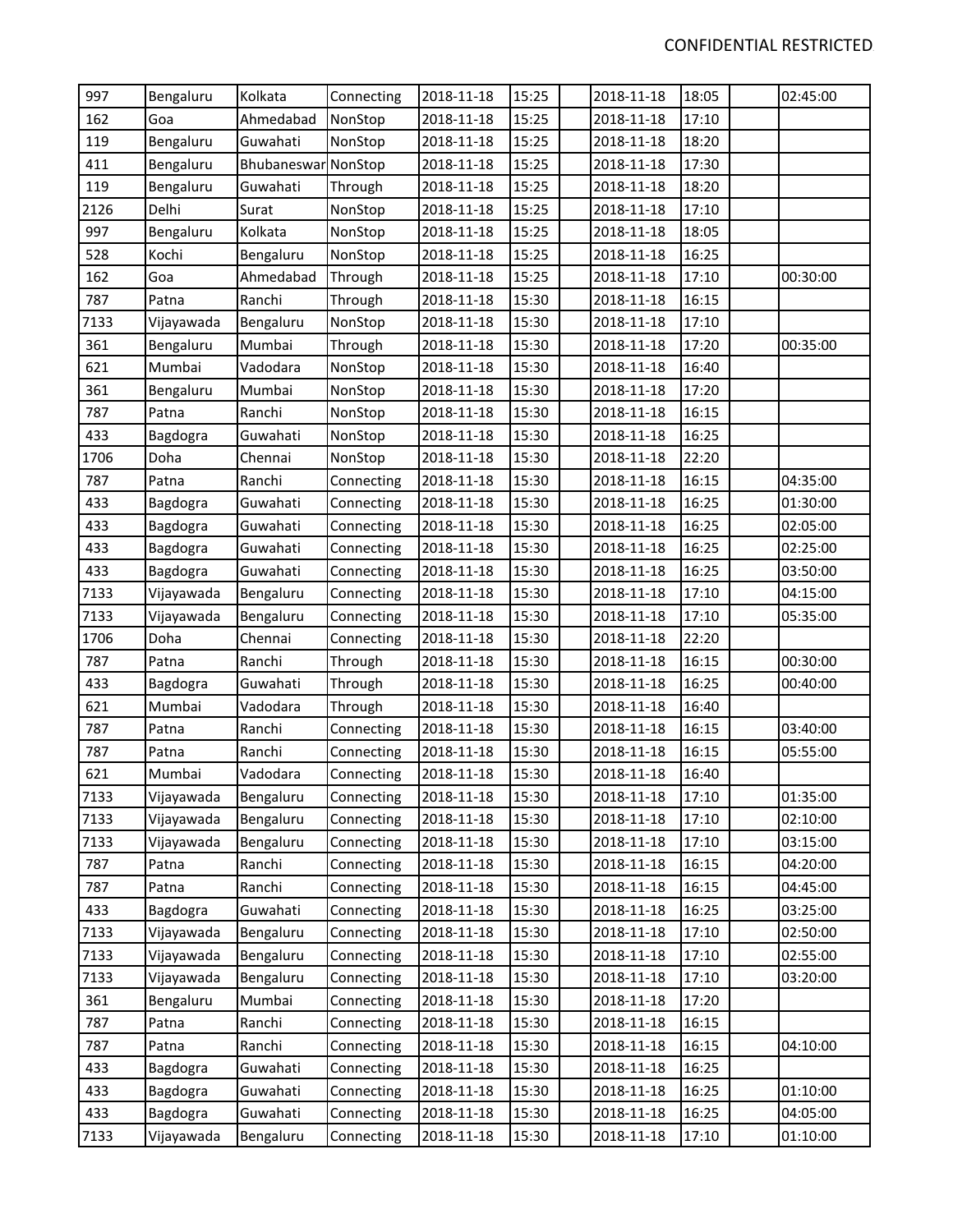| 593  | Chandigarh | Bengaluru | Connecting | 2018-11-18 | 15:35 | 2018-11-18 | 18:35 | 01:00:00 |
|------|------------|-----------|------------|------------|-------|------------|-------|----------|
| 593  | Chandigarh | Bengaluru | Connecting | 2018-11-18 | 15:35 | 2018-11-18 | 18:35 | 02:50:00 |
| 593  | Chandigarh | Bengaluru | Connecting | 2018-11-18 | 15:35 | 2018-11-18 | 18:35 | 01:55:00 |
| 6325 | Delhi      | Ranchi    | Connecting | 2018-11-18 | 15:35 | 2018-11-18 | 17:25 |          |
| 593  | Chandigarh | Bengaluru | Connecting | 2018-11-18 | 15:35 | 2018-11-18 | 18:35 | 00:55:00 |
| 593  | Chandigarh | Bengaluru | Connecting | 2018-11-18 | 15:35 | 2018-11-18 | 18:35 | 01:00:00 |
| 593  | Chandigarh | Bengaluru | Connecting | 2018-11-18 | 15:35 | 2018-11-18 | 18:35 | 01:50:00 |
| 593  | Chandigarh | Bengaluru | Connecting | 2018-11-18 | 15:35 | 2018-11-18 | 18:35 | 04:10:00 |
| 719  | Hyderabad  | Ahmedabad | Connecting | 2018-11-18 | 15:35 | 2018-11-18 | 17:25 |          |
| 786  | Delhi      | Kolkata   | Connecting | 2018-11-18 | 15:35 | 2018-11-18 | 17:40 |          |
| 719  | Hyderabad  | Ahmedabad | NonStop    | 2018-11-18 | 15:35 | 2018-11-18 | 17:25 |          |
| 6325 | Delhi      | Ranchi    | NonStop    | 2018-11-18 | 15:35 | 2018-11-18 | 17:25 |          |
| 786  | Delhi      | Kolkata   | NonStop    | 2018-11-18 | 15:35 | 2018-11-18 | 17:40 |          |
| 593  | Chandigarh | Bengaluru | NonStop    | 2018-11-18 | 15:35 | 2018-11-18 | 18:35 |          |
| 616  | Ahmedabad  | Delhi     | NonStop    | 2018-11-18 | 15:40 | 2018-11-18 | 17:20 |          |
| 653  | Delhi      | Patna     | NonStop    | 2018-11-18 | 15:40 | 2018-11-18 | 17:20 |          |
| 3177 | Mumbai     | Bengaluru | NonStop    | 2018-11-18 | 15:40 | 2018-11-18 | 17:30 |          |
| 624  | Hyderabad  | Varanasi  | NonStop    | 2018-11-18 | 15:40 | 2018-11-18 | 17:40 |          |
| 399  | Delhi      | Goa       | NonStop    | 2018-11-18 | 15:40 | 2018-11-18 | 18:20 |          |
| 894  | Guwahati   | Amritsar  | NonStop    | 2018-11-18 | 15:40 | 2018-11-18 | 18:55 |          |
| 653  | Delhi      | Patna     | Through    | 2018-11-18 | 15:40 | 2018-11-18 | 17:20 |          |
| 624  | Hyderabad  | Varanasi  | Through    | 2018-11-18 | 15:40 | 2018-11-18 | 17:40 |          |
| 76   | Bangkok    | Bengaluru | NonStop    | 2018-11-18 | 15:40 | 2018-11-18 | 18:20 |          |
| 3177 | Mumbai     | Bengaluru | Connecting | 2018-11-18 | 15:40 | 2018-11-18 | 17:30 | 01:00:00 |
| 3177 | Mumbai     | Bengaluru | Connecting | 2018-11-18 | 15:40 | 2018-11-18 | 17:30 | 01:35:00 |
| 76   | Bangkok    | Bengaluru | Connecting | 2018-11-18 | 15:40 | 2018-11-18 | 18:20 | 04:55:00 |
| 76   | Bangkok    | Bengaluru | Connecting | 2018-11-18 | 15:40 | 2018-11-18 | 18:20 | 05:20:00 |
| 616  | Ahmedabad  | Delhi     | Connecting | 2018-11-18 | 15:40 | 2018-11-18 | 17:20 | 02:10:00 |
| 653  | Delhi      | Patna     | Connecting | 2018-11-18 | 15:40 | 2018-11-18 | 17:20 |          |
| 3177 | Mumbai     | Bengaluru | Connecting | 2018-11-18 | 15:40 | 2018-11-18 | 17:30 |          |
| 616  | Ahmedabad  | Delhi     | Connecting | 2018-11-18 | 15:40 | 2018-11-18 | 17:20 | 02:05:00 |
| 616  | Ahmedabad  | Delhi     | Connecting | 2018-11-18 | 15:40 | 2018-11-18 | 17:20 | 04:10:00 |
| 624  | Hyderabad  | Varanasi  | Connecting | 2018-11-18 | 15:40 | 2018-11-18 | 17:40 |          |
| 76   | Bangkok    | Bengaluru | Connecting | 2018-11-18 | 15:40 | 2018-11-18 | 18:20 |          |
| 76   | Bangkok    | Bengaluru | Connecting | 2018-11-18 | 15:40 | 2018-11-18 | 18:20 | 02:05:00 |
| 76   | Bangkok    | Bengaluru | Connecting | 2018-11-18 | 15:40 | 2018-11-18 | 18:20 | 02:05:00 |
| 76   | Bangkok    | Bengaluru | Connecting | 2018-11-18 | 15:40 | 2018-11-18 | 18:20 | 03:00:00 |
| 76   | Bangkok    | Bengaluru | Connecting | 2018-11-18 | 15:40 | 2018-11-18 | 18:20 | 03:05:00 |
| 76   | Bangkok    | Bengaluru | Connecting | 2018-11-18 | 15:40 | 2018-11-18 | 18:20 | 03:10:00 |
| 76   | Bangkok    | Bengaluru | Connecting | 2018-11-18 | 15:40 | 2018-11-18 | 18:20 | 04:25:00 |
| 76   | Bangkok    | Bengaluru | Connecting | 2018-11-18 | 15:40 | 2018-11-18 | 18:20 | 05:10:00 |
| 399  | Delhi      | Goa       | Connecting | 2018-11-18 | 15:40 | 2018-11-18 | 18:20 |          |
| 894  | Guwahati   | Amritsar  | Connecting | 2018-11-18 | 15:40 | 2018-11-18 | 18:55 |          |
| 616  | Ahmedabad  | Delhi     | Connecting | 2018-11-18 | 15:40 | 2018-11-18 | 17:20 | 00:55:00 |
| 3177 | Mumbai     | Bengaluru | Connecting | 2018-11-18 | 15:40 | 2018-11-18 | 17:30 | 02:55:00 |
| 76   | Bangkok    | Bengaluru | Connecting | 2018-11-18 | 15:40 | 2018-11-18 | 18:20 | 02:55:00 |
| 914  | Varanasi   | Jaipur    | Connecting | 2018-11-18 | 15:45 | 2018-11-18 | 17:15 | 01:00:00 |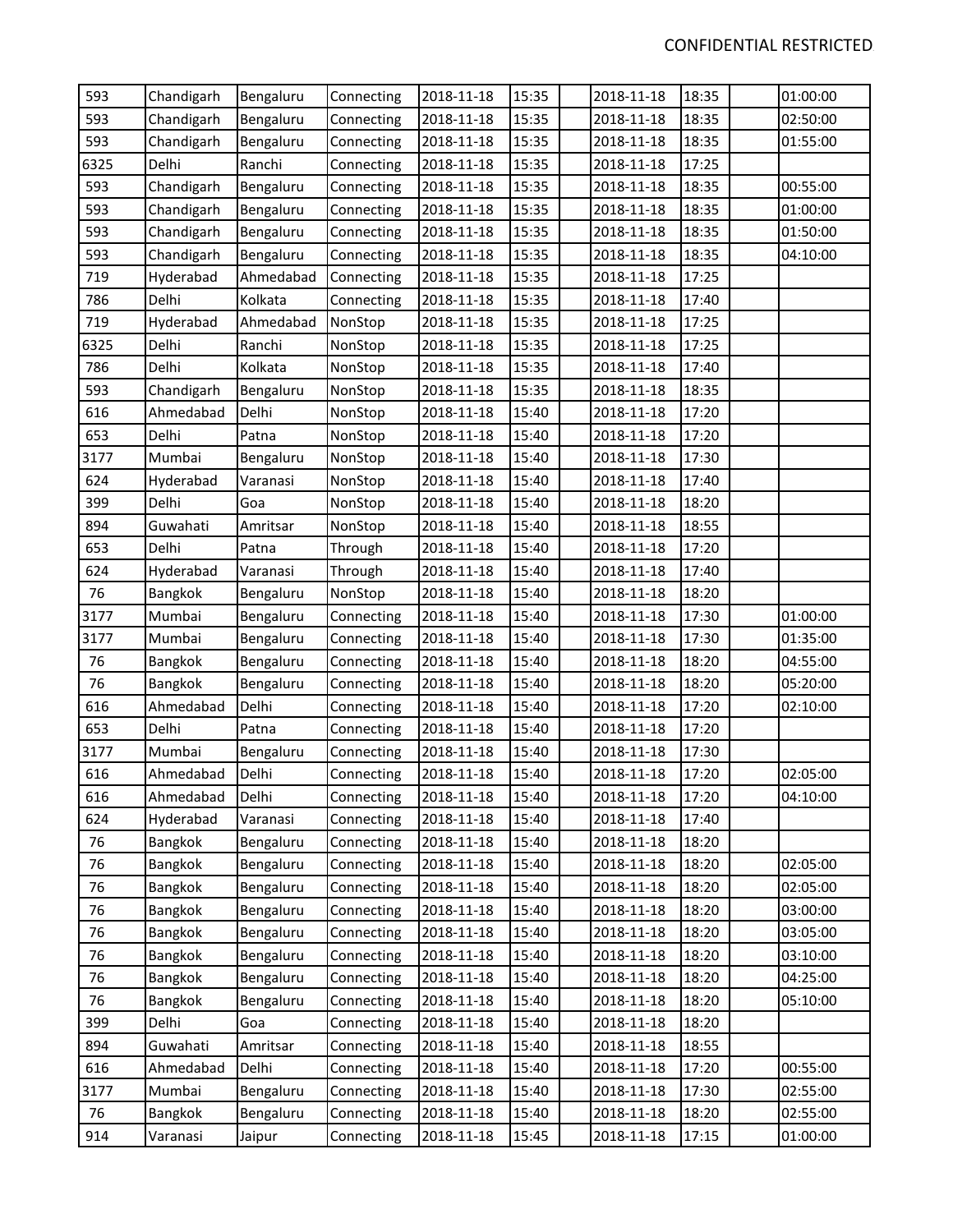| 914  | Varanasi  | Jaipur                  | Connecting | 2018-11-18 | 15:45 | 2018-11-18 | 17:15 | 01:40:00 |
|------|-----------|-------------------------|------------|------------|-------|------------|-------|----------|
| 6695 | Chennai   | Visakhapatna Connecting |            | 2018-11-18 | 15:45 | 2018-11-18 | 17:20 | 01:10:00 |
| 981  | Mumbai    | Goa                     | Connecting | 2018-11-18 | 15:45 | 2018-11-18 | 17:10 | 01:50:00 |
| 914  | Varanasi  | Jaipur                  | Connecting | 2018-11-18 | 15:45 | 2018-11-18 | 17:15 | 03:55:00 |
| 7114 | Bengaluru | Tirupati                | Connecting | 2018-11-18 | 15:45 | 2018-11-18 | 16:45 |          |
| 914  | Varanasi  | Jaipur                  | Connecting | 2018-11-18 | 15:45 | 2018-11-18 | 17:15 |          |
| 914  | Varanasi  | Jaipur                  | Connecting | 2018-11-18 | 15:45 | 2018-11-18 | 17:15 | 02:20:00 |
| 914  | Varanasi  | Jaipur                  | Connecting | 2018-11-18 | 15:45 | 2018-11-18 | 17:15 | 05:00:00 |
| 914  | Varanasi  | Jaipur                  | Connecting | 2018-11-18 | 15:45 | 2018-11-18 | 17:15 | 05:45:00 |
| 6695 | Chennai   | Visakhapatna Connecting |            | 2018-11-18 | 15:45 | 2018-11-18 | 17:20 |          |
| 914  | Varanasi  | Jaipur                  | NonStop    | 2018-11-18 | 15:45 | 2018-11-18 | 17:15 |          |
| 914  | Varanasi  | Jaipur                  | Through    | 2018-11-18 | 15:45 | 2018-11-18 | 17:15 | 00:30:00 |
| 981  | Mumbai    | Goa                     | NonStop    | 2018-11-18 | 15:45 | 2018-11-18 | 17:10 |          |
| 7114 | Bengaluru | Tirupati                | NonStop    | 2018-11-18 | 15:45 | 2018-11-18 | 16:45 |          |
| 6695 | Chennai   | Visakhapatna NonStop    |            | 2018-11-18 | 15:45 | 2018-11-18 | 17:20 |          |
| 383  | Ahmedabad | Hyderabad               | NonStop    | 2018-11-18 | 15:50 | 2018-11-18 | 17:40 |          |
| 55   | Delhi     | Dubai                   | NonStop    | 2018-11-18 | 15:50 | 2018-11-18 | 18:20 |          |
| 515  | Chennai   | Lucknow                 | NonStop    | 2018-11-18 | 15:50 | 2018-11-18 | 18:40 |          |
| 314  | Nagpur    | Chennai                 | NonStop    | 2018-11-18 | 15:50 | 2018-11-18 | 17:25 |          |
| 314  | Nagpur    | Chennai                 | Connecting | 2018-11-18 | 15:50 | 2018-11-18 | 17:25 | 01:10:00 |
| 314  | Nagpur    | Chennai                 | Connecting | 2018-11-18 | 15:50 | 2018-11-18 | 17:25 | 01:20:00 |
| 314  | Nagpur    | Chennai                 | Connecting | 2018-11-18 | 15:50 | 2018-11-18 | 17:25 | 03:15:00 |
| 383  | Ahmedabad | Hyderabad               | Connecting | 2018-11-18 | 15:50 | 2018-11-18 | 17:40 | 01:45:00 |
| 383  | Ahmedabad | Hyderabad               | Connecting | 2018-11-18 | 15:50 | 2018-11-18 | 17:40 | 02:35:00 |
| 383  | Ahmedabad | Hyderabad               | Connecting | 2018-11-18 | 15:50 | 2018-11-18 | 17:40 | 03:25:00 |
| 55   | Delhi     | Dubai                   | Connecting | 2018-11-18 | 15:50 | 2018-11-18 | 18:20 |          |
| 314  | Nagpur    | Chennai                 | Through    | 2018-11-18 | 15:50 | 2018-11-18 | 17:25 | 00:30:00 |
| 314  | Nagpur    | Chennai                 | Connecting | 2018-11-18 | 15:50 | 2018-11-18 | 17:25 | 01:00:00 |
| 314  | Nagpur    | Chennai                 | Connecting | 2018-11-18 | 15:50 | 2018-11-18 | 17:25 | 03:10:00 |
| 383  | Ahmedabad | Hyderabad               | Connecting | 2018-11-18 | 15:50 | 2018-11-18 | 17:40 | 01:00:00 |
| 383  | Ahmedabad | Hyderabad               | Connecting | 2018-11-18 | 15:50 | 2018-11-18 | 17:40 | 01:30:00 |
| 515  | Chennai   | Lucknow                 | Connecting | 2018-11-18 | 15:50 | 2018-11-18 | 18:40 |          |
| 383  | Ahmedabad | Hyderabad               | Connecting | 2018-11-18 | 15:50 | 2018-11-18 | 17:40 | 01:30:00 |
| 383  | Ahmedabad | Hyderabad               | Connecting | 2018-11-18 | 15:50 | 2018-11-18 | 17:40 | 04:05:00 |
| 314  | Nagpur    | Chennai                 | Connecting | 2018-11-18 | 15:50 | 2018-11-18 | 17:25 |          |
| 383  | Ahmedabad | Hyderabad               | Connecting | 2018-11-18 | 15:50 | 2018-11-18 | 17:40 | 01:00:00 |
| 383  | Ahmedabad | Hyderabad               | Connecting | 2018-11-18 | 15:50 | 2018-11-18 | 17:40 | 01:55:00 |
| 3175 | Mumbai    | Mangalore               | Connecting | 2018-11-18 | 15:55 | 2018-11-18 | 17:30 |          |
| 7141 | Chennai   | Mangalore               | Connecting | 2018-11-18 | 15:55 | 2018-11-18 | 17:45 |          |
| 5993 | Ahmedabad | Hubli                   | Connecting | 2018-11-18 | 15:55 | 2018-11-18 | 17:45 | 02:25:00 |
| 403  | Mumbai    | Nagpur                  | Through    | 2018-11-18 | 15:55 | 2018-11-18 | 17:30 | 00:30:00 |
| 3175 | Mumbai    | Mangalore               | Through    | 2018-11-18 | 15:55 | 2018-11-18 | 17:30 |          |
| 403  | Mumbai    | Nagpur                  | Connecting | 2018-11-18 | 15:55 | 2018-11-18 | 17:30 |          |
| 3175 | Mumbai    | Mangalore               | NonStop    | 2018-11-18 | 15:55 | 2018-11-18 | 17:30 |          |
| 403  | Mumbai    | Nagpur                  | NonStop    | 2018-11-18 | 15:55 | 2018-11-18 | 17:30 |          |
| 5993 | Ahmedabad | Hubli                   | NonStop    | 2018-11-18 | 15:55 | 2018-11-18 | 17:45 |          |
| 7141 | Chennai   | Mangalore               | NonStop    | 2018-11-18 | 15:55 | 2018-11-18 | 17:45 |          |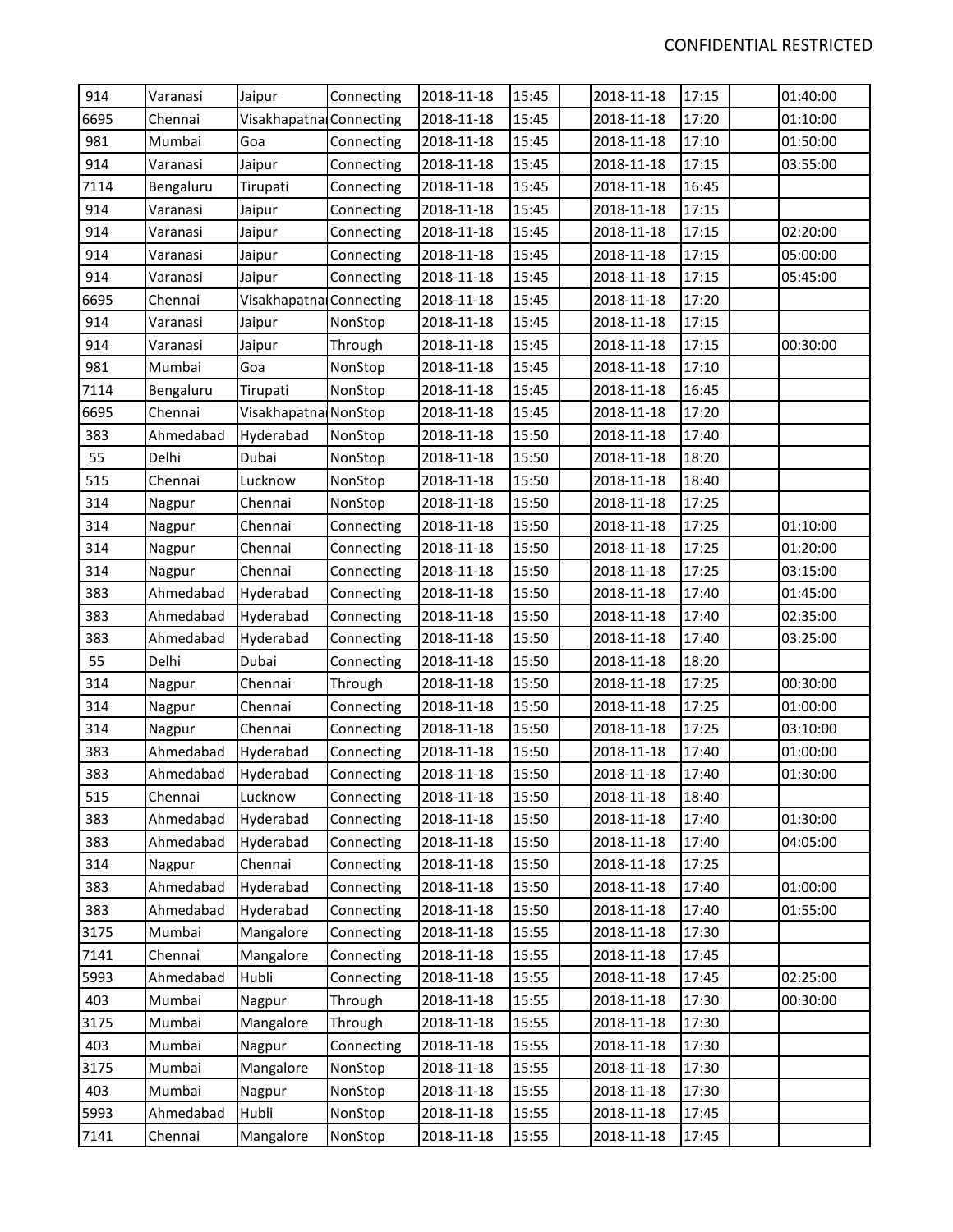| 403  | Mumbai                  | Nagpur                        | Through    | 2018-11-18 | 15:55 | 2018-11-18 | 17:30 |          |
|------|-------------------------|-------------------------------|------------|------------|-------|------------|-------|----------|
| 755  | Delhi                   | Mumbai                        | Through    | 2018-11-18 | 16:00 | 2018-11-18 | 18:15 | 00:35:00 |
| 439  | Kochi                   | Mumbai                        | NonStop    | 2018-11-18 | 16:00 | 2018-11-18 | 18:10 |          |
| 2211 | Delhi                   | Bhubaneswar NonStop           |            | 2018-11-18 | 16:00 | 2018-11-18 | 18:05 |          |
| 6685 | Vijayawada              | Delhi                         | NonStop    | 2018-11-18 | 16:00 | 2018-11-18 | 18:25 |          |
| 755  | Delhi                   | Mumbai                        | NonStop    | 2018-11-18 | 16:00 | 2018-11-18 | 18:15 |          |
| 755  | Delhi                   | Mumbai                        | Connecting | 2018-11-18 | 16:00 | 2018-11-18 | 18:15 |          |
| 755  | Delhi                   | Mumbai                        | Connecting | 2018-11-18 | 16:00 | 2018-11-18 | 18:15 | 02:10:00 |
| 439  | Kochi                   | Mumbai                        | Through    | 2018-11-18 | 16:00 | 2018-11-18 | 18:10 | 00:35:00 |
| 755  | Delhi                   | Mumbai                        | Through    | 2018-11-18 | 16:00 | 2018-11-18 | 18:15 |          |
| 755  | Delhi                   | Mumbai                        | Connecting | 2018-11-18 | 16:00 | 2018-11-18 | 18:15 | 03:10:00 |
| 6685 | Vijayawada              | Delhi                         | Connecting | 2018-11-18 | 16:00 | 2018-11-18 | 18:25 | 01:05:00 |
| 2211 | Delhi                   | <b>Bhubaneswar Connecting</b> |            | 2018-11-18 | 16:00 | 2018-11-18 | 18:05 |          |
| 439  | Kochi                   | Mumbai                        | Connecting | 2018-11-18 | 16:00 | 2018-11-18 | 18:10 |          |
| 6685 | Vijayawada              | Delhi                         | Connecting | 2018-11-18 | 16:00 | 2018-11-18 | 18:25 |          |
| 302  | Chennai                 | Hyderabad                     | Connecting | 2018-11-18 | 16:05 | 2018-11-18 | 17:15 | 01:00:00 |
| 302  | Chennai                 | Hyderabad                     | Connecting | 2018-11-18 | 16:05 | 2018-11-18 | 17:15 | 03:00:00 |
| 347  | Bengaluru               | Kochi                         | Connecting | 2018-11-18 | 16:05 | 2018-11-18 | 17:15 |          |
| 279  | Thiruvanantha Bengaluru |                               | Connecting | 2018-11-18 | 16:05 | 2018-11-18 | 17:20 | 01:10:00 |
| 279  | Thiruvanantha Bengaluru |                               | Connecting | 2018-11-18 | 16:05 | 2018-11-18 | 17:20 | 01:45:00 |
| 279  | Thiruvanantha Bengaluru |                               | Connecting | 2018-11-18 | 16:05 | 2018-11-18 | 17:20 | 02:20:00 |
| 302  | Chennai                 | Hyderabad                     | Connecting | 2018-11-18 | 16:05 | 2018-11-18 | 17:15 |          |
| 347  | Bengaluru               | Kochi                         | Connecting | 2018-11-18 | 16:05 | 2018-11-18 | 17:15 | 05:50:00 |
| 279  | Thiruvanantha Bengaluru |                               | Connecting | 2018-11-18 | 16:05 | 2018-11-18 | 17:20 | 01:25:00 |
| 279  | Thiruvanantha Bengaluru |                               | Connecting | 2018-11-18 | 16:05 | 2018-11-18 | 17:20 | 01:50:00 |
| 279  | Thiruvanantha Bengaluru |                               | Connecting | 2018-11-18 | 16:05 | 2018-11-18 | 17:20 | 02:00:00 |
| 279  | Thiruvanantha Bengaluru |                               | Connecting | 2018-11-18 | 16:05 | 2018-11-18 | 17:20 | 02:00:00 |
| 279  | Thiruvanantha Bengaluru |                               | Connecting | 2018-11-18 | 16:05 | 2018-11-18 | 17:20 | 03:05:00 |
| 722  | Bhubaneswar Kolkata     |                               | Connecting | 2018-11-18 | 16:05 | 2018-11-18 | 17:20 |          |
| 722  | Bhubaneswar Kolkata     |                               | Connecting | 2018-11-18 | 16:05 | 2018-11-18 | 17:20 | 01:10:00 |
| 722  | Bhubaneswar Kolkata     |                               | Connecting | 2018-11-18 | 16:05 | 2018-11-18 | 17:20 | 01:15:00 |
| 722  | Bhubaneswar Kolkata     |                               | Connecting | 2018-11-18 | 16:05 | 2018-11-18 | 17:20 | 01:20:00 |
| 722  | Bhubaneswar Kolkata     |                               | Connecting | 2018-11-18 | 16:05 | 2018-11-18 | 17:20 | 01:50:00 |
| 722  | Bhubaneswar Kolkata     |                               | Connecting | 2018-11-18 | 16:05 | 2018-11-18 | 17:20 | 03:30:00 |
| 302  | Chennai                 | Hyderabad                     | Connecting | 2018-11-18 | 16:05 | 2018-11-18 | 17:15 | 02:15:00 |
| 279  | Thiruvanantha Bengaluru |                               | Connecting | 2018-11-18 | 16:05 | 2018-11-18 | 17:20 | 01:10:00 |
| 279  | Thiruvanantha Bengaluru |                               | Connecting | 2018-11-18 | 16:05 | 2018-11-18 | 17:20 | 01:45:00 |
| 279  | Thiruvanantha Bengaluru |                               | Connecting | 2018-11-18 | 16:05 | 2018-11-18 | 17:20 | 02:40:00 |
| 279  | Thiruvanantha Bengaluru |                               | Connecting | 2018-11-18 | 16:05 | 2018-11-18 | 17:20 | 03:10:00 |
| 279  | Thiruvanantha Bengaluru |                               | Connecting | 2018-11-18 | 16:05 | 2018-11-18 | 17:20 | 03:55:00 |
| 722  | Bhubaneswar Kolkata     |                               | Connecting | 2018-11-18 | 16:05 | 2018-11-18 | 17:20 | 02:50:00 |
| 722  | Bhubaneswar Kolkata     |                               | Connecting | 2018-11-18 | 16:05 | 2018-11-18 | 17:20 | 04:25:00 |
| 302  | Chennai                 | Hyderabad                     | NonStop    | 2018-11-18 | 16:05 | 2018-11-18 | 17:15 |          |
| 722  | Bhubaneswar Kolkata     |                               | NonStop    | 2018-11-18 | 16:05 | 2018-11-18 | 17:20 |          |
| 347  | Bengaluru               | Kochi                         | NonStop    | 2018-11-18 | 16:05 | 2018-11-18 | 17:15 |          |
| 302  | Chennai                 | Hyderabad                     | Connecting | 2018-11-18 | 16:05 | 2018-11-18 | 17:15 | 02:10:00 |
| 722  | Bhubaneswar Kolkata     |                               | Connecting | 2018-11-18 | 16:05 | 2018-11-18 | 17:20 | 01:00:00 |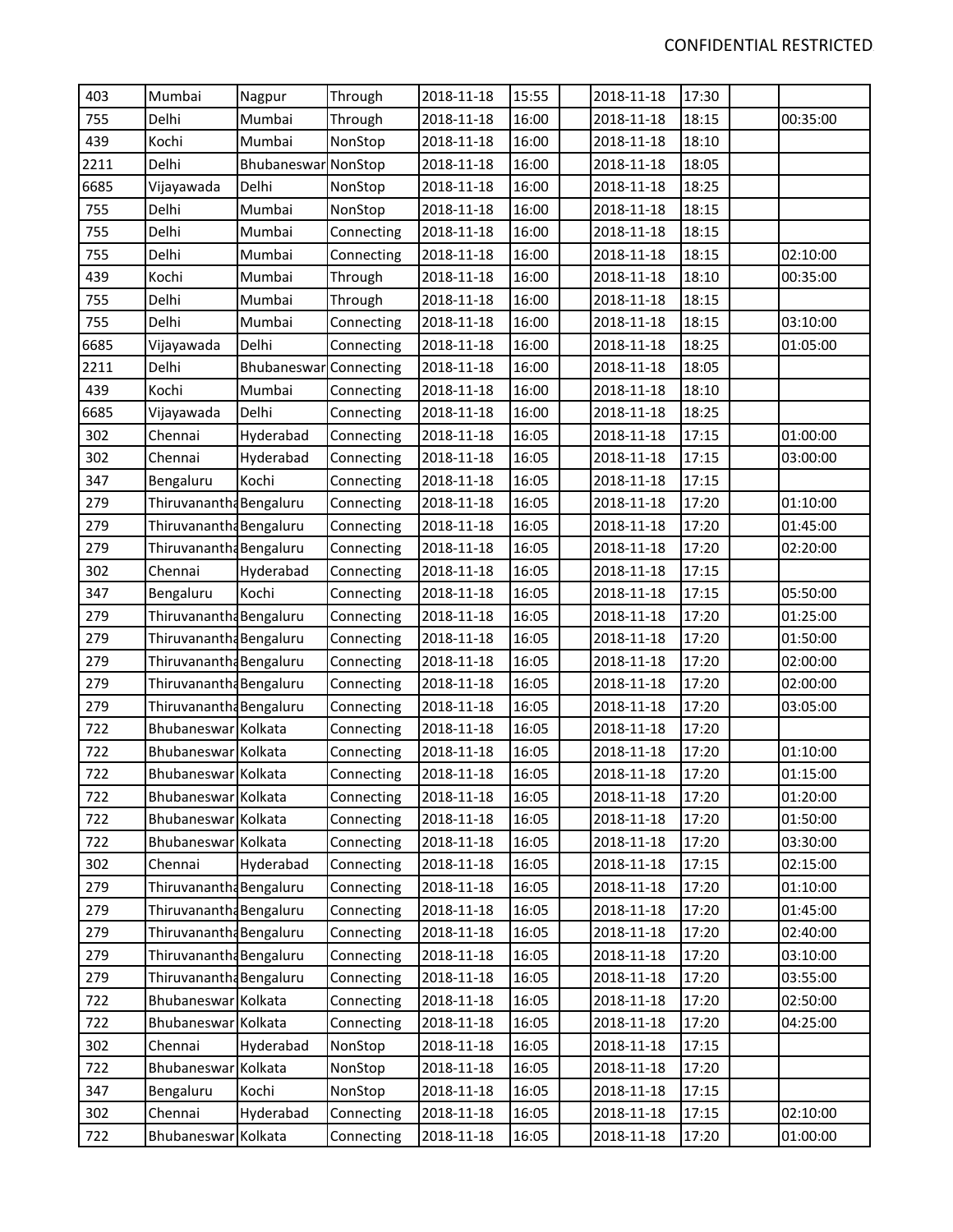| 722<br>279<br>279<br>202<br>588<br>7124<br>237<br>588<br>1858 | Bhubaneswar Kolkata<br>Thiruvanantha Bengaluru<br>Thiruvanantha Bengaluru<br>Ahmedabad<br>Lucknow<br>Rajahmundry Chennai<br>Chennai<br>Lucknow<br>Kolkata<br>Kolkata<br>Hyderabad | Pune<br>Goa<br>Ahmedabad<br>Goa<br>Dhaka | Connecting<br>NonStop<br>Through<br>Through<br>Through<br>NonStop<br>NonStop<br>NonStop | 2018-11-18<br>2018-11-18<br>2018-11-18<br>2018-11-18<br>2018-11-18<br>2018-11-18<br>2018-11-18 | 16:05<br>16:05<br>16:05<br>16:10<br>16:10<br>16:10 | 2018-11-18<br>2018-11-18<br>2018-11-18<br>2018-11-18 | 17:20<br>17:20<br>17:20<br>17:25 | 01:55:00<br>02:10:00<br>00:35:00 |
|---------------------------------------------------------------|-----------------------------------------------------------------------------------------------------------------------------------------------------------------------------------|------------------------------------------|-----------------------------------------------------------------------------------------|------------------------------------------------------------------------------------------------|----------------------------------------------------|------------------------------------------------------|----------------------------------|----------------------------------|
|                                                               |                                                                                                                                                                                   |                                          |                                                                                         |                                                                                                |                                                    |                                                      |                                  |                                  |
|                                                               |                                                                                                                                                                                   |                                          |                                                                                         |                                                                                                |                                                    |                                                      |                                  |                                  |
|                                                               |                                                                                                                                                                                   |                                          |                                                                                         |                                                                                                |                                                    |                                                      |                                  |                                  |
|                                                               |                                                                                                                                                                                   |                                          |                                                                                         |                                                                                                |                                                    |                                                      |                                  |                                  |
|                                                               |                                                                                                                                                                                   |                                          |                                                                                         |                                                                                                |                                                    | 2018-11-18                                           | 18:35                            |                                  |
|                                                               |                                                                                                                                                                                   |                                          |                                                                                         |                                                                                                |                                                    | 2018-11-18                                           | 17:45                            |                                  |
|                                                               |                                                                                                                                                                                   |                                          |                                                                                         |                                                                                                | 16:10                                              | 2018-11-18                                           | 18:30                            |                                  |
|                                                               |                                                                                                                                                                                   |                                          |                                                                                         | 2018-11-18                                                                                     | 16:10                                              | 2018-11-18                                           | 18:35                            |                                  |
|                                                               |                                                                                                                                                                                   |                                          | NonStop                                                                                 | 2018-11-18                                                                                     | 16:10                                              | 2018-11-18                                           | 17:30                            |                                  |
| 5401                                                          |                                                                                                                                                                                   | Bagdogra                                 | NonStop                                                                                 | 2018-11-18                                                                                     | 16:10                                              | 2018-11-18                                           | 17:40                            |                                  |
| 866                                                           |                                                                                                                                                                                   | Lucknow                                  | NonStop                                                                                 | 2018-11-18                                                                                     | 16:10                                              | 2018-11-18                                           | 18:15                            |                                  |
| 967                                                           | Delhi                                                                                                                                                                             | Hyderabad                                | NonStop                                                                                 | 2018-11-18                                                                                     | 16:10                                              | 2018-11-18                                           | 18:20                            |                                  |
| 1782                                                          | Male                                                                                                                                                                              | Kochi                                    | NonStop                                                                                 | 2018-11-18                                                                                     | 16:10                                              | 2018-11-18                                           | 18:30                            |                                  |
| 792                                                           | Jammu                                                                                                                                                                             | Delhi                                    | Through                                                                                 | 2018-11-18                                                                                     | 16:10                                              | 2018-11-18                                           | 18:00                            | 00:50:00                         |
| 237                                                           | Chennai                                                                                                                                                                           | Ahmedabad                                | Through                                                                                 | 2018-11-18                                                                                     | 16:10                                              | 2018-11-18                                           | 18:30                            |                                  |
| 292                                                           | Kolkata                                                                                                                                                                           | Guwahati                                 | Connecting                                                                              | 2018-11-18                                                                                     | 16:10                                              | 2018-11-18                                           | 17:25                            | 02:50:00                         |
| 7124                                                          | Rajahmundry Chennai                                                                                                                                                               |                                          | Connecting                                                                              | 2018-11-18                                                                                     | 16:10                                              | 2018-11-18                                           | 17:45                            |                                  |
| 7124                                                          | Rajahmundry Chennai                                                                                                                                                               |                                          | Connecting                                                                              | 2018-11-18                                                                                     | 16:10                                              | 2018-11-18                                           | 17:45                            | 02:10:00                         |
| 7124                                                          | Rajahmundry Chennai                                                                                                                                                               |                                          | Connecting                                                                              | 2018-11-18                                                                                     | 16:10                                              | 2018-11-18                                           | 17:45                            | 02:55:00                         |
| 7124                                                          | Rajahmundry Chennai                                                                                                                                                               |                                          | Connecting                                                                              | 2018-11-18                                                                                     | 16:10                                              | 2018-11-18                                           | 17:45                            | 04:30:00                         |
| 792                                                           | Jammu                                                                                                                                                                             | Delhi                                    | Connecting                                                                              | 2018-11-18                                                                                     | 16:10                                              | 2018-11-18                                           | 18:00                            | 01:30:00                         |
| 792                                                           | Jammu                                                                                                                                                                             | Delhi                                    | Connecting                                                                              | 2018-11-18                                                                                     | 16:10                                              | 2018-11-18                                           | 18:00                            | 02:40:00                         |
| 792                                                           | Jammu                                                                                                                                                                             | Delhi                                    | Connecting                                                                              | 2018-11-18                                                                                     | 16:10                                              | 2018-11-18                                           | 18:00                            | 02:45:00                         |
| 792                                                           | Jammu                                                                                                                                                                             | Delhi                                    | Connecting                                                                              | 2018-11-18                                                                                     | 16:10                                              | 2018-11-18                                           | 18:00                            | 02:50:00                         |
| 792                                                           | Jammu                                                                                                                                                                             | Delhi                                    | Connecting                                                                              | 2018-11-18                                                                                     | 16:10                                              | 2018-11-18                                           | 18:00                            | 04:10:00                         |
| 237                                                           | Chennai                                                                                                                                                                           | Ahmedabad                                | Connecting                                                                              | 2018-11-18                                                                                     | 16:10                                              | 2018-11-18                                           | 18:30                            |                                  |
| 1782                                                          | Male                                                                                                                                                                              | Kochi                                    | Connecting                                                                              | 2018-11-18                                                                                     | 16:10                                              | 2018-11-18                                           | 18:30                            | 02:00:00                         |
| 588                                                           | Lucknow                                                                                                                                                                           | Goa                                      | Connecting                                                                              | 2018-11-18                                                                                     | 16:10                                              | 2018-11-18                                           | 18:35                            | 01:35:00                         |
| 202                                                           | Ahmedabad                                                                                                                                                                         | Pune                                     | NonStop                                                                                 | 2018-11-18                                                                                     | 16:10                                              | 2018-11-18                                           | 17:25                            |                                  |
| 792                                                           | Jammu                                                                                                                                                                             | Delhi                                    | NonStop                                                                                 | 2018-11-18                                                                                     | 16:10                                              | 2018-11-18                                           | 18:00                            |                                  |
| 292                                                           | Kolkata                                                                                                                                                                           | Guwahati                                 | NonStop                                                                                 | 2018-11-18                                                                                     | 16:10                                              | 2018-11-18                                           | 17:25                            |                                  |
| 292                                                           | Kolkata                                                                                                                                                                           | Guwahati                                 | Connecting                                                                              | 2018-11-18                                                                                     | 16:10                                              | 2018-11-18                                           | 17:25                            |                                  |
| 7124                                                          | Rajahmundry                                                                                                                                                                       | Chennai                                  | Connecting                                                                              | 2018-11-18                                                                                     | 16:10                                              | 2018-11-18                                           | 17:45                            | 04:35:00                         |
| 792                                                           | Jammu                                                                                                                                                                             | Delhi                                    | Connecting                                                                              | 2018-11-18                                                                                     | 16:10                                              | 2018-11-18                                           | 18:00                            | 02:05:00                         |
| 792                                                           | Jammu                                                                                                                                                                             | Delhi                                    | Connecting                                                                              | 2018-11-18                                                                                     | 16:10                                              | 2018-11-18                                           | 18:00                            | 02:25:00                         |
| 866                                                           | Hyderabad                                                                                                                                                                         | Lucknow                                  | Connecting                                                                              | 2018-11-18                                                                                     | 16:10                                              | 2018-11-18                                           | 18:15                            |                                  |
| 967                                                           | Delhi                                                                                                                                                                             | Hyderabad                                | Connecting                                                                              | 2018-11-18                                                                                     | 16:10                                              | 2018-11-18                                           | 18:20                            |                                  |
| 1782                                                          | Male                                                                                                                                                                              | Kochi                                    | Connecting                                                                              | 2018-11-18                                                                                     | 16:10                                              | 2018-11-18                                           | 18:30                            |                                  |
| 202                                                           | Ahmedabad                                                                                                                                                                         | Pune                                     | Through                                                                                 | 2018-11-18                                                                                     | 16:10                                              | 2018-11-18                                           | 17:25                            |                                  |
| 292                                                           | Kolkata                                                                                                                                                                           | Guwahati                                 | Through                                                                                 | 2018-11-18                                                                                     | 16:10                                              | 2018-11-18                                           | 17:25                            |                                  |
| 237                                                           | Chennai                                                                                                                                                                           | Ahmedabad                                | Through                                                                                 | 2018-11-18                                                                                     | 16:10                                              | 2018-11-18                                           | 18:30                            | 00:30:00                         |
| 1858                                                          | Kolkata                                                                                                                                                                           | Dhaka                                    | Connecting                                                                              | 2018-11-18                                                                                     | 16:10                                              | 2018-11-18                                           | 17:30                            |                                  |
| 7124                                                          | Rajahmundry                                                                                                                                                                       | Chennai                                  | Connecting                                                                              | 2018-11-18                                                                                     | 16:10                                              | 2018-11-18                                           | 17:45                            | 01:00:00                         |
| 792                                                           | Jammu                                                                                                                                                                             | Delhi                                    | Connecting                                                                              | 2018-11-18                                                                                     | 16:10                                              | 2018-11-18                                           | 18:00                            | 01:30:00                         |
| 792                                                           | Jammu                                                                                                                                                                             | Delhi                                    | Connecting                                                                              | 2018-11-18                                                                                     | 16:10                                              | 2018-11-18                                           | 18:00                            | 03:45:00                         |
| 202                                                           | Ahmedabad                                                                                                                                                                         | Pune                                     | Connecting                                                                              | 2018-11-18                                                                                     | 16:10                                              | 2018-11-18                                           | 17:25                            |                                  |
| 5401                                                          | Kolkata                                                                                                                                                                           | Bagdogra                                 | Connecting                                                                              | 2018-11-18                                                                                     | 16:10                                              | 2018-11-18                                           | 17:40                            |                                  |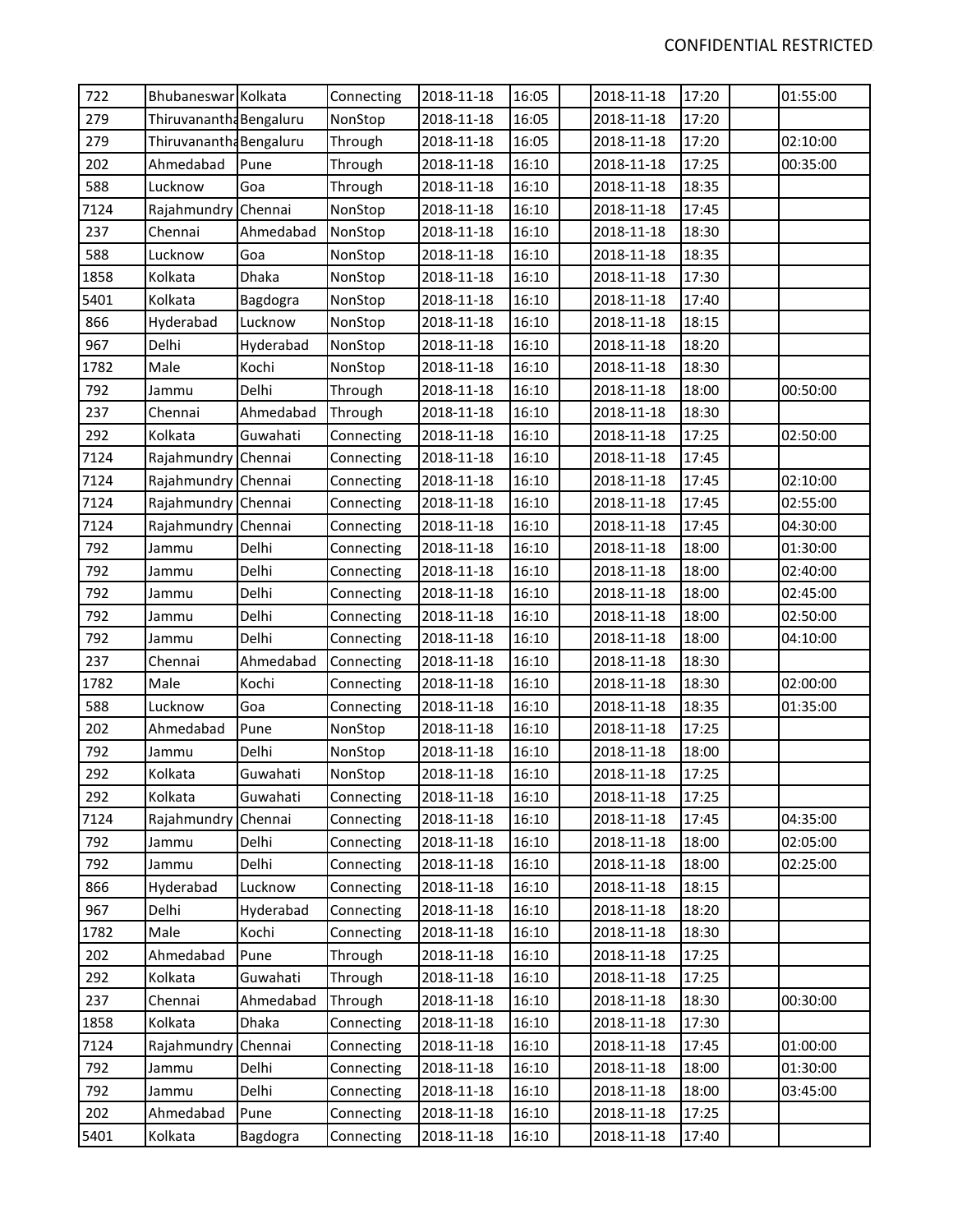| 7124 | Rajahmundry Chennai |           | Connecting | 2018-11-18 | 16:10 | 2018-11-18 | 17:45 | 01:00:00 |
|------|---------------------|-----------|------------|------------|-------|------------|-------|----------|
| 7124 | Rajahmundry Chennai |           | Connecting | 2018-11-18 | 16:10 | 2018-11-18 | 17:45 | 02:15:00 |
| 7124 | Rajahmundry         | Chennai   | Connecting | 2018-11-18 | 16:10 | 2018-11-18 | 17:45 | 04:15:00 |
| 792  | Jammu               | Delhi     | Connecting | 2018-11-18 | 16:10 | 2018-11-18 | 18:00 |          |
| 792  | Jammu               | Delhi     | Connecting | 2018-11-18 | 16:10 | 2018-11-18 | 18:00 | 04:50:00 |
| 967  | Delhi               | Hyderabad | Connecting | 2018-11-18 | 16:10 | 2018-11-18 | 18:20 | 02:15:00 |
| 967  | Delhi               | Hyderabad | Connecting | 2018-11-18 | 16:10 | 2018-11-18 | 18:20 | 02:25:00 |
| 967  | Delhi               | Hyderabad | Connecting | 2018-11-18 | 16:10 | 2018-11-18 | 18:20 | 02:45:00 |
| 1782 | Male                | Kochi     | Connecting | 2018-11-18 | 16:10 | 2018-11-18 | 18:30 | 03:05:00 |
| 588  | Lucknow             | Goa       | Connecting | 2018-11-18 | 16:10 | 2018-11-18 | 18:35 |          |
| 316  | Agartala            | Guwahati  | Connecting | 2018-11-18 | 16:15 | 2018-11-18 | 17:05 | 01:45:00 |
| 587  | Pune                | Hyderabad | Connecting | 2018-11-18 | 16:15 | 2018-11-18 | 17:25 | 02:00:00 |
| 587  | Pune                | Hyderabad | Connecting | 2018-11-18 | 16:15 | 2018-11-18 | 17:25 | 02:05:00 |
| 587  | Pune                | Hyderabad | Connecting | 2018-11-18 | 16:15 | 2018-11-18 | 17:25 | 03:40:00 |
| 135  | Ahmedabad           | Kolkata   | Connecting | 2018-11-18 | 16:15 | 2018-11-18 | 18:45 | 01:00:00 |
| 316  | Agartala            | Guwahati  | Connecting | 2018-11-18 | 16:15 | 2018-11-18 | 17:05 |          |
| 316  | Agartala            | Guwahati  | Connecting | 2018-11-18 | 16:15 | 2018-11-18 | 17:05 | 05:40:00 |
| 316  | Agartala            | Guwahati  | Connecting | 2018-11-18 | 16:15 | 2018-11-18 | 17:05 | 05:55:00 |
| 587  | Pune                | Hyderabad | Connecting | 2018-11-18 | 16:15 | 2018-11-18 | 17:25 | 02:10:00 |
| 587  | Pune                | Hyderabad | Connecting | 2018-11-18 | 16:15 | 2018-11-18 | 17:25 | 02:30:00 |
| 135  | Ahmedabad           | Kolkata   | Connecting | 2018-11-18 | 16:15 | 2018-11-18 | 18:45 | 01:25:00 |
| 135  | Ahmedabad           | Kolkata   | Connecting | 2018-11-18 | 16:15 | 2018-11-18 | 18:45 | 02:15:00 |
| 466  | Bengaluru           | Hyderabad | Through    | 2018-11-18 | 16:15 | 2018-11-18 | 17:20 | 00:30:00 |
| 587  | Pune                | Hyderabad | Through    | 2018-11-18 | 16:15 | 2018-11-18 | 17:25 | 00:30:00 |
| 2512 | Vadodara            | Delhi     | Through    | 2018-11-18 | 16:15 | 2018-11-18 | 17:50 | 01:20:00 |
| 587  | Pune                | Hyderabad | Connecting | 2018-11-18 | 16:15 | 2018-11-18 | 17:25 | 02:50:00 |
| 2512 | Vadodara            | Delhi     | Connecting | 2018-11-18 | 16:15 | 2018-11-18 | 17:50 | 01:00:00 |
| 135  | Ahmedabad           | Kolkata   | Connecting | 2018-11-18 | 16:15 | 2018-11-18 | 18:45 |          |
| 135  | Ahmedabad           | Kolkata   | Connecting | 2018-11-18 | 16:15 | 2018-11-18 | 18:45 | 02:05:00 |
| 316  | Agartala            | Guwahati  | NonStop    | 2018-11-18 | 16:15 | 2018-11-18 | 17:05 |          |
| 466  | Bengaluru           | Hyderabad | NonStop    | 2018-11-18 | 16:15 | 2018-11-18 | 17:20 |          |
| 587  | Pune                | Hyderabad | NonStop    | 2018-11-18 | 16:15 | 2018-11-18 | 17:25 |          |
| 135  | Ahmedabad           | Kolkata   | NonStop    | 2018-11-18 | 16:15 | 2018-11-18 | 18:45 |          |
| 316  | Agartala            | Guwahati  | Connecting | 2018-11-18 | 16:15 | 2018-11-18 | 17:05 | 03:10:00 |
| 466  | Bengaluru           | Hyderabad | Connecting | 2018-11-18 | 16:15 | 2018-11-18 | 17:20 |          |
| 466  | Bengaluru           | Hyderabad | Connecting | 2018-11-18 | 16:15 | 2018-11-18 | 17:20 | 02:05:00 |
| 466  | Bengaluru           | Hyderabad | Connecting | 2018-11-18 | 16:15 | 2018-11-18 | 17:20 | 02:55:00 |
| 587  | Pune                | Hyderabad | Connecting | 2018-11-18 | 16:15 | 2018-11-18 | 17:25 | 01:45:00 |
| 2512 | Vadodara            | Delhi     | Connecting | 2018-11-18 | 16:15 | 2018-11-18 | 17:50 | 01:35:00 |
| 2512 | Vadodara            | Delhi     | NonStop    | 2018-11-18 | 16:15 | 2018-11-18 | 17:50 |          |
| 316  | Agartala            | Guwahati  | Through    | 2018-11-18 | 16:15 | 2018-11-18 | 17:05 | 00:30:00 |
| 135  | Ahmedabad           | Kolkata   | Through    | 2018-11-18 | 16:15 | 2018-11-18 | 18:45 |          |
| 442  | Jaipur              | Udaipur   | NonStop    | 2018-11-18 | 16:20 | 2018-11-18 | 17:05 |          |
| 7197 | Chennai             | Madurai   | NonStop    | 2018-11-18 | 16:20 | 2018-11-18 | 17:50 |          |
| 485  | Ranchi              | Bengaluru | NonStop    | 2018-11-18 | 16:20 | 2018-11-18 | 18:45 |          |
| 912  | Dehradun            | Bengaluru | NonStop    | 2018-11-18 | 16:20 | 2018-11-18 | 19:10 |          |
| 2315 | Delhi               | Chennai   | NonStop    | 2018-11-18 | 16:20 | 2018-11-18 | 19:15 |          |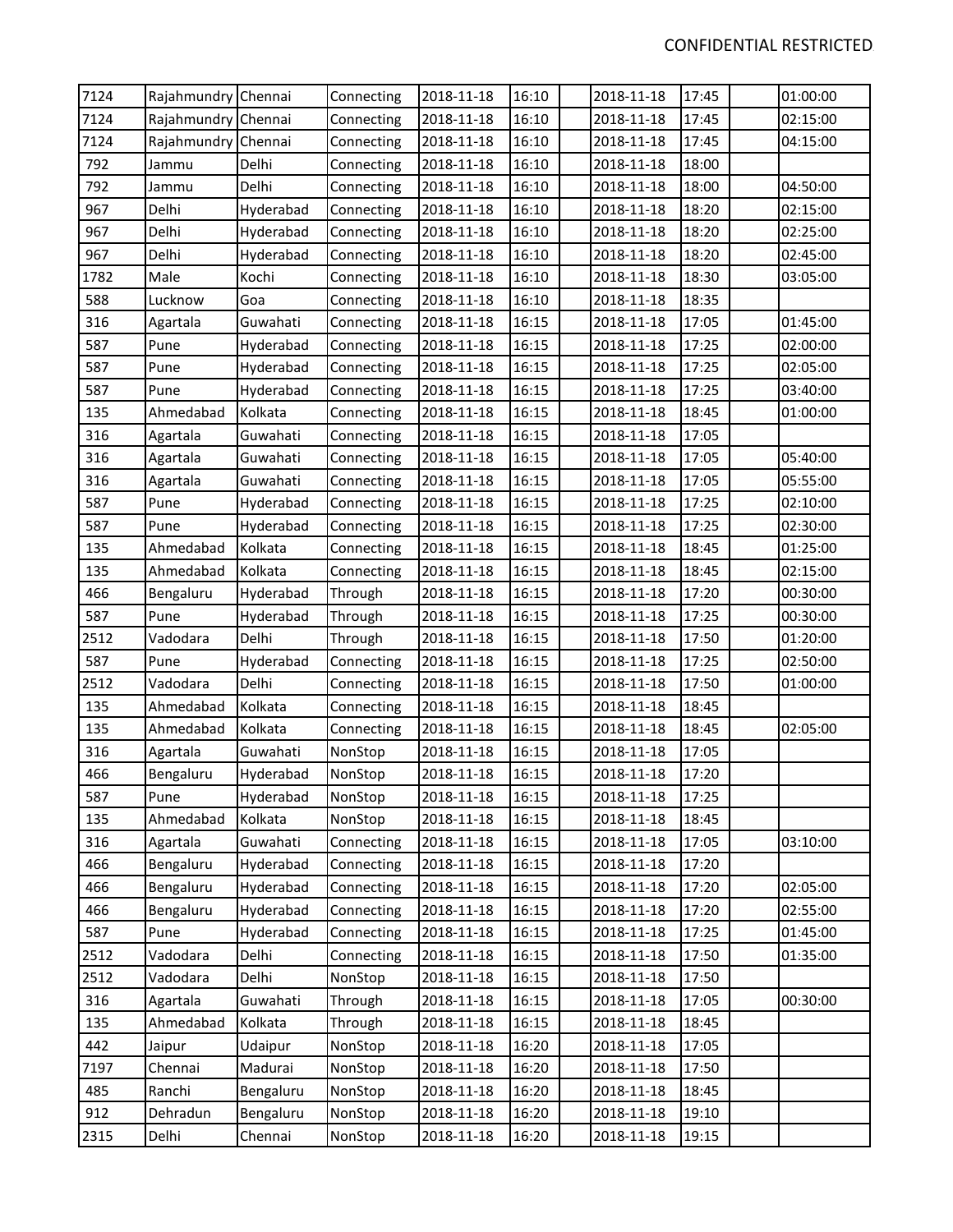| 297  | Hyderabad         | Raipur                   | NonStop    | 2018-11-18 | 16:20 | 2018-11-18 | 17:40 |          |
|------|-------------------|--------------------------|------------|------------|-------|------------|-------|----------|
| 485  | Ranchi            | Bengaluru                | Through    | 2018-11-18 | 16:20 | 2018-11-18 | 18:45 |          |
| 297  | Hyderabad         | Raipur                   | Connecting | 2018-11-18 | 16:20 | 2018-11-18 | 17:40 |          |
| 485  | Ranchi            | Bengaluru                | Connecting | 2018-11-18 | 16:20 | 2018-11-18 | 18:45 | 02:40:00 |
| 485  | Ranchi            | Bengaluru                | Connecting | 2018-11-18 | 16:20 | 2018-11-18 | 18:45 | 02:40:00 |
| 912  | Dehradun          | Bengaluru                | Connecting | 2018-11-18 | 16:20 | 2018-11-18 | 19:10 | 02:15:00 |
| 912  | Dehradun          | Bengaluru                | Connecting | 2018-11-18 | 16:20 | 2018-11-18 | 19:10 | 03:35:00 |
| 912  | Dehradun          | Bengaluru                | Connecting | 2018-11-18 | 16:20 | 2018-11-18 | 19:10 | 04:30:00 |
| 442  | Jaipur            | Udaipur                  | Connecting | 2018-11-18 | 16:20 | 2018-11-18 | 17:05 |          |
| 442  | Jaipur            | Udaipur                  | Connecting | 2018-11-18 | 16:20 | 2018-11-18 | 17:05 | 00:55:00 |
| 7197 | Chennai           | Madurai                  | Connecting | 2018-11-18 | 16:20 | 2018-11-18 | 17:50 |          |
| 485  | Ranchi            | Bengaluru                | Connecting | 2018-11-18 | 16:20 | 2018-11-18 | 18:45 | 01:20:00 |
| 485  | Ranchi            | Bengaluru                | Connecting | 2018-11-18 | 16:20 | 2018-11-18 | 18:45 | 01:40:00 |
| 485  | Ranchi            | Bengaluru                | Connecting | 2018-11-18 | 16:20 | 2018-11-18 | 18:45 | 01:45:00 |
| 912  | Dehradun          | Bengaluru                | Connecting | 2018-11-18 | 16:20 | 2018-11-18 | 19:10 |          |
| 912  | Dehradun          | Bengaluru                | Connecting | 2018-11-18 | 16:20 | 2018-11-18 | 19:10 | 01:15:00 |
| 912  | Dehradun          | Bengaluru                | Connecting | 2018-11-18 | 16:20 | 2018-11-18 | 19:10 | 01:55:00 |
| 912  | Dehradun          | Bengaluru                | Connecting | 2018-11-18 | 16:20 | 2018-11-18 | 19:10 | 02:20:00 |
| 2315 | Delhi             | Chennai                  | Connecting | 2018-11-18 | 16:20 | 2018-11-18 | 19:15 |          |
| 2315 | Delhi             | Chennai                  | Connecting | 2018-11-18 | 16:20 | 2018-11-18 | 19:15 | 02:45:00 |
| 442  | Jaipur            | Udaipur                  | Through    | 2018-11-18 | 16:20 | 2018-11-18 | 17:05 |          |
| 2315 | Delhi             | Chennai                  | Through    | 2018-11-18 | 16:20 | 2018-11-18 | 19:15 |          |
| 912  | Dehradun          | Bengaluru                | Connecting | 2018-11-18 | 16:20 | 2018-11-18 | 19:10 | 02:05:00 |
| 912  | Dehradun          | Bengaluru                | Connecting | 2018-11-18 | 16:20 | 2018-11-18 | 19:10 | 02:15:00 |
| 912  | Dehradun          | Bengaluru                | Connecting | 2018-11-18 | 16:20 | 2018-11-18 | 19:10 | 01:20:00 |
| 706  | Chennai           | Thiruvananth Connecting  |            | 2018-11-18 | 16:25 | 2018-11-18 | 17:50 | 04:25:00 |
| 478  | Amritsar          | Bengaluru                | Connecting | 2018-11-18 | 16:25 | 2018-11-18 | 19:30 |          |
| 478  | Amritsar          | Bengaluru                | Connecting | 2018-11-18 | 16:25 | 2018-11-18 | 19:30 | 01:55:00 |
| 478  | Amritsar          | Bengaluru                | Connecting | 2018-11-18 | 16:25 | 2018-11-18 | 19:30 | 02:50:00 |
| 478  | Amritsar          | Bengaluru                | Connecting | 2018-11-18 | 16:25 | 2018-11-18 | 19:30 | 03:15:00 |
| 706  | Chennai           | Thiruvananth: Connecting |            | 2018-11-18 | 16:25 | 2018-11-18 | 17:50 |          |
| 706  | Chennai           | Thiruvananth: Connecting |            | 2018-11-18 | 16:25 | 2018-11-18 | 17:50 | 04:50:00 |
| 478  | Amritsar          | Bengaluru                | Connecting | 2018-11-18 | 16:25 | 2018-11-18 | 19:30 | 00:55:00 |
| 478  | Amritsar          | Bengaluru                | Connecting | 2018-11-18 | 16:25 | 2018-11-18 | 19:30 | 01:00:00 |
| 478  | Amritsar          | Bengaluru                | Connecting | 2018-11-18 | 16:25 | 2018-11-18 | 19:30 | 04:10:00 |
| 478  | Amritsar          | Bengaluru                | Through    | 2018-11-18 | 16:25 | 2018-11-18 | 19:30 |          |
| 2616 | Bhubaneswar Delhi |                          | Connecting | 2018-11-18 | 16:25 | 2018-11-18 | 18:55 | 01:50:00 |
| 478  | Amritsar          | Bengaluru                | Connecting | 2018-11-18 | 16:25 | 2018-11-18 | 19:30 | 02:00:00 |
| 478  | Amritsar          | Bengaluru                | Connecting | 2018-11-18 | 16:25 | 2018-11-18 | 19:30 | 03:30:00 |
| 706  | Chennai           | Thiruvananth: NonStop    |            | 2018-11-18 | 16:25 | 2018-11-18 | 17:50 |          |
| 2616 | Bhubaneswar       | Delhi                    | NonStop    | 2018-11-18 | 16:25 | 2018-11-18 | 18:55 |          |
| 478  | Amritsar          | Bengaluru                | NonStop    | 2018-11-18 | 16:25 | 2018-11-18 | 19:30 |          |
| 706  | Chennai           | Thiruvananth: Connecting |            | 2018-11-18 | 16:25 | 2018-11-18 | 17:50 | 04:10:00 |
| 2616 | Bhubaneswar Delhi |                          | Connecting | 2018-11-18 | 16:25 | 2018-11-18 | 18:55 | 02:35:00 |
| 478  | Amritsar          | Bengaluru                | Connecting | 2018-11-18 | 16:25 | 2018-11-18 | 19:30 | 00:55:00 |
| 706  | Chennai           | Thiruvananth: Through    |            | 2018-11-18 | 16:25 | 2018-11-18 | 17:50 | 00:30:00 |
| 706  | Chennai           | Thiruvananth: Through    |            | 2018-11-18 | 16:25 | 2018-11-18 | 17:50 |          |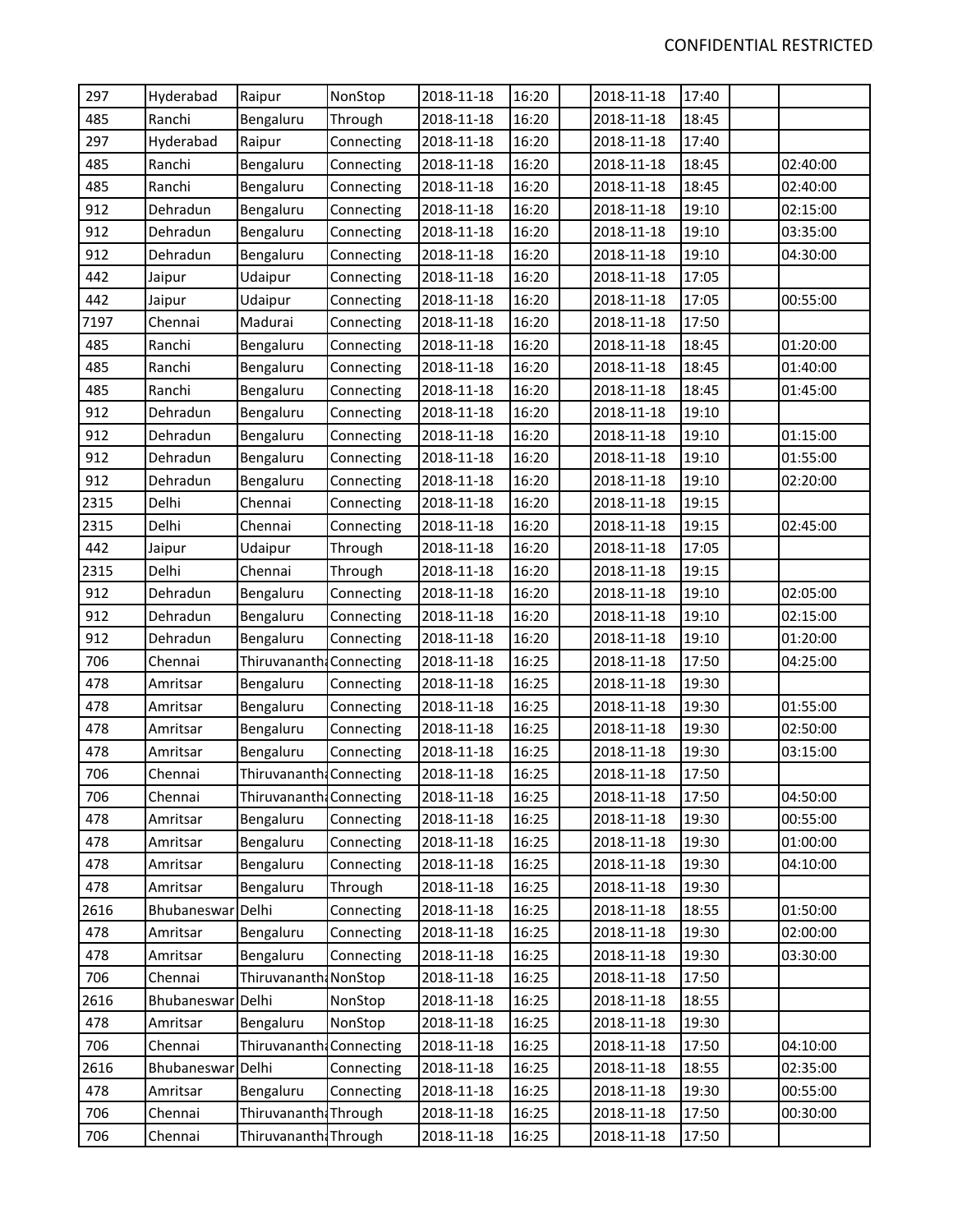| 714  | Goa       | Bengaluru  | Through    | 2018-11-18 | 16:30 | 2018-11-18 | 17:45 | 00:35:00 |
|------|-----------|------------|------------|------------|-------|------------|-------|----------|
| 174  | Mumbai    | Delhi      | Through    | 2018-11-18 | 16:30 | 2018-11-18 | 18:40 | 00:50:00 |
| 7102 | Hyderabad | Nagpur     | NonStop    | 2018-11-18 | 16:30 | 2018-11-18 | 18:20 |          |
| 3326 | Kolkata   | Chennai    | NonStop    | 2018-11-18 | 16:30 | 2018-11-18 | 19:00 |          |
| 464  | Dehradun  | Hyderabad  | NonStop    | 2018-11-18 | 16:30 | 2018-11-18 | 19:05 |          |
| 714  | Goa       | Bengaluru  | Connecting | 2018-11-18 | 16:30 | 2018-11-18 | 17:45 | 01:25:00 |
| 714  | Goa       | Bengaluru  | Connecting | 2018-11-18 | 16:30 | 2018-11-18 | 17:45 | 01:55:00 |
| 714  | Goa       | Bengaluru  | Connecting | 2018-11-18 | 16:30 | 2018-11-18 | 17:45 | 02:20:00 |
| 714  | Goa       | Bengaluru  | Connecting | 2018-11-18 | 16:30 | 2018-11-18 | 17:45 | 02:45:00 |
| 714  | Goa       | Bengaluru  | Connecting | 2018-11-18 | 16:30 | 2018-11-18 | 17:45 | 03:40:00 |
| 7102 | Hyderabad | Nagpur     | Connecting | 2018-11-18 | 16:30 | 2018-11-18 | 18:20 |          |
| 3326 | Kolkata   | Chennai    | Connecting | 2018-11-18 | 16:30 | 2018-11-18 | 19:00 | 01:00:00 |
| 3326 | Kolkata   | Chennai    | Connecting | 2018-11-18 | 16:30 | 2018-11-18 | 19:00 | 02:15:00 |
| 464  | Dehradun  | Hyderabad  | Connecting | 2018-11-18 | 16:30 | 2018-11-18 | 19:05 | 01:30:00 |
| 464  | Dehradun  | Hyderabad  | Connecting | 2018-11-18 | 16:30 | 2018-11-18 | 19:05 | 04:35:00 |
| 7208 | Chennai   | Vijayawada | NonStop    | 2018-11-18 | 16:30 | 2018-11-18 | 17:55 |          |
| 6176 | Delhi     | Patna      | NonStop    | 2018-11-18 | 16:30 | 2018-11-18 | 18:00 |          |
| 714  | Goa       | Bengaluru  | NonStop    | 2018-11-18 | 16:30 | 2018-11-18 | 17:45 |          |
| 451  | Lucknow   | Jaipur     | NonStop    | 2018-11-18 | 16:30 | 2018-11-18 | 17:55 |          |
| 174  | Mumbai    | Delhi      | NonStop    | 2018-11-18 | 16:30 | 2018-11-18 | 18:40 |          |
| 714  | Goa       | Bengaluru  | Connecting | 2018-11-18 | 16:30 | 2018-11-18 | 17:45 |          |
| 714  | Goa       | Bengaluru  | Connecting | 2018-11-18 | 16:30 | 2018-11-18 | 17:45 | 01:50:00 |
| 451  | Lucknow   | Jaipur     | Connecting | 2018-11-18 | 16:30 | 2018-11-18 | 17:55 | 01:40:00 |
| 7208 | Chennai   | Vijayawada | Connecting | 2018-11-18 | 16:30 | 2018-11-18 | 17:55 |          |
| 6176 | Delhi     | Patna      | Connecting | 2018-11-18 | 16:30 | 2018-11-18 | 18:00 |          |
| 464  | Dehradun  | Hyderabad  | Connecting | 2018-11-18 | 16:30 | 2018-11-18 | 19:05 |          |
| 464  | Dehradun  | Hyderabad  | Connecting | 2018-11-18 | 16:30 | 2018-11-18 | 19:05 | 02:30:00 |
| 714  | Goa       | Bengaluru  | Connecting | 2018-11-18 | 16:30 | 2018-11-18 | 17:45 | 01:00:00 |
| 714  | Goa       | Bengaluru  | Connecting | 2018-11-18 | 16:30 | 2018-11-18 | 17:45 | 01:20:00 |
| 714  | Goa       | Bengaluru  | Connecting | 2018-11-18 | 16:30 | 2018-11-18 | 17:45 | 02:40:00 |
| 451  | Lucknow   | Jaipur     | Connecting | 2018-11-18 | 16:30 | 2018-11-18 | 17:55 |          |
| 451  | Lucknow   | Jaipur     | Connecting | 2018-11-18 | 16:30 | 2018-11-18 | 17:55 | 04:20:00 |
| 174  | Mumbai    | Delhi      | Connecting | 2018-11-18 | 16:30 | 2018-11-18 | 18:40 |          |
| 3326 | Kolkata   | Chennai    | Connecting | 2018-11-18 | 16:30 | 2018-11-18 | 19:00 | 00:55:00 |
| 464  | Dehradun  | Hyderabad  | Connecting | 2018-11-18 | 16:30 | 2018-11-18 | 19:05 | 02:05:00 |
| 464  | Dehradun  | Hyderabad  | Connecting | 2018-11-18 | 16:30 | 2018-11-18 | 19:05 | 03:55:00 |
| 714  | Goa       | Bengaluru  | Connecting | 2018-11-18 | 16:30 | 2018-11-18 | 17:45 | 01:35:00 |
| 451  | Lucknow   | Jaipur     | Connecting | 2018-11-18 | 16:30 | 2018-11-18 | 17:55 | 01:00:00 |
| 3326 | Kolkata   | Chennai    | Connecting | 2018-11-18 | 16:30 | 2018-11-18 | 19:00 |          |
| 464  | Dehradun  | Hyderabad  | Connecting | 2018-11-18 | 16:30 | 2018-11-18 | 19:05 | 01:35:00 |
| 464  | Dehradun  | Hyderabad  | Connecting | 2018-11-18 | 16:30 | 2018-11-18 | 19:05 | 01:40:00 |
| 464  | Dehradun  | Hyderabad  | Connecting | 2018-11-18 | 16:30 | 2018-11-18 | 19:05 | 03:00:00 |
| 464  | Dehradun  | Hyderabad  | Connecting | 2018-11-18 | 16:30 | 2018-11-18 | 19:05 | 03:45:00 |
| 534  | Bagdogra  | Kolkata    | Connecting | 2018-11-18 | 16:35 | 2018-11-18 | 17:50 |          |
| 727  | Nagpur    | Bengaluru  | Connecting | 2018-11-18 | 16:35 | 2018-11-18 | 18:20 | 01:15:00 |
| 945  | Raipur    | Bengaluru  | Connecting | 2018-11-18 | 16:35 | 2018-11-18 | 18:30 | 02:55:00 |
| 381  | Hyderabad | Chennai    | Connecting | 2018-11-18 | 16:35 | 2018-11-18 | 17:50 | 00:55:00 |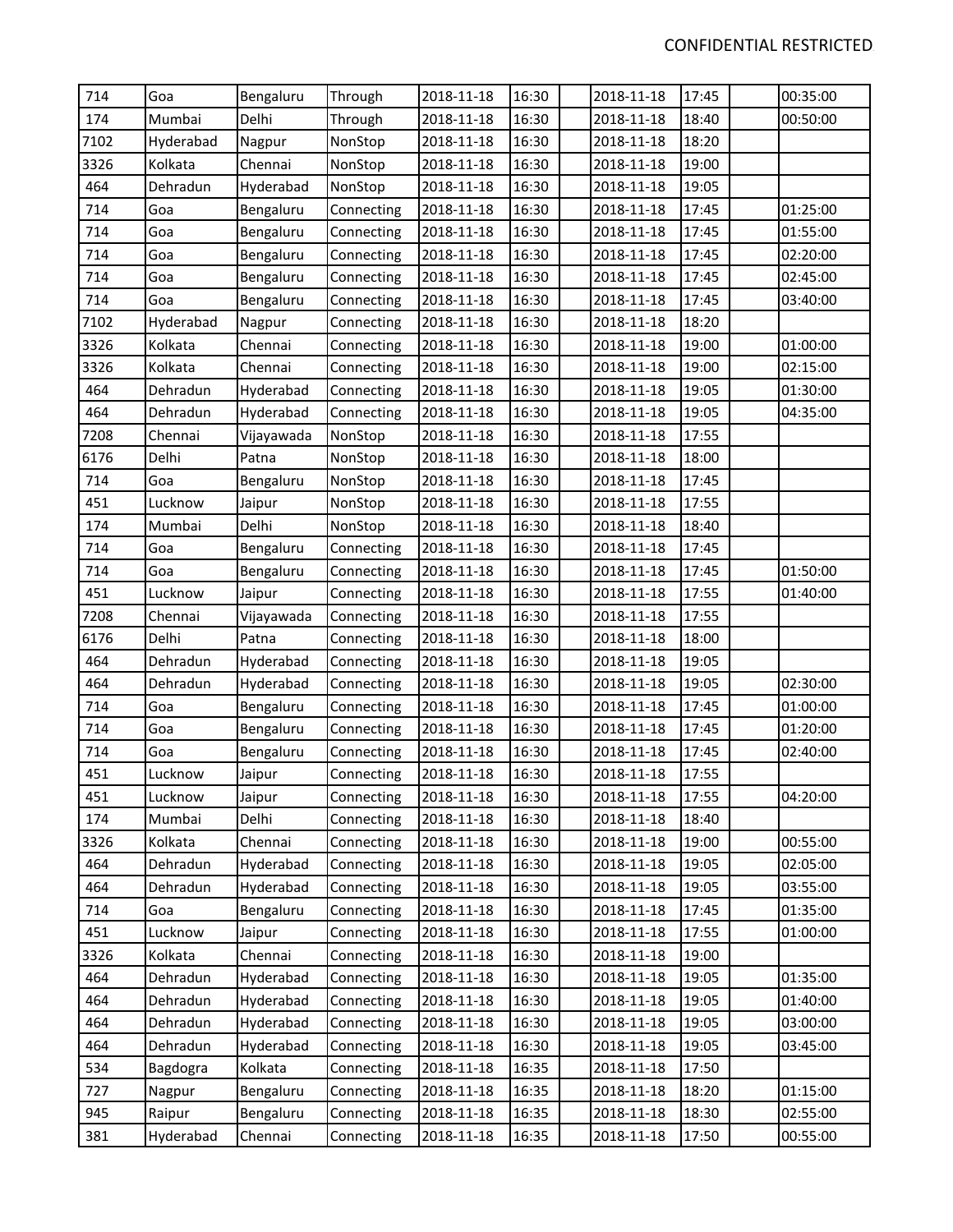| 534  | Bagdogra   | Kolkata                 | Connecting | 2018-11-18 | 16:35 | 2018-11-18 | 17:50 | 03:25:00 |
|------|------------|-------------------------|------------|------------|-------|------------|-------|----------|
| 534  | Bagdogra   | Kolkata                 | Connecting | 2018-11-18 | 16:35 | 2018-11-18 | 17:50 | 03:35:00 |
| 727  | Nagpur     | Bengaluru               | Connecting | 2018-11-18 | 16:35 | 2018-11-18 | 18:20 |          |
| 727  | Nagpur     | Bengaluru               | Connecting | 2018-11-18 | 16:35 | 2018-11-18 | 18:20 | 01:00:00 |
| 727  | Nagpur     | Bengaluru               | Connecting | 2018-11-18 | 16:35 | 2018-11-18 | 18:20 | 01:45:00 |
| 727  | Nagpur     | Bengaluru               | Connecting | 2018-11-18 | 16:35 | 2018-11-18 | 18:20 | 02:10:00 |
| 727  | Nagpur     | Bengaluru               | Connecting | 2018-11-18 | 16:35 | 2018-11-18 | 18:20 | 03:05:00 |
| 945  | Raipur     | Bengaluru               | Connecting | 2018-11-18 | 16:35 | 2018-11-18 | 18:30 | 01:05:00 |
| 945  | Raipur     | Bengaluru               | Connecting | 2018-11-18 | 16:35 | 2018-11-18 | 18:30 | 02:00:00 |
| 534  | Bagdogra   | Kolkata                 | Connecting | 2018-11-18 | 16:35 | 2018-11-18 | 17:50 | 01:55:00 |
| 534  | Bagdogra   | Kolkata                 | Connecting | 2018-11-18 | 16:35 | 2018-11-18 | 17:50 | 03:45:00 |
| 534  | Bagdogra   | Kolkata                 | Connecting | 2018-11-18 | 16:35 | 2018-11-18 | 17:50 | 04:30:00 |
| 534  | Bagdogra   | Kolkata                 | Connecting | 2018-11-18 | 16:35 | 2018-11-18 | 17:50 | 05:20:00 |
| 208  | Bengaluru  | Visakhapatna Connecting |            | 2018-11-18 | 16:35 | 2018-11-18 | 18:20 |          |
| 727  | Nagpur     | Bengaluru               | Connecting | 2018-11-18 | 16:35 | 2018-11-18 | 18:20 | 01:00:00 |
| 727  | Nagpur     | Bengaluru               | Connecting | 2018-11-18 | 16:35 | 2018-11-18 | 18:20 | 01:10:00 |
| 727  | Nagpur     | Bengaluru               | Connecting | 2018-11-18 | 16:35 | 2018-11-18 | 18:20 | 01:10:00 |
| 945  | Raipur     | Bengaluru               | Connecting | 2018-11-18 | 16:35 | 2018-11-18 | 18:30 | 03:50:00 |
| 381  | Hyderabad  | Chennai                 | Through    | 2018-11-18 | 16:35 | 2018-11-18 | 17:50 |          |
| 381  | Hyderabad  | Chennai                 | Through    | 2018-11-18 | 16:35 | 2018-11-18 | 17:50 | 00:55:00 |
| 215  | Mumbai     | Ahmedabad               | NonStop    | 2018-11-18 | 16:35 | 2018-11-18 | 17:50 |          |
| 215  | Mumbai     | Ahmedabad               | Connecting | 2018-11-18 | 16:35 | 2018-11-18 | 17:50 |          |
| 381  | Hyderabad  | Chennai                 | Connecting | 2018-11-18 | 16:35 | 2018-11-18 | 17:50 |          |
| 534  | Bagdogra   | Kolkata                 | Connecting | 2018-11-18 | 16:35 | 2018-11-18 | 17:50 | 01:25:00 |
| 534  | Bagdogra   | Kolkata                 | Connecting | 2018-11-18 | 16:35 | 2018-11-18 | 17:50 | 02:50:00 |
| 534  | Bagdogra   | Kolkata                 | Connecting | 2018-11-18 | 16:35 | 2018-11-18 | 17:50 | 03:15:00 |
| 727  | Nagpur     | Bengaluru               | Connecting | 2018-11-18 | 16:35 | 2018-11-18 | 18:20 | 02:45:00 |
| 945  | Raipur     | Bengaluru               | Connecting | 2018-11-18 | 16:35 | 2018-11-18 | 18:30 | 01:35:00 |
| 208  | Bengaluru  | Visakhapatna NonStop    |            | 2018-11-18 | 16:35 | 2018-11-18 | 18:20 |          |
| 727  | Nagpur     | Bengaluru               | NonStop    | 2018-11-18 | 16:35 | 2018-11-18 | 18:20 |          |
| 945  | Raipur     | Bengaluru               | NonStop    | 2018-11-18 | 16:35 | 2018-11-18 | 18:30 |          |
| 381  | Hyderabad  | Chennai                 | NonStop    | 2018-11-18 | 16:35 | 2018-11-18 | 17:50 |          |
| 534  | Bagdogra   | Kolkata                 | NonStop    | 2018-11-18 | 16:35 | 2018-11-18 | 17:50 |          |
| 215  | Mumbai     | Ahmedabad               | Through    | 2018-11-18 | 16:35 | 2018-11-18 | 17:50 |          |
| 945  | Raipur     | Bengaluru               | Through    | 2018-11-18 | 16:35 | 2018-11-18 | 18:30 | 00:30:00 |
| 534  | Bagdogra   | Kolkata                 | Through    | 2018-11-18 | 16:35 | 2018-11-18 | 17:50 | 00:30:00 |
| 471  | Jaipur     | Hyderabad               | Through    | 2018-11-18 | 16:40 | 2018-11-18 | 18:45 | 00:40:00 |
| 882  | Coimbatore | Chennai                 | Through    | 2018-11-18 | 16:40 | 2018-11-18 | 17:55 | 00:30:00 |
| 471  | Jaipur     | Hyderabad               | NonStop    | 2018-11-18 | 16:40 | 2018-11-18 | 18:45 |          |
| 959  | Delhi      | Lucknow                 | NonStop    | 2018-11-18 | 16:40 | 2018-11-18 | 17:50 |          |
| 882  | Coimbatore | Chennai                 | Connecting | 2018-11-18 | 16:40 | 2018-11-18 | 17:55 | 01:40:00 |
| 856  | Guwahati   | Kolkata                 | Connecting | 2018-11-18 | 16:40 | 2018-11-18 | 18:05 | 02:45:00 |
| 471  | Jaipur     | Hyderabad               | Connecting | 2018-11-18 | 16:40 | 2018-11-18 | 18:45 | 01:50:00 |
| 471  | Jaipur     | Hyderabad               | Connecting | 2018-11-18 | 16:40 | 2018-11-18 | 18:45 | 04:55:00 |
| 5997 | Allahabad  | Bengaluru               | Connecting | 2018-11-18 | 16:40 | 2018-11-18 | 19:00 | 01:25:00 |
| 5997 | Allahabad  | Bengaluru               | Connecting | 2018-11-18 | 16:40 | 2018-11-18 | 19:00 | 02:15:00 |
| 5997 | Allahabad  | Bengaluru               | Connecting | 2018-11-18 | 16:40 | 2018-11-18 | 19:00 | 02:25:00 |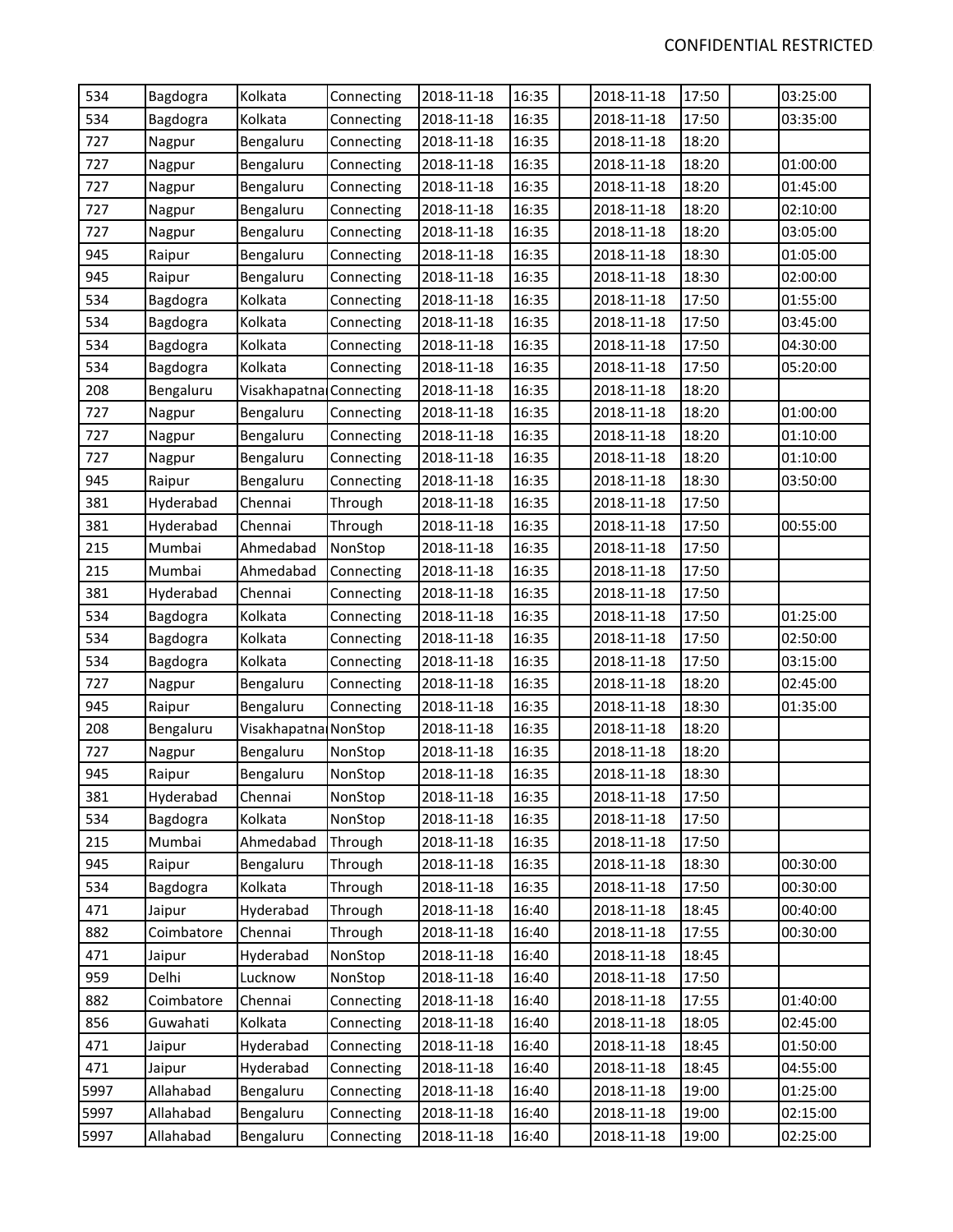| 5997 | Allahabad              | Bengaluru | Connecting | 2018-11-18 | 16:40 | 2018-11-18 | 19:00 | 04:00:00 |
|------|------------------------|-----------|------------|------------|-------|------------|-------|----------|
| 882  | Coimbatore             | Chennai   | NonStop    | 2018-11-18 | 16:40 | 2018-11-18 | 17:55 |          |
| 856  | Guwahati               | Kolkata   | NonStop    | 2018-11-18 | 16:40 | 2018-11-18 | 18:05 |          |
| 5997 | Allahabad              | Bengaluru | NonStop    | 2018-11-18 | 16:40 | 2018-11-18 | 19:00 |          |
| 856  | Guwahati               | Kolkata   | Through    | 2018-11-18 | 16:40 | 2018-11-18 | 18:05 | 00:30:00 |
| 959  | Delhi                  | Lucknow   | Connecting | 2018-11-18 | 16:40 | 2018-11-18 | 17:50 |          |
| 856  | Guwahati               | Kolkata   | Connecting | 2018-11-18 | 16:40 | 2018-11-18 | 18:05 | 03:00:00 |
| 471  | Jaipur                 | Hyderabad | Connecting | 2018-11-18 | 16:40 | 2018-11-18 | 18:45 | 02:20:00 |
| 471  | Jaipur                 | Hyderabad | Connecting | 2018-11-18 | 16:40 | 2018-11-18 | 18:45 | 02:25:00 |
| 471  | Jaipur                 | Hyderabad | Connecting | 2018-11-18 | 16:40 | 2018-11-18 | 18:45 | 02:50:00 |
| 5997 | Allahabad              | Bengaluru | Connecting | 2018-11-18 | 16:40 | 2018-11-18 | 19:00 |          |
| 5997 | Allahabad              | Bengaluru | Connecting | 2018-11-18 | 16:40 | 2018-11-18 | 19:00 | 01:30:00 |
| 882  | Coimbatore             | Chennai   | Connecting | 2018-11-18 | 16:40 | 2018-11-18 | 17:55 | 01:00:00 |
| 882  | Coimbatore             | Chennai   | Connecting | 2018-11-18 | 16:40 | 2018-11-18 | 17:55 | 02:45:00 |
| 471  | Jaipur                 | Hyderabad | Connecting | 2018-11-18 | 16:40 | 2018-11-18 | 18:45 | 01:10:00 |
| 471  | Jaipur                 | Hyderabad | Connecting | 2018-11-18 | 16:40 | 2018-11-18 | 18:45 | 02:00:00 |
| 471  | Jaipur                 | Hyderabad | Connecting | 2018-11-18 | 16:40 | 2018-11-18 | 18:45 | 03:20:00 |
| 5997 | Allahabad              | Bengaluru | Connecting | 2018-11-18 | 16:40 | 2018-11-18 | 19:00 | 01:00:00 |
| 5997 | Allahabad              | Bengaluru | Connecting | 2018-11-18 | 16:40 | 2018-11-18 | 19:00 | 03:45:00 |
| 959  | Delhi                  | Lucknow   | Connecting | 2018-11-18 | 16:40 | 2018-11-18 | 17:50 | 03:05:00 |
| 856  | Guwahati               | Kolkata   | Connecting | 2018-11-18 | 16:40 | 2018-11-18 | 18:05 |          |
| 856  | Guwahati               | Kolkata   | Connecting | 2018-11-18 | 16:40 | 2018-11-18 | 18:05 | 01:10:00 |
| 856  | Guwahati               | Kolkata   | Connecting | 2018-11-18 | 16:40 | 2018-11-18 | 18:05 | 01:40:00 |
| 856  | Guwahati               | Kolkata   | Connecting | 2018-11-18 | 16:40 | 2018-11-18 | 18:05 | 05:30:00 |
| 471  | Jaipur                 | Hyderabad | Connecting | 2018-11-18 | 16:40 | 2018-11-18 | 18:45 | 04:15:00 |
| 5997 | Allahabad              | Bengaluru | Connecting | 2018-11-18 | 16:40 | 2018-11-18 | 19:00 | 02:25:00 |
| 276  | Kolkata                | Agartala  | Connecting | 2018-11-18 | 16:45 | 2018-11-18 | 17:40 |          |
| 7148 | Tiruchirappall Chennai |           | Connecting | 2018-11-18 | 16:45 | 2018-11-18 | 18:05 | 04:30:00 |
| 804  | Raipur                 | Mumbai    | Connecting | 2018-11-18 | 16:45 | 2018-11-18 | 18:45 | 01:05:00 |
| 813  | Mumbai                 | Guwahati  | Connecting | 2018-11-18 | 16:45 | 2018-11-18 | 19:50 |          |
| 7148 | Tiruchirappall Chennai |           | Connecting | 2018-11-18 | 16:45 | 2018-11-18 | 18:05 |          |
| 787  | Ranchi                 | Mumbai    | Connecting | 2018-11-18 | 16:45 | 2018-11-18 | 19:30 | 01:20:00 |
| 787  | Ranchi                 | Mumbai    | Connecting | 2018-11-18 | 16:45 | 2018-11-18 | 19:30 | 01:30:00 |
| 787  | Ranchi                 | Mumbai    | Connecting | 2018-11-18 | 16:45 | 2018-11-18 | 19:30 | 01:35:00 |
| 712  | Mumbai                 | Varanasi  | Connecting | 2018-11-18 | 16:45 | 2018-11-18 | 19:00 |          |
| 787  | Ranchi                 | Mumbai    | Connecting | 2018-11-18 | 16:45 | 2018-11-18 | 19:30 | 00:55:00 |
| 787  | Ranchi                 | Mumbai    | Connecting | 2018-11-18 | 16:45 | 2018-11-18 | 19:30 | 01:05:00 |
| 712  | Mumbai                 | Varanasi  | Through    | 2018-11-18 | 16:45 | 2018-11-18 | 19:00 |          |
| 813  | Mumbai                 | Guwahati  | Through    | 2018-11-18 | 16:45 | 2018-11-18 | 19:50 |          |
| 787  | Ranchi                 | Mumbai    | Through    | 2018-11-18 | 16:45 | 2018-11-18 | 19:30 |          |
| 276  | Kolkata                | Agartala  | NonStop    | 2018-11-18 | 16:45 | 2018-11-18 | 17:40 |          |
| 712  | Mumbai                 | Varanasi  | NonStop    | 2018-11-18 | 16:45 | 2018-11-18 | 19:00 |          |
| 813  | Mumbai                 | Guwahati  | NonStop    | 2018-11-18 | 16:45 | 2018-11-18 | 19:50 |          |
| 7148 | Tiruchirappall Chennai |           | NonStop    | 2018-11-18 | 16:45 | 2018-11-18 | 18:05 |          |
| 787  | Ranchi                 | Mumbai    | NonStop    | 2018-11-18 | 16:45 | 2018-11-18 | 19:30 |          |
| 246  | Delhi                  | Dehradun  | Connecting | 2018-11-18 | 16:45 | 2018-11-18 | 17:40 |          |
| 7148 | Tiruchirappall Chennai |           | Connecting | 2018-11-18 | 16:45 | 2018-11-18 | 18:05 | 01:30:00 |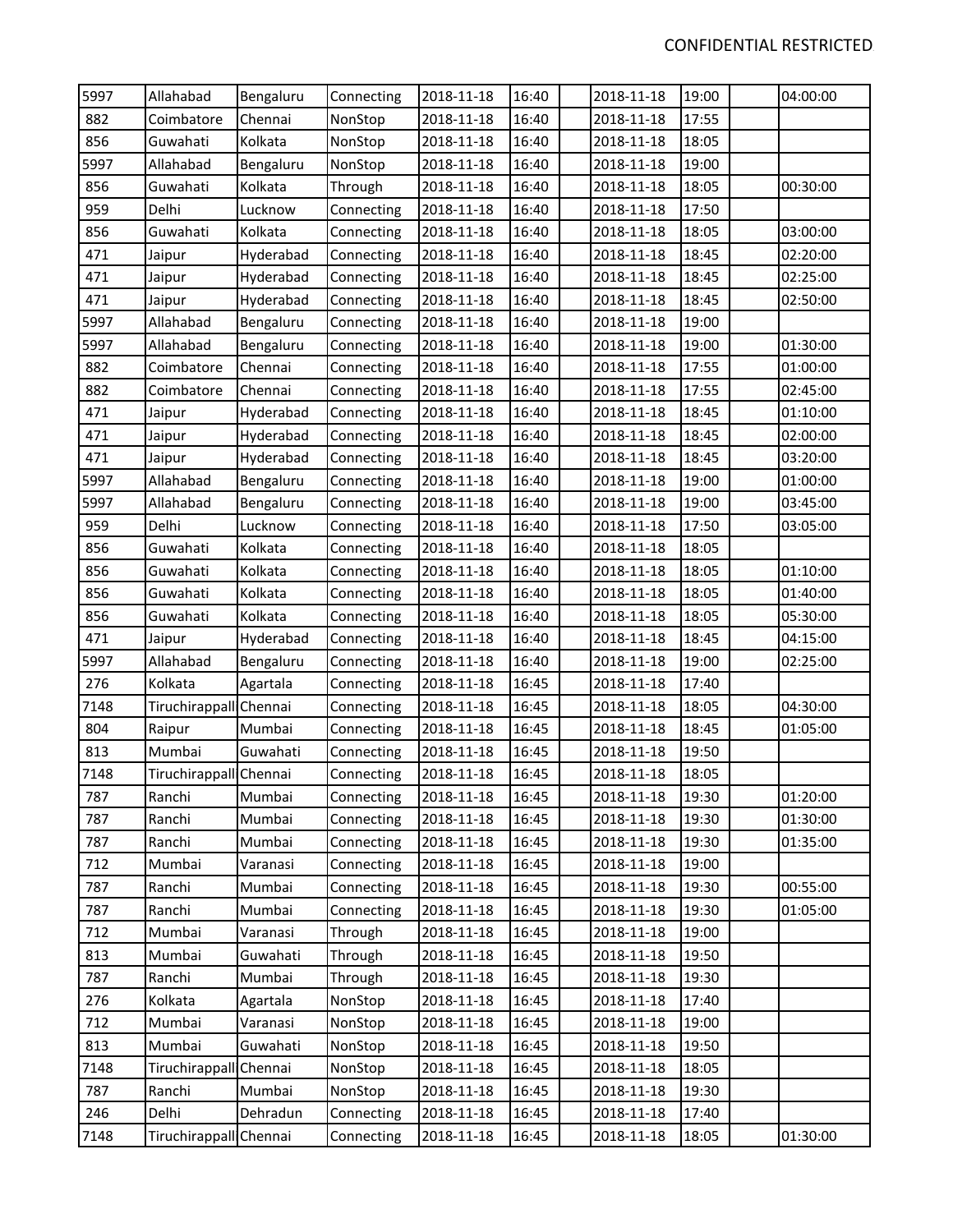| 7148 | Tiruchirappall Chennai |                         | Connecting | 2018-11-18 | 16:45 | 2018-11-18 | 18:05 | 02:35:00 |
|------|------------------------|-------------------------|------------|------------|-------|------------|-------|----------|
| 7148 | Tiruchirappall Chennai |                         | Connecting | 2018-11-18 | 16:45 | 2018-11-18 | 18:05 | 04:15:00 |
| 804  | Raipur                 | Mumbai                  | Connecting | 2018-11-18 | 16:45 | 2018-11-18 | 18:45 | 01:20:00 |
| 804  | Raipur                 | Mumbai                  | Connecting | 2018-11-18 | 16:45 | 2018-11-18 | 18:45 | 02:05:00 |
| 246  | Delhi                  | Dehradun                | NonStop    | 2018-11-18 | 16:45 | 2018-11-18 | 17:40 |          |
| 804  | Raipur                 | Mumbai                  | NonStop    | 2018-11-18 | 16:45 | 2018-11-18 | 18:45 |          |
| 611  | Hyderabad              | Visakhapatna NonStop    |            | 2018-11-18 | 16:50 | 2018-11-18 | 18:00 |          |
| 206  | Kolkata                | Delhi                   | NonStop    | 2018-11-18 | 16:50 | 2018-11-18 | 19:20 |          |
| 206  | Kolkata                | Delhi                   | Through    | 2018-11-18 | 16:50 | 2018-11-18 | 19:20 |          |
| 7188 | Tuticorin              | Chennai                 | Connecting | 2018-11-18 | 16:50 | 2018-11-18 | 18:45 | 02:30:00 |
| 7188 | Tuticorin              | Chennai                 | Connecting | 2018-11-18 | 16:50 | 2018-11-18 | 18:45 | 04:00:00 |
| 206  | Kolkata                | Delhi                   | Connecting | 2018-11-18 | 16:50 | 2018-11-18 | 19:20 |          |
| 427  | Bengaluru              | Nagpur                  | NonStop    | 2018-11-18 | 16:50 | 2018-11-18 | 18:25 |          |
| 7188 | Tuticorin              | Chennai                 | NonStop    | 2018-11-18 | 16:50 | 2018-11-18 | 18:45 |          |
| 427  | Bengaluru              | Nagpur                  | Connecting | 2018-11-18 | 16:50 | 2018-11-18 | 18:25 | 01:25:00 |
| 7188 | Tuticorin              | Chennai                 | Connecting | 2018-11-18 | 16:50 | 2018-11-18 | 18:45 | 03:15:00 |
| 206  | Kolkata                | Delhi                   | Connecting | 2018-11-18 | 16:50 | 2018-11-18 | 19:20 | 02:20:00 |
| 611  | Hyderabad              | Visakhapatna Connecting |            | 2018-11-18 | 16:50 | 2018-11-18 | 18:00 |          |
| 427  | Bengaluru              | Nagpur                  | Connecting | 2018-11-18 | 16:50 | 2018-11-18 | 18:25 |          |
| 7188 | Tuticorin              | Chennai                 | Connecting | 2018-11-18 | 16:50 | 2018-11-18 | 18:45 | 01:10:00 |
| 7188 | Tuticorin              | Chennai                 | Connecting | 2018-11-18 | 16:50 | 2018-11-18 | 18:45 | 01:35:00 |
| 206  | Kolkata                | Delhi                   | Connecting | 2018-11-18 | 16:50 | 2018-11-18 | 19:20 | 02:10:00 |
| 847  | Chennai                | Bengaluru               | Connecting | 2018-11-18 | 16:55 | 2018-11-18 | 17:55 | 01:45:00 |
| 3173 | Chennai                | Hyderabad               | Connecting | 2018-11-18 | 16:55 | 2018-11-18 | 18:00 | 01:55:00 |
| 684  | Bengaluru              | Hyderabad               | Connecting | 2018-11-18 | 16:55 | 2018-11-18 | 18:05 | 01:25:00 |
| 612  | Kochi                  | Chennai                 | Connecting | 2018-11-18 | 16:55 | 2018-11-18 | 18:10 | 04:10:00 |
| 834  | Mumbai                 | Hyderabad               | Connecting | 2018-11-18 | 16:55 | 2018-11-18 | 18:25 | 01:50:00 |
| 834  | Mumbai                 | Hyderabad               | Connecting | 2018-11-18 | 16:55 | 2018-11-18 | 18:25 | 02:40:00 |
| 5409 | Indore                 | Delhi                   | Connecting | 2018-11-18 | 16:55 | 2018-11-18 | 18:35 | 00:55:00 |
| 6988 | Bengaluru              | Varanasi                | Connecting | 2018-11-18 | 16:55 | 2018-11-18 | 19:25 |          |
| 847  | Chennai                | Bengaluru               | Connecting | 2018-11-18 | 16:55 | 2018-11-18 | 17:55 | 01:35:00 |
| 3173 | Chennai                | Hyderabad               | Connecting | 2018-11-18 | 16:55 | 2018-11-18 | 18:00 | 02:15:00 |
| 684  | Bengaluru              | Hyderabad               | Connecting | 2018-11-18 | 16:55 | 2018-11-18 | 18:05 | 02:10:00 |
| 684  | Bengaluru              | Hyderabad               | Connecting | 2018-11-18 | 16:55 | 2018-11-18 | 18:05 | 03:40:00 |
| 612  | Kochi                  | Chennai                 | Connecting | 2018-11-18 | 16:55 | 2018-11-18 | 18:10 | 02:10:00 |
| 612  | Kochi                  | Chennai                 | Connecting | 2018-11-18 | 16:55 | 2018-11-18 | 18:10 | 02:30:00 |
| 612  | Kochi                  | Chennai                 | Connecting | 2018-11-18 | 16:55 | 2018-11-18 | 18:10 | 02:35:00 |
| 834  | Mumbai                 | Hyderabad               | Connecting | 2018-11-18 | 16:55 | 2018-11-18 | 18:25 | 02:15:00 |
| 5409 | Indore                 | Delhi                   | Connecting | 2018-11-18 | 16:55 | 2018-11-18 | 18:35 | 02:55:00 |
| 5409 | Indore                 | Delhi                   | Connecting | 2018-11-18 | 16:55 | 2018-11-18 | 18:35 | 04:15:00 |
| 598  | Mumbai                 | Bhubaneswar             | Connecting | 2018-11-18 | 16:55 | 2018-11-18 | 19:15 |          |
| 847  | Chennai                | Bengaluru               | Connecting | 2018-11-18 | 16:55 | 2018-11-18 | 17:55 | 01:10:00 |
| 847  | Chennai                | Bengaluru               | Connecting | 2018-11-18 | 16:55 | 2018-11-18 | 17:55 | 01:25:00 |
| 847  | Chennai                | Bengaluru               | Connecting | 2018-11-18 | 16:55 | 2018-11-18 | 17:55 | 01:35:00 |
| 3173 | Chennai                | Hyderabad               | Connecting | 2018-11-18 | 16:55 | 2018-11-18 | 18:00 |          |
| 3173 | Chennai                | Hyderabad               | Connecting | 2018-11-18 | 16:55 | 2018-11-18 | 18:00 | 01:25:00 |
| 684  | Bengaluru              | Hyderabad               | Connecting | 2018-11-18 | 16:55 | 2018-11-18 | 18:05 | 01:30:00 |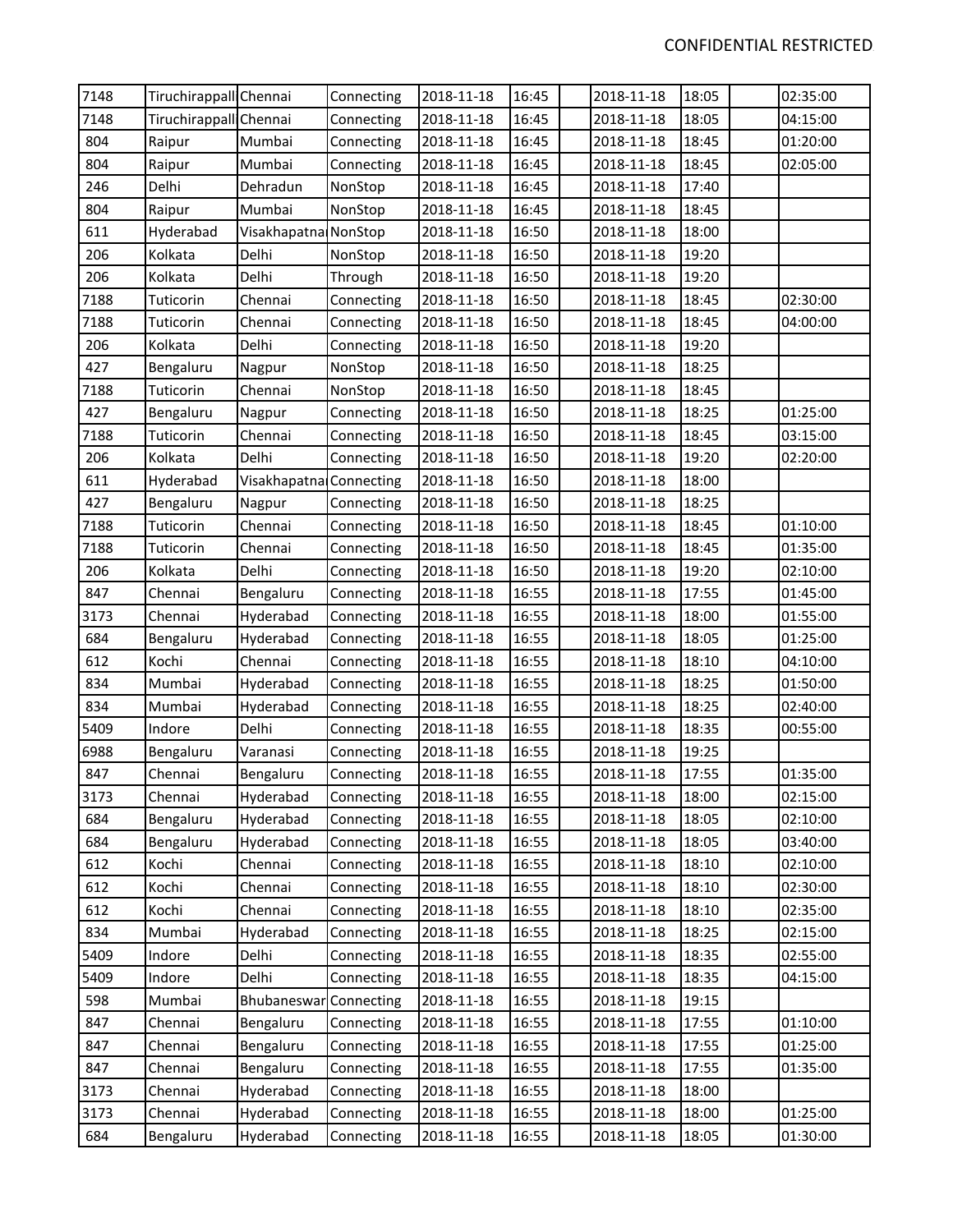| 612  | Kochi                 | Chennai             | Connecting | 2018-11-18 | 16:55 | 2018-11-18 | 18:10 | 03:55:00 |
|------|-----------------------|---------------------|------------|------------|-------|------------|-------|----------|
| 834  | Mumbai                | Hyderabad           | Connecting | 2018-11-18 | 16:55 | 2018-11-18 | 18:25 |          |
| 528  | Bengaluru             | Pune                | Connecting | 2018-11-18 | 16:55 | 2018-11-18 | 18:30 |          |
| 847  | Chennai               | Bengaluru           | Through    | 2018-11-18 | 16:55 | 2018-11-18 | 17:55 | 00:35:00 |
| 528  | Bengaluru             | Pune                | Through    | 2018-11-18 | 16:55 | 2018-11-18 | 18:30 |          |
| 834  | Mumbai                | Hyderabad           | NonStop    | 2018-11-18 | 16:55 | 2018-11-18 | 18:25 |          |
| 612  | Kochi                 | Chennai             | NonStop    | 2018-11-18 | 16:55 | 2018-11-18 | 18:10 |          |
| 5409 | Indore                | Delhi               | NonStop    | 2018-11-18 | 16:55 | 2018-11-18 | 18:35 |          |
| 847  | Chennai               | Bengaluru           | Connecting | 2018-11-18 | 16:55 | 2018-11-18 | 17:55 |          |
| 3173 | Chennai               | Hyderabad           | Connecting | 2018-11-18 | 16:55 | 2018-11-18 | 18:00 | 04:15:00 |
| 684  | Bengaluru             | Hyderabad           | Connecting | 2018-11-18 | 16:55 | 2018-11-18 | 18:05 |          |
| 612  | Kochi                 | Chennai             | Connecting | 2018-11-18 | 16:55 | 2018-11-18 | 18:10 | 01:25:00 |
| 612  | Kochi                 | Chennai             | Connecting | 2018-11-18 | 16:55 | 2018-11-18 | 18:10 | 02:25:00 |
| 834  | Mumbai                | Hyderabad           | Connecting | 2018-11-18 | 16:55 | 2018-11-18 | 18:25 | 01:10:00 |
| 5409 | Indore                | Delhi               | Connecting | 2018-11-18 | 16:55 | 2018-11-18 | 18:35 | 02:10:00 |
| 21   | Delhi                 | Dubai               | Connecting | 2018-11-18 | 16:55 | 2018-11-18 | 19:50 |          |
| 847  | Chennai               | Bengaluru           | NonStop    | 2018-11-18 | 16:55 | 2018-11-18 | 17:55 |          |
| 21   | Delhi                 | Dubai               | NonStop    | 2018-11-18 | 16:55 | 2018-11-18 | 19:50 |          |
| 3173 | Chennai               | Hyderabad           | NonStop    | 2018-11-18 | 16:55 | 2018-11-18 | 18:00 |          |
| 684  | Bengaluru             | Hyderabad           | NonStop    | 2018-11-18 | 16:55 | 2018-11-18 | 18:05 |          |
| 528  | Bengaluru             | Pune                | NonStop    | 2018-11-18 | 16:55 | 2018-11-18 | 18:30 |          |
| 598  | Mumbai                | Bhubaneswar NonStop |            | 2018-11-18 | 16:55 | 2018-11-18 | 19:15 |          |
| 6988 | Bengaluru             | Varanasi            | NonStop    | 2018-11-18 | 16:55 | 2018-11-18 | 19:25 |          |
| 598  | Mumbai                | Bhubaneswar Through |            | 2018-11-18 | 16:55 | 2018-11-18 | 19:15 |          |
| 436  | Delhi                 | Indore              | NonStop    | 2018-11-18 | 17:00 | 2018-11-18 | 18:25 |          |
| 283  | Delhi                 | Kolkata             | NonStop    | 2018-11-18 | 17:00 | 2018-11-18 | 19:15 |          |
| 436  | Delhi                 | Indore              | Through    | 2018-11-18 | 17:00 | 2018-11-18 | 18:25 | 00:30:00 |
| 436  | Delhi                 | Indore              | Connecting | 2018-11-18 | 17:00 | 2018-11-18 | 18:25 | 03:45:00 |
| 7156 | Rajahmundry Hyderabad |                     | NonStop    | 2018-11-18 | 17:00 | 2018-11-18 | 18:10 |          |
| 596  | Kolkata               | Mumbai              | NonStop    | 2018-11-18 | 17:00 | 2018-11-18 | 19:55 |          |
| 342  | Lucknow               | Patna               | NonStop    | 2018-11-18 | 17:00 | 2018-11-18 | 18:05 |          |
| 342  | Lucknow               | Patna               | Through    | 2018-11-18 | 17:00 | 2018-11-18 | 18:05 |          |
| 436  | Delhi                 | Indore              | Through    | 2018-11-18 | 17:00 | 2018-11-18 | 18:25 |          |
| 596  | Kolkata               | Mumbai              | Through    | 2018-11-18 | 17:00 | 2018-11-18 | 19:55 |          |
| 342  | Lucknow               | Patna               | Connecting | 2018-11-18 | 17:00 | 2018-11-18 | 18:05 |          |
| 7156 | Rajahmundry           | Hyderabad           | Connecting | 2018-11-18 | 17:00 | 2018-11-18 | 18:10 | 01:00:00 |
| 7156 | Rajahmundry Hyderabad |                     | Connecting | 2018-11-18 | 17:00 | 2018-11-18 | 18:10 | 01:20:00 |
| 7156 | Rajahmundry           | Hyderabad           | Connecting | 2018-11-18 | 17:00 | 2018-11-18 | 18:10 | 02:25:00 |
| 436  | Delhi                 | Indore              | Connecting | 2018-11-18 | 17:00 | 2018-11-18 | 18:25 |          |
| 436  | Delhi                 | Indore              | Connecting | 2018-11-18 | 17:00 | 2018-11-18 | 18:25 | 01:35:00 |
| 7156 | Rajahmundry           | Hyderabad           | Connecting | 2018-11-18 | 17:00 | 2018-11-18 | 18:10 | 01:45:00 |
| 7156 | Rajahmundry Hyderabad |                     | Connecting | 2018-11-18 | 17:00 | 2018-11-18 | 18:10 | 04:05:00 |
| 596  | Kolkata               | Mumbai              | Connecting | 2018-11-18 | 17:00 | 2018-11-18 | 19:55 |          |
| 7156 | Rajahmundry Hyderabad |                     | Connecting | 2018-11-18 | 17:00 | 2018-11-18 | 18:10 | 01:20:00 |
| 7156 | Rajahmundry Hyderabad |                     | Connecting | 2018-11-18 | 17:00 | 2018-11-18 | 18:10 | 02:35:00 |
| 7156 | Rajahmundry Hyderabad |                     | Connecting | 2018-11-18 | 17:00 | 2018-11-18 | 18:10 | 03:25:00 |
| 7156 | Rajahmundry Hyderabad |                     | Connecting | 2018-11-18 | 17:00 | 2018-11-18 | 18:10 | 04:10:00 |